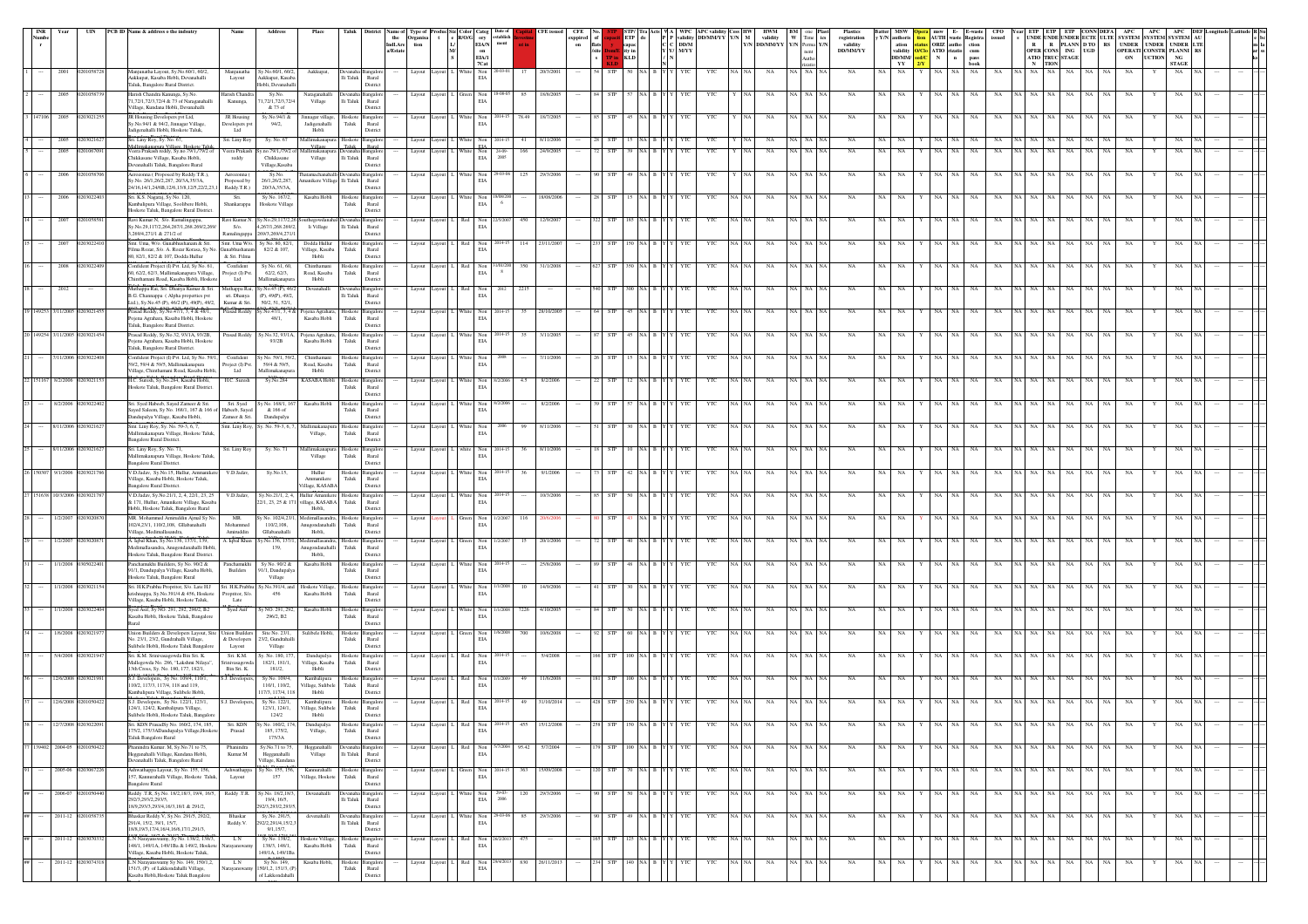|                  |                         | M Kamal Pasha, Sy No. 136/1, 136/2,<br>olathur, Kasaba Hobli, Hoskote Taluk,<br>angalore Rural                                                          | S M Kamal<br>Pasha                                 | Sy No. 136/1,<br>136/2, Kolathur                                                    | Kasaba Hobli                                                 | Hoskote Bangalo<br>${\rm Taluk}$    | $\rm{Rural}$<br>Distric                                              |        |                     |              |                        |                |      |                                              |                               |         |                      |                  |         |     |     |         |             |                         |    |       |                                      |    |       |             |         |                               |    |             |         |     |  |  |
|------------------|-------------------------|---------------------------------------------------------------------------------------------------------------------------------------------------------|----------------------------------------------------|-------------------------------------------------------------------------------------|--------------------------------------------------------------|-------------------------------------|----------------------------------------------------------------------|--------|---------------------|--------------|------------------------|----------------|------|----------------------------------------------|-------------------------------|---------|----------------------|------------------|---------|-----|-----|---------|-------------|-------------------------|----|-------|--------------------------------------|----|-------|-------------|---------|-------------------------------|----|-------------|---------|-----|--|--|
|                  | 2011-12 020302243       | Jagadish Reddy, Sy No. 29/2, 29/4, 69<br>k 99, Chikkagattiganabbe Village, Sy No.<br>126, 127 Poojena Agrahara Village,                                 | S. Jagadish<br>Reddy                               | No. 29/2, 29/4<br>69 & 99 of<br>hikkagattiganab                                     | xojena Agrahara<br>Village                                   | Hoskote<br>Taluk                    | <b>Bangalo</b><br>Rural<br>Distric                                   | Layout |                     |              | $\mbox{Non}$<br>EIA    |                | 319  | 21/2/200                                     |                               |         |                      |                  |         |     | YTC |         | NA          | NA                      |    |       | NA                                   |    | NA    |             |         | NA                            |    |             | NA      | NA  |  |  |
| 2011-12          |                         | Smt P.Mayura, Sy No 71/2, 71/3,<br>72/1,84/1, 84/2, Bodihalli village, Kasaba<br>Hobli, Devanahalli Taluk, Bangalore Rural                              | Smt P.Mayur                                        | y No 71/2, 71/3<br>72/1.84/1.84/2.<br>bodihalli                                     | Devanahal                                                    | Ili Taluk Rural                     | Distric                                                              |        |                     |              | Non<br>$\rm EIA$       |                |      |                                              |                               |         |                      |                  |         |     |     |         |             |                         |    |       |                                      |    |       |             |         |                               |    |             |         |     |  |  |
| 2011-12          |                         | iri K Srinivas & Others, Sy No. 15/4,<br>15/5, 16/2, & 16/3, Gollahalli Village,<br>ulibele Hobli, Hoskote Taluk, Bangalor                              | & Others.                                          | Sri K Sriniyas Sv No. 15/4, 15/5<br>16/2, & 16/3, of<br>gollahalli Village          | Sulibele Hobli.                                              | Hoskote<br>Taluk                    | Rural<br>Distric                                                     | Layout |                     |              | Non<br>$\rm EIA$       |                |      |                                              |                               |         |                      |                  |         |     | YT  |         |             |                         |    |       |                                      |    |       |             |         |                               |    |             |         |     |  |  |
| 2011-12          |                         | SV Constructions, Sy No. 31/10, Bagallur<br>Village, Sulibele Hobli, Hoskote Taluk,<br>angalore Rural                                                   | <b>SV</b><br>Constructions                         | Sv No. 31/10.<br><b>Bagallur</b> Village                                            | Sulibele Hobli. Hoskote Bangalo<br>Hoskote                   | Taluk                               | Rural<br>Distric                                                     | Layout |                     |              | Non<br>EIA             |                |      | 27/12/201                                    |                               |         |                      |                  |         |     | YTC |         | NA          |                         |    |       |                                      |    |       |             |         |                               |    |             |         |     |  |  |
| 2011-12          |                         | anshee Builders and Developers Pvt Ltd.,<br>y No. 142, 143 and 145, Dandupalya<br>illage, Kasaba Hobli, Hoskote Taluk,                                  | Vanshee<br><b>Builders</b> and<br>Developers Pvt   | Sy No. 142, 14.<br>and 145                                                          | Dandupalya<br>Village, Kasaba<br>Hobli                       | Hoskote Bangalo<br>${\rm T}$ aluk   | Rural<br>District                                                    | Layout |                     |              | $_{\rm EIA}$           |                |      | 14/12/201                                    |                               |         |                      |                  |         |     | YT  |         |             |                         |    |       |                                      |    |       |             |         |                               |    |             |         |     |  |  |
| 2011-12          |                         | Vishnu Enterprises, Sy No. 32/P-2,<br>ikarajapura Village, Sulibele Hobli,<br>Hoskote Taluk, Bangalore Rural                                            | Vishnu<br>Enterprises                              | Sy No. 32/P-2,<br>Ekarajapura<br>Village, Sulibele                                  | Sulibele                                                     | Hoskote Bangalor<br>Taluk           | $\ensuremath{\mathsf{R}\text{ural}}$<br>Distric                      | Layout |                     |              | Non<br>EIA             |                | 250  | 23/11/201                                    |                               |         |                      |                  |         |     | YTC |         |             |                         |    |       |                                      |    |       |             |         |                               |    |             |         |     |  |  |
| 2012-13 02021067 | $\overline{\mathbf{3}}$ | Syed Shuaib Razvi, Sy.Nos 13, 20/1-A,<br>20/2, 21, 22 & 23/1, Guttahalli, Sy No.<br>101, 102/1, 102/2, 102/3, 102/4, 103/1,                             | Syed Shuaib<br>Razvi                               | Sy.Nos 13, 20/1-A<br>20/2, 21, 22 &<br>23/1 of Guttahall                            | Devanahalli                                                  |                                     | Devanaha Bangalo<br>$\rm Ili$ Taluk Rural<br>Distric                 | Layout |                     |              | EIA                    |                | 2850 | 2/6/201                                      |                               |         |                      |                  |         |     | YTO |         |             |                         |    |       |                                      |    |       |             |         |                               |    |             |         |     |  |  |
| 2013-14          |                         | nugraha Green ville Pvt Ltd, Sy. No.<br>7,10/3, Bagalur Village & Sy. No 34/5 &<br>5/2, Bhimmakkanahalli Village, Sulibele                              | Anugraha Green S<br>ville Pvt Ltd                  | y. No. 6,7,10/3 c<br>Bagalur Village &<br>Sv. No 34/5 &                             | Village, Sulibele<br>Hobli.                                  | Hoskot<br>Taluk                     | Bangalo<br>Rural<br>Distric                                          |        |                     |              | Non<br>EIA             |                | 436  | 10/6/201                                     |                               |         |                      |                  |         |     |     |         |             |                         |    |       |                                      |    |       |             |         |                               |    |             |         |     |  |  |
| $2013 - 14$      | 075574                  | omer Stone Properties Pvt Ltd, 13/1, to<br>. 14/1 to 17, 15/1, 15/2. Muthasandra<br>'illage, Anugondanahalli Hobli. Hoskote                             | Corner Stone<br>Properties Pvt<br>Ltd.             | 13/1, to 3, 14/1 to<br>7.15/1.15/2. of<br>Muthasandra                               | Muthasandra<br>Village                                       | Taluk                               | Hoskote Bangalor<br>Rural<br>Distric                                 | Layout |                     | Red          | Non<br>EIA             |                | 2400 | $\mbox{CFE}$ -<br>02.07.2013<br><b>CFExp</b> | CFExp-<br>23.12.202<br>$\sim$ |         |                      |                  |         |     | YTO |         |             | NA.                     |    |       |                                      |    |       |             |         |                               |    | NA          |         |     |  |  |
| 2013-14          |                         | Deepak Kumar D.S., Sy. No. 56, 58/1 &<br>59/1, Chinnakempanahalli Village, Kundar<br>Hobl, Devanahalli Taluk, Bangalore Rural                           | Deepak Kuma<br>D.S                                 | v. No. 56, 58/1 a<br>59/1 of                                                        | innakem<br>lli Village,<br>Kundan Hobl,                      | Ili Taluk                           | Rural<br>District                                                    | Lavout | avout               |              | Non<br>EIA             |                |      | 13/4/201-                                    |                               |         |                      |                  |         |     | YTC |         | NA          |                         |    |       |                                      |    | NA    |             |         |                               |    |             |         |     |  |  |
| 2013-14          |                         | presight Developers, Sy No 29/3, 30/1B,<br>30 C 130, Ekarajapura Sulibele Hobli,<br>loskote Taluk, Bangalore Rural                                      | Faresight<br>Developers                            | Sy No 29/3.<br>30/1B, 30 C 130/<br>Ekarajapura                                      | Sulibele Hobli,                                              | Hoskote Bangalo<br>Taluk            | Rural<br>Distric                                                     | Layout |                     |              | Non<br>$\rm EIA$       |                |      | 9/6/201                                      |                               |         |                      |                  |         |     |     |         |             |                         |    |       |                                      |    |       |             |         |                               |    |             |         |     |  |  |
| 2013-14          | 2030785                 | Geeta Keshavan, Ramesh Narayan, GPA<br>folder-PC Mohan, Sy. No. 49,50,51,55,56<br>k 57, Laxmipura Village, Kasaba Hobli,                                | Geeta Keshavar<br>Ramesh<br>Narayan, GPA           | Sy. No.<br>9,50,51,55,56 &<br>57                                                    | of Laxmipura<br>Village, Kasaba<br>Hobli,                    | Devanaha Bangalo<br>lli Taluk       | Rural<br>District                                                    | Layout | tuova               |              | Non<br>EIA             |                |      | 10/21/201                                    |                               |         |                      |                  |         |     | YTC |         | NA          |                         |    |       |                                      |    |       |             |         |                               |    |             |         |     |  |  |
| 2013-14          |                         | 1 J Ramesh, Sy No 73/2, 3, 4, 5, 84/1,<br>unugondanahalli Village, Harohalli<br>'illage, Hoskote Taluk, Bangalore Rural                                 | HJ Ramesh                                          | y No 73/2, 3, 4<br>5, 84/1,<br>nugondanahal                                         | rohalli Village                                              | Hoskote<br>${\rm Taluk}$            | Bangalo<br>Rural<br>Distric                                          | Layout |                     |              | Non<br>EIA             |                |      | 24/8/201                                     |                               |         |                      |                  |         |     |     |         |             |                         |    |       |                                      |    |       |             |         |                               |    |             |         |     |  |  |
| 2013-14          |                         | Carnataka Industrial Areas Development<br>Board, Bengaluru Aerospace Park, Near<br>dengaluru International Airport,                                     | Kamataka<br><b>Industrial Areas</b><br>Development | Bengaluru<br>Aerospace Park<br>Near                                                 | Devanahalli                                                  | Ili Taluk Rural                     | Distric                                                              | Layout | Anna                |              | Non<br>$\rm EIA$       |                |      | $3-D\alpha-1$                                |                               |         | $\mathfrak n$ D      |                  |         |     | YT  |         |             |                         |    |       |                                      |    |       |             |         |                               |    |             |         |     |  |  |
| $2013 - 14$      |                         | K Maheshwara & others (Garudadri<br>roperties), Sy No 43/4, of<br>Chikkanahosahalli Village, 52/3, 54/7,                                                | ${\bf K}$ Maheshwara<br>& others<br>Garudadri      | Sy No 43/4, of<br>Chikkanahosahal<br>Village, 52/3,                                 | Kundana Hobli, Devanaha Bangalo                              |                                     | Ili Taluk Rural<br>Distric                                           |        | Layout Layout       | Red          | Non<br>EIA             |                |      | 9/3/2013                                     |                               |         |                      |                  |         |     | YTC |         |             |                         |    |       |                                      |    |       |             |         |                               |    |             |         |     |  |  |
| 2013-14          |                         | V Balakrishana, Sy No. 56, 59, 60, 61,<br>ndrasanahalli Village, Kundana Hobli,<br>Devanahalli Taluk, Bangalore Rural                                   |                                                    | N Balakrishana, Sy No. 56, 59, 60.<br>51. Indrasanahall<br>Village,                 | Kundana Hobl                                                 | Ili Taluk Rural                     | Distric                                                              | Layout |                     |              | Non<br>$\rm EIA$       |                |      | 13.05.201                                    |                               |         |                      |                  |         |     |     |         |             |                         |    |       |                                      |    |       |             |         |                               |    |             |         |     |  |  |
| $2013 - 14$      |                         | Rasasri Developers Pvt Ltd. Sv No.<br>1/1P1, 21/BJP1, 21/4, 93, 94, 95, & 139,<br>Maragodanahalli Village, Bettanahalli                                 | Rasasri<br>Developers Pvt<br>Ltd,                  | Sv No. 21/1P1.<br>21/BJP1, 21/4, 93<br>94, 95, & 139                                | Maragodanahalli Devanaha Bangalo<br>Village,<br>Bettanahalli |                                     | Ili Taluk Rural<br>Distric                                           | Layout |                     | Red          | Non<br>EIA             | 27-05-<br>2013 | 2200 | 27-05-2013                                   |                               |         |                      |                  |         |     | YTC |         | NA          |                         |    |       |                                      |    |       |             |         |                               |    |             |         |     |  |  |
| 2013-14          |                         | Smt Sakamma Sri V Shankar, Sy No. 36/2, Smt Sakamma S<br>36/3, 44/2, Shettarahalli Village, Kasaba<br>Hobli, Hoskote Taluk, Bangalore Rural             | Sri V Shankar                                      | y No. 36/2, 36/3<br>.<br>4/2, Shettarahall<br>Village,                              | Kasaba Hobli,                                                | Hoskote Bangalo<br>Taluk            | Rural<br>Distric                                                     | Layout |                     |              | Non<br>EIA             |                |      | 15/7/2013                                    |                               |         |                      |                  |         |     | YTC |         | NA          |                         |    |       |                                      |    |       |             |         |                               |    |             |         |     |  |  |
| 2013-14          |                         | Smt. Uma PrasadSy. No.<br>142/1,142/2,142/3of Chikka<br>hatamangala Village, Vijayapura Hobli,                                                          | Smt. Uma<br>Prasad                                 | Sy. No.<br>12/1,142/2,142/<br>of Chikka                                             | 'ijayapura He                                                | lli Taluk                           | Rural<br>Distric                                                     | Layou  |                     |              | $_{\rm EIA}$           |                |      | 06/04/20                                     |                               |         |                      |                  |         |     |     |         |             |                         |    |       |                                      |    |       |             |         |                               |    |             |         |     |  |  |
| 2013-14          |                         | iri Deepak G Gowda Sy No. 160,<br>aanahalli Village, Kundana Hobli,<br>evanahalli Taluk Bangalore Rural                                                 | Sri Deepak (<br>Gowda                              | Sy No. 160,<br>Bettaanahalli<br>Village,                                            | Kundana Hobl                                                 | Devanaha Bangalo<br>$\rm Ili$ Taluk | Rural<br>Distric                                                     | Layou  |                     |              | Non<br>$\rm EIA$       | 2014           |      | 13-04-201                                    |                               |         |                      |                  |         |     | YTO |         |             |                         |    |       |                                      |    |       |             |         |                               |    |             |         |     |  |  |
| 2013-14          |                         | iri. G. Venugopal, Sy. No. 4,5,6,7/1<br>pparahalli Village, Kasaba Hobli,<br>loskote Taluk, Bangalore Rural                                             | Sri. G.<br>Venugopal,                              | Sy. No.<br>4,5,6,7/1<br>Upparahalli                                                 | Kasaba Hobl                                                  | Hoskote<br>Taluk                    | angale<br>Rural<br>Distric                                           |        |                     |              | Non<br>EIA             | 2013           |      | 15/6/201                                     |                               |         |                      |                  |         |     |     |         |             |                         |    |       |                                      |    |       |             |         |                               |    |             |         |     |  |  |
| $2013 - 14$      |                         | num Properties Builders &                                                                                                                               | Sri. Jyoth<br>Swarup,<br>Developers                | Sy. No.<br>6/5.37/2B.115/1<br>115/2                                                 | Ekarajapura                                                  | Hoskote Bangalo<br>Taluk            | Rural<br>Distric                                                     | Layout |                     |              | Non<br>EIA             |                |      | 0/10/201                                     |                               |         |                      |                  |         |     | YTC |         | <b>NA</b>   |                         |    |       |                                      |    |       |             |         |                               |    |             |         |     |  |  |
| 2013-14 0203080  |                         | Sri. Munesh. K Developer. No. 66/1B.<br>7/1,67/2, 67/3 & 180, Naduvathi Village<br>asaba Hobli, Hoskote Taluk, Bangalore                                | Sri, Munesh, K<br>Developer                        | No. 66/1B.<br>7/1,67/2, 67/3 &<br>180 Naduvathi                                     | Kasaba Hobli.                                                | Hoskote Bangalo<br>Taluk            | Rural<br>Distric                                                     | Layout | Lavout              | Red          | Non<br>EIA             |                |      |                                              |                               |         |                      |                  |         |     | YTC |         | NA          | <b>NA</b>               |    |       |                                      |    | NA    |             |         |                               |    |             |         |     |  |  |
| 2013-14          |                         | ri. Virajsuvarna, Sy. No. 5,7,8 & 10,<br>uthegowdanahalli Village, Kasaba<br>Iobli, Devanahalli Taluk, Bangalore Rural                                  | Sri.<br>Virajsuvarn                                | Sy. No. 5,7,8 and<br>10<br>thegowdar                                                | Kasaba Hobl                                                  | Devanaha Bangalo<br>lli Taluk       | Rural<br>Distric                                                     | Layout |                     |              | Non<br>$\rm EIA$       |                |      | 1/4/201                                      |                               |         |                      |                  |         |     | YΤ  |         |             |                         |    |       |                                      |    |       |             |         |                               |    |             |         |     |  |  |
| 2013-14          |                         | . Chandrashekar, M/s. V R Holdings<br>ivate Limited, Sy. No. 121/1,122/1,124,                                                                           | andrashekar,<br>M/s. V ${\bf R}$                   | Sy. No.<br>21/1,122/1,124                                                           | Kolathur Village,<br>Kasaba Hobli.                           | Hoskot<br>Taluk                     | <b>Bangalo</b><br>Rural<br>Distric                                   | Layout |                     |              | Non<br>EIA             |                |      |                                              |                               |         |                      |                  |         |     | YΤ  |         |             |                         |    |       |                                      |    |       |             |         |                               |    |             |         |     |  |  |
| 2014-15          |                         | Colathur Village, Kasaba Hobli, Hoskote<br>Ramky Estates & Farms Ltd, (Sri A.<br>Bhaskar Reddy),                                                        | Ramky Estates                                      | Sy. No.<br>76/4.77/2.77/3 of                                                        | Kasaba Hobli,<br>Devanahalli Tq.<br>Blore                    | Ili Taluk Rural                     | a Bangalo<br>Distric                                                 | Layout |                     |              | $_{\rm EIA}^{\rm Non}$ |                | 875  | 20/1/201                                     |                               |         |                      |                  |         |     | YTC |         | NA          |                         |    |       |                                      |    |       |             |         |                               |    |             |         |     |  |  |
| 2014-15          | 2030855                 | ly. No. 76/4,77/2,77/3, Avathi Village,<br>AASRAYA PROJECTS, Sy. No. 26/2,<br>26/3 (old No. 26/4), 27/2 & 28/3,<br>Ekarajapura Village, Sulibele Hobli, | & Farms Ltd(Sri<br><b>PROJECTS</b>                 | Avathi Village,<br>AASRAYA Sy. No. 26/2, 26/3<br>(old No. 26/4).<br>27/2 & 28/3, Of | r. No. 26/2, 26/3<br>(old No. 26/4).<br>27/2 & 28/3, Of      | Hoskote<br>Taluk                    | <b>Bangalo</b><br>Rural<br>Distric                                   | Layout | Reside<br>leitr     | Red          | Non<br>$\rm EIA$       |                | 1175 | 17/3/201                                     |                               |         |                      |                  |         |     |     |         |             |                         |    |       |                                      |    |       |             |         |                               |    |             |         |     |  |  |
| $2014 - 15$      | 07388                   | Balaram Nichani And Others, Sy No,<br>342/1, 342/2, Devanahalli Grama, Kasaba                                                                           | Balaram<br>Nichani And                             | Sy No, 342/1,<br>342/2 Devanahall                                                   | Kasaba Hobli.                                                | Ili Taluk Rural                     |                                                                      | Layout | ayout               | Red          | Non<br>EIA             |                | 1350 |                                              |                               |         |                      |                  |         |     | YTC |         | NA          | NA                      |    |       |                                      |    |       |             |         |                               |    |             |         |     |  |  |
| 2014-15 2030843  |                         | Hobli, Devanahalli Taluk, Bangalore Rural<br>GGR Housing India Pvt Ltd. Sv. No.<br>25/1,25/3,31/1 Ekarajapura Village,                                  | Others<br><b>GGR Housins</b><br>India Pvt Ltd      | Grama<br>Sy. No.<br>25/1,25/3,31/1                                                  | Soolibele Hobli. Hoskote<br>loskote Tq, Blore Taluk          |                                     | Distric<br>Rural                                                     |        | Layout Layout       |              | Non<br>EIA             |                | 6000 | 42279                                        |                               |         |                      |                  |         |     | YTC |         |             |                         |    |       |                                      |    |       |             |         |                               |    |             |         |     |  |  |
|                  |                         | iulibele Hobli, Hoskote Tq, Bangalore<br>140/1,140/2,151/1, Dandupalya Village,                                                                         |                                                    | Ekarajapura<br>140/1,140/2,151/1,                                                   |                                                              | Taluk                               | Distric<br>Rural                                                     |        |                     |              | $\rm EIA$              |                |      |                                              |                               |         |                      |                  |         |     |     |         |             |                         |    |       |                                      |    |       |             |         |                               |    |             |         |     |  |  |
|                  | 2014-15 203085303       | Kasaba Hobli, Hoskote Tq. Bangalore<br>.<br>Venkatasubbaraju, No.<br>29/1,31/12,31/13,31/14, Bagalur Village,                                           |                                                    | . Dandupalya<br>No<br>29/1,31/12,31/13,                                             | 29/1,31/12,31/13,                                            | ${\rm Tauk}$                        | District<br>Hoskote Bangalor<br>$\ensuremath{\mathsf{R}\text{ural}}$ |        | Layout Layout L Red |              | Non<br>EIA             | 2015           |      | 11275 8/4/2015                               |                               | 468     | STP 525 NA B Y Y YTC |                  |         |     | YTC | NA NA   | NA          | NA NA NA<br>NA          |    | NA NA | $\mathbf{Y}=\mathbf{NA}=\mathbf{NA}$ |    | NA NA |             |         | NA NA NA NA                   |    | $\rm NA-NA$ | NA<br>Y | NA  |  |  |
| 2014-15          | 30824                   | Sulibele Hobli, Hoskote Tq, Bangalore<br>rasanna Ganapathy Estates Inc, Sy No<br>32/2,32/3,34/1,34/3,35/1,35/3,35/4&35/5                                | ju N<br>Prasanna<br>Ganapathy                      | $1/14\ldots$ Bagalur<br>Sy No<br>2/2,32/3,34/1,34                                   | 31/14Bagalur<br>Kasaba Hol                                   | loskote<br>Taluk                    | District<br>Bangalo<br>$\mathop{\rm Rural}\nolimits$                 | Layout |                     |              | EIA                    |                |      | 9/08/201                                     |                               |         |                      |                  |         |     | YTC |         | NA          | NA                      | NA |       |                                      |    |       | NA          |         | NA                            | NA | - NA        | NA      | NA  |  |  |
|                  | 2014-15 20308526        | of Chikkahullur Village, Kasaba Hobli,<br>S.S. Ruby Developers, Sy. No.<br>68/1,92,93/1,93/5, Dandupalya Village                                        | Estates Inc<br>S.S. Ruby<br>Developers             | 35/1.35/3.35/4&<br>Sy. No.<br>8/1.92.93/1.93/5                                      | Sy. No.<br>68/1,92,93/1,93/5.                                | Taluk                               | Distric<br>Hoskote Bangalor<br>Rural                                 | Layout | eside               |              | Non<br>EIA             | 2015           | 800  | 5/3/2015                                     |                               |         | <b>STP</b>           | 180 NA B         |         |     | YTC | NA NA   | NA          | NA NA NA<br>NA          | NA | NA    | NA.                                  | NA | NA    | NA          | NA      | NA<br>NA                      |    | NA NA       | NA      | NA  |  |  |
| 2014-15          |                         | Kasaba Hobli, Hoskote Taluk, Bangalore<br>Sandeep Srinivas, Sy No 85/1,86 of<br>Cholappanahalli Village, Kasaba Hobli,                                  | Sandeep<br>Srinivas                                | of Dandupalva<br>Sy No 85/1,86 of<br>Cholappanahalli                                | of Dandupalya<br>holappanahalli<br>Village                   | Taluk                               | Distric<br>Hoskote Bangalor<br>Rural                                 |        | Layout Layout       | Red          | Non<br>EIA             | 2014           |      | 57500 20/11/2014                             |                               | 182 STP |                      | $100$ NA $B$     | Y Y YTC |     | YTC | NA NA   | $_{\rm NA}$ | NA NA NA<br>$_{\rm NA}$ | NA | NA    | $_{\rm NA}$                          | NA | NA    | $_{\rm NA}$ | NA NA   | $\mathbf{NA}$ – $\mathbf{NA}$ |    | NA NA       | NA      | NA  |  |  |
| 2014-15          | 20308538                | Hosakote Taluk, Bangalore Rural<br>ands Infratech Developers India Pvt Ltd,<br>v. No. 6, 11/1,7/2 at Shankanipura                                       | Developers                                         | Village.Kasaba<br>Sands Infratech Sy. No. 6, 11/1,7/<br>at Shankanipura             | Sv. No. 6.<br>$11/1.7/2$ at                                  | Taluk                               | Distric<br>Hoskote Bangalo<br>Rural                                  | Layout | eside<br>stial      |              | Non<br>EIA             |                |      | 13/4/2015                                    |                               |         | <b>STP</b>           | 80 NA B          |         |     | YTC | NA   NA | NA          | NA NA NA<br>NA          | NA |       | NA.                                  | NA | NA    | <b>NA</b>   | VA I NA | NA<br>NA                      |    | NA NA       | NA      | NA. |  |  |
|                  | 2014-15 203081895       | .<br>Village, Sy. No. 168/4 at Lakkondahalli<br>Smt. Uma W/o Pillamunishamappa, Sy.<br>vo. 56, 64/1, 64/2, 64/3 & 65/1, 2,3                             | India Pvt Ltd<br>Smt. Uma W/o<br>amunisha          | Village, Sy. No.<br>Sy. No. 56, 64/1,<br>4/2,64/3 & 65/1                            | Shankanipura<br>Kundana Hobli.                               | Ili Taluk                           | Distric<br>Devanaha Bangalo<br>Rural                                 | Layout |                     | Lavout L Red | Non<br>EIA             | 2014           | 575  | 12/7/2014                                    |                               |         | <b>STP</b>           | 100 NA B Y Y YTC |         |     | YTC | NA NA   | NA          | NA NA NA<br><b>NA</b>   | NA | NA.   | NA                                   | NA | NA    | NA          |         | NA NA NA NA                   |    | NA NA       | NA      | NA  |  |  |
| 2014-15          | 20308570                | ingadeeragollahalli Village, Kundana<br>Sri. Jayachandra Reddy, Sy. No.<br>1/2,151/3,153/1 of Kambalipura                                               | ppa<br>iri. Jayachandra<br>Reddy                   | 2,3<br>sy. No.<br>51/2,151/3,153/1.                                                 | sy. No.<br>151/2,151/3,153/1                                 | Taluk                               | District<br>Hoskote Bangalor<br>Rural                                | Layout | tuova               | Red          | Non<br>EIA             |                | 950  | 19/3/2015                                    |                               |         | STP                  | 175 NA B         |         | YTC | YTC | NA NA   | NA          | VA NA NA<br>NA          | NA | NA    | $_{\rm NA}$                          | NA | NA    | NA          | VA NA   | NA<br>NA                      | NA | NA          | NA      | NA  |  |  |
|                  |                         | e, Sulibele Hobli, Hoskote,                                                                                                                             |                                                    | of Kambalipura                                                                      | of Kambalip                                                  |                                     | Distric                                                              |        |                     |              |                        |                |      |                                              |                               |         |                      |                  |         |     |     |         |             |                         |    |       |                                      |    |       |             |         |                               |    |             |         |     |  |  |

Bangalore Rural

Village, Sulibele

Village, Sulibele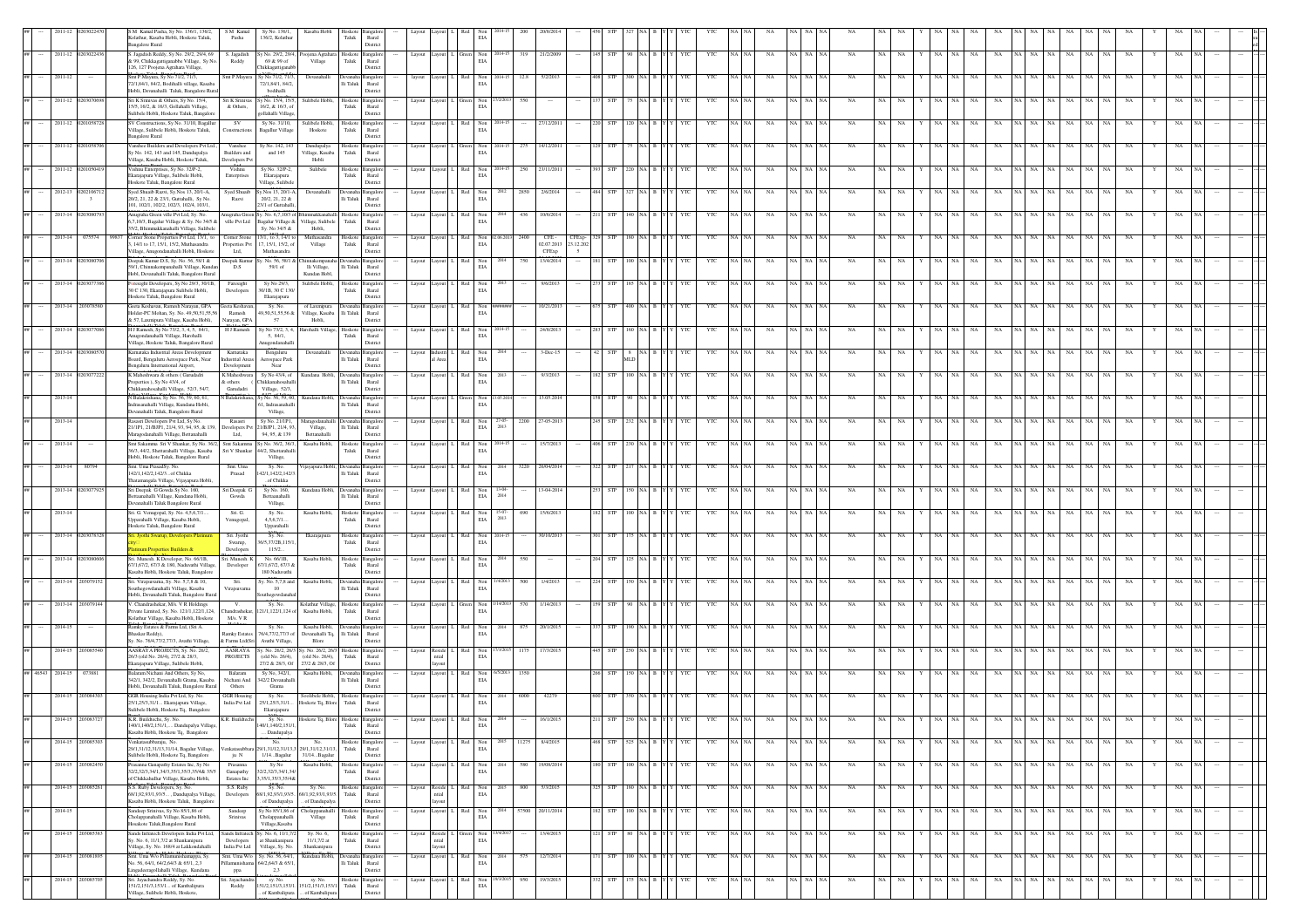|        |                          |                  |       | ivas Murthy, Sy No5/2,6/1,2,3,4,5 of<br>aradhapura, Sy No 149/4 to 8,155/2,3,4<br>156/2.3.4 157/1.2 158.159 & 160.                                                  |                                              | Sy<br>No5/2,6/1,2,3,4,5<br>of Varadhapura.S                             | Kasaba Hobl                                  | ioskote<br>Taluk          | $\rm{Rural}$<br>Distric                                         |          |                                                      |     |                                    |        |                                                                                   |                             |            |              |     |              |         |             |          |             |             |             |                 |             |                            |         |             |             |             |             |    |  |  |
|--------|--------------------------|------------------|-------|---------------------------------------------------------------------------------------------------------------------------------------------------------------------|----------------------------------------------|-------------------------------------------------------------------------|----------------------------------------------|---------------------------|-----------------------------------------------------------------|----------|------------------------------------------------------|-----|------------------------------------|--------|-----------------------------------------------------------------------------------|-----------------------------|------------|--------------|-----|--------------|---------|-------------|----------|-------------|-------------|-------------|-----------------|-------------|----------------------------|---------|-------------|-------------|-------------|-------------|----|--|--|
|        |                          | 2014-15 20308513 |       | edabhoomi Housing, Sy No 12,13/1,13/2<br>and 14, Irigenahalli Village, Vijayapura<br>Hobli, Devanahalli Taluk, Bengaluru Rural                                      | Vedabhoom<br>Housing                         | $Sy No$<br>12,13/1,13/2 and<br>14, Irigenahalli                         | Sy No<br>12,13/1,13/2 and<br>14.Irigenahalli | lli Taluk                 | ingalo<br>Rural<br>Distric                                      | Layout   | Layout L Red                                         |     | $_{\rm EIA}^{\rm Non}$             |        | 1050 27-02-2015                                                                   |                             | <b>STP</b> |              |     | YTC          | NA NA   | NA          | NA NA N  | NA          | NA          |             | NA              | NA          | NA<br>NA                   |         |             | NA<br>NA    | NA          | NA          | NA |  |  |
|        | 2014-15                  | 02021067<br>-9   |       | White Mountain, Sy.No.185, 186, 208,<br>212, 211, 213, 7P/6 & 210 of Thindlu<br>Village, Sy.No.81, 82 & 84 of                                                       |                                              | Sy.No.185, 186,<br>208, 212, 211,<br>213, 7P/6 & 210                    | Devanaballi                                  | li Taluk                  | ngale<br>Rural<br>Distric                                       |          |                                                      |     | EIA                                | 1280   | 17/12/201                                                                         |                             |            |              |     | YR           |         |             |          |             |             |             |                 |             |                            |         |             |             |             |             |    |  |  |
|        | 2014-15 02030217         |                  |       | Windsor Gardens, Sy no. 207, 208, 209,<br>Jadigenahalli Hobli, Hoskote Taluk,<br>angalore Rural                                                                     | Windsor<br>Gardens                           | Sy no. 207, 208,<br>209                                                 | Jadigenahall<br>Hobli                        | Hoskote<br>Taluk          | Bangalo<br>Rural<br>Distric                                     | Layout   | Layout L Rec                                         |     | EIA                                |        | 18/1/1999                                                                         |                             |            |              |     | YTC          |         |             |          |             |             |             |                 |             |                            |         |             |             |             |             |    |  |  |
|        | 2015-16 88674            |                  |       | BSNL Employees House Building Co-<br>prative Society Ltd, Sy.No<br>30,129,130,137,&138 of Kemmanahall                                                               | BSNL<br>Employees<br>house building          | Sy.No<br>129, 130, 137, 8<br>138 of                                     | manahalli village Hoskote Bangalor           | ${\rm Taluk}$             | Rural<br>Distric                                                | Layout   | Layout L Red                                         |     | Non 1<br>EIA                       | 865    | 17/12/2015                                                                        |                             |            |              |     | YTC          |         | NA          |          |             |             |             |                 |             |                            |         |             |             |             |             |    |  |  |
|        | 2015-16                  |                  |       | evarala Ventures, Sy.No.32/1A, 32/3,<br>32/4, Chikkagattiganahabbe Village,<br>Kasaba Hobli, Hoskote Taluk, Bangalore                                               | Devarala<br>Ventures                         | Sy.No.32/1A,<br>32/3, 32/4,                                             |                                              | loskote<br>${\rm Taluk}$  | ingaloi<br>Rural<br>Distric                                     | Layou    |                                                      |     | EIA                                |        | 2/11/201                                                                          |                             |            |              |     | YT           |         |             |          |             |             |             |                 |             |                            |         |             |             |             |             |    |  |  |
|        | 2015-16                  | 10550            |       | Manyatha Developers Pvt Ltd., Sy<br>No.6/1,2,3,7/1,2, Lithore Village, Kuno                                                                                         | Manyatha<br>evelopers Pvt                    | hikkagattiganah<br>Sy<br>No.6/1,2,3,7/1,2                               | Devanahalli                                  | evan<br>li Taluk          | ingalor<br>$\rm{Rural}$<br>Distric                              | Layout   | ayout                                                | Red | EIA                                |        | 15/3/2016                                                                         |                             |            |              |     | YTC          |         | NA          |          | NA          |             |             |                 |             | NA                         |         |             |             |             |             |    |  |  |
|        | 2015-16 304086           |                  |       | Hobli, Devanahalli, Bangalore Rural<br>mani Builders & Developers<br>7.No.13/1.13/2.13/4.13/5.19/2.                                                                 | Ltd<br>Ramani<br><b>Builders</b> and         | Lithore village,<br>Sy.No.13/1,13/2,1<br>3/4.13/5.19/2.                 | Hoskote                                      | Taluk                     | Hoskote Bangalor<br>Rural                                       | Layout   | ayout L Red                                          |     | Non 27.04.20<br>EIA                | 550    |                                                                                   |                             |            |              |     | YTC          |         | NA          | NA NA N  | NA          |             |             |                 | NA          | NA                         |         |             | NA          |             |             |    |  |  |
|        | 2015-16                  |                  |       | allimakanapura Village, Kasaba Hobli<br>Sri. V.N Shivakumar & R.Shivakumar.<br>Sv.No.14.17.20&22. Haradipura                                                        | Developers<br>Sri. V.N<br>Shiyakumar &       | Mallimakanapura<br>y.No.14,17,20&2<br>2 ofharadipura                    | Devanahall                                   | li Taluk                  | District<br>mealo<br>Rural                                      | Layout   | Lavout L Red                                         |     | Non<br>EL4                         | 900    | 10.06.201                                                                         |                             |            |              |     | YTC          |         | NA          | NA NA    |             |             |             |                 |             |                            |         |             | NA<br>NA    | NA          |             |    |  |  |
|        | 2015-16 2030875          |                  |       | .<br>'illage.vijavpura Hobli, Devanahalli Taluk. R.Shivakumar<br>Sri F. Prayoen Kumar & Sri Venkateshwara Sri F. Prayoe<br>levelopers, Sy No.95,97,98,99, Marangere | Kumar & Sri                                  | illage, vijaypun<br>$S_V$<br>io.95,97,98,99,of                          | Hoskote                                      | Hoskote<br>$_{\rm Taluk}$ | District<br>Bangalor<br>Runal                                   | Layout   | Layout L Red                                         |     | Non 16.07.20<br>EI/                | 950    | 29/8/2015                                                                         |                             |            |              |     | YTC          | NA   NA | NA          | NA NA N  | <b>NA</b>   | NA          |             | NA.             | NA          | <b>NA</b><br><b>NA</b>     |         |             | NA.<br>NA   | <b>NA</b>   | NA          |    |  |  |
|        | 2015-16                  | 10098            |       | 'illage, Sy No.222 & 226 of Ganagalooru<br>Sri.M.Vijay Shekar ReddyNo.137/4,7th<br>Main Road, Sy No.96/3,96/7,118/2,118/5,                                          | Venkateshwara<br>Sri.M.Vijay<br>Shekar Reddy | narangere village<br>o.137/4,7th Main<br>Road, Sy                       | urahalli villag                              | Hoskote<br>Taluk          | Distric<br>Bangalo<br>Rural                                     | Layout   | ayout L Red                                          |     | Non<br>EIA                         | 1000   |                                                                                   |                             |            |              |     | YTC          |         | NA          |          | <b>NA</b>   |             |             |                 |             |                            |         |             |             |             |             |    |  |  |
|        | $2016 - 1$               |                  |       | nnurahalli Village, Kasaba Hobli,<br>Smt Pushpa & OthersSy<br>No.45/1,45/2A,45/2B of Bychapura                                                                      | Smt Pushpa &<br>Others                       | io.96/3,96/7,11<br>$\frac{1}{s_y}$<br>io.45/1,45/2A,45                  | vanahalli Taluk                              | Devan<br>li Taluk         | Distric<br><b>Bangalo</b><br>Rural                              | Layout   | ayout                                                |     | Non<br>EIA                         |        | CFE issued<br>for 5 years                                                         |                             |            |              |     | YTC          |         |             |          |             |             |             |                 |             |                            |         |             |             |             |             |    |  |  |
|        | 2016-17                  | 203091           |       | rillage, Kasaba hobli, Devanahalli Taluk,<br>Jrbanhabitate Projects (India) Pvt Ltd, Sy<br>No. 50/1, 50/2, 49/1, of Kacharakanahalli                                | Urbanhabitatı<br>jects                       | 2B of Bychapura<br>y No. 50/1, 50/2,<br>49/1, of                        | Hoskote Taluk                                | Hoskote<br>Taluk          | Distric<br>angalor<br>Rural                                     | Layout   | Layout 1                                             |     | $_{\rm Non}$<br><b>FIA</b>         |        | 03.06.2021                                                                        |                             |            |              |     | YTC          |         |             |          | NA          |             |             |                 |             |                            |         |             |             |             |             |    |  |  |
|        | 2016-17                  |                  |       | Village, Jadigenahalli Hobli, Hoskote<br>Sri.K.Subramanya Raju, M/s.Prasiddhi<br>Classic Reality, Sy No. 28/4, 29/4, & 29/5,                                        | India) Pvt Ltd<br>Sri.K.Subram<br>ya Raju.   | acharakanaha<br>y No. 28/4, 29/4,<br>& 29/5.                            | Hoskote Taluk                                | Hoskote<br>Taluk          | Distric<br>ingalo<br>Rural                                      | Layou    | ntial                                                |     | EIA                                |        |                                                                                   |                             |            |              |     | YTC          |         |             |          |             |             |             |                 |             |                            |         |             |             |             |             |    |  |  |
|        |                          |                  |       | Ekarajapura Village, Sulibele Hobli,<br>Bacche Gowda, (Proposed Residential Lay<br>out), Jadgenahalli Village, Hoskote Taluk,                                       | M/s.Prasiddh<br>Bacche Gowda<br>(Proposed    | Ekarajapura<br>Jadgenahalli<br>Village                                  | Jadgenahalli<br>Village                      | Hoskote<br>Taluk          | Distric<br>ngalc<br>Rural                                       |          | Layout Layout                                        |     | Non<br>EIA                         | 12     | 12/5/200                                                                          |                             |            |              |     | YTC          |         | NA          |          | NA          |             |             |                 |             |                            |         |             |             |             |             |    |  |  |
|        |                          | 076563           |       | Bangalore Rural<br>G.S.Shivakumar, Sv.No.88/2, 89/2.<br>Kannamangala Village, Kasaba Hobli,                                                                         | esidential La                                | G.S.Shivakumar Sy.no.88/2, 89/2,<br>Kannamangala                        | Kasaba Hobli                                 | evanaha<br>li Taluk       | District<br>Bangalo<br>Rural                                    |          | Layout Layout L Whit                                 |     | Non<br>EIA                         |        | 17/8/2013                                                                         |                             |            |              |     | YTC          |         | NA          |          |             |             |             |                 |             |                            |         |             |             |             |             |    |  |  |
|        |                          |                  |       | evanahalli Taluk, Bangalore Rural<br>Layout By Ramesh H JSy.No.66/1,                                                                                                | Layout By                                    | Village,<br>Sy.No.66/1,                                                 | larohalli Village                            | Hoskote                   | Distric<br>Bangalo                                              | Layout   | Layout L Re                                          |     |                                    | 200    | 28/2/2012                                                                         |                             |            |              |     | YTC          |         |             |          |             |             |             |                 |             |                            |         |             |             |             |             |    |  |  |
|        |                          |                  |       | 66/2,67/1,67/2 TO 74/2,83/1, Harohalli<br>Village, Anugondanahalli Hobli, Hoskote<br>Manyata Developers Pvt Ltd, Sy.No.36, 37,                                      | Ramesh H J<br>Manyata                        | 66/2,67/1,67/2 TO<br>74/2,83/1, Harohall<br>Sy.No.36, 37, 38,           | Kundana Hobli                                | Taluk                     | Rural<br>Distric<br>Devanaha Bangalor                           | Layout   | Layout L Red                                         |     | EIA<br>Non                         | 990    | 29/4/2014                                                                         |                             |            |              |     | YTC          |         | NA          |          |             |             |             |                 |             |                            |         |             |             |             |             |    |  |  |
|        |                          |                  |       | 38, 39 & 40, of Ilthore Village, Kundana<br>Hobli, Devanahalli Taluk, Bangalore Rural<br>S.Narayana Sy.No. 42, 43, 44 to 48,                                        | evelopers Pv<br>Ltd<br>S.Narayana            | 9 & 40, of Ilthor<br>Village,<br>šy. No. 42, 43, 44                     | Binnamangal:                                 | li Taluk                  | $\operatorname{Rural}$<br>District<br>evanaha Bangalor          | Layout   | Layout L Green                                       |     | EIA                                | 122    | 11/10/2005                                                                        |                             |            |              |     | YTC          |         | NA          |          |             |             |             |                 |             |                            |         |             |             |             |             |    |  |  |
|        | 2012                     |                  |       | namangala Village, Devanahalli Taluk<br><b>Bangalore Rural</b><br>BEML Ltd., Plot No.10 to 17, Bangalore                                                            | BEML Ltd.,                                   | to 48,<br>Binnamangala<br>Plot No.10 to 17                              | Village<br>Devanahall                        | li Taluk                  | $\rm{Rural}$<br>Distric<br>ingaloi                              |          | roduct                                               |     | EIA                                |        | 21.01.2013                                                                        | 20.01.20                    |            |              |     | YTC          |         |             |          |             |             |             |                 |             |                            |         |             |             |             |             |    |  |  |
| 46350  | 2011-12 203073           |                  |       | Aerospace SEZ park, Devanahalli Taluk,<br><b>Bangalore Rural</b><br>ommercial ware house by B.Suchitra, Sy                                                          | Commercial                                   | Bangalore<br>Aerospace SEZ<br>Sy No. 24/2,                              | Kasaba Hobli,                                | li Taluk                  | $\rm{Rural}$<br>Distric<br>evanaha Bangalor                     | Industr  | related<br>Logisti M Gree                            |     | EIA<br>Non 18/3/201                | 1150   | 18.03.2013                                                                        | 8<br>17.03.201              |            |              |     | YTC          |         | NA          | NA NA N  | NA          |             |             |                 |             |                            |         |             |             |             |             |    |  |  |
|        | 2014-15                  |                  |       | No. 24/2, Chikkahullur Village, Kasaba<br>Hobli, Devanahalli Taluk, Bangalore Rural<br>Excel PrecastSy.No.184/P1,                                                   | ware house<br><b>Excel Precas</b>            | Chikkahullur<br>Village,<br>Sv.No.184/P1.                               | ishwanatha                                   | li Taluk                  | Rural<br>Distric                                                | ndustry  | Hellow                                               |     | EIA<br>Non                         | 25     | 14.05.2014                                                                        | 6<br>13.05.201              |            |              |     | YTC          |         | NA          | NA   NA  | <b>NA</b>   |             |             |                 |             | NA                         |         |             | NA.<br>NA   | NA          |             |    |  |  |
|        | 1/8/2007                 |                  |       | Vishwanathapura<br>Devanahalli Taluk Bangalore Rural<br>Hexagonal Enterprises, Sy No. 47, Koralur                                                                   | Hexagonal                                    | y No. 47, Koralui                                                       | Kasaba Hobli                                 | li Taluk<br>loskote       | Rural<br>District<br>Bangalor                                   | ndustry  | <b>Blocks</b>                                        |     | EIA<br>Non                         | 303    | 21.01.2008                                                                        | 6<br>20.01.20               |            |              |     | YTC          |         | NA          |          |             |             |             |                 |             |                            |         |             |             |             |             |    |  |  |
|        |                          |                  | anded | Village, Kasaba Hobli, Hoskote Taluk,<br>ver to Bangalore Rural<br>findustan Paints Plot No. 100B Sy No 50                                                          | Enterprises                                  | Village,                                                                |                                              | Taluk                     | Rural<br>Distric                                                |          | Logisti                                              |     | EIA                                |        |                                                                                   | $\overline{0}$              |            |              |     |              |         |             |          |             |             |             |                 |             |                            |         |             |             |             |             |    |  |  |
|        | 2013-14 020307           |                  |       | Part Chokkahalli Village, Kasaba<br>Hobli, Hoskote Taluk Bangalore Rural                                                                                            | Hindustan<br>Paints                          | lot No. 100B Sy<br>No 50, Part<br>Chokkahalli                           | Kasaba Hobli,                                | Hoskote<br>Taluk          | Bangalore KIADB<br>Rural<br>ustria<br>District<br>Area          |          | industry Paints S<br>Clener                          |     | Non<br>EI/                         | 3.56   | 19/3/2015                                                                         | 18.03.202                   |            |              |     | YTC          |         | NA          |          | NA          |             |             |                 |             |                            |         |             |             |             |             |    |  |  |
|        |                          |                  |       | Jayapriya Packaging, Shed no C28B,<br>KSSIDC Industrial Estate, Chokkahalli<br>Village, Hoskote, Bangalore Rural                                                    | Jayapriya<br>Packaging                       | Jayapriya<br>sckaging Shed n<br>C28B, KSSIDC                            | Jayapriya<br>ackaging Shed<br>no             | Hoskote<br>${\rm Taluk}$  | Bangalo<br>Rural<br>Distric                                     |          | Plastic<br>blythe <sup></sup>                        |     | $\rm EIA$                          |        | 30/3/201                                                                          |                             | ST &       |              |     | NA           |         |             |          |             |             |             |                 |             |                            |         |             |             |             |             |    |  |  |
|        | 2005                     |                  |       | arsen & Toubro Ltd, (ECC)Sy.No.66/2 &<br>66/3, Samethanahalli, Anugondanahalli<br>tobli, Hoskote Taluk, Bangalore Rural                                             | Larsen &<br>Toubro Ltd,<br>(ECC)             | Sy.No.66/2 &<br>66/3,<br>Samethanahall                                  | amethanahal                                  | loskoto<br>${\rm Tauk}$   | ngale<br>Rural<br>Distric                                       |          | RMC                                                  |     | Non<br>EIA                         | 248    | 22.09.2005                                                                        | 21.09.20                    |            |              |     | YTC          |         |             |          |             |             |             |                 |             |                            |         |             |             |             |             |    |  |  |
|        | 2005-06                  |                  |       | tional Highway Project (Widening),<br>N.S.Corrdor In Karnataka State, North<br>South Corridor, Kamataka Phase-II, Andr                                              | National<br>ighway Project<br>(Widening).    | $\operatorname{N.S. Corr dor}$<br>In<br>Karnataka State.<br>North South | Devanahalli                                  | li Taluk                  | ngalo<br>Rural<br>Distric                                       |          | $\mathbf{1}$                                         | Red | $\mathop{\rm Non}\nolimits$<br>EIA | 3288   | 09.03.2005                                                                        | 08.03.200                   |            |              |     | YTC          |         | NA          | I NA     | NA          |             |             |                 |             |                            |         |             |             |             |             |    |  |  |
|        | $2011 - 12$              |                  |       | rime Industries, Plot No. 37/A3-1.<br>KIADB Hoskote Indl Area, Hoskote Taluk<br><b>Bangalore Rural District.</b>                                                    | me Indust                                    | lot No. 37/A3-1<br><b>KIADB</b>                                         | Hoskote Indi Area                            | Hoskote<br>Taluk          | <b>KIADB</b><br>ngalor<br>Rural<br>ndustria<br>Area<br>District |          | oxygen                                               |     | Non<br>$_{\rm EIA}$                | 45     |                                                                                   |                             |            |              |     | YTC          |         | NA          |          | NA          |             |             |                 |             |                            |         |             |             |             |             |    |  |  |
| 112063 | 1/8/2001                 |                  |       | Pristine Recyclers, Shed No. A-66 Hoskote<br>Taluk, Bangalore Rural District.                                                                                       | Pristine<br>Recyclers                        | Shed no. A-66                                                           | Hoskote                                      | Taluk                     | Hoskote Bangalor<br>Rural<br>Distric                            |          | Industry Ferrous S Red<br>$\rm Re$<br><b>Cycling</b> |     | Non<br>EIA                         | 15.5   |                                                                                   |                             |            |              |     | YTC          |         | NA          |          | NA          |             |             |                 |             |                            |         |             |             |             |             |    |  |  |
|        | 2013-14 203079           |                  |       | R. Dasarath, Sy. No. 231, 232, 233,<br>Samethanahalli Village, Anugondahalli<br>Hobli, Hoskote Taluk, Bangalore Rural                                               | R. Dasarath                                  | Sy. No. 231, 232,<br>233,<br>Samethanahalli                             | Samethanahal                                 | Hoskote<br>${\rm Taluk}$  | Bangalo<br>$\operatorname{Rural}$<br>District                   |          | Logisti M Gree                                       |     | EL/                                | 850    | 12/6/2013                                                                         |                             |            |              |     | YTC          |         |             |          |             |             |             |                 |             |                            |         |             |             |             |             |    |  |  |
|        |                          |                  |       | Smt. Liny ray (Resort), Sy.<br>Mallimakanapara village, Kasaba hobli,<br>Hskote Hoskote Hoskote Taluk Bangalore                                                     | Smt. Liny<br>ray(Resort)                     | Sy.No. 58/2,<br>Mallimakanapara<br>village, Kasaba                      | Hoskot                                       | Taluk                     | Rural<br>District                                               |          |                                                      |     | EIA                                |        |                                                                                   |                             |            |              |     |              |         |             |          |             |             |             |                 |             |                            |         |             |             |             |             |    |  |  |
|        | ## 151640 2002 020302163 |                  |       | SPB Bricks, Sy.No.74/3, Kacharakana<br>Halli, Hobli, Hoskote Talu, BRD.                                                                                             | SPB Bricks,                                  | Sy.No.74/3,<br>acharakana Halli,<br>Hobli, Hoskote                      | Kacharakana<br>Halli, Hobli                  | Taluk                     | Hoskote Bangalore<br>Rural<br>District                          |          | Industry Bricks S Green                              |     | Non 10/4/2006<br><b>EIA</b>        | 25.3   | 10.03.2006 09.03.200                                                              | 8                           |            | NA B Y Y     | YTC | $_{\rm YTC}$ | NA NA   | NA          | NA NA NA | NA          | NA NA       |             |                 | $\rm NA-NA$ | NA<br>NA                   |         | NA NA NA NA |             | NA NA       | NA          | NA |  |  |
|        | 1/12/2008 0203022        |                  |       | 21639 Sri. M. AnantharamaiahSy No. 31, 37 &<br>38, Kacharakanahalli Village<br>Jadegenahalli Hobli, Hoskote Taluk,                                                  | Sri, M.                                      | sy No. 31, 37 &<br>38,<br>Kacharakanahalli                              | Jadegen<br>Hobli                             | loskot<br>Taluk           | Bangalor<br>Rural<br>District                                   |          | Logisti M Greet                                      |     | Non<br>EIA                         |        | 04.08.2008<br>$\begin{array}{c} \tt xp. \ 0 \ 03.10.2011 \ 02.10.201 \end{array}$ | 03.08.20                    |            | NA B         |     | YTC          | NA NA   | NA          | NA NA NA | NA          | NA          | <b>NA</b>   | NA              | NA          | NA<br>NA                   | NA NA   | NA 1        | NA          | NA NA       | NA          | NA |  |  |
|        | 2005-06                  |                  |       | sumeru Lifesciences. No. 19 C KSSIDC<br>Indl Area, Pillagumpa Indl Estate, Hoskote<br>Taluk Bangalore Rural                                                         | Sumeru<br>Lifescience                        | io. 19 C KSSIDC<br>Indi Area                                            | Pillagumpa Indl<br>Estate                    | loskote<br>Taluk          | Bangalor<br>Rural<br>District                                   | Industry | Formul <sup>1</sup><br>ation of<br>Wettabl           | Red | Non<br>EIA                         |        | 24.07.2010                                                                        | 23.07.201<br>$\overline{2}$ |            | NA B Y       |     | YTC          | NA NA   | NA          | NA NA NA | NA          | NA          | NA.         | losed NA        | NA          | NA<br>NA                   | NA I NA | NA 1        | NA          | NA NA       | <b>NA</b>   | NA |  |  |
|        | $2011 - 12$              |                  |       | System Alloys, Sv. No. 85, P.No. 10E &<br>10F, Kasab Hobli, Chokkahalli Village,                                                                                    | System Alloys                                | Sv no. 85, P.No.<br>10E and 10F                                         | Kasab Hobli.<br>Chokkahalli                  | Taluk                     | Hoskote Bangalore<br>Rural                                      |          | Industry Allumi L. Red<br>nium                       |     | Non<br>EIA                         | 370    | 09.04.2010 08.04.201<br>CFExp-                                                    | $\overline{2}$              |            | NA B Y Y YTC |     | YTC          | NA NA   | <b>NA</b>   | NA NA NA | NA          | NA.         |             | NA Closed NA NA |             | NA<br>NA                   |         | NA NA NA NA |             | NA NA       | NA          | NA |  |  |
|        | 2013-14 2030808          |                  |       | Hoskote Taluk, Bangalore Rural<br>Fransstroy (India) LtdSy. No. 91/1, 91/2 &<br>95, Muddanayakanahalli Village, Karahalli                                           | Transstroy<br>(India) Ltd                    | y. No. 91/1, 91/<br>& 95,                                               | Village<br>addanayakana<br>Ili Village,      | li Taluk                  | District<br>Bangalo<br>Rural                                    | ndustry  | Die<br>Hot 1<br>mix                                  |     | Non<br>$_{\rm EIA}$                | 167    | 14.09.2015<br>8/5/2014                                                            | CFExp-                      |            |              |     | YTC          | NA   NA | NA          | NA NA NA | NA          | NA          | NA          | osed NA         | NA          | NA<br>NA                   | √A∣ NA  | NA          | NA          | NA NA       | NA          | NA |  |  |
|        | 2011-12 02010504         |                  |       | Grama Panchayat, Muddanayakanahalli<br>Vadari Industries, Plot No. 114/2, KT No.<br>564 Kambalipura Village, Sulibele Hobli,                                        | Vadari<br>Industries                         | ot No. 114/2, K<br>No. 564                                              | Kambalipura<br>'illage, Sulibele             | Hoskote<br>${\rm Taluk}$  | Distric<br>Bangalor<br>Rural                                    |          | plant<br>industry Leaf                               |     | Non<br>EIA                         | 25     | 15.02.2010                                                                        | 14.02.201                   |            | NA B YY      | YTC | YTC          | NA NA   | <b>NA</b>   | NA NA NA | NA          | NA          | NA          | NA<br>Y         | NA          | NA<br>NA                   |         | NA NA NA    | $_{\rm NA}$ | $\rm NA-NA$ | NA          | NA |  |  |
|        | $2011 - 12$              |                  |       | Hoskote Taluk Bangalore Rural<br>Vinayaka Tables Moulded Bricks, Sy No.<br>56, Anugondanahalli Village, Hoskote                                                     | Vinayaka<br><b>Tables Moulded</b>            | Sy no. 66,<br>ugondanahal                                               | Hobli<br>Hoskote Taluk                       | loskote<br>Taluk          | District<br>Bangalor<br>$\rm{Rural}$                            |          | paper<br>Table<br>Mould                              |     | $\mathop{\rm Non}\nolimits$<br>EIA | $22\,$ | 19.07.2005                                                                        | 18.07.200                   |            |              | ΥTΟ | YTC          | NA NA   | $_{\rm NA}$ | NA NA NA | $_{\rm NA}$ | $_{\rm NA}$ | $_{\rm NA}$ | $_{\rm NA}$     | NA          | $_{\rm NA}$<br>$_{\rm NA}$ | NA NA   | $_{\rm NA}$ | $_{\rm NA}$ | $\rm NA-NA$ | $_{\rm NA}$ | NA |  |  |
|        |                          |                  |       | Taluk, Hoskote Taluk, Bangalore Rural                                                                                                                               | bricks                                       | Village                                                                 |                                              |                           | Distric                                                         |          | Bricks                                               |     |                                    |        |                                                                                   |                             |            |              |     |              |         |             |          |             |             |             |                 |             |                            |         |             |             |             |             |    |  |  |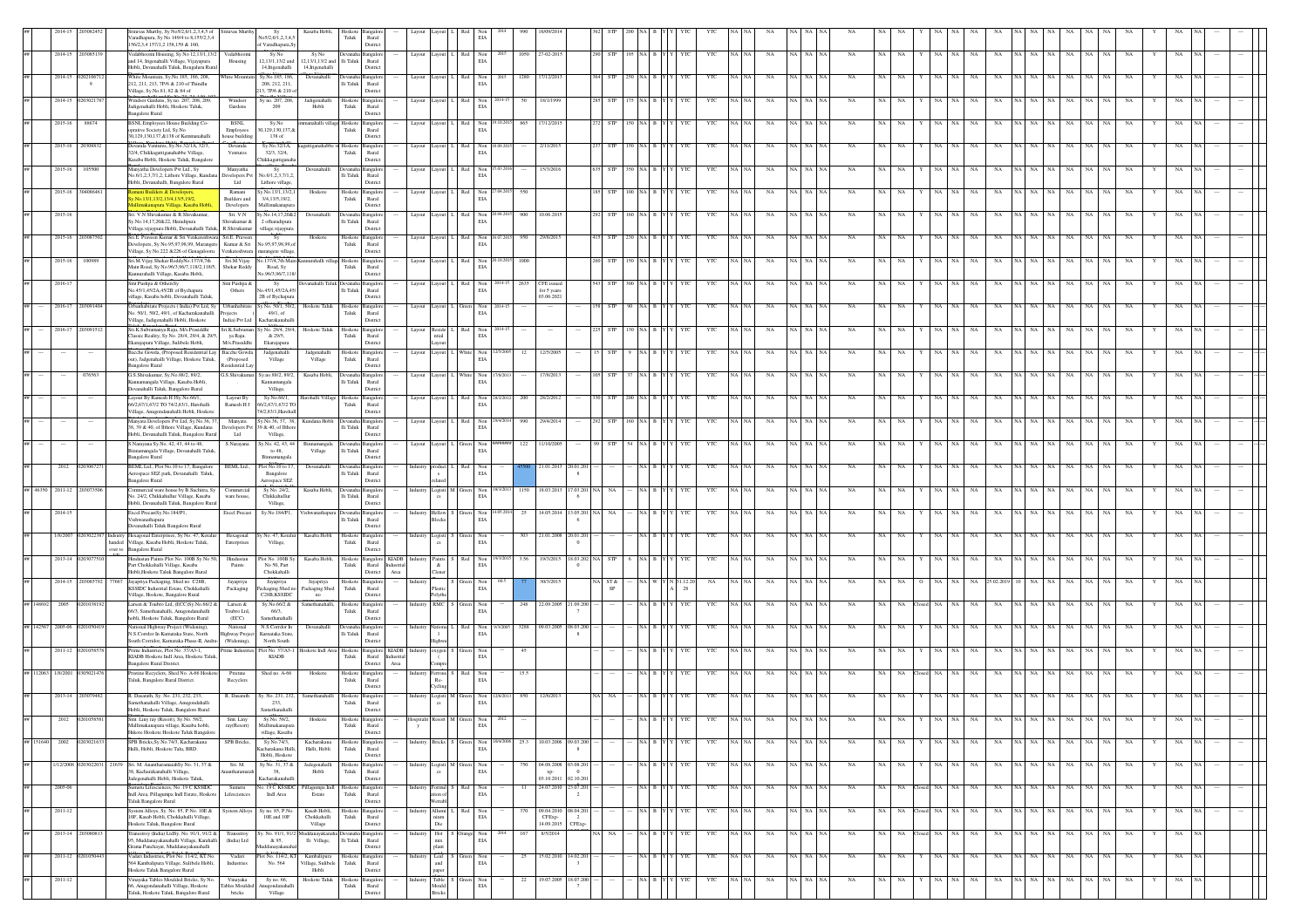|                              |          | xsincrop C-43, Industrial Estatte<br>illagumpe Hoskote Taluk Hoskote Taluk<br>ngalore Rural                                                | Waxsincrop                                      | C-43, Industrial<br>Estatte                                      | Pillagumpe<br>Hoskote Taluk                 | ${\rm T}$ aluk              | Hoskote Bangalor<br>$\rm{Rural}$<br>Distric |                   |                                  | $_{\rm EIA}$                                                                                      |                     |                                      |              |                 |                                   |        |                           |                      |          |          |             |             |           |                   |    |                      |                   |                  |    |                |                      |             |     |     |
|------------------------------|----------|--------------------------------------------------------------------------------------------------------------------------------------------|-------------------------------------------------|------------------------------------------------------------------|---------------------------------------------|-----------------------------|---------------------------------------------|-------------------|----------------------------------|---------------------------------------------------------------------------------------------------|---------------------|--------------------------------------|--------------|-----------------|-----------------------------------|--------|---------------------------|----------------------|----------|----------|-------------|-------------|-----------|-------------------|----|----------------------|-------------------|------------------|----|----------------|----------------------|-------------|-----|-----|
|                              |          | H.M.Chandrappa Sy.No.17/B,<br>Yelachanayakanapura, Hoskote Taluk,                                                                          | H.M.Chandrapp                                   | Sy.No.17/B,<br>elachanayaka                                      | Kasaba Hobli                                | Hoskote<br>Taluk            | angalor<br>Rural                            |                   | Bricks<br>$\&$                   | Green Non<br>EIA                                                                                  | 18                  | 28.09.2006                           | 27.09.200 NA | NA              |                                   |        | YTC                       | NA                   |          |          | NA          |             |           | NA                | NA | NA                   |                   | NA               | NA | NA             |                      |             |     |     |
| 2015-16                      |          | BRD.<br>Sri Manjunatha Stone Crusher, Sy<br>No.13, Bandahalli Village, Nandagudi                                                           | itone Cr                                        | ura, Hoskote<br>No.13.Bandahall                                  | Hoskot                                      | Hoskot<br>${\rm Taluk}$     | District<br>Rural                           | Stone<br>Crusher  | Wirw<br>Stone<br>'rusher         | $$\tt Non$ EIA                                                                                    |                     | 21.03.201                            |              |                 |                                   |        |                           |                      |          |          |             |             |           |                   |    |                      |                   |                  |    |                |                      |             |     |     |
| 2016-13                      |          | Hobli, Hoskote, Bangalore Rural<br>ATR Stone CrusherSy No.156/7,<br>Devanagonthi village, Hoskote Taluk,                                   | <b>ATR Stop</b><br>Crusher                      | illage, Nandagu<br>Sy No.156/7,<br>Devanagonthi                  | onthi village Hoskot                        | Taluk                       | District<br>ngale<br>Rural                  | Stone<br>Crusher  | Stone<br>Crusher                 | Non<br>$_{\rm EIA}$                                                                               |                     | 08.12.201                            |              |                 |                                   |        | YR                        |                      |          |          |             |             |           |                   |    |                      |                   |                  |    |                |                      |             |     |     |
| 2016-17                      |          | <b>Bangalore Rural Dist</b><br>BNN Constructions Pvt Ltd. Sv No.21/28.                                                                     | <b>BNN</b>                                      | village, Hoskot<br>y No.21/28, IVC                               | evanahalli Taluk Devana                     |                             | District                                    |                   | Hot                              | Orange Non                                                                                        | issued<br>CFE<br>80 |                                      |              |                 |                                   |        | YTC                       | NA                   |          |          |             |             |           |                   | NA | NA                   |                   | NA.              | NA |                |                      |             |     |     |
| 2016-17                      |          | IVC road, Aradeshanahalli village,<br>Cundana Hobli, Devanahalli, Taluk<br>S S Developers, Sy No. 33,34,35,36.37(P) S S Developer          | Construction<br>Pvt Ltd                         | road,<br>Aradeshanahal<br>Sy No.                                 |                                             | lli Taluk<br>Devana         | Rural<br>District                           | Lavout            | $_{\rm Mix}$<br>Plant<br>Reside  | $_{\rm EIA}$<br>Non                                                                               |                     | 8000 21.03.201                       |              |                 |                                   |        | YTC                       |                      |          |          |             |             |           |                   |    |                      |                   |                  |    |                |                      |             |     |     |
|                              |          | & 38, Akalenamallenahalli Village, Kasaba<br>Hobli, Devanahalli Taluk, BRD                                                                 |                                                 | 3,34,35,36.37(P)<br>&38 of                                       | lli Village                                 | $\,$ alli<br>Taluk          | Rural<br>District                           |                   | $_{\rm ntid}$<br>Layout          | $_{\rm EIA}$                                                                                      |                     |                                      |              |                 |                                   |        |                           |                      |          |          |             |             |           |                   |    |                      |                   |                  |    |                |                      |             |     |     |
| 2016-17                      |          | Baireshwara Granite WorksSy No.01,<br>Doddaramanahalli Village, Hoskote Tq,<br>B.R.D                                                       | Baireshwara                                     | Sy No.01,<br><b>oddaramanahal</b><br>Village, Hoskote            | oddaramanahalli Hoskote Bangalor<br>Village | ${\rm T}$ aluk              | Rural<br>District                           | Stone<br>Crusher  | rusher<br>$\&$ M                 | Stone S Orange Non<br>$_{\rm EIA}$                                                                |                     | 75 02.06.2017                        |              |                 | $A \mid N$                        |        | YTC                       | NA                   |          |          | <b>NA</b>   | NA          |           |                   | NA | NA                   |                   | NA.              | NA |                |                      |             |     |     |
| 2017-18                      |          | Satya Sai Developers, Sy No. 195/2, 195/3,<br>195/4 & 197/7, Hoskote Village, Kasaba<br>Hobli, Hoskote Tq, B.R.D                           | Satya Sai<br>Developers                         | Sy No. 195/2,<br>195/3, 195/4 &<br>197/7, Hoskote                | Hoskote                                     | Taluk                       | Hoskote Bangalor<br>Rural<br>District       | Layout            | ayout                            | Orange Non<br>EIA                                                                                 | 2400                | 24.05.201<br>$(5 \text{ yrs})$       |              |                 |                                   |        | YTC                       |                      |          |          |             |             |           |                   |    |                      |                   |                  |    |                |                      |             |     |     |
| 2011-12                      |          | GK Enterprises, No. 21, Indl Estate,<br>Fillagumpe, Hoskote Taluk, Bangalord                                                               | <b>GK</b> Enterprise                            | Vo. 21, Indl Estate                                              | Pillagumpe<br>Hoskote                       | Hoskote<br>Taluk            | Bangalon<br>Rural<br>District               |                   | Barrel<br>Vashin<br>units        | Red Non<br>EIA                                                                                    |                     |                                      |              |                 |                                   |        | YTC                       | NA                   |          |          |             |             |           |                   |    |                      |                   |                  |    |                |                      |             |     |     |
| 2017-18                      |          | A V Narayana Swamy & OthersSy<br>No.91/1, 91/2A, 92/5, 92/7, 93/6, 92/1 o                                                                  | A V Narayana<br>Swamy &                         | Sy No.91/1,<br>1/2A, 92/5, 92/7                                  | Avathi                                      | Ili Taluk                   | Jevanaha Bangalor<br>Rural                  |                   | Reside<br>ntial                  | $\begin{tabular}{ll} \bf L & Green & Non \\ \bf ELA & \end{tabular}$                              |                     | 2482 21.06.2017<br>$(5 \text{ yrs})$ |              |                 |                                   |        | YTC                       | NA                   | NA NA NA |          | <b>NA</b>   | NA          |           |                   | NA | NA                   |                   | NA               |    |                |                      |             |     |     |
| 2017-18                      |          | Vathi Village, Kasaba Hobli, Devanahalli<br>Carnataka Housing Board, Proposed<br>District Office Complex, located at Sy No. Housing Board  | Others<br>Kamataka                              | 93/6, 92/1 of<br>roposed Distric<br>Office Complex.              | Reerasandra<br>Village,                     | $\rm{Ili}$ Taluk            | District<br>Rural                           | ial               | ayout<br>'omme<br>reial          | Non<br>$_{\rm EIA}$                                                                               |                     | 4300 05.03.201                       |              |                 |                                   |        | YTC                       | NA                   |          |          |             |             |           |                   |    |                      |                   |                  |    |                |                      |             |     |     |
| 2017-18                      |          | 161, 137, 124/1,2,3,4, Beerasandra Village,<br>Hitaishi Properties Pvt LtdSy No. 31/7,                                                     | Hitaishi                                        | ocated at Sy No<br>y No. 31/7, 31/8,                             | Bagalur Village                             |                             | District<br>Hoskote Bangalor                | Complex<br>Layout | Comple<br>Reside                 | Red Non                                                                                           | 1400                |                                      |              |                 |                                   |        | YR                        |                      |          |          |             |             |           |                   |    |                      |                   |                  |    |                |                      |             |     |     |
| 2017-18                      | 1030970  | 31/8, 31/11, 35 of Bagalur Village,<br>ulibele Hobli, Hoskote tq, B.R.D<br>ndustrial Ware House, Sy No. 20/1,                              | roperties Pv<br>$_{\rm Ltd}$<br>dustrial Ware   | 31/11, 35 of<br>Bagalur Village,<br>Sy No. 20/1,                 | hummanahalli                                | Taluk<br>Hoskote            | Rural<br>District<br>Bangalon               | ndustry           | $_{\rm ntid}$<br>you<br>are hous | $_{\rm EIA}$                                                                                      |                     | 3950 21.07.2017                      | 9.07.202     | <b>ST&amp;S</b> |                                   |        | YTC                       | NA                   |          |          | <b>NA</b>   |             |           |                   |    |                      |                   |                  |    |                |                      |             |     |     |
| 200                          |          | asara Kasaba Hobli, No.182, 15th-A,<br>Hoskote Tq, B.R.D                                                                                   | House<br>JR Housing                             | Dasara Kasaba<br>Hobli, No.182,<br>y, No.145, 109/2              | Village,                                    | Taluk                       | Rural<br>District                           |                   | ayout                            | $\begin{tabular}{ll} Green & Non\\ ELA \\ \end{tabular}$                                          | 21.5                | 13/1/200                             |              |                 |                                   |        | YR                        |                      |          |          |             |             |           |                   |    |                      |                   |                  |    |                |                      |             |     |     |
|                              |          | JR Housing Developers Pvt Ltd, Sy.<br>No.145, 109/2 & 130 Jinnagar Village,<br>Jakkigenahalli, Hoskote Taluk, Bangalor                     | Developers pvt<br>Ltd                           | & 130 Jinnagar<br>village                                        | Jakkigenahalli                              | Hoskote<br>${\rm Taluk}$    | Bangalo<br>Rural<br>District                |                   |                                  | White Non<br>$_{\rm EIA}$                                                                         |                     |                                      |              |                 |                                   |        |                           | NA                   |          |          |             |             |           |                   |    |                      |                   |                  |    |                |                      |             |     |     |
| 8 149945<br>2006             |          | JR Housing Developers Pvt Ltd, Sy.<br>No.45/2, 76, Chimndahlli Village, Kasaba<br>Hobli, Hoskote Taluk, Bangalore Rural                    | JR Housing<br>Developers py<br>Ltd              | Sy,No.45/2, 76                                                   | Chimndahlli<br>illage, KASABA<br>Hobli      | Hoskot<br>Taluk             | angalor<br>Rural<br>District                |                   | ayout                            | $\begin{tabular}{ll} \hline \textbf{White} & \textbf{Non} \\ \hline \textbf{EIA} & \end{tabular}$ |                     | 24.5 13/01/200                       |              |                 |                                   |        | YR                        |                      |          |          |             |             |           |                   |    |                      |                   |                  |    |                |                      |             |     |     |
| 2006<br>9 149942             |          | JR Housing Developers Pvt Ltd,<br>Sy.No.131, 133/1 & 133/2, Jinnagar<br>/illage, Jadigenahalli Hobli, Hoskote                              | JR Housing<br>Developers py<br>Ltd              | v.No.131, 133/1<br>& 133/2                                       | innagar village<br>Jadigenahalli<br>Hobli   | Hoskote<br>Taluk            | ngalor<br>Rural<br>District                 |                   | ayout                            | $\begin{tabular}{ll} \hline \textbf{White} & \textbf{Non} \\ & \textbf{EIA} \end{tabular}$        | 24.5                |                                      |              |                 |                                   |        | YTC                       | NA                   |          |          | NA          |             |           |                   |    |                      |                   |                  |    |                |                      |             |     |     |
| 2006                         |          | MIMS Builders Pvt Ltd (Zakiulla Shariff), MIMS Build<br>Sv No. 69/2, 3(P) 4 & 5 of Chikkasane<br>Village, Kasaba Hobli, Devanahalli Post & | Pyt Itd (Zakiulla                               | Sv.No. 69/2<br>3(P).4 & 5 of                                     | Chikkasane<br>Village                       | Ili Taluk                   | Rural                                       |                   | ayout                            | Red Non<br>EIA                                                                                    |                     | 288 6/10/200                         |              |                 |                                   |        | YTC                       | NA                   |          |          |             |             |           |                   |    |                      |                   |                  |    |                |                      |             |     |     |
| 2006                         |          | Shiyakumar G.S. Sv.No.88/2, 89.90H &<br>108 of Kannamangala Village, Kasaba                                                                | Shariff)<br>Shiyakuma<br>G.S.                   | Chikkasane<br>Sv.No.88/2<br>39,90H & 108 of                      | Kannamangala<br>Village                     | lli Taluk                   | District<br>nealo<br>Rural                  |                   | tuovi                            | Green Non<br>$_{\rm EIA}$                                                                         |                     | 132.5 17.08.2013                     |              |                 |                                   |        | YTC                       | NA                   | NA I     |          | <b>NA</b>   | NA.         |           |                   | NA | NA                   |                   | NA.              | NA |                |                      |             |     |     |
| 2006                         | 12030224 | Hobli, Devanahalli, Bangalore Rural<br>Sri. K.S. Nagaraj, Sy No. 120,<br>Kambalipura Village, Soolibere Hobli,                             | Sri. K.S.<br>Nagaraj                            | Kannamangala<br>Sy No. 120,<br>Kambalipura                       | Soolibere Hobli                             | Hoskote<br>${\rm Taluk}$    | District<br>Bangalo<br>$\rm{Rural}$         |                   | svout                            | White Non<br>$_{\rm EIA}$                                                                         | 24                  | 28/6/2006                            |              |                 |                                   |        | YTC                       | NA                   |          |          | NA          | NA          |           |                   |    |                      |                   |                  |    |                |                      |             |     |     |
|                              |          | Hoskote Taluk, Bangalore Rural District<br>Definer Ventures, Sy.No.102/2,                                                                  | Definer                                         | Village<br>Sy.No.102/2                                           | KASABA Hobl                                 | Hoskot                      | District<br>angalo                          |                   | <b>Apartm</b>                    | ange Non                                                                                          |                     |                                      |              |                 |                                   |        | 1.12.20                   |                      |          |          |             |             |           |                   |    |                      |                   |                  |    |                |                      |             |     |     |
| 30 149252<br>1/7/200         |          | thanahalli Village, Kasaba Hobli,<br>Hoskote Taluk, Bangalore Rural District<br>Nikhil Thard (Grand Edifice), Sy.No.80/3,                  | Ventures<br>Nikhil Thard (                      | Pethanahalli<br>Village<br>Sy.No.80/3                            | manidoddake                                 | ${\rm T}$ aluk              | Rural<br>District<br>Hoskote Bangalor       | partmen           | $_{\rm ent}$                     | $_{\rm EIA}$<br>Apartm M Orange Non                                                               | 896                 |                                      |              |                 |                                   | 1.12.2 | NA                        |                      |          |          |             |             |           |                   |    |                      |                   |                  |    |                |                      |             |     |     |
| 39 134665 1991-92            |          | anidoddakere Village, Kasaba Hobli,<br>Hoskote Taluk, Bangalore Rural District                                                             | Grand Edifice                                   |                                                                  | Village<br>Abchikkanal                      | Taluk                       | Rural<br>District                           |                   | ent                              | EIA                                                                                               | 41                  | 9/2/200                              |              |                 |                                   | $20\,$ |                           |                      |          |          |             |             |           |                   |    |                      |                   |                  |    |                |                      |             |     |     |
|                              |          | Sai Garden Residential Layout-I<br>A.V.Narayanswamy, Sai Garden<br>esidential Lavout, Sv.No.12.                                            | Sai Garden<br>Residential<br>Layout-L           | Sai Garden<br>Residential<br>avout, Sv.No.12                     | Village                                     | $\rm Ili$ Taluk             | angalo<br>Rural<br>District                 |                   | ayout                            | White Non<br>EIA                                                                                  |                     |                                      |              |                 |                                   |        |                           | NA                   |          |          |             |             |           |                   |    |                      |                   |                  |    |                |                      |             |     |     |
| 40 131135<br>1994-91         |          | <b>Virport Enclaye (B.L.Sreedhar Murthy)</b><br>v.No.108, 109/1.2.3.4. Sanna Amakker<br>'illage, Kasaba Hobli, Devanahalli,                | Airport Enclay<br>(B.L.Sreedhar<br>Murthy)      | Sv.No.108.<br>09/1.2.3.4. Sam<br>makkere Village                 | Sanna Amakker<br>Village                    | <b>Jevanal</b><br>Ili Taluk | angalor<br>Rural<br>District                |                   | avout                            | White Non<br>EIA                                                                                  | 102                 | $27 - 10 - 0$                        |              |                 |                                   |        |                           | NA                   |          |          | <b>NA</b>   |             |           |                   | NA |                      |                   | NA               |    |                |                      |             |     |     |
| 41 110611 1995-96            | 1010373  | South Pacific Developers & Industries (F<br>Ltd, Sy. No.5/4, 5/5, Singrahally,<br>Cundanahally Hobli, Devanahalli,                         | South Pacific<br>Developers &<br>Industries (P) | Sv. No.5/4, 5/5<br>Singrahally,<br>Kundanahally                  | Singrahally<br>Village                      | lli Taluk                   | Devanaha Bangalon<br>Rural<br>District      | Layout            | ayout                            | $\begin{tabular}{ll} Green & Non\\ EIA & \end{tabular}$                                           |                     | 325 23-05-199                        |              |                 |                                   |        |                           | NA                   | NA NA N  |          | <b>NA</b>   |             |           |                   | NA | NA                   |                   | NA.              | NA | - NA           | <b>NA</b>            |             |     |     |
| 42 110614<br>1996-9          |          | Mdur Rahman Ajmal, 102/3, 109/2 19,<br>Guttahalli Village, Kasaba Hobli,                                                                   | bdur Rahi<br>Ajmal                              | 02/3, 109/2 1<br>ittahalli Villa                                 | Avathi                                      | Devanah<br>$\rm{Ili}$ Taluk | langalo<br>Rural                            |                   |                                  | White Non<br>$_{\rm EIA}$                                                                         |                     |                                      |              |                 |                                   |        |                           |                      |          |          |             |             |           |                   |    |                      |                   |                  | NA |                |                      |             |     |     |
| 13 133084 2002-03            |          | vanahalli, Bangalore Rural - 562110<br>Virport City (Gangaram Unit 1)Sy.No 47<br>llathora Village, Kundana Hobli,                          | Airport City<br>Gangaram Unit                   | isaba Hobli,<br>y.No 47, Illatho<br>Village, Kundana             | evanahalli Talui                            | $\rm{Ili}$ Taluk            | District<br>ngalo<br>Rural                  |                   | ayout                            | White Non<br>$_{\rm EIA}$                                                                         | 4.9                 | 29-12-0                              |              |                 |                                   |        |                           |                      |          |          |             |             |           |                   |    |                      |                   |                  |    |                |                      |             |     |     |
| 44 New 2002-03               |          | anahalli Taluk, Bangalore Rural<br>Brindhavan Enclave, Sy.No.67,<br>Chikkasanne Village, Kasaba Hobli,                                     | 1)<br>Brindhavan<br>Enclave,                    | Hobli, Devanahall<br>Sy.No.67,<br>Chikkasanne                    | Devanahalli                                 | Ili Taluk                   | Distric<br>angalo<br>Rural                  |                   | ayout                            | $\begin{tabular}{ll} \bf{White} & \bf{Non} \\ & \bf{EIA} \end{tabular}$                           | 72                  | 13-01-2002                           |              |                 |                                   |        | YTC                       | NA                   |          |          |             |             |           |                   |    | NA                   |                   |                  |    |                |                      |             |     |     |
| 45 133085 2002-03            |          | evanahalli Taluk, Bangalore Rural<br>Gangaram.N, Unit 2, No.100, Arasanahall                                                               | Gangaram N                                      | Village, Kasaba<br>No.100,                                       |                                             |                             | Distric                                     |                   | ayout                            | White<br>$$\tt Non$ EIA                                                                           | 4.9                 | 29-12-300                            |              |                 |                                   |        |                           |                      |          |          |             |             |           |                   |    |                      |                   |                  |    |                |                      |             |     |     |
| 46 101253 2002-03            |          | Devanahalli Taluk, Bangalore Rural<br>Mallige International Pvt Ltd., Sy. No.86,                                                           | Unit 2,<br>Mallige                              | asanahalli,Deva<br>ahalli Taluk.<br>Sy.No.86, 88, &              | Shingrahalli                                | lli Taluk                   | Rural<br>District                           |                   | ayout                            |                                                                                                   |                     | 14-07-2000                           |              |                 |                                   |        |                           | NA                   | NA       |          | NA          |             |           |                   | NA |                      |                   |                  |    |                |                      |             |     |     |
|                              |          | 88, & 94, Shingrahalli Village, Kundana<br>Hobli, Devanahalli Taluk, Bangalore Rural -<br>Adinarayana Gupta.B.S, Sy.No.46. Ilthore         | mational Py<br>Ltd<br>Adinarayana               | 94. Shinerahalli<br>Village, Kundan<br>v.No.46, llthor           | Village                                     | Ili Taluk                   | Rural<br>District                           |                   |                                  | Non<br>EIA<br>Green Non                                                                           |                     | 28-01-200                            |              |                 |                                   |        |                           |                      |          |          |             |             |           |                   |    |                      |                   |                  |    |                |                      |             |     |     |
| 47 146175 2003-04            |          | /illage. Kundana Hobli. Devanahalli.<br><b>Bangalore Rural</b>                                                                             | Gupta.B.S<br>(Resiential                        | Village, Kundana<br>Hobli,                                       | <b>Ilthore Village</b>                      | $\rm{Hi}$ Taluk             | Rural<br>District                           |                   | ayout                            | $_{\rm EIA}$                                                                                      | 113                 |                                      |              |                 |                                   |        |                           |                      |          |          |             |             |           |                   |    |                      |                   |                  |    |                |                      |             |     |     |
|                              |          | Bangalore Rural - 562110                                                                                                                   | Layout                                          | Devanahally,<br>Devanahalli.                                     |                                             | $\rm Ili$ Taluk Rural       | District                                    |                   |                                  | EIA                                                                                               |                     |                                      |              |                 |                                   |        |                           |                      |          |          |             |             |           |                   |    |                      |                   |                  |    |                |                      |             |     |     |
| 49 140319 2003-04 0201037479 |          | Baba Developers Pvt Ltd, Sy.No.13 & 15,<br>trubarakunte, Kasaba Hobli, Devanahalli,<br><b>Bangalore Rural</b>                              | Baba<br>velopers Pv<br>Ltd                      | Sy.No.13 & 15,<br>Karubarakunte,<br>Kasaba,,                     | Karubarakunt                                | $\rm Ili$ Taluk             | Devanaha Bangalon<br>Rural<br>District      | Layout            |                                  | Layout L White Non<br>$_{\rm EIA}$                                                                |                     | 59.22 20-08-2004                     | 1000         | 57 STP          | $50$ $\,$ NA $\,$ W $\,$ Y $\,$ N | YTC    | ${\bf N}$                 | NA<br>NA NA          | NA NA NA |          | NA          | NA NA       |           | $Y$ NA NA         |    | NA                   |                   | NA NA NA NA NA   |    |                | NA NA NA<br>NA 1     | NA          | NA. | me. |
| 2003-04<br>New               |          | ontinental Builders & Developers,<br>F.B.L.Colaco, (Swiss Town), Sy.No.86,                                                                 | Continental<br>Builders $\&$                    | y.No.86, 136, 86<br>9, 86 P13, 86 P22                            |                                             | Devana<br>$\rm Ili$ Taluk   | langalo<br>Rural                            |                   |                                  | Irange Non<br>$_{\rm EIA}$                                                                        | 237                 | 6/7/200                              |              | <b>STP</b>      |                                   |        | NA                        | NA                   | NA       |          | NA          | NA          | NA        | NA                | NA | 12.201               |                   | NA<br>NA         | NA | NA             | NA                   | NA          |     |     |
| 51 120021 2003-04            |          | 136, 86 P9, 86 P13, 86 P22 of Illathore<br>Garuda Developers., Thatmachanhalli<br>Village, Devanahalli, Bangalore Rural                    | Developers,<br>Garuda<br>Developers,            | of Illathore<br>Thatmachanhalli<br>Village, ,                    | Village                                     | $\rm Ili$ Taluk             | District<br>evanaha Bangalon<br>Rural       |                   | ayout                            | White Non<br>EIA                                                                                  |                     |                                      |              |                 | a I w I                           |        | N                         | NA                   | NA NA NA |          | NA          | NA          | <b>NA</b> | NA                | NA | NA<br>NA             | NA NA             | NA<br>NA         | NA | <b>NA</b>      | NA                   | NA          |     |     |
| 52 120655 2003-04            | 2010374  | 562110<br>Continental Builders & Developers                                                                                                | Continental<br>Builders &                       | Devanahalli.<br>y.No.86,86 Block- Kundana Hob<br>1.86 Block-2.86 |                                             | lli Taluk                   | District<br>ngalor                          |                   | ayout                            | Drange Non<br>EIA                                                                                 | 34                  | 7/3/2003                             |              | STP             | 120 NA W Y N 31.12.20             | 23     | $_{\rm NA}$               | NA<br>NA NA          | NA NA NA |          | $_{\rm NA}$ | NA NA       |           | NA NA<br>$\Omega$ |    | NA 5.12.2016         | NA NA             | $_{\rm NA}$      |    | NA NA          | NA<br>NA             | $_{\rm NA}$ |     |     |
| 3 149527 2003-04             |          | Hollywood Town Extension, Owned By<br>F.B.L.Colaco, Sy.No.86, 86 Block-1, 86<br>Janardhan Reddy, Sy. No. 36/3, 51, 103/3                   | Developers<br>Janardhar                         | Block-3.86-<br>Sy.No.36/3, 51,                                   | Hegganahalli                                |                             | Rural<br>District<br>levanaha Bangalor      |                   | ayout                            | Green Non                                                                                         |                     | 29-11-200                            |              | <b>STP</b>      | VA W YN                           |        |                           | NA<br>A   NA         | NA NA NA |          | NA          | NA          | <b>NA</b> | NA.               | NA | NA<br>NA.            | VA NA             | NA<br>NA         | NA | NA             | NA.                  |             |     |     |
|                              |          | &59, Hegganahalli Village, Kundana<br>Hobli, Devanahalli, Bangalore Rural                                                                  | Reddy                                           | 103/3 & 59,                                                      | Village                                     | lli Taluk                   | Rural<br>District                           |                   |                                  | $\mathop{\hbox{\rm EIA}}$                                                                         |                     |                                      |              |                 |                                   |        |                           |                      |          |          |             |             |           |                   |    |                      |                   |                  |    |                |                      |             |     |     |
| 54 110617 2003-04            | 12010375 |                                                                                                                                            | (Residential                                    | Hegganahalli<br>No.101.107                                       |                                             |                             | Devanaha Bangalon                           |                   |                                  |                                                                                                   |                     |                                      |              | <b>STP</b>      | NA WYNI                           | YTC    |                           | NA I NA              |          | NA NA NA |             |             |           | NA NA             |    |                      |                   |                  |    |                |                      |             |     |     |
| 132538 2003-04               | 2010374  | Sirajuddin Ajmal, Sy. No.101, 107/1,<br>103/1, Devanahalli, Bangalore Rural<br>Lakshmaiah.M, No.45 & 46,                                   | Sirajuddir<br>Ajmal<br>Lakshmaiah.M.            | 103/1,<br>Devanahalli<br>No.45 & 46,                             | Devanahall<br>Devanahalli                   | lli Taluk                   | Rural<br>District<br>Devanaha Bangalon      | Layout            | ayout                            | White Non<br>$_{\rm EIA}$<br>White Non                                                            | 17.5<br>37.65       | 24/6/200<br>10/9/2003                |              | STP             | 30 NA W Y                         | YTC    | $_{\rm N}$<br>$\mathbb N$ | NA<br>NA.<br>VA I NA | NA NA NA |          | NA<br>NA    | NA NA<br>NA | NA        | NA NA             |    | NA<br>NA<br>NA<br>NA | NA NA NA<br>NA NA | NA<br>NA  <br>NA |    | NA NA<br>NA NA | NA<br>NA<br>NA<br>NA | NA<br>NA    |     |     |

Devanahalli,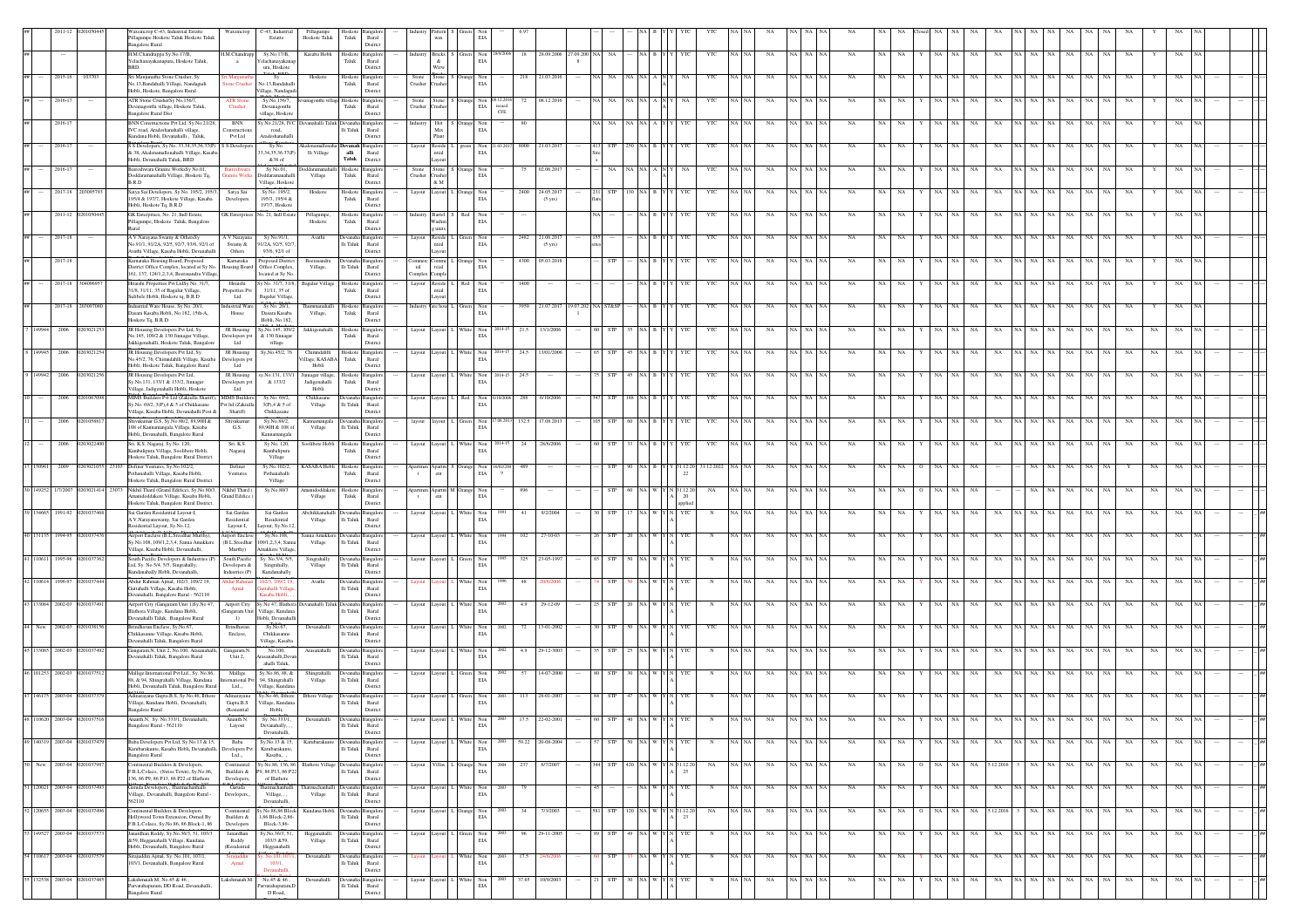|                            |                            |                              | uniyappalayout, Aakkipet, Kasaba Hobli, Muniyappalayo<br>anahalli, Bangalore Rural                                      | ut.,                                        | Aakkipet, Kasaba<br>Hobli, Devanahall<br><b>Bangalore Rural</b>       | Aakkipe                                        | lli Taluk                         | $\rm{Rural}$<br>District             |                           |                                                                                            | EIA                                                            |                          |            |                      |                               |          |           |                  |           |                 |            |                   |              |                  |    |             |           |       |
|----------------------------|----------------------------|------------------------------|-------------------------------------------------------------------------------------------------------------------------|---------------------------------------------|-----------------------------------------------------------------------|------------------------------------------------|-----------------------------------|--------------------------------------|---------------------------|--------------------------------------------------------------------------------------------|----------------------------------------------------------------|--------------------------|------------|----------------------|-------------------------------|----------|-----------|------------------|-----------|-----------------|------------|-------------------|--------------|------------------|----|-------------|-----------|-------|
|                            | 120657 2003-04             |                              | Rangaswamy, Sy. No.43/2, Akkipete<br>/illage, Kasaba Hobli, Devanahalli,                                                | Rangaswam<br>residential                    | Sy. No.43/2,<br>Akkipete                                              | kkupete Village                                | li Taluk                          | langalor<br>Rural                    | Layout Layout             | $\begin{tabular}{ll} \hline \textbf{White} & \textbf{Non} \\ & \textbf{EIA} \end{tabular}$ |                                                                | 27-02-2003<br>27         | STP        |                      |                               |          | NA        |                  | NA        |                 |            | NA<br>NA          |              | NA               | NA | $_{\rm NA}$ |           |       |
|                            | 2003-0                     |                              | angalore Rural<br>Rani.M.Alex (Golden Valley), Sy.No.113                                                                | layout<br>Rani.M.Alex                       | Village, Kasab<br>y.No.113, Nall                                      | Nallur Village                                 |                                   | District                             |                           |                                                                                            | Non                                                            |                          |            |                      |                               |          |           |                  |           |                 |            |                   |              |                  |    |             |           |       |
|                            |                            |                              | Nallur Village, Chanrayapatna Hobli,<br>Devanahalli Taluk, Bangalore Rural                                              | (Golden<br>Valley),                         | Village,<br>Chanravapatn                                              |                                                | lli Taluk                         | Rural<br>District                    |                           |                                                                                            | $_{\rm EIA}$                                                   |                          |            |                      |                               |          |           |                  |           |                 |            |                   |              |                  |    |             |           |       |
| New                        | 2003-04                    |                              | sai Garden Residential Layout-II,<br>v.No.3/1, 3/2, Abchikkanahalli Village,                                            | Sai Garden<br>Residential                   | Sv.No.3/1, 3/2.<br>Abchikkanahalli                                    | Abchikkanah<br>Village                         | Ili Taluk                         | Rural                                | Layout                    |                                                                                            | Non<br>$_{\rm EIA}$                                            | 19/2/200<br>41           |            |                      |                               |          |           |                  |           |                 |            |                   |              |                  |    |             |           |       |
| 102645                     | 2003-04                    |                              | Kasaba Hobli, Devanahalli Taluk,<br>/enkatappa Layout, Sy.No.332. Sulbele                                               | Layout-II<br>Venkatappa                     | Village, Kasaba<br>Sv.No.332.                                         | Sulbele Road                                   | evanaha Bangalop                  | District                             | Layout Layout             | $\begin{tabular}{ll} \bf{White} & \bf{Non} \\ & \bf{EIA} \end{tabular}$                    |                                                                | 3.75<br>23-06-200        |            |                      | YTC                           |          | NA        | NA.<br><b>NA</b> | N/        |                 |            |                   |              |                  |    |             |           |       |
|                            |                            |                              | coad, Devanahalli Town, Bangalore Rura<br>istrict.                                                                      | Layout,                                     | Sulbele Road,<br>Jevanahalli Tow                                      |                                                | li Taluk                          | Rural<br>District                    |                           |                                                                                            |                                                                |                          |            |                      |                               |          |           |                  |           |                 |            |                   |              |                  |    |             |           |       |
|                            | 140123 2004-05             |                              | Smt.Hemavathi, No.62/1, Akkupete<br>Village, Kasaba Hobli, Devanahalli,<br>Bangalore Rural                              | , Residential<br>Layout                     | Smt.Hemavathi No.62/1, Akkupet<br>Village, Kasaba<br>Hobli            | kkupete Village Devanal                        | li Taluk                          | langalo<br>Rural<br>District         | Layout Layout             |                                                                                            | Non<br>$_{\rm EIA}$                                            | 6/8/2004<br>10.6         |            |                      |                               |          | NA        |                  |           |                 |            |                   |              |                  |    |             |           |       |
|                            | 2004-05                    |                              | Anasuya.P, Sy.No.74, 76, 76 & 77,<br>Hegganahalli Village, Kundana Hobli,                                               | Anasuya.P<br>(Residential                   | (Residential<br>ayout), Sy.No.7                                       | Hegganahall<br>Village                         | Devanaha Bangalor<br>$i$ Taluk    | Rural                                | Layout Layout             | White Non                                                                                  | $_{\rm EIA}$                                                   | 2/2/2005<br>51           |            |                      |                               |          | NA        | NA NA            | <b>NA</b> |                 |            |                   |              |                  |    |             |           |       |
|                            | 144305 2004-05             |                              | Jevanahalli, Bangalore Rural<br>Anatha Ramakumar, Sy.No.425/1, Kasab                                                    | Layout),<br>Anatha                          | 76, 76 & 77,<br>Sy.No.425/1,                                          | Devanahalli                                    | evanaha Bangalor                  | District                             | Layout                    |                                                                                            | $_{\rm Non}$                                                   | 25-01-20                 |            |                      |                               |          |           |                  |           |                 |            |                   |              |                  |    |             |           |       |
|                            |                            |                              | lobli, Devanahalli, Bangalore Rural                                                                                     | Ramakumar                                   | Kasaba Hobli,,<br>Devanahalli,                                        |                                                | li Taluk                          | Rural<br>District                    |                           |                                                                                            | EIA                                                            |                          |            |                      |                               |          |           |                  |           |                 |            |                   |              |                  |    |             |           |       |
| 31193                      | 2004-05                    |                              | 3.Murali Krishna, No.311/1, Devanahal<br>lown, Kasaba Hobli, Devanahalli,<br>angalore Rural                             | G.Murali<br>Krishna,                        | No.311/1.<br>evanahalli To<br>Kasaba Hobli.                           | Devanahalli                                    | evanaha<br>li Taluk               | langalor<br>Rural<br>District        |                           |                                                                                            | Non<br>$_{\rm EIA}$                                            | 12.6<br>10/11/20         |            |                      |                               |          |           |                  |           |                 |            |                   |              |                  |    |             |           |       |
|                            | 136548 2004-05             |                              | John Robert Colaco, Plot No.14,<br>Hollywood Town, Sadahalli Post,                                                      | John Rober<br>Colaco,                       | Plot No.14,<br>Hollywood Tow                                          | Sadahalli Post                                 | Devanaha Bangalor<br>Ili Taluk    | Rural                                | Layout Layout L           | $\begin{tabular}{ll} Green & Non\\ ELA \end{tabular}$                                      |                                                                | 25-10-200-<br>115        |            |                      |                               |          | NA        | NA NA            | NA        |                 |            |                   |              |                  |    | NA          |           |       |
|                            | 142570 2004-05             |                              | evanahalli, Bangalore Rural<br>Judith, Sy.No.230, 231 & 235, Sadahalli                                                  | Judith                                      | Sadahalli Post.<br>y.No.230, 231 &                                    | adahalli Villas                                | <b>Jevanal</b>                    | District                             | Layout                    |                                                                                            | Non                                                            | 94.44<br>$16 - 11 - 200$ |            |                      |                               |          |           |                  |           |                 |            |                   |              |                  |    |             |           |       |
|                            |                            |                              | /illage, Devanahalli, Bangalore Rural                                                                                   | (Residential<br>Layout),                    | 235, Sadahalli<br>Village., ,                                         |                                                | li Taluk                          | Rural<br>District                    |                           |                                                                                            | $_{\rm EIA}$                                                   |                          |            |                      |                               |          |           |                  |           |                 |            |                   |              |                  |    |             |           |       |
| 101310                     | $2004 - 0.$                |                              | CKrishnamarthy, Sy.No.26/1, 26/3,<br>Guttahalli Village, Kasaba Hobli,<br>anahalli Taluk, Banglaore Rural               | у,                                          | K.Krishnamurth Sy.No.26/1, 26/3,<br>Guttahalli Villag<br>Kasaba Hobli | Juttahalli Village Devanaha                    | lli Taluk                         | <b>Bangalor</b><br>Rural<br>District | Layout                    |                                                                                            | White Non<br>$_{\rm EIA}$                                      | 24/1/200                 |            |                      |                               |          |           |                  |           |                 |            |                   |              |                  |    |             |           |       |
| 101257                     | 2004-05                    |                              | K.M.Jayaramaiah Layout, 54/2,<br>/enkatagiri Kote, Vijayapura Hobli,                                                    | h Layout,                                   | K.M.Jayaramaia 54/2, Venkatagiri<br>Kote, Vijayapun                   | /enkatagiri Kote Devanaha                      | li Taluk                          | langalor<br>Rural                    | Layout                    |                                                                                            | White Non<br>EIA                                               | 24-07-200                |            |                      |                               |          | NA        |                  | NA        |                 |            |                   |              |                  |    |             |           |       |
|                            |                            |                              | Jevanahalli Taluk, Bangalore Rural -<br>Kilx Estate, Sy. No.409/1, Kevanahally                                          | Kilx Estat                                  | Hobli, Devanahal<br>Sy. No.409/1                                      | Kevanahally                                    | evana                             | District<br>langalo                  | Layout                    |                                                                                            | Non                                                            | 27-09-20                 |            |                      |                               |          |           |                  |           |                 |            |                   |              |                  |    |             |           |       |
|                            |                            |                              | Hamlet Kasaba Hobli, Devanahalli,<br>Bangalore Rural - 562110                                                           |                                             | Kevanahally<br>Hamlet Kasaba                                          | Hamlet                                         | li Taluk                          | Rural<br>District                    |                           |                                                                                            | $_{\rm EIA}$                                                   |                          |            |                      |                               |          |           |                  |           |                 |            |                   |              |                  |    |             |           |       |
|                            | 142414 2004-05             |                              | Kuruvilla.P.C, Sy.No.123, Nallur Village<br>Chennarayapatna Hobli, Devanahalli,<br>Bangalore Rural                      | Kuruvilla.P.C<br>(Residential<br>Layout).   | Sy.No.123, Nallt<br>Village,<br>Chennarayapatn                        | Nallur Village                                 | lli Taluk                         | langalor<br>Rural<br>District        | Layout Layout             | White Non                                                                                  | $\rm EIA$                                                      | $16 - 11 - 200$<br>44    |            |                      |                               |          |           |                  |           |                 |            |                   |              |                  |    |             |           |       |
| 142192                     | 2004-05                    |                              | Lokesh, Sy.No.55/3, 10, Akupete, Kasaba<br>Hobli, Devanahalli, Bangalore Rural                                          | Lokesh<br>(Residential                      | Sy.No.55/3, 10<br>Akupete, Kasaba                                     | Akupete                                        | li Taluk                          | angalor<br>Rural                     |                           | $\begin{tabular}{ll} \bf{White} & \bf{Non} \\ & \bf{EIA} \end{tabular}$                    |                                                                | 12.5<br>25-10-200        |            |                      |                               |          | NA        | NA.              | N/        |                 |            |                   |              |                  |    |             |           |       |
| 45705                      | 2004-05                    |                              | 4unianjanappa, Sy.No.97 & 98, Illathor                                                                                  | Layout).<br>Munianjanapp.                   | Hobli<br>Sy.No.97 & 98.                                               | <b>Ilathore Village</b>                        |                                   | District                             | Layout Layout             |                                                                                            |                                                                | 11/4/200<br>83           |            |                      |                               |          |           |                  |           |                 |            |                   |              |                  |    |             |           |       |
|                            |                            |                              | Village, Kundana Hobli, Devanahalli,<br>Bangalore Rural                                                                 | (Residential<br>Layout),                    | <b>Illathore Village</b><br>Kundana Hobli,                            |                                                | Ili Taluk Rural                   | District                             |                           |                                                                                            | Non<br>EIA                                                     |                          |            |                      |                               |          |           |                  |           |                 |            |                   |              |                  |    |             |           |       |
|                            | 143208 2004-05             |                              | Musthtag Amhed Sv No.93 69/1<br>Aaraganahalli Village, Kundana Hobli,<br>Devanahalli, Bangalore Rural                   | Musthtag<br>Amhed,                          | Sv.No.93, 69/1<br>Maraganahalli<br>Village, Kundar                    | Maraganahalli<br>Village                       | Devanaha Bangalor<br>Ili Taluk    | Rural<br>District                    | Layout Layout             |                                                                                            | $\begin{tabular}{ll} \bf white & Non \\ \bf ELA \end{tabular}$ | $20 - 12 - 200$<br>96    |            |                      |                               |          | NA        | NA NA            | NA        |                 |            |                   |              |                  |    |             |           |       |
|                            | 74 145366 2004-05          |                              | Varayanappa.K, Sy.No.1, 2 & 3,<br>Upparahalli Village, Kasaba Hobli,                                                    | Narayanappa.K<br>$(\operatorname{Residual}$ | Sy.No.1, 2 & 3,<br>Upparahalli                                        | Upparahall<br>Village                          | evanaha Bangalo<br>li Taluk       | Rural                                | Layout                    | White                                                                                      | Non<br>$_{\rm EIA}$                                            | 24-03-200                |            |                      |                               |          | <b>NA</b> | NA NA            |           |                 |            |                   |              |                  |    | NA          |           |       |
|                            |                            |                              | vanahalli, Bangalore Rural<br>P.Bhuvaneshwara Reddy, Sy.No.223/1 &                                                      | Layout),<br>P.Bhuvanesh                     | Village, Kasaba<br>Sy.No.223/1 &                                      | adahalli Villaş                                | Jevana                            | District<br>langalo                  | Layout                    |                                                                                            | Non                                                            | 12/20                    |            |                      |                               |          |           |                  |           |                 |            |                   |              |                  |    |             |           |       |
|                            |                            |                              | 223/2, Sadahalli Village, Kasaba Hobli,<br>Bangalore.                                                                   | ra Reddy<br>(Residential                    | 223/2, Sadahalli<br>Village, Kasaba                                   |                                                | lli Taluk                         | $\rm{Rural}$<br>District             |                           |                                                                                            | $_{\rm EIA}$                                                   |                          |            |                      |                               |          |           |                  |           |                 |            |                   |              |                  |    |             |           |       |
| 151757                     | 2004-05                    |                              | Parathasarathy.V.V, Sy No. 92,<br>Dyawarahalli Village, Kundana Hobli,                                                  | Parathasarathy<br>V.V,                      | Sy No. 92 of<br>yawarahalliVilla<br>e, Kundana Hobl                   | Dyawarahall<br>Village                         | Devanaha Bangalor<br>lli Taluk    | Rural                                | Layout                    |                                                                                            | $_{\rm Non}$<br>$_{\rm EIA}$                                   | 24-03-200                |            |                      |                               |          |           |                  |           |                 |            |                   |              |                  |    |             |           |       |
|                            | 151867 2004-05             |                              | Devanahalli Taluk, Bangalore Rural<br>Sri Rajanna, Phase II, at Sy No. 22/1, 28<br>28/2 29/2, 155/2, 157 & 158 of Sanna | Sri Rajanna,                                | Phase II, at Sy No<br>22/1.28/128/2                                   | sanna Amanik<br>k Prasannahalli                | $\rm{Ili}$ Taluk                  | District<br>Bangalor<br>Rural        |                           |                                                                                            | Non<br>$_{\rm EIA}$                                            | 65<br>2/12/200           |            |                      |                               |          |           |                  |           |                 |            |                   |              |                  |    |             |           |       |
|                            | 145546 2004-05             |                              | Amanikere & Prasannahalli Village,<br>Pulla Reddy.G. Sv.No.70.76.77 & 83.                                               | Pulla Reddy.G                               | 29/2, 155/2, 157 8<br>Sv.No.70.76.772                                 | Village<br>Naraganahally                       | vanaha Bangalop                   | District                             | Layout                    |                                                                                            | Green Non                                                      | 102<br>31-03-20          |            |                      |                               |          |           | - NA             |           |                 |            |                   |              |                  |    |             |           |       |
|                            |                            |                              | laraganahally Village, Kundana Hobli,<br>evanahalli, Bangalore Rural                                                    | (Residential<br>Layout),                    | 3. Naraganahall<br>Village, Kundan                                    | Village                                        | li Taluk                          | Rural<br>District                    |                           |                                                                                            | EIA                                                            |                          |            |                      |                               |          |           |                  |           |                 |            |                   |              |                  |    |             |           |       |
|                            | 2004-05 0201037            |                              | Rajashekar Shivalingappa Naregal,<br>y.No.405, Devanahalli Village, Kasaba<br>lobli, Devanahalli, Bangalore Rural       | Rajashekar<br>Shivalingappa<br>Naregal,     | Sv.No.405.<br>Devanahalli<br>Village, Kasaba                          | Devanahalli                                    | Devanaha Bangalon<br>li Taluk     | Rural<br>District                    | Layout Layout L           | $\begin{tabular}{ll} \bf{White} & \bf{Non} \\ & \bf{EIA} \end{tabular}$                    |                                                                | 3/5/2006<br>99           |            |                      |                               |          | <b>NA</b> | NA NA            | <b>NA</b> |                 |            |                   |              |                  | NA | NA          |           |       |
| 44404                      | $2004 - 0.$                |                              | amachandra Reddy, Sy.No.69/P,<br>larayanahalli Village, Kundana Hobli,                                                  | Ramachandra<br>Reddy                        | Sy.No.69/P,<br>Narayanahalli                                          | Narayanahall<br>Village                        | evanaha <sup>1</sup><br>lli Taluk | <b>Bangalor</b><br>Rural             | Layout                    |                                                                                            | White Non<br>$_{\rm EIA}$                                      | 2/2/200                  |            |                      |                               |          |           |                  |           |                 |            |                   |              |                  |    |             |           |       |
|                            | $2004 - 0.$                |                              | anahalli, Bangalore Rural<br>arath Babu.K, Sy.No.121. 130, 142, (Olo                                                    | (Residential<br>Sarath Babu.K.              | 'illage, Kundan<br>šy.No.121. 130                                     | Kundana Hobl                                   |                                   | District<br>angalo                   | Layout                    |                                                                                            | Non                                                            |                          |            |                      |                               |          |           |                  |           |                 |            |                   |              |                  |    |             |           |       |
|                            |                            |                              | lo.46/9), Kundana Hobli, Devanahalli,<br>angalore Rural                                                                 | (Residential<br>Layout),                    | 142, (Old<br>o.46/9)Kunda                                             |                                                | li Taluk                          | Rural<br>District                    |                           |                                                                                            | EIA                                                            |                          |            |                      |                               |          |           |                  |           |                 |            |                   |              |                  |    |             |           |       |
| 145704                     | 2004-05                    |                              | hamanna .M.H, Sy.No.97 & 96, Ithore<br>/illage, Kundana Hobli, Devanahalli,                                             | (Resisdential                               | Shamanna .M.H Sy.No.97 & 96,<br>Ithore Village                        | Ithore Village                                 | Devanaha Bangalor<br>li Taluk     | Rural                                | Layout I                  | $\begin{tabular}{ll} \hline \textbf{White} & \textbf{Non} \\ & \textbf{EIA} \end{tabular}$ |                                                                | 7/4/200                  |            |                      | YTC                           |          | NA        |                  | NA        |                 |            |                   |              |                  |    |             |           |       |
| 138594                     | 2004-05                    |                              | angalore<br>Shantaram.G., Sy.No.109/1, 27/2,<br>Hegganahalli, Kannanahalli Village,                                     | Layout),<br>Shantaram G.,                   | Kundana Hobli<br>Sy.No.109/1, 27/.<br>Hegganahalli,                   | Hegganahal<br>Village                          | lli Taluk                         | District<br>angalo<br>Rural          | Layout                    |                                                                                            | Non<br>$\rm EIA$                                               | 24-05-20                 |            |                      |                               |          |           |                  |           |                 |            |                   |              |                  |    |             |           |       |
|                            | 2004-05                    |                              | Gundana Hobli, Devanahalli, Bangalore<br>Silicon Valley Developers, No.42/1A, 42/2                                      | Silicon Valley                              | Kannanahalli<br>No.42/1a, 42/2 &                                      | kkupete Villag                                 |                                   | District                             | Layout                    |                                                                                            |                                                                | 18-05-200                |            |                      | YΤ                            |          | NA        | NA               | N/        |                 |            |                   |              |                  |    |             |           |       |
|                            |                            |                              | & 43/3, Akkipet Village, Kasaba Hobli,<br>Jevanahalli, Bangalore Rural                                                  | Developers,                                 | 43/3, Akkipet<br>Village, Kasaba                                      |                                                | lli Taluk                         | Rural<br>District                    |                           | $\begin{tabular}{ll} \hline \textbf{White} & \textbf{Non} \\ & \textbf{EIA} \end{tabular}$ |                                                                |                          |            |                      |                               |          |           |                  |           |                 |            |                   |              |                  |    |             |           |       |
|                            |                            |                              | Sree.Kailash Hemdev, Sv. No. 103.133/3 &<br>134/1, Sadahalli Village, Kasaba Hobli,                                     | Hemdev,                                     | Sree.Kailash Sv. No. 103.133/<br>& 134/1, Sadahalli                   | adahalli Village Devanaha                      | li Taluk                          | Rural                                | Layout Layout             | White Non                                                                                  | $_{\rm EIA}$                                                   |                          |            |                      |                               |          |           |                  |           |                 |            |                   |              |                  |    |             |           |       |
|                            |                            |                              | evanahalli, Bangalore Rural<br>Sy.No.88, 83, Hegganahall Village,                                                       | Reddy                                       | Village, Kasaba<br>Hegganahall                                        |                                                | Ili Taluk Rural                   | District                             |                           |                                                                                            | $\rm EIA$                                                      |                          |            |                      |                               |          |           |                  |           |                 |            |                   |              |                  |    |             |           |       |
|                            |                            | 88 151681 2004-05 0201037950 | Kundana Hobli, Devanahalli, Bangalore<br>.<br>Veenachuwalewala & Ramani, Sy.No.218, Veenachuwalew Sy.No.218, 219,       | (Residential                                | Village, Kundan                                                       | Village<br>Sadahalli Village Devanaha Bangalon |                                   | District                             | Layout Layout L White Non |                                                                                            |                                                                | 2004 12.56 22-03-2006    |            |                      | 56 STP 30 NA B Y Y YTC<br>YTC | NA NA NA |           | NA NA NA         | NA        |                 |            |                   |              |                  |    | NA 1        | NA NA     |       |
|                            |                            |                              | 219, Sadahalli Village, Kasaba Hobli,<br>Devanahalli Taluk, Bangalore Rural.                                            | ala & Ramani,                               | Sadahalli Village,<br>Kasaba Hobli,                                   |                                                | li Taluk                          | Rural<br>District                    |                           |                                                                                            | EIA                                                            |                          |            |                      |                               |          |           |                  |           |                 |            |                   |              |                  |    |             |           |       |
|                            | 144405 2004-05             |                              | Venkanna. D, Sy.No.70,74,75&76,<br>Hegganahalli Village, Kundana Hobli,                                                 | Venkanna.D.<br>(Residential                 | y.No.70,74,75&<br>6, Hegganahalli                                     | Hegganahai<br>Village                          | ia Bangaloi<br>li Taluk           | Rural                                | Layout                    |                                                                                            | Non<br>EIA                                                     | 9/2/200                  |            |                      | YTC                           |          | NA        | NA NA            | NA        | NA              |            | NA<br>NA          |              | NA<br>NA         | NA |             | NA        |       |
| 90 143204 2004-05          |                            |                              | Devanahalli, Bangalore Rural<br>/ikram (Residential Layout), Sy.No.60,                                                  | Layout),<br>Vikram                          | Village, Kundan<br>Sy.No.60, 61, 62.                                  | Maraganahall                                   | vanaha Bangalore                  | District                             | Layout Layout             |                                                                                            | White Non                                                      | 22-12-2004<br>41         | STP        |                      | YTC                           | NA NA    | NA        | NA NA N          | NA        | NA<br>NA        | NA<br>NA   | NA<br>NA          | NA NA        | NA<br>NA<br>NA   | NA | NA          | NA        |       |
| 92 149194 2005-06 02010376 |                            |                              | 1, 62, Maraganahalli Village, Kundana<br>Hobli, Devanahalli, Bangalore Rural.<br>Ramesh.M. Residential layout,          | (Residential<br>Layout),                    | Maraganahalli<br>Village, Kundana                                     | Village<br>Sanaamanake                         | lli Taluk<br>vanaha Bangalon      | Rural<br>District                    |                           |                                                                                            | EIA                                                            |                          | <b>STP</b> | $17$ NA W $\uparrow$ | YTC<br>$_{\rm N}$             | NA NA    |           | NA NA N          | NA        | NA  <br>NA      | Y NA NA    |                   | NA NA NA NA  | NA NA            |    |             | <b>NA</b> |       |
|                            |                            |                              | Sy.No179/2,Sanaamanakere Village,<br>Kasaba Hobli, Devanahalli Taluk,                                                   | Ramesh.M.<br>Residential<br>layout.         | Sy.No179/2,Sana<br>manakere<br>Village.Kasaba                         | Village                                        | Ili Taluk Rural                   | District                             | Layout Layout I.          | White Non                                                                                  | EIA                                                            | 21<br>$28 - 10 - 2005$   |            |                      |                               |          | NA        |                  |           |                 |            | NA<br>$_{\rm NA}$ |              |                  | NA | $_{\rm NA}$ | NA        | $***$ |
|                            | 148598 2005-06             |                              | Ananda Kumar (Residential Layout),<br>Sy.No.581, Kasaba Hobli, Devanahalli,                                             | Ananda Kumar<br>(Residential                | y.No.581, Kasaba<br>Hobli                                             | Kasaba Hobl                                    | evanaha Bangalon<br>li Taluk      | Rural                                | Layout Layout 1           | White Non                                                                                  | EIA                                                            | 48.7<br>4/10/2005        | <b>STP</b> |                      |                               | NA I NA  | NA        | NA NA N          | NA        | NA<br><b>NA</b> | NA<br>NA   | NA<br>NA          | NA   NA   NA | NA.<br>NA<br>NA  | NA | NA          | NA        |       |
|                            |                            |                              | angalore Rural                                                                                                          | Layout),                                    | Devanahalli,                                                          |                                                |                                   | District                             |                           |                                                                                            |                                                                |                          |            |                      |                               |          |           |                  |           |                 |            |                   |              |                  |    |             |           |       |
|                            | 94 146174 2005-06 02010373 |                              | Anasuya.P (Residential Layout), Sy.No.62,                                                                               | Anasuva.P                                   | v.No.62, 64, 79                                                       | Hegganahalli                                   | Devanaha Bangalore                |                                      | Layout Layout L Green Non |                                                                                            |                                                                | 127 26-04-2005           |            | STP 42 NA WY         | YTC<br>$\mathbb{N}$           | NA NA    | <b>NA</b> | NA NA NA         | NA        | NA NA           | Y NA NA I  | NA 1<br>NA        | NA NA NA NA  | NA NA            | NA | NA          | NA<br>NA. | $+44$ |
|                            | 5 147567 2005-06 02010375  |                              | 54, 79 & 83 Of Hegganahalli Village,<br>Devanahalli, Bangalore Rural<br>Anil Kumar (Residential Layout),                | (Residential<br>Layout),<br>Anil Kumar      | & 83 Of<br>Hegganahalli<br>Sy.No.422, .                               | Village<br>Devanahalli                         | li Taluk<br>Devanaha Bangalon     | Rural<br>District                    | Layout Layout             | White Non                                                                                  | $_{\rm EIA}$                                                   | 12/7/2005<br>144         | STP        | 49 INAI W IY         | YTC<br>$_{\rm N}$             | NA NA    | NA.       | NA NA NA         | NA        | NA<br>NA        | Y NA<br>NA | NA<br>$_{\rm NA}$ | NA NA NA     | NA  <br>NA<br>NA | NA | NA          | NA        | H     |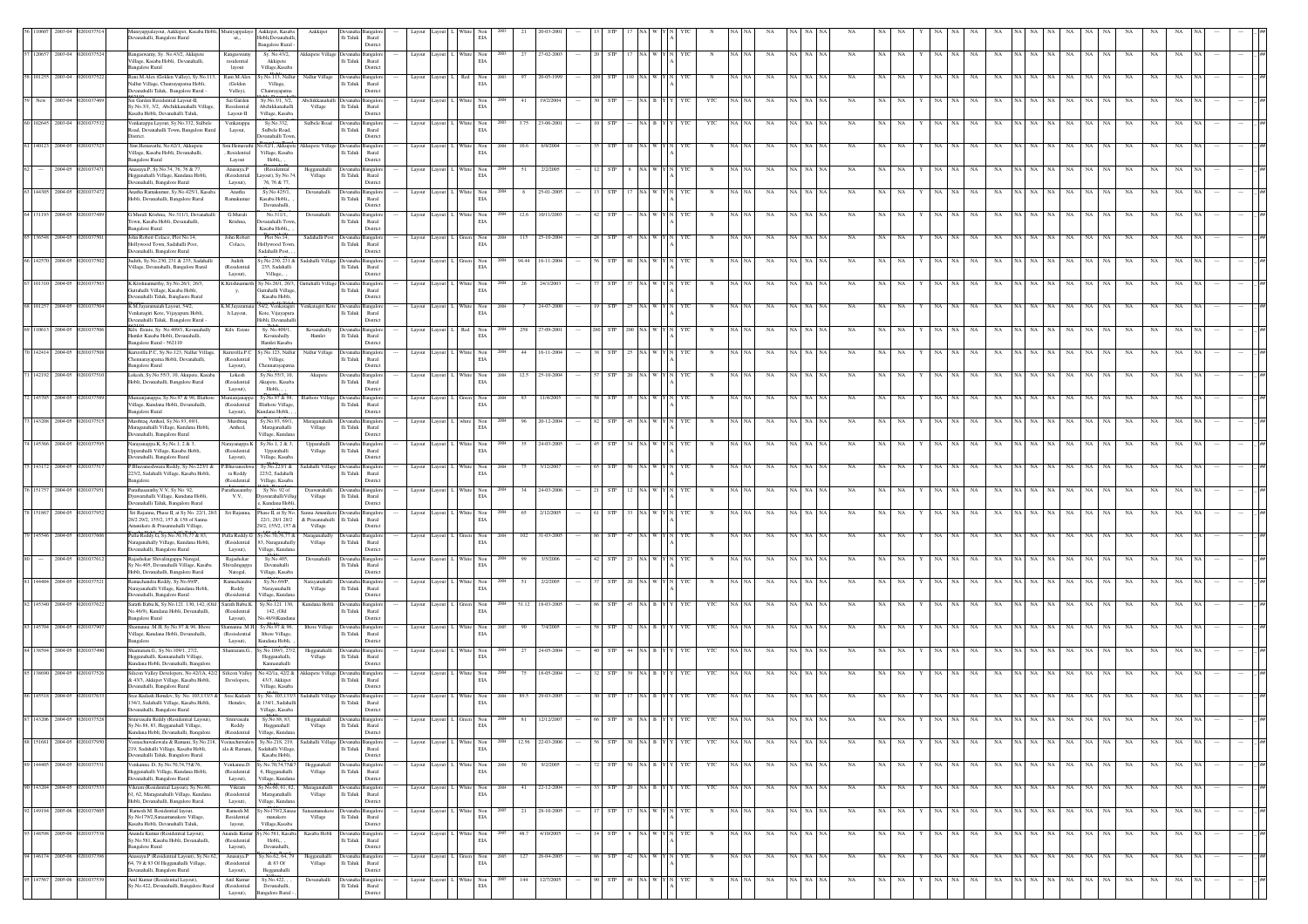|                                |                |                              | sha Juliet.C (Residential Layout),<br>y.No.252/1, 2, 3 And 232, Sadahalli<br>illage, Kasaba Hobli, Devanahalli,             | Asha Juliet.C<br>(Residential<br>Layout),           | sy.No.252/1, 2, 3<br>And 232, Sadahalli<br>Village, Kasaba                | Sadahalli Village                          | $\rm Ili$ Taluk<br>Distric                                   | Rural           |                           | $_{\rm EIA}$                                                                                      |             |                 |                  |         |                           |            |               |             |          |                  |             |           |           |             |          |          |                    |    |             |             |           |           |
|--------------------------------|----------------|------------------------------|-----------------------------------------------------------------------------------------------------------------------------|-----------------------------------------------------|---------------------------------------------------------------------------|--------------------------------------------|--------------------------------------------------------------|-----------------|---------------------------|---------------------------------------------------------------------------------------------------|-------------|-----------------|------------------|---------|---------------------------|------------|---------------|-------------|----------|------------------|-------------|-----------|-----------|-------------|----------|----------|--------------------|----|-------------|-------------|-----------|-----------|
|                                | 150207 2005-06 |                              | B.R.Rao (Residential Layout), Sy.No.89,<br>11, 77, Kempathimmanahalli Village, Ivc                                          | B.R.Rao<br>(Residential                             | sy.No.89, 91, 77.<br>mpathi                                               | alli Village                               | lli Taluk                                                    | angalo<br>Rural | Layout Layout             | $\begin{tabular}{ll} White & Non\\ ELA \\ \end{tabular}$                                          | 122         | 3/1/2006        | STP              |         |                           |            | $_{\rm NA}$   |             |          | $_{\rm NA}$      |             | NA        | NA        | NA          |          | NA       | NA                 |    | NA          | $_{\rm NA}$ |           |           |
|                                | 2005-01        |                              | oad, Devanahalli, Bangalore Rural<br>erappa.N (Residential Layout),                                                         | Layout),<br>Beerappa.N                              | lli Village, Ivc<br>sy.No.51/1, 52 &                                      | kkupete Villag                             | Distric                                                      |                 |                           | $$\rm Non$ EIA                                                                                    |             |                 |                  |         |                           |            |               |             |          |                  |             |           |           |             |          |          |                    |    |             |             |           |           |
|                                |                |                              | v.No.51/1, 52 & 54/1, Akkupete Village<br>Casaba Hobli, Devanahalli, Bangalore                                              | (Residential<br>Layout).                            | 54/1, Akkupete<br>Village, Kasaba<br>y.No.286/1, 1-2                      |                                            | lli Taluk<br>Rural<br>Distric                                |                 |                           |                                                                                                   |             |                 |                  |         |                           |            |               |             |          |                  |             |           |           |             |          |          |                    |    |             |             |           |           |
| 148498                         | 2005-06        |                              | ddappa (Residential Layout),<br>v.No.286/1, 1-2, 33, 287/1, 287/2.<br>evanahalli, Bangalore Rural                           | Buddappa<br>(Residential<br>Layout),                | 3. 287/1. 287/2.<br>, Devanahalli,                                        | Devanahall                                 | Ili Taluk Rural<br>Distric                                   |                 | Layout<br>avout           | White Non<br>EIA                                                                                  |             | 15-09-200       |                  |         |                           |            |               |             |          |                  |             |           |           |             |          |          |                    |    |             |             |           |           |
| 148375                         | 2005-06        |                              | Bujji Reddy & K.Nagaraj (Residential<br>ayout), Sy.No.72/3, 72/4, 72/5 & 85/2,                                              | Buiii Reddy & 5<br>K.Nagaraj                        | v.No.72/3, 72/4<br>72/5 & 85/2,                                           |                                            | kkupete Village Devanaha Bangalo<br>Ili Taluk<br>Rural       |                 | Layout Layout             | $\begin{tabular}{ll} \bf{White} & \bf{Non} \\ & \bf{EIA} \end{tabular}$                           | 257         | 31-08-2005      |                  |         |                           |            | NA            |             |          |                  |             |           |           |             |          |          |                    |    | NA.         |             |           |           |
| ## 149769 2005-06              |                |                              | <b>Akkupete Village</b> , Kasaba Hobli,<br>Prabhakar (Residential Layout),                                                  | (Residential<br>C.Prabhakar                         | kkupete Villag<br>Sy.No.77/1,                                             | Akkupetgram                                | Distric<br>langalo<br>Devanaha                               |                 | Layout Layout             | Non                                                                                               | 12          | 3/12/2005       |                  |         |                           |            |               |             |          |                  |             |           |           |             |          |          |                    |    | NA          |             |           |           |
| ## 147568 2005-06              |                |                              | y.No.77/1, Akkupetgram, Devanahalli,<br>angalore Rural<br>Chandra Mohan Reddy.K (Residential                                | (Residential<br>Layout),                            | Akkupetgram,<br>Devanahalli<br>Chandra Mohan Sy.No.75/1, 75/2             | Naraganahall                               | Ili Taluk<br>Rural<br>Distric                                |                 |                           | $_{\rm EIA}$<br>White Non                                                                         | 43.3        |                 |                  |         |                           |            |               |             |          | NA               |             |           |           |             |          |          |                    |    | NA.         |             |           |           |
|                                |                |                              | ayout), Sy.No.75/1, 75/2, 3, 4, 5, 73-74,<br>.<br>0/2 & 84, Naraganahalli Village, Kunda                                    | Reddy.K<br><b>9</b> residential                     | 4, 5, 73-74, 80/<br>& 84,                                                 | Village                                    | Devanaha Bangalo<br>$\rm{Ili}$ Taluk<br>District             | Rural           | Layout                    | $_{\rm EIA}$                                                                                      |             |                 |                  |         |                           |            | NA            |             |          | NA               |             |           |           |             |          |          |                    |    |             |             |           |           |
| ## 149333 2005-06              |                |                              | Thristable Nicholas (Residential Layout).<br>y.No.101/1, 102/1,103/1, 104/1 105/1,                                          | Christable<br>Nicholas                              | Sy.No.101/1<br>02/1,103/1, 104/                                           | Hegganahal<br>Village                      | evanaha Bangalor<br>lli Taluk                                | Rural           | Layout                    | Non<br>$_{\rm EIA}$                                                                               |             | $15 - 11 - 200$ |                  |         |                           |            |               |             |          |                  |             |           |           |             |          |          |                    |    |             |             |           |           |
|                                | 150366 2005-06 |                              | legganahalli Village, Kundana Hobli,<br>.<br>V.Chandra Shekar (Residential Layout<br>y.No.431/2, Kasaba Hobli, Devanahalli  | (Residential<br>D.V.Chandra<br>Shekar               | 105/1,<br>Sy.No.431/2<br>Kasaba Hobli                                     | Kasaba Hobl                                | Distric<br><b>Bangalo</b><br>lli Taluk                       | Rural           | Layout                    | Vhite Non<br>$_{\rm EIA}$                                                                         |             | 29-12-200       |                  |         |                           |            |               |             |          |                  |             |           |           |             |          |          |                    |    |             |             |           |           |
| ## 146365 2005-06              |                |                              | illage, Devanahalli, Bangalore Rural<br>evaraju.M (Residential Layout),                                                     | (Residential<br>Devaraju.M                          | Devanahalli<br>Sy.No.35, 36/1,                                            | Chakkannar                                 | Distric<br><b>Devanaha</b> Bangalor                          |                 | Layout Layout             |                                                                                                   |             | 60.52 28-05-200 |                  |         |                           |            |               | NA NA       |          | NA               |             |           |           |             |          |          |                    |    |             |             |           |           |
|                                |                |                              | v.No.35, 36/1, 36/2, Chakkannan<br>osahalli. Kundana Hobli. Devanahalli                                                     | (Residential<br>Layout),                            | 6/2. Chakkanna<br>Hosahalli.                                              | Hosahalli                                  | lli Taluk<br>Rural<br>Distric                                |                 |                           | $\begin{tabular}{ll} \hline \textbf{White} & \textbf{Non} \\ \hline \textbf{EIA} & \end{tabular}$ |             |                 |                  |         |                           |            |               |             |          |                  |             |           |           |             |          |          |                    |    |             |             |           |           |
| ## 147845 2005-06              |                |                              | oddamadappa (Residential Layout),<br>sy.No.100, Arasanahalli Peddinahalli<br>illage, Kundana Hobli, Devanahalli,            | Doddamadape<br>(Residential<br>Layout),             | Sv.No.100<br>Arasanahalli<br>Peddinahalli                                 | Arasanahall<br>Peddinahalli<br>Village,    | li Taluk<br>Rural<br>Distric                                 |                 | Layout                    | White Non<br>EIA                                                                                  |             | 19-08-20        |                  |         |                           |            | NA            |             |          |                  |             |           |           |             |          |          |                    |    |             |             |           |           |
| 148403                         | 2005-06        |                              | Shankar (Aishwarya Homes),<br>y.No.41/1, 5, 8, Kempathimanahalli                                                            | G. Shankar<br>(Aishwarya                            | sy.No.41/1, 5, 8<br>mpathimanaha                                          | pathimanahall Ili Taluk                    | Jevanaha Bangalo<br>Rural                                    |                 | Layout                    | Red Non<br>$_{\rm EIA}$                                                                           | 105         | $29 - 01 - 20$  |                  |         |                           |            |               |             |          |                  |             |           |           |             |          |          |                    |    |             |             |           |           |
|                                | 148410 2005-06 |                              | llage, IVC Road, Devanahalli, Bangal<br>3. Shankar (Aishwarya Homes)                                                        | Homes) (2 files<br>G.Shankar                        | illage, IVC Road,<br>Sy.No.1/3a, 1/3b                                     | i Village,<br>Singanahalli                 | District<br>Devanaha <sup>1</sup><br><b>Bangalo</b>          |                 | Layout<br>Layout          | $\begin{tabular}{ll} Green & Non\\ EIA & \end{tabular}$                                           | 195         | 11/12/200       |                  |         |                           |            | NA            |             |          |                  |             |           |           |             |          |          |                    |    |             |             |           |           |
|                                |                |                              | inganahalli-Residential Layout),<br>y.No.1/3A, 1/3B & 3, Singanahalli, IVC<br>langamma.B.V (Residential Layout),            | (Aishwarya<br>Homes)<br>Gangamma.B.V                | 2 3, Singanahal<br>IVC Road,<br>Sy.No.93,                                 | Bettenahal                                 | li Taluk<br>Rural<br>District                                |                 |                           |                                                                                                   |             | 25-02-200       |                  |         |                           |            |               |             |          |                  |             |           |           |             |          |          |                    |    |             |             |           |           |
|                                |                |                              | y.No.93, Bettenahalli Village, Kundana<br>Iobli, Devanahalli, Bangalore Rural                                               | (Residential<br>Layout),                            | Bettenahalli<br>Village, Kundan                                           |                                            | langalo<br>levana<br>lli Taluk<br>Distric                    | Rural           | Layout                    | Non<br>$_{\rm EIA}$                                                                               |             |                 |                  |         |                           |            |               |             |          |                  |             |           |           |             |          |          |                    |    |             |             |           |           |
| ## 147643 2005-06              |                |                              | angaram.N (Residential Layout), Sy.No.7<br>82, 883, Kempathimmanahalli Village, Ivc<br>coad, Devanahalli, Bangalore Rural - | Gangaram.N<br>(Residential<br>Layout),              | Sy.No.7-82, 883,<br>mpathimmana<br>lli Village, Ive                       | alli Village                               | lli Taluk<br>Distric                                         | angalo<br>Rural | Layout Layout             | $\begin{tabular}{ll} \hline \textbf{White} & \textbf{Non} \\ & \textbf{ELA} \end{tabular}$        |             | 1/8/200         |                  |         |                           |            |               |             |          |                  |             |           |           |             |          |          |                    |    |             |             |           |           |
| 147416                         | 2005-06        |                              | mardahan Rao .Y.R. (Residential<br>ayout), Sy.No.31, 32, 92, Jogihalli,                                                     | Y.R.                                                | Janardahan Rao Sy.No.31, 32, 92.<br>Jogihalli, K.T.Hal                    | Jogihalli                                  | Ili Taluk Rural                                              |                 |                           | $\begin{tabular}{ll} Green & Non\\ ELA \\ \end{tabular}$                                          | 60.65       | 6/7/200         |                  |         |                           |            | NA            |             |          | NA               |             |           |           |             |          |          |                    |    |             |             |           |           |
|                                | 147570 2005-06 |                              | K.T.Hali Village, Kasaba Hobli,<br>vothi.G (Resdiential Layout), Sy.No.87                                                   | (Residential<br>Jyothi.G                            | Village, Kasaba<br>Sy.No.87, 6/1,                                         |                                            | Distric                                                      |                 | Layout Layout             | White Non<br>EIA                                                                                  | 92          | 26-07-200       |                  |         |                           |            |               |             |          |                  |             |           |           |             |          |          |                    |    |             |             |           |           |
|                                |                |                              | 6/1. Kempathimmanahalli Village, Ive<br>coad, Devanahalli, Bangalore Rural                                                  | (Resdiential<br>Layout),                            | empathimmanaha<br>Ili Village, Ive                                        | alli Village                               | empathimmanah Ili Taluk Rural<br>Distric                     |                 |                           |                                                                                                   |             |                 |                  |         |                           |            |               |             |          |                  |             |           |           |             |          |          |                    |    |             |             |           |           |
| 149160                         | 2005-06        |                              | K. Srihari, Sv.No.163/2,163/3,163/4 Of<br>Gokare Village, Kasaba Hobli, Devanahalli<br>Taluk, Bangalore Rural.              | K. Srihari                                          | Sv.No.163/2.163/<br>163/4 Of Gokare<br>Village, Kasaba                    | Gokare Village                             | Devanaha Bangalo<br>Ili Taluk Rural<br>Distric               |                 | Layout Layout             | $\begin{tabular}{ll} \bf{White} & \bf{Non} \\ & \bf{EIA} \end{tabular}$                           | 37.1        | 28-10-2005      |                  |         |                           | YTC        | NA            | NA   NA     |          | NA               |             |           |           |             |          |          |                    |    | NA.         |             |           |           |
| ## 149531 2005-06              |                |                              | Kasrajo Jain, Sy.No.59/1, 57/1,2, Akkupet<br>Village, Kasaba Hobli, Devanahalli,                                            | Kasrajo Jain<br>(Residential                        | Sy.No.59/1,<br>57/1,2, Akkupet                                            |                                            | Akkupete Village Devanaha Bangalo<br>$\rm{Ili}$ Taluk        | Rural           | Layout                    | White Non<br>$_{\rm EIA}$                                                                         | 95          | 4/2/2008        | <b>STP</b>       |         |                           |            | NA            |             |          |                  |             |           |           |             |          |          |                    |    | NA.         |             |           |           |
|                                |                |                              | <b>Bangalore Rural</b><br>Lakkappa.K, Berrappa.K, Earamma<br>y.No.429/1, 2, Kasaba Hobli,                                   | Layout),<br>Lakkappa.K.,<br>Berrappa.K.,            | Village, Kasaba<br>Sy.No.429/1, 2,<br>Kasaba Hobli,                       | Kasaba Hob                                 | District<br>levana<br>langalo<br>lli Taluk                   | $\rm{Rural}$    | Layout                    | Non<br>$_{\rm EIA}$                                                                               |             | 6/9/200         |                  |         |                           |            |               |             |          |                  |             |           |           |             |          |          |                    |    |             |             |           |           |
| ## 148406 2005-06              |                |                              | levanahalli, Bangalore Rural<br>Aallik Reddy (Residential Layout),                                                          | Earamma<br>Mallik Reddy                             | Devanahalli.<br>Sy.No.57/4, 5, 6                                          | Singrahalli                                | Distric<br>Devanaha Bangalor                                 |                 | Layout                    | $\mbox{Non}$                                                                                      | 420         | 29-01-20        |                  |         |                           |            |               |             |          |                  |             |           |           |             |          |          |                    |    |             |             |           |           |
|                                |                |                              | y.No.57/4, 5, 6, 8, 9, Singrahalli Village<br>undana Hobli, Devanahalli, Bangalore                                          | (Residential<br>Layout),                            | 8, 9, Singrahalli<br>Village, Kundana                                     | Village                                    | lli Taluk<br>Distric                                         | Rural           |                           | $_{\rm EIA}$                                                                                      |             |                 |                  |         |                           |            |               |             |          |                  |             |           |           |             |          |          |                    |    |             |             |           |           |
| ## 147838 2005-06              |                |                              |                                                                                                                             |                                                     | Sy.No.100,                                                                | Arasanahal                                 | evanaha Bangalo<br>lli Taluk<br>Rural                        |                 | Layout                    | White Non<br>$_{\rm EIA}$                                                                         |             | 5/8/200         |                  |         |                           |            |               |             |          |                  |             |           |           |             |          |          |                    |    |             |             |           |           |
|                                | 147613 2005-06 |                              | ihanumaiah.M (Residential Layout)<br>y.No.100, Arasanahalli Peddinahalli<br>illare, Kundana Hobli, Devanahalli              | Muniham<br>.M (Residential                          | Arasanahalli<br>Peddinahalli                                              | $\operatorname{Pedinahalli}$               |                                                              | Distric         |                           |                                                                                                   |             |                 |                  |         |                           |            |               |             |          |                  |             |           |           |             |          |          |                    |    |             |             |           |           |
| ## 148785 2005-06              |                |                              | lurali Krishna (Residential Layout),<br>v.No.377/2, 378/2, 378, Sulebale Road,                                              | Layout),<br>Murali Krishna<br>(Residential          | Sy.No.377/2,<br>378/2, 378.                                               | Village,<br>Sulebale Road                  | levanaha Bangalo<br>lli Taluk                                | Rural           | Layout                    | White Non<br>$_{\rm EIA}$                                                                         | 63          | 27-07-200       |                  |         |                           |            |               |             |          |                  |             |           |           |             |          |          |                    |    |             |             |           |           |
|                                |                |                              | vanahalli, Bangalore Rural<br>Vagarai.N (Residential Lavout).                                                               | Layout),<br>Nagaraj.N                               | ulebale Road,<br>y.No.77/2, 77/3.                                         | Kannamangala                               | Distric<br>Devanaha Bangalo                                  |                 | Layout Layout L           |                                                                                                   |             | 75.15 28-09-200 |                  |         |                           |            | NA            | NA I NA     |          | <b>NA</b>        |             |           | <b>NA</b> | NA          |          |          | NA                 |    | <b>NA</b>   | NA.         |           |           |
|                                |                |                              | v.No.77/2, 77/3, 78, 81/2, 87/2 & 87/3,<br>annamangala Village, Kasaba Hobli,                                               | (Residential<br>Layout),                            | 78, 81/2, 87/2 &<br>87/3,                                                 | Village                                    | lli Taluk<br>Rural<br>Distric                                |                 |                           | $\begin{tabular}{ll} \bf{White} & \bf{Non} \\ & \bf{EIA} \end{tabular}$                           |             |                 |                  |         |                           |            |               |             |          |                  |             |           |           |             |          |          |                    |    |             |             |           |           |
| 150365                         | 2005-06        |                              | agaraju, Sy.No.164, 165, Gokare Village<br>Casaba Hobli, Devanahalli, Bangalore                                             | Nagaraju<br>(Residential<br>Layout),                | Sy.No.164, 165,<br>Gokare Village<br>Kasaba Hobli,                        | <b>Gokare Village</b>                      | Devanaha Bangalo<br>lli Taluk<br>Rural<br>Distric            |                 | Layout                    | White Non<br>$_{\rm EIA}$                                                                         |             | $29 - 12 - 20$  |                  |         |                           |            |               |             |          |                  |             |           |           |             |          |          |                    |    |             |             |           |           |
|                                | 2005-01        |                              | agaraju M.H. Sy.No.94, 95, 96, Illatho<br>Ilage, Kundana Hobli, Devanahalli,                                                | Vagaraju M.H.<br>(Residential                       | y.No.94, 95, 96.<br>llathore Village                                      | <b>Illathore Village</b>                   | $\rm{Ili}$ Taluk                                             | angalo<br>Rural | Layout<br>ayout           | Green Non<br>$_{\rm EIA}$                                                                         |             |                 |                  |         |                           |            |               |             |          |                  |             |           |           |             |          |          |                    |    |             |             |           |           |
| 149195                         | 2005-06        |                              | angalore Rural District.                                                                                                    | Layout),<br>Nanjamm                                 | Kundana Hobli<br>y.No.424/1,424/                                          | Devanahalli                                | Devanaha Bangalo                                             | District        | Layout Layout             |                                                                                                   | 110         | 29-10-200       |                  |         |                           |            | NA            |             |          |                  |             |           |           |             |          |          |                    |    |             |             |           |           |
|                                | 146032 2005-06 |                              | v.No.424/1.424/2.423/3.425/2.365.<br>asaba Hobli, Devanahalli Taluk.                                                        | Proposed<br>Layout.,<br>rayanas                     | 423/3,425/2,365<br>Devanahalli                                            | Abchikkanahai                              | lli Taluk<br>Rural<br>Distric                                | angalo          | Layout Layout             | $\begin{tabular}{ll} White & Non\\ ELA \\ \end{tabular}$                                          | 90.93       | 11/4/200        |                  |         |                           |            |               |             |          |                  |             |           |           |             |          |          |                    |    |             |             |           |           |
|                                |                |                              | ayanaswamy A.V & A.V.Kempego<br>Sy.No.4 & 5, Abichikkahalli Village,<br>evanahalli, Bangalore Rural                         | A.V &<br>A.V.Kempego                                | Sy.No.4 & 5,<br>Abbichikkahalli<br>Village, .                             | Village                                    | lli Taluk<br>Rural<br>Distric                                |                 |                           | White Non<br>$_{\rm EIA}$                                                                         |             |                 |                  |         |                           |            |               |             |          |                  |             |           |           |             |          |          |                    |    |             |             |           |           |
|                                | 2005-06        |                              | Vataraj.G & Venkatesh Suresh, Sy.No.6<br>P7, 211, 212, 213, 214,<br>empathimmanahalli & Liganagad                           | Nataraj.<br>G $\&$<br>Venkatesh<br>Suresh           | Sy.No.66, P7,<br>11,212, 213, 214,<br>mpathimmana                         | alli & Liganagadi Ili Taluk  <br>Village   | Rural<br>Distric                                             |                 | Layout                    | $\begin{tabular}{ll} White & Non\\ ELA \\ \end{tabular}$                                          |             | 26-10-200       |                  |         |                           |            | NA            |             |          | NA<br>NA         |             |           |           |             |          |          |                    |    | $_{\rm NA}$ | NA          |           |           |
|                                | 2005-01        |                              | vithesh Key Biscayne, Survey<br>vo.49/1,50/150/3 & 51, Chikkasane                                                           | Nithesh Key<br>Biscayne,                            | Surve<br>lo.49/1,50/150/3                                                 | Chikkasane<br>Village                      | lli Taluk<br>Rural                                           |                 | Layout Layout             | Green Non<br>$_{\rm EIA}$                                                                         | 2296        | 25-10-200       |                  |         |                           |            |               |             |          |                  |             |           |           |             |          |          |                    |    |             |             |           |           |
|                                |                |                              | .<br>Village, Kasaba Hobli, Devanahalli Taluk                                                                               |                                                     | And 51.                                                                   |                                            | Distric                                                      |                 |                           |                                                                                                   |             |                 |                  |         |                           |            |               |             |          |                  |             |           |           |             |          |          |                    |    |             |             |           |           |
|                                |                |                              | 84, Naraganahalli Village, Kundana Hobli,<br>anahalli, Bangalore Rural                                                      | (Residential<br>Layout),                            | 80/1 & 84,<br>Naraganahalli                                               | Village                                    | Ili Taluk Rural<br>Distric                                   |                 |                           | $_{\rm EIA}$                                                                                      |             |                 |                  |         |                           |            |               |             |          |                  |             |           |           |             |          |          |                    |    |             |             |           |           |
|                                |                | ## 147844 2005-06 0201037610 | Rajanna, Sy.No.100, Arasanahalli<br>eddinahalli Village, Kundana Hobli,<br>Devanahalli, Bangalore Rural                     | Rajanna<br>(Residential<br>Layout),                 | Sy.No.100,<br>Arasanahalli<br>Peddinahalli                                | Arasanahalli<br>Peddinahalli<br>Village,   | Devanaha Bangalor<br>lli Taluk<br>Distric                    | Rural           | Layout Layout L White Non | $_{\rm EIA}$                                                                                      | 2005        | 40 18-08-2005   |                  |         | -- 45 STP 26 NA W Y N YTC | N          | NA NA<br>NA   |             | NA NA NA | NA               |             |           |           |             |          |          |                    |    |             |             |           | ##        |
|                                | 2005-06        |                              | Rajanna, Sy.No.22/1, 29/3, 29/2, 31/1,<br>28/1, 28/2, 155/2, 157/2, 158, Sanna                                              | Rajanna<br>(Residential                             | y.No.22/1, 29/3<br>29/2, 31/1, 28/1,                                      | Sanna Ammnike<br>& Prasannahalli Ili Taluk | langalo                                                      | Rural           | Layout                    | Non<br>$_{\rm EIA}$                                                                               |             | 2/12/200        | STP              |         |                           |            | $_{\rm NA}$   |             |          | NA<br>NA         |             |           | NA        | NA          |          | NA       | NA                 |    | NA          |             | NA        |           |
| ## 149771<br>## 151867 2005-06 |                |                              | Ammnikere & Prasannahalli Village,<br>kajanna, Sy. No. 22/1, 28/1, 2, 29/2, 3, 31/1,<br>155/2, 158, 29/1, Prasanahalli &    | Layout),<br>Rajanna,                                | 28/2, 155/2, 157/2,<br>Sy.No.22/1,<br>28/1.2, 29/2.3.                     | Village<br>Prasanahalli &                  | Distric<br>evanaha Bangalon                                  |                 | Layout                    | White Non<br>EIA                                                                                  | 200<br>10.2 | 2/12/2005       | <b>STP</b>       | NA W    |                           |            | NA            |             | NA NA    | NA<br>NA         | NA.         | NA        | NA        | NA          | NA NA    | NA       | NA                 |    | NA          | NA          | NA        |           |
|                                |                | ## 148408 2005-06 020103761  | anneamanekere Village, Kasaba Hobli,<br>Ramesh Arun (Hegganahalli-Residential                                               |                                                     | 31/1, 155/2, 158.<br>Ramesh Arun Sy.No.91, 92, 93,                        | Village<br>Hegganahalli                    | anneamanekere Ili Taluk Rural<br>District<br>evanaha Bangalo |                 | Layout Layout I           | White Non                                                                                         | 2005        | 143 20-01-2007  | $52$ STP         | 30 NA W | YTC                       | $_{\rm N}$ | NA NA         | $_{\rm NA}$ | NA NA N  | NA               | NA NA<br>Y. | NA NA     | NA        | $_{\rm NA}$ | NA NA NA |          | $\rm NA$ $ \rm NA$ | NA | NA          | NA          | NA<br>NA. |           |
|                                |                |                              | Layout), Sv.No.91, 92, 93, 95,<br>Hegganahalli Village, Kundana Hobli,                                                      | (Hegganahalli-<br>Residential                       | 95, Hegganahalli<br>Village, Kundana                                      | Village                                    | lli Taluk Rural<br>District                                  |                 |                           | EIA                                                                                               |             |                 | 48               |         |                           |            |               |             |          |                  |             |           |           |             |          |          |                    |    |             |             |           |           |
|                                |                | ## 148381 2005-06 02010376   | .<br>Ranjan Sain, Sy.No.95, 81, 82, 71,<br>Varaganahalli Village, Kundana Hobli,<br>Devanahalli, Bangalore Rural            | Ranjan Sain<br>(Residential<br>Layout),             | Sy.No.95, 81, 82,<br>1. Naraganahalli<br>Village, Kundana                 | Naraganahall<br>Village                    | evanaha Bangalor<br>lli Taluk Rural<br>Distric               |                 | Layout<br>Lavout          | Green Non<br>$_{\rm EIA}$                                                                         | 84          | 13-09-2005      | <b>STP</b>       | NA W    |                           |            | NA            | NA NA       |          | <b>NA</b><br>NA. | <b>NA</b>   | NA<br>NA. | NA        | NA          | NA NA I  | NA<br>NA | NA                 | NA | NA          | NA          | NA.       |           |
|                                |                | ## 146247 2005-06 0201037623 | Sasi Bhushan, Sv.No.50 & 100.<br>Hegganahalli Village, Kundana Hobli,                                                       | Sasi Bhushan<br>(Resiential                         | Sv.No.50 & 100.<br>Hegganahalli                                           | Hegganahalli<br>Village                    | Devanaha Bangalon<br>lli Taluk                               | Rural           | Layout Layout L Green Non | $_{\rm EIA}$                                                                                      | 95<br>2005  | 10/5/2005       | 86 STP 47 NA B Y |         | <b>YTC</b>                | YTC        | NA NA<br>NA   |             | NA NA NA | NA               | NA NA<br>Y  | NA NA NA  |           | NA          | NA NA NA |          | NA NA              | NA | NA          | NA          | NA<br>NA. | <b>HH</b> |
|                                |                | ## 151121 2005-06 0201037625 | .<br>Devanahalli, Bangalore Rural<br>hamanna.P, Sy.No.78/2, Hakkupete,<br>Casaba Hobli, Devanahalli, Bangalore              | Layout),<br>Shamanna.P.<br>(Residential<br>Layout), | Village, Kundan<br>Sy.No.78/2,<br>akkupete, Kasaba<br>Hobli, Devanahalli, | Akupete                                    | District<br>Devanaha Bangalon<br>lli Taluk<br>Distric        | Rural           | Layout Layout             | White Non<br>$_{\rm EIA}$                                                                         | 8.5<br>200  | 18-02-2006      | STP              | VA B Y  | YTC                       | YTC        | NA<br>NA I NA |             | NA NA NA | NA<br>NA         | NA<br>Y     | NA<br>NA  | NA        | NA          | NA NA NA | NA       | $_{\rm NA}$        | NA | NA.         | NA          | NA        |           |

Bangalore Rural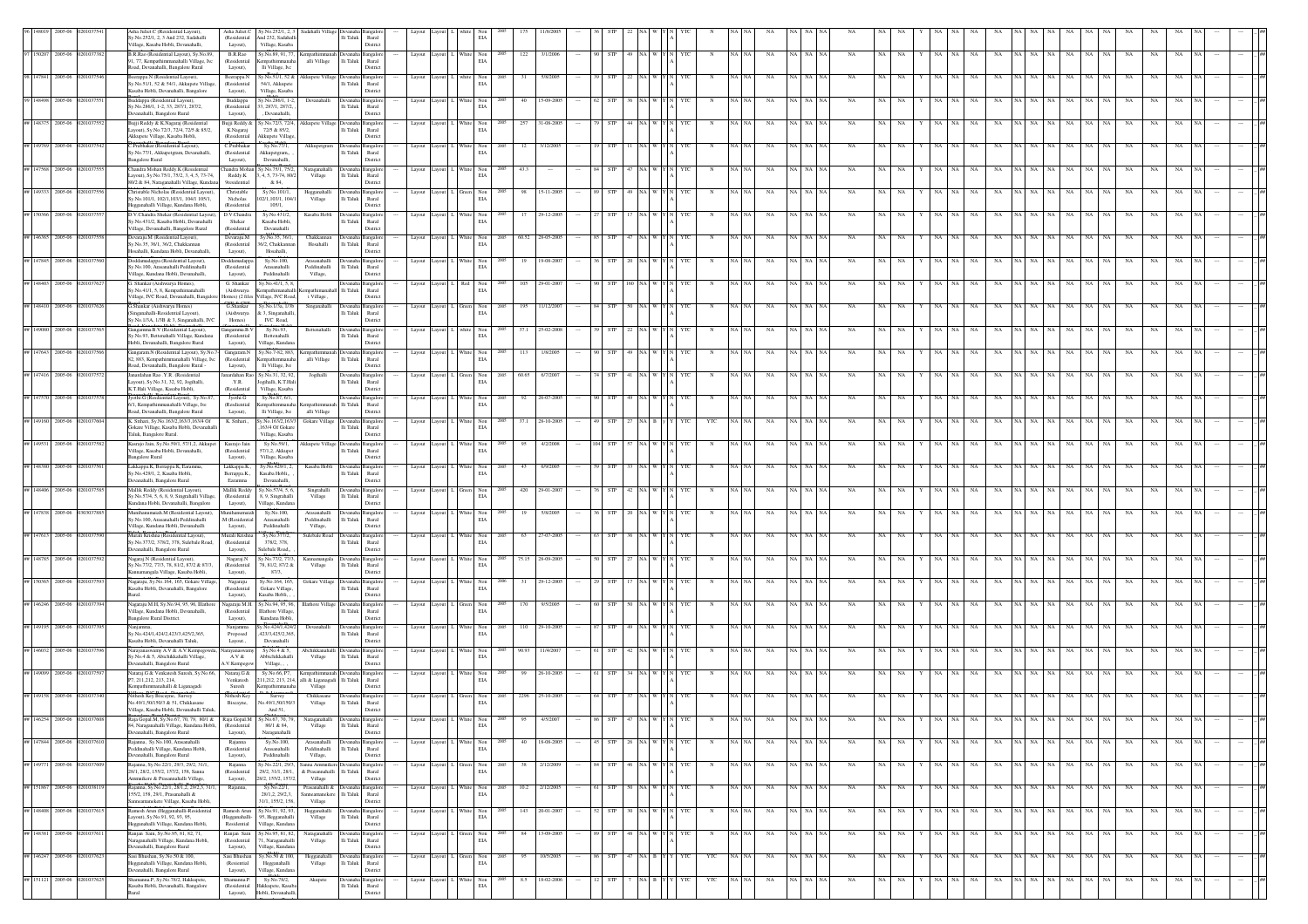|                   |                         |          | hashi Bhushan .P, Sy.No.55, 64, 65 &<br>2, Hegganahalli Village, Kundana Hobli                                     | Shashi<br>Bhushan                    | Sy.No.55, 64, 65<br>& 82, Hegganahall             | Hegganahall<br>Village  | li Taluk<br>Rural                                             |        |                                                                                                                      |                                                                         | EIA                                                      |                        |            |                        |            |       |                                     |           |             |                 |                   |             |           |                                       |           |             |                          |         |
|-------------------|-------------------------|----------|--------------------------------------------------------------------------------------------------------------------|--------------------------------------|---------------------------------------------------|-------------------------|---------------------------------------------------------------|--------|----------------------------------------------------------------------------------------------------------------------|-------------------------------------------------------------------------|----------------------------------------------------------|------------------------|------------|------------------------|------------|-------|-------------------------------------|-----------|-------------|-----------------|-------------------|-------------|-----------|---------------------------------------|-----------|-------------|--------------------------|---------|
|                   |                         |          | anahalli, Bangalore Rural                                                                                          | P.(Residential                       | Village, Kundan                                   |                         | District                                                      |        |                                                                                                                      |                                                                         |                                                          |                        |            |                        |            |       |                                     |           |             |                 |                   |             |           |                                       |           |             |                          |         |
|                   | 149331 2005-06          | 20103763 | Sobha.G, Sy.No.101/2, 102/2, 104/3,<br>Hegganahalli Villag, Sy.No.29 of                                            | Sobha.G<br>(Residential              | Sy.No.101/2,<br>102/2, 104/3.                     | Hegganahalli<br>Villag  | Jevanaha Bangalor<br>li Taluk<br>Rural                        | Layout | avout                                                                                                                | $\begin{tabular}{ll} Green & Non\\ ELA \\ \end{tabular}$                |                                                          | 18-11-200<br>97        | <b>STP</b> |                        | YTC        |       | NA                                  |           | NA          | <b>NA</b>       | NA.<br>NA         | NA          |           | NA                                    | <b>NA</b> | NA          |                          |         |
|                   |                         |          | Camanahalli, Kundana Hobli, Devanah                                                                                | Layout),                             | Hegganahalli                                      |                         | District                                                      |        |                                                                                                                      |                                                                         |                                                          |                        |            |                        |            |       |                                     |           |             |                 |                   |             |           |                                       |           |             |                          |         |
|                   |                         |          | šuryanarayana & Venkateshwaralu,<br>iy. No. 354, Kasaba Hobli, Devanahalli,                                        | Suryanaraya<br>$\&$                  | No.354, Kasab<br>Hobli,                           | Kasaba Hobl             | langalo<br>evana<br>li Taluk<br>Rural                         | Layout |                                                                                                                      |                                                                         | Non<br>$_{\rm EIA}$                                      |                        |            |                        |            |       |                                     |           |             |                 |                   |             |           |                                       |           |             |                          |         |
|                   |                         |          | angalore Rural                                                                                                     | enkateshwa                           | Devanahalli                                       |                         | District                                                      |        |                                                                                                                      |                                                                         |                                                          |                        |            |                        |            |       |                                     |           |             |                 |                   |             |           |                                       |           |             |                          |         |
| 48399             | 2005-06                 |          | /.Rathamma, Sy.No.88/2, Kannamanga<br>/illage, Kasaba Hobli, Devanahalli,                                          | V.Rathamm<br>(Residential            | Sy.No.88/2,<br>Kannamangala                       | Kannamangala<br>Village | langalor<br>lli Taluk<br>Rural                                |        | Layout Layout                                                                                                        | White Non<br>EIA                                                        |                                                          | 65.5<br>31-05-20       |            |                        |            |       |                                     |           |             |                 |                   |             |           |                                       |           |             |                          |         |
|                   |                         |          | angalore Rural                                                                                                     | Layout),                             | Village, Kasaba                                   |                         | District                                                      |        |                                                                                                                      |                                                                         |                                                          |                        |            |                        |            |       |                                     |           |             |                 |                   |             |           |                                       |           |             |                          |         |
| 49334             | 2005-06                 |          | Vani Narayan, Sy.No.38, Gulobonhalli,<br>Kasaba Hobli, Devanahalli, Bangalore                                      | Vani Narayan<br>(Residential         | Sy.No.38,<br>Gulobonhalli.                        | Gulobonhalli            | Devanaha Bangalor<br>lli Taluk<br>Rural                       |        | Layout Layout 1                                                                                                      | $\begin{tabular}{ll} White & Non\\ \hline ELA \end{tabular}$            |                                                          | $17 - 11 - 200$<br>98  |            |                        | YTC        |       | NA                                  | NA        | NA          |                 |                   |             |           |                                       |           |             |                          |         |
|                   |                         |          | mal                                                                                                                | Layout).                             | Kasaba Hobli.                                     |                         | District                                                      |        |                                                                                                                      |                                                                         |                                                          |                        |            |                        |            |       |                                     |           |             |                 |                   |             |           |                                       |           |             |                          |         |
| ## 146335 2005-06 |                         |          | Vasanthamma.A, Sy.No.134, Vijayapura<br>Road, Kasaba Hobli, Bangalore Rural                                        | asanthamma<br>(Residential           | Sy.No.134,<br>Vijayapura Road,                    | /ijayapura Road         | lli Taluk Rural                                               |        | Layout Layout                                                                                                        |                                                                         | Non<br>$_{\rm EIA}$                                      | 16.05<br>10/5/200      |            |                        |            |       |                                     |           |             |                 |                   |             |           |                                       |           |             |                          |         |
|                   |                         |          |                                                                                                                    | Layout),                             | Kasaba Hobli,                                     |                         | District                                                      |        |                                                                                                                      |                                                                         |                                                          |                        |            |                        |            |       |                                     |           |             |                 |                   |             |           |                                       |           |             |                          |         |
| 148407            | 2005-06                 |          | Venkateshwaralu Reddy P. Sv.No.57/1.<br>123, Singarahalli Village, Kundana Hobli,                                  | u Reddy .P.                          | Venkateshwaral Sv.No.57/1, 123<br>Singarahalli    | Singarahalli<br>Village | Devanaha Bangalor<br>li Taluk<br>Rural                        |        | Layout Layout                                                                                                        | $\begin{tabular}{ll} Green & Non\\ ELA \\ \end{tabular}$                |                                                          | 338<br>29-01-200       |            |                        | YTC        |       | NA                                  | NA NA     | <b>NA</b>   |                 |                   |             |           |                                       |           |             |                          |         |
|                   |                         |          | Devanahalli, Bangalore Rural.                                                                                      | (Residential                         | Village, Kundan                                   |                         | District                                                      |        |                                                                                                                      |                                                                         |                                                          |                        |            |                        |            |       |                                     |           |             |                 |                   |             |           |                                       |           |             |                          |         |
|                   | New 2006-07             |          | Arshad Aslam, Sy.No.8 & 10,<br>Gurubarakunte Village, Kasaba Hobli,                                                | Arshad Aslam                         | Sy.No.8 & 10,<br>Kurubarakunte                    | Kurubarakunt<br>Village | evanaha Bangalor<br>li Taluk<br>Rural                         | Layout |                                                                                                                      | <b>White</b>                                                            | Non<br>$_{\rm EIA}$                                      | $15 - 05 - 0$<br>120   |            |                        |            |       | NA                                  | NA NA     |             |                 |                   |             |           |                                       |           |             |                          |         |
|                   |                         |          | Devanahalli Taluk, Bangalore Rural                                                                                 |                                      | Village, Kasaba                                   |                         | District                                                      |        |                                                                                                                      |                                                                         |                                                          |                        |            |                        |            |       |                                     |           |             |                 |                   |             |           |                                       |           |             |                          |         |
| New               | 2006-07                 |          | Asha Juliet.C, Sy.No.37, 35/1, 35/2, 34/2<br>29, 33, 38 & 39 of Poojanahalli Village,                              | Asha Juliet<br>$(\mbox{Residential}$ | Sy.No.37, 35/1<br>35/2, 34/2, 29, 33              | Poojanaha<br>Village    | angalo<br>lli Taluk<br>Rural                                  | Layout |                                                                                                                      |                                                                         | Non<br>$_{\rm EIA}$                                      | $18 - 08 - 20$         |            |                        |            |       |                                     |           |             |                 |                   |             |           |                                       |           |             |                          |         |
|                   |                         |          | Kasaba Hobli, Devanahalli, Bangalore                                                                               | Layout),                             | 38 & 39 of                                        |                         | District                                                      |        |                                                                                                                      |                                                                         |                                                          |                        |            |                        |            |       |                                     |           |             |                 |                   |             |           |                                       |           |             |                          |         |
| New               | 2006-07                 |          | Soyella Thirupathi Reddy, Sy.No.247,<br>vanahalli Village, Kasaba Hobli,                                           | Boyella<br>Thirupathi                | Sy.No.247<br>Devanahalli                          | Devanahalli             | vanaha Bangalor<br>li Taluk<br>Rural                          | Layout |                                                                                                                      |                                                                         | $_{\rm Non}$<br>$_{\rm EIA}$                             | $31 - 10 - 200$<br>92  |            |                        |            |       | NA                                  |           |             |                 |                   |             |           |                                       |           |             |                          |         |
|                   |                         |          | Devanahalli Taluk, Bangalore Rural                                                                                 | Reddy,                               | Village, Kasaba                                   |                         | District                                                      |        |                                                                                                                      |                                                                         |                                                          |                        |            |                        |            |       |                                     |           |             |                 |                   |             |           |                                       |           |             |                          |         |
| New               | 2006-07                 |          | . Krishnappa, No.59/1, Singarahalli<br>/illage. Kundana Hobli. Devanahalli                                         | C.Krishnappa                         | No.59/1<br>Singarahalli                           | Singarahalli<br>Village | langalo<br>lli Taluk<br>Rural                                 |        |                                                                                                                      |                                                                         | Non<br>EIA                                               | 9/10/200               |            |                        |            |       |                                     |           |             |                 |                   |             |           |                                       |           |             |                          |         |
|                   |                         |          | Taluk, Bangalore Rural District.                                                                                   |                                      | Village, Kundan                                   |                         | District                                                      |        |                                                                                                                      |                                                                         |                                                          |                        |            |                        |            |       |                                     |           |             |                 |                   |             |           |                                       |           |             |                          |         |
|                   | New 2006-07             |          | handrashekar.M., Sv.No.431/1.<br>Devanahalli Kasaba Hobli, Devanahalli                                             | Chandrashekar.                       | Sy.No.431/1,<br>M., Residential Devanahalli Talul | Devanahalli             | evanaha Bangalop<br>li Taluk<br>Rural                         | Layout |                                                                                                                      | White Non                                                               | EIA                                                      | 120<br>8/9/200         |            |                        |            |       | NA                                  | NA NA     |             |                 |                   |             |           |                                       |           |             |                          |         |
|                   |                         |          | Taluk, Bangalore Rural District.                                                                                   | Layout,                              | Kasaba Hobli,                                     |                         | District                                                      |        |                                                                                                                      |                                                                         |                                                          |                        |            |                        |            |       |                                     |           |             |                 |                   |             |           |                                       |           |             |                          |         |
|                   | New 2006-07             |          | Channarasappa, Sy.No.7/1, 8, 9, 57/1 &<br>58, Bychapura Village, Kasaba Hobli.                                     | hannarasappa,                        | Sv.No.7/1, 8, 9,<br>57/1 & 58,                    | Bychapura<br>Village    | Devanaha Bangalon<br>li Taluk<br>Rural                        |        | Layout Layout I.                                                                                                     | $\begin{tabular}{ll} Red & Non\\ ELA \\ \end{tabular}$                  |                                                          | 130<br>29-12-200       |            |                        |            |       | <b>NA</b>                           |           |             |                 |                   |             |           |                                       |           |             |                          |         |
|                   |                         |          | evanahalli Taluk, Vijayapura Hobli,                                                                                |                                      | chapura Villag                                    |                         | District                                                      |        |                                                                                                                      |                                                                         |                                                          |                        |            |                        |            |       |                                     |           |             |                 |                   |             |           |                                       |           |             |                          |         |
|                   | 2006-07                 |          | Chartered Housing Pvt Ltd., Sy.No.231,<br>32, Bidalur, Kasaba Hobli, Devanahalli                                   | Chartered<br>Housing Pvt             | Sy.No.231, 232,<br>Bidalur, Kasaba                | Bidalur                 | Jevanaha <sup>1</sup><br><b>Bangalor</b><br>li Taluk<br>Rural | Layout |                                                                                                                      | White Non                                                               | $_{\rm EIA}$                                             | 21-06-201              |            |                        |            |       | NA                                  |           |             |                 |                   |             |           |                                       |           |             |                          |         |
|                   |                         |          | aluk, Bangalore Rural District.                                                                                    | Ltd.,                                | Hobli, Devanahall                                 |                         | District                                                      |        |                                                                                                                      |                                                                         |                                                          |                        |            |                        |            |       |                                     |           |             |                 |                   |             |           |                                       |           |             |                          |         |
| New               | 2006-                   |          | F.B.L.Colaco, Sy.No.15/1, 16/2, 24(Part)<br>25, 26 (Part), 27 (Part), 30, 31/1, 32 (Part)                          | F.B.L.Colaco,<br>Residential         | y.No.15/1, 16/2<br>24(Part) 25, 26                | Poojanahall<br>Village  | langalo<br>li Taluk<br>Rural                                  | Layout |                                                                                                                      |                                                                         | Non<br>EIA                                               |                        |            |                        |            |       |                                     |           |             |                 |                   |             |           |                                       |           |             |                          |         |
|                   |                         |          | 34, Poojanahalli Village, Kasaba Hobli,                                                                            | Layout, (2 files)                    | (Part), 27 (Part),                                |                         | District                                                      |        |                                                                                                                      |                                                                         |                                                          |                        |            |                        |            |       |                                     |           |             |                 |                   |             |           |                                       |           |             |                          |         |
| New               | $2006 - C$              |          | G.Shankar, (Aishwarya Homes),<br>Sy.No.405, Devanahalli Village, Kasaba                                            | G.Shankar,<br>(Aishwarya             | Sy.No.405 of<br>Devanahalli                       | Devanahalli             | <b>Devanaha</b> Bangalo<br>li Taluk<br>Rural                  | Layout |                                                                                                                      |                                                                         | $\begin{tabular}{ll} White & Non\\ ELA \\ \end{tabular}$ | 3/5/200                |            |                        |            |       | NA                                  |           | NA          |                 |                   |             |           |                                       |           |             |                          |         |
|                   |                         |          | Hobli, Devanahalli Taluk, Bangalore Rural                                                                          | Homes)                               | Village, Kasaba                                   |                         | District                                                      |        |                                                                                                                      |                                                                         |                                                          |                        |            |                        |            |       |                                     |           |             |                 |                   |             |           |                                       |           |             |                          |         |
| New               | 2006-07                 |          | kangaraju, Sy.No.189/3, Devanahalli<br>Village, Kasaba Hobli, Devanahalli Taluk.                                   | Gangaraju,<br>Residential            | Sy.No.189/3,<br>Devanahalli                       | Devanahalli             | Bangalor<br>lli Taluk<br>Rural                                |        | Layout Layout                                                                                                        |                                                                         | Non<br>$_{\rm EIA}$                                      | 8/9/200                |            |                        |            |       |                                     |           |             |                 |                   |             |           |                                       |           |             |                          |         |
|                   |                         |          | angalore Rural District.                                                                                           | Layout,                              | Village, Kasaba                                   |                         | District                                                      |        |                                                                                                                      |                                                                         |                                                          |                        |            |                        |            |       |                                     |           |             |                 |                   |             |           |                                       |           |             |                          |         |
| New               | 2006-07                 |          | MR. Abdur Rahim Ajmal, Sy.no.13,<br>Guttahalli Village, Kasaba Hobli,                                              | MR. Abdur<br>Rahim Ajmal             | Sy.no.13,<br>uttahalli Villas                     | Bychapura<br>Village    | evanaha Bangalor<br>lli Taluk<br>Rural                        |        |                                                                                                                      | $\begin{tabular}{ll} \bf{White} & \bf{Non} \\ & \bf{EIA} \end{tabular}$ |                                                          | 20.5                   |            |                        |            |       | NA                                  | NA NA     | NA          |                 |                   |             |           |                                       |           |             |                          |         |
|                   |                         |          | Bychapura Village, Devanahalli Taluk,                                                                              |                                      | Kasaba Hobl                                       |                         | District                                                      |        |                                                                                                                      |                                                                         |                                                          |                        |            |                        |            |       |                                     |           |             |                 |                   |             |           |                                       |           |             |                          |         |
|                   | New 2006-07             |          | Harsha Agarwal, Sy.No.55/P-11 & 55/P-<br>19, Yerthiganahalli Village, Kasaba Hobli,                                | Residential                          | Harsha Agarwal, Sy.No.55/P-11 &<br>55/P-19,       | Village                 | ferathiganahalli Devanaha Bangalor<br>li Taluk<br>Rural       |        | $\begin{tabular}{llll} \textbf{Layout} & \textbf{L} & \textbf{White} & \textbf{Non} \\ \textbf{EIA} & \end{tabular}$ |                                                                         |                                                          | 85<br>13-10-200        |            |                        |            |       | NA                                  | NA NA     | NA          |                 |                   |             |           |                                       | NA        | NA          |                          |         |
|                   |                         |          | Devanahalli Taluk, Bangalore Rural                                                                                 | Layout,                              | Yerthiganahalli                                   |                         | District                                                      |        |                                                                                                                      |                                                                         |                                                          |                        |            |                        |            |       |                                     |           |             |                 |                   |             |           |                                       |           |             |                          |         |
| New               | 2006-0                  |          | John Robert, Sy.No.26, 27, 24, 16/2,<br>oojanahalli Village, Kasaba Hobli,                                         | John Robert<br>((Residential         | y.No.26, 27, 24<br>16/2 of                        | Poojanahal<br>Village   | angalo<br>rvanaha<br>li Taluk<br>Rural                        | Layout |                                                                                                                      |                                                                         | Non<br>$_{\rm EIA}$                                      | 18-08-200<br>88        |            |                        |            |       |                                     |           |             |                 |                   |             |           |                                       |           |             |                          |         |
|                   |                         |          | vanahalli, Bangalore Rural                                                                                         | Layout),                             | Poojanahalli                                      |                         | District                                                      |        |                                                                                                                      |                                                                         |                                                          |                        |            |                        |            |       |                                     |           |             |                 |                   |             |           |                                       |           |             |                          |         |
| New               | 2006-07                 |          | Gamalendra Kumar, Sy.No.402,<br>/.No.398/1B, Devanahalli Village,                                                  | Kamalendra<br>Kumar,                 | Sy.No.402,<br>Sy.No.398/1B                        | Devanahall              | evanaha l<br>langalo<br>li Taluk<br>Rural                     | Layout |                                                                                                                      |                                                                         | Non<br>$_{\rm EIA}$                                      | 160<br>$20 - 11 - 200$ |            |                        |            |       | NA                                  | NA.       |             |                 |                   |             |           |                                       |           |             |                          |         |
|                   |                         |          | Casaba Hobli, Devanahalli Taluk,                                                                                   |                                      | Devanahalli                                       |                         | District                                                      |        |                                                                                                                      |                                                                         |                                                          |                        |            |                        |            |       |                                     |           |             |                 |                   |             |           |                                       |           |             |                          |         |
| New               | 2006-0                  |          | 1. Nagrathnamma, Sy. No. 406, 407<br>Devanahalli Village, Kasaba Hobli,                                            | M.Nagrathn<br>ma,                    | sy.No.406, 40<br>Devanahalli                      | Devanahal               | angalo<br>li Taluk<br>Rural                                   | Layout |                                                                                                                      |                                                                         | Non<br>$_{\rm EIA}$                                      | $20 - 11 - 20$         |            |                        |            |       | NA                                  |           |             |                 |                   |             |           |                                       |           |             |                          |         |
|                   |                         |          | Devanahalli Taluk, Bangalore Rural                                                                                 |                                      | Village, Kasaba                                   |                         | District                                                      |        |                                                                                                                      |                                                                         |                                                          |                        |            |                        |            |       |                                     |           |             |                 |                   |             |           |                                       |           |             |                          |         |
|                   | New 2006-07             |          | Mahamad Sohab, Sv.No.68 of<br>Chikkasanne Village & Sy.No.19/1, 23 o                                               | Mahamad<br>Sohab,                    | Sy.No.68 of<br>Chikkasanne                        | Chikkasanr<br>Village   | Bangalor<br>lli Taluk<br>Rural                                | Layout |                                                                                                                      |                                                                         | Non<br>$\rm EIA$                                         | $7 - 02 - 20$          |            |                        |            |       |                                     | <b>NA</b> |             |                 |                   |             |           |                                       |           |             |                          |         |
|                   |                         |          | Bandaramanahalli Village, Kasaba Hobli,                                                                            |                                      | Village &                                         |                         | District                                                      |        |                                                                                                                      |                                                                         |                                                          |                        |            |                        |            |       |                                     |           |             |                 |                   |             |           |                                       |           |             |                          |         |
|                   | 2006-07                 |          | Iuniyappa, Sy.No.427/2, Devanahalli<br>Village, Kasaba Hobli, Devanahalli Taluk                                    | Muniyappa<br>Residential             | Sy.No.427/2,<br>Devanahalli                       | Devanahalli             | li Taluk<br>Rural                                             |        |                                                                                                                      |                                                                         | Non<br>EIA                                               | 8/9/200                |            |                        |            |       | NA                                  | NA.       |             |                 |                   |             |           |                                       |           |             |                          |         |
|                   |                         |          | <b>Bangalore Rural</b>                                                                                             | Layout,                              | Village, Kasaba                                   |                         | District                                                      |        |                                                                                                                      |                                                                         |                                                          |                        |            |                        |            |       |                                     |           |             |                 |                   |             |           |                                       |           |             |                          |         |
|                   | 2006-07                 |          | uniyappa, Sy.No.427/2, Devanahalli<br>/illare. Kasaba Hobli, Devanahalli Taluk                                     | Muniyappa<br>Residential             | Sy.No.427/2,<br>Devanahalli                       | Devanahalli             | evanaha Bangalor<br>li Taluk<br>Rural                         | Layout |                                                                                                                      | White Non                                                               | EIA                                                      | 112<br>8/9/200         |            |                        |            |       |                                     |           |             |                 |                   |             |           |                                       |           |             |                          |         |
|                   |                         |          | angalore Rural District.                                                                                           | Layout,                              | Village, Kasaba                                   |                         | District                                                      |        |                                                                                                                      |                                                                         |                                                          |                        |            |                        |            |       |                                     |           |             |                 |                   |             |           |                                       |           |             |                          |         |
| New               | 2006-07                 |          | larasimaraju, Sy.No.60/P21, Singerahalli<br>/illage, Devanahalli Taluk, Bangalore                                  | larasimaraju                         | Sy.No.60/P21,<br>Singerahalli                     | Singerahall<br>Village  | angalo<br>evana<br>li Taluk<br>Rural                          | Layout |                                                                                                                      |                                                                         | White Non<br>$_{\rm EIA}$                                | 192<br>$16 - 11 - 200$ |            |                        |            |       | NA                                  |           |             |                 |                   |             |           |                                       |           |             |                          |         |
|                   |                         |          |                                                                                                                    |                                      | Village,                                          |                         | District                                                      |        |                                                                                                                      |                                                                         |                                                          |                        |            |                        |            |       |                                     |           |             |                 |                   |             |           |                                       |           |             |                          |         |
| New               | 2006-07                 |          | Varendra K.Changela, Sy.No.129, Gokure Narendra K.Cha Sy.No.129, Gokur<br>illage, Kasaba Hobli, Devanahalli Taluk. | ngela,                               | Village, Kasaba                                   | Devanahalli             | Devanaha Bangalor<br>li Taluk<br>Rural                        | Layout | Lavout                                                                                                               | White Non                                                               | EIA                                                      | 132<br>28-02-200       |            |                        |            |       | NA                                  | NA NA     | <b>NA</b>   |                 |                   |             |           |                                       |           |             |                          |         |
|                   |                         |          | angalore Rural District.                                                                                           |                                      | Iobli, Devanahal                                  |                         | District                                                      |        |                                                                                                                      |                                                                         |                                                          |                        |            |                        |            |       |                                     |           |             |                 |                   |             |           |                                       |           |             |                          |         |
|                   |                         |          | voor Jan, Sy.No.36, Mangasandra Village<br>.<br>Vijayapura Hobli, Devanahlli Taluk,                                | Noor Jan                             | Sy.No.36,<br>Mangasandra                          | Mangasandra<br>Village  | angalo<br>li Taluk<br>Rural                                   | Layout |                                                                                                                      |                                                                         | Non<br>EIA                                               |                        |            |                        |            |       |                                     |           |             |                 |                   |             |           |                                       |           |             |                          |         |
|                   |                         |          | ngalore Rural District.                                                                                            |                                      | Village,                                          |                         | District                                                      |        |                                                                                                                      |                                                                         |                                                          |                        |            |                        |            |       |                                     |           |             |                 |                   |             |           |                                       |           |             |                          |         |
| New               | 2006-0                  |          | Rahul Chawla, Sy.No.42, 43, 44, 45, 46,<br>47 & 48, Binnamangala Village, Kasaba                                   | Rahul Chawla                         | y.No.42, 43, 44,<br>45, 46, 47 & 48,              | Binnamangala<br>Village | langalo<br>Devana<br>lli Taluk<br>Rural                       | Layout |                                                                                                                      | $\begin{tabular}{ll} Green & Non\\ ELA \\ \end{tabular}$                |                                                          | $15 - 05 - 0$          |            |                        |            |       | NA                                  |           | NA          |                 |                   |             |           |                                       |           |             |                          |         |
|                   |                         |          | Hobli, Devanahalli Taluk, Bangalore Rura                                                                           |                                      | Binnamangala                                      |                         | Distric                                                       |        |                                                                                                                      |                                                                         |                                                          |                        |            |                        |            |       |                                     |           |             |                 |                   |             |           |                                       |           |             |                          |         |
|                   | 2006-07                 |          | kajanna, Sy.No.380/1, 380/2, 380/2 &<br>381/2 Devanahalli Village, Kasaba Hobli,                                   |                                      | Sy.No.380/1,<br>380/2, 380/2 &                    | Devanahall              | ingalo<br>lli Taluk<br>Rural                                  |        | Layout Layout                                                                                                        | White Non<br>EIA                                                        |                                                          |                        |            |                        |            |       |                                     |           |             |                 |                   |             |           |                                       |           |             |                          |         |
|                   |                         |          | evanahalli Taluk, Bangalore Rural                                                                                  |                                      | 381/2 Devanahall                                  |                         | District                                                      |        |                                                                                                                      |                                                                         |                                                          |                        |            |                        |            |       |                                     |           |             |                 |                   |             |           |                                       |           |             |                          |         |
|                   |                         |          | Malikariuna, Sv.No.1/2A, 1/2B, 17/1.                                                                               | Shivakumar,                          | 17/1, 17/1A.                                      |                         | lli Taluk Rural                                               |        |                                                                                                                      |                                                                         | $_{\rm EIA}$                                             |                        |            |                        |            |       |                                     |           |             |                 |                   |             |           |                                       |           |             |                          |         |
|                   | $-2006-07$ 020103795    |          | 17/1A, 17/2A, 16/2, 16/3, 21/3 & 17/1B,                                                                            | Subbanna,                            | 7/2A, 16/2, 16/3                                  |                         | District                                                      |        |                                                                                                                      |                                                                         |                                                          |                        |            |                        |            |       |                                     |           |             |                 |                   |             |           |                                       |           |             |                          |         |
|                   |                         |          | Rajashekar Shivalingappa Naregal,<br>y.No.405 of Devanahalli Village, Kasaba                                       | Rajashekar<br>Shivalingappa          | Sy.No.405 of<br>Devanahalli                       | Devanahalli             | Devanaha Bangalon<br>lli Taluk Rural                          |        | Layout Layout L White Non                                                                                            |                                                                         | 2006<br>$_{\rm EIA}$                                     | 122 3/5/2006           |            | 42 STP 23 NA W Y N YTC | N          | NA NA | $\rm NA$ $\rm NA$ $\rm NA$ $\rm NA$ |           | NA          | NA NA           |                   |             |           | Y NA NA NA NA NA NA NA NA NA NA NA NA |           | NA          | NA NA                    |         |
|                   |                         |          | Hobli, Devanahalli Taluk, Bangalore Rural                                                                          | Naregal,                             | Village, Kasaba                                   |                         | District                                                      |        |                                                                                                                      |                                                                         |                                                          |                        |            |                        |            |       |                                     |           |             |                 |                   |             |           |                                       |           |             |                          |         |
|                   | New 2006-0              |          | Sageer Ahmed, Sy.No.412/1 & 412/2,<br>Vijayapura Village & Hobli, Devanahalli                                      | Sageer Ahmed,<br>Residential         | Sy.No.412/1 &<br>12/2, Vijayapura                 | ayapura V               | angalo<br>lli Taluk Rural                                     | Layout |                                                                                                                      |                                                                         | Non<br>$\rm EIA$                                         | 24-07-2006             |            |                        | YTC        |       | NA                                  | NA NA     | <b>NA</b>   | NA.             | NA<br>-NA         | NA          |           | NA<br>- NA                            | <b>NA</b> | NA          | NA                       |         |
|                   |                         |          | Taluk, Bangalore Rural District.<br>Sathi Prabhakar, Sy.No.49/1, Sanne                                             | Layout,                              | Village,                                          |                         | District                                                      |        |                                                                                                                      |                                                                         |                                                          |                        |            |                        |            |       |                                     |           |             |                 | NA                |             |           |                                       |           |             |                          |         |
| ## New 2006-07    |                         |          | Ammanikere Village, Kasaba Hobli,                                                                                  |                                      | Sathi Prabhakar, Sy.No.49/1, Sann<br>Ammanikere   | Devanahall              | langalo<br>i Taluk<br>Rural                                   | Layout |                                                                                                                      | White                                                                   | Non<br>EIA                                               | 17-02-200              | STP        |                        | YTC        | NA NA | NA                                  | NA NA NA  |             | NA              | NA<br>NA          | NA          | NA NA NA  | NA<br>NA NA                           | NA        | NA          | NA                       |         |
|                   |                         |          | Devanahalli Taluk, Bangalore Rural                                                                                 |                                      | Village, Kasaba                                   |                         | District                                                      |        |                                                                                                                      |                                                                         |                                                          |                        |            |                        |            | NA NA |                                     |           |             |                 | NA                |             |           |                                       |           |             |                          |         |
| ## New 2006-07    |                         |          | Sathish Kumar.Y.C, Sy.No.326/3,<br>evanahalli Village, Kasaba Hobli,                                               | Sathish<br>Kumar.Y.C.                | Sy.No.326/3,<br>Devanahalli                       | Devanahall              | Bangalor<br>li Taluk<br>Rural                                 | Layout |                                                                                                                      | White                                                                   | Non<br>$\rm EIA$                                         | 15-05-2006<br>22       | STP        |                        | YTC        |       | $_{\rm NA}$                         | NA NA     | $_{\rm NA}$ | NA<br>NA        | $_{\rm NA}$<br>NA | $_{\rm NA}$ | NA<br>NA  | $_{\rm NA}$<br>NA  <br>NA             | NA        | NA          | NA                       |         |
|                   |                         | 201038   | Devanahalli Taluk, Bangalore Rural<br>manna.B.M, Sy.No.73, Hegganahalli                                            | residential<br>nanna.B.M.            | Village, Kasaba<br>Sy.No.73,                      |                         | District                                                      |        |                                                                                                                      | White Non                                                               |                                                          | 30-03-200<br>25        | <b>STP</b> |                        |            | NA NA |                                     | NA NA N   | NA          | NA<br><b>NA</b> | NA<br>NA          | NA          | <b>NA</b> | NA<br>NA                              |           |             |                          |         |
|                   | New 2006-07             |          | /illage, Kundana Hobli, Devanahalli                                                                                |                                      | Hegganahalli                                      | Hegganahall<br>Village  | vanaha Bangalon<br>lli Taluk<br>Rural                         | Layout |                                                                                                                      |                                                                         | EIA                                                      |                        |            |                        | YTC        |       | NA                                  |           |             |                 |                   |             |           |                                       | NA        | NA          | NA                       |         |
|                   | New 2006-07 02010380    |          | /illage. Bangalore Rural District.<br>Sri. G. Shankar S/O. Venkataramana,                                          | Sri. G. Shankar                      | Village, Kundan<br>Sy.No.400/1                    | Devanahall              | District<br>vanaha Bangalor                                   | Layout |                                                                                                                      | Green Non                                                               |                                                          | 132<br>30/1/2008       | STP        | 32 NA B                | YTC<br>YTC | NA NA | $_{\rm NA}$                         | NA NA N   | NA          | NA<br>NA        | Y NA NA<br>NA     | $_{\rm NA}$ | NA NA NA  | NA<br>NA NA                           | NA        | $_{\rm NA}$ | $_{\rm NA}$<br><b>NA</b> | $\# \#$ |
|                   |                         |          | Sy.No.400/1, 400/2 401/2, 401/1 405,                                                                               | S/O.Venkataram                       | 400/2 401/2.                                      |                         | lli Taluk<br>Rural                                            |        |                                                                                                                      |                                                                         | EIA                                                      |                        |            |                        |            |       |                                     |           |             |                 |                   |             |           |                                       |           |             |                          |         |
|                   | ## New 2006-07 02010379 |          | Devanahalli Village, Kasaba Hobli,<br>Smt. Lakshmamma, Residential Layout,                                         | ana,<br>Smt.                         | 401/1 405 of<br>Sy.No.421/1,                      | Devanahalli             | District<br>Jevanaha Bangalore                                | Layout | Lavout                                                                                                               | White Non                                                               | 2006                                                     | 19<br>4/7/2006         | <b>STP</b> | AIRI                   | YTC<br>YTC | NA NA | NA.                                 | NA NA NA  | NA          | NA<br>NA.       | Y NA<br>NA<br>NA  | NA          | NA NA NA  | NA<br>NA.<br>NA                       | NA        | NA          | NA                       |         |
|                   |                         |          | v.No.421/1, Devanahalli Village, Kasaba Lakshmamma,<br>obli, Devanahalli Taluk, Bangalore Rural Residential        |                                      | Devanahalli<br>Village, Kasaba                    |                         | li Taluk<br>Rural<br>District                                 |        |                                                                                                                      |                                                                         | $_{\rm EIA}$                                             |                        |            |                        |            |       |                                     |           |             |                 |                   |             |           |                                       |           |             |                          |         |
|                   |                         |          |                                                                                                                    |                                      |                                                   |                         |                                                               |        |                                                                                                                      |                                                                         |                                                          |                        |            |                        |            |       |                                     |           |             |                 |                   |             |           |                                       |           |             |                          |         |

District.

Layout,

Hobli, Devanahalli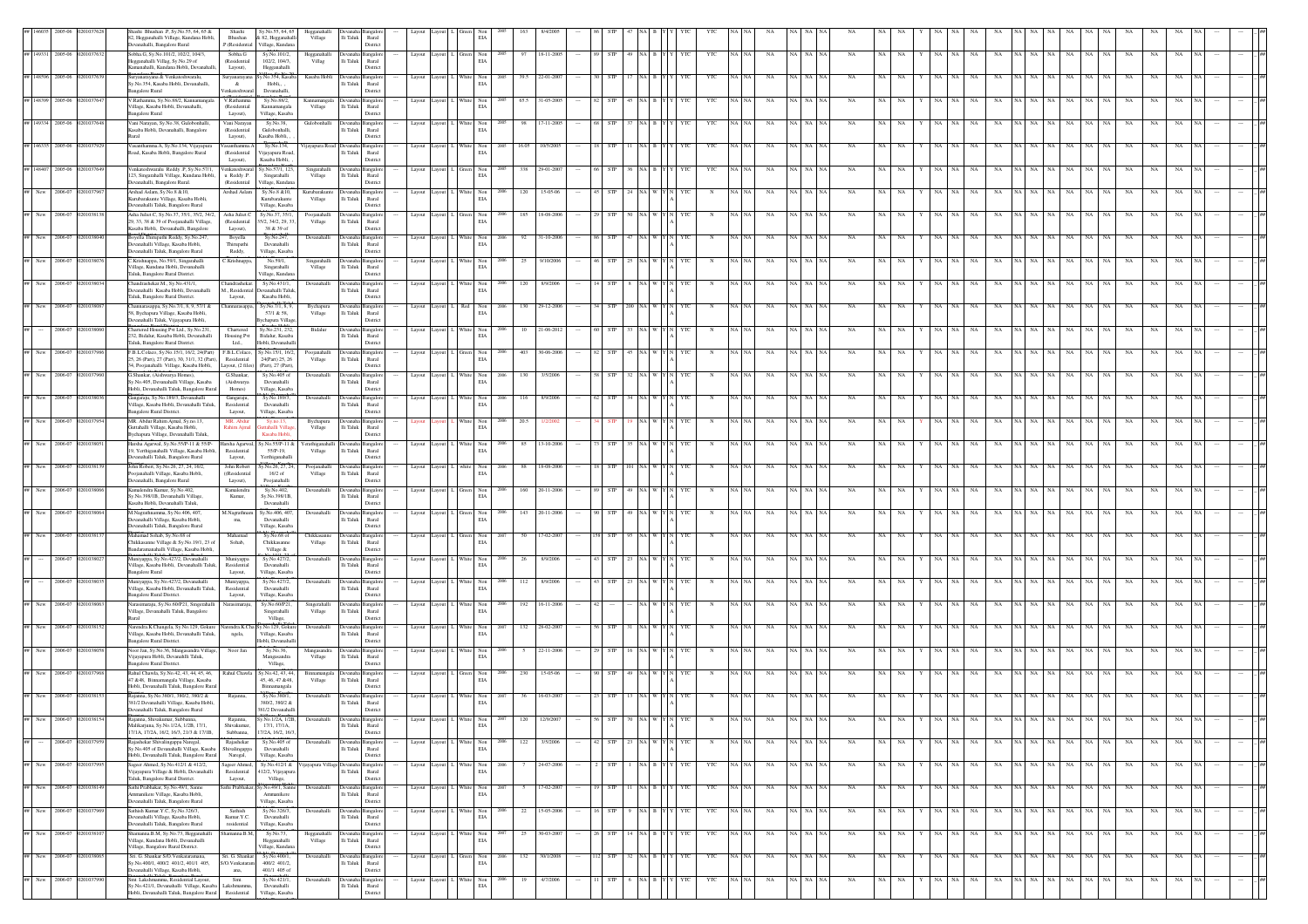|                   |                |                    | daya Developers (Sri Ravi Kuma<br>v.No.365,366 &421/1,423, 424/1,<br>evanahalli Village, Kasaba Hobli                                      | Subhodaya<br>Developers (Sri                  | Sy.No.365,366<br>&421/1.423.<br>Ravi Kumar) 424/1. Devanahal           |                                                | lli Taluk                                         | Rural<br>District                    |                                                |       | EIA                                                                                               |                        |            |            |            |               |              |       |             |                             |                            |                         |                 |                            |       |             |                    |           |           |             |    |        |
|-------------------|----------------|--------------------|--------------------------------------------------------------------------------------------------------------------------------------------|-----------------------------------------------|------------------------------------------------------------------------|------------------------------------------------|---------------------------------------------------|--------------------------------------|------------------------------------------------|-------|---------------------------------------------------------------------------------------------------|------------------------|------------|------------|------------|---------------|--------------|-------|-------------|-----------------------------|----------------------------|-------------------------|-----------------|----------------------------|-------|-------------|--------------------|-----------|-----------|-------------|----|--------|
|                   | New 2006-07    |                    | Tanveer Ahmed, Sy.No.48/1, 49 & 53,<br>Yerathiganahalli Village, Kasaba Hobli,                                                             |                                               | Tanveer Ahmed Sy.No.48/1, 49 &<br>53.                                  | erathiganahall<br>Village                      | lli Taluk                                         | ingalor<br>Rural                     | Layout Layout                                  |       | $\begin{tabular}{ll} \hline \textbf{White} & \textbf{Non} \\ \hline \textbf{EIA} & \end{tabular}$ | 15-05-06<br>103        | <b>STP</b> |            |            |               | YTC          |       | NA          | <b>NA</b><br>N <sub>A</sub> | NA<br>NA                   | NA                      | NA<br>NA        | NA<br>NA                   |       |             | NA<br>NA           | NA        | NA        | $_{\rm NA}$ | NA |        |
|                   | 2006-07        |                    | evanahalli Taluk, Bangalore Rural<br>enkatesh Residential Layout, Sy.No.56                                                                 | Venkatesh                                     | Yerathiganahall<br>Sy.No.56,                                           | kkupete Village                                |                                                   | District                             | Layout                                         |       | Non                                                                                               | 12/6/200               |            |            |            |               |              |       |             |                             |                            |                         |                 |                            |       |             |                    |           |           |             |    |        |
|                   | 2006-07        |                    | Akkupete Village, Kasaba Hobli,<br>evanahalli Taluk, Bangalore Rural<br>Vijaya Raghava Reddy.R & others.                                   | Residential<br>Layout,<br>Vijaya Raghava      | Akkupete Village<br>Kasaba Hobli<br>Sy.No.85 of                        | Hegganahal                                     | lli Taluk<br><b>Jevana</b>                        | Rural<br>District<br>angalo          |                                                |       | $_{\rm EIA}$<br>Non                                                                               | 145<br>21-07-200       |            |            |            |               |              |       | NA          |                             |                            |                         |                 |                            |       |             |                    |           |           |             |    |        |
|                   |                |                    | sidential Layout, Sy.No.85,<br>legganahalli Village and Sy.No.124,                                                                         | Reddy.R &<br>others,                          | Hegganahalli<br>Village and                                            | Village                                        | li Taluk                                          | Rural<br>District                    | $_{\rm ent}$<br>$\mathbf{t}$                   |       | $_{\rm EIA}$                                                                                      |                        |            |            |            |               |              |       |             |                             |                            |                         |                 |                            |       |             |                    |           |           |             |    |        |
|                   | 2007-08        |                    | MR. Abdur Rahim Ajmal, Sy No. 102/2,<br>102/1,107/2, 20/1, 23/1, 110/2,108,<br>Guttahalli Village, Devanahalli Taluk                       | MR. Abdur<br>Rahim Ajm                        | Sy No. 102/2<br>2/1,107/2, 20<br>23/1, 110/2,10                        | attahalli Village Devanaha Bangalor            | $\mathop{\mathsf{li}}$ Taluk                      | Rural<br>District                    | avout                                          |       | White Non<br>$_{\rm EIA}$                                                                         | 225                    |            |            |            |               |              |       | NA          | NA NA                       | <b>NA</b>                  |                         |                 |                            |       |             |                    |           |           |             |    |        |
| New 1             | 2007-08        |                    | .<br>Deccan Builders & Developeres, Sy No<br>31,128&126, Mandibele Village,                                                                | Deccan Builders<br>& Developeres,             | Sy No<br>131,128&126, o                                                |                                                | lli Taluk                                         | angalo<br>Rural                      | Layout                                         |       | $_{\rm EIA}$                                                                                      | 325                    |            |            |            |               |              |       |             |                             |                            |                         |                 |                            |       |             |                    |           |           |             |    |        |
|                   | New 2007-08    |                    | /ijayapura Hobli, Devenahlli Taluk,<br>Dr.B.Ravi Chandra, C/o. BVL Developers                                                              | Dr.B.Ravi                                     | Mandibele Village<br>y.No.15/2, 16 8                                   | Abhi                                           | evanaha Bangalor                                  | District                             | Layout                                         |       | Non<br>EIA                                                                                        | 18-05-200<br>74        |            |            |            |               |              |       | NA          | NA NA                       | NA                         |                         |                 |                            |       |             |                    |           |           |             |    |        |
|                   | New 2007-08    |                    | šy. No. 15/2, 16 & 17, Abhi Chikkanahalli<br>illage, Devanahalli Taluk, Bangalore<br>G.Shankar, Sy.No.399/2, 399/1 & 400/3,                | Chandra, C/o<br>BVL<br>G.Shankar,             | 17, Abhi<br>Chikkanahalli<br>Sy.No.399/2,                              | Chikkanahalli<br>Village<br>Devanahalli        | li Taluk<br>evanaha Bangalon                      | Rural<br>District                    | Layout Layout                                  |       |                                                                                                   | 134<br>8/5/200         |            |            |            |               |              |       | NA          | NA NA                       | NA                         |                         |                 |                            |       |             |                    |           |           | NA          |    |        |
|                   |                |                    | Devanahalli Village, Kasaba Hobli,<br>Devanahalli Taluk, Bangalore Rural                                                                   |                                               | 399/1 & 400/3.<br>Devanahalli                                          |                                                | li Taluk                                          | Rural<br>District                    |                                                |       | $\begin{tabular}{ll} \hline \textbf{White} & \textbf{Non} \\ \hline \textbf{ELA} & \end{tabular}$ |                        |            |            |            |               |              |       |             |                             |                            |                         |                 |                            |       |             |                    |           |           |             |    |        |
|                   | New 2007-08    |                    | laribabu.P. Sv no 185/1A.185/1B. 187.<br>188/1, 188/2, 197/3, 197/6, 197/7, 199/1<br>evanahalli, Kasaba Hobli, Bangalore                   | Haribabu.P.                                   | Syno<br>185/1A.185/1B<br>187, 188/1,                                   | Devanahall                                     | vana<br>li Taluk                                  | Rural<br>District                    | layout<br>Lavout                               | Red 1 | Non<br>$_{\rm EIA}$                                                                               | 315<br>13-06-20        |            |            |            |               |              |       | NA          | NA NA                       |                            |                         |                 |                            |       |             |                    |           | NA        | NA          |    |        |
|                   | New 2007-08    |                    | Haribabu.P, Sy No 12/1,11/2,16,17,<br>outhegowdanahalli Village, Kasaba                                                                    | Haribabu.P.                                   | Sy no<br>12/1,11/2,16,17                                               | uthegowdanahal Devanaha Bangalor<br>li Village | li Taluk                                          | Rural                                | Layout Layout L                                |       | $\begin{tabular}{ll} Red & Non\\ ELA \\ \end{tabular}$                                            | 205<br>13-06-2007      | <b>STP</b> |            |            |               |              |       | <b>NA</b>   | NA NA                       | <b>NA</b>                  |                         |                 |                            |       |             | NA                 |           | NA        | NA          |    |        |
|                   | New 2007-08    |                    | Hobli, Devanahalli Taluk, Bangalore<br>mmaculate Holdings (P) Ltd, 102,103,74<br>ngarahalli Village, Sy No185,186,                         | Immaculate<br>Holdings (P)                    | outhegowdanah<br>102,103,74,Sings<br>ahalli Village, S                 | Singarahall<br>Village                         | evana<br>li Taluk                                 | District<br>angalo<br>$\rm{Rural}$   | Layout Layout                                  |       | $\begin{tabular}{ll} Red & Non\\ ELA \\ \end{tabular}$                                            | 1500<br>14-09-20       |            |            |            |               |              |       | NA          |                             | <b>NA</b>                  |                         |                 |                            |       |             |                    |           | NA        | NA          |    |        |
|                   |                |                    | findlu Village, Sy No 7, Hindarasanaha<br>Carnataka State Industrial Investment &                                                          | Ltd,<br>Karnataka State                       | No185,186 of<br>Devanhalli                                             | Devanahalli                                    | evana                                             | District<br>langalo                  | Layout                                         |       | Non                                                                                               | 30/1/200               |            |            |            |               |              |       |             |                             |                            |                         |                 |                            |       |             |                    |           |           |             |    |        |
|                   |                |                    | Development Corporation Ltd, Devanhalli<br>iness park, Commercial Area                                                                     | Industrial<br>Investment &                    | $\rm B \, using$<br>ark, Commercia                                     |                                                | li Taluk                                          | $\rm{Rural}$<br>District             |                                                |       | $_{\rm EIA}$                                                                                      |                        |            |            |            |               |              |       |             |                             |                            |                         |                 |                            |       |             |                    |           |           |             |    |        |
| New               | 2007-08        |                    | Kiran.V & Vijay.V, C/o/ Reliable Avia, Sy<br>No.71(P) 72(2) 3,4,5, & 73/2, Akupet<br>'illage , Devanhalli Taluk, Bangalore                 | Kiran.V. &<br>Vijay.V., c/o/<br>Reliable Avia | y No71(P) 72(2)<br>3,4,5, & 73/2<br>Akupet Village                     | Akupet Village                                 | lli Taluk                                         | langalor<br>Rural<br>District        | Layout<br>Layout                               |       | $\begin{tabular}{ll} Green & Non\\ ELA \\ \end{tabular}$                                          | 710<br>28-08-20        |            |            |            |               |              |       | NA          |                             | NA                         |                         |                 |                            |       |             |                    |           |           |             |    |        |
|                   | 2007-01        |                    | Mr. Mohammed Nazir-Ul-Haq Ajmal, Sy<br>No 101,103/1 22, Guttahalli Village,<br>Kasaba Hobli, Devanhalli Taluk.                             | lazir-Ul-Hac<br>Ajmal                         | 22. Guttahalli<br>Village, Kasab                                       | Devanahalli                                    | lli Taluk                                         | ingalo<br>Rural<br>District          |                                                |       | een Non<br>EIA                                                                                    |                        |            |            |            |               |              |       |             |                             |                            |                         |                 |                            |       |             |                    |           |           |             |    |        |
| 51679             | 2007-08        |                    | Nagi Reddy.V. (Residential Layout),<br>v.No.137 to 139, 140/1, 140/2, 141, 143                                                             | Nagi Reddy.V.<br>(Residential                 | Sv.No.137 to 139.<br>40/1, 140/2, 141                                  | Sadahalli Village Devan                        | lli Taluk                                         | Rural                                | Layout Layout                                  |       | White Non<br>EIA                                                                                  | 1200<br>8/3/200        |            |            |            |               |              |       | <b>NA</b>   | NA NA                       | <b>NA</b>                  |                         |                 |                            |       |             |                    |           |           |             |    |        |
|                   | New 2007-08    |                    | 45, Sadahalli Village, Kasaba Hobli,<br>Nataraj .G, S/o Narasimhappa, Sy No                                                                | Layout)<br>Nataraj .G. S/o                    | 143, 145,<br>Sv No                                                     | Devanahalli                                    | Devanaha Bangalor<br>li Taluk                     | District                             | Layout Layout                                  |       | $\begin{tabular}{ll} Green & Non\\ EIA \end{tabular}$                                             | 125<br>$26 - 12 - 200$ |            |            |            |               |              |       | NA          | NA NA                       | <b>NA</b>                  |                         |                 |                            |       |             |                    |           |           |             |    |        |
| New               | 2007-08        |                    | 160/p4,160/p6, Vijayapura, Sy No 121,<br>Chikkatamanagala, Vijayapura,<br>Niravana, C/O. M/S. Metro Corp.                                  | Narasimhappa,<br>Niravana C/O.                | 160/p4,160/p6 of<br>ijayapura Sy N<br>Sy.No.254, 256,                  | Devanahall                                     | <b>Jevanaha</b>                                   | Rural<br>District<br>langalo         | Layout                                         |       | Non                                                                                               | 19-07-20               |            |            |            |               |              |       |             |                             |                            |                         |                 |                            |       |             |                    |           |           |             |    |        |
|                   |                |                    | lavishankar shety, Sy.No.254, 256, 257,<br>adahalli Village, Devanahalli Taluk,                                                            | M/S. Metro<br>Corp,                           | 257, Sadahalli<br>Village,                                             |                                                | li Taluk                                          | Rural<br>District                    |                                                |       | $_{\rm EIA}$                                                                                      |                        |            |            |            |               |              |       |             |                             |                            |                         |                 |                            |       |             |                    |           |           |             |    |        |
|                   | New 2007-08    |                    | Sarojamma.M, Sy. No.6,12,13,14,15,16,17, Sarojamma.M.<br>nta Kuntenahalli Village, Vijayapura<br>Hobli, Devanahalli Taluk, Bangalore Rural |                                               | Syno-<br>12,13,14,15,16,<br>7, Shanta                                  | Devanahall                                     | Devanaha Bangalor<br>$\operatorname{\sf i}$ Taluk | Rural<br>District                    | Layout Layout I.                               | Red   | Non<br>EIA                                                                                        | 29-05-200<br>185       |            |            |            |               |              |       | NA          | NA NA                       | <b>NA</b>                  |                         |                 |                            |       |             |                    |           |           |             |    |        |
|                   | 137788 2007-08 |                    | Sobha Life style (N.S.Ramanji),<br>aissance Holdings Developers (P) Ltd.<br>v.No.8/1, 8/2 & 9 of Bandemaranahalli & (N.S.Ramanji           | Shobha Life<br>style                          | Sy.No.8/1, 8/2 &<br>of<br>andemaranahal                                | Devanahalli                                    | evanaha Bangalor<br>li Taluk                      | Rural<br>District                    | Layout<br>Layout                               |       | $_{\rm Non}$<br>EIA                                                                               | 450<br>201             |            |            |            | 24            | NA           |       | NA          |                             |                            |                         |                 |                            |       |             |                    |           |           |             |    |        |
|                   | New 2007-08    |                    | Sri Ravishankar Shetty, Sy No<br>94,95,96,97/98, Illathare village                                                                         | Sri Ravishankar<br>${\rm Shetty}$ ,           | Syno<br>94.95.96.97/91                                                 | Devanahall                                     | li Taluk                                          | angalo<br>$\rm{Rural}$               | Layout                                         |       | Non<br>$\rm EIA$                                                                                  | 22-08-20               |            |            |            |               |              |       |             | NA                          |                            |                         |                 |                            |       |             |                    |           |           |             |    |        |
|                   | New 2007-08    |                    | Gundanahalli Hobli, Devanhalli Taluk.<br>irikanth Shenoy & others, Sy<br>10.195/3A.3B.195/2. Kasba Hobli, Goka                             | Srikanth<br>Shenoy &                          | illathare<br>Sy<br>.195/3A.3B.19                                       | Devanahalli                                    | evanaha Bangalor<br>lli Taluk                     | District<br>Rural                    | Layout                                         | Red   | $$\rm Non$ EIA                                                                                    | 29-01-200<br>195       | <b>STP</b> |            |            |               | YTC          |       |             | NA NA                       | N/                         |                         |                 |                            |       |             |                    |           |           | NA          |    |        |
|                   | New 2007-08    |                    | evanhalli Taluk, Bangalore Rural<br>elecom Employees Co-operative Housin<br>ociety. Sv No 126, 127, 137, 139, 140,                         | others.<br>Telecom                            | 2.Kasba<br>Sy No 126, 127.                                             | Devanahall                                     | vana                                              | District                             | Layout Layout I.                               |       | Red Non<br>EIA                                                                                    | 4170<br>13/11/201      |            |            |            |               | YTC          |       | <b>NA</b>   | NA NA                       | NA                         |                         |                 |                            |       |             |                    |           | <b>NA</b> | NA          |    |        |
| New               | 2007-08        |                    | 142, 148, 149, 150, 151, 152, 153,<br>Jma Prasad, Sy.No.33, Hardipura Village                                                              | Employees Co-<br>operative<br>Uma Prasad,     | 137, 139, 140<br>142, 148, 149,<br>Sy.No.33,                           | Devanahall                                     | li Taluk<br>evanaha <sup>1</sup>                  | Rural<br>District<br><b>Bangalor</b> | Layout<br>avout                                |       | White Non                                                                                         | 18-05-20<br>45         |            |            |            |               |              |       | <b>NA</b>   |                             |                            |                         |                 |                            |       |             |                    |           |           |             |    |        |
|                   |                |                    | Vijayapura Hobli, Devanahalli Taluk,<br>angalore Rural District.                                                                           |                                               | Hardipura Villag<br>/ijayapura Hobli                                   |                                                | li Taluk                                          | Rural<br>District                    |                                                |       | EIA                                                                                               |                        |            |            |            |               |              |       |             |                             |                            |                         |                 |                            |       |             |                    |           |           |             |    |        |
|                   | 2007-08        | 910382             | Concept City Group, Sy No. 85 & 124,<br>leggadahaly, Betanahally, Kundanahalli,<br>anahlli Tq, Bangalore Rural District                    | Concept City<br>Group,                        | Sy No. 85 & 124<br>eggadahaly, Beta<br>ally, Kundanaha                 | Devanahall                                     | evanal<br>i Taluk                                 | angalo<br>$\rm{Rural}$<br>District   | Layout<br>Lavout 3                             |       | $\begin{tabular}{ll} \bf{White} & \bf{Non} \\ & \bf{EIA} \end{tabular}$                           | 160<br>25/6/200        |            |            |            |               | YTC          |       | <b>NA</b>   |                             | NA                         |                         |                 |                            |       |             |                    |           |           |             |    |        |
|                   |                |                    | C.Krupakara & Y.C.Narendra Babu, Sy<br>lo 388,389,386/2, Devanahlli & 1/2/in<br>ouhegowdanahalli Village, Kasaba Hobli                     | Y.C.Krupakara<br>& Y.C.Narendra<br>Babu,      | Sy No<br>388,389,386/2, is<br>Devanahlli &                             | Devanahalli                                    | evana<br>li Taluk                                 | langalo<br>$\rm{Rural}$<br>District  | Layout                                         |       | $$\tt Non$ EIA                                                                                    |                        |            |            |            |               |              |       |             |                             |                            |                         |                 |                            |       |             |                    |           |           |             |    |        |
| New               | 2008-09        |                    | Jma Soumaya Builders Pvt Ltd,<br>Condenahalli Village, Sy.No.44/2,                                                                         | Uma Soumay<br><b>Builders Pvt</b>             | Kondenahalli<br>Village,                                               | Devanahalli                                    | lli Taluk                                         | ingalo<br>Rural                      | Layout Layout                                  |       | Non<br>EIA                                                                                        | 18-03-20               |            |            |            |               |              |       |             |                             |                            |                         |                 |                            |       |             |                    |           |           |             |    |        |
| New               | 2008-09        |                    | annasandra Village, Sy.No.3/2, 8/2,<br>C.C.Sathish Kumar & Others, Sy No.<br>47/2B(P), 48/2(P), 49(P), 52/1, 53(P),                        | Ltd,<br>Y.C.Sathish<br>Kumar &                | Sy.No.44/2,<br>Sy No. 47/2B(P<br>48/2(P), 49(P).                       | Devanahalli                                    | li Taluk                                          | District<br>Rural                    | Layout Layout                                  |       | $\begin{tabular}{ll} Green & Non\\ ELA \\ \end{tabular}$                                          | 1685<br>9/7/2012       |            |            |            |               | YTC          |       | NA          | NA<br><b>NA</b>             | NA                         |                         |                 |                            |       |             |                    |           |           |             |    |        |
| New               | 2009-10        |                    | 56/1, 56/3 & 56/4, Guttahalli Village<br>Hoysala Projects Pvt Ltd., (Hoysala                                                               | Others.<br>Hoysala                            | 52/1, 53(P), 56/<br>Sy.No.288/73/2                                     | Devanahalli                                    |                                                   | District                             |                                                |       | ange Non<br>EIA                                                                                   | 25-06-200<br>2300      |            |            |            |               | NA           |       | NA          | NA NA                       | <b>NA</b>                  |                         |                 |                            |       |             |                    |           |           |             |    |        |
|                   | New 2009-10    |                    | roxia), Sv.No.288/73/2/208. Aneshwar<br>ost. Chikkasanne Village, Kasaba Hobli<br>Hoysala Projects Pvt Ltd., (Hoysala                      | Projects Pvt<br>Hoysala                       | 208. Aneshwara<br>Ltd., (Hovsala Post, Chikkasar<br>Sv.No.29/5.        | Devanahalli                                    | lli Taluk<br>Devanaha Bangalor                    | Rural<br>District                    | $\mathbf{t}$<br>ent<br>Apartmen Apartm I.      |       |                                                                                                   | 18-08-2009<br>1400     | <b>STP</b> |            |            | 15<br>0.09.20 | NA           |       | NA          | NA NA                       | NA                         |                         |                 | NA.<br>15.07.20            |       |             |                    |           |           |             |    |        |
|                   |                |                    | larpus), Sy.No.29/5, Guttahalli Village,<br>Kasaba Hobli, Devanahalli Taluk.                                                               | Projects Pvt<br>Ltd., (Hoysala                | Guttahalli Village<br>Kasaba Hobl                                      |                                                | li Taluk                                          | Rural<br>District                    | ent<br>$\mathbf{t}$                            |       | Orange Non<br>EIA                                                                                 |                        |            |            |            | 21            |              |       |             |                             |                            |                         |                 |                            |       |             |                    |           |           |             |    |        |
|                   | 2009-10        |                    | Lake point Builders Pvt Ltd, Sy. No.104 to<br>87, Sanna Ammanakere Village, 9 to 31,<br>rasannahalli Village, 38 & 39,                     | Lake point<br><b>Builders Pvt Ltd</b>         | Sy.Nos of Sanna<br>Ammanakere<br>Village,                              | Devanahall                                     | evanaha<br>li Taluk                               | langalo<br>Rural<br>District         | partmen Apartm M<br>$\rm{cnt}$<br>$\mathbf{t}$ |       | Non<br>$_{\rm EIA}$                                                                               |                        |            |            |            | 0.6.20        |              |       |             |                             |                            |                         |                 |                            |       |             |                    |           |           |             |    |        |
|                   |                |                    | y.No.89/1, Kannamangala Village,<br>Kasaba Hobli, Devanahalli Taluk,                                                                       | Ozone Urban<br>Pvt Ltd                        | Sy.No.89/1 of<br>nfra Developers Kannamangala<br>Village, Kasaba       | Devar                                          | $\rm{Ili}$ Taluk                                  | Rural<br>District                    | $\rm{cnt}$                                     |       | $_{\rm EIA}$                                                                                      |                        |            |            |            |               |              |       |             |                             |                            |                         |                 |                            |       |             |                    |           |           |             |    |        |
| ## New 2009-10 0. |                |                    | Ozone Urban Infra Developers Pvt Ltd.,<br>v.No.91/1,2,3,4, 92(P), 93, 106, 107/1,                                                          | <b>Infra Developers</b>                       | Ozone Urban Sy.No.91/1,2,3,4,<br>92(P), 93, 106,                       | Devanahalli                                    | evanaha Bangalore<br>li Taluk                     | Rural                                | Layout L. Red Non                              |       | EIA                                                                                               | 26-09-09<br>8600       | 284 STP    |            | 160 NA W Y | YTC           |              | NA NA | $_{\rm NA}$ | NA NA NA                    | NA<br>NA                   | NA                      | Y NA NA         | NA<br>$_{\rm NA}$          |       | NA NA NA NA |                    | NA NA     | NA        | NA          | NA |        |
|                   | New 2009-10    |                    | 89/1, Kannamangala & Poojanahalli<br>Raja Rao. D.S. (Confident Group)                                                                      | Pvt Ltd<br>Raja Rao. D.S.                     | $107/1, 89/1, \alpha$<br>Sy.No.64 of                                   | Devanaha                                       |                                                   | District<br>angalor                  | Layout                                         | Red   | Non                                                                                               | 1500                   | <b>STP</b> | 150 NA     |            |               |              | NA NA | NA          | NA NA                       | NA<br>NA                   | NA.                     | NA              | NA<br>NA                   |       | NA          | NA                 | NA        | NA        | NA          | NA |        |
|                   | 2010-11        |                    | sy.No.64, Bommavara Village &<br>v.No.12. Bandaramanahalli Village<br><b>BCV</b> Developers (P) Ltd (Brigade                               | (Confident<br>Group)<br>BCV                   | Bommavara<br>Village &<br>rigade Townshi                               | Rayasandra                                     | li Taluk<br>evanaha l                             | Rural<br>District<br>angalop         | Educatio<br>Educati <sup>1</sup>               |       | EIA<br>Orange EIA                                                                                 | 16-03-12<br>09600      | <b>STP</b> | 150 NA     | W Y        | 30.09.20      | NA           | NA NA | NA          | NA NA N                     | NA<br>NA                   | <b>NA</b><br>$^{\circ}$ | <b>NA</b><br>NA | NA                         |       | NA NA       | NA<br>NA           | <b>NA</b> | NA        | NA          | NA |        |
|                   |                |                    | Orchards), Brigade Township Project,<br>Sy.No.30/1, 33, 35/1, 35/3, Rayasandra                                                             | Developers (P)<br>Ltd (Brigade                | Project.<br>Sy.No.30/1, 33                                             |                                                | lli Taluk                                         | Rural<br>District                    | nal<br>onal<br>Institute Institut              |       |                                                                                                   |                        |            |            |            | 23            |              |       |             |                             |                            |                         |                 |                            |       |             |                    |           |           |             |    |        |
|                   |                | 2010-11 0201058714 | Connaissance Asset Shoppe India (P) Ltd.,<br>Sy.No.3/5, Palya Village, Kasaba Hobli,<br>Devanahalli Taluk, Bangalore Rural                 | Connaissance<br>Asset Shoppe                  | Sv.No.3/5, Palva<br>Village, Kasaba<br>India (P) Ltd Hobli, Devanahall | Devanahalli                                    | Jevanaha Bangalon<br>li Taluk                     | Rural<br>District                    | Apartmen Apartm L Orange Non<br>$\,$ t $\,$    |       | 2011<br>$_{\rm EIA}$                                                                              | 1000<br>$13-10-11$     |            |            |            | YTC           | $\mathbf{N}$ | NA NA | NA          | NA NA NA                    | <b>NA</b><br>NA.           | NA                      | Y NA NA         | NA<br>NA                   |       | NA NA NA NA |                    | NA NA     | NA        | NA          | NA |        |
|                   | 2010-11        |                    | ontinental Builders & Developers,<br>Sy.No.29, 33, 34, 35/2, Pujanahalli<br>illage, Kasaba Hobli, Devanahalli Taluk.                       | Continental<br>Builders &<br>Developers       | y.No.29, 33, 34,<br>35/2, Pujanahall<br>Village, Kasaba                | Pujanahalli                                    | evanaha Bangalor<br>li Taluk                      | Rural<br>District                    | Layout Layout                                  | Red 1 | Non<br>EIA                                                                                        | 22-07-11<br>400        | STP        | 300        |            |               |              |       | NA          | NA   NA                     | NA<br>NA                   | NA                      | NA<br>NA.       | NA<br>NA                   | A INA |             | NA<br>NA           | NA        | NA        | NA          | NA |        |
|                   | 2010-11        | 02010588           | icom Trade World (P) Ltd, Sy.No.47/1,<br>0, 56/1, 46/1, 45/2A, 49, 47/2, 47/3, 56/3,                                                       | Ecom Trade<br>World (P) Ltd                   | Sy.No.47/1, 50,<br>56/1, 46/1, 45/2A,                                  | Bychapura<br>Village                           | evanaha Bangalor<br>li Taluk                      | Rural                                | Layout Layout L Red Non                        |       | 2011<br>EIA                                                                                       | 2600<br>21-06-11       | $00$ STP   | 250 NA W Y |            | YTC           | $\mathbf{N}$ | NA NA | NA          | NA NA NA                    | NA<br>NA                   | NA                      | Y NA NA         | NA<br>NA                   |       | NA NA NA NA |                    | NA NA     | NA        | NA          | NA | $\sim$ |
|                   | $2010 - 11$    |                    | 7/3, 56/4, 53, Bychapura Village, Kasaba<br>Fortune Builders & Developers, 35/1 & 2,<br>36/1, 37/1 to 5, 39, 40/1 to 5, 43, 44/1 & 2,      | Fortune                                       | 49, 47/2, 47/3,<br>35/1 & 2, 36/1,<br>Builders & 37/1 to 5, 39, 40/1   | Devanahalli                                    | evana<br>li Taluk                                 | District<br><b>Bangalor</b><br>Rural | Layout                                         | Red   | $$\rm Non$ EIA                                                                                    | 650<br>19-03-12        | STP        | 160        |            | YTC           |              |       | $_{\rm NA}$ | NA NA                       | $_{\rm NA}$<br>$_{\rm NA}$ | $_{\rm NA}$             | NA<br>NA        | $_{\rm NA}$<br>$_{\rm NA}$ | NA NA | NA          | NA.<br>$_{\rm NA}$ | NA        | NA        | NA          | NA |        |
|                   |                |                    | 44/3A, 44/3B-1 &2, 45/6, 45/11 to 13,                                                                                                      | Developers (2                                 | to 5, 43, 44/1 & 2,                                                    |                                                |                                                   | Distric                              |                                                |       |                                                                                                   |                        |            |            |            |               |              |       |             |                             |                            |                         |                 |                            |       |             |                    |           |           |             |    |        |

46/1 to 3, 47/1 to 4, 48/1, 48/2A & 48/2B

files)

44/3A, 44/3B-1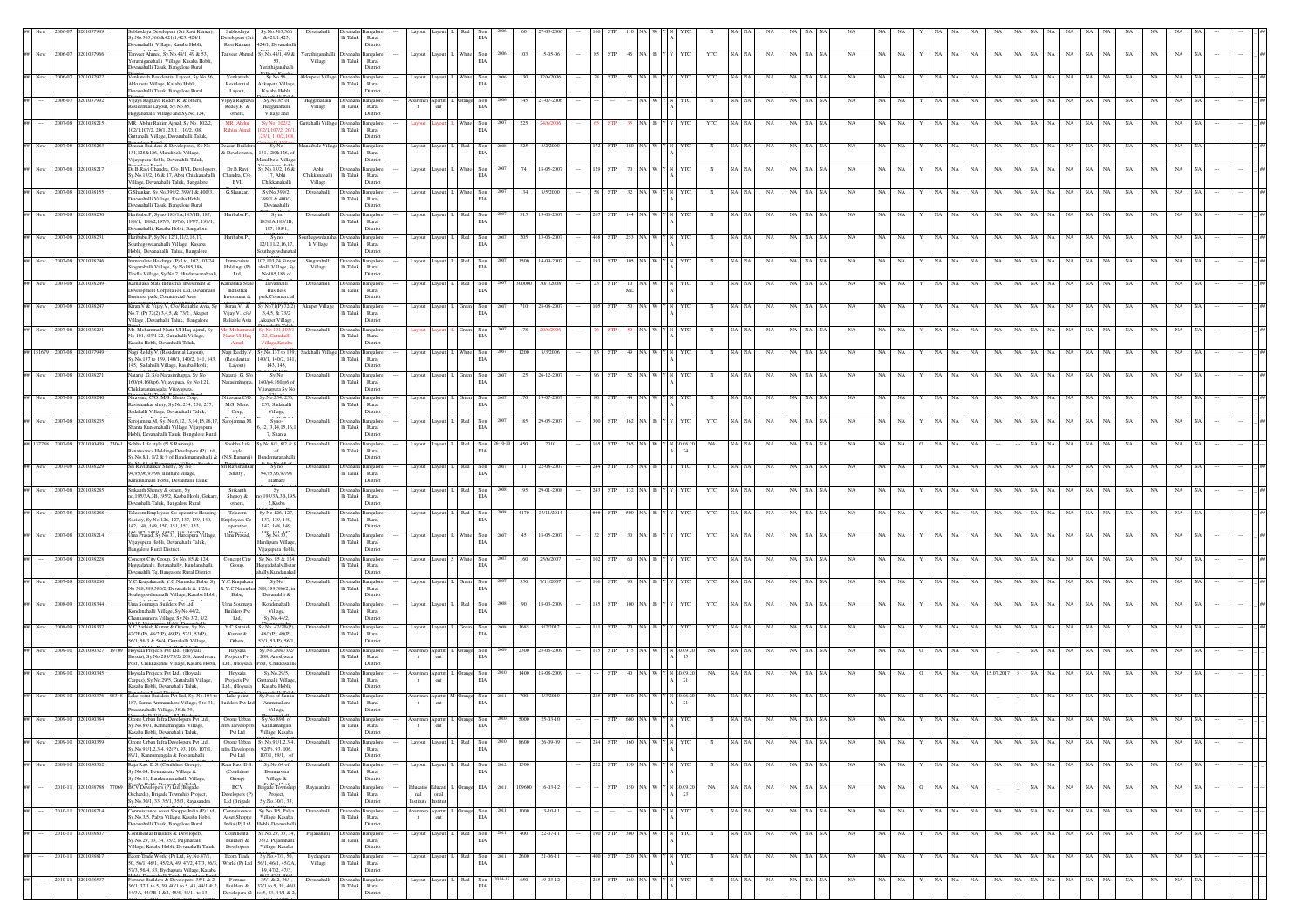|                 |                             | iveerappa & Others, Sy.No.20, 21, 22<br>& 23 of Kokkarepadia Village, Vijayapura<br>Hobli, Devanahalli Taluk, Bangalore Rura             | Muniveerappa<br>& Others                        | Sy.No.20, 21, 2<br>& 23 of<br>Kokkarepadia            | Vijayapura                               | $\rm{Ili}$ Taluk                   | Rural<br>District                    |                                                    |              | $_{\rm EIA}$                                                             |       |                 |    |            |           |                         |       |    |             |             |             |                 |             |                 |    |       |          |             |       |           |                   |    |  |  |
|-----------------|-----------------------------|------------------------------------------------------------------------------------------------------------------------------------------|-------------------------------------------------|-------------------------------------------------------|------------------------------------------|------------------------------------|--------------------------------------|----------------------------------------------------|--------------|--------------------------------------------------------------------------|-------|-----------------|----|------------|-----------|-------------------------|-------|----|-------------|-------------|-------------|-----------------|-------------|-----------------|----|-------|----------|-------------|-------|-----------|-------------------|----|--|--|
|                 | 2010-11 02020586            | Prakruthi Century Properties, Sy.No.19/1<br>20, 21, 22, 23 & 24. Banderamanahalli                                                        | Prakruthi<br>Century                            | Sy.No.19/1, 20,<br>1.22.23 & 24 c                     |                                          | Ili Taluk                          | angalor<br>Rural                     | Layout Layout                                      |              | $\begin{tabular}{ll} Red & Non\\ \hline ELA \\ \end{tabular}$            | 230   | 27/1/11         |    | <b>STP</b> |           |                         |       | NA |             | I NA        | NA          |                 | NA<br>NA    | NA              | NA |       |          | $_{\rm NA}$ | NA    | NA        | NA<br>NA          | NA |  |  |
| 2010-11         |                             | Village, Sv.No.68/1, 69/2, 69/3, 118 (old<br>hiru Margadarshi Constructions (P) Ltd                                                      | Properties<br>Thiru                             | anderamanahal<br>Sy.No.42/1,                          | Devanahalli                              |                                    | District                             |                                                    |              | Non                                                                      |       | 9/5/201         |    |            |           |                         |       |    |             |             |             |                 |             |                 |    |       |          |             |       |           |                   |    |  |  |
| 2010-11         |                             | Sv.No.42/1, Chikkasane Village, Kasaba<br>lobli, Devanahalli Taluk, Bangalore Rural<br>Value Properties & Value Enclaves,                | Margadarshi<br><b>Construction</b><br>Value     | Kasaba Hobli.<br>Chikkasane<br>y.No.8/P4, 8/P6        | Devanahalli                              | lli Taluk<br>Devanaha              | Rural<br>District<br>angalo          | ent<br>$\mathbf{t}$<br>Layout Layout               |              | $_{\rm EIA}$<br>Non                                                      |       | $13-04-1$       |    |            |           |                         |       |    |             |             |             |                 |             |                 |    |       |          |             |       |           |                   |    |  |  |
|                 |                             | y.No.8/P4, 8/P6, 8/P9, Thindlu Village,<br>undana Hobli, Devanahalli Taluk,                                                              | Properties &<br>Value Enclaves                  | 8/P9, Thindlu<br>Village, Kunda                       |                                          | li Taluk                           | Rural<br>District                    |                                                    |              | $_{\rm EIA}$                                                             |       |                 |    |            |           |                         |       |    |             |             |             |                 |             |                 |    |       |          |             |       |           |                   |    |  |  |
|                 | 2011-12 020306726           | Sri. P. Anjiniaya Reddy, Sy No. 53/3, 54/4<br>loskote, Kasaba Hobli, Hoskote Taluk,<br>angalore Rural                                    | Sri. P.<br>Anjiniaya<br>Reddy                   | y No. 53/3, 54/4,<br>Hoskote                          | Kasaba Hobli                             | Hoskote 1<br>Taluk                 | <b>Bangalor</b><br>Rural<br>District | Layout Layout                                      |              | Green Non<br>EIA                                                         | 270   | 20/7/201        |    |            |           |                         |       | NA |             |             |             |                 |             |                 |    |       |          |             |       |           |                   |    |  |  |
| 2011-12         |                             | rigade Enterprises Ltd, Sy.No.5,<br>5/1,2,3,4, 7/1,2,3,4 & 14, Kurubara Kunte<br>Village, Kasaba Hobli, Devanahalli Taluk,               | Brigade<br>nterprises Ltd                       | y.No.5, 6/1,2,3,<br>7/1,2,3,4 & 14,<br>Kurubara Kunte | Devanahal                                | li Taluk                           | ingal<br>Rural<br>District           | $\mathbf{t}$                                       |              | EIA                                                                      | 6250  | $22-11-1$       |    |            |           |                         |       |    |             |             |             |                 |             |                 |    |       |          |             |       |           |                   |    |  |  |
| 2011-12         |                             | 0. Rajagopal, Sy No,. 42, 43/2, 44 46/1,<br>17/1, 47/2, Ekarajapura, Kamblipura                                                          | D. Rajagopal                                    | Sy No., 42, 43/2<br>44 46/1, 47/1,                    | Ekarajapura                              | Hoskote<br>Taluk                   | <b>Bangalor</b><br>Rural             | Layout                                             |              | $\mbox{Non}$<br>$_{\rm EIA}$                                             | 4045  | 8/1/201         |    |            |           |                         |       | NA |             |             | NA          |                 |             |                 |    |       |          |             |       |           |                   |    |  |  |
|                 | 2011-12 02010670            | 'illage, Hoskote Taluk, Bangalore Rural<br>ETL Corporate Service (P)<br>LtdSv.No.37/12, 37/14, 37/15.                                    | ETL Corporate<br>Service (P) Ltd                | 47/2,<br>Sy.No.37/12,<br>37/14.37/15                  | Devanahalli                              | vanaha Bangalor<br>lli Taluk       | District<br>Rural                    | $\mathbf{t}$                                       | Apartm M Or: | ange EIA                                                                 | 900   | 2/1/201         |    |            |           |                         |       | NA |             | <b>NA</b>   |             |                 |             |                 |    |       |          | NA          | NA    | NA        | NA                |    |  |  |
| 2011-12 02030   |                             | Akkalenahalli, Mallenahalli Village,<br>L N Narayanswamy, Sy No. 148/3,                                                                  | L N                                             | Akkalenahalli<br>Sy No. 148/3,                        | Kasaba hobli                             | Hoskote                            | District<br>mealor                   |                                                    |              |                                                                          | 1600  |                 |    |            |           |                         |       | NA |             |             |             |                 |             |                 |    |       |          |             |       |           | <b>NA</b>         |    |  |  |
|                 |                             | Kannurahalli Village, Kasaba Hobli,<br>loskote Taluk, Bangalore Rural                                                                    | arayanswa                                       | Kannurahall<br>Village                                |                                          | Taluk                              | Rural<br>District                    | ent<br>$\mathbf{t}$                                |              | Non<br>EIA                                                               |       |                 |    |            |           |                         |       |    |             |             |             |                 |             |                 |    |       |          |             |       |           |                   |    |  |  |
| 2011-12         |                             | 2. Somasundar, Hoskote Village and<br>Kannurahalli Village Kasaba Hobli,<br>loskote Taluk, Bangalore Rural                               | yout propos<br>by R.<br>Somasundar              | Hoskote Village<br>and Kannurahal<br>Village          | Kasaba Hobli                             | Hoskote Bangalore<br>Taluk         | Rural<br>District                    | Layout Layout I.                                   |              | $\begin{tabular}{ll} Red & Non\\ ELA \\ \end{tabular}$                   | 250   | 8/2/2012        |    |            |           | YTC                     |       | NA |             | iA∣NA       | <b>NA</b>   |                 |             | <b>NA</b>       |    |       |          | NA.         |       | NA        | <b>NA</b>         |    |  |  |
| 2011-12 0203067 |                             | funishamappa. R, Sy. No. 37/3, 40/1,<br>12/1 and 42/2, Dandupalya Village, Kasa<br>lobli, Hoskote Taluk, Bangalore Rural                 | $\,$ R                                          | mishamappa. Sy. No. 37/3, 40/1<br>42/1, and 42/2,     | Dandupalya<br>illage, Kasaba<br>Hobli    | Hoskot<br>Taluk                    | langalor<br>$\rm{Rural}$<br>District | Layout Layout                                      |              | Non<br>EIA                                                               |       | 1/4/201         |    |            |           |                         |       |    | NA          |             |             |                 |             |                 |    |       |          |             |       |           |                   |    |  |  |
| 2011-12         |                             | zone Urban Infra Developers Pvt<br>.tdSy.Nos.73/P2, 73/P5 of Kannamangal                                                                 | Ozone Urban<br>fra Developers                   | Sy.Nos.73/P2,<br>73/P5 of                             | Devanahalli                              | <b>EXIDE</b><br>li Taluk           | langalo<br>Rural                     | $\mathbf{t}$                                       |              | EIA                                                                      |       |                 |    |            |           |                         |       |    |             |             |             |                 |             |                 |    |       |          |             |       |           |                   |    |  |  |
| $2011 - 12$     |                             | Village & 16/1 of Poojanahalli Village,<br>Izone Urban Infra Developers Pvt<br>.tdSy.No.100/3(P), 87/1, 103/2(P), 74(P).                 | Pvt Ltd<br>Ozone Urban<br>infra Developers      | Kannamangal<br>Sy.No.100/3(P),<br>87/1, 103/2(P),     | Devanahalli                              | Jevanal<br>li Taluk                | District<br><b>Bangalor</b><br>Rural | Layout Layout 1                                    |              | Non<br>EIA                                                               | 900   | 5/7/201         |    |            |           |                         |       | NA |             |             |             |                 |             |                 |    |       |          |             |       |           |                   |    |  |  |
| 2011-12 020306  |                             | 04/5A, 104/5B, 104/6, 86/1, 103/2(P),<br>laffles Residency Pvt Ltd., 250, 251, 252                                                       | Pvt Ltd<br>Raffles                              | 74(P), 104/5A,<br>250, 251, 252 of                    | Samethanahalli                           | Hosko                              | District<br>ingalor                  |                                                    |              | ange Non                                                                 | 8794  | 14.03.201       |    |            |           |                         |       |    |             |             |             |                 |             |                 |    |       |          |             |       |           |                   |    |  |  |
| 2011-12         |                             | of Samethanahalli Village, Soukya Road,<br>Hoskote Tq, B.R.DSamethanahalli Post,<br>laishekhar and Sriniyas Murthy, No.398               | Residency Pvt<br>Ltd<br>aishekhar and           | Samethanahalli<br>Village, Soukya<br>No. 398/1 & 2.   | Post, Hoskote<br>Kasaba Hobl             | Taluk<br>Hoskot                    | Rural<br>District<br>ingalor         | ntial<br>$\mathbf t$<br>Villas<br>Layout<br>Layout |              | $\rm EIA$<br>Non                                                         |       | 18/07/201       |    |            |           | $^{21}$                 |       |    |             |             |             |                 |             |                 |    |       |          |             |       |           |                   |    |  |  |
|                 |                             | & 2, 399/2, 400/1 of 412.2.3. Hoskote<br>Taluk, Kasaba Hobli, Hoskote Taluk,                                                             | Sriniyas Murthy                                 | 399/2, 400/1 of<br>412,2,3 of Hosko                   |                                          | Taluk                              | Rural<br>District                    |                                                    |              | EIA                                                                      |       |                 |    |            |           |                         |       |    |             |             |             |                 |             |                 |    |       |          |             |       |           |                   |    |  |  |
| 2011-12 0203022 |                             | SPL Housing Pvt. Ltd., (Samethana<br>akefront Residents Welfare Association)<br>Sy No. 66/2 & 66/3, Sonnenahalli,                        | SPL Housing<br>Pvt. Ltd.,.                      | Sy No. 66/2 &<br>$66/3$ of<br>senahalli, Ar           | Sonnenahalli                             | Hoskote<br>Taluk                   | langalor<br>Runal<br>District        | ent                                                |              | Non<br>EIA                                                               | 2701  | 27-Aug-15       |    | <b>STP</b> |           | 0.06.20<br>NA           |       | NA |             |             | NA          |                 |             |                 |    |       |          |             |       |           |                   |    |  |  |
| 2011-12 020106  |                             | ree Holdings (Mr. Bhaskar N. RajuDivya<br>Nest, No.49/1, Devanahalli Village, Kasaba (Mr. Bhaskar N.<br>Hobli, Bangalore Rural District. | Sree Holdings<br>Raju                           | Divya Nest<br>No.49/1,<br>Devanahalli                 | Devanahalli                              | <b>Jevanaha</b><br>li Taluk        | ıngale<br>Rural<br>District          | partmen Apartm<br>ent<br>$\mathbf{t}$              |              | Non<br>$_{\rm EIA}$                                                      | 1161  |                 |    |            |           |                         |       |    |             |             |             |                 |             |                 |    |       |          |             |       |           |                   |    |  |  |
| $2011 - 12$     |                             | owparnika Projects, Sy No. 13/3,<br>elachanyakanayakanapura Village,                                                                     | Sowparnika<br>Projects                          | Sy No. 13/3, of<br>elachanyakanay                     | Kasaba Hobli                             | Hoskote<br>Taluk                   | angalor<br>Rural                     | partmen Apartm<br>ent<br>$\mathbf{t}$              |              | Orange Non<br>EIA                                                        | 101   |                 |    |            |           |                         |       | NA |             |             |             |                 |             |                 |    |       |          |             |       |           |                   |    |  |  |
|                 | 2011-12 02030672            | lasaba Hobli, Hoskote Taluk, Bangalore<br>Venkata Subbaraju and other Sy No. 53/2<br>3/3, Hoskote, Bangalore Rural                       | Venkata<br>Subbaraju and                        | canapura Village<br>y No. 53/2, 53/3                  | Hoskote                                  | Hoskote Bangalon<br>Taluk          | District<br>Rural                    | Layout                                             |              | $_{\rm Non}$<br>$_{\rm EIA}$                                             |       | 25/6/20         |    |            |           | YTO                     |       | NA |             |             |             |                 |             |                 |    |       |          |             |       |           |                   |    |  |  |
|                 | 2012-13 02021067            | Aerya Lahminarayan Alva, Sy.Nos 229/2,                                                                                                   | other<br>Aerya                                  | Sy.Nos 229/2,                                         | Devanahalli                              |                                    | District<br>ingalo                   | Layout                                             |              | Non                                                                      | 200   | 13/6/12         |    |            |           |                         |       |    |             |             |             |                 |             |                 |    |       |          |             |       |           |                   |    |  |  |
|                 | $\sim$<br>2013-14 020307825 | Kasaba Hobli, Devanahalli Taluk,<br>angalore Rural District.<br>Ozone Urbana Infa Developers Pvt Ltd and                                 | ahminaraya<br>Alva<br>Ozone Urbana              | Kasaba Hobli<br>Devanahalli Talul<br>Sy. No. 74,      | Kasaba Hobli,                            | li Taluk<br>Devanaha Bangalon      | Rural<br>District                    | partmen Apartm L                                   |              | $_{\rm EIA}$                                                             |       | $0 - 03 - 2014$ |    |            |           |                         |       | NA |             | A   NA      | NA          |                 |             |                 |    |       |          |             |       |           |                   |    |  |  |
|                 |                             | M/s. Ozone Developers Bangalore Pvt<br>.td. Sv. No. 74, 87/2,87/3,86/1, (site No.                                                        | Infa Developers<br>Pvt Ltd and                  | 87/2.87/3.86/1<br>(site No.                           |                                          | li Taluk                           | Rural<br>District                    | $\mathbf{t}$<br>ent                                |              | $\begin{tabular}{ll} \bf{Orange} & \bf{Non} \\ & \bf{EIA} \end{tabular}$ |       |                 |    |            |           |                         |       |    |             |             |             |                 |             |                 |    |       |          |             |       |           |                   |    |  |  |
|                 | 2013-14 2030792             | iiith International Builders, Sv. No.<br>58/2.58/3,58/4, Devanahalli Village<br>asaba Hobli, Devanahalli Taluk,                          | Bijith<br>International<br>Builders             | Sv. No.<br>58/2.58/3.58/4<br>Devanahalli              | Kasaba Hobl                              | vana<br>li Taluk                   | nealo<br>Rural<br>District           | Apartm<br>ent<br>$\mathbf{t}$                      |              | age Non<br>EIA                                                           | 1800  | 1/24/201        |    |            |           |                         |       | NA |             |             |             |                 |             |                 |    |       |          |             |       |           |                   |    |  |  |
| 2013-14 20308   |                             | K.N. Revanna and others, Sy. No. 90/3,<br>1/2, Dandupalya Village, Kasaba Hobli,<br>loskote Taluk, Bangalore Rural                       | K.N. Revanna<br>and others                      | Sy. No.<br>0/3, 91/2, Dand<br>alya Village,           | Kasaba Hobli                             | Hoskote<br>Taluk                   | <b>Bangalor</b><br>Rural<br>District | partmen apartme<br>$\mathbf{t}$<br>nt              |              | ange Non<br>$_{\rm EIA}$                                                 | 1004  | 15.05.201       |    |            |           |                         |       |    |             |             |             |                 |             |                 |    |       |          |             |       |           |                   |    |  |  |
|                 | 2013-14 0203076             | Ozone Urban Infra Developers Pvt LtdSy<br>lo. 92/2, Kannamangala Village,                                                                | Ozone Urban<br>ra Develope                      | Sy No. 92/2,<br>Kannamangal:                          | Hoskote                                  | levanaha.<br>li Taluk              | langalor<br>$\rm{Rural}$             | partmen Apartm 1                                   |              | $\begin{tabular}{ll} \bf{2mge} & \bf{Non} \\ \bf{ELA} \end{tabular}$     | 2100  |                 |    |            |           |                         |       | NA |             |             | NA          |                 |             |                 |    |       |          |             |       |           |                   |    |  |  |
| 2013-14         |                             | vanahalli Taluk Bangalore Rural<br>zone Urban Infra Developers Pvt Ltd, Sy<br>io 90P1 (131) Kannamangala Village,                        | Pvt Ltd<br><b>Dzone Urban</b><br>fra Developer  | Village,<br>r No 90P1 (13<br>Kannamangala             | Kasaba Hobl                              | evana<br>li Taluk                  | District<br>langalo<br>Rural         | partmen<br>$\mathbf{t}$<br>$_{\rm{cnt}}$           |              | Non<br>$_{\rm EIA}$                                                      |       |                 |    |            |           |                         |       |    |             |             |             |                 |             |                 |    |       |          |             |       |           |                   |    |  |  |
| 2013-14         |                             | Kasaba Hobli, Devanahalli Taluk,<br>Sri K Muniraj & Others Sy No 412 416/                                                                | Pvt Ltd<br>Sri K Muniraj                        | Village,<br>No 412 416/1                              | Devanahalli                              |                                    | District<br>ingalo                   |                                                    |              |                                                                          |       |                 |    |            |           |                         |       |    |             |             |             |                 |             |                 |    |       |          |             |       |           |                   |    |  |  |
| 2013-14         |                             | & 416/2, Kasaba Hobli, Devanahalli<br>'illage & Taluk, Bangalore Rural                                                                   | & Others                                        | & 416/2, Kasaba<br>Hobli.                             | Village                                  | lli Taluk                          | Rural<br>District                    | $_{\rm{cnt}}$<br>$\,$ t                            |              | Non<br>EIA                                                               | 1500  | 12/3/2014       |    |            |           |                         |       |    |             |             |             |                 |             |                 |    |       |          |             |       |           |                   |    |  |  |
|                 |                             | The Institute For Manpower Planning an<br>Career Training, Sv. No. 69/2.<br>mnamangala Village, Kasaba Hobli                             | The Institute<br>For Manpower<br>Planning and   | Sy. No. 69/2,<br>Kannamangala<br>Village,             | Kasaba Hobli                             | li Taluk                           | Rural<br>District                    | $\mathbf{t}$<br>ent                                |              | ange Non<br>EIA                                                          |       |                 |    |            |           |                         |       |    |             |             |             |                 |             |                 |    |       |          |             |       |           |                   |    |  |  |
| 2013-14         |                             | The Institute for Manpower Planning and<br>Career Training, Sv. No.71/2\Impact<br>Campus\"Kodigehalli, Devanahalli Taluk                 | The Institute for S<br>Manpower<br>Planning and | No.71/2\Imp<br>Campus\'                               | Kodigehalli                              | Ili Taluk                          | Rural<br>District                    | $\mathbf{t}$<br>ent                                |              | nge Non<br>EIA                                                           |       | 12/3/201        |    |            |           |                         |       | NA |             |             |             |                 |             |                 |    |       |          |             |       |           |                   |    |  |  |
| 2013-14 0203075 |                             | Sowparnika Projects & Infrastructure Pvt<br>Ltd, (Usha Suresh), Sy No. 10/2,<br>Yalachanayakanahalli Village, Kasaba                     | Usha Suresh                                     | Sv No. 10/2.<br>alachanayakana<br>alli Village,       | Kasaba Hobli,                            | Hoskote II<br>Taluk                | <b>Bangalon</b><br>Runal<br>District | partmen Apartm 1<br>$_{\rm{cnt}}$<br>$\mathbf{t}$  |              | $\begin{tabular}{ll} Red & Non\\ ELA \end{tabular}$                      | 3940  |                 |    | <b>STP</b> |           | \$0.06.20<br>NA<br>24   |       | NA |             |             | NA          |                 |             |                 |    |       |          |             |       |           |                   |    |  |  |
| 2013-14         |                             | V.R. Residency Pvt LtdSy. No. 212/5 &<br>212/8, Hoskote Village, Kasaba Hobli,                                                           | R. Residency<br>Pvt Ltd                         | Sy. No. 212/5 &<br>212/8, Hoskote                     | Kasaba Hobl                              | Hoskote<br>Taluk                   | langalor<br>$\operatorname{Rural}$   | partmen Apartm<br>ent<br>$\mathbf{t}$              |              | Non<br>EIA                                                               |       |                 |    |            |           | 30.09.20                |       |    |             |             |             |                 |             |                 |    |       |          |             |       |           |                   |    |  |  |
|                 |                             | Hoskote Taluk, Bangalore Rural<br>imited, Sy. No. 41, Rayasandra Village,                                                                | V. Propert<br>(Bangalore)Priv                   | Village,<br>Sy. No. 4                                 | Village, Kasaba Ili Taluk                |                                    | District<br>Rural                    | $_{\rm{cnt}}$                                      |              | $\rm EIA$                                                                |       |                 |    |            |           |                         |       |    |             |             |             |                 |             |                 |    |       |          |             |       |           |                   |    |  |  |
|                 | 2014-15 203081926           | Kasaba Hobli, Devanahalli Taluk,<br>G.K. Shelters (P) Ltd., Sy. No. 216 & 223,                                                           | ate Limited<br>G.K. Shelters                    | Sy. No. 216 &                                         | Hobli, Blore<br>Kasaba Hobli,            | Hoskote Bangalore                  | District                             | partmen Apartm L Orange Non                        |              | 2014                                                                     | 2000  | 25/2/2015       | 30 | NA         | NA WY     | YTC                     | NA NA |    | $_{\rm NA}$ | NA NA NA    | $_{\rm NA}$ | NA  <br>NA      | $_{\rm NA}$ | NA  <br>NA      | NA |       |          | NA NA NA NA | NA NA |           | NA<br>$_{\rm NA}$ | NA |  |  |
| 2014-15         |                             | Coraluru Village. Kasaba Hobli, Hoskote<br>Taluk, Bangalore Rural<br>T Estates, Sy No 27, Kacharakanahalli                               | $(P)$ Ltd<br><b>IT Estate</b>                   | 223, Koraluru<br>Village,<br>Sy No                    | Jadigenahall                             | Taluk<br>Hoskot                    | Rural<br>District<br>langalon        |                                                    |              | $\rm EIA$<br>Non                                                         | 2300  | 2/12/2014       |    | NA         | va I w    |                         |       |    | NA          | NA NA       | NA          | NA              | NA.         | NA              | NA |       | NA       | NA          | NA.   | NA        | NA                | NA |  |  |
|                 |                             | Village, Jadigenahalli Hobli, Hoskote<br>Taluk, Bangalore Rural                                                                          |                                                 | 7, Kacharakanah<br>li Village,                        | Hobli,                                   | Taluk                              | Rural<br>District                    | $\,$ t                                             |              | EIA                                                                      |       |                 |    |            |           |                         |       |    |             |             |             |                 |             |                 |    |       |          |             |       |           |                   |    |  |  |
| 2014-15         |                             | Leo Projects, Sy 74/2, Khata No. 260 &<br>603, Chikksane Village, Kasaba Hobli,<br>Devanahalli Taluk, Bangalore Rural                    | Leo Projects                                    | Sy 74/2, Khata No<br>260 & 603 of<br>Chikksane Villag | kasaba Hobli                             | vanal<br>lli Taluk                 | angalop<br>Rural<br>District         | partme<br>Apartm 1<br>$\mathbf t$<br>ent           |              | Orange Non<br>EIA                                                        | 2300  | 25/6/2015       |    | <b>STP</b> | NA W      |                         |       | NA |             | NA I NA     | NA          | NA<br><b>NA</b> | NA<br>NA    | NA              | NA | NA NA | NA       | NA          | NA.   | <b>NA</b> | <b>NA</b><br>NA   | NA |  |  |
|                 | 2014-15 20308259            | Mr. Mohammad Fakruddin Ajmal, Sy. No.<br>105,109/2, 109/3109/1, Guttahalli Village,<br>.<br>Kasaba Hobli, Hoskote Taluk, Bangalore       | Fakruddin<br>Ajmal                              | No. 105,109<br>109/3109/1<br>tahalli Villa            | Kasaba Hobli.                            | Hoskote Bangalore<br>Taluk         | Rural<br>District                    | avout                                              |              | White Non<br>$_{\rm EIA}$                                                |       | 800 17/04/201   |    | <b>STP</b> | NA WY     | YTC<br>N                | NA NA | NA |             | NA NA NA    | <b>NA</b>   | NA<br><b>NA</b> | NA          | NA<br>NA        | NA |       | NA NA NA | NA          | NA NA |           | NA<br>NA          | NA |  |  |
|                 | 2014-15 2030817             | .<br>Mrs. Vijaya Nair & Mrs. Mili Gandhi,<br>Sy.No.3/4, Palya Village, Kasaba Hobli,                                                     | Mrs. Vijaya<br>Nair & Mrs.                      | Sy.No.3/4 of Palya<br>$_{\rm Village,}$               | Kasaba Hobl                              | levanaha  <br>li Taluk             | <b>Bangalor</b><br>Rural             | $\mathbf{t}$<br>ent                                |              | Orange Non<br>$_{\rm EIA}$                                               |       |                 |    |            |           |                         |       |    | NA          | A NA        | NA          | NA<br>NA.       |             | NA              | NA |       | NA<br>NA | NA          | NA    | NA        | NA                | NA |  |  |
|                 | 2014-15 203085776           | anahalli Taluk, Bangalore Rural<br>Nacons, Katha No. 142/70, Sy. No. 70,<br>ojanahalli Village, Kasaba Hobli,                            | Mili Gandhi<br>Nacons                           | Katha No. 142/70<br>Sy. No. 70,                       | Katha No. 142/70, Devanal<br>Sy. No. 70, | lli Taluk                          | District<br>angalor<br>Rural         | partmen Reside<br>ntial<br>$\mathbf{t}$            |              | Orange Non<br>EIA                                                        | 1500  | 1/4/2015        |    | 64 STP     | 40 NA W Y | YTC<br>$\mathbb N$      | NA NA |    | NA          | NA NA NA    | NA          | NA<br>NA.       | $_{\rm NA}$ | NA<br><b>NA</b> | NA |       | NA NA NA | NA          | NA NA |           | NA<br>NA          | NA |  |  |
|                 | 2014-15 20308517            | evanahalli Tq, Bangalore Rural<br>Ozone Urbana Infra Developers Pvt Ltd,                                                                 |                                                 | Poojanahalli<br>Ozone Urbana Sy. No. 89/1,92/2        | Poojanahalli                             | y. No. 89/1,92/2 Devanaha Bangalon | District                             | Apartm<br>partmen                                  |              | Orange EIA                                                               | 38000 | 20/04/2015      |    | STP        | 600 NA W  | $_{\rm NA}$<br>30.06.20 |       |    | $_{\rm NA}$ | <b>A</b> NA | $_{\rm NA}$ | NA<br>NA        | NA<br>NA    | $_{\rm NA}$     |    |       | NA       | $_{\rm NA}$ | NA    | NA        | $_{\rm NA}$<br>NA | NA |  |  |
|                 |                             | y. No. 89/1,92/2 & 105 Kannamangala<br>illage, Kasaba Hobli, Devanahalli, Blore                                                          | infra Developers<br>Pvt Ltd                     | & 105                                                 | & 105                                    | lli Taluk                          | Rural<br>Distric                     | $\,$ t                                             |              |                                                                          |       |                 |    |            |           | 17                      |       |    |             |             |             |                 |             |                 |    |       |          |             |       |           |                   |    |  |  |

Village, Kasaba

Village, Kasaba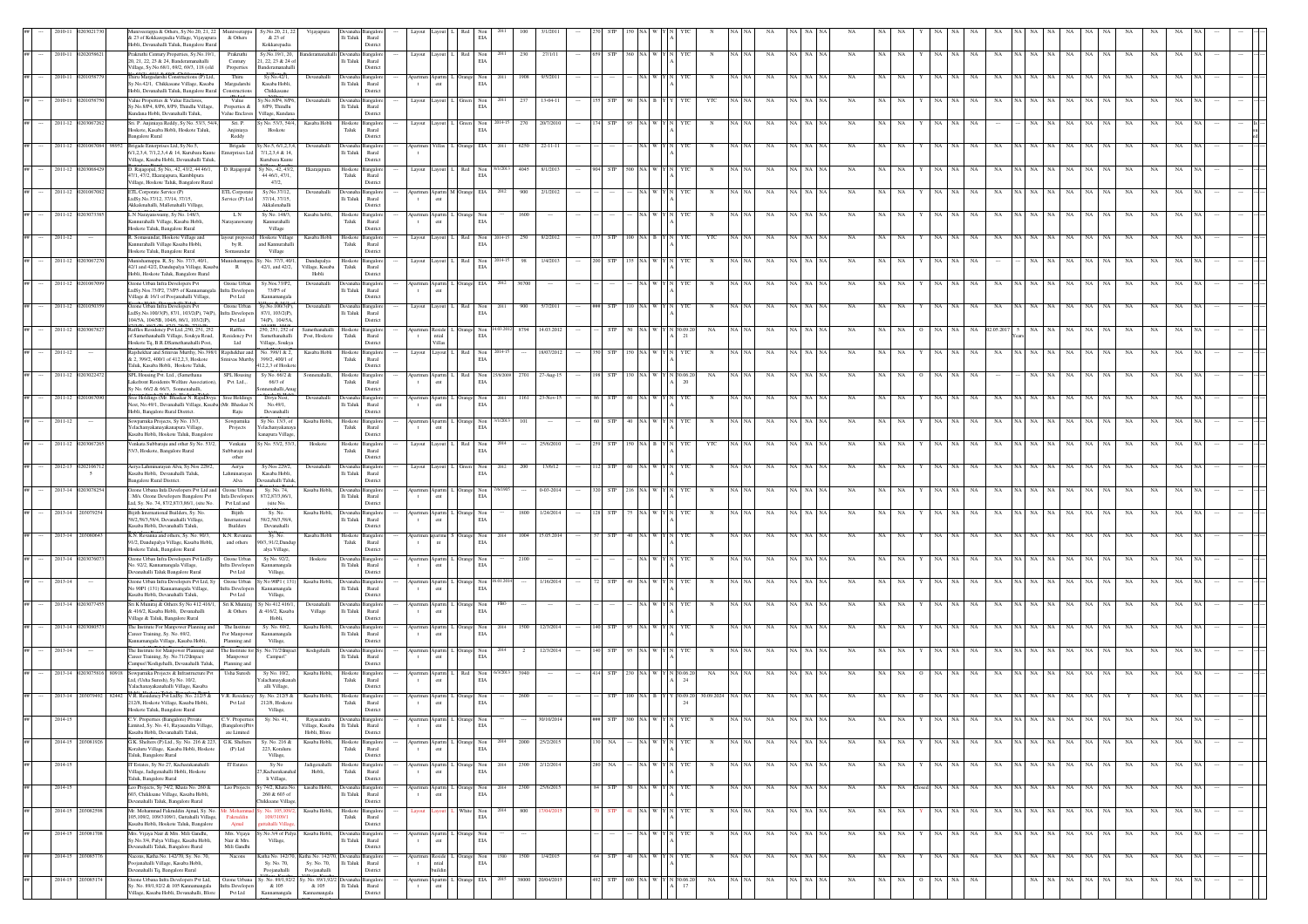|                              |                  |                    | Ozone Urbana Infra Developers Pvt Ltd<br>and Ozone Developers Bangalore Pvt<br>Ltd., Sy. No. 75,78,79,80, Kannamangala         | Ozone Urbana<br>Infra Developers<br>$\mathsf{Pvt}\,\mathsf{Ltd}\,\mathsf{and}\Box$ | Sy. No.<br>75, 78, 79, 80.<br>Kannamangala             | Kasaba Hobli                                    | evanaha<br>li Taluk<br>$\rm{Rural}$<br>District        |                                   |                                                                                                                        |                                                                                               | EIA                                   |        |                               |            |                        |         |               |             |                    |                          |               |                 |                                          |                |             |             |             |    |                 |           |             |           |     |  |
|------------------------------|------------------|--------------------|--------------------------------------------------------------------------------------------------------------------------------|------------------------------------------------------------------------------------|--------------------------------------------------------|-------------------------------------------------|--------------------------------------------------------|-----------------------------------|------------------------------------------------------------------------------------------------------------------------|-----------------------------------------------------------------------------------------------|---------------------------------------|--------|-------------------------------|------------|------------------------|---------|---------------|-------------|--------------------|--------------------------|---------------|-----------------|------------------------------------------|----------------|-------------|-------------|-------------|----|-----------------|-----------|-------------|-----------|-----|--|
|                              |                  | 2014-15 20308459   | Ozone Urbana Infra Devlopers Pvt Ltd.,<br>Bel Vedere                                                                           | Ozone Urbana<br>Infra Devlopers                                                    | <b>Bel Vedere</b><br>Sy. No. 87/2,                     | <b>Bel Vedere</b><br>Sy. No. 87/2,              | angalo<br>lli Taluk<br>Rural                           |                                   | partmen Apartm                                                                                                         | Orange Non<br>EIA                                                                             |                                       |        | 22/04/2015                    |            |                        |         |               |             | NA                 | NA NA                    |               | NA              | NA                                       | NA             | NA          | NA          |             | NA | NA<br>NA        | NA        | NA          | NA        |     |  |
|                              | 2014-15          |                    | Sy. No. 87/2, 88/2(P), Site No. 119,<br>Platinum Properties Builders and                                                       | Pvt Ltd<br>Platinum                                                                | 88/2(P), Site No<br>Sy No                              | 88/2(P), Site No<br>Sy No                       | District<br>losko<br>ingalo                            | Layout                            |                                                                                                                        |                                                                                               | Non                                   |        | 7/04/201                      |            |                        |         |               |             |                    |                          |               |                 |                                          |                |             |             |             |    |                 |           |             |           |     |  |
|                              |                  |                    | Developers., Sy No 11/2,11/3,11/5,<br>iompura Village, Kasaba Hobli, Hoskote                                                   | Properties<br>Builders and                                                         | $1/2$ , $11/3$ , $11/5$ ,<br>of Sompura                | $1/2.11/3.11/5$<br>of Sompura                   | Taluk<br>Rural<br>District                             |                                   | ntial                                                                                                                  |                                                                                               | $\rm EIA$                             |        |                               |            |                        |         |               |             |                    |                          |               |                 |                                          |                |             |             |             |    |                 |           |             |           |     |  |
|                              | 2006-07          |                    | restige Estates Projects (P) Ltd., (Prestig<br>Golf Resort & Convention Centre).<br>Sy.No.9 to 28, Sy.No.4/2, 8, 13 to 16, 18, | Prestige Estates<br>Projects (P)<br>Ltd., (Prestige                                | Sy.No.9 to 28<br>Sv.No.4/2, 8, 131<br>6, 18, 24 to 26, | Devanahall                                      | lli Taluk Rural<br>District                            | y                                 | Villas.<br>Hotel<br>and                                                                                                |                                                                                               | <b>EIA</b>                            | 725    | $17-04-0$                     |            |                        |         | 21            | 30.06.202   | NA                 | NA.<br>- NA              |               |                 |                                          |                |             |             |             |    |                 |           | NA          |           |     |  |
|                              |                  | 2014-15 20308195   | Sanchava land & Estate Pvt Ltd, Sv. No.<br>412,416/1,416/2, Devanahalli Village,                                               | Sanchava land<br>& Estate Pvt                                                      | Sv. No.<br>412,416/1,416/2 c                           | Kasaba Hobli,                                   | Devanaha Bangalor<br>li Taluk<br>Rural                 | $\mathbf{t}$                      | partmen Reside<br>ntial                                                                                                | $\begin{tabular}{ll} \bf{2} \tt{ange} & \tt{Non} \\ \hline \tt{EIA} & \tt{EIA} \end{tabular}$ |                                       | 17600  | 18/03/2019                    | <b>STP</b> |                        |         |               |             | NA                 | NA NA                    |               | <b>NA</b><br>NA |                                          |                |             | NA          |             |    | NA              |           | NA          |           |     |  |
|                              | 2014-15          | 3508249            | Kasaba Hobli, Devanahalli Taluk,<br>.<br>Sri K V Kalahastri Raju, Sy No. 95/5 &                                                | Ltd<br>Sri K V                                                                     | Devanahalli<br>Sy No. 95/5 &                           | Kasaba hobli,                                   | District<br>Hoskote Bangalo                            |                                   | buildin<br>partmen Apartm                                                                                              |                                                                                               | Non                                   | 2300   | 23/10/2014                    |            |                        |         |               |             | NA                 |                          |               |                 |                                          |                |             |             |             |    |                 |           |             |           |     |  |
|                              |                  |                    | 96/1, Koralur Village, Kasaba Hobli,<br>Hoskote Taluk, Bangalore Rural                                                         | Kalahastri Raju,                                                                   | 96/1, Koralur<br>Village,                              | Hoskote Tq,                                     | Taluk<br>Rural<br>District                             | $\mathbf{t}$                      | ent                                                                                                                    |                                                                                               | $_{\rm EIA}$                          |        |                               |            |                        |         |               |             |                    |                          |               |                 |                                          |                |             |             |             |    |                 |           |             |           |     |  |
|                              |                  | 2014-15 203083588  | Sri R Munishamappa & Smt P Swama,<br>. No.94(New Sy.No. 94/2(P), Kasaba<br>Hobli, Hoskote Taluk, Bangalore Rural               | Sri R<br>Munishamappa<br>& Smt P                                                   | Survey Number<br>94(New Survey<br>Number 94/2(P)       | Kasaba<br>Hobli, Hoskote<br>Taluk, Bangalore    | Hoskote Bangalon<br>${\rm Taluk}$<br>Rural<br>District | $\mathbf{t}$                      | Apartmen Apartm L Orange Non<br>$\rm{cnt}$                                                                             |                                                                                               | $_{\rm EIA}$                          | 41897  | 41863                         | <b>STP</b> |                        |         |               |             | NA                 | NA NA                    |               | NA              | NA.                                      |                | NA          |             |             |    | NA              |           |             |           |     |  |
|                              | 2014-15          | 20308270           | Sri. B.T. Nanja Reddy, Sy. No. 51/5(P) &<br>51/8, Gullakaipura Village,                                                        | Sri. B.T. Nanja<br>Reddy                                                           | y. No. 51/5(P) &<br>51/8 of                            | Gullakaipura<br>Village                         | loskote Bangalon<br>Taluk<br>Rural                     | $\,$ t                            | Apartmen Apartm 1                                                                                                      | Orange                                                                                        | Non<br>$_{\rm EIA}$                   | 1880   | 41954                         |            |                        |         |               |             | NA                 | $_{\rm NA}$<br><b>NA</b> |               |                 |                                          |                |             |             |             |    |                 |           |             |           |     |  |
|                              | 2014-15 20308552 |                    | Anugondanahalli Hobli, Hoskote Taluk,<br>Stephen Thomas, Sy. No. 271/2,                                                        | <b>Stephen Thomas</b>                                                              | Gullakaipura<br>Sy. No. 271/2,                         | Sy. No. 271/2.                                  | District<br>langalor                                   |                                   |                                                                                                                        | nge Non                                                                                       |                                       | 1550   | 19/3/201                      |            |                        |         |               |             | NA                 | NA NA                    |               | NA              |                                          |                |             |             |             |    |                 | NA        |             |           |     |  |
|                              |                  |                    | Devanahalli Village, Kasaba Hobli,<br>Devanahalli Taluk, Bangalore Rural                                                       |                                                                                    | Devanahalli<br>Village, Kasaba                         | Devanahalli<br>Village, Kasaba                  | li Taluk<br>Rural<br>District                          | $\,$ t                            |                                                                                                                        |                                                                                               | $_{\rm EIA}$                          |        |                               |            |                        |         |               |             |                    |                          |               |                 |                                          |                |             |             |             |    |                 |           |             |           |     |  |
|                              | 2015-16 2030873  |                    | Mr Javsheela Reddy, Sv<br>No.197.198.199&200. Kannurhalli<br>/illage. Kasaba Hobli. Hoskote Taluk.                             | Proposed<br>Residential<br>Layout by                                               | Sy<br>io.197,198,199&<br>200of Kannur hall:            | Hoskote                                         | Hoskote Bangalore<br>Taluk<br>Rural<br>District        |                                   | Layout Layout L                                                                                                        |                                                                                               | Red Non 08.07.2015<br>EIA             | 774.39 | 21-Aug                        | 5 STP      |                        |         |               | YTC         | NA                 | NA NA N                  |               | <b>NA</b>       | NA<br>NA                                 |                | NA          | NA          |             |    | NA<br>NA        | NA        | NA          |           |     |  |
|                              | 2015-16          | 2030868            | Sri Ramesh.T, Sy.No3/1, 3/2, 5/2, to 8,<br>Lakkondahalli Village, Kasaba Hobli,                                                | Sri Ramesh.T                                                                       | Sy.No3/1, 3/2, 5/2<br>to 8 Lakkondahal                 | Hoskote                                         | Hoskote<br>Taluk<br>Rural                              | angalop                           | Layout Layout 1                                                                                                        | Red Non                                                                                       | $_{\rm EIA}$                          | 980    | 16/7/201                      | <b>STP</b> |                        |         |               | YTC         | <b>NA</b>          | NA NA                    |               |                 |                                          |                |             |             |             |    |                 | NA        |             | NA        |     |  |
|                              | 2015-16          | 20308747           | loskote Taluk, Bangalore Rural<br>N NarayanswamySy.                                                                            | LN.                                                                                | village, Kasaba<br><b>Sy</b>                           | Hoskote                                         | District<br>Bangalor<br>Hoskote                        |                                   | Layout Layout                                                                                                          |                                                                                               | Non                                   | 830    | 21/8/201                      |            |                        |         |               |             | NA                 |                          |               |                 |                                          |                |             |             |             |    |                 |           |             |           |     |  |
|                              |                  |                    | No.547,548,549, Vardhapura<br>llage, 165/1, 165/3, Hoskote village, and                                                        | arayansy                                                                           | o.547,548,549,1<br>ardhapura                           |                                                 | Taluk<br>Rural<br>District                             |                                   |                                                                                                                        |                                                                                               | EIA                                   |        |                               |            |                        |         |               |             |                    |                          |               |                 |                                          |                |             |             |             |    |                 |           |             |           |     |  |
|                              | 2015-16          | 2030865            | CMRS Projects Pvt LtdNo-383 & 384,<br>Casaba Hobli, Hoksote Village, Hoskote<br>Taluk, Bangalore Rural                         | <b>CMRS</b> Projects<br>Pvt Ltd                                                    | No-383 & 384,<br>kasaba hobli,                         | Hoksote village                                 | Hoskote<br>langalor<br>Taluk<br>Rural<br>District      |                                   | Apartmen Apartm I.                                                                                                     | Orange Non                                                                                    | EIA                                   | 2800   | 06.10.201                     | <b>STP</b> |                        |         |               |             | NA                 |                          |               | NA              |                                          |                |             |             |             |    |                 |           | NA          |           |     |  |
|                              | 2015-16          |                    | V.R VenturesSy.No-146/2, Kannulhalli,<br>Kasaba Hobli, Hoskote taluk, Bangalore                                                | V.R Ventun                                                                         | Sy.No-146/2,<br>Kannulhalli,                           | Hoskote                                         | loskote<br>$_{\rm{talk}}$<br>Rural                     | angalor<br>partmen<br>$\mathbf t$ | Apartm<br>ent                                                                                                          |                                                                                               | Non<br>$_{\rm EIA}$                   | 2210   | 05.08.201                     |            |                        |         |               |             | NA                 |                          |               |                 |                                          |                |             |             |             |    |                 |           |             |           |     |  |
|                              | 2015-16          | 2016709<br>9823    | Ozone Urbana Infra Developers Pvt Ltd, Sy Ozone Urbana                                                                         |                                                                                    | Kasaba Hobli<br>Sy No.16/1of                           | Devanahalli                                     | District                                               | langalon                          |                                                                                                                        | Red Non                                                                                       | 2.06.201                              | 10,000 | 17/07/201                     | <b>STP</b> |                        |         |               | NA          |                    | NA                       |               |                 |                                          |                |             |             |             |    |                 |           |             |           |     |  |
|                              |                  |                    | No.16/1 of Poojanahalli and Sy No153,126 Infra Developers<br>127 of Kannamangala village. Kasaba                               | Pvt Ltd                                                                            | Poojanahalli and<br>Sv No153.126 12                    |                                                 | lli Taluk<br>Rural<br>District                         | $\,$ t                            |                                                                                                                        |                                                                                               | $\rm EIA$<br>- 5                      |        |                               |            |                        |         | 23            |             |                    | NA                       |               |                 |                                          |                |             |             |             |    |                 |           |             |           |     |  |
|                              | 2015-16          | 87312              | Izone Urbana Infra Developers Pvt LtdSy<br>No.106, Kannamangala Village, Kasaba<br>Hobli, Devanahalli Taluk, Bangalore Rural   | Ozone Urbana<br>Infra Developers<br>Pvt Ltd                                        | Sy No.106,<br>Kannamangala<br>village, kasaba          | Devanahalli                                     | li Taluk<br>Rural<br>District                          | $\mathbf{t}$                      | ent                                                                                                                    | Orange Non<br>EIA                                                                             |                                       | 1500   | 01.08.2015                    | <b>STP</b> |                        |         |               |             | NA                 | <b>NA</b>                |               | NA<br>NA        |                                          |                |             |             |             |    |                 |           |             |           |     |  |
|                              | 2015-16          | 102325<br>9979     | Artha Real Estate Corporation Ltd. Site<br>No.2 Sv No. 31/5, 31/6, Bagalur village,                                            |                                                                                    | Stephen Dsouza Zonal Head Arth<br>Real estate          | Bagalur village                                 | Hoskoto<br>Taluk<br>Rural                              | ingalor<br>$\mathbf{t}$           | partmen Apartm<br>ent                                                                                                  | Red Non                                                                                       | $_{\rm EIA}$                          | 260    | 31.12.201                     | <b>STP</b> |                        |         | 23            | NA          | NA                 | NA NA                    |               | N/              |                                          |                |             |             |             |    |                 | NA        | NA          |           |     |  |
|                              | 2015-16          | 102882<br>19926    | Sulibele Hobli, Hoskote Taluk, Bangalore<br>Artha Real Estate Comoration LtdSite<br>No.1, Sy No.31/5,31/6, Bagalur village,    | Stephen Dsouza<br>Artha Real                                                       | corporation Ltd<br>Site No.1, Sv<br>No.31/5,31/6,      | Bagalur village                                 | District<br>Hoskote<br>angalop<br>Taluk<br>Rural       | $\mathbf{t}$                      | partmen Apartm<br>ent                                                                                                  | $\begin{tabular}{ll} \bf{2mge} & \bf{Non} \\ \bf{ELA} \end{tabular}$                          |                                       |        | 13.01.2016                    | <b>STP</b> |                        |         | 0.09.20<br>28 | NA          | NA                 | NA NA N                  |               | <b>NA</b>       | NA.                                      |                |             |             |             |    | NA              | NA        | NA          |           |     |  |
|                              | 2015-16          | 103699             | iulibele hobli, Hoskote Taluk, Bangalore<br>Mr.A Chandrashekar Sy No.377/4 &                                                   | Estate<br>Mr.A                                                                     | Bagalur village<br>Sy No.377/4 &                       | anahalli village Devana                         | District<br>angalor                                    |                                   | Apartmen Apartm 1                                                                                                      |                                                                                               | Non                                   |        | 28.01.2016                    | <b>STP</b> |                        |         | YТC           |             | NA                 | NA NA                    |               | NA              | NA                                       |                | NA          |             |             |    | NA<br>NA        | <b>NA</b> | $_{\rm NA}$ | NA        |     |  |
|                              |                  |                    | 78/1, Devanahalli village, Kasaba hobli,<br>anahalli Taluk, Bangalore Rural                                                    | Chandrashekar                                                                      | 78/1, Devanahall<br>village, Kasaba                    |                                                 | li Taluk<br>Rural<br>District                          | $\mathbf{t}$                      | ent                                                                                                                    |                                                                                               | $_{\rm EIA}$                          |        |                               |            |                        |         |               |             |                    |                          |               |                 |                                          |                |             |             |             |    |                 |           |             |           |     |  |
|                              | 2015-16          |                    | Sri. Thallur Giri-GPA Holder, Sy.No-<br>47/4(P) & 47/5 (P), Doddakolige Village.<br>y.No-49/4, 50/1 of Muthakudahalli          | Sri. Thallur Giri<br><b>GPA</b> Holder                                             | Sy.No-47/4(P) &<br>47/5 (P),<br>Doddakolige            | Hoskote                                         | loskote<br>langalor<br>Taluk<br>Rural<br>District      | $\,$ t                            | $\rm{cnt}$                                                                                                             |                                                                                               | Non<br>$\rm EIA$<br>ared or<br>10.201 |        | 22.03.20<br>Appln<br>Returned |            |                        |         |               |             | NA                 |                          |               | NA              |                                          |                |             |             |             |    |                 |           |             |           |     |  |
|                              | 2015-16          | 104283             | White Coral Construction LLPSy<br>No.8/3, Dasarathimmanahalli village,                                                         | White Coral<br>Construction                                                        | Sy<br>lo.8/3,Dasarath                                  | Hoskote                                         | Hoskote Bangalon<br>Taluk<br>Rural                     |                                   | Apartmen Apartm L Orange<br>ent                                                                                        |                                                                                               | $_{\rm Non}$<br>$_{\rm EIA}$          |        |                               |            |                        |         |               |             | NA                 | NA NA                    |               |                 |                                          |                |             |             |             |    |                 |           |             |           |     |  |
|                              | 2016-17          | 2030909            | Kasaba Hobli, Hoskote, Bangalore Rural<br>Gima Enterprises Pvt LtdSy No. 255/1,                                                | LLP<br>Gima                                                                        | nanahalli villag<br>Sy No. 255/1.                      | Hoskote Taluk                                   | District<br>Hoskote                                    | langalon                          |                                                                                                                        |                                                                                               | ge Non                                | 600    | CFE issu                      |            |                        |         |               |             | NA                 | NA NA                    |               |                 |                                          |                |             |             |             |    |                 | NA        |             |           |     |  |
|                              |                  |                    | amethanahalli village, Anugondanahalli<br>hobli, Hoskote Taluk, Bangalore Rural                                                | erprises Pv<br>Ltd                                                                 | Samethanahalli<br>village,                             |                                                 | Taluk<br>Rural<br>District                             | $\,$ t                            |                                                                                                                        |                                                                                               | EIA                                   |        | for 5 years<br>03.06.2021     |            |                        |         |               |             |                    |                          |               |                 |                                          |                |             |             |             |    |                 |           |             |           |     |  |
|                              | 2016-17          |                    | Krishnaia Constructions, Sv<br>No.51/1.52.53/1. Akkupete village. Kasab<br>Hobli, Hoskote Taluk, Bangalore Rural               | Krishnaja<br>Constructions                                                         | $S_V$<br>No.51/1.52.53/1<br>Akkupete village           | kkupete Village Hoskote Bangalon                | Taluk<br>Rural<br>District                             | $\mathbf{t}$                      | Apartmen Apartm I.<br>ent                                                                                              | ange Non                                                                                      | $_{\rm EIA}$                          |        |                               |            |                        |         |               |             | <b>NA</b>          | NA   NA                  |               | NA              |                                          |                |             |             |             |    |                 |           |             |           |     |  |
|                              | 2016-17          |                    | Sri.Y.R Janardhan RoaSv No.31.32/1.32/2<br>&33 Jogahalli village, Kasaba hobli,                                                | Sri.Y.R<br>Janardhan Roa                                                           | Sv<br>$\sqrt{0.31,32}/1,32/2$                          | evanahalli Taluk Devanaha Bangalon              | li Taluk<br>Rural                                      |                                   | $\begin{tabular}{llll} \textbf{Layout} & \textbf{L} & \textbf{Green} & \textbf{Non} \\ & \textbf{EIA} & \end{tabular}$ |                                                                                               |                                       | 725    | 26.07.2016                    | <b>STP</b> |                        |         |               | YTC         | NA                 | NA NA                    |               | NA              | NA.<br>NA.                               | NA<br>NA       | NA.         | NA          |             |    | NA<br>NA        | NA        | NA          | NA        |     |  |
|                              |                  |                    | Devanahalli, Taluk, Bangalore Rural<br>Vamma Mane Housing Ltd,                                                                 | Namma Mane                                                                         | &33 Jogahalli<br>Sy.No.179/3(old                       | Dandupalya                                      | District<br><b>Bangalor</b><br>Hoskote                 |                                   | partmen Apartm                                                                                                         | Orange Non                                                                                    |                                       | 1700   | 22/3/201                      |            |                        |         |               |             | NA                 |                          |               | NA              |                                          |                |             |             |             |    |                 |           |             |           |     |  |
|                              |                  |                    | y.No.179/3(old 179/2), Dandupalya<br>llage, Kasaba Hobli, Hoskote Taluk,<br>alue Mark Properties Pvt Ltd,                      | Housing Ltd.                                                                       | 179/2)                                                 | rillage, Kasaba<br>Hobli                        | Taluk<br>Rural<br>District                             | $\mathbf{t}$                      | ent                                                                                                                    |                                                                                               | EIA                                   |        |                               |            |                        |         |               |             |                    |                          |               |                 |                                          |                |             |             |             |    |                 |           |             |           |     |  |
|                              |                  |                    | y.No.280, Khata No.73, Near Nandhahre<br>munity Hall, Air India Radio, Hoskote                                                 | Value Mark<br>Properties Pvt<br>Ltd                                                | /.No.280,Kha<br>No.73, Near<br>Nandhahree              | Air India Radio                                 | loskot<br>Taluk<br>Rural<br>District                   | ingalor<br>partmen                | Apartm                                                                                                                 |                                                                                               | age Non<br>EIA                        | 1100   | 20/1/20                       |            |                        |         |               |             | NA                 |                          |               |                 |                                          |                |             |             |             |    |                 |           |             |           |     |  |
|                              | 2005-06          |                    | rinary Dispensary, Kolatur, Hoskote<br>iluk, Bangalore Rural                                                                   | Primary<br>Veterinary                                                              | Kollatur,                                              | Hoskote Taluk,                                  | Bangalor<br>Devana                                     | ${\tt HCE}$                       |                                                                                                                        |                                                                                               |                                       |        |                               |            |                        |         |               | $_{\rm NA}$ | $_{\rm NA}$        |                          |               | NA              |                                          |                | NA          | NA          |             |    |                 |           |             |           |     |  |
|                              | 2005-06          |                    |                                                                                                                                |                                                                                    |                                                        |                                                 | li Taluk                                               | Rural                             |                                                                                                                        |                                                                                               |                                       |        |                               |            |                        |         |               |             |                    |                          |               |                 |                                          |                |             |             |             |    |                 |           |             |           |     |  |
|                              |                  |                    | erinary Dispensary, Begur, Hoskote                                                                                             | Hospital,<br>Veterinary                                                            | Begur,                                                 | Hoskote Taluk                                   | District<br>Hoskot                                     | ingalor<br>HCE                    |                                                                                                                        |                                                                                               |                                       |        |                               |            |                        |         |               | NA          | NA                 |                          |               |                 |                                          |                |             |             |             |    |                 |           |             |           |     |  |
|                              |                  |                    | luk, Bangalore Rural                                                                                                           | Dispensary                                                                         |                                                        |                                                 | Taluk<br>Rural<br>District                             |                                   |                                                                                                                        |                                                                                               |                                       |        |                               |            |                        |         |               |             |                    |                          |               |                 |                                          |                |             |             |             |    |                 |           |             |           |     |  |
|                              | 2005-06          |                    | rinary Dispensary, Chikkahallur<br>skote Taluk, Bangalore Rural                                                                | Primary<br>Veterinary<br>Hospital,                                                 | Chikka hallur,                                         | Hoskote Taluk,                                  | Hosko<br>Taluk<br>Rural<br>District                    | ngalor<br>HCE                     |                                                                                                                        |                                                                                               |                                       |        |                               |            |                        |         |               | NA          | NA                 |                          | N             | NA<br>NA        |                                          |                |             |             |             |    |                 |           | NA          |           |     |  |
|                              | 2005-06          |                    | eterinary Hospital, Nandagudi, Hoskot<br>Iluk, Bangalore Rural                                                                 | Primary<br>Veterinary                                                              | Nandagudi,                                             | Hoskote Taluk, Hoskote                          | <b>Bangalor</b><br>Runal<br>Taluk                      | HCE                               |                                                                                                                        |                                                                                               |                                       |        |                               |            |                        |         |               | NA          | NA                 |                          |               | NA              |                                          |                |             |             |             |    |                 |           | NA          |           |     |  |
|                              |                  |                    |                                                                                                                                | Hospital,                                                                          |                                                        |                                                 | District                                               |                                   |                                                                                                                        |                                                                                               |                                       |        |                               |            |                        |         |               |             |                    |                          |               |                 |                                          |                |             |             |             |    |                 |           |             |           |     |  |
|                              |                  |                    | aluk, Bangalore Rural<br>eterinary Dispensary, Vagata,                                                                         | Veterinary<br>Hospital,<br>Veterinary                                              |                                                        | Hoskote Taluk, Hoskote Bangalore                | Taluk<br>Rural<br>District                             | HCE                               | V S White                                                                                                              |                                                                                               |                                       |        |                               | NA         |                        |         | NA            | NA          | NA                 |                          |               | NA              |                                          |                |             |             |             |    |                 |           |             |           | NA  |  |
|                              |                  | 2005-06 0203022524 | enahalli Hobli, Hoskote Tq.<br>galore Rural                                                                                    | Dispensary                                                                         | Vagata,<br>Jadigenahalli<br>Hobli, Hoskote To          |                                                 | Taluk<br>Rural<br>District                             |                                   |                                                                                                                        |                                                                                               |                                       |        |                               |            |                        | NA NA N |               |             | $NA$ $NA$          | Y One NA                 |               |                 | NA NA 0 NA NA NA NA NA NA NA NA NA NA NA |                |             |             |             |    |                 | NA        | NA          | NA NA     |     |  |
|                              | 2005-06          |                    | terinary Dispensary, Suli<br>luk, Bangalore Rural                                                                              | Veterinary<br>Dispensar                                                            | Sulibele,                                              | loskote Talu                                    | Hoskote Bangalon<br>Taluk<br>Rural                     | HCI                               |                                                                                                                        |                                                                                               |                                       |        |                               |            |                        | NA N    |               | NA          | $_{\rm NA}$        |                          | N/            | NA              | NA                                       | NA             | NA          | NA          |             |    | NA<br>NA        | NA        | NA          | NA        |     |  |
|                              | 2011-12 02030691 |                    | Shree Vinayaka Clinic, Old Post Office                                                                                         |                                                                                    | Shree Vinayaka Old Post Office<br>Road, Hoskote To     | Hoskote                                         | District<br>Hoskote Bangalore                          |                                   | HCE Clinic S                                                                                                           | White                                                                                         |                                       |        |                               | NA         |                        | NA NA N | NA            | NA          | NA<br>NA NA        | One<br>Tim               |               | NA              | NA<br>NA<br>$\Omega$                     | NA<br>NA       | NA          | NA          | NA NA       | NA | NA<br>NA        | NA        | NA          | NA        |     |  |
|                              | 2001             | 02030216           | load, Hoskote Tq, B.R.D<br>Veerabhadra Stone Crusher, No.35,                                                                   | Clinic<br>Veerabhadra                                                              | B.R.D<br>No.35, Bandehalli                             | Nandagudi Hobli Hoskote Bangalore               | Taluk<br>Rural<br>District                             |                                   |                                                                                                                        |                                                                                               |                                       | 16     |                               |            | $NA$ $NA$ $NA$ $A$ $N$ |         | NA            | 30.06.2012  | NA NA<br>NA        | NA NA NA                 |               | NA              | NA NA                                    | Closed NA NA   | $_{\rm NA}$ |             | NA NA       | NA | NA NA           |           | $_{\rm NA}$ | NA<br>NA  |     |  |
|                              |                  |                    | Bandehalli Village, Nandagudi Hobli,<br>Hoskote Tq, B.R.D                                                                      |                                                                                    | Stone Crusher Village, Nandagu<br>Hobli, hoskote To    |                                                 | Taluk<br>Rural<br>District                             |                                   | Stone Stone S Orange Non<br>Crusher Crusher EIA                                                                        |                                                                                               |                                       |        |                               |            |                        |         |               |             |                    |                          |               |                 |                                          |                |             |             |             |    |                 |           |             |           |     |  |
|                              | 2005-06 0203022  |                    | erinary Hospital, Hoskote To, B.R.I.                                                                                           | Veterina<br>Hospital,                                                              | oskote Tq, B.R.I                                       | Hoskote                                         | Hoskote Bangalore<br>Taluk<br>Rural<br>District        | HCE                               |                                                                                                                        | White                                                                                         |                                       |        |                               | NA         |                        | NA NA N | NA            | NA          | NA<br>NA NA        |                          | N             | NA              | NA<br>NA.<br>$\circ$                     | NA NA          | NA          | NA          | NA NA NA    | NA | NA<br><b>NA</b> | NA        | NA          | NA        |     |  |
| ## 140295 2004-05 0201038466 |                  |                    | (AIC) Veterinary Hospital, Basapura,<br>Devanahalli, Bangalore Rural.                                                          | (AIC)<br>Veterinary                                                                | Basapura,<br>Devanahalli,                              | Basapura,<br>Devanahalli,                       | Devanaha Bangalore<br>li Taluk<br>Rural                | HCE                               |                                                                                                                        | v S White                                                                                     | 6/8/08                                |        |                               | NA         |                        | NA NA N | NA            | $_{\rm N}$  | NA NA<br><b>NA</b> | -Y 30                    | 6. NA         | NA              | NA NA                                    | closed NA NA   | NA          | NA          | NA NA NA NA |    | NA NA           | NA        | NA          | NA<br>NA. | NA. |  |
| ## 136723 2005-06 0201038464 |                  |                    | (AIC) Veterinary Hospital, Koduguruki,<br>anahalli, Bangalore Rural.                                                           | Hospital<br>(AIC)<br>Veterinary                                                    | Bangalore Rural<br>Koduguruki,<br>Devanahalli,         | Bangalore Rural.<br>Koduguruki,<br>Devanahalli, | District<br>Devanaha Bangalon<br>li Taluk<br>Rural     | HCE                               |                                                                                                                        | White                                                                                         |                                       |        |                               | NA         |                        | NA NA N | NA            | $_{\rm N}$  | NA.<br>NA NA       | 2013                     | $31 - 12 - N$ | NA              | NA<br>NA                                 | losed NA<br>NA | NA          | $_{\rm NA}$ | NA NA NA    | NA | NA<br>NA        | NA        | NA          | NA        | NA. |  |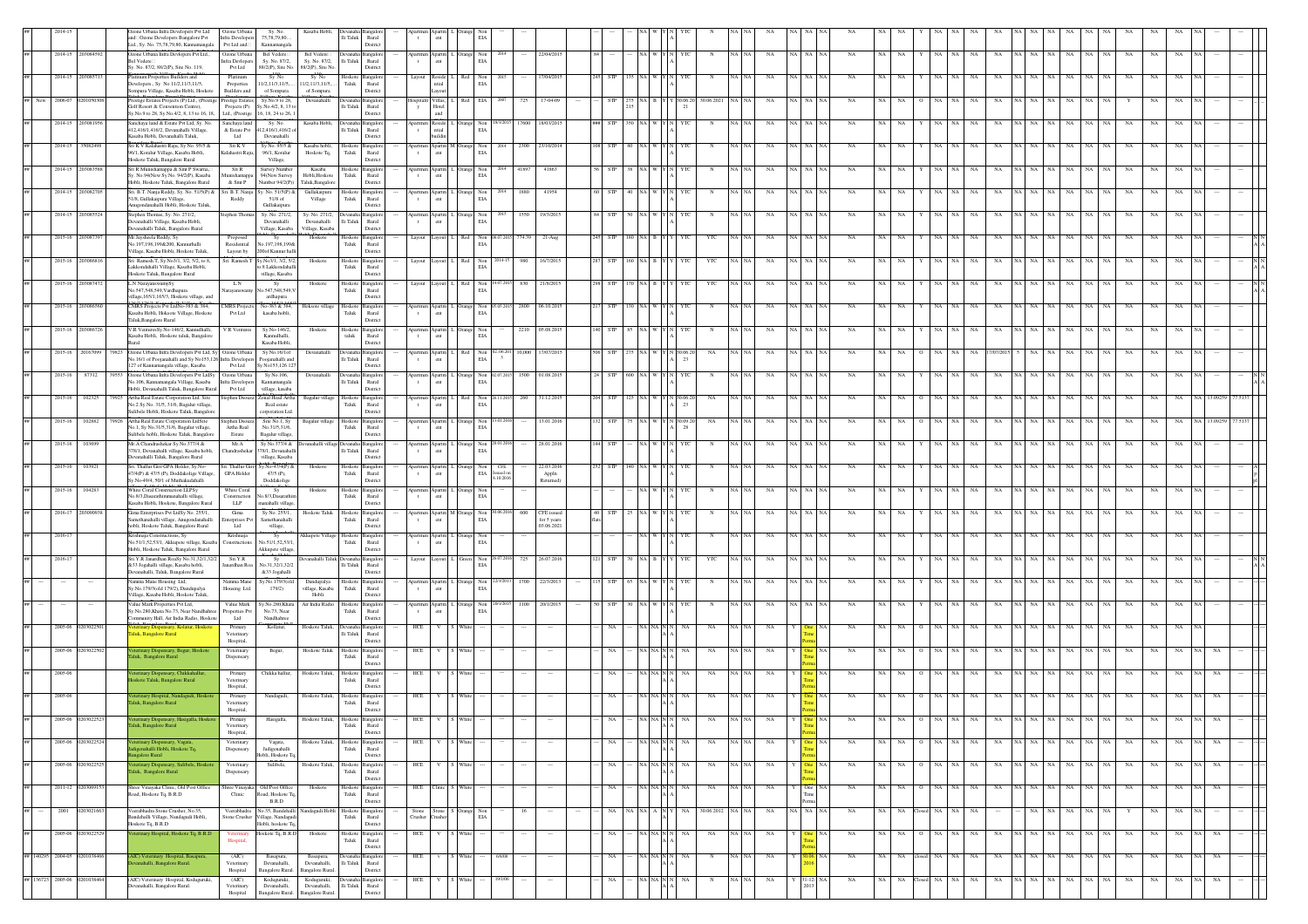|                    |                             |                   | eterinary Dispensary, Bijjawara,                                                                               | (AIC)                         | Bijavara                                           |                                                              |                         |                                               |                    |                                                           |                                                                                    |                 |            |            |                   |                    |                  |         |               |               |           |                 |                  |              |           |                     |                         |             |                   |    |           |     |              |              |
|--------------------|-----------------------------|-------------------|----------------------------------------------------------------------------------------------------------------|-------------------------------|----------------------------------------------------|--------------------------------------------------------------|-------------------------|-----------------------------------------------|--------------------|-----------------------------------------------------------|------------------------------------------------------------------------------------|-----------------|------------|------------|-------------------|--------------------|------------------|---------|---------------|---------------|-----------|-----------------|------------------|--------------|-----------|---------------------|-------------------------|-------------|-------------------|----|-----------|-----|--------------|--------------|
|                    |                             |                   | evanahalli Taluk, Bangalore Rural.                                                                             | Veterinary<br>Hospital        | Devanahalli,<br><b>Bangalore Rural</b>             | Devanahalli,<br>3angalore Rural.                             | lli Taluk               | Rural<br>Distric                              |                    |                                                           |                                                                                    |                 |            |            |                   |                    |                  |         |               |               |           |                 |                  |              |           |                     |                         |             |                   |    |           |     |              |              |
|                    | 2014-15                     | 86007             | 29617 Manjunatha Stone Crusher, sy. No. 96/1 &<br>96/2, Muddanayakanahalli Village,                            | Manjunatha<br>tone Crushe     | sy. No. 96/1 &<br>96/2,                            | sy. No. 96/1 & Devanaha Bangalo<br>96/2,                     | $\rm{Ili}$ Taluk        | Rural                                         | Stone<br>Crushe    |                                                           | Stone S Orange Non<br>Crusher EIA                                                  | 563             | 21-May-15  |            |                   | NA                 | 30.09.2029       | NA I NA | NA            | A NA NA       | NA        | NA.             |                  |              | NA        |                     |                         | NA          | NA.               |    | NA        |     |              |              |
|                    |                             |                   | Devanahalli Tq, Blore                                                                                          |                               |                                                    | ayakar                                                       |                         | District                                      |                    |                                                           |                                                                                    |                 |            |            |                   |                    |                  |         |               |               |           |                 |                  |              |           |                     |                         |             |                   |    |           |     |              |              |
|                    |                             |                   | A.P.Fashions LimitedPlot No.19aKiadb<br>Indl AreaHoskote Taluk Bangalore Rural                                 | A.P.Fashion<br>Limited        | Plot No.192                                        | Kiadb Indl Area                                              | ${\rm T}$ aluk          | Hoskote Bangalore KIADB<br>Rural              |                    | cavin<br>$\mathbf{g}$                                     | Non<br>$_{\rm EIA}$                                                                |                 |            |            |                   |                    | 80.06.201        |         |               |               |           |                 |                  |              |           |                     |                         |             |                   |    |           |     |              |              |
|                    |                             |                   |                                                                                                                |                               | A.V.Subbaiah No.165/2991/2726                      |                                                              |                         | District<br>$\operatorname{Area}$             | Others             |                                                           |                                                                                    |                 |            |            |                   |                    |                  |         |               |               |           |                 |                  |              |           |                     |                         |             |                   |    |           |     |              |              |
| ## 142413 2004-05  |                             |                   | A.V.Subbaiah Setty (Proposed Kalyana<br>Mantapa), No.165/2991/2726/1.<br>uttappana Gudi, Next To Old Bus Stand | Setty (Proposed               | /1, Puttappana<br>Gudi, Next To Ok                 | Puttappana Gudi De                                           | Ili Taluk               | angalo<br>Rural<br>District                   |                    | Kalyan                                                    | $\begin{tabular}{ll} Green & Non\\ ELA \end{tabular}$                              |                 |            |            |                   |                    | YTC              |         |               |               |           |                 |                  |              |           |                     |                         |             |                   |    |           |     |              |              |
|                    | 2011-12                     |                   | <b>ACE Metal Te</b><br>gies Pvt Ltd, Plot No                                                                   | Kalyana<br><b>ACE Metal</b>   | Plot no. 44(B)                                     | Hoskote Indi Area Hoskote B:<br>Taluk                        |                         | angalore KIADB                                |                    | hosph                                                     |                                                                                    |                 |            |            |                   | 30.06.2            | 30.06.2023       |         | 30.06.2023    | IA   NA       | NA        |                 |                  |              |           |                     |                         |             |                   |    |           |     |              |              |
|                    |                             |                   | 4(R) Kasaba Hobli Hoskote Industrial<br>rea, Hoskote Taluk, Bangalore Rural                                    | Technologies<br>Pvt ltd       | kasaba Hobli                                       |                                                              |                         | Rural Industria<br>District<br>Area           |                    | ating,<br>Spray                                           | $\begin{tabular}{c} Red & Non\\ ELA \end{tabular}$                                 |                 |            | ST &SI     |                   |                    |                  |         |               |               |           |                 |                  |              |           |                     |                         |             |                   |    |           |     |              |              |
|                    | 2011-12                     |                   | Acer India Pvt Ltd Safeexpress Logistics<br>Park Sv No. 44, Soukva Road, Hoskote                               | Acer India Pvt                | Safeexpres                                         | v No. 44, Soukva Hoskot<br>Road, Hoskote                     | Taluk                   | ngalo<br>Rural                                |                    | ogisti                                                    | Non<br>$_{\rm EIA}$                                                                |                 | 2010       |            |                   | 1.12.2             | 31.12.2012       |         | 31.12.2014    | IA I NA       |           |                 |                  |              |           |                     |                         |             | NA                |    |           |     |              |              |
|                    |                             |                   | Hoskote Taluk Bangalore Rural                                                                                  | Ltd                           | Logistics Park                                     |                                                              |                         | District                                      |                    |                                                           |                                                                                    |                 |            |            |                   |                    |                  |         |               |               |           |                 |                  |              |           |                     |                         |             |                   |    |           |     |              |              |
|                    | 2003                        |                   | Aditya Agro FoodsNo.19-B.KIADB Indl<br>AreaHoskote Taluk Bangalore Rural                                       | Aditya Agro<br>Foods          | No.19-B.                                           | KIADB Indl Area Hoskote Bangalore KIADB                      | ${\rm Taluk}$           | Rural Industrial                              |                    | <b>hakki</b>                                              | Atta M Green Non<br>$_{\rm EIA}$                                                   |                 |            |            |                   |                    | YTC              | NA NA   | NA            | A I NA        | NA        |                 | NA.              |              | <b>NA</b> |                     | NA.                     |             | NA.               |    |           |     |              |              |
|                    | ## 101316 12/4/2001         |                   | 56154 Aerco India Manufacturing Pvt Ltd,                                                                       | Aerco India                   | Sy.No.85/2,                                        | Doddahallur                                                  |                         | District<br>Area<br>Hoskote Bangalore         | Industry           | es.                                                       | Foundr S Orange Non                                                                | 426             |            | ST &       |                   |                    | 30.06.2018 NA NA |         |               | IA I NA       | <b>NA</b> | NA              | NA.              | NA<br>NA.    | <b>NA</b> |                     |                         |             |                   |    |           |     |              |              |
|                    |                             |                   | y.No.85/2, Doddahallur Village, Hoskot<br>Taluk, Bangalore Rural                                               | nufacturing<br>Pvt Ltd        |                                                    | Village                                                      | ${\rm Taluk}$           | Rural<br>District                             |                    | y                                                         | $_{\rm EIA}$                                                                       |                 |            |            | NA B Y Y 30.06.20 |                    |                  |         | NA            |               |           |                 |                  |              |           |                     |                         | NA          | NA                |    | NA        |     |              |              |
| ## 120028 2009-10  |                             |                   | Afcons Infrastructure LtdNo.13, Solur                                                                          | Afcons                        | No.13, Solu                                        | Solur Villag                                                 |                         |                                               |                    | stone                                                     | ange Non                                                                           |                 |            |            |                   |                    | 80.06.200        |         |               |               |           |                 |                  |              |           |                     |                         |             |                   |    |           |     |              |              |
|                    |                             |                   | 'illage, Vishwanathapura Post,<br>Devanahalli, Bangalore Rural - 562110                                        | ifrastructure<br>Ltd          | Village,<br>Vishwanathar                           |                                                              | $\rm{Ili}$ Taluk        | Rural<br>Distric                              | Trusher            |                                                           | $_{\rm EIA}$                                                                       |                 |            |            |                   |                    |                  |         |               |               |           |                 |                  |              |           |                     |                         |             |                   |    |           |     |              |              |
| ## 102686 2008-09  |                             | 12189             | Agro Synth Chemicals Ltd., Byrapura                                                                            | Agro Synth                    | Byrapura Village,<br>vanahalli Taluk               | Devanahalli                                                  |                         | angalo                                        |                    | $\mathbf{a}$                                              | Themic M Red<br>Non                                                                |                 |            | ST &       |                   | Y 30.06.20         | 30.06.2021       |         | NA            | A NA          | NA        |                 |                  |              |           |                     |                         |             | NA                |    |           |     |              |              |
|                    |                             |                   | llage, Devanahalli Taluk, Bangalore<br>Rural - 562110.                                                         | hemicals Ltd.,                | Bangalore.,                                        |                                                              | $\rm{Ili}$ Taluk        | Rural<br>District                             |                    | Alumi                                                     | EIA                                                                                |                 |            |            |                   |                    |                  |         |               |               |           |                 |                  |              |           |                     |                         |             |                   |    |           |     |              |              |
|                    | 2007                        |                   | Kems forgings (Sree Lakshmi Industrial<br>Forging and Engineers Ltd.), No. 35/B.                               | Kems forgings                 | vo. 35/B, KIADB<br>(Sree Lakshmi Indi Area, Hoskot | KIADB Indi                                                   | Hoskot<br>Taluk         | angalore<br><b>KIADB</b><br>Rural Industria   |                    | orging                                                    | Non<br>EIA<br>inge                                                                 | 1909            |            |            |                   |                    | 30.09.2021       |         | 30.09.200     |               |           |                 |                  |              |           |                     |                         |             |                   |    |           |     |              |              |
| ## New 2008-09     |                             |                   | KIADB Indl Area. Hoskote Taluk, B.R.D.<br>Aircel Ltd, No.22/3, Hosa Udaiya,                                    | Industrial<br>Aircel Ltd      | Taluk, B.R.D<br>No.22/3, Hosa                      | Devanahall                                                   |                         | Area<br>District<br>angalo                    |                    |                                                           | White Non                                                                          |                 |            |            |                   | NA                 |                  |         | NA            | A I NA        |           |                 |                  |              |           |                     |                         |             |                   |    |           |     |              |              |
|                    |                             |                   | Venkatagiri Post, Devanahalli, Vijayapur                                                                       |                               | Udaiya,                                            |                                                              | lli Taluk               | Rural                                         | e Towe             | <b>Teleph</b><br>one                                      | $_{\rm EIA}$                                                                       |                 |            |            |                   |                    | 31.12.2013       |         |               |               |           |                 |                  |              |           |                     |                         |             |                   |    |           |     |              |              |
| ## New 2008-09     |                             |                   | Hobli, Bangalore Rural Dsitrict.<br>Aircel LtdNo.405, Assessment                                               | Aircel Ltd                    | /enkatagiri Post<br>No.405.                        | Devanahalli                                                  | Devanaha                | District<br>angalo                            |                    | ower<br>elephon Teleph                                    |                                                                                    |                 |            |            |                   |                    | 31.12.2013       | NA NA   | NA            | ia∣NA         | <b>NA</b> |                 |                  | NA.          | NA        |                     |                         |             | NA                |    | NA        |     |              |              |
|                    |                             |                   | No.2996/2572/1785 & 2997/2573/1786<br>Sri.Omkareshwara Swamy, Vokkaliga                                        |                               | Assessment<br>lo.2996/2572/17                      |                                                              | lli Taluk               | Rural<br>Distric                              | : Towe             | one<br>ower                                               | $\begin{tabular}{ll} \bf{White} & \bf{Non} \\ & \bf{EIA} \end{tabular}$            |                 |            |            |                   |                    |                  |         |               |               |           |                 |                  |              |           |                     |                         |             |                   |    |           |     |              |              |
| ## New 2008-09     |                             |                   | sircel LtdSy.No.213, Vishwanthapura                                                                            | Aircel Ltd                    | Sy.No.213,                                         | Devanahall                                                   |                         |                                               | :lephon            | $\overline{\text{Teleph}}$                                | White Non                                                                          |                 |            |            |                   |                    | 31.12.2013       | NA I NA | NA            | A I NA        | <b>NA</b> |                 |                  |              |           |                     |                         |             |                   |    |           |     |              |              |
|                    |                             |                   | Village & Post, Kundana Hobli,<br>evanahalli, Bangalore Rural                                                  |                               | Vishwanthapun<br>Village & Post                    |                                                              | lli Taluk               | Rural<br>Distric                              | : Tower            | one<br>ower                                               | $_{\rm EIA}$                                                                       |                 |            |            |                   |                    |                  |         |               |               |           |                 |                  |              |           |                     |                         |             |                   |    |           |     |              |              |
| ## New 2008-09     |                             |                   | Aircel LtdSy.No.256/13, Sy.No.44,<br>Doddajala Village, Sadahalli Gate,                                        | Aircel Ltd                    | Sy.No.256/13<br>Sy.No.44,                          |                                                              | $\rm Ili$ Taluk         | Rural                                         | :lephon<br>Tower   | Teleph<br>one                                             | ite Non<br>$_{\rm EIA}$                                                            |                 |            |            |                   |                    | 31.12.2013       |         | NA            |               |           |                 |                  |              |           |                     |                         |             |                   |    |           |     |              |              |
|                    |                             |                   | Devanahalli Taluk, Devanahalli, Bangal                                                                         |                               | boddajala Villag                                   |                                                              |                         | Distric                                       |                    |                                                           |                                                                                    |                 |            |            |                   |                    |                  |         |               |               |           |                 |                  |              |           |                     |                         |             |                   |    |           |     |              |              |
| $\# \#$ New        | 2008-09                     |                   | Aircel LtdSy.No.155, Budigere Village &<br>Post, Devanahalli Taluk, Bangalore Rural                            | Aircel Ltd                    | Sy.No.155,<br><b>Budigere Villag</b>               | Devanahall                                                   | lli Taluk               | Rural                                         | Telephon<br>e Towe | $\begin{array}{c} \text{Teleph}\\ \text{one} \end{array}$ | $\begin{tabular}{ll} \bf{White} & \bf{Non} \\ & \bf{EIA} \end{tabular}$            |                 |            |            |                   |                    | 31.12.2013       |         | NA            |               | NA        |                 |                  |              |           |                     |                         |             |                   |    |           |     |              |              |
| ##                 | 2010-11                     |                   | District.DevanahalliDevanahalli Taluk<br>Aircel LtdAircel Ltd, Sy.No.155, Budigere                             | Aircel Ltd                    | & Post<br>Aircel Ltd.                              | Devanahal                                                    |                         | Distric                                       |                    |                                                           |                                                                                    |                 |            |            |                   |                    | 31.12.2016       |         |               |               |           |                 |                  |              |           |                     |                         |             |                   |    |           |     |              |              |
|                    |                             |                   | (Village & Post), Devanahalli, Bangalore<br>Rural District DevanahalliDevanahalli                              |                               | Sy.No.155.<br><b>Budieere</b> (Villag              |                                                              | lli Taluk               | Rural<br>District                             | e Tower            | Feleph<br>one<br>Tower                                    | $$\tt Non$ EIA                                                                     |                 |            |            |                   |                    |                  |         |               |               |           |                 |                  |              |           |                     |                         |             |                   |    |           |     |              |              |
|                    | 2011-12 0201067             |                   | 18521 Airier Natura Pvt Ltd, Sy.No.26/2,                                                                       | Airier Natura                 | Sy.No.26/2,                                        | Devanahall                                                   |                         |                                               |                    | $\operatorname{Solar}$                                    | Non<br>EIA                                                                         | 54.6            |            | ST &       |                   | 31.12.2            | 31.12.2020       | NA NA   | NA            | ia∣ na        | NA        |                 |                  |              |           | 1/8/201             |                         |             | NA                |    |           |     |              |              |
|                    |                             |                   | Kamenahalli, Sv.No.38 & 38/9 of<br>Irasanahalli Kundana Hobli                                                  | Pvt Ltd                       | Kamenahalli.<br>Sv.No.38 & 38/9                    |                                                              | Ili Taluk               | Rural<br>Distric                              |                    | enewa<br>ble.                                             |                                                                                    |                 |            |            |                   |                    |                  |         |               |               |           |                 |                  |              |           |                     |                         |             |                   |    |           |     |              |              |
|                    | 2013-14 02030780            |                   | 33541 Akash Institute of Medical Sciences &<br>Research Centre, Sy. No.                                        | Akash Institut<br>of Medical  | Sv. No<br>1/1,3,4,5,6,7,72/                        | Akkupete Village Devanal                                     | lli Taluk               | nealo<br>Rural                                |                    | HCE Medica<br>-1                                          | Red Non<br>$_{\rm EIA}$                                                            |                 | 17-01-2014 | <b>STP</b> |                   | Y Y 30.06.20       | 30.06.2022 NA NA |         | NA            |               | <b>NA</b> | NA<br><b>NA</b> |                  | NA<br>NA     | <b>NA</b> |                     | NA NA                   | NA.         | NA<br>NA.         |    | NA        | NA  |              |              |
|                    |                             |                   | 71/1,3,4,5,6,7,72/1,7,8 Akkupethe Village,<br>Akash International Public School,                               | Sciences &                    | ,7,8                                               |                                                              |                         | District                                      |                    | ollage                                                    |                                                                                    |                 |            |            |                   |                    |                  |         |               |               |           |                 |                  |              |           |                     |                         |             |                   |    |           |     |              |              |
|                    | 2011-12                     |                   | Sy.No.69/1,2,3, 63/1, 65/1 & 65/2,                                                                             | Akash<br>International        | Sy.No.69/1,2.3<br>63/1, 65/1 & 65/2                | Devanahal                                                    | lli Taluk               | Rural                                         | nal                | <b>iducati</b><br>$_{\rm{onal}}$                          | Non<br>$_{\rm EIA}$                                                                |                 |            |            |                   | 22                 | 31.12.2022       |         |               |               |           |                 |                  |              |           |                     |                         |             |                   |    |           |     |              |              |
|                    | ## 101237 1/1/1996 02030208 | 10637             | annahalli Road, Devanahalli Taluk,<br>Akzo Nobel India Ltd, Plot No.62-P, 62-A,                                | Public School<br>Akzo Nobel   | Prasannahalli                                      | Plot No.62-P, 62- Hoskote Industrial Hoskote Bangalore KIADB |                         | District                                      |                    | ıstitul<br>dustry Industri                                | Red Non                                                                            |                 | 2/1/1996   | ETP &      | NA B Y Y 30.06.20 |                    | 30.06.2021       |         | 30.06.2021    | one           | NA        |                 |                  |              |           | 38.03.201           |                         |             | NA.               |    | NA        |     |              |              |
|                    |                             |                   | -B, 43-E, Hoskote Industrial Area,<br>loskote Taluk, Bangalore Rural                                           | India Ltd (3<br>Volumes)      | A, 62-B, 43-E                                      | Area                                                         | ${\rm Tauk}$            | Rural<br>Industria<br>District<br>Area        |                    | $\mathbf{a}$<br>Paints                                    | $_{\rm EIA}$                                                                       |                 |            |            |                   |                    |                  |         |               |               |           |                 |                  |              |           |                     |                         |             |                   |    |           |     |              |              |
| ## 112111          |                             |                   | Milestone Global Ltd, Plot No.54/B,                                                                            | Milestone Glbal               | Plot No.54/B,                                      | KIADB Indl Area,                                             | Hoskote                 | Bangalore KIADB                               |                    | <b>Granite</b>                                            | Non                                                                                |                 |            |            |                   |                    | 31.12.202        |         | NA            |               |           |                 |                  |              |           |                     |                         |             |                   |    |           |     |              |              |
|                    |                             |                   | KIADB Indl Area, Hoskote Taluk,<br><b>Bangalore Rural</b>                                                      | Ltd, (Previously<br>Sangeetha |                                                    |                                                              | Taluk                   | Rural<br><b>Industria</b><br>District<br>Area |                    | utting<br>$\&$                                            | $_{\rm EIA}$                                                                       |                 |            |            |                   |                    |                  |         |               |               |           |                 |                  |              |           |                     |                         |             |                   |    |           |     |              |              |
|                    | 2014-15                     | 24721             | Altima Conmix, Sy No 95/4, Koralur<br>Grama, Kasaba Hobli, Hoskote Taluk,                                      | <b>Mtima Conmis</b>           | Sy no<br>95/4.Koraluru                             | Sy no<br>95/4, Koraluru                                      | Taluk                   | Hoskote Bangalore<br>Rural                    |                    | Aanufa<br>uring                                           | Non<br>EIA                                                                         |                 | 30/3/2013  | ST &       |                   | 31.12.20           | 31.12.2024       |         |               | NA.           |           |                 |                  |              |           |                     |                         |             |                   |    |           |     |              |              |
|                    |                             |                   | engaluru Rural District- 560 067                                                                               |                               | grama kasaba                                       | grama kasaba                                                 |                         | District                                      |                    | and                                                       |                                                                                    |                 |            |            |                   |                    |                  |         |               |               |           |                 |                  |              |           |                     |                         |             |                   |    |           |     |              |              |
|                    | 2005-06 020306724           |                   | 18342 SMJ Beverage Asia Limited, 56-A, KIADB SMJ Beverage<br>Indl Area, Hoskote Tq, B.R.D                      | Asia Limited                  | 56-A, KIADB Indl<br>Area, Hoskote T                | Hoskote                                                      | Taluk                   | Hoskote Bangalore KIADB<br>Rural<br>Industria |                    | Packag M Or<br>ed                                         | range Non<br>EIA                                                                   | 778             |            | ST &       |                   | Y 31.12.20         | 31.12.2023       | NA NA   | NA            | IA NA         | NA        |                 |                  |              | NA        |                     |                         |             | NA                |    | NA        | NA  |              | $\mathbb{R}$ |
| $#H$ New           | 2008-09                     |                   | Aman Spices Pvt LtdSv.No.180, 181, 182                                                                         | Aman Spices                   | B.R.D<br>Sv.No.180, 181                            | Devanahall                                                   |                         | Area<br>District<br>nealor                    |                    | <b>Jrinkin</b><br>omme                                    | Non                                                                                |                 |            |            |                   |                    | YTC              |         | NA            | A I NA        | NA        |                 |                  |              |           |                     |                         |             |                   |    |           |     |              |              |
|                    |                             |                   | & 183 of Sadahalli Village and<br>y.No.104 of Shettigere Village,                                              | Pvt Ltd                       | 182 & 183 of<br>Sadahalli                          |                                                              | $\rm Ili$ Taluk         | Rural<br>District                             | ial<br>Complex     | rcial<br>Comple                                           | $_{\rm EIA}$                                                                       |                 |            |            |                   |                    |                  |         |               |               |           |                 |                  |              |           |                     |                         |             |                   |    |           |     |              |              |
|                    | 2012                        | 38182<br>02030217 | Godrej & Boyee Company Limited,                                                                                | Jodrej & Boye                 | vo. 108, karakur,                                  | Hoskote                                                      | Hoskote                 | <b>Bangalon</b>                               | ndustry            | RMC                                                       | Green Non                                                                          | $30 - 08$       |            |            |                   | 1.12.20            | 31.12.2022       |         | NA            | IA I NA       | NA        |                 |                  |              |           |                     |                         |             |                   |    |           |     |              |              |
|                    |                             |                   | No.108, Karakur Village, Kasaba Hobli<br>Soukya Road, Hoskote Taluk, Bangalore                                 | Company<br>imited, (Amigo     | kasaba hobli,<br>Souskya road,                     |                                                              | ${\rm T}$ aluk          | Rural<br>District                             |                    |                                                           | $_{\rm EIA}$                                                                       | 2012            |            |            |                   |                    |                  |         |               |               |           |                 |                  |              |           |                     |                         |             |                   |    |           |     |              |              |
| ## 101394          | 1999                        | 02030672          | Amith Udyog35/A3KSIDC Indl Estates<br>Hoskote Taluk Bangalore Rural                                            | Amith Udyog                   | 35/A3                                              | KSIDC Indi<br>Estates                                        | ${\rm Taluk}$           | Hoskote Bangalore KSSIDC<br>Rural             | Industry           |                                                           | $\begin{tabular}{c c c c} Type & S & Green & Non \\ Retradi & EIA & \end{tabular}$ |                 |            |            |                   | Y 31.12.20         | 31.12.2004       | NA   NA | <b>NA</b>     | A NA NA       | NA        | NA              | NA               | NA.          | NA        |                     |                         |             | NA                |    | NA        |     |              |              |
|                    |                             |                   |                                                                                                                |                               |                                                    |                                                              |                         | District<br>Area                              |                    | $\rm ng$                                                  |                                                                                    |                 |            |            |                   |                    |                  |         |               |               |           |                 |                  |              |           |                     |                         |             |                   |    |           |     |              |              |
|                    | 2005-06                     |                   | Amogh treads No. B-53, Pillagumpa Indl<br>istateHoskote Taluk Bangalore Rural                                  | Amogh treads                  | No. B-53,                                          | <sup>2</sup> illagumpa Ind<br>Estate                         | loskot<br>${\rm Taluk}$ | ngalo<br>Rural                                |                    | Tyre<br>etradi                                            | Non<br>$_{\rm EIA}$                                                                |                 |            |            |                   |                    | 81.12.2018       |         |               |               |           |                 |                  |              |           |                     |                         |             |                   |    |           |     |              |              |
|                    | 2011-12 020306              |                   | Ananda Clinic Market Road, Sunkal Pet                                                                          | Ananda Clinic                 | Market Road,                                       | Sunkal Pet                                                   | Hoskote                 | Distric<br>angalo                             | HCE                | $\rm ng$<br><b>linic</b>                                  |                                                                                    |                 |            |            |                   |                    | $_{\rm N}$       |         | NA            | $31 - 12$     | NA        |                 |                  |              |           |                     |                         |             |                   |    |           |     |              |              |
|                    |                             |                   | Sunkal Pet Hoskote Taluk Bangalore Rural                                                                       |                               | Sunkal Pet                                         |                                                              | Taluk                   | Rural<br>Distric                              |                    |                                                           |                                                                                    |                 |            |            |                   |                    |                  |         |               |               |           |                 |                  |              |           |                     |                         |             |                   |    |           |     |              |              |
|                    | 1/11/2000 0203022           | 8337              | Suguna Foods Pvt Ltd, Sy.No.107, 108,                                                                          | suguna Foods                  | Sy.No.107, 101                                     | Ekarajapura                                                  | Hoskote<br>Taluk        | ngalo                                         |                    | adustry Poultar<br>y feed                                 | Orange Non<br>EIA                                                                  |                 |            |            |                   |                    | 30.09.2021       |         |               |               |           |                 |                  |              |           |                     |                         |             |                   |    |           |     |              |              |
|                    |                             |                   | 109, 110 & 113, Ekarajapura, Sulabele<br>Hobli, Hoskote Taluk Bangalore Rural                                  | Pvt Ltd                       | 109, 110 & 113                                     |                                                              |                         | Rural<br>District                             |                    | $\&$ pre                                                  |                                                                                    |                 |            |            |                   |                    |                  |         |               |               |           |                 |                  |              |           |                     |                         |             |                   |    |           |     |              |              |
|                    |                             |                   | AreaHoskote Industrial AreaHoskote Taluk                                                                       | Petroleum                     |                                                    | Area                                                         | Taluk                   | Rural Industria                               |                    |                                                           | EIA                                                                                |                 |            |            |                   |                    |                  |         |               |               |           |                 |                  |              |           |                     |                         |             |                   |    |           |     |              |              |
|                    |                             |                   | <b>Bangalore Rural</b>                                                                                         |                               |                                                    |                                                              |                         | District<br>Area                              |                    | ng & Packin                                               |                                                                                    |                 |            |            |                   |                    |                  |         |               |               |           |                 |                  |              |           |                     |                         |             |                   |    |           |     |              |              |
| ##                 | 2011-12 020306779           |                   | Anian Dental Clinic, JC Circle, K.R Road, Anjan Dental<br>loskote Taluk, Bangalore Rural                       | Clinic                        | JC Circle                                          | KR Puram                                                     | ${\rm Taluk}$           | Hoskote Bangalore<br>Rural                    |                    | HCE Clinic S White                                        |                                                                                    |                 |            | NA         | NA NA N N         | NA.                | NA               | NA NA   | <b>NA</b>     | One NA        | NA        |                 | NA NA 0 NA NA NA |              |           |                     | NA NA NA NA NA NA NA NA |             |                   |    | <b>NA</b> | NA  |              |              |
|                    | 2011-12 0203022             |                   | 88138 Anjeneya Swamy Chamber Brick, Sy.                                                                        | Anjeneya                      | M. Sathyawara                                      | Hasigala Post                                                | Hoskote                 | District<br>angalo                            |                    | incks                                                     |                                                                                    | 30              | 1996       | ST &       |                   | Y 31.12.20         | 31.12.2034       |         | NA            | NA   NA<br>NA | NA        | NA<br>NA.       |                  | NA           | <b>NA</b> |                     |                         | NA          | NA<br>NA          |    | NA        | NA. |              |              |
|                    |                             |                   | No.95/1, M. Sathyawara Village, Hasigala<br>Post, Sulibele Hobli, Hoskote Taluk,                               | Swamy<br>Chamber Brick        | Village, Hasigala<br>Post, Hoskote,                |                                                              | Taluk                   | Rural<br>District                             |                    |                                                           | $_{\rm EIA}$                                                                       |                 |            |            |                   |                    |                  |         |               |               |           |                 |                  |              |           |                     |                         |             |                   |    |           |     |              |              |
| ##                 | 2011-12 02030673            | 2089              | Anu Autoclave and Incin Service, Sy No.                                                                        | unu Auto                      | Sy No. 131 and                                     | Sulible Hob                                                  | Hoskote                 | <b>Bangalor</b>                               |                    | centric                                                   | Non<br>Red                                                                         |                 | 20.06.2012 | ETP        |                   | Y Y 30.06.20       | 30.06.2024       |         | Applied up to | 30.06.        | NA        | NA              | NA               | NA<br>NA     | NA        |                     | NA                      |             | NA<br>NA          |    | NA        | NA  | NA 13.15827  | 77.8515      |
|                    |                             |                   | 5/2, Gullhalli Village, Sulible Hobli,<br>Hoskote Taluk, Bangalore Rural                                       | and Incin<br>Service          | 32 Gullhalli, Sy<br>No.1, Kallhalli                |                                                              | ${\rm Tauk}$            | Rural<br>District                             |                    |                                                           | $_{\rm EIA}$                                                                       |                 |            |            |                   | 24                 |                  |         | 30.06.2024    |               |           |                 |                  |              |           |                     |                         |             |                   |    |           |     |              |              |
| ## 138775 2/9/1988 |                             | 02030209          | 17135 Anuman Precsion Tools Pvt LtdPlot No.<br>58/A, Kiadb Indl Area, Hoskote Industrial                       | Anuman<br>recsion Tools       | Plot No. 58/A,<br>Kiadb Indl Area,                 | Hoskote Industrial Hoskote<br>$\operatorname{Area}$          | Taluk                   | Bangalore KIADB<br>Rural Industrial           |                    | Heat<br>reatm                                             | Red Non<br>EIA                                                                     | 458<br>2/9/1988 |            |            |                   | Y 30.06.2<br>17    | 30.06.2017       | NA NA   | $_{\rm NA}$   | NA NA         | NA        | $_{\rm NA}$     | NA Closed NA     | NA           | NA        |                     | NA NA                   | $_{\rm NA}$ | $_{\rm NA}$<br>NA | NA | NA        | NA  |              |              |
|                    |                             |                   | AreaHoskote Taluk Bangalore Rural                                                                              | Pvt Ltd                       |                                                    |                                                              |                         | District<br>Area                              |                    | $_{\rm{cnt}}$                                             |                                                                                    |                 |            |            |                   |                    |                  |         |               |               |           |                 |                  |              |           |                     |                         |             |                   |    |           |     |              |              |
| ##                 | 1/12/2008                   | 12416             | <mark>uradha Foods Pvt. Ltd, Sy No. 80/3</mark> ,<br>hokkahalli Village, Kasaba Hobli,                         | uradha Foods<br>Pvt. Ltd      | Sy No. 80/3<br>Chokkahalli                         | Kasaba Hobl                                                  | Hoskote<br>Taluk        | Bangalore<br>Rural                            |                    | 'ermic                                                    | Rice M Green<br>Non<br>EIA                                                         | 160             |            |            |                   | 31.12.20<br>$22\,$ | 31.12.2022       | NA NA   | NA            | NA NA NA      | NA        | NA<br><b>NA</b> |                  | NA           | NA        |                     | NA.                     | NA          | NA<br>NA          |    | NA        | NA  | NA 13.115409 |              |
| 44                 | 1/1/2006 02030223           |                   | Hoskote Taluk, Bangalore Rural<br>Apex Concrete Products, Sy No. 266,                                          | Apex Concre                   | Village<br>Sy No. 266,                             | Samethanahall                                                | Hoskot                  | District                                      |                    | elli<br>ement                                             | Non                                                                                | 34              |            | ST &       |                   |                    | $_{\rm N}$       | NA NA   | $_{\rm NA}$   | NA NA NA      | NA        | NA              | NA               | Closed NA NA | NA        |                     | NA NA                   | NA          | $_{\rm NA}$<br>NA | NA | NA        | NA  |              |              |
|                    |                             |                   | Samethanahalli Village, Hoskote Taluk,<br>Bangalore Rural                                                      | Products                      |                                                    | Village                                                      | Taluk                   | Rural<br>District                             |                    | roduct<br>$\mathbf{s}$                                    | EIA                                                                                |                 |            |            |                   |                    |                  |         |               |               |           |                 |                  |              |           |                     |                         |             |                   |    |           |     |              |              |
| ##                 | 2013-14                     |                   | 20872 Aricent Polymers, Chokkahalli Village,                                                                   | Aricent                       | $\mathbf{t}$                                       | Chokkahalli                                                  |                         | Hoskote Bangalon                              |                    |                                                           | Printed S Green Non<br>polythi EIA                                                 | 2013            | 6/30/2013  | ST &       | NA B Y Y 31.12.20 |                    | 31.12.2022 NA NA |         | NA            | NA NA NA      | NA        | NA.             | NA .<br>$\circ$  | NA<br>NA     | NA        | 18.07.2013 10 NA NA |                         | NA          | NA<br>NA          | Y  | NA        | NA  | NA 13.12073  | 77.8253      |
|                    |                             |                   | loskote Taluk, Bangalore Rural                                                                                 | Polymers                      |                                                    | Village,                                                     | ${\rm Tauk}$            | Rural<br>Distric                              |                    |                                                           |                                                                                    |                 |            | SP         |                   |                    |                  |         |               |               |           |                 |                  |              |           |                     |                         |             |                   |    |           |     |              |              |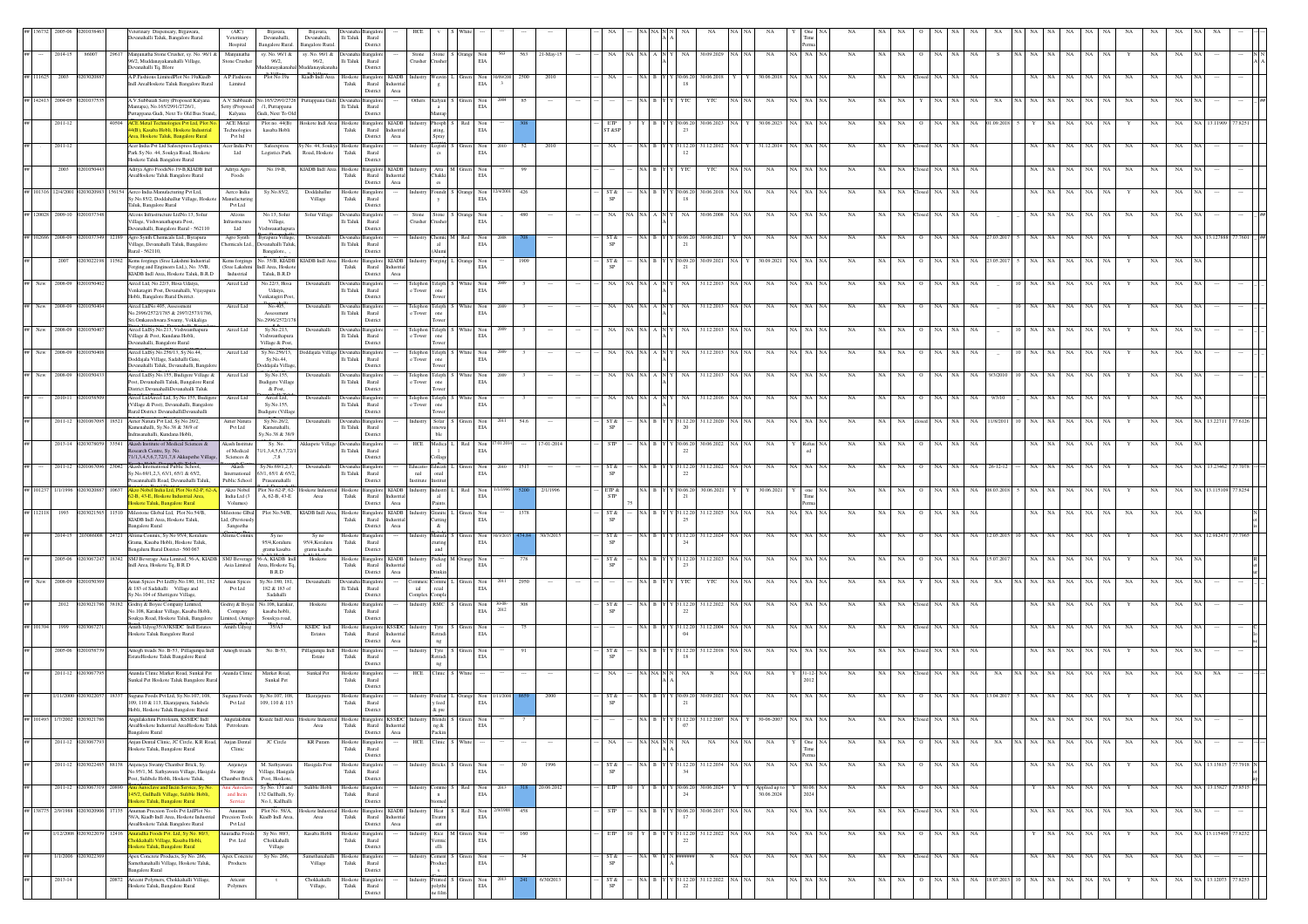|                    |                    |                    | dmavathi Metal IndustriesNo.21,<br>Thokkahalli Kiadb Indl AreaHoskote Taluk Metal Industri<br>ingalore Rural             | Padmavathi                                           | No.21,<br>Chokkahalli                                  | Kiadb Indl Area                                 | ${\rm Tau}$      | Hoskote Bangal<br>$\mathop{\rm Rural}\nolimits$<br>District<br>$\operatorname{Area}$              |                   |                                                                                 |                                                                         | EIA                      |      |                 |            |                       |                |                                          |       |                     |             |           |     |           |                        |      |                                 |       |         |                   |    |           |             |           |  |  |
|--------------------|--------------------|--------------------|--------------------------------------------------------------------------------------------------------------------------|------------------------------------------------------|--------------------------------------------------------|-------------------------------------------------|------------------|---------------------------------------------------------------------------------------------------|-------------------|---------------------------------------------------------------------------------|-------------------------------------------------------------------------|--------------------------|------|-----------------|------------|-----------------------|----------------|------------------------------------------|-------|---------------------|-------------|-----------|-----|-----------|------------------------|------|---------------------------------|-------|---------|-------------------|----|-----------|-------------|-----------|--|--|
|                    | ## 140588 6/2/1996 | 12030209<br>16974  | Arjun Strips & Pipes Ltd, No.8 A & B,                                                                                    | Arjun Strips &                                       | $\mathrm{No}.\mathrm{8}$ A & B                         | Kiadb Indl Area                                 |                  | Hoskote Bangalore KIADB                                                                           |                   | General                                                                         | $\begin{tabular}{ll} \bf{White} & \bf{Non} \\ & \bf{EIA} \end{tabular}$ |                          | 288  |                 |            |                       |                | 31.12.20 31.12.2021 NA                   |       | $_{\rm NA}$         | na I        | NA        | NA  | NA        | $_{\rm NA}$            | NA   | NA                              | NA    |         | NA<br>NA          |    |           | NA          | NA        |  |  |
|                    |                    |                    | KIADB Indl Area, Hoskote Taluk,<br><b>Bangalore Rural</b>                                                                | Pipes Ltd                                            |                                                        |                                                 | Taluk            | Rural<br>dustria<br>District<br>Area                                                              |                   | Engin<br>ering                                                                  |                                                                         |                          |      |                 |            |                       |                |                                          |       |                     |             |           |     |           |                        |      |                                 |       |         |                   |    |           |             |           |  |  |
|                    | 2005-06            |                    | krkay Fabsteel Systems, Sy. No.42/2A2,<br>Doddakoliga Village Sulibele Hobli,                                            | Arkay Fabstee<br>Systems                             | No.42/2A2.<br>Doddakoliga                              | Sulibele Hobli<br>Hoskote                       | loskot<br>Taluk  | angal<br>Rural                                                                                    |                   | Model<br>bucker,                                                                | ange Not                                                                | EIA                      |      |                 |            |                       |                | 10.090<br>14                             |       |                     |             |           |     |           |                        |      |                                 |       |         |                   |    |           |             |           |  |  |
|                    | 2005-06            |                    | Hoskote Taluk, Bangalore Rural<br>erinary Despensary, N. Hosahalli                                                       | Artificial                                           | Village<br>N. Hosahalli.                               | Nandagudi,                                      | loskote          | District<br>angale                                                                                | HCE               | Track                                                                           |                                                                         |                          |      |                 |            |                       |                | NA                                       |       |                     |             |           |     |           |                        |      |                                 |       |         | NA                |    |           |             |           |  |  |
|                    |                    |                    | ndagudi, Hoskote Taluk, Bangalore                                                                                        | Insemination<br>Centre                               |                                                        |                                                 | Taluk            | Rural<br>District                                                                                 |                   |                                                                                 |                                                                         |                          |      |                 |            |                       |                |                                          |       |                     |             |           |     |           |                        |      |                                 |       |         |                   |    |           |             |           |  |  |
|                    |                    | 2005-06 020302258  | terinary Dispensery, Ramagovinda<br>ndagudi Hobli, Hoskote Tq, B.R.D                                                     | Veterinarh<br>Dispensery                             | Ramagovindapura<br>Nandagudi Hobli                     | Nandagudi,                                      | Taluk            | Hoskote Bangalor<br>Rural                                                                         | HCE               |                                                                                 | White                                                                   |                          |      |                 |            |                       |                | NA<br>NA                                 |       | NA                  |             | <b>NA</b> | NA. |           | NA.                    |      | <b>NA</b><br>NA                 |       |         | NA<br>NA.         |    | NA        | NA          |           |  |  |
|                    | 2005-06            | 03022              | terinary Dispensery, Bhavapura,                                                                                          | Artificial                                           | loskote Tq, B.R.E<br>Bhavapura,                        | Nandagudi,                                      | loskote B        | District<br>angalo                                                                                | HCE               |                                                                                 |                                                                         |                          |      |                 |            |                       |                | NA                                       |       | NA                  |             |           | NA  |           |                        |      |                                 |       |         |                   |    |           |             |           |  |  |
|                    |                    |                    | skote Taluk, Bangalore Rural                                                                                             | Insemination<br>Centre                               |                                                        |                                                 | Taluk            | Rural<br>District                                                                                 |                   |                                                                                 |                                                                         |                          |      |                 |            |                       |                |                                          |       |                     |             |           |     |           |                        |      |                                 |       |         |                   |    |           |             |           |  |  |
|                    | ## 120752 2003-04  | 010384             | tificial Insemnation Centre, Nallur<br>anahalli, Bangalore Rural                                                         | Artificial<br>Insermation                            | Nallur.<br>Devanahalli,                                | Nallur                                          | $\rm{li}$ Taluk  | angal<br>$\ensuremath{\mathsf{R}\text{ural}}$                                                     | HCE               |                                                                                 |                                                                         |                          |      |                 |            |                       |                |                                          |       | NA                  |             | NA        | NA  |           | NA                     |      | NA<br>NA                        |       |         |                   |    | NA        | NA.         |           |  |  |
|                    | 2013-14            |                    | tificial Insemnation Centre, Mugabala                                                                                    | Centre<br>Artificial                                 | angalore Rural<br>Mugabala                             | Devanahalli                                     |                  | District<br>Devanaha Bangalor                                                                     | HCE               |                                                                                 |                                                                         |                          |      |                 |            |                       |                |                                          |       | NA                  |             |           |     |           |                        |      | NA                              |       |         | ŃА                |    | NA        | NA          |           |  |  |
|                    |                    |                    | oskote Taluk, Bangalore Rural                                                                                            | Insermation<br>Centre                                |                                                        |                                                 |                  | Ili Taluk Rural<br>District                                                                       |                   |                                                                                 |                                                                         |                          |      |                 |            |                       |                |                                          |       |                     |             |           |     |           |                        |      |                                 |       |         |                   |    |           |             |           |  |  |
|                    | ## 140296 2004-05  |                    | ficial Insemnation Centre, Byrapur<br>anahalli Tq, B.R.D                                                                 | Artificial<br>nsemnatio                              | Byrapura,<br>evanahalli Tq,                            | Byrapura                                        | lli Taluk        | Rural                                                                                             | HCE               |                                                                                 |                                                                         |                          |      |                 |            |                       |                |                                          |       | NA                  |             |           |     |           |                        |      |                                 |       |         |                   |    |           |             |           |  |  |
|                    | 2013-14            |                    | 53134 Artizen Interiors Pvt Ltd., Sy No. 10/2,                                                                           | Centre<br>tizen Interio                              | B.R.D<br>Sy No. 10/2,                                  | Begur Village                                   |                  | District<br>Hoskote Bangalor                                                                      |                   | Woode                                                                           | keen Non                                                                |                          |      |                 | <b>STP</b> |                       |                | Y 31.12.20<br>31.12.2028                 |       | NA                  | VA NA NA    | NA        | NA  | <b>NA</b> | NA                     | NA   | NA<br>03.10.201                 |       |         | NA<br>NA          | NA |           | NA          | NA        |  |  |
|                    |                    |                    | Begur Village, Sulibele Hobli, Hoskote<br>Taluk, Bangalore Rural                                                         | Pvt Ltd.                                             |                                                        |                                                 | Taluk            | Rural<br>District                                                                                 |                   | $\mathbf{n}$<br>urnitu                                                          |                                                                         | EIA                      |      |                 |            |                       |                |                                          |       |                     |             |           |     |           |                        |      |                                 |       |         |                   |    |           |             |           |  |  |
| ## 142458 1/8/2005 |                    | 13945              | Ash Recyclers, Shed No B3, KSSIDC<br>sdustrial Estate, Hoskote Taluk,                                                    | Ash Recyclers                                        | Shed No 3                                              | loskote Indus<br>Estate                         | loskote<br>Taluk | Bangalo<br>Rural                                                                                  |                   | $E-$<br>Waste                                                                   | Red Non                                                                 | EIA                      |      |                 | ST &<br>SP |                       |                | 30.06.20<br>30.06.202<br>-24             |       | NA                  | va I na Inj | <b>NA</b> | NA. | NA.       | NA                     | 2024 | 30.06. 30.06.20 20.11.202<br>24 |       |         | NA<br>NA          | NA | <b>NA</b> | NA          | NA.       |  |  |
|                    | 2005-06            | 1030672            | Bangalore Rural<br>Asha Hospital & Trauma Center, JC Circle,                                                             |                                                      | JC Circle, TG                                          |                                                 |                  | District<br>Hoskote Bangalor                                                                      |                   | $\rm Re\cdot$<br>lospita                                                        |                                                                         |                          |      |                 | NA.        |                       |                |                                          |       |                     |             | <b>NA</b> |     |           |                        |      |                                 |       |         |                   |    |           |             |           |  |  |
|                    |                    |                    | TG Extension, Hoskote Tq, B.R.D                                                                                          | tsha Hospita<br>&Trauma<br>${\bf Center}$            | Extension,<br>oskote Tq, B.R.E                         | Hoskote                                         | Taluk            | Rural<br>District                                                                                 | HCE               |                                                                                 |                                                                         |                          |      |                 |            |                       |                | NA<br>NA                                 |       | NA                  |             |           |     |           |                        |      | NA<br>NA                        |       |         | NA                |    |           |             |           |  |  |
|                    | 2011-12            | 02030695           | Ashwini Clinic Harsha Complex, Opp.<br>PHC Sulibele, Hoskote Tq, B.R.D                                                   | hwini Clini                                          | Harsha Complex,<br>Opp. PHC                            | Hoskote                                         | ${\rm Taluk}$    | Hoskote Bangalor<br>Rural                                                                         | HCE               | Clinic                                                                          | White                                                                   |                          |      |                 | NA         |                       | NA NA N N      | NA<br>NA                                 |       | NA                  |             | <b>NA</b> |     |           |                        |      | NA<br>NA                        |       |         |                   |    | NA.       | NA          |           |  |  |
|                    |                    |                    |                                                                                                                          |                                                      | sulibele, Hoskot<br>Mission Hospita                    |                                                 |                  | District                                                                                          |                   |                                                                                 |                                                                         |                          |      |                 |            |                       |                |                                          |       |                     |             |           |     |           |                        |      |                                 |       |         |                   |    |           |             |           |  |  |
|                    | 2005-06            |                    | Ashwini Hospital Mission Hospital Road,<br>T G Extension, Hoskote Tq, B.R.D                                              | Ashwini<br>Hospital                                  | $\operatorname{Rad}, \operatorname{T} G$<br>Extension. | G. Extensio                                     | ${\rm Taluk}$    | loskote Bangalo<br>Rural<br>Distric                                                               | HCE               |                                                                                 |                                                                         |                          |      |                 |            |                       |                | NA                                       |       | NA                  |             |           |     |           |                        |      | NA                              |       |         |                   |    |           |             |           |  |  |
|                    | 2013-14            |                    | Aswini Diagnostic Laboratory, Opp. to Old                                                                                |                                                      | Opp. to Old<br>Canara Bank,                            | Vijayapura,                                     |                  | Ili Taluk Rural                                                                                   |                   | HCE Laborat                                                                     |                                                                         |                          |      |                 |            |                       |                | NA                                       |       | NA                  |             | NA        |     |           |                        | NA   | NA                              |       |         |                   |    |           |             |           |  |  |
|                    |                    |                    | lanara Bank, Main Road, Vijayapura,<br>Jevanahalli Tq, B.R.D                                                             | Laboratory                                           | Main Rd.                                               |                                                 |                  | District                                                                                          |                   |                                                                                 |                                                                         |                          |      |                 |            |                       |                |                                          |       |                     |             |           |     |           |                        |      |                                 |       |         |                   |    |           |             |           |  |  |
|                    | 2008-09            |                    | ATC India Tower Corporation (P) Ltd,<br>Xcel Telecom (P) Ltd) No 42/1A.<br>huyanahalli, Devanhalli Taluk, Bangalor       | ATC India<br>Tower<br>orporation (P                  | No<br>2/1A.Bhuvanaha<br>i. Devanhalli                  | Devanahalli                                     |                  | Ili Taluk Rural<br>District                                                                       | e Tower           | elephon Teleph<br>Tower one<br>Tower                                            | White Non<br>EIA                                                        |                          |      |                 | NA         |                       |                | 31.12.201                                |       | NA<br>NA            |             | NA        | NA  |           | NA                     |      | NA<br>19/3/12                   |       |         |                   |    |           | NA          |           |  |  |
|                    | 2012-13            | 02021067           | ATC Telecom Tower Corporation (P) Ltd,                                                                                   | ATC Telecom                                          | y.No.38/1A, 388,                                       | Devanahalli                                     |                  | Ili Taluk Rural                                                                                   | Telephon          | Teleph<br>one                                                                   | Vhite Not                                                               | EIA                      | 1.58 |                 |            |                       |                | 31.12.201                                |       | NA                  |             |           |     |           |                        |      |                                 |       |         | NA<br>NA          |    |           | NA          |           |  |  |
|                    |                    | 6                  | Sv.No.38/1A, 388, Anneshwara Village &<br>Post, Devanahalli, Bangalore Rural District Corporation (P)                    | Tower                                                | Anneshwara<br>Village & Post,                          |                                                 |                  | District                                                                                          | e Tower           | Tower                                                                           |                                                                         |                          |      |                 |            |                       |                |                                          |       |                     |             |           |     |           |                        |      |                                 |       |         |                   |    |           |             |           |  |  |
|                    | 2011-12            | 0203067320         | ATC Telecom tower corporation pvt Itd,<br>No. 25/30,16, Ramakrishna Road, MV<br>ctension, Hoskote Taluk, Bangalore Rural | ATC Telecom<br>tower                                 | No. 25/30,16                                           | Ramakrishna<br>Road, MV                         | Taluk            | Hoskote Bangalo<br>Rural<br>District                                                              |                   | $\begin{tabular}{ll} Telephon & Teleph \\ e tower & one \end{tabular}$<br>Tower | White Not                                                               | EIA                      | 1.31 |                 |            |                       |                | 31.12.2014<br>NA                         |       | NA                  | VA 1        | NA        | NA. |           | NA.                    |      | NA.                             |       |         | NA<br>NA          |    |           | NA          |           |  |  |
|                    |                    | 2011-12 020306732  | ATC Telecom tower corporation pvt Itd, Sy                                                                                | corporation py<br>ATC Telecom                        | Sy No. 194/4,                                          | extension<br>Near Srinivas                      |                  | Hoskote Bangalo                                                                                   |                   | Felephon Teleph                                                                 | White Not                                                               |                          | 1.31 |                 | NA         |                       |                | 31.12.2014<br>NA                         |       | <b>NA</b>           |             | NA        | NA  | <b>NA</b> | NA                     |      | NA                              |       |         | NA<br>NA          |    |           | $_{\rm NA}$ |           |  |  |
|                    |                    |                    | . 194/4, Koralur Village, Nadavathi<br>Post, Near Srinivas Choultry, Hoskote                                             | tower<br>orporation pv                               | Koralur Village,<br>Nadavathi Post                     | Choultry                                        | ${\rm Taluk}$    | $\ensuremath{\mathsf{R}\text{ural}}$<br>District                                                  | e tower           | $_{\rm one}$<br>Tower                                                           |                                                                         | $_{\rm EIA}$             |      |                 |            |                       |                |                                          |       |                     |             |           |     |           |                        |      |                                 |       |         |                   |    |           |             |           |  |  |
|                    | 2011-12            |                    | ATC Telecom tower corporation pvt Itd, Sy<br>o. 90, katha No. 168, Kulukunte                                             | ATC Telecom<br>$tower$                               | No. 90, katha<br>No. 168,<br>Kulukunte                 |                                                 | ${\rm Taluk}$    | Bangalo<br>$\mathop{\rm Rural}\nolimits$<br>District                                              | lephor<br>e tower | Feleph<br>$_{\rm one}$                                                          |                                                                         | $_{\rm EIA}$             |      |                 |            |                       |                | 31.12.20                                 |       |                     |             |           |     |           |                        |      |                                 |       |         |                   |    |           |             |           |  |  |
|                    | 2005-06            |                    | , Agharaha Village, Anugondanahalli<br>Autolive India Pvt. Ltd, Sy No. 80/3,                                             | xporation pvt<br>Autoliv India                       | Sy No. 80/3,                                           | Doddalur Gram                                   |                  | Hoskote Bangalor                                                                                  |                   | Tower<br>Autom                                                                  | Green Non                                                               |                          | 1040 |                 | STP        |                       |                | 31.12.20<br>31.12.202                    |       | 0.09.202            |             |           | NA  | NA        | NA                     |      | NA                              |       |         | NA<br>NA          |    |           | NA          |           |  |  |
|                    |                    |                    | Thokkahalli Village, Doddalur Gram<br>anchayath, Hoskote Taluk, Bengaluru                                                | Pvt. Ltd                                             | Chokkahalli<br>/illage, Doddalu                        | Panchayat                                       | Taluk            | Rural<br>District                                                                                 |                   | otive<br>safety                                                                 |                                                                         | EIA                      |      |                 |            |                       |                |                                          |       |                     |             |           |     |           |                        |      |                                 |       |         |                   |    |           |             |           |  |  |
|                    | 2012               |                    | AVS Constructions, Sv.No. 37.<br>Yalachahalli village, Thavarekere Post,<br>andagudi Hobli, Hoskote Taluk.               | AVS<br>onstruction                                   | Sy.No. 37.<br>Yalachahalli<br>village,                 | Hoskote                                         | Taluk            | loskote Bangalon<br>Rural<br>District                                                             |                   | RMC                                                                             | reen Not                                                                | EIA                      |      | 2010            |            |                       |                | 1.12.20<br>31.12.20<br>13                |       | NA                  |             |           |     |           |                        |      |                                 |       |         |                   |    |           |             |           |  |  |
| ## 112254 1/10/199 |                    |                    | pick Foods Private Limited, (Forn                                                                                        | Jnicorn Pickles                                      | No 265,                                                | Doddhallur                                      |                  | Hoskote Bangalo                                                                                   | ndustry           | Gherki M Orange Not                                                             |                                                                         |                          |      |                 | ETP        |                       |                | 30.09.20<br>30.09.202                    |       | <b>NA</b>           |             | <b>NA</b> | NA  | NA        |                        |      | NA 23.05.20                     |       |         | NA<br>NA          |    |           |             |           |  |  |
|                    |                    |                    | ticom Pickles Pvt. Ltd.), No 265.<br><mark>addhallur Village, Jangamenakote Roa</mark>                                   | pvt. Ltd,.                                           |                                                        | Village On<br>Jangamenakote                     | Taluk            | Rural<br>District                                                                                 |                   | ns.                                                                             |                                                                         | EIA                      |      |                 | ST&SE      |                       |                | 22                                       |       |                     |             |           |     |           |                        |      |                                 |       |         |                   |    |           |             |           |  |  |
|                    | 2013-14            |                    | Ayush Clinic, Doddaballapura Road,<br>evanahalli Town, B.R.D                                                             | <b>Wush Clinic</b>                                   | Doddaballapura<br>Road, Devanahall<br>Town, B.R.D      | Devanahalli                                     | li Taluk         | evanaha Bangalon<br>Rural<br>District                                                             |                   | HCE Clinic                                                                      | White                                                                   |                          |      |                 | NA         |                       | NA NA N $\,$ N | NA<br>NA                                 |       | NA                  |             | <b>NA</b> | NA  | NA.       | NA                     | NA   | NA                              |       |         | NA.<br>NA         | NA | <b>NA</b> | NA          |           |  |  |
|                    | 2011-12            |                    | Balaji Diagnostics Lab, Nandagudi Gandhi                                                                                 | Balaji                                               | ndagudi Gandhi                                         | Bazar Road                                      |                  | Hoskote Bangalor                                                                                  |                   | HCE Laborat                                                                     |                                                                         |                          |      |                 |            |                       |                | NA<br>NA                                 |       | NA                  |             | <b>NA</b> |     |           |                        |      |                                 |       |         |                   |    |           |             |           |  |  |
|                    |                    |                    | Circle, Bazar Road, Hoskote Taluk,<br>angalore Rural                                                                     | agnostics Lab                                        | Circle                                                 |                                                 | Taluk            | Rural<br>Distric                                                                                  |                   | ory                                                                             |                                                                         |                          |      |                 |            |                       |                |                                          |       |                     |             |           |     |           |                        |      |                                 |       |         |                   |    |           |             |           |  |  |
|                    | ## 139723 2004-05  |                    | alaji Metal Exim Pvt Ltd., Sy.No.89 P3<br>stanahalli Village, Devanahalli,<br>ngalore Rural - 562110.                    | Balaji Metal<br>ixim Pvt Ltd.,                       | Sy.No.89 P3,<br>$\texttt{Juttanahalli}$                | Juttanahalli<br>Village                         | lli Taluk        | angal<br>Rural<br>Distric                                                                         |                   | Segrati<br>on of<br>$\operatorname{\mathsf{Metal}}$                             | Green Nor                                                               | EIA                      |      |                 |            |                       |                |                                          |       | NA                  |             |           |     |           |                        |      | NA                              |       |         |                   |    |           |             |           |  |  |
|                    | $2011 - 12$        |                    | 18379 VE Commercial Vehicles, Yelachahally                                                                               | /E Commercia                                         | Village, ,<br>Yelachahally                             | Tavarekere Post                                 |                  | Hoskote Bangalo                                                                                   |                   | Autom<br>obile                                                                  | Orange Non<br>EIA                                                       |                          | 480  | 2010            | STP        |                       |                | 30.09.2022<br>30.09.2                    |       | 30.09.2022          |             | NA        | NA  |           |                        |      | NA                              |       |         | ŃА                |    |           | NA          |           |  |  |
|                    |                    |                    | Village, Tavarekere Post, Hoskote Taluk,<br>angalore Rural                                                               | Vehicles                                             | Village                                                |                                                 | Taluk            | Rural<br>Distric                                                                                  |                   | epair                                                                           |                                                                         |                          |      |                 |            |                       |                |                                          |       |                     |             |           |     |           |                        |      |                                 |       |         |                   |    |           |             |           |  |  |
|                    |                    | 2013-14 2030792    | angalore Baptist Hospital<br>Devanahalli)PCARD Bank, Devanahalli<br>Town, Devanahalli Taluk Bangalore Rural              | Bangalore<br><b>Baptist Hospita</b><br>(Devanahalli) | PCARD Bank,                                            | Devanahalli Town                                |                  | Ili Taluk Rural<br>District                                                                       | HCE               | Hospita                                                                         |                                                                         |                          |      | 145 31-01-201   | NA         |                       |                |                                          |       | NA                  |             | NA        |     |           |                        |      | NA                              |       |         |                   |    |           |             |           |  |  |
|                    | $2014 - 15$        |                    | ingalore Clinic, Shivaji rao Complex, Ist                                                                                | Bangalore                                            | Shivaji rao                                            | Hoskote                                         | loskot           | angale                                                                                            | HCE               | Clinic                                                                          |                                                                         |                          |      |                 | NA         |                       |                | NA<br>NA                                 |       | NA                  |             | NA        |     |           | NA                     |      | NA                              |       |         |                   |    |           | NA          |           |  |  |
|                    |                    |                    | floor, NH 4, Tavarekere, Hoskote Taluk,<br><b>Bangalore Rural</b>                                                        | Clinic                                               | Complex, Ist<br>floor.NH                               |                                                 | Taluk            | Rural<br>District                                                                                 |                   |                                                                                 |                                                                         |                          |      |                 |            |                       |                |                                          |       |                     |             |           |     |           |                        |      |                                 |       |         |                   |    |           |             |           |  |  |
|                    | 2014-15            |                    | Bangalore Horti Tech, No 19/1, Near<br>Gullahalli Gate, Sidlaghatta Road, Hoskote<br>Taluk, Bangalore 562 129            | <b>Bangalore Hort</b><br>Tech                        | No 19/1.Near<br>Gullahalli<br>gate, Sidlaghatta        | No 19/1.Near<br>Gullahalli<br>gate, Sidlaghatta | loskote<br>Taluk | Bangalon<br>Rural<br>District                                                                     |                   | dustry Horticu <sup>5</sup><br>Itures<br>and                                    | een Non                                                                 | $_{\rm EIA}$             |      | 226.9 24-01-201 | ST &       |                       |                | 31.12.202                                |       |                     |             |           |     |           |                        |      |                                 |       |         | NA<br>NA          |    |           | NA          | NA        |  |  |
|                    |                    |                    |                                                                                                                          |                                                      |                                                        |                                                 |                  |                                                                                                   |                   |                                                                                 |                                                                         |                          |      |                 |            |                       |                |                                          |       |                     |             |           |     |           |                        |      |                                 |       |         |                   |    |           |             |           |  |  |
|                    |                    |                    | Ltd), Devanahalli, Bangalore Rural                                                                                       | (Bangalore<br>Internationa                           | 110.                                                   |                                                 |                  | Ili Taluk Rural<br>District                                                                       |                   |                                                                                 |                                                                         | EIA                      |      |                 |            | $_{\rm MLD}$          |                | 21                                       |       |                     |             |           |     |           |                        |      |                                 |       |         |                   |    |           |             |           |  |  |
|                    |                    |                    | ## 102111 1/1/2001 0203022383 11344 Bangalore Metallargicals Pvt Ltd, No.120,<br>mblipura Village, Shidlaghatta Road,    | Bangalore<br>etalurgical P                           | No.120,                                                | Kamblipura<br>Village,                          | Taluk            | Hoskote Bangalon<br>Rural                                                                         | ndustry           | Casting I<br>of Pig                                                             | Orange Non                                                              | 1/1/2001<br>$_{\rm EIA}$ |      | 2001            | ST &       |                       |                | $N_A$ B Y Y 30.09.20 30.09.2030          |       | 30.09.2025 NA NA NA |             | NA        |     | NA NA     | 0 NA NA                |      | NA 15.01.2021 10 NA NA NA NA NA |       |         |                   |    | Y         | NA NA       |           |  |  |
|                    | 2011-12            |                    | Hoskote Taluk, Bangalore Rural<br>BSNL No. 36-A, KIADB Indi Area,                                                        | Ltd<br><b>BSNL</b>                                   | o. 36-A, KIADE                                         | Hoskote Indi Are                                |                  | District<br>Hoskote Bangalore<br><b>KIADB</b>                                                     | l'elepho:         | Iron &<br>Feleph                                                                | Vhite Not                                                               |                          |      |                 |            |                       |                | 31.12.201                                |       | NA                  | VA I        | NA        | NA  | NA        | NA                     |      | NA                              |       |         | NA<br>NA          |    |           |             |           |  |  |
|                    |                    |                    | loskote Indl Area, Hoskote Taluk,<br><b>Bangalore Rural</b>                                                              |                                                      | Indi Area                                              |                                                 | ${\rm Taluk}$    | Rural<br>lustrial<br>District<br>Area                                                             | e tower           | $_{\rm one}$<br>tower                                                           |                                                                         | $_{\rm EIA}$             |      |                 |            |                       |                |                                          |       |                     |             |           |     |           |                        |      |                                 |       |         |                   |    |           |             |           |  |  |
|                    | 2014-15            | 203083861<br>42693 | Basaveswara Stone Works, Sy. No. 107,<br>fuddanayakanahalli Village, Devanahalli                                         | Basaveswara<br>Stone Works                           | Sy. No. 107,<br>ddanayakanah                           | Kundana Hobli,<br>Devanahalli Tq,               | $\rm Ili$ Taluk  | Bangalo<br>Rural                                                                                  | Stone<br>Crusher  | Stone 5<br>Crusher                                                              | Irange Non<br>EIA                                                       |                          | 319  | 41863           | NA         | NA N.                 |                | 31.03.2023 NA NA<br>NA                   |       | NA                  | NA NA NA    | NA        | NA  | NA        | NA.                    |      | NA                              |       |         | NA<br>NA          | NA | <b>NA</b> | NA          | NA        |  |  |
|                    | $-2011 - 12$       | 02021067           | Taluk, B.R.D.<br>V Developers (P) Ltd, Sy.No.413/1 &                                                                     | <b>BCV</b>                                           | li Village,<br>No.413/1 8                              | Blore                                           |                  | District                                                                                          |                   |                                                                                 |                                                                         |                          |      | 5/5/2012        |            |                       |                | NA                                       |       |                     |             |           |     |           |                        |      |                                 |       |         |                   |    |           |             | <b>NA</b> |  |  |
|                    |                    | $\overline{2}$     | 413/2, Devanahalli Village, Devanahalli<br>Taluk, Bangalore Rural                                                        | velopers (I<br>Ltd                                   | 3/2. Devanaha<br>Village                               |                                                 |                  | lli Taluk Rural<br>Distric                                                                        |                   | ent                                                                             |                                                                         | EIA                      |      |                 | SP         |                       |                |                                          |       |                     |             |           |     |           |                        |      |                                 |       |         |                   |    |           |             |           |  |  |
|                    | ## 151502 1/4/2005 |                    | 13020949 17132 Beta Engineering Industreies, No. 28/A,<br>KIADB India Area. Hoskote Taluk.                               | Beta<br>Engineering                                  | No. 28/A                                               |                                                 | Taluk            | KIADB India Area Hoskote Bangalore KIADB Industry Fiber S Green Non 1/4/2005<br>Rural<br>dustrial |                   | Glass                                                                           |                                                                         | EIA                      |      | 1/4/2005        | ST &<br>SP |                       |                | NA B Y Y 31.12.20 31.12.2024 NA NA<br>24 |       | NA                  | NA NA NA    | NA        |     |           | NA NA Closed NA        | NA   | NA                              |       | NA   NA | NA<br>NA          | NA |           | NA          | NA        |  |  |
|                    |                    |                    | <b>Bangalore Rural</b><br>## 111699 1/4/1994 0203020954 11318 Bharath Petroleum Corporation Limited,                     | Industreies<br>Bharath                               | Sv No.257 to                                           | 124 Devanagunthi Hoskote Bangalon               |                  | District<br>Area                                                                                  |                   | Industry Petrole                                                                | Red Non                                                                 | /4/1994                  |      | 1995            | ST &       |                       |                | (30.06.20 30.06.2021 NA Y                |       | 30.06.2021          | NA NA NA    | NA        |     | NA NA     | O NA                   | NA   | NA 24.01.2017                   | NA NA |         | NA  <br>NA        | NA | Y         | NA          | NA        |  |  |
|                    |                    |                    | Sy No.257 to 260,264,265,275 to 300,<br>124, Devanagunthi Village & 23 of                                                | Petroleum<br>Corporation                             | 260, 264, 265, 275<br>to 300,                          | village & $23$ of<br>Tarabahalli                | Taluk            | Rural<br>District                                                                                 |                   | uim<br>roduct                                                                   |                                                                         | EIA                      |      |                 | SP         |                       |                | -21                                      |       |                     |             |           |     |           |                        |      |                                 |       |         |                   |    |           |             |           |  |  |
|                    | ## 136541 2003-04  | 0201038136         | Bharathi Mobile Ltd., (Vijayapura),<br>y.No.126, Opp Vijayapura Ploice Station,                                          | arathi Mobile<br>Ltd.,                               | Sy.No.126, Opp<br>ijayapura Ploice                     | Vijayapura                                      | li Taluk         | <b>Devanaha</b> Bangalon<br>Rural                                                                 |                   | Telephon Teleph<br>e Tower one                                                  | White Non                                                               | 2004<br>$_{\rm EIA}$     | 1.25 |                 | NA         | $NA$ $NA$ $A$ $N$ $Y$ |                | 31.12.2013<br>NA                         | NA NA | NA                  | NA NA NA    | NA        | NA  | NA        | $_{\rm NA}$<br>$\circ$ | NA   | NA                              | NA    | NA      | NA<br>$_{\rm NA}$ | NA | Y         | NA          | NA        |  |  |
|                    |                    |                    | olar Road, Vijayapura, Bangalore Rural                                                                                   | (Vijayapura).                                        | Station, Kolar                                         |                                                 |                  | Distric                                                                                           |                   |                                                                                 |                                                                         |                          |      |                 |            |                       |                |                                          |       |                     |             |           |     |           |                        |      |                                 |       |         |                   |    |           |             |           |  |  |

Road, Vijayapura,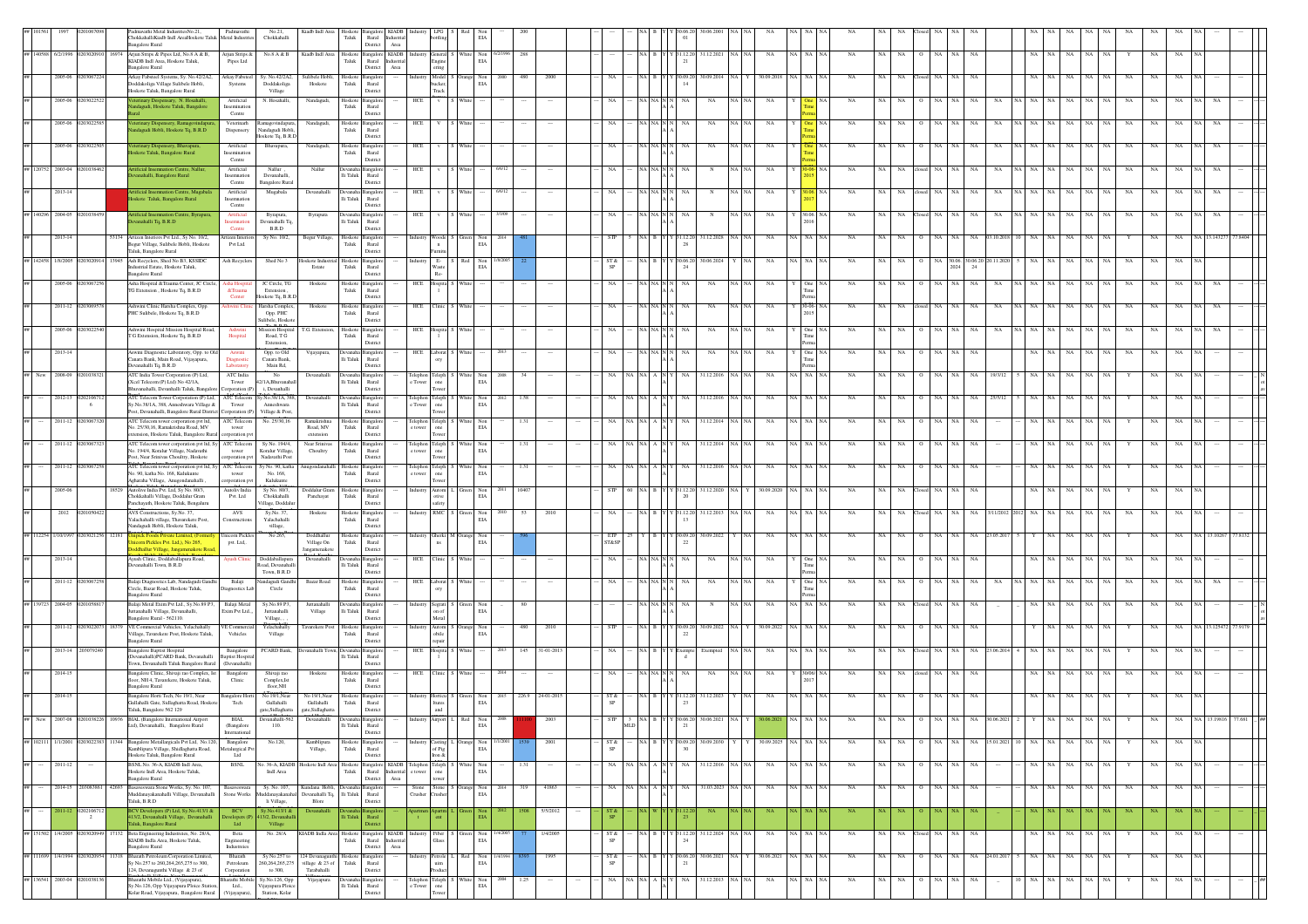|                     |           |       | arathi Mobile Ltd.,, Sy. No.213,<br>harathi Mobi<br>leyanahally, Kasaba Hobli. . Deyanahalli.<br>Ltd.,,<br>Bangalore Rural - 560064, Kasaba                         | Sy. No.213,<br>Devanahally.<br>Kasaba Hobli,                        | Kasaba Hobli                        | $\rm{Ili}$ Taluk         | Rural<br>District                                                                     |                              |                                                                                                                                              | EI/                                                                                                                                |              |                   |           |               |                                                                    |                      |               |                  |       |             |                   |             |             |              |                        |      |                 |       |       |                   |     |           |             |    |                      |        |  |
|---------------------|-----------|-------|---------------------------------------------------------------------------------------------------------------------------------------------------------------------|---------------------------------------------------------------------|-------------------------------------|--------------------------|---------------------------------------------------------------------------------------|------------------------------|----------------------------------------------------------------------------------------------------------------------------------------------|------------------------------------------------------------------------------------------------------------------------------------|--------------|-------------------|-----------|---------------|--------------------------------------------------------------------|----------------------|---------------|------------------|-------|-------------|-------------------|-------------|-------------|--------------|------------------------|------|-----------------|-------|-------|-------------------|-----|-----------|-------------|----|----------------------|--------|--|
| ## 111700 2003      | 02010587  |       | Bharathi Mobiles Limited, Sunil Agro<br>Bharathi<br>Mobiles<br>dustries, Hoskote Indl Area, Hoskote                                                                 | Sunil Agro<br>Industries                                            |                                     | Taluk                    | Hoskote Indl Area Hoskote Bangalore Sadarama<br>Rural ngala Indi                      |                              | Felephon Teleph S<br>e tower one                                                                                                             | Non<br>White<br>EIA                                                                                                                | 19.51        |                   |           |               |                                                                    |                      |               | 31.12.2014 NA NA |       | NA          | NA   NA   NA      | <b>NA</b>   | NA.         | NA.          | NA                     |      | NA              |       |       | NA                |     |           | NA          |    |                      |        |  |
| New<br>2006-07      |           |       | Taluk Bangalore Rural<br>Limited<br>Bharathi Tele Venture, Sy. No. 140, Main<br>Bharathi Tele                                                                       | Sy.No.140, Main                                                     | <b>Sudigere Tow</b>                 | <b>Devana</b>            | District<br>Area,                                                                     |                              | tower                                                                                                                                        |                                                                                                                                    |              |                   |           |               |                                                                    |                      |               | 1.12.2015        |       |             |                   |             |             |              |                        |      |                 |       |       |                   |     |           |             |    |                      |        |  |
|                     |           |       | Road, Budigere Town, Devanahalli Taluk,<br>Venture,<br>Bangalore Rural District. Budigere                                                                           | Road, Budigere<br>wn, Devanahal                                     |                                     | lli Taluk                | Rural<br>District                                                                     | r Tower                      | Feleph<br>one<br>Tower                                                                                                                       | $\rm EIA$                                                                                                                          |              |                   |           |               |                                                                    |                      |               |                  |       |             |                   |             |             |              |                        |      |                 |       |       |                   |     |           |             |    |                      |        |  |
| 2/1/2008            |           |       | Bharati Infratel LtdSy No. 56,<br>Bharati Infra<br>yalanarasipura VillageNandugudi<br>Ltd<br>HobliHoskote Taluk Bangalore Rural                                     | Sy No. 56,<br>Byalanarasipur<br>Village                             | ndugudi Ho                          | loskoto<br>${\rm Taluk}$ | ngalor<br>$\rm{Rural}$<br>District                                                    | :lephor<br>e tower           | eleph<br>one<br>Tower                                                                                                                        | $_{\rm EIA}$                                                                                                                       |              |                   |           |               |                                                                    |                      |               | 31.12.20         |       |             |                   |             |             |              |                        |      |                 |       |       |                   |     |           |             |    |                      |        |  |
| 2011-12             |           |       | Bharini Maternity Home Chikke Gowda<br>Bharini<br>uilding, Thamme Gowda Extension T.G<br>ternity Home                                                               | Chikke Gowda<br>Building, Tham                                      | T.G. extensio                       | Hoskote<br>Taluk         | ingalor<br>Rural                                                                      | HCE                          | <b>Tinic</b>                                                                                                                                 |                                                                                                                                    |              |                   |           |               |                                                                    |                      |               | $_{\rm NA}$      |       |             |                   |             |             |              |                        |      |                 |       |       |                   |     |           |             |    |                      |        |  |
| 5/5/2006            |           |       | xtension Hoskote Taluk Bangalore Rural<br><b>Bharath Construction Company</b> , Sy No.<br>Bharth                                                                    | <b>Jowda</b> Extensio<br>Sv No. 141/1.                              | Kolthur Village                     | Hoskote                  | District<br>Bangalon                                                                  |                              | Hot                                                                                                                                          |                                                                                                                                    |              | 2012              |           |               |                                                                    |                      |               | 30.09.2022       |       |             | A NA NA           |             |             |              |                        |      |                 |       |       |                   |     |           |             |    |                      |        |  |
|                     |           |       | 141/1, Kolthur Village Hobli, Kolar Main<br>Construction<br>Road, Hoskote Taluk Bangalore Rural<br>Company                                                          |                                                                     | lobli, Kolar Main<br>Road.          | Taluk                    | Rural<br>District                                                                     |                              | Mix<br>Plant                                                                                                                                 | EIA                                                                                                                                |              |                   |           |               |                                                                    |                      |               |                  |       |             |                   |             |             |              |                        |      |                 |       |       |                   |     |           |             |    |                      |        |  |
| ## 102349 2001      | 1030209   | 13924 | vana Agencies, No.58C-4, KIADB<br><b>Bhavana</b><br>istrial Area, Hoskote, Bangalore Run<br>Agencies                                                                | No.58C-4                                                            | Kiadb Indl Area                     | Hoskote<br>Taluk         | angalore KIADB<br>Rural Industria<br>District Area                                    |                              | solvent<br>extracti<br>on                                                                                                                    | Red<br>Non<br>EIA                                                                                                                  |              |                   |           |               |                                                                    |                      | 30.06.2<br>22 | 30.06.2022       |       | 30.06.2022  | <b>NA</b>         | NA          |             |              |                        |      | NA              |       |       |                   |     |           |             |    |                      |        |  |
| ## 111797 1/11/198  |           | 11147 | Bhushan power & steel ltd (Earlier called Bhushan pow<br>s M/s.Gemini Steel Tubes<br>& steel ltd (                                                                  | No.55                                                               | Kiadb Indl Area                     | Taluk                    | Hoskote Bangalore KIADB<br>Rural<br>Industria                                         |                              | $\operatorname{Cold}$ & $\;$ L $\;$ Red<br>Hot                                                                                               | Non<br>EIA                                                                                                                         | 2001<br>2745 | 1997              |           |               |                                                                    |                      | 30.06.20      | 30.06.201        |       | 31.12.201   | A NA              | <b>NA</b>   |             |              | NA                     | NA   | <b>NA</b>       |       |       |                   |     |           |             |    |                      |        |  |
| New<br>2007-08      |           |       | imited)No.55Kiadb Indl AreaHoskote<br>Earlier called a<br>Air India Sats Cargo Complex, Site No.B - Air India Sats                                                  | Site No.B-134                                                       | Devanahall                          | <b>Jevana</b>            | District<br>Area<br>angalor                                                           |                              | ${\bf Rolled}$<br>Food I                                                                                                                     | Non                                                                                                                                |              | 05.02.2008        | 34.02.20  |               |                                                                    |                      |               | 80.09.2028       |       |             |                   |             |             |              |                        |      |                 |       |       |                   |     |           |             |    |                      |        |  |
|                     |           |       | 134, Bengaluru International Airport Ltd.,<br>Cargo Complex<br>anahalli, Bangalore Rural                                                                            | Bengaluru<br>International                                          |                                     | li Taluk                 | Rural<br>Distric                                                                      |                              | rocess<br>$\rm{ing}$                                                                                                                         | EIA                                                                                                                                |              |                   |           |               |                                                                    |                      |               |                  |       |             |                   |             |             |              |                        |      |                 |       |       |                   |     |           |             |    |                      |        |  |
| ## 132534 2002-03   |           |       | sleri International, No.29/33, Udagir<br>Bisleri<br>age, Devanahalli, Bangalore Rural<br>International                                                              | Vo.29/33, Udagir<br>Village,<br>Devanahalli.                        | Udagiri Village                     | li Taluk                 | Devanaha Bangalor<br>Rural<br>district                                                |                              | Water                                                                                                                                        | ndustry Drinkin L Orange Non<br>EIA                                                                                                |              | 21/10/2014        |           |               |                                                                    |                      | 30.09.20      | 30.09.2021       |       | 30.09.2021  | A NA              | 20.12.2021  |             |              |                        |      |                 |       |       |                   |     |           |             |    |                      |        |  |
| ## 138710<br>2002   |           |       | All Seasons<br>Seasons Herbs Pvt Ltd, No.64/1, 6<br>72, Yelagondanahalli Village,<br>Herbs Pvt Ltd                                                                  | 4/1, 64/2 & 72<br>'elagondanahall                                   | :lagonda<br>Village                 | Hoskot<br>Taluk          | ngalo<br>Rural                                                                        |                              | Herbal<br>ixtracti                                                                                                                           | Non<br>EIA                                                                                                                         |              |                   |           | ST &          |                                                                    |                      |               | 80.09.2022       |       |             |                   |             |             |              |                        |      |                 |       |       |                   |     |           |             |    |                      |        |  |
| $2011 - 12$         |           |       | ondanahalli Hobli, Hoskote Talul<br>Amala Engineering Pvt. Ltd., No. 52/D2,<br>Amala                                                                                | No. 52/D2                                                           | Hoskote                             | Hoskote<br>Taluk         | District<br>ingaloi                                                                   |                              | on (<br>Convey                                                                                                                               |                                                                                                                                    |              |                   |           | SP            |                                                                    |                      |               | 80.09.2022       |       |             |                   |             |             |              |                        |      |                 |       |       |                   |     |           |             |    |                      |        |  |
|                     |           |       | KIADB Industrial Area, Hoskote,<br>ineering Pv<br>Ltd.,<br><b>Bangalore Rural</b>                                                                                   | <b>KIADB</b>                                                        |                                     |                          | Rural<br>District                                                                     |                              | $\mbox{crs}$<br>andlir                                                                                                                       | EIA<br>13.7 <sub>1</sub>                                                                                                           |              |                   |           |               |                                                                    |                      |               |                  |       |             |                   |             |             |              |                        |      |                 |       |       |                   |     |           |             |    |                      |        |  |
| $2011 - 12$         |           |       | BM Lab & X-ray Center HMT<br>$\rm BM$ Lab & X-<br>omplex.TG extensionHoskoteHoskote<br>ray Center<br>Taluk Bangalore Rural                                          | IMT Complex, TG<br>extension                                        | Hoskote                             | Hoskote<br>Taluk         | ingalori<br>Rural<br>District                                                         |                              | HCE Laborat S<br>ory                                                                                                                         |                                                                                                                                    |              |                   |           |               |                                                                    |                      |               | $_{\rm NA}$      |       | NA          |                   | NA          |             |              |                        |      |                 |       |       |                   |     | NA        |             |    |                      |        |  |
| 1/1/200             |           |       | ananathy Granite, (Ananya Exports Pv<br>Ganapathy<br>Ltd), No. 22-B. KIADB Indl Area.<br>ranite (Anany                                                              | o. 22-B. KIADE<br>Indi Area                                         | Chokkahall<br>Village,              | Hoskot<br>Taluk          | ngalore KIADB<br>Rural Industria                                                      |                              | <b>Granite</b><br>Cutting<br>&                                                                                                               | EIA                                                                                                                                |              |                   |           |               |                                                                    |                      | 1.12.2        | NA               |       | NA          | <b>NA</b>         |             |             |              |                        |      |                 |       |       |                   |     |           |             |    |                      |        |  |
| ## 102404<br>1988   |           |       | Chokkahalli Village, Hoskote Taluk,<br>Exports Pvt<br>B.F.L (Boving Fouress ) Pvt Limited, Plot<br>B.F.L (Boving                                                    | Plot No.7                                                           | KIADB Ind Area                      | Hoskote                  | Area<br>District<br>Bangalore KIADB                                                   |                              | General M Orange                                                                                                                             | Non<br>$_{\rm EIA}$                                                                                                                |              |                   |           |               |                                                                    |                      |               | 30.09.2021       |       |             |                   |             |             |              |                        |      |                 |       |       |                   |     |           |             |    |                      |        |  |
| 2010-11             |           |       | No.7, KIADB Ind Area, Hoskote Taluk,<br>Fouress )Pvt<br><b>Bangalore Rural</b><br>Limited<br>Brigade Office & Hotel Development,<br>Brigade                         | Brigade                                                             | Devanahalli                         | Taluk<br>Devanah         | Rural Industria<br>District<br>Area<br>angalor                                        |                              | $\begin{array}{c} \text{Engine} \\ \text{cing} \end{array}$<br>Hotel L Red                                                                   | Non                                                                                                                                | 4500         | $21-07-11$        | 08.01.202 |               |                                                                    |                      |               | YTC              |       |             |                   | NA          |             |              |                        |      |                 |       |       |                   |     |           |             |    |                      |        |  |
|                     |           |       | (Brigade Hospitality Services Ltd,) Sy.<br>Hospitality<br>No.47/6, (Old No. Sy.No.47/2), Udayagiri<br>Services Ltd                                                  | Hospitality<br>Services Ltd,                                        |                                     | li Taluk                 | Rural<br>District                                                                     |                              |                                                                                                                                              | EIA                                                                                                                                |              | 9.01.2020         |           |               |                                                                    |                      |               |                  |       |             |                   |             |             |              |                        |      |                 |       |       |                   |     |           |             |    |                      |        |  |
| ## 132404<br>/10/20 |           |       | Sunil Agro Foods Ltd, Unit-2, (Formerly<br>Brindavan<br>ndavan Softland Pvt Ltd,), Plot No.4C,<br>oftland Pvt Ltd                                                   | Plot No. 4c,<br>skote Industria                                     | Chokkahall<br>Village,              | Hoskote<br>${\rm Taluk}$ | Bangalore <sup>[C]</sup><br>hokkal<br>alli $\operatorname{Indl}$<br>Rural<br>District |                              | Atta<br>Chakki                                                                                                                               | $_{\rm EIA}$                                                                                                                       |              |                   |           |               |                                                                    |                      | 112.2         | 31.12.2022       |       |             |                   |             |             |              |                        |      |                 |       |       |                   |     |           |             |    |                      |        |  |
| 2006                |           |       | Chokkahalli, Hoskote Industrial Area,<br><b>BSNL Mobile ServicesDoddamane</b><br><b>BSNL</b> Mobi<br>hanthamma, K.R. RoadNear Alankar<br>Services                   | Area<br>Doddamane<br>inthamma, K.R                                  | Near Alankar<br>Theatre             | Hoskote<br>Taluk         | Area<br>Bangalor<br>Rural                                                             |                              | $\rm cs$<br>Teleph<br>one                                                                                                                    | EIA                                                                                                                                |              |                   |           |               |                                                                    |                      |               | 1.12.2015        |       |             |                   |             |             |              |                        |      |                 |       |       |                   |     |           |             |    |                      |        |  |
| ## 142903 2004-05   |           |       | TheatreHoskote Taluk Bangalore Rural<br>raveshwara Stone Crusher<br>Byraveshwa                                                                                      | Road<br>Sy.No.74/1,                                                 | Peddanahalli.                       |                          | District<br>ingalor                                                                   | Stone                        | Tower<br>Stone S Orange                                                                                                                      | Non                                                                                                                                | 2004<br>23   |                   |           |               |                                                                    |                      | NA            | 30.06.2014       | NA NA |             | VA NA NA          | NA          |             |              | NA                     |      | NA<br>16/20     |       |       | NA                |     |           |             |    |                      |        |  |
|                     |           |       | Devanahalli)Sv.No.74/1. Peddanahalli<br>Stone Crusher<br>asanahally, Kundana Hobli,<br>(Devanahalli)                                                                | Peddanahalli.<br>Arasanahally.                                      | Arasanahally                        | lli Taluk                | Rural<br>District                                                                     | Crusher                      | rusher                                                                                                                                       | EIA                                                                                                                                |              |                   |           |               |                                                                    |                      |               |                  |       |             |                   |             |             |              |                        |      |                 |       |       |                   |     |           |             |    |                      |        |  |
| ## New 2007-08      |           |       | CAE Simulation Technologies Pvt Ltd,<br><b>CAE Simul</b><br>Sv.No.26 & 27, (old No.8/1&8/2) IVC<br>Technologie<br>Pvt Ltd<br>oad, Bandaramanahalli, Anneshwara      | CAE Simulat<br>Fechnologies Py<br>.td (Renaissance                  | Devanahalli                         | lli Taluk                | Rural<br>District                                                                     | :ducatio<br>nal<br>institute | ircraft<br>rainin<br>g center                                                                                                                | Non<br>EIA                                                                                                                         | 4816         | 2/6/08            |           |               |                                                                    |                      |               | 31.12.2022       |       | 30.09.2023  |                   | <b>NA</b>   |             |              |                        |      |                 |       |       |                   |     |           |             |    |                      |        |  |
| 2014-15             |           | 3084  | Cears Consumer Products, Sv. No. 9, Cears Cears Consu<br>Keon Complex, Mallimakanapura,<br>Products                                                                 | Sv. No. 9. Cears<br>Keon Complex,                                   | Mallimakanapura.<br>Chinthamani Rd, |                          | Hoskote Bangalore<br>Taluk Rural                                                      |                              | $\begin{tabular}{ c c c c } \hline \textbf{Industry} & \textbf{Com} & \textbf{S} & \textbf{Green} \\ \hline \textbf{Flakes} & \end{tabular}$ | Non<br>EIA                                                                                                                         |              |                   |           | ST &          |                                                                    |                      | 31.12.20      | 31.12.2034       |       | NA          | NA   NA   NA      | <b>NA</b>   |             |              |                        |      |                 |       |       |                   |     |           | NA.         |    |                      |        |  |
| ## 144979 1/9/2005  |           |       | hinthamani Rd, Hoskote Taluk,<br>Silver Spark (Formerly Celebrations)<br><b>Celebrations</b>                                                                        | Plot No.56                                                          | Kiadb Indl.Area                     | Hoskote                  | District<br>Bangalore KIADB                                                           |                              | Garmen                                                                                                                                       | Non                                                                                                                                |              |                   |           |               |                                                                    |                      |               | 31.12.2022       |       | 31.12.202   |                   |             |             |              |                        |      |                 |       |       |                   |     |           |             |    |                      |        |  |
|                     |           |       | Apparel Ltd, Plot No.56-B, KIADB<br>Apparel Ltd,<br>Plot No.56-<br>strial Area, Hoskote, B.R.D.                                                                     | B, KIADB<br>ndustrial Area                                          |                                     | Taluk                    | Rural<br>Industria<br>District<br>Area                                                |                              | itichin                                                                                                                                      | EIA                                                                                                                                |              |                   |           |               |                                                                    |                      |               |                  |       |             |                   |             |             |              |                        |      |                 |       |       |                   |     |           |             |    |                      |        |  |
| $2011 - 12$         |           |       | enter for Diabites Care, Ist cross, TG<br>Center for<br>Diabites Care<br>tension, Hoskote Tq, B.R.D                                                                 | Ist cross, TG<br>Extension,<br>skote Tq, B.R.D                      | Hoskot                              | Hoskote<br>Taluk         | Bangalor<br>Rural<br>District                                                         | HCE                          | 'linic                                                                                                                                       |                                                                                                                                    |              |                   |           |               |                                                                    |                      |               |                  |       |             |                   |             |             |              |                        |      |                 |       |       |                   |     |           |             |    |                      |        |  |
| ## 111748 1/11/200  |           |       | 3689 Century Refineries Pvt Ltd, #17 A & B,<br>Century<br>KIADB Indl Area, Hoskote, Bangalore<br>Refineries Pv                                                      | #17 A & B                                                           | Kiadb Indl Area                     | Hoskote<br>Taluk         | Bangalore KIADB<br>Rural<br>Industria                                                 |                              | dustry Inciner<br>ation                                                                                                                      | Non<br>EIA                                                                                                                         |              |                   |           | ST &          |                                                                    |                      | 30.06.2<br>22 | 30.06.2022       |       | 30.06.2022  |                   | NA          |             |              |                        |      |                 |       |       |                   |     |           |             |    |                      |        |  |
|                     |           |       | Ltd,<br>lent<br>Century Refineries Pvt. Ltd, No. 17-1 & J,<br>Century                                                                                               | No. 17-1 & J,                                                       | Indl Area, KIADB, Hoskote           |                          | District<br>Area<br>Bangalore KIADB                                                   |                              | Plant<br>Oil Re-                                                                                                                             |                                                                                                                                    |              | 27.02.2013        | 26.02.20  |               |                                                                    |                      |               | 30.06.202        |       |             |                   |             |             |              |                        |      |                 |       |       |                   |     |           |             |    |                      |        |  |
|                     |           |       | KIADB Industrial Area, Hoskote,<br>Refineries Pvt<br><b>Bangalore Rural</b><br>Ltd,                                                                                 |                                                                     |                                     | Taluk                    | Rural<br>Industria<br>District<br>Area                                                |                              | rocess<br>ing                                                                                                                                | EIA                                                                                                                                |              |                   | 8         |               |                                                                    |                      |               |                  |       |             |                   |             |             |              |                        |      |                 |       |       |                   |     |           |             |    |                      |        |  |
| 2005-06             |           |       | haitanya Clinic and Ayurvedic Centr<br>Chaitanya<br>Clinic and<br>No.1A, Cross College Road, Sir M V<br>ixtension, Hoskote tq, B.R.D<br>Avurvedic                   | No. I.A. Cross<br><b>College Road</b> , Sir<br><b>M V Extension</b> | Sir.M.V.Exter<br>n,                 | Hoskot<br>Taluk          | ngalo<br>Rural<br>District                                                            |                              | HCE Clinic                                                                                                                                   |                                                                                                                                    |              |                   |           |               |                                                                    |                      |               | NA               |       | NA          |                   |             |             |              |                        |      |                 |       |       |                   |     |           |             |    |                      |        |  |
| ## 111925 2003      | 2030212   |       | 2192 Avurvedagaram Heritage Welness Cente<br>Ayurvedagaram<br>Pvt. Ltd., Sy No.40/1 & 114,<br>Heritage                                                              | Sv No.40/1, And<br>114                                              | Hemandanhalli.<br>Naganayakana      | Hoskote<br>Taluk         | Bangalon<br>Runal                                                                     |                              | Industry Ayurve M Orange<br>dic                                                                                                              | Non<br>EIA                                                                                                                         | 925          | 4/3/2015          |           |               |                                                                    |                      | $Y$ 31.12.20  | 31.12.2024 NA NA |       | NA          | VA NA NA          | <b>NA</b>   |             |              |                        |      |                 |       |       |                   |     |           |             |    |                      |        |  |
| 2011-12             |           |       | lemandanhalli, Naganayakana Kote,<br>Welness Cente<br>Chandana Health Care Dandi Complex<br>Chandana                                                                | Jandi Comple:                                                       | Kote<br>Devanahall                  |                          | District<br>nealo                                                                     | HCE                          | harma<br>linic <sup>1</sup>                                                                                                                  |                                                                                                                                    |              |                   |           |               |                                                                    |                      |               | NA               |       |             |                   |             |             |              |                        |      |                 |       |       |                   |     |           |             |    |                      |        |  |
| 1/1/2002            |           |       | Health Care<br>Giriyamma Circle, Sulibele Road,<br>Devanahalli Tq, B.R.D<br>Channakeshava Stone Crusher, Sy.No.03<br>Channakeshav                                   | iiriyamma Circle<br>Sulibele Road,<br>Sy.No.85,                     | landagudi Hobli                     | lli Taluk<br>Hoskote     | Rural<br>District<br>ngalor                                                           | Stone                        | Stone M Orange                                                                                                                               | Non                                                                                                                                |              | 611.65 01.01.2002 |           |               |                                                                    |                      | 130.09.2      | 30.09.2039       |       |             | NA.               | NA          |             |              |                        |      |                 |       |       |                   |     |           |             |    |                      |        |  |
|                     |           |       | & 85, Beerhalli Village, Nandagudi Hobli,<br>Stone Crushser<br>Hoskote Tq, B.R.D                                                                                    | Beerhalli Village<br>andagudi Hobl                                  |                                     | ${\rm Taluk}$            | Rural<br>Distric                                                                      | Crusher                      | usher                                                                                                                                        | EIA                                                                                                                                |              |                   |           |               |                                                                    |                      |               |                  |       |             |                   |             |             |              |                        |      |                 |       |       |                   |     |           |             |    |                      |        |  |
| ## 110598<br>1986-8 |           |       | hauson Cements & Chemicals<br>Chausor<br>orporation, Sy. No.157, Parawalgutta<br>Cements &                                                                          | Sy. No.157,<br>Parawalgutta                                         | Devanahall<br>Village               | $\rm Ili$ Taluk          | Bangalo<br>Rural                                                                      | Crusher                      | Stone Stone S<br>usher                                                                                                                       | Non<br>EIA                                                                                                                         |              |                   |           |               |                                                                    |                      |               | 80.06.201        |       |             |                   |             |             |              |                        |      |                 |       |       |                   |     |           |             |    |                      |        |  |
| $2014 - 1$          |           |       | (Tukaram Nagar) Bangalore-Hyderbad,<br>Chemicals<br>Chiraag DiagnosticsNo 3543/2668/4,R K<br>Plaza ground floor, Giriyamma                                          | Tukaram Nagar)<br>Vo 3543/2668/4 R                                  | K Plaza ground Ili Taluk            |                          | District<br>Rural                                                                     |                              | stics                                                                                                                                        |                                                                                                                                    |              |                   |           |               |                                                                    |                      |               |                  |       |             | Time              |             |             |              |                        |      |                 |       |       |                   |     |           |             |    |                      |        |  |
| ## 102593<br>2005   | 203021026 | 15549 | circle,Devanahalli Tq, B.R.D<br>Chola Turbo Machinery International Pvt., Chola Turbo                                                                               | K Plaza ground<br>floor, Giriyamma<br>No.185,                       | floor.Giriyamma<br>Jadigenehalli    | Hoskote                  | District<br>Bangalon                                                                  |                              | General S Orange                                                                                                                             |                                                                                                                                    | Non 28/02/20 |                   |           | ST &          |                                                                    | NA B Y Y 31.12.20    |               | 31.12.2022       | NA NA | NA          | Perma<br>NA NA NA | NA          | NA          | NA           | NA                     | NA   | NA 28.02.215 10 | NA I  | NA    | NA<br>$_{\rm NA}$ | NA  |           | NA          | NA |                      |        |  |
|                     |           |       | Ltd. No.185. Jadigenehalli. Hoskote Taluk.<br>Machinery<br>Bangalore Rural<br>International                                                                         |                                                                     |                                     | Taluk                    | Rural<br>District                                                                     |                              | ngine<br>ering                                                                                                                               | EIA                                                                                                                                |              |                   |           |               |                                                                    |                      |               |                  |       |             |                   |             |             |              |                        |      |                 |       |       |                   |     |           |             |    |                      |        |  |
| 2011-12             |           |       | Christy Friederam B-53, B 61<br>Christy<br><b>KSSIDCHoskote Taluk Bangalore Rural</b><br>Friedgram                                                                  | B-53, B 61                                                          | <b>KSSIDC</b>                       | Hoskote<br>Taluk         | Bangalor<br>Rural<br>District                                                         |                              | canib S Ora<br>Food                                                                                                                          | Non<br>EIA                                                                                                                         | 22           |                   |           |               |                                                                    |                      | 131.12.20     | 31.12.2003 NA NA |       | NA          | NA NA NA          | NA          | NA          | NA Closed NA |                        | NA I | NA              | NA NA |       | NA<br>NA.         | NA. | <b>NA</b> | NA.         | NA |                      |        |  |
| 2014-15             | 03085340  |       | 79302 Cicon engineers pvt Itd., Plot No 43 & 44, Cicon enginee<br>erospace Park, SEZ Industrial Area, Jala<br>pvt Itd.,                                             | Plot No 43 and<br>44, Aerospace                                     | Plot No 43 and<br>44, Aerospace     | Devanah<br>lli Taluk     | Bangalor<br>Rural                                                                     |                              | RMC                                                                                                                                          | Non<br>$\rm EIA$                                                                                                                   | 36.45        | 31/3/2019         |           | ST &          |                                                                    |                      | 31.12.20      | 31.12.2024 NA NA |       | NA          | IA NA NA          | NA          | NA          | NA.          | NA                     |      | NA              | NA    | NA.   | NA<br>NA          | NA  |           | NA          | NA |                      |        |  |
| 2013                |           |       | innarayapatna Hobli, Devanahalli<br>23090 Cigfil Apparels, Sy. No.28 & 29,<br>Cigfil Apparels                                                                       | Park, SEZ<br>Sy. No.28, 29                                          | Park, SEZ<br>Naduvathi Post,        |                          | District<br>Hoskote Bangalore                                                         |                              | industry Ready L                                                                                                                             | Green Non                                                                                                                          | 1332<br>2013 |                   |           | <b>STP</b>    |                                                                    | 60 NA B Y Y 31.12.20 |               | 31.12.2022 NA NA |       | NA          | NA NA NA          | NA          | NA          | NA           | $_{\rm NA}$<br>$\circ$ | NA   | NA              |       | NA NA | NA<br>$_{\rm NA}$ | NA  | Y         | NA          | NA | NA 13.988515         | 77.815 |  |
|                     |           |       | Kacharakanahalli Village, Naduvathi Pos<br>Hoskote Taluk, Bangalore Rural                                                                                           | acharakanaha<br>village,                                            |                                     | ${\rm Taluk}$            | Rural<br>District                                                                     |                              | Made<br><b>Jarmen</b>                                                                                                                        | EIA                                                                                                                                |              |                   |           |               |                                                                    |                      |               |                  |       |             |                   |             |             |              |                        |      |                 |       |       |                   |     |           |             |    |                      |        |  |
| 10/2/200            |           |       | Cigfil Ltd, (Polymer Division), Sy.No,28 &<br>Cigfil Ltd,<br>29, Soukya Road, Kacharakana Halli<br>(Polymer<br>Village, Hoskote Taluk, Bangalore Rural<br>Division) | Sy.No,28 & 29<br>Soukya Road                                        | Kachara Kana<br>Halli Village       | Hoskote<br>${\rm Taluk}$ | Bangalor<br>Rural<br>District                                                         |                              | Plastic<br>Woven<br>Sacks                                                                                                                    | Non<br>$_{\rm EIA}$                                                                                                                | 2121         |                   |           | ST &          |                                                                    |                      |               | 31.12.2021       |       | NA          |                   | NA          |             | NA           |                        |      | NA              |       |       | NA                |     |           |             |    |                      |        |  |
| 2014-15             | 203084057 |       | 34044 CIM Tools Pvt Ltd, No. 101, 102 & 104,<br>CIM Tools Pvt<br>SEZ Aerospace, Devanahalli Tq, B.R.D<br>Ltd                                                        | No. 101,102 &<br>104, SEZ                                           | ear Internatio<br>Airport,          | Ili Taluk                | <b>Bangalor</b><br>Rural                                                              |                              | ndustry Machin<br>ed parts                                                                                                                   | Non<br>EIA                                                                                                                         |              |                   |           | STP           |                                                                    |                      | $Y$ 31.12.2   | 31.12.2026 NA NA |       | $_{\rm NA}$ | NA NA NA          | $_{\rm NA}$ | $_{\rm NA}$ | $_{\rm NA}$  | NA                     | NA   | NA 01.07.201    | NA    | NA    | NA<br>$_{\rm NA}$ | NA  |           | $_{\rm NA}$ | NA | NA 13.175931 77.7342 |        |  |
| ## New 2009-10      |           |       | 1050366 23098 Clarks Exotica Club House Sy.No.86, of Clarks Exotica                                                                                                 | Aerospace,<br>Sy.No.86, of                                          | vanahalli, Blo<br>Devanahalli       | Devanaha Ba              | District<br>ingalori                                                                  |                              | and sub                                                                                                                                      | $\begin{tabular}{llll} \bf spitalit &\bf Resort & \bf L &\bf Orange &\bf Non \\ \bf y & \  \  \, and & \  \  \, EIA \end{tabular}$ | 4047         | 2/12/2014         |           | $\rm ETP\,\&$ | $\begin{array}{cc} 20 & \text{NA} & \text{B} \\ 420 & \end{array}$ |                      | Y 30.09.20    | 30.09.2021 NA NA |       | NA          | NA NA NA          | NA          | NA          | NA           | NA                     | NA   | NA 12/15/20     | NA.   | NA    | NA<br>NA          | NA  |           | NA          | NA |                      |        |  |
|                     |           |       | Illathore village and Sy.Nos.238&239 of<br>Club House<br>adahalli Village, Kasaba Hobli,                                                                            | <b>Illathore</b> village<br>and                                     |                                     | lli Taluk                | Rural<br>Distric                                                                      |                              | Villas                                                                                                                                       |                                                                                                                                    |              |                   |           | <b>STP</b>    |                                                                    |                      |               |                  |       |             |                   |             |             |              |                        |      |                 |       |       |                   |     |           |             |    |                      |        |  |

Devanahalli Taluk, Bangalore Rural

Sy.Nos.238&239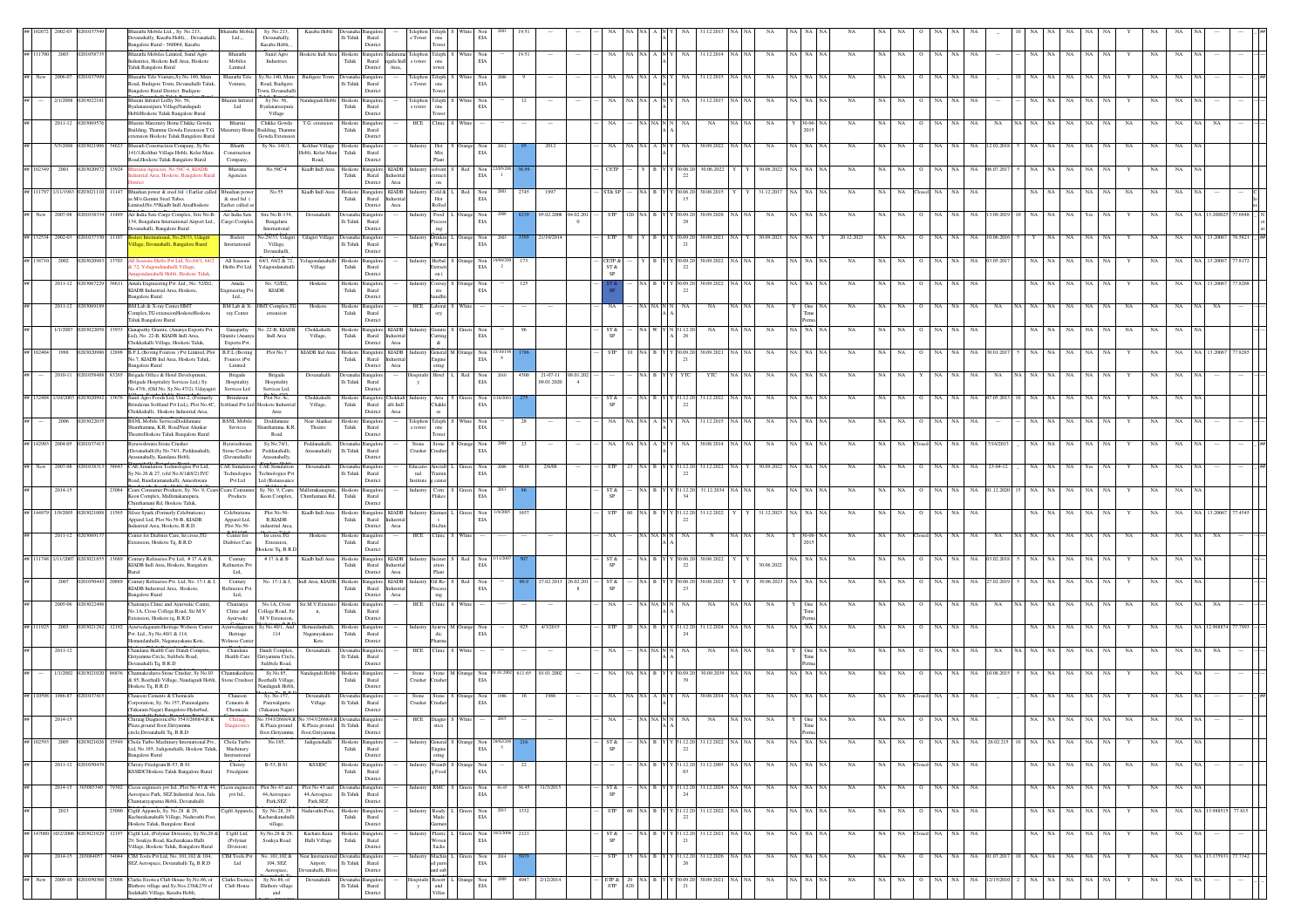|                                                                                                                                                                        |                   |                           | Pact Closure Systems (India) Pvt. Ltd., Sy<br>No. 35 & 36, Soukya Road,<br>Kacherkanahalli. Hoskote Taluk                                                                                                                             | Closure<br>Systems<br>International                   | Sy. No. 35 & 36<br>Soukya Road                                      | Whitefield Road, Hoskote Bangale<br>Kacherkanahalli Taluk Rural            |                        | Rural<br>District                                              |                  |                                                          | EIA                                                                      |          |                  |         |                     |             |                                                                    |                   |                  |          |                            |           |                 |     |             |               |       |             |                        |                   |             |                   |             |             |                 |                      |  |
|------------------------------------------------------------------------------------------------------------------------------------------------------------------------|-------------------|---------------------------|---------------------------------------------------------------------------------------------------------------------------------------------------------------------------------------------------------------------------------------|-------------------------------------------------------|---------------------------------------------------------------------|----------------------------------------------------------------------------|------------------------|----------------------------------------------------------------|------------------|----------------------------------------------------------|--------------------------------------------------------------------------|----------|------------------|---------|---------------------|-------------|--------------------------------------------------------------------|-------------------|------------------|----------|----------------------------|-----------|-----------------|-----|-------------|---------------|-------|-------------|------------------------|-------------------|-------------|-------------------|-------------|-------------|-----------------|----------------------|--|
| ## 110604 2004-05                                                                                                                                                      |                   |                           | 35580 Club Cabana Recreations (P) Ltd, Jade<br>Garden, Sadahalli Village, Kasaba Hobli,<br>Devanahalli, Bangalore Rural                                                                                                               | Club Cabana<br>Ltd                                    | Jade Garden,<br>Recreations (P) Sadahalli Village<br>Kasaba Hobli.  | Sadahalli Villag                                                           | Ili Taluk              | Rural<br>Distric                                               |                  | spitalit Resort                                          | $\begin{tabular}{ll} \bf{Orange} & \bf{Non} \\ \bf{ELA} & \end{tabular}$ | 2004     | 1188             |         | <b>STP</b>          |             |                                                                    | Y 30.09.2         | 30.09.2022 NA    |          | 30.09.2022                 | NA NA     | NA              | NA  | NA          | NA            | NA.   | NA          |                        | NA 1<br>NA        | NA          | $_{\rm NA}$       |             | NA          | NA              |                      |  |
| $\begin{tabular}{ll} \hline # \thinspace \end{tabular} \begin{tabular}{ll} \hline & \multicolumn{3}{c}{\textbf{2008-09}} \\ \hline on June-12 \\ \hline \end{tabular}$ |                   |                           | `olumbia Asia Medicines & ClinicsBIAL<br>Terminal Building, 1st Floor, Devanahalli,<br>Bangalore-560 300.                                                                                                                             | lumbia Asi<br>Medicines &<br><b>Clinics</b>           | <b>BIAL</b> Termin<br>Building, 1st<br>Toor, Devanahal              | Devanahalli                                                                | lli Taluk              | Rural                                                          | HCE              |                                                          |                                                                          | 2011     |                  |         |                     |             |                                                                    |                   |                  |          |                            |           |                 |     |             |               |       |             |                        |                   |             |                   |             |             |                 |                      |  |
| ##                                                                                                                                                                     | 2013-14           |                           | Combined Hospital Vijyapura,<br>Devanahalli Tq, B.R.DDevanahalli                                                                                                                                                                      | Combine<br>Hospital                                   | Vijyapura.<br>Devanahalli Tq.                                       | Devanahall                                                                 | lli Taluk              | District<br>Rural                                              | HCE              | fospita                                                  |                                                                          |          |                  |         |                     |             |                                                                    |                   |                  |          | NA                         |           |                 |     |             |               |       |             |                        |                   |             |                   |             |             |                 |                      |  |
|                                                                                                                                                                        | 2011-12 020306    |                           | vanahalli TalukBangalore Rural<br>23104 Confident Project (I) Pvt. Ltd (Confident<br>Amoon) Sy No. 7/2, 8/1, 8/2, 8/3, & 9/5,                                                                                                         | Confident<br>Project (I) Pvt.                         | B.R.D<br>Sy No. 7/2, 8/1,<br>8/2, 8/3, & 9/5,                       | Gangapura Village Hoskote Bangalo<br>andugudi Hobli,                       | ${\rm Tauk}$           | Distric<br>Rural                                               |                  | lospitalit Star<br>tesort                                | Green Non<br>$_{\rm EIA}$                                                |          | 2000             |         |                     |             |                                                                    | Y 31.12.20        | 31.12.2021       |          | NA                         | iA∣NA     | NA              |     |             |               |       | NA          |                        |                   |             | NA.               |             |             |                 |                      |  |
|                                                                                                                                                                        | 2013-14           |                           | Gangapura Village Nandugudi Hobli,<br>Coral Communications & Networks Pvt<br>Ltd, No. 52, Hoskote Industrial Area,                                                                                                                    | Ltd (Confident<br>Coral<br>ommunication               | No. 52, Hoskot<br>Industrial Area                                   | skote Indl Area, Hoskote                                                   |                        | District<br>Bangalor                                           |                  |                                                          | Non                                                                      |          |                  |         |                     |             |                                                                    |                   | 80.06.2024       |          |                            |           |                 |     |             |               |       |             |                        |                   |             |                   |             |             |                 |                      |  |
|                                                                                                                                                                        | 1/5/2008          |                           | Hoskote Taluk, Bangalore Rural<br>Creative Organics, C-32, Pillagumpe Indl                                                                                                                                                            | s & Networks<br>Creative                              | -32, Pillagump                                                      | Chokkahalli                                                                | ${\rm T}$ aluk         | Rural<br>District<br>Hoskote Bangalore Chokkah                 |                  | Waste<br>Re-<br>R & D                                    | $_{\rm EIA}$<br>Red<br>Non                                               |          |                  |         | ST &                |             |                                                                    |                   | $_{\rm NA}$      | NA N     |                            |           | NA              |     |             |               |       |             |                        |                   |             |                   |             |             |                 |                      |  |
|                                                                                                                                                                        | 2014-15           |                           | Area, Chokkahalli Village, Kasaba Hobli,<br>Hoskote Taluk, Bangalore Rural<br>D K Health Care CenterUpparahalli                                                                                                                       | Organics,<br>D K Health                               | Indl Area,<br>Upparahalli                                           | Village,<br>Hoskote                                                        | Taluk                  | Rural<br>alli Indi<br>District<br>Area<br>Hoskote Bangalore    | HCE              | linic                                                    | EIA<br>White                                                             |          |                  |         |                     |             |                                                                    | 0.063<br>23<br>NA | NA               | $NA$ $N$ | NA                         | One       | NA              |     |             |               |       | NA          |                        |                   |             | NA                |             | NA          |                 |                      |  |
| ## 148286 1/1/2006                                                                                                                                                     |                   | 0941                      | Village, Sulibele Road, Hoskote Tq,<br>B.R.DHoskote Taluk.Bangalore Rural<br>Dakshin Foundry Pvt Ltd.Unit-L Plot                                                                                                                      | <b>Care Center</b><br>Dakshi Foundry                  | Village, Sulibele<br>Plot No.28-B, C.                               | Taluk.Bangalore<br>Road, Hoskote Tq, Rural District 562<br>KIADB indl Area | Taluk<br>Hoskote       | Rural<br>District                                              |                  | oundr                                                    | . Orange EIA                                                             |          | 3410             |         |                     |             |                                                                    |                   | 30.09.2021       |          | 30.09.2021                 | A I NA    | NA              |     |             |               |       | NA          |                        |                   |             | NA                |             | NA          |                 |                      |  |
|                                                                                                                                                                        |                   |                           | No.28-B, C, D,E, F & G, KIADB Indl<br>Area, Hoskote Taluk, Bangalore Rural                                                                                                                                                            | Pvt Ltd.Unit-I                                        | D.E. F & G                                                          |                                                                            | Taluk                  | Bangalore KIADB<br>Rural<br>Industria<br>Area<br>District      |                  |                                                          |                                                                          |          |                  |         |                     |             |                                                                    |                   |                  |          |                            |           |                 |     |             |               |       |             |                        |                   |             |                   |             |             |                 |                      |  |
|                                                                                                                                                                        |                   | 2011-12 02030672<br>16916 | Dakshin Foundry pvt Ltd., Unit-II, Plot No.<br>28B, KIADB Industrial Area, Chokkahalli<br>'illage, Hoskote Taluk, Bangalore Rural                                                                                                     | Dakshin<br>Unit-II                                    | Plot No. 28B.<br>undry pvt Ltd KIADB Industrial<br>Area             | Chokkahalli<br>Village,                                                    | Taluk                  | Hoskote Bangalore<br>Rural<br>District                         | Industry         | ring                                                     | Engine M Green Non<br>EIA                                                |          | 649              |         |                     |             |                                                                    | Y 31.12.20        | 31.12.2021 NA Y  |          | 31.12.2021                 | NA NA NA  | NA              | NA. | NA.         | NA            | NA.   | <b>NA</b>   |                        | NA                |             | NA                |             | NA          |                 |                      |  |
|                                                                                                                                                                        | 2011-12 0203067   |                           | Dase Gowda Health Care Prasanth Nilaya,<br>4th A Cross, Opp More College Rd, M V<br>ctension, Hoskote Tq, B.R.DSir M.V.                                                                                                               | Dase Gowda<br>Health Care                             | Prasanth Nilaya,<br>4th A Cross, Opp<br>More College Rd,            | Sir M.V. ester                                                             | Hoskote<br>Taluk       | angalo<br>Rural<br>Distric                                     | HCE              | <b>Tinic</b>                                             |                                                                          |          |                  |         |                     |             |                                                                    |                   | NA               |          | NA                         |           | NA              |     |             |               |       |             |                        |                   |             |                   |             |             |                 |                      |  |
|                                                                                                                                                                        | 2011-12           |                           | Deem Sensing Technoligies Pvt Ltd, Plot<br>No. SPLQ-5, KSSIDC Indl Estate,<br>'ilgumpe Indl Area, Hoskote Taluk,                                                                                                                      | Deem Sensing<br>Technoligies<br>Pvt Ltd               | Plot No. SPLQ-5<br>KSSIDC Indi<br>Estate, Pilgump                   | Hoskote                                                                    | Hoskote<br>Taluk       | langalore n<br>Rural<br>Distric                                |                  | Thermi                                                   | Non<br>$_{\rm EIA}$                                                      |          | 11/1/200         |         |                     |             |                                                                    |                   | 31.12.2023       |          |                            | <b>NA</b> |                 |     |             |               |       |             |                        |                   |             |                   |             |             |                 |                      |  |
| ## 102063 2001                                                                                                                                                         |                   | 18384                     | Bangalore Air Products, Plot No. 45,<br>KIADB Indl Area, Hoskote Taluk,                                                                                                                                                               | <b>Bangalore Air</b><br>Products                      | Plot No. 45                                                         | Kiadb Indl Area Hoskote Bangalore KIADB                                    | Taluk                  | Rural Industria                                                |                  | <b>Istry</b> Industri<br>al Gas                          | $\begin{tabular}{ll} Green & Non\\ ELA \\ \end{tabular}$                 |          |                  |         | ST &                |             |                                                                    |                   | 31.12.2027       |          | $_{\rm NA}$                | A NA      | NA              |     |             |               |       |             |                        |                   |             | $_{\rm NA}$       |             | NA          | NA              |                      |  |
|                                                                                                                                                                        | 2011-12           |                           | <b>Bangalore Rural</b><br>Bimal Auto Agency India Pvt Ltd, No<br>241/144/6, 11 Ward, B.B Road,                                                                                                                                        | kgency India<br>Pvt Ltd,                              | Vard BB Road                                                        | Devanahalli                                                                |                        | District<br>Area<br>Rural                                      |                  | Autom<br>obile                                           |                                                                          |          |                  |         |                     |             |                                                                    |                   | 80.09.2022       |          | 30.09.202                  |           |                 |     |             |               |       |             |                        |                   |             |                   |             |             |                 |                      |  |
| ## 138785 3/2/2003                                                                                                                                                     |                   |                           | Devanahalli Taluk, B.R.D.<br>Devika Kalyana MantapaMarket<br>RoadHoskoteHoskote Taluk Bangalore                                                                                                                                       | Devika Kalyana<br>Mantapa                             | levanahalli Te<br>Market Road                                       | Hoskote                                                                    | Hoskot<br>Taluk        | District<br>angalo<br>Rural                                    | Others           | epair<br>Kalyan<br>$\mathbf{a}$                          | Non<br>EIA                                                               |          | 3/2/2002         |         |                     |             |                                                                    |                   |                  |          |                            |           |                 |     |             |               |       |             |                        |                   |             | NA                |             |             |                 |                      |  |
|                                                                                                                                                                        | 2002-03           |                           | Rural<br>Dhanalakshmi Stone Crusher, Sv.No.225.<br>Biddlur Post & Village, Devanahalli,                                                                                                                                               | Dhanalakshmi<br>Stone Crusher                         | Sv.No.225.<br>Biddlur Post &                                        | Bidalur                                                                    | Devanah<br>lli Taluk   | District<br>nealo<br>Rural                                     | Stone<br>Crusher | Aantpa                                                   | Stone S Orange Non<br>Crusher EIA                                        |          |                  |         |                     |             |                                                                    |                   | N                | NA NA    | NA                         | A I NA    | <b>NA</b>       |     |             |               |       | NA          |                        |                   |             | NA                |             | NA          |                 |                      |  |
| ## 144289 2005-06                                                                                                                                                      |                   |                           | Bangalore Rural - 562110<br>Dhanalakshmi Stone Crusher, Sy.No.112,                                                                                                                                                                    | Dhanalakshmi                                          | Village, , ,<br>Sy.No.112,                                          |                                                                            |                        | District                                                       | Stone            | Stone                                                    | ange Non                                                                 |          |                  |         |                     |             |                                                                    |                   | 30.06.2016       |          |                            |           |                 |     |             |               |       |             |                        |                   |             |                   |             |             |                 |                      |  |
|                                                                                                                                                                        | 2013-14           | 14639                     | Muddanayakanahalli, Devanahalli,<br>Bangalore Rural -<br>Blasters Corrosion Preventers, Plot No. 44-                                                                                                                                  | (Devanahalli)<br>Blasters                             | Stone Crusher Muddanayakanah<br>li, Devanahalli,<br>Plot No. 44-A2, | lli<br>KIADB Indl Area Hoskote                                             | $\rm{Hi}$ Taluk        | Rural<br>District<br><b>Bangalo</b>                            | Crusher          | rusher<br>Grit                                           | $_{\rm EIA}$<br>Orange Non                                               |          | 461              |         | ST &                |             |                                                                    | Y 30.09.20        | 30.09.2021       | NA NA    | NA                         | ia∣NA     | NA              | NA. | NA.         |               |       | NA.         | 28.07.201              |                   |             | NA                |             | NA          | NA              |                      |  |
| ##                                                                                                                                                                     | 2013-14           |                           | A2, KIADB Indl Area, Hoskote Taluk,<br>B.R.D<br>Dhanush Poly ClinicK.S.Road,Opposite to                                                                                                                                               | Corrosion<br>Preventers<br><b>Ohanush</b> Pol         | KIADB Indl Area<br>Hoskote Taluk,<br>K.S.Road, Opposi               | ijaypura-56213                                                             | ${\rm T}$ aluk         | Rural<br>District<br>Bangalo                                   | HCE              | asting<br>$\quad$ and<br>Poly                            | $_{\rm EIA}$<br>White                                                    |          |                  |         |                     |             |                                                                    |                   | NA               | NA NA    | NA                         |           | NA              | NA  | $_{\rm NA}$ | $_{\rm NA}$   |       |             |                        |                   |             | $_{\rm NA}$       |             |             |                 |                      |  |
|                                                                                                                                                                        |                   |                           | Mayura Bakery, Vijayapura, Devanhalli<br>Tq, B.R.DVijaypura-562135.Devanahalli                                                                                                                                                        | Clinic                                                | to Mayura Bakery<br>Vijayapura,                                     |                                                                            | $\rm Ili$ Taluk        | Rural<br>District                                              |                  |                                                          |                                                                          |          |                  |         |                     |             |                                                                    |                   |                  |          |                            |           |                 |     |             |               |       |             |                        |                   |             |                   |             |             |                 |                      |  |
|                                                                                                                                                                        | 2011-12           |                           | Dhruva Nursing Home K R Road, Hoskote<br>Tq, B.R.DHoskote Hoskote Taluk<br><b>Bangalore Rural</b>                                                                                                                                     | ruva Nu<br>Home                                       | KR Road<br>Hoskote Tq, B.R.I                                        | Hosko                                                                      | Hoskot<br>Taluk        | ngalor<br>Rural<br>District                                    | HCE              | fospita                                                  |                                                                          |          |                  |         |                     |             |                                                                    |                   | NA               |          |                            |           |                 |     |             |               |       |             |                        |                   |             |                   |             |             |                 |                      |  |
|                                                                                                                                                                        | $2013 - 14$       |                           | Diaedge, Sy. No. 33, 28th Mile, Bellary<br>Rd, Venkatagirikote Post, Devanahalli<br>Taluk, Bangalore Rural                                                                                                                            | Diacdge                                               | Sy. No. 33, 28th<br>Mile, Bellary Rd                                | Venkatagirike<br>Post.                                                     | lli Taluk              | angalo<br>Rural<br>Distric                                     |                  | <b>General</b><br>ngin<br>ering                          | Non<br>EIA                                                               |          | 4.25<br>2013     |         | ST &                |             |                                                                    | Y 31.12.20        | 31.12.2023       |          | NA                         | A NA      | NA              | NA  | NA          | NA            | NA.   | NA          |                        | NA                |             | NA                |             | NA          | NA              |                      |  |
| ## New 2007-08                                                                                                                                                         |                   |                           | 1490 Blue Dart Aviation Ltd. No B-137, New<br>Bangalore International Airport At<br>Devanahalli, Bangalore Rural                                                                                                                      | <b>Blue Dart</b><br>Aviation Ltd.                     | No B-137. New<br>Bangalore<br>International                         | Devanahall                                                                 | Ili Taluk              | Rural<br>District                                              |                  | Cargo                                                    | ange Non<br>EIA                                                          |          | 113.57<br>2005   |         |                     | <b>BIAL</b> |                                                                    |                   | 30.09.2021       | NA NA    | <b>NA</b>                  | (A   NA   | <b>NA</b>       |     |             |               |       | <b>NA</b>   |                        |                   |             |                   |             |             |                 |                      |  |
|                                                                                                                                                                        | 2011-12           |                           | ishti Eye Hospital, 1st floor, NCM<br>omplex, BB Road, Devanahalli Town,<br>calore Rural                                                                                                                                              | Disha Medical<br>services Pvt Ltd.<br>(Drishti vision | 1st floor, NCM<br>Complex, BB<br>Road, Devanahal                    | Devanahall                                                                 | lli Taluk              | angalo<br>Rural<br>Distric                                     | HCE              | ospita                                                   |                                                                          |          |                  |         |                     |             |                                                                    |                   | NA               |          | NA                         |           | NA              |     |             |               |       |             |                        |                   |             |                   |             |             |                 |                      |  |
|                                                                                                                                                                        | 1/1/2004 02030219 |                           | Divya Balu Yesa Granites, Sy No. 8/2 &<br>8/3, Bhandahalli Village, Nandagudi                                                                                                                                                         | Divya Balu<br>fesa Granites,                          | Sy No. 8/2 & 8/3,<br>Bhandahalli                                    | Bandahalli Villge Hoskote Bangalor                                         | ${\rm Tau}$            | Rural                                                          |                  |                                                          | Stone Stone S Orange Non<br>Crusher Crusher EIA                          |          | 37<br>30/7/200   |         |                     |             |                                                                    |                   | 30.06.2012       | NA NA    | NA                         | A NA NA   | <b>NA</b>       |     |             |               |       |             |                        |                   |             | NA                |             | NA          |                 |                      |  |
|                                                                                                                                                                        |                   |                           | Hobli, hoskote Tq, B.R.D<br>Sri. V. Doddappa, Sy.No. 129/1, 129/2,<br>130, 131, Kambalipura Village, Hoskote                                                                                                                          | Doddappa                                              | lage, Nandage<br>lo. 129/1, 129/2<br>130, 131                       | Kambalipura<br>Village                                                     | Hoskote<br>${\rm Tau}$ | Distric<br>langalo<br>Rural                                    |                  | Logisti                                                  | EIA                                                                      |          | 15.07.200        | 4.07.20 |                     |             |                                                                    |                   | YTC              |          | NΑ                         |           |                 |     |             |               |       |             |                        |                   |             |                   |             |             |                 |                      |  |
|                                                                                                                                                                        | 1/1/2007          | 12283                     | Taluk, Bangalore Rural<br>crafts Pvt. Ltd, Plot No.<br>st Main Road, KIADB Indl Area, Hosko                                                                                                                                           | Dolan<br>technocrafts                                 | Plot No. 3A, 1st<br>Main Road,                                      | KIADB Indl Area Hoskote                                                    | Taluk                  | Distric<br>langalore KIADB<br>Rural Industria                  |                  | Electro M<br><b>stating</b>                              | Red Non<br>EIA                                                           |          | 4/11/2006        |         | ETP &<br><b>STP</b> |             |                                                                    |                   | 30.06.2021       |          | 30.06.201<br>spplied up to |           |                 |     |             |               |       |             |                        |                   |             |                   |             |             |                 |                      |  |
|                                                                                                                                                                        | $2011 - 12$       |                           | aluk, Bangalore Rural District.<br>18526 Duracoat, B-7& 8, KSSIDC Pilagumpa<br>Industrial Area, Chokkahalli, Hoskote                                                                                                                  | Pvt. Ltd<br>Duracoat                                  | B-7& 8, KSSIDC                                                      | Pilagumpa<br>Industrial Area.                                              | Hoskote<br>Taluk       | District<br>Area<br>ngalo<br>Rural                             |                  | Photo<br>film                                            | Non<br>EIA                                                               |          |                  |         | ST &                |             |                                                                    | 31.12.2           | 31.12.2027       | NA N.    | 30.06.2022<br>$_{\rm NA}$  | A NA      | NA              |     |             |               |       |             |                        |                   |             | NA                |             |             |                 |                      |  |
|                                                                                                                                                                        | 2013-14           |                           | Taluk Bangalore Rural<br>2912 Eberspaecher Suetrak Bus Climate Contro                                                                                                                                                                 | Eberspaeche                                           | No. 2/1, Soukya                                                     | Chokkahalli<br>Samethanahalli                                              | Hoskot                 | District<br>ngalo                                              |                  | ssemb                                                    | Non                                                                      |          |                  |         |                     |             |                                                                    |                   | 31.12.2022       |          | NA                         | IA I NA   | NA              |     |             |               |       |             |                        |                   |             | NA.               |             | NA          |                 |                      |  |
| ## 140440 4/7/2003 02030672                                                                                                                                            |                   |                           | Systems (I) Pvt Ltd. No. 2/1. Soukva Road.<br>hirumalasetty Halli, Samethanahalli Post, Climate Control<br>16362 Ecof Industries Pvt. Ltd., No.42 B-1 & B2. Ecof Industries No.42, B-1 & B2. Kiadb Indl Area. Hoskote Bangalore KIADB | Suetrak Bus                                           | Road.<br>Thirumalasetty                                             | Post.                                                                      | Taluk                  | Rural<br>District                                              | ndustry          | lv of<br>sus Air                                         | EIA<br>Deterge S Orange Non                                              |          |                  |         | ST &                |             |                                                                    | $Y$ 30.09.20      | 30.09.2022 NA    |          | 30.09.2022                 | IA   NA   | NA              |     |             |               |       | NA          | 11.07.20               |                   |             | NA                |             | NA          | NA              |                      |  |
|                                                                                                                                                                        | 2014-15 3030853   |                           | KIADB Indl Area, Hoskote Tq, B.R.D<br>82779 EFD Induction Pvt Ltd, Plot No. 43 & 44, EFD Induction Plot No. 43 & 44,                                                                                                                  | Pvt.                                                  | KIADB Indl Area,<br>Ltd.,(Formerly Hoskote Tq, B.R.D                | lot No. 43 & 44. Deva                                                      | Taluk                  | Rural Industria<br>District<br>Area                            |                  | nts<br>cake                                              | $_{\rm EIA}$<br>inducti M Orange Non                                     |          |                  |         | ST &                |             |                                                                    | 1.12.20           | 31.12.2026       |          |                            |           |                 |     |             |               |       |             |                        |                   |             | NA.               |             |             |                 |                      |  |
|                                                                                                                                                                        |                   |                           | rospace Park, Devanahalli, Blore Rural                                                                                                                                                                                                | Pvt Ltd                                               | Aerospace Park,<br>Blore                                            | Aerospace Park, Ili Taluk<br>Blore                                         |                        | Rural<br>District                                              |                  | $_{\rm on}$                                              | $_{\rm EIA}$                                                             |          |                  |         |                     |             |                                                                    |                   |                  |          |                            |           |                 |     |             |               |       |             |                        |                   |             |                   |             |             |                 |                      |  |
|                                                                                                                                                                        |                   |                           | E-Forum, Sy No 80, Chokkahall<br>Jagamankote Main Road, Hoskote Taluk<br><b>Bangalore Rural</b>                                                                                                                                       | E-Forum                                               | Sy No 80,<br>Chokkahalli                                            | Road,                                                                      | Taluk                  | Rural<br>District                                              |                  |                                                          | $_{\rm EIA}$                                                             |          |                  |         |                     |             |                                                                    |                   |                  |          |                            |           |                 |     |             |               |       |             |                        |                   |             |                   |             |             |                 |                      |  |
| $\# \#$                                                                                                                                                                | 2013-14           |                           | 23044 EN-Kay Industries, Sy. No. 37 C &<br>KSSIDC Industrial Estate, Pilagumpa<br>Chokkahalli Post, Hoskote Taluk,                                                                                                                    | EN-Kay<br>Industries                                  | Sy. No. 37 C &                                                      | <b>KSSIDC</b><br>ndustrial Estate<br>Piiiagumpa                            | Taluk                  | Hoskote Bangalore<br>Rural<br>District                         |                  | oal<br>heets                                             | Therma S Green Non<br>EIA                                                |          |                  |         | ST &                |             | NA W Y N 31.12.2                                                   | 22                | $_{\rm NA}$      | NA NA    | $_{\rm NA}$                | NA NA NA  | $_{\rm NA}$     | NA  | NA          |               | NA NA |             | NA 03.09.2013 10 NA NA |                   | NA          | NA NA             | NA          | NA          | NA              |                      |  |
| ##                                                                                                                                                                     | 2014-15           |                           | MTC Depot - 39, Hoskote, Bangalor                                                                                                                                                                                                     | <b>BMTC</b> Depot<br>39                               | Hoskote, Blon                                                       | Hoskote, Blor                                                              | Hoskot<br>Taluk        | angalor<br>Rural<br>District                                   |                  | Servici<br>ng,                                           | Orange Non<br>EIA                                                        |          | 21-02-201        |         | <b>ETP</b><br>ST&SP |             |                                                                    | Y 30.09.20        | 30.09.2029       | I NA     | NA                         | NA NA NA  | <b>NA</b>       | NA. | <b>NA</b>   | NA            | NA    | NA          |                        |                   | NA.         | NA<br>NA          |             | NA          | NA              | NA 13.067144 77.7813 |  |
| ## 148853 1/9/2005                                                                                                                                                     |                   |                           | 14652 Eschand Foods Pvt LtdPlot No.49-C & 49- Eschand Foods Plot No.49-C & 49-KIADB Indkl Area Hoskote Bangalore KIADB<br>PKIADB Indkl AreaHoskote Taluk<br><b>Bangalore Rural</b>                                                    | Pvt Ltd                                               | $\mathbf{P}$                                                        |                                                                            | Taluk                  | Rural Industria<br>District<br>Area                            |                  | Chakki                                                   | Atta S Green Non<br>$_{\rm EIA}$                                         | 1/9/2005 | 265              |         | ST &<br><b>SP</b>   |             | NA R                                                               | Y 31.12.20<br>-18 | 31.12.2018 NA NA |          | NA                         | NA NA NA  | <b>NA</b>       | NA. | NA.         | Closed NA     | NA.   | NA          |                        | NA NA             | NA.         | NA<br>NA.         |             | NA          | NA              |                      |  |
| ##                                                                                                                                                                     |                   | 2005-06 02030225          | <b>SSLDisnensary No. 116/1 Shiyakrum</b><br>th Cross, T G extension, Hoskote Tq,                                                                                                                                                      | <b>ESI</b> Dispensa                                   | No. 116/1.<br>Shivakrupa, 5t                                        | T G extension.                                                             | Taluk                  | Hoskote Bangalore<br>Rural                                     | HCE              | es<br>PHC S                                              | White                                                                    |          | $\cdots$         |         | NA                  |             | $\it NA$ $\it NA$ $\it N$ $\it N$                                  | NA                | NA               | NA NA    | NA                         |           | NA<br><b>NA</b> | NA  | NA          | $\circ$       | NA NA | NA          | NA                     | NA NA NA          | NA          | NA<br>-NA-L       | NA          | NA          | NA<br><b>NA</b> | NA.                  |  |
| ## 132821 1/7/1985                                                                                                                                                     |                   | 0203021                   | <b>B.R.D</b><br>[7138 Eskent Tools Pvt. Ltd, No.30 - A3, KIADB Eskent Tools<br>ndustrial Area, Hoskote Taluk, Bangalore                                                                                                               | Pvt. Ltd                                              | Cross, T G<br>No.30 - A3                                            | K.I.A.D.B                                                                  | Taluk                  | District<br>Hoskote Bangalore KIADB<br>Rural Industria         | <b>adustry</b>   | Treatm                                                   | Heat S Orange Non<br>$_{\rm EIA}$                                        |          | 31.48            |         | ST &<br>SP          |             | NAIBY                                                              | 130.06.2          | 30.06.2017       | NA   NA  | NA                         | (A NA NA  | NA              | NA  | NA          | NA            |       | NA          |                        | NA NA             | NA          | NA<br>NA          |             | NA          | NA              |                      |  |
| ##                                                                                                                                                                     |                   | 2011-12 020302243         | Essar Telecom Infrastructure Pvt. Ltd., No.<br>90, Khate No. 108, Kulukunte Agrahara                                                                                                                                                  | Infrastructure                                        | Essar Telecom No. 90, Khate No.<br>108, Kulukunte                   | Kulukunte<br>Agrahara Village                                              | ${\rm T}$ aluk         | District<br>$\operatorname{Area}$<br>Hoskote Bangalor<br>Rural | :lephor          | $_{\rm{cnt}}$<br>$\ensuremath{\text{Teleph}}\xspace$ one | White Non<br>$_{\rm EIA}$                                                |          | 30<br>$\cdots$   |         | NA                  |             | $\mathbf{NA}$ $\mathbf{NA}$ $\mathbf{A}$ $\mathbf{N}$ $\mathbf{Y}$ | NA.               | 31.12.2014 NA NA |          | NA                         | NA NA NA  | NA              | NA  | NA          | NA<br>$\circ$ | NA    | NA          |                        | NA NA             | NA          | $_{\rm NA}$<br>NA | Y           | NA          | NA              |                      |  |
| ## 101252 2002-03 020103748                                                                                                                                            |                   |                           | Village and post, Anugondanahalli Hobli,<br>roamere Garuda Resorts Pvt Ltd.,                                                                                                                                                          | Pvt. Ltd.,.<br>Euroamere                              | Agrahara Village<br>Sy.No.39, 38, 35                                | Amanikere                                                                  |                        | District<br>angalo                                             | <b>xpitali</b>   | Resort                                                   | Green Non                                                                |          | 29-10-2001<br>90 |         |                     |             | NA B Y                                                             | YTC               | YTC              | NA NA    | $_{\rm NA}$                | NA NA NA  | $_{\rm NA}$     | NA  | $_{\rm NA}$ | losed NA      | NA    | $_{\rm NA}$ |                        | NA<br>$_{\rm NA}$ | $_{\rm NA}$ | $_{\rm NA}$<br>NA | $_{\rm NA}$ | $_{\rm NA}$ | $_{\rm NA}$     |                      |  |
|                                                                                                                                                                        |                   |                           | Sy.No.39, 38, 35, of Thatamachanahalli,<br>anikere Village, Vijayapura Hobli,                                                                                                                                                         | Garuda Resorts<br>Pvt Ltd.,,                          | of<br>Thatamachanahal                                               | Village                                                                    | $\rm Ili$ Taluk        | Rural<br>Distric                                               |                  |                                                          | $_{\rm EIA}$                                                             |          |                  |         |                     |             |                                                                    |                   |                  |          |                            |           |                 |     |             |               |       |             |                        |                   |             |                   |             |             |                 |                      |  |

Devanahalli Taluk., , Devanahalli,

Amanikere Village,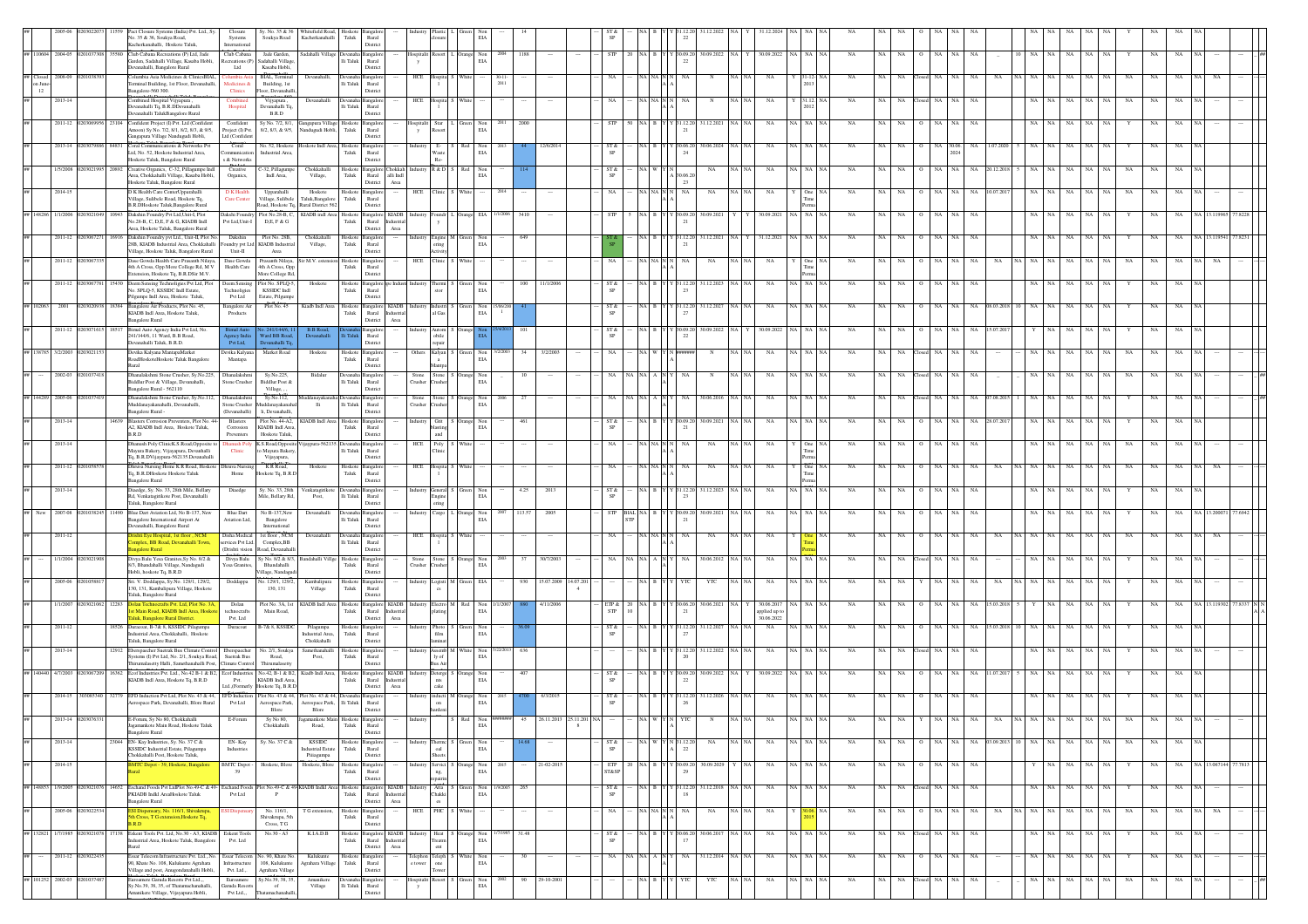|    |                    |                             |                                     |       | cel Telecom Pvt. LtdSy No. 103, NH-4, Excel Telecom<br>MVJ Medical CollegeDandupalya<br>sateHoskote Taluk Bangalore Rural  | Pvt. Ltd                                           | Sy No. 103, NH-4,<br>MVJ Medical<br>College               | Dandupalya Gate                                      | Hoskot<br>Taluk               | Rural<br>District                                       |                                                                                                 |                                               |              |                                              |        |                      |                                              |                                                    |                                 |                 |                          |                     |             |             |             |                    |    |                  |         |                   |             |           |           |             |     |             |  |
|----|--------------------|-----------------------------|-------------------------------------|-------|----------------------------------------------------------------------------------------------------------------------------|----------------------------------------------------|-----------------------------------------------------------|------------------------------------------------------|-------------------------------|---------------------------------------------------------|-------------------------------------------------------------------------------------------------|-----------------------------------------------|--------------|----------------------------------------------|--------|----------------------|----------------------------------------------|----------------------------------------------------|---------------------------------|-----------------|--------------------------|---------------------|-------------|-------------|-------------|--------------------|----|------------------|---------|-------------------|-------------|-----------|-----------|-------------|-----|-------------|--|
|    | 102549             | 1/1/1994                    | 203021                              | 15140 | <mark>mundi Wine &amp; Distilleries, Sy No. 5</mark><br>ollapanahalli Village, Hoskote Taluk,<br>ngalore Rural             | Chamundi Wine<br>& Distilleries                    | Sy No. 56                                                 | Chollapanahalli<br>Village                           | Hoskote<br>Taluk              | ingaloi<br>Rural<br>District                            | Industry                                                                                        | $IMF$ S<br>Bottlin                            |              | Non<br>EIA                                   | 363    |                      | ETP                                          |                                                    | \$0.09.2                        | 30.09.2023      | 30.09.2023               | NA I                | NA          | NA          | NA          | NA                 | NA | NA               |         | NA                | NA          | NA        |           | NA          | NA  |             |  |
|    |                    |                             |                                     |       | errum Extreeme Engineering, Plot No.23-<br>A, KIADB Indl Area, Hoskote Tq, B.R.D                                           | Ferrum<br>Extreeme                                 | Plot No.23-A.<br>KIADB Indl Area                          | Kiadb Indl Area.<br>Hoskote.                         | Hoskoto<br>Taluk              | angalore KIADB<br>Rural Industria                       |                                                                                                 | $\mathbf{g}$<br>Shot<br>Blastin               |              | Nor<br>EIA                                   |        |                      | ST &<br>SP                                   |                                                    | 22                              | 30.09.20        | 0.06.202                 |                     |             |             |             |                    |    |                  |         |                   |             |           |           |             |     |             |  |
|    |                    | $2011 - 12$                 |                                     | 16926 | Ficus Pax Pvt Ltd, 95/2B, NH 207,<br>Koraluru Village Kasaba Hobli, Nadavathi                                              | Engineering<br>Ficus Pax Pvt<br>ltd                | loskote Tq, B.R.E<br>5/2B, Along NH<br>207, Koraluru      | Kasaba Hobli,<br>Nadavathi post                      | Hoskote Bangalo<br>Taluk      | District<br>Rural                                       | Area                                                                                            | $\,$ g $\,$<br>wooden<br>boxes                |              | Non<br>EIA                                   |        |                      | <b>STP</b>                                   |                                                    | .12.2<br>26                     | 31.12.202       |                          |                     |             |             |             |                    |    |                  |         |                   |             |           |           |             |     |             |  |
|    |                    | 2008                        | 2030220                             | 18312 | Post, Hoskote Taluk, Bangalore Rural<br>iltrex Technologies Pvt. Ltd, Sy No. 26                                            | Filtrex<br>Technologies                            | Village<br>y No. 266 to 270                               | foskote - Malur<br>Road                              | Taluk                         | District<br>Hoskote Bangalore<br>Rural                  | Industry Water L                                                                                |                                               | Red          | Non<br>EIA                                   |        |                      | - CETP                                       | YBY                                                | Y 30.06.20                      | 30.06.2021      | 30.06.2021               |                     |             |             |             |                    |    |                  |         |                   |             |           |           |             |     |             |  |
|    |                    | 2013                        |                                     |       | 270, Jadegenahalli, Malur Road,<br>skote Taluk, Bangalore Rural<br>Filtrex Technologies Pvt Ltd, Sy No. 58/2,              | Pvt. Ltd<br>Filtrex                                | Jadegenahalli,<br>Sy No. 58/2,                            | Casaba Hobl                                          | loskoto                       | District<br>langalor                                    |                                                                                                 | $\operatorname{filter}$<br>Catridg<br>Logisti |              | Non                                          |        |                      | ST &                                         |                                                    |                                 |                 |                          |                     |             |             |             |                    |    |                  |         |                   |             |           |           |             |     |             |  |
|    |                    | 2013-14                     |                                     |       | Dandupalya, Kasaba Hobli, Hoskote Taluk,<br><b>Bangalore Rural</b><br>Flipkarft India Pvt Ltd, Sy No 42/1 & 43,            | <b>Technologies</b><br>Pvt Ltd,<br>Flipkarft India | Dandupalya<br>y No 42/1, And                              |                                                      | Taluk<br>Hoskote              | Rural<br>District                                       |                                                                                                 | $_{\rm cs}$                                   |              | EIA                                          | 2623.8 |                      | $_{\mathrm{SP}}$<br>STP                      |                                                    | $^{22}$<br>31.12.20             | 31.12.202       |                          |                     | NA          |             |             |                    |    |                  |         |                   |             |           |           |             |     |             |  |
|    |                    |                             |                                     |       | Kacharanayakanahalli, Jadigenahalli Hobli,<br>Hoskote Taluk, Bangalore Rural                                               | Pvt Ltd,                                           | 43                                                        | Kacharanayakanah<br>alli, Jadigenahalli<br>Hobli.    | Taluk                         | <b>Bangalor</b><br>Rural<br>District                    | Industry Logisti L                                                                              |                                               | Green        | Non<br>EIA                                   |        |                      |                                              |                                                    | $22\,$                          |                 | Refusal on<br>17.12.2020 |                     |             |             |             |                    |    |                  |         |                   |             |           |           |             |     |             |  |
|    |                    | $2013 - 14$                 |                                     | 23087 | Desai Brother's Ltd, No. 162,<br>Bodhanahosahalli, Anugondanahalli Hobli,<br>Hoskote Taluk, Bangalore Rural                | Desai Brothers<br>Ltd                              | No. 162,<br>odhanahosahal                                 | <b>Ibanahosahalli</b>                                | Taluk                         | Hoskote Bangalore<br>Rural<br>District                  | Industry                                                                                        | Food S Orange Non<br>and<br>food              |              | 2014<br>EIA                                  | 4.5    | 2014                 | ETP                                          | NA B Y                                             | (30.09.20                       | 30.09.201       | NA                       | NA I NA IN          | NA          | NA          | NA          | NA                 | NA | NA               |         | NA                |             |           |           | NA          |     |             |  |
|    | 102662             | 2000-01                     |                                     |       | G.K.Granites, Gokare Village, Devanahalli<br>Taluk Bangalore Rural                                                         | G.K.Granites                                       | Goakare Villag                                            | Gokare Villag                                        | li Taluk                      | anealo<br>Rural<br>District                             | Stone<br>Crusher                                                                                | Stone S<br>rusher                             |              | Non<br>EIA                                   |        |                      | NA.                                          | NA A N                                             |                                 | 30.06.201       | NA                       |                     |             |             |             |                    |    | NA.              |         | NA                |             |           |           |             |     |             |  |
|    | ## 143174 2004-05  |                             |                                     | 63975 | Devi Kamakshi Granite, Sv.No.88.<br>adahalli Post, Devanahalli Taluk,                                                      | ni Kamaksh<br>Granite                              | Sy.No.88,<br>adahalli Post                                |                                                      |                               | Bangalore<br>Rural                                      |                                                                                                 | Industry Granite S Green<br>Cutting           |              |                                              | 176    | 13.12.2004 12.12.200 | ST &<br>SP                                   | NA WYN                                             | 31.12.20                        | NA              | NA                       | √A   NA   NA        | <b>NA</b>   | NA          | <b>NA</b>   | NA                 | NA | 07.12.201<br>NA. |         | NA                | NA          | NA        | <b>NA</b> | NA          | NA  |             |  |
|    |                    | 2011-12                     |                                     |       | angalore Rural - 560110.<br>ayathri Clinic, Near New Bus Stop,<br>vanahalli Taluk, Bangalore Rural                         | Gayathri Clinic,<br>Near New Bus                   | nahalli Talu<br>Near New Bus<br>top, Devanahal            | Devanahalli                                          | Devanaha<br>lli Taluk         | District<br>Bangalor<br>Rural                           | HCE                                                                                             | $\&$<br>Clinic                                |              |                                              |        |                      | NA.                                          | NA NA N                                            | 28<br>NA                        | NA              | NA                       |                     | <b>NA</b>   |             |             |                    |    |                  |         |                   |             |           | <b>NA</b> |             |     |             |  |
|    |                    | 2/4/200                     |                                     |       | trict.<br>uez Water Technologies and Solutio<br>idia) Pvt Ltd, No.53-C, KIADB Indl                                         | Stop,<br>Suez Water<br>Technologies                | Taluk, Bangalon<br>No.53-C,                               | KIADB Indl Area                                      | Hoskote<br>${\rm Taluk}$      | District<br>angalore KIADB<br>Rural                     | ustria                                                                                          | Water                                         | Red          | Non<br>EIA                                   |        |                      | ETP                                          |                                                    |                                 | 30.06.20        |                          |                     |             |             |             |                    |    |                  |         |                   |             |           |           |             |     |             |  |
|    |                    | 2005-06 0                   |                                     |       | ea, Hoskote Taluk, Bangalore Rural<br><b>JEF Eye Hospital</b> , Air Extension, Old                                         | and solution<br>GEF Eye                            | Air Extension,                                            | Old Madras Road, Hoskote                             |                               | District<br>angalor                                     | $\operatorname{Area}$<br>HCE                                                                    | treatme<br>nt.<br>Hospita                     |              |                                              |        |                      | NA                                           | $\overline{\text{NA}}$ -NA $\overline{\text{N}}$ 1 |                                 | NA              | NA                       |                     | NA          |             |             |                    |    |                  |         |                   |             |           |           |             |     |             |  |
|    |                    | 2005-06                     |                                     | 8180  | dras Road, Hoskote Taluk, Bangalo<br>ral District<br>Taluk General Hospital, Santhe Gate,                                  | Hospital,<br><b>Taluk General</b>                  | NH4.Santhe                                                | Hoskote                                              | Taluk<br>Hosko                | Rural<br>Distric                                        | HCE                                                                                             | Govt                                          |              |                                              |        |                      |                                              |                                                    |                                 | 30.09.20        |                          |                     |             |             |             |                    |    |                  |         |                   |             |           |           |             |     |             |  |
|    |                    |                             |                                     |       | Hoskote, Bangalore Rural District<br>Geodesic Techniques Pvt LtdBengalur                                                   | Hospital,                                          | Gate, Hoskote                                             |                                                      | Taluk                         | Rural<br>District                                       |                                                                                                 |                                               |              |                                              |        |                      |                                              |                                                    |                                 |                 |                          |                     |             |             |             |                    |    |                  |         |                   |             |           |           |             |     |             |  |
|    |                    | 2011-12                     |                                     |       | ternational Airport, Devanahalli,<br><b>Bangalore Rural</b>                                                                | Geodesic<br><b>Techniques Pvt</b><br>Ltd           | Bengaluru<br>International<br>Airport,                    | Devanahalli                                          | lli Taluk                     | Rural<br>District                                       |                                                                                                 | Fabrica<br>tion<br>$\text{unit}$              | Red          | Non<br>EIA                                   | 6.21   |                      | NA                                           |                                                    |                                 | 31.12.201       | NA                       |                     |             |             |             |                    |    |                  |         |                   |             |           |           |             |     |             |  |
|    |                    | 2013-14                     |                                     |       | 33402 Gets Automatives Pvt Ltd. Sv No.122.<br>Chintamani Road, Dandupalya, Hoskote<br>Taluk, Bangalore Rural               | Gets<br>tomatives P<br>Ltd,                        | Sy No 122,<br>Chintamani Road                             | Dandupalya                                           | Hoskote<br>$_{\rm Taluk}$     | angalor<br>Runal<br>District                            | $\begin{tabular}{ll} \bf Industry & General & S \\ \bf Engine & \end{tabular}$                  | ering                                         | Green        | Non<br>EIA                                   |        |                      | ST &<br>SP                                   | NA B Y                                             | Y 31.12.20                      | 31.12.2028      | NA                       |                     | NA          | NA          |             | NA                 |    | NA.<br>17.01.20  |         |                   |             |           |           |             | NA. |             |  |
|    |                    | $2013 - 14$                 |                                     | 20894 | Dhanika Granites, #22 A, KIADB Indi<br>Area, Hoskote Tq, B.R.D                                                             | Dhanika<br>Granites                                | # 22 A, KIADB<br>ndl Area, Hoskote<br>Tq, B.R.D           | loskote Indl area, Hoskote                           | Taluk                         | Bangalore KIADB<br>Rural Industria<br>District          | Area                                                                                            | Granite<br>Cutting<br>$\&$                    |              | Non<br>EIA                                   | 44.07  |                      | ST &<br>$\mbox{SP}$                          |                                                    | 26                              | N               |                          |                     |             |             |             |                    |    |                  |         |                   |             |           |           |             |     |             |  |
|    | ## 111803          | 1995                        | 1203021118 12411                    |       | Gita Refractories Private Limited, Plot<br>No.18, KIADB Indl Area, Cheemasandra                                            | Gita<br>Refractories                               | Plot No.18,<br>KIADB Indl Area                            | Kiadb Indl Area                                      | Taluk                         | Hoskote Bangalore KIADB<br>Rural                        | Industria                                                                                       | Refract M Orange<br>ories                     |              | Non<br>EIA                                   |        | 21/02/201            | ST &<br>$_{\mathrm{SP}}$                     | NA B                                               |                                 | 30.09.2021      | NA                       |                     | <b>NA</b>   |             |             |                    |    | NA               |         |                   |             |           |           |             | NA  |             |  |
|    | ## 111763 1/1/1997 |                             |                                     |       | illage, Hoskote Taluk, B.R.D<br>Norton Group, (Formerly Disa India<br>mited), No.50, KIADB Indl Area,                      | Private Limited<br>Disa India<br>Limited (2        | Cheemasandra<br>No.50                                     | Kiadb Indl Area                                      | Hoskote<br>Taluk              | District<br>Bangalore KIADB<br>Rural                    | Area<br><b>ndustria</b>                                                                         | Shot M Orange<br>dasting                      |              | Non<br>EIA                                   |        |                      | STP                                          |                                                    | 30.09.20                        | 30.09.202       | 30.09.2021               |                     |             | NA          |             |                    |    |                  |         | NA                |             |           |           |             |     |             |  |
|    | 111807             | 1/1/2000                    |                                     |       | Hoskote Taluk, Bangalore Rural District.<br>84/1. Jangamankote Road, Doddahult                                             | volumes)<br>Godrej Tyson                           | No. 77/1, 83/                                             | Doddahuly                                            | Inskote                       | District<br>angalore                                    | Area                                                                                            | & APC<br>Chicke                               | Red          | Non<br>EIA                                   |        | 2000                 | <b>ETP</b>                                   |                                                    |                                 | 30.06.20        | 0.06.2021                |                     | 18.12.2023  |             |             |                    |    |                  |         |                   |             |           |           |             |     |             |  |
|    | New                | 2007-08                     |                                     |       | llage, Hoskote Taluk, Bangalore Rural<br>Sokulkrishna Constructions Pvt Ltd.,                                              | Food Ltd<br>(FormerlyGodre<br>Gokulkrishna         | & 84/1,<br>Jangamankote<br>Sy No 90, 91,                  | Village<br>Devanahalli                               | Taluk                         | Rural<br>District<br>Bangalor                           | Stone                                                                                           | $\,$ $\,$ $\,$<br>haanse<br>Stone S Orange    |              | Non                                          | 340    |                      | NA                                           |                                                    | NA                              | 30.06.20        | NA                       |                     | NA          | NA          |             | NA                 | NA | NA               |         | NA                |             |           | NA        |             |     |             |  |
|    | 102535             | 1996-97                     |                                     |       | Sv No 90, 91, 90/2, 91/P, 91/P1, 268, 282,<br>284, 295, 294, 296, 297, 298, 302, 306,<br>Gopi Garmaduyoga Workers Welfare  | Constructions<br>Pyt Ltd.,<br>Gopi                 | 90/2, 91/P, 91/P1<br>268, 282, 284,<br>Sv.No.66/4.        | Jogahally                                            | lli Taluk<br>kennaha          | Rural<br>District<br>ıngalo                             | Crusher<br>Stone                                                                                | rusher<br>Stone S Orange Non                  |              | EIA                                          |        |                      | NA.                                          |                                                    |                                 | 30.06.201       | NA                       |                     | <b>NA</b>   |             |             |                    |    | NA.              |         |                   |             |           |           |             |     |             |  |
|    |                    |                             |                                     |       | ssociation(Regd) Sv.No.66/4, Jogahally<br>adahally Post, Devanahalli Tq, B.R.D                                             | larmaduyoga<br>Workers                             | Jogahally,<br>Sadahally Post                              |                                                      | lli Taluk                     | Rural<br>District                                       | Crusher                                                                                         | rusher                                        |              | EIA                                          |        |                      |                                              |                                                    |                                 |                 |                          |                     |             |             |             |                    |    |                  |         |                   |             |           |           |             |     |             |  |
|    |                    | $2011 - 12$                 |                                     |       | gganahalli, Devanahalli Taluk Bang                                                                                         | Governmen<br>Ayurveda<br>Dispensary,               | Hegganahalli,<br>Devanahalli                              | Devanahalli                                          | Devanaha Bangalo<br>lli Taluk | Rural<br>District                                       | HCE                                                                                             | PHC                                           |              |                                              |        |                      | NA.                                          |                                                    | NA                              | NA              | NA                       |                     | <b>NA</b>   |             |             |                    |    |                  |         |                   |             |           |           |             |     |             |  |
|    | New                | 2009-10                     |                                     |       | GTL Infrastructure LtdNo 50/950/8-1,<br>asavi Temple Street, SBM Road,<br>anahalli, Bangalore Rural                        | $G\Pi.$<br>nfrastructur<br>Ltd                     | No 50/950/8-1,<br>Vasavi Temple<br>eet, SBM Roa           | Devanahalli                                          | li Taluk                      | Devanaha Bangalor<br>Rural<br>District                  | $\begin{tabular}{llll} Telephon & Teleph & S & White & Non\\ e Tower & one & EIA \end{tabular}$ | Tower                                         |              |                                              | 37.72  |                      | NA                                           |                                                    | NA                              | 31.12.20        | NA                       |                     | NA          |             |             |                    |    |                  |         |                   |             |           |           |             |     |             |  |
|    |                    |                             |                                     |       | tcore India, Plot No. 7-C, Sy. No. 85,<br>Hoskote Indl Area, Chokkahalli, Kasaba<br>Hobli, Hoskote Taluk, Bangalore Rural  | Encore India                                       | lot No. 7-C, Sy<br>No. 85,                                | Hosakote Indi<br>vrea, Chokkahalli,<br>Kasaba Hobli, | Hoskote<br>Taluk              | Bangalo<br>Rural<br>Distric                             |                                                                                                 | Spary<br>Paintin<br>$\mathbf{g}$              |              | Non<br>$_{\rm EIA}$                          |        |                      | ST &<br>$\mbox{SP}$                          |                                                    |                                 | 1.12.20         |                          |                     |             |             |             |                    |    |                  |         |                   |             |           |           |             |     |             |  |
|    |                    | 2005-01                     |                                     |       | H.U.Gugle Biotech Pvt LtNo.23, P.O.B<br>No.14, Binnamangala Village, Devanahalli, Biotech Pvt Lt                           | H.U.Gugle                                          | No.23, P.O.B<br>No.14,                                    | Binnamangala<br>Village                              | lli Taluk                     | Rural                                                   |                                                                                                 | Tissue<br>Culture                             |              | Non<br>EIA                                   |        |                      | ST &<br>SP                                   |                                                    | 1.12.20                         | 31.12.202       |                          |                     |             |             |             |                    |    |                  |         |                   |             |           |           |             |     |             |  |
|    |                    | 1/11/2007                   |                                     |       | <b>Bangalore Rural District</b><br>Halda Office Systems Pvt. Ltd, No. 11-B,<br>KIADB Indl Area, Hoskote Taluk,             | Halda Office<br>Systems Pyt.                       | Binnamangala<br>No. 11-B, KIADB<br>Indi Area, Hoskot      | KIADB Indl Area, Hoskote                             | Taluk                         | Distric<br>ingalore KIADB<br>Rural Industria            |                                                                                                 | of<br>$\mathbf{Woode}$<br>$\mathbf{n}$        |              | Non<br>EIA                                   |        |                      | $\frac{\text{ST} \cdot \text{R}}{\text{SP}}$ |                                                    | 28<br>31.12.20                  | 31.12.2027      | NA                       |                     | NA          |             |             |                    |    |                  |         |                   |             |           |           |             |     |             |  |
|    |                    | $2011 - 12$                 |                                     |       | Bangalore Rural<br>Hanuman Clinic, Boodigere Main Road,                                                                    | Ltd                                                | Taluk, Bangalon<br><b>Boodigere</b> Main<br>Road          | Hoskote                                              | Hoskote<br>Taluk              | District<br>ıngalo<br>Rural                             | Area<br>HCE                                                                                     | Clinic 1                                      |              |                                              |        |                      | NA                                           | NA NA N                                            |                                 | NA              | NA                       |                     | <b>NA</b>   |             |             |                    |    |                  |         |                   |             |           |           |             |     |             |  |
|    |                    | 2010-11                     |                                     |       | Hoskote Taluk, Bangalore Rural<br>HDFC BankDRV Plaza, BB Road, 19th                                                        |                                                    | HDFC Bank DRV Plaza, BB                                   | Devanahalli                                          | Devanaha Bangalor             | District                                                | $\begin{tabular}{ll} Telephone & Telephone & S \\ e tower & one \end{tabular}$                  |                                               | <b>White</b> | Non                                          |        |                      | NA                                           |                                                    |                                 | 31.12.2013      | NA                       | NA NA NA            | NA          | NA          |             | NA.                |    | NA 11.1.201      |         |                   |             |           |           |             |     |             |  |
|    |                    | 2010-11                     |                                     |       | Ward, Near Old Bus Stand,<br>DevanahalliDevanahalliDevanahalli Taluk<br>HDFC BankNo.55A, Sadahalli Village,                | <b>HDFC Bank</b>                                   | Road, 19th Ward<br>Near Old Bus<br>No.55A, Sadahall       | Devanahalli                                          | lli Taluk<br>Devanaha         | Rural<br>District<br>angalo                             |                                                                                                 | Tower                                         |              | EIA<br>Non                                   |        |                      |                                              |                                                    |                                 | 1.12.20         |                          |                     |             |             |             |                    |    |                  |         |                   |             |           |           |             |     |             |  |
|    |                    |                             |                                     |       | Sadahalli Post, Devanahalli, Bangalore<br>Rural DistrictDevanahalliDevanahalli<br>Falma Laboratories Private Limited, Plot | Falma                                              | Village, Sadahalli<br>Post, Devanahalli,<br>Plot No.54b   | Kiadb Indl                                           | $\rm{Ili}$ Taluk              | Rural<br>District                                       | Telephon Teleph<br>e tower one                                                                  | Tower<br>Farmul                               |              | $_{\rm EIA}$                                 |        |                      |                                              |                                                    |                                 |                 |                          |                     |             |             |             |                    |    |                  |         |                   |             |           |           |             |     |             |  |
|    |                    |                             |                                     |       | No.54b, Kiadb Indl Area, Hoskote Taluk,<br><b>Bangalore Rural</b>                                                          | Laboratories<br>Private Limited                    |                                                           |                                                      | Taluk                         | Rural Industrial<br>District                            | Area                                                                                            | $\arcsin$                                     |              |                                              |        |                      |                                              |                                                    | 17                              |                 |                          |                     |             |             |             |                    |    |                  |         |                   |             |           |           |             |     |             |  |
|    |                    |                             | 2013-14 0203077196 29341            |       | Hindustan Polyflex, No 46, Sy No 81/85,<br>Hoskote Indl Area, Chokkahalli Village,<br>Hoskote Taluk Bangalore Rural        | Hindustan<br>Polyflex                              | No 46 Sy No 81/<br>85 Hoskote Indl<br>Area,               | Chokkahalli<br>Village,                              | Taluk                         | Hoskote Bangalore KIADB<br>Rural Industrial<br>District | $\operatorname{Area}$                                                                           | $_{\mathrm{nce}}$<br>Product                  |              | Industry Polytha S Orange Non 2013-14<br>EIA |        | 141 08.08.2013       | ST &<br>SP                                   | NA B Y                                             | Y 30.09.20<br>20                | 30.09.2020      | NA                       | NA NA NA            | NA          |             |             | NA NA Closed NA NA |    | NA 10.06.2016    |         | NA NA NA          | NA NA       |           |           | $_{\rm NA}$ | NA  | $_{\rm NA}$ |  |
|    |                    | ## 140515 1/7/2003 02030211 |                                     |       | litecn Fastners & Structurals, (Unit-li)Plot Hitecn Fastn<br>No.174Kiadb Indl AreaHoskote Taluk<br>Bangalore Rural         | & Structurals<br>(Unit-li)                         | Plot No.174                                               | Kiadb Indl Are                                       | Hoskote<br>Taluk              | Bangalore KIADB<br>Rural Industrial<br>District         | Area                                                                                            | General S<br>Engine<br>ering                  | Red          | Non<br>EIA                                   | 143    |                      |                                              | NA B Y                                             | 30.06.20<br>12                  | 30.06.2012      | NA<br>NA NA              | NA NA NA            | NA          | NA          |             | NA Closed NA       | NA | NA               | NA.     | NA.<br>NA         | NA NA       |           | NA        | NA          | NA  | <b>NA</b>   |  |
| ## | 111851 1/4/1996    |                             | 0203021                             |       | liten Fastners and StructuralsPlot No.<br>30/A-2Hoskote Industrial AreaHoskote<br>Taluk Bangalore Rural                    | <b>Hiten Fastners</b><br>and Structurals           | Plot No. 30/A-2                                           | loskote Industr<br>Area                              | Taluk                         | Hoskote Bangalore KIADB<br>Rural Industrial<br>District | Area                                                                                            | General S Red<br>Engine                       |              | Non<br>EIA                                   | 131    |                      |                                              | NA B Y                                             | (30.06.20)<br>12                | 30.06.2012      | NA                       | NA NA NA            | NA          | NA          |             | NA Closed NA       | NA | NA               | NA 1    | NA<br>NA          | NA          | <b>NA</b> | NA        | NA          | NA  | <b>NA</b>   |  |
|    |                    |                             | ## 102086 1/1/2000 0203020937 12222 |       | loskote Dairy unit of BAMUL (Milk<br>ling center), Sy No.30, Chikkullur                                                    | Hoskote Dairy<br>unit of BAMUL                     | Sv No.30.<br>Chikkullur                                   | Chikkahallur<br>Village                              | Taluk                         | Hoskote Bangalore<br>Rural                              |                                                                                                 | ering<br>Industry Milk L Red Non<br>Chillin   |              | /1/2000<br>EIA                               |        |                      | ETP<br>ST &                                  |                                                    | 400 Y B Y Y 30.06.20 30.06.2021 |                 |                          | 30.06.2021 NA NA NA | NA          |             | NA NA       | O NA NA            |    | NA               |         | NA                | NA NA       |           | Y         | NA          | NA  | <b>NA</b>   |  |
|    |                    | 2005-06                     | 0203067255 80619                    |       | llage, Hoskote Tq, B.R.D<br>Mar Thoma Mission Hospital, Mission<br>Hospital Road, T.G Extension, Hoskote                   | (Milk Chilling<br>Hoskote<br>Mission and           | Village, Hoskote<br>loskote P.O. T.G<br>Extension,        | T G extension,                                       | Taluk                         | District<br>Hoskote Bangalore<br>Rural                  | HCE                                                                                             | g<br>Govt S Orange<br>Hospita                 |              |                                              |        |                      | $_{\rm SP}$<br>STP &<br>$ST\,\&$             | NA B Y                                             | Y 30.09.20<br>29                | 30.09.2029      | NA                       |                     | NA          | NA          | NA          | NA                 | NA | NA<br>NA         | NA.     | NA<br>NA          | NA          | NA        | NA        | NA          | NA  |             |  |
|    |                    |                             | ## 111844 1/8/1994 0203021254 20820 |       | $Tq$ , $B.R.D$<br>Hindustan Petroluem Corporation Limited,                                                                 | Medical Centre<br>Hindustan                        | loskote Tq, B.R.E<br>Devangunthi                          | Devangunthi Rail Hoskote Bangalore                   |                               | District                                                |                                                                                                 | Industry Petrole L Red Non                    |              | 1/8/1994                                     |        | 29.01.2022           | $\mbox{SP}$<br>ST &                          |                                                    | NA B Y Y 30.06.20               | 30.06.2021      | 30.06.2021               | NA NA NA            | NA          | NA          | NA          | O NA NA            |    | NA 04.11.2016    | 5 NA NA | NA                | NA          | NA        | Y         | NA          | NA  | NA          |  |
|    |                    | 2013-14                     |                                     | 11515 | evanagunthi Depot), Bangalore<br>ninal, Devangunthi Village, 125/1 to                                                      | Petroluem<br>Corporation<br>Hindustan              | Village, 125/1 to<br>12/7,287 to 301<br>Sy 8, 12/3, 12/4, | way station<br>Tarabanahalli                         | Taluk                         | Rural<br>District<br>Hoskote Bangalor                   |                                                                                                 | $_{\rm{uim}}$<br>Industry R&D L Red           |              | EIA<br>Non<br>20/2013                        |        |                      |                                              |                                                    | 30.06.20                        | $30.06.2021$ NA | 30.06.2020               | NA NA NA            | $_{\rm NA}$ | $_{\rm NA}$ | $_{\rm NA}$ | $_{\rm NA}$        | NA | NA 10.01.2017    |         | NA<br>$_{\rm NA}$ | $_{\rm NA}$ | NA        |           | $_{\rm NA}$ | NA  |             |  |
|    |                    |                             |                                     |       | R & D Unit), Sy 8, 12/3, 12/4, 12/5, 70 &<br>Tarabanahalli Village, Jadigenahalli                                          | Petroluem<br>Corporation                           | 12/5, 70 & 71                                             | Village,<br>Jadigenahalli                            | Taluk                         | Rural<br>Distric                                        |                                                                                                 | Petrole                                       |              | EIA                                          |        |                      |                                              |                                                    | 21                              |                 |                          |                     |             |             |             |                    |    |                  |         |                   |             |           |           |             |     |             |  |

Hobli, Anugondanahalli Hobli, KIADB

Limited( R & D

hobli ,

Storage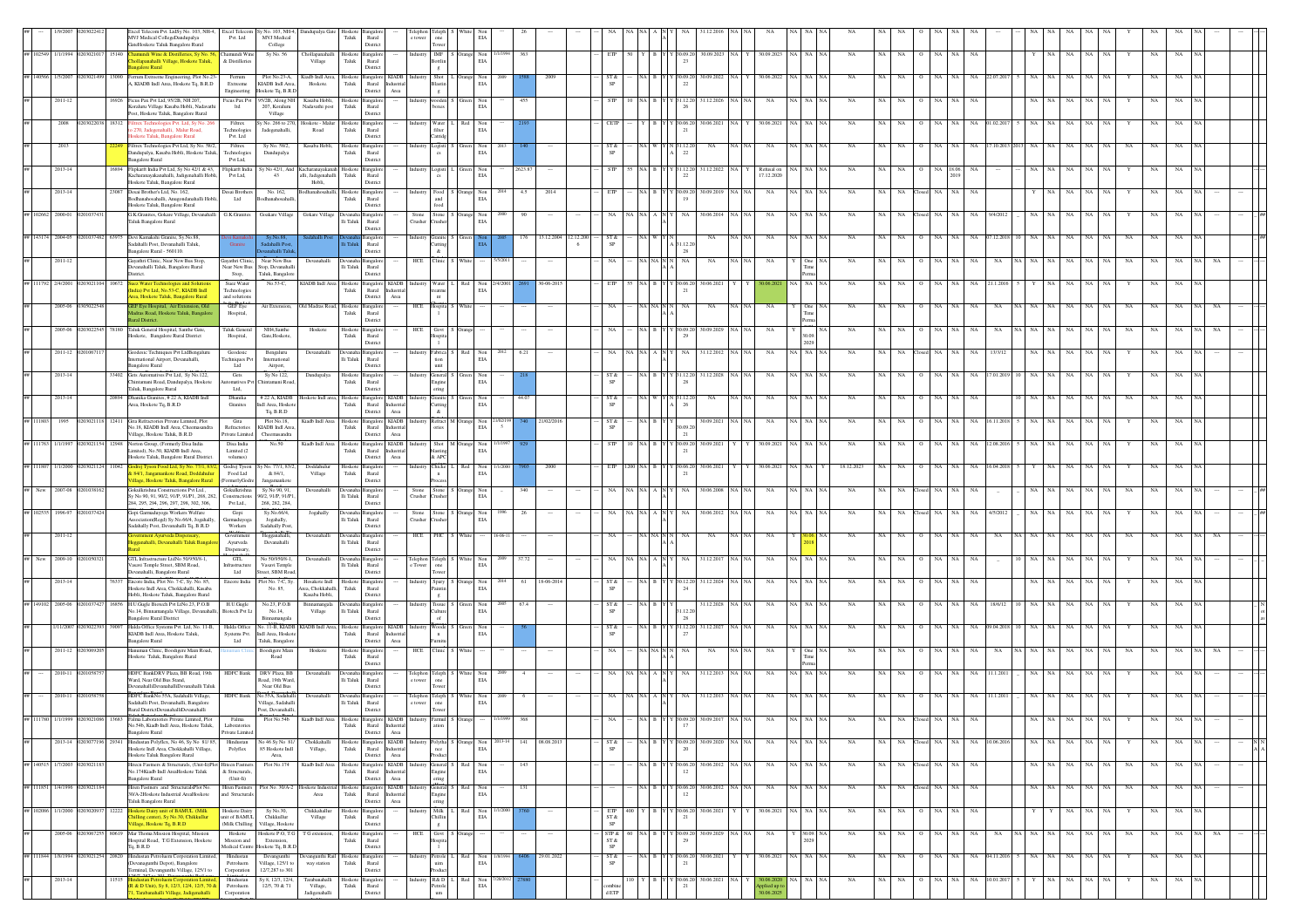|                          |                   | Food Creation<br>Kacharakanahalli Village, Nadvathi<br>Private Limited,<br>st, Hoskote Taluk, Bengaluru Rural                                                                    | Sy. No. 34,<br>Kacharakanahalli<br>Nadvathi Post,       | Sy. no. 34,<br>Kacharakanahalli<br>Village of     | Taluk                       | Rural<br>Distric                                                                    |                    |                                           |                                           |      |      |           |                         |         |                                                                                    |                      |                                   |        |             |           |             |                  |                  |     |     |                        |           |                      |             |             |  |
|--------------------------|-------------------|----------------------------------------------------------------------------------------------------------------------------------------------------------------------------------|---------------------------------------------------------|---------------------------------------------------|-----------------------------|-------------------------------------------------------------------------------------|--------------------|-------------------------------------------|-------------------------------------------|------|------|-----------|-------------------------|---------|------------------------------------------------------------------------------------|----------------------|-----------------------------------|--------|-------------|-----------|-------------|------------------|------------------|-----|-----|------------------------|-----------|----------------------|-------------|-------------|--|
| ## 112210 1/10/2001      | 0203020871 15400  | sito Polymers Private Limited, Plot<br>Sumito<br>44A1, KIADB Indl Area, Hoskote,<br>Polymers<br>galore Rural<br>Private Limit                                                    | No.44A/1                                                | Kiadb Indl Area                                   | Hoskote<br>${\rm Taluk}$    | <b>Bangalore</b> Chokkah<br>alli $\operatorname{Indl}$<br>Rural<br>District<br>Area |                    | Industry CNSL S Red<br>Based<br>Resin     | Non<br>$_{\rm EIA}$                       |      |      |           | CETP &<br>ST &<br>SP    |         |                                                                                    |                      | Y B Y Y 30.06.20 30.06.2023 NA NA |        | NA          | NA NA     | <b>NA</b>   | NA               | NA               |     | NA. | 01.08.201              |           | NA<br>NA             | NA          |             |  |
| $2013 - 14$              |                   | Garden City Agro Exports Pvt Ltd, Sy. I<br>Garden City<br>3/3, Nadavathi Village & Post, Via<br>Agro Exports<br>Kadugodi, Hoskote Tlauk, BRD<br>Pvt Ltd                          | Sy. No. 3/3,<br>kadavathi Village<br>& Post,            | Via Kadugodi,<br>Blore-67                         | Hoskote<br>Taluk            | Bangalor<br>Rural<br>District                                                       |                    | therkin                                   | EIA                                       |      |      |           | ETP<br><b>ST&amp;SP</b> |         |                                                                                    |                      |                                   |        |             |           |             |                  |                  |     |     |                        |           |                      |             |             |  |
| ## 146251 2005-06        |                   | Ideb Construction Propagats Pvt Ltd,<br>Ideb<br>Sy.No.39, P-11, Nallur Village,<br>Construction<br>Channarayanapatna Hobli, Devanahalli Tq<br>Propagats Pvt                      | Sv.No.39, P-11<br>Nallur Village,<br>hannarayanapatı    | a Hobli                                           | $\rm Ili$ Taluk             | Bangalor<br>Rural<br>District                                                       | Stone<br>Crusher   | Stone<br>msher                            | Non<br>EIA                                |      |      |           |                         |         |                                                                                    |                      |                                   |        |             |           |             |                  |                  |     |     |                        |           |                      |             |             |  |
| ## 111985 1/1/2002       | 0302137           | 16887 Ind Pure Chem, No.8D, KIADB Indi Are<br>Ind Pure Cher<br>skote Taluk, Bangalore Rural                                                                                      | No.8                                                    | Kiadb Indl Area                                   | Hoskote<br>Taluk            | Bangalore KIADB<br>Rural<br>Industria<br>Area<br>District                           | Industr            | Solvent<br>Reproc                         | Non<br>EIA                                |      |      |           | CETP<br>ST&SP           |         |                                                                                    | 30.06.2<br>22        | 30.06.2022                        |        | 30.06.2022  | <b>NA</b> |             |                  |                  |     |     |                        |           | NA                   |             |             |  |
| 2011-12                  |                   | India Telecom Infra Limited Sri.<br>India Telecom<br>kangamma Devi Temple Trust Katha No<br>Infra Limited<br>190, Shivanapura, Nandagudi Hobli                                   | Sri. Gangamma<br>Devi Temple Trust                      | Katha No. 190.<br>Shiyanapura.<br>Nandagudi Hobli | Hoskote<br>Taluk            | Bangalor<br>Rural<br>District                                                       | e tower            | elephon Teleph<br>one<br>Tower            | Non<br>EIA                                |      | 1.31 |           | NA                      | NA NA A |                                                                                    | NA                   | 31.12.2015                        |        | <b>NA</b>   | (A   NA   | <b>NA</b>   | NA.              | NA               |     | NA  |                        |           |                      |             |             |  |
|                          | 2011-12 020306781 | Indian Clinic Behind Forest Office, M.V.<br><b>Indian Clini</b><br>ixtension, Hoskote Tq, B.R.DHoskote<br>Hoskote Taluk Bangalore Rural                                          | <b>Behind Forest</b><br>Office, M.V.<br>Extension,      | Hoskote                                           | Taluk                       | Hoskote Bangalore<br>Rural<br>Distric                                               |                    | HCE Clinic S                              | White                                     |      |      |           |                         |         | NA NA N N                                                                          | NA                   | NA                                |        | NA          | One       | <b>NA</b>   | NA               | NA               | NA. | NA  |                        |           | <b>NA</b>            | NA          |             |  |
| $2011 - 12$              |                   | Indial Institute of Sutrophysics,<br>Indial Institute<br>Chikkahallur, Hoskote Indl Area,<br>of Sutrophysic<br>angalore Rural District                                           | Chikkahallur<br>Hoskote                                 |                                                   | Taluk                       | loskote Indi Area Hoskote Bangalore KIADB<br>Rural<br>ustria<br>District<br>Area    |                    | Industry Educati !                        | Non<br>EIA                                |      |      |           |                         |         | NA B                                                                               | (31.12.20)           | 31.12.2003                        |        | NA          | A NA      | NA          | NA.<br>NA.       | NA               |     | NA  |                        |           |                      | NA          |             |  |
| 1/1/2002                 |                   | dian Holistic Health centerSy No. 260,<br><b>Indian Holistic</b><br>261., 262 & 263Samethanahalli Village,<br>Health cente<br>agondanahalli HobliHoskote Taluk                   | y No. 260, 261<br>262 & 263                             | Samethanahalli<br>Village,<br>ugondanabal         | loskoto<br>Taluk            | ingalo<br>Distric                                                                   |                    | Ayurve 1<br>Health                        | Non<br>EIA                                |      |      |           |                         |         |                                                                                    |                      | 1.12.20                           |        | NA          |           |             |                  |                  |     |     |                        |           |                      |             |             |  |
| 1/8/199<br># 111879      |                   | Indian Oil Corpn Limited, (Bangalore<br>Indian Oil<br>Terminal), Sy. No. 122-251-256, 117-281,<br>Corpn Limited<br>151 to 152, Near Railway Station, Hoskot<br>(Bangalore        | Sy No. 122-251<br>256, Sy No. 117-<br>81, Sy No.151 t   | Near Railway<br>Station                           | loskote<br>Taluk            | Bangalor<br>Rural<br>Distric                                                        | industry           | Petrole<br>uim                            | Non<br>EIA                                |      |      | 25/04/201 | ST &                    |         |                                                                                    | 30.06.2<br>$^{21}$   | 30.06.2021                        |        | 30.06.2021  |           | NA          |                  |                  |     |     |                        |           |                      |             |             |  |
| ## 111878 4/4/2001       |                   | Indian Oil Corporation Ltd, (Indane<br>Indian Oil<br>Bottling Plant). Sy No.19/2(P), 19/3(3), 22 Corporation Ltd<br>&23(P) to 103 to 109 of Kanekal Village.<br>(Indane Bottlins | Sy No.19/2(<br>P), 19/3(3), 22<br>\$23(p) to 103 t      | Jadegenahalli<br>Hobli                            | Hoskote<br>Taluk            | ingaloi<br>Rural<br>District                                                        |                    | $LPG$ I<br><b>uline</b>                   | Non<br>EIA                                |      |      |           | ST &                    |         |                                                                                    | Y 30.09.2<br>$^{21}$ | 30.09.2021                        |        | 30.09.2021  | I NA      |             |                  |                  |     |     |                        |           |                      |             |             |  |
|                          |                   | Indian Oil Corporation Ltd (ATF<br>Indian Oil<br>Fuel)Pipeline from Devanagonthi to<br>orporation Ltd<br>(ATF Fuel)<br>evanahalli Airport, Hoskote Tq,                           | Pipeline from<br>Devanagonthi to<br>Devanahalli         | Hoskote To.<br>Bangalore to<br>Devahalli          | Hoskot<br>Taluk             | ngalo<br>Rural<br>District                                                          |                    | etrole <sup>®</sup><br>$_{\rm um}$        | EIA                                       |      |      |           | ST &<br>SP              |         |                                                                                    | 30.06.2<br>21        |                                   |        | \$1.12.20.  |           |             |                  |                  |     |     |                        |           |                      |             |             |  |
| 2011-12                  |                   | 11342 Indian Oil Corporation Ltd CBPL (Pipe<br>Indian Oil<br>ine project Chennai- Devanagonthi),<br>orporation Ltd<br>Devanagonthi, Kanekal Village, Hoskote<br>CBPL(pipe line   | Devanagonthi,                                           | Kanekal Village                                   | ${\rm Taluk}$               | Hoskote Bangalore<br>Rural<br>District                                              |                    | Industry LPG L Green                      | Non<br>EIA                                |      | 7350 |           | ST &                    |         |                                                                                    | 25                   | NA B Y Y 31.12.20 31.12.2025      |        | 31.12.2022  | NA NA     | <b>NA</b>   | NA<br>NA         | NA               | NA. | NA  |                        |           | NA<br>NA             | NA          | NA          |  |
| 2007-01<br>New           |                   | Indian Oil Sky Tanking Ltd., Bangalore<br>Indian Oil Sky<br>nternational Airport Ltd., Devanahalli<br>Tanking Ltd.,<br>Taluk, Bangalore-562 110.                                 | Bangalore<br>International<br>Airport Ltd.              | Devanahall                                        | <b>Jevana</b><br>li Taluk   | nealo<br>Rural<br>District                                                          |                    | Oil   I<br>Termin                         | $_{\rm EIA}$                              |      |      |           | n STP<br>of BIAL        |         |                                                                                    | Y 30.06.2<br>21      | 0.06.202                          |        |             |           |             |                  |                  |     |     |                        |           |                      |             |             |  |
| 2007                     |                   | Indian TechnologiesC-35, III Cross<br>Indian<br>KIADB Indl EstateHoskote Taluk<br>Technologies<br><b>Bangalore Rural</b>                                                         | $C-35$ , III Cross                                      | KIADB Indi<br>Estate                              | loskoto<br>${\rm Taluk}$    | Bangalore KIADB<br>Rural<br>District<br>Area                                        |                    | Cleanin<br>$g$ &<br>Washin                | EIA                                       |      |      |           |                         |         |                                                                                    |                      |                                   |        |             |           |             |                  |                  |     |     |                        |           |                      |             |             |  |
| ## 111626 2007           |                   | Indo-Us Mim Tec Private Limited,<br>Indo-Us Mim<br>(Af.Technologies), No.45P, KIADB Indl<br>Tec Private<br>Area, Hoskote Tq, B.R.D<br>Limited                                    | No.45p, KIADB<br>Indl Area, Hosko<br>Tq, B.R.D          | Kiadb Indl Area                                   | Hoskote<br>Taluk            | Bangalore KIADB<br>Rural<br>Industria<br>District<br>Area                           |                    | adustry Injectio L<br>Mouldi              | Non<br>EIA                                | 2009 | 8704 | 7/10/2009 |                         |         |                                                                                    | (30.09.20)<br>22     | 30.09.2022                        |        | 0.09.2023   |           |             |                  |                  |     | NA  |                        |           |                      |             |             |  |
| 2012                     |                   | Indus Tower<br>Indus Tower Limited<br>Sy.No.10/11, Balepura village, Redihalli<br>Limited                                                                                        | No.10/11, Bale<br>ura village,<br>Redihalli post.       | Devanahalli                                       | lli Taluk                   | langalo<br>Rural<br>District                                                        | tower              | lephon Teleph<br>one<br>tower             | Non<br>EIA                                |      |      |           |                         |         |                                                                                    |                      | One time<br>consent               |        |             |           |             |                  |                  |     |     |                        |           |                      |             |             |  |
| 2012                     | 11058             | Indus Tower Limited Sy.No.8/5, khatha<br>Indus Towe<br>No. 99, Uganavadi village, Kasaba Hobli<br>Limited<br>levanaballi DevanaballiDevanaballi                                  | y.No.8/5, khath<br>No. 99, Uganava<br>village, Kasaba   | Devanahalli                                       | lli Taluk                   | ngalo<br>Rural<br>District                                                          | e tower            | Felephon Teleph<br>one<br>tower           | Non<br>EIA                                |      | 1.31 |           |                         | NA INA  |                                                                                    | NA                   | One time<br>consent               |        | NA          | NA NA     | NA          |                  | NA               |     | NA  | $7 - 09 - 12$          | NA        | NA                   | NA          | NA          |  |
| ## New 2008-09           |                   | Indus Tower Limited Sv.8/1. Devaranahalli<br>Indus Tower<br>Village, Uganwadi Post, Devanahalli<br>Limited<br>Taluk, Bangalore Rural                                             | Sy.8/1,<br>Devaganahalli<br>'illage, Uganwac            | Devanahalli                                       | li Taluk                    | Devanaha Bangalore<br>Rural<br>District                                             |                    | Telephon Teleph :<br>e Tower one<br>Tower | Non<br>White<br>EIA                       | 2009 |      |           |                         | NA NA   |                                                                                    | NA                   | 31.12.2013<br>NA.                 |        | NA          | NA I NA   | <b>NA</b>   | <b>NA</b><br>NA. | NA               | NA  | NA  |                        | D I NA    | NA<br>NA.<br>NA      | NA          |             |  |
| ## New 2008-09           |                   | Indus Tower Limited No.7, Sy.No.7/1,<br>Indus Tower<br>Doddakambahalli Village,<br>Limited<br>Channarayapatna Hobli, Devanahalli                                                 | io.7, Sy.No.7/1<br><b>Ooddakambahal</b><br>Village,     | Devanahalli                                       | evana<br>li Taluk           | ıngalo<br>Rural<br>District                                                         | e Tower            | Felephon Teleph<br>one<br>Tower           | EIA                                       |      |      |           |                         |         |                                                                                    |                      | 31.12.2013                        |        | NA          |           |             |                  |                  |     |     |                        |           |                      |             |             |  |
| New<br>2008-09           |                   | Indus Tower Limited Sy.No.67/6,<br>Indus Tower<br>Malligenahalli Village, Bidalur Post,<br>Limited<br>nahalli Taluk, Bangalore Rural                                             | Sy.No.67/6,<br>Malligenahalli<br>Village, Bidalu        | Devanahalli                                       | Devanah<br>li Taluk         | Bangalor<br>Rural<br>Distric                                                        | e Tower            | Telephon Teleph<br>one                    | Non<br>EIA                                |      |      |           |                         |         |                                                                                    | NA.                  | 31.12.2013                        |        | NA          | A I NA    | NA          |                  |                  |     |     |                        |           |                      |             |             |  |
| $W = Ncw$<br>2008-09     |                   | ndus Tower Limited Sy.No.1, Avathi<br><b>Indus</b> Tower<br>Village, Devanahalli Taluk, Bangalore<br>Limited<br>Rural District.DevanahalliDevanahalli                            | y.No.1, Avathi<br>Village,<br>vanahalli Talu            | Devanahalli                                       | lli Taluk                   | angalo<br>Rural<br>District                                                         | e Tower            | Telephon Teleph<br>Tower                  | Non<br>EIA                                |      |      |           |                         |         |                                                                                    |                      | 1.12.20                           |        | NA          |           |             |                  |                  |     |     |                        |           |                      |             |             |  |
| 2008-09<br><b>W#</b> New |                   | adus Tower Limited Sy.No.77,<br>Indus Towe<br>Venkatragiri Kote Village & Post,<br>Limited<br>/iiavapura Hobli, Devanahalli Taluk                                                | Sy.No.77<br>/enkatragiri Kote<br>Village & Post.        | Devanahall                                        | lli Taluk                   | Rural<br>District                                                                   | elephor<br>e Tower | Teleph<br>$_{\rm one}$<br>Tower           | EIA                                       |      |      |           |                         |         |                                                                                    |                      | 31.12.201.                        |        |             |           |             |                  |                  |     |     |                        |           |                      |             |             |  |
| ## New 2008-09           |                   | ndus Tower Limited Sy.No.7/1, Khata<br>Indus Tower<br>No.7, Doddakurubarahalli Village,<br>Limited<br>Channarayapatna Hobli, Deyanahalli                                         | y.No.7/1, Khata<br>No.7.<br>oddakurubara                | Devanahalli                                       | li Taluk                    | Rural<br>District                                                                   | e Tower            | Felephon Teleph<br>one<br>Tower           | Non<br>EIA                                |      |      |           |                         |         |                                                                                    |                      | 31.12.2013                        |        | NA          | <b>NA</b> | NA          | NA               | NA               |     | NA  |                        |           | NA                   |             |             |  |
|                          |                   | Indus Tower Limited No.1/2A.<br>Indus Tower<br>Kempathimmanahalli Village, Devanahalli<br>Limited<br>Taluk, Bangalore Rural                                                      | No.1/2A,<br>mpathimmana<br>lli Village,                 | Devanahalli                                       | lli Taluk                   | Rural<br>District                                                                   |                    | Telephon Teleph :<br>e Tower one<br>Tower | $_{\rm EIA}$                              |      |      |           |                         |         |                                                                                    |                      | 31.12.20                          |        |             |           |             |                  |                  |     |     |                        |           |                      |             |             |  |
| 2010-11                  |                   | Indus Tower Limited Sy No. 38/1, E Hosur, Indus Tower<br>Hegganahalli Post, Devanahalli Tq,<br>Limited<br><b>Bangalore Rural</b>                                                 | Sy No. 38/1, E<br>Hosur,<br>gganahalli Po               | Hegganahal                                        | <b>Jevanah</b><br>lli Taluk | ıngalo<br>Rural<br>District                                                         | e Tower            | Telephon Teleph<br>one<br>Tower           | $_{\rm EIA}$                              |      |      |           |                         |         |                                                                                    |                      | 31.12.2014                        |        | NA          |           |             |                  |                  |     |     |                        |           |                      |             |             |  |
| 2010-11                  | 2010587           | Indus Tower Limited VP No 52/42,<br>Indus Tower<br>43,44& Doddathattamanagala Village,<br>Limited<br>Mundabale Post,                                                             | VP No 52/42,<br>43,44&<br>ddathatta                     | Devanahalli                                       | Devanah:<br>li Taluk        | Bangalor<br>Rural<br>Distric                                                        | e Tower            | Telephon Teleph<br>$_{\rm one}$<br>Tower  | Non<br>$_{\rm EIA}$                       |      |      |           |                         | NA INA  |                                                                                    |                      | 31.12.2014                        |        | NA          |           | NA          | NA.              |                  |     |     | 24/1/1                 |           | NA.                  |             |             |  |
| 2010-1                   |                   | Indus Tower Limited Sy No.4/3, Kundan<br>Indus Tow<br>Village& Post, Devanahalli,<br>Limited<br>BangaloreDevanahalliDevanahalli Taluk                                            | Sy No.4/3,<br>adana Village<br>ost, Devanahall          | Devanahal                                         | Jevanal<br>li Taluk         | Bangalo<br>Rural<br>District                                                        | e Tower            | Telephon Teleph<br>$_{\rm one}$<br>Tower  | EIA                                       |      |      |           |                         |         |                                                                                    |                      | 31.12.201                         |        |             |           |             |                  |                  |     |     |                        |           |                      |             |             |  |
| 2010-11                  |                   | Indus Tower Limited No.76, Khata No<br>Indus Tower<br>245/76, kannamangala Village,<br>Limited<br>Devanahalli.                                                                   | o.76, Khata No<br>245/76,<br>kannamangala               | Devanahalli                                       | <b>Jevanal</b><br>li Taluk  | Bangalor<br>Rural<br>District                                                       | e Tower            | Telephon Teleph<br>$_{\rm one}$<br>Tower  | EIA                                       |      |      |           |                         |         |                                                                                    |                      | 1.12.201                          |        |             |           |             |                  |                  |     |     |                        |           |                      |             |             |  |
| 2010-11                  |                   | Indus Tower Limited Sy.No.25/3<br>Indus Tower<br>Anighatta Village, Bidalur Post,<br>Limited<br>Devanahalli TalukDevanahalliDevanahalli                                          | Sy.No.25/3,<br><b>Inighatta Villag</b><br>Bidalur Post. | Devanahalli                                       | lli Taluk                   | evanaha Bangalor<br>Rural<br>District                                               | e Tower            | Telephon Teleph<br>one<br>Tower           | Whit<br>Non<br>EIA                        |      |      |           |                         |         |                                                                                    |                      | 31.12.2014                        |        |             |           |             |                  |                  |     |     |                        |           |                      |             |             |  |
| ** --<br>2010-11         |                   | Indus Tower Limited No.3, Chenchanahalli Indus Tower<br>Village & Post, Devanahalli<br>Limited<br>BangaloreDevanahalliDevanahalli Taluk                                          | No.3.<br>Chenchanahalli<br>Village & Post,              |                                                   | lli Taluk                   | Rural<br>District                                                                   | e Tower            | Telephon Teleph<br>one<br>Tower           | EIA                                       |      |      |           |                         |         |                                                                                    |                      |                                   |        |             |           |             |                  |                  |     |     |                        |           |                      |             |             |  |
|                          | 2011-12 020106709 | Indus Tower Limited No.3544, 3545.<br>Indus Tower<br>Mahalakshmi Layout, Sulebele Road,<br>Limited<br>Devanahalli, Bangalore Rural                                               | No.3544, 3545.<br>Mahalakshmi<br>Layout, Sulebele       | Devanahalli                                       | li Taluk                    | Devanaha Bangalore<br>Rural<br>District                                             | e Tower            | Telephon Teleph S White<br>one<br>Tower   | Non<br>EIA                                | 2011 | 2    |           | NA                      |         | $\mathsf{NA} \quad \mathsf{NA} \quad \mathsf{A} \quad \mathsf{N} \quad \mathsf{Y}$ | NA                   | 31.12.2015 NA NA                  |        | NA          | NA NA NA  | NA          | NA NA            | NA NA<br>$\circ$ |     |     | NA 27-07-11            | NA NA     | NA<br>NA  <br>NA     | NA          | NA          |  |
| 2012                     | 1010504           | Indus Tower Limited Sy.No.18/2A 1A,<br>Indus Tower<br>Apaanahalli village, Kasaba<br>Limited<br>Hobli, HoskoteHoskoteHoskote Taluk                                               | y.No.18/2A 1A,<br>Apaanahalli<br>village, Kasaba        | Hoskote                                           | loskote<br>Taluk            | <b>Bangalor</b><br>Rural<br>District                                                | e tower            | Telephon Teleph<br>one<br>$t{\rm ower}$   | Non<br>EIA                                |      | 1.31 |           | NA                      |         | NA NA A N                                                                          |                      | One time<br>consent               | A   NA | NA          | NA NA NA  | NA          | NA<br>NA         | NA I<br>$\circ$  | NA  | NA  | 27-09-12 perm          | NA NA     | NA<br>NA<br>NA.      | NA          | NA          |  |
| 2012                     |                   | dus Tower Limited Sy.No. 222/7, Khatha<br><b>Indus Towe</b><br>No. 88, kasaba Hobli, Near Nandashree<br>Limited<br>kalyan mantap, Hoskote Hoskote Hoskote                        | Sy.No. 222/7<br>Khatha No. 88,<br>saba Hobli, Ne        | Hoskote                                           | loskot<br>${\rm Taluk}$     | Bangalor<br>Rural<br>Distric                                                        | Felepho<br>e tower | Teleph<br>one                             | EIA                                       |      |      |           |                         | NA NA   |                                                                                    |                      | One time<br>consent               |        | NA          |           | NA          | NA               |                  |     | NA  | 27-09-12               | NA        | NA<br>NA<br>NA       | NA          | NA          |  |
| 2012                     |                   | Indus Tower Limited Sy.No.247/1,<br><b>Indus</b> Tower<br>K.No.259, Narayanakere village,<br>Limited<br>urgondanahalli hobli.HoskoteHoskote                                      | Sy.No.247/1,<br>K.No.259,<br>Narayanakere               | Hoskote                                           | Hoskote<br>Taluk            | Bangalor<br>Rural<br>District                                                       | e tower            | Telephon Teleph<br>one<br>tower           | $\mathop{\rm Non}\nolimits$<br><b>EIA</b> |      | 1.31 |           | NA                      |         | $\mathsf{NA} \quad \mathsf{NA} \quad \mathsf{A} \quad \mathsf{N}$                  |                      | One time<br>consent               |        | $_{\rm NA}$ | NA NA NA  | $_{\rm NA}$ | NA<br>NA         | NA NA            |     |     | NA 27-09-12 perm NA NA |           | $_{\rm NA}$<br>NA NA | $_{\rm NA}$ | $_{\rm NA}$ |  |
| 2012                     |                   | ndus Tower Limited Sy.No. 42/2, Khatha<br>Indus Towe<br>No. 37, Mathukar village, Anugondanahalli<br>Limited<br>hobli. Bangalore hoskoteHoskote Taluk                            | Sy.No. 42/2,<br>Khatha No. 37,<br>Aathukar villas       | hoskot                                            | Hoskot<br>Taluk             | langalor<br>Rural<br>District                                                       | elephon<br>e tower | Teleph<br>$_{\rm one}$<br>tower           | Non<br>EIA                                |      |      |           |                         | NA NA   |                                                                                    |                      | One tim<br>consent                |        | NA          | I NA      | NA          |                  |                  |     |     | 27-09-12               |           | NA                   |             |             |  |
|                          | 2011-12 020306727 | Indus Tower Limited, Property No. 65,<br>Indus Tower<br>Harohalli Village Anagondanahalli Hobli<br>Limited<br>Hoskote Taluk Bangalore Rural                                      | orperty No. 65,<br>Iarohalli Village                    | Harohalli Village                                 | Hoskote<br>Taluk            | ngalor<br>Rural<br>District                                                         | e tower            | Telephon Teleph S<br>one<br>Tower         | Non<br>EIA                                |      | 1.31 |           | NA                      |         | $\mathbf{NA}$ $\mathbf{NA}$ $\mathbf{A}$ $\mathbf{N}$ $\mathbf{Y}$                 | NA                   | 31.12.2014 NA NA                  |        | NA          | NA NA     | NA          | NA<br>NA         | NA NA<br>$\circ$ |     | NA  |                        | NA NA     | $\rm NA-NA$<br>NA    | $_{\rm NA}$ | NA          |  |
| 2011-12                  | 02010504          | Indus Tower Limited No. 28/6A.<br>Indus Tower<br>Velagerapur Village Mugabala Post<br>Limited<br>Hoskote Taluk Bangalore Rural                                                   | No. 28/6A.<br>Velagerapur<br>Village                    | Mugabala Post                                     | Hoskote<br>$_{\rm Taluk}$   | Bangalore<br>Rural<br>Distric                                                       | e tower            | Telephon Teleph S White<br>$_{\rm one}$   | Non<br>$_{\rm EIA}$                       |      | 1.31 |           | NA                      |         | NA NA A N Y                                                                        | NA.                  | 31.12.2014 NA NA                  |        | NA          | NA NA NA  | NA          | NA NA            | NA I<br>$\circ$  | NA  | NA  |                        | NA<br>NA. | NA<br>NA  <br>NA     | NA          | NA          |  |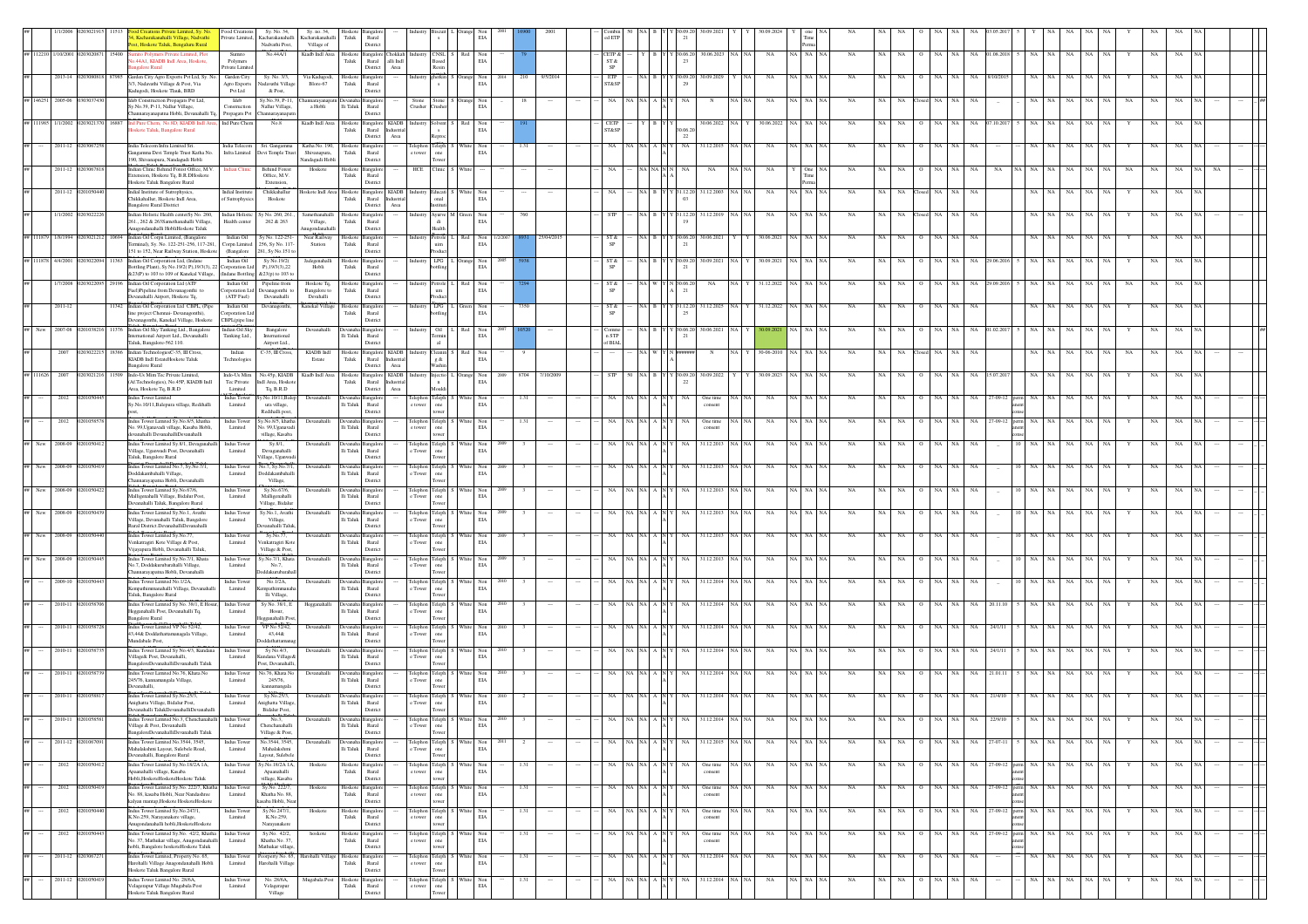|             |                              |           | dus Tower Limited Sy No. 38, Hosahalli<br>Village K. Sathynarayan Post Hoskote<br>Taluk Bangalore Rural                             | <b>Indus</b> Tower<br>Limited           | Sy No. 38,<br>Iosahalli Village                                        | K. Sathynarayan<br>$\mathop{\mathrm{Post}}$ | Hoskote<br>${\rm Tau}$    | Bangalo<br>$\rm{Rural}$<br>Distric                                    |                           |                                                                          |       |                           |       |                  |                      |                |               |           |              |                    |                                    |       |                              |                |             |           |     |                        |      |           |                        |       |           |             |    |           |             |                 |  |
|-------------|------------------------------|-----------|-------------------------------------------------------------------------------------------------------------------------------------|-----------------------------------------|------------------------------------------------------------------------|---------------------------------------------|---------------------------|-----------------------------------------------------------------------|---------------------------|--------------------------------------------------------------------------|-------|---------------------------|-------|------------------|----------------------|----------------|---------------|-----------|--------------|--------------------|------------------------------------|-------|------------------------------|----------------|-------------|-----------|-----|------------------------|------|-----------|------------------------|-------|-----------|-------------|----|-----------|-------------|-----------------|--|
|             | 2011-12 0201050              |           | ndus Tower Limited No. 1/1, Thiruvarnaga<br>Village Kulakunte Agarahar Post Hoskote                                                 | <b>Indus</b> Tower<br>Limited           | No. 1/1,<br>Thiruvarnaga                                               | Kulakunte<br>Agarahar Post                  | loskote<br>Taluk          | Bangalor<br>Rural                                                     |                           | Telephon Teleph                                                          |       | Non<br>EIA                |       |                  |                      |                |               | NA NA     |              |                    | 31.12.2014<br>NA.                  |       | NA                           | A NA           | NA          |           |     | NA                     | NA   | NA        |                        |       | NA        | NA          |    |           | $_{\rm NA}$ |                 |  |
|             | 2011-12                      |           | Taluk Bangalore Rural<br>Indus Tower Limited, Bellikere Village,                                                                    | <b>Indus</b> Tower                      | Village<br>Bellikere Village                                           | <b>Sellikere Villas</b>                     | loskote                   | Distric<br>angale                                                     | Felephor                  | Feleph                                                                   |       |                           |       |                  |                      |                |               |           |              |                    | 1.12.201                           |       |                              |                |             |           |     |                        |      |           |                        |       |           |             |    |           |             |                 |  |
|             | $2011 - 12$                  |           | Muthasadnra Post Anugondanahalli Hobli,<br>Via Varthur, Hoskote Hoskote Taluk<br>ndus Tower Limited Sy No. 10, Katha No.            | Limited<br>Indus Tower                  | Muthasadnra Post<br>v No. 10. Katha                                    | <b>Bylanaras</b>                            | Taluk<br>loskot           | Rural<br>Distric                                                      | e tower                   | one                                                                      |       | EIA                       |       |                  |                      |                |               |           |              |                    |                                    |       |                              | A I NA         |             |           |     |                        |      |           |                        |       |           |             |    |           |             |                 |  |
|             |                              |           | 178, Obalahalli Villahge Bylanarasapura<br>Post Hoskote Taluk Bangalore Rural                                                       | Limited                                 | No. 178.<br>Obalahalli                                                 | Post                                        | Taluk                     | ngalc<br>Rural<br>Distric                                             | Felephon<br>e tower       | Teleph<br>one                                                            |       | Non<br>$\rm EIA$          |       | 1.31             |                      |                |               |           |              |                    | 31.12.201                          |       | NA                           |                |             |           |     |                        |      |           |                        |       |           |             |    |           |             |                 |  |
|             | 2011-12 02010                |           | Indus Tower Limited Sv.No. 19/3. Katha<br>10. 76Mallasandra VillageHoskote Taluk                                                    | Indus Tower<br>Limited                  | v.No. 19/3. Katha<br>no. 76                                            | Mallasandra<br>Village                      | loskote<br>$_{\rm Taluk}$ | mealo<br>Rural                                                        | $\mbox{Telephon}$ e tower | Teleph<br>one                                                            |       | Non<br>$_{\rm EIA}$       | 1.31  |                  |                      |                |               | NA INA    |              |                    | 31.12.2014                         |       | NA                           | I NA           | NA          |           |     |                        |      |           |                        |       |           |             |    |           |             |                 |  |
|             | 2011-12 02010                |           | Bangalore Rural<br>Indus Tower Limited Sy.No. 1, Chamana<br>Halli VillageDoddagatiganabbe Hobli                                     | Indus Tower<br>Limited                  | /.No. 1, Cham<br>Halli Village                                         | ddagatiga<br>Hobli                          | loskote<br>Taluk          | Distric<br>Bangalc<br>Rural                                           | Telephon<br>e tower       | Teleph<br>one                                                            |       | Non<br>$_{\rm EIA}$       | 1.31  |                  |                      |                |               |           |              |                    | 31.12.2014                         |       | NA                           |                |             |           |     |                        |      |           |                        |       |           |             |    |           |             |                 |  |
|             | 2011-12 020106               |           | Hoskote Taluk Bangalore Rural<br>Indus Tower Limited No. 1038, TMC No.                                                              | Indus Tower                             | No. 1038, TMC                                                          | Kurubarapet,                                |                           | Distric<br>Hoskote Bangalor                                           |                           | Telephon Teleph                                                          |       | Non                       |       | 1.3              |                      |                |               | NA NA     | $\mathbb{N}$ | NA.                | 31.12.2017                         |       | NA                           |                | NA          | NA        |     |                        |      |           |                        |       |           |             |    |           |             |                 |  |
|             |                              |           | 1840 Kurubarapet, Hoskote Hoskote Taluk<br>Bangalore Rural                                                                          | Limited                                 | No. 1840                                                               | Hoskote                                     | ${\rm Taluk}$             | $\operatorname{Rural}$<br>Distric                                     | e tower                   | one<br>Tower                                                             |       | EIA                       |       |                  |                      |                |               |           |              |                    |                                    |       |                              |                |             |           |     |                        |      |           |                        |       |           |             |    |           |             |                 |  |
|             | $2011 - 12$                  |           | Indus Tower Limited No. 86, Makanahall<br>Village Vagata Post Hoskote Taluk<br>Bangalore Rural                                      | Indus Tower<br>Limited                  | No. 86,<br>Makanahalli<br>Village                                      | Vagata Post                                 | loskote<br>Taluk          | Bangalor<br>Rural<br>Distric                                          | e towe                    | Telephon Teleph                                                          |       | Non<br>EIA                | 1.31  |                  |                      |                |               |           |              |                    | 31.12.201                          |       |                              |                |             |           |     |                        |      |           |                        |       |           |             |    |           |             |                 |  |
|             | 2013-14 02030767             |           | Indo-Us mim Tech Pvt Ltd, Plot No 42 B3,<br>15628<br>Hoskote Indl Area, Chokkahalli Village,<br>Hoskote Taluk, Bangalore Rural      | Indo-Us min<br>Tech Pvt Ltd.            | Plot No 42 B3.<br>Hoskote Indl Area                                    | Chokkahalli<br>Village,                     | Taluk                     | Hoskote Bangalore<br>Rural<br>dustria<br>District<br>Area             | KIADB Indust              | econd N<br>ary<br>Machin                                                 |       | Non<br>EIA                |       | 900<br>7/10/2013 |                      |                |               |           |              | 23                 | 31.12.2023                         |       | 31.12.2023                   |                |             |           |     |                        |      |           |                        |       |           |             |    |           |             |                 |  |
|             | 2011-12 0203021              |           | Innova Consumer Care Pvt Ltd Katha No<br>11. Sv. No. 28 & 29. Soukva Road<br>Kacharkanahalli.Hoskote Taluk Bangalore                | Innova<br>nsumer Care<br>Pvt Ltd        | Katha No. 91, Sy.<br>No. 28 & 29.<br>Soukva Road                       | Kacharkanahalli,                            | Taluk                     | Hoskote Bangalor<br>Rural<br>Distric                                  | Industr                   | Soaps M Red                                                              |       | Non 27/2/2012<br>EIA      |       | 553              |                      |                | NA            | NA B      |              |                    | 30.06.2015                         |       | NA                           | <b>A</b> NA NA | <b>NA</b>   | NA        | NA. | NA                     | NA.  | NA        |                        |       |           | NA          |    | NA        |             |                 |  |
| 111801      | 1994<br>0203021              |           | Gilttek Granite Limited, No.42, KIADB<br>11587<br>ndl Area, Hoskote Tq, B.R.D                                                       | lilttek Granit<br>Limited               | No.42, KIADB<br>Indl Area, Hoskote<br>Tq, B.R.D                        | Kiadb Indl Area                             | loskote<br>Taluk          | Bangalor<br>Rural<br>dustrial<br>District<br>Area                     | KIADB Industr             | Granite<br>utting<br>&                                                   |       | Non<br>EIA                | 3257  |                  |                      |                | ST &          |           |              | N 31.12.2<br>26    | NA                                 |       | <b>NA</b>                    |                |             |           |     |                        |      | NA        |                        |       | NA        | NA          |    | <b>NA</b> |             |                 |  |
|             | 1994-95                      |           | ITC Filtorna Limited, Sy.No.29 & 30,<br>dayagiri Village, Kasaba hobli,                                                             | <b>ITC</b> Escentra<br>Limited          | Sy.No.29 & 30,<br>udayagiri villag                                     | Devanahalli                                 | levanah<br>li Taluk       | Bangalo<br>Rural                                                      |                           |                                                                          |       | Non<br>$_{\rm EIA}$       |       | 3982             |                      |                |               |           |              | 31.12.20<br>22     | 31.12.202                          |       | 31.12.202                    |                |             |           |     |                        |      |           |                        |       |           |             |    |           |             |                 |  |
| 140531      | 1/4/2000                     | 12030211  | mahalli Taluk, Bangalore Rural<br>lobal Green Company Ltd, No.68,<br>1103<br><mark>ura Village</mark>                               | ormerly called<br>Global Green          | Kasaba hobli,<br>Vo.68, Oblapura                                       | Oblapura                                    | Hoskote<br>Taluk          | Distric<br>Bangalor<br>Rural                                          | Industry                  | Gherki L Orange                                                          |       | Non<br>EIA                |       | 201              |                      |                | CETP &<br>ETP |           |              | (30.09.2)          | 30.09.2021                         |       | 30.09.2021                   |                | NA          |           |     |                        |      |           |                        |       |           |             |    |           |             |                 |  |
|             | 2011-12                      |           | skote Taluk, Bengaluru -562 114.<br>agathi Publications Ltd, Sy No. 172.                                                            | Company Ltd<br>Jagati                   | /illage, Hoskot<br>Taluk, Bengaluru<br>Sy No. 172,                     | Jadigenahai                                 | loskoto                   | Distric<br>Bangalo                                                    |                           |                                                                          |       |                           |       |                  |                      |                | ST &          |           |              |                    | 0.09.202                           |       | 30.09.202                    |                |             |           |     |                        |      |           |                        |       |           |             |    |           |             |                 |  |
|             |                              |           | 'agata Village, Jadigenahalli Hobli,<br>loskote Taluk, Bangalore Rural                                                              | ublications Lt                          | Vagata Village                                                         | Hobli                                       | ${\rm Taluk}$             | Rural<br>Distric                                                      |                           | News<br>aper                                                             |       | $\rm EIA$                 |       |                  |                      |                |               |           |              |                    |                                    |       |                              |                |             |           |     |                        |      |           |                        |       |           |             |    |           |             |                 |  |
| New 2008-09 |                              |           | ai Maruthi Enterprises, Sy.No.46/2,<br>Aradeshahalli Village & Post, Kundana<br>Hobli, Devanahalli Taluk, Bangalore Rural           | Jai Maruthi<br>Enterprises,             | Sy.No.46/2,<br>Aradeshahalli<br>Village & Post                         | Devanahalli                                 | li Taluk                  | ingale<br>Rural<br>Distric                                            |                           | <b>Bricks</b>                                                            |       | Non<br>EIA                |       |                  | 31.03.2009 30.03.20  |                |               |           |              |                    | YTO                                |       | NA                           | I NA           |             |           |     |                        |      |           |                        |       |           |             |    |           |             |                 |  |
|             | 2012                         |           | scon Roofing System Pvt. Ltd., No.<br>127/1, Ekarahapura, Mutthusandra,<br>Sulibele Hobli. Hoskote Taluk, Bangalo                   | Jascon Roofing<br>System Pvt.<br>Ltd.,  | No. 127/1,<br>Ekarahapura,<br>Mutthusandra                             | Hoskoto                                     | Hoskote<br>Taluk          | ingalo<br>Rural<br>Distric                                            |                           | ofing 5                                                                  |       | Non<br>EIA                |       |                  |                      |                | ST &          | NA B      |              |                    | 31.12.2021                         |       | NA                           | <b>NA</b>      | NA          |           |     |                        |      |           |                        |       |           |             |    |           | NA          |                 |  |
|             | 2011-12                      |           | layashree Clinic, Behind govt Hospital,<br>.<br>Sulibele Main Road, Hoskote Taluk,<br>Bangalore Rural                               | ashree Clinis                           | Behind govt<br>Hospital, Sulibele<br>Main Road                         | Hoskote                                     | Hoskote<br>Taluk          | angale<br>Rural<br>Distric                                            | HCE                       | "linic                                                                   |       |                           |       |                  |                      |                |               | $NA$ $N/$ |              |                    | NA                                 |       | NA                           |                |             |           |     |                        |      |           |                        |       |           |             |    |           |             |                 |  |
|             | 2013-14                      |           | Jayashri Clinic, Venkataramana Swamy<br>Femple Street, New Bus stand Rd,<br>Vijayapura, Devanahalli Taluk, Bangalor                 | Jayashri Clinic                         | Venkataramana<br>Swamy Temple<br>Street, New Bus                       | Vijayapura,                                 | li Taluk                  | levanaha Bangalo<br>Rural<br>Distric                                  | HCE                       |                                                                          |       |                           |       |                  |                      |                |               | $NA$ $N/$ |              |                    | NA<br><b>NA</b>                    |       | NA                           | One            | <b>NA</b>   | NA        |     | NA                     |      | <b>NA</b> |                        |       | NA        |             |    | <b>NA</b> |             |                 |  |
|             | 2011-12 02030716             |           | 18316 Jayem Warehousing Pvt Ltd, Sy No. 94/3,<br>NH-207, Karalur Village, Kadugodi Post,                                            | Jayem<br><b>Narehousing</b>             | Sy No. 94/3, NH-<br>$207\,$                                            | Karalur Village<br>Kadugodi Post            | ${\rm Taluk}$             | Hoskote Bangalo<br>$\ensuremath{\mathsf{R}\text{ural}}$               | Industry                  |                                                                          |       | Non<br>EIA                |       | 733              |                      |                | ST &          | NA B      |              | Y Y 31.12.20       | 31.12.2021                         |       | NA                           | NA NA          | NA          | NA        | NA. | NA                     |      | NA        |                        |       | NA        | NA          |    |           | NA          | NA              |  |
|             | 2011-12                      |           | Hoskote Taluk, Bangalore Rural<br>Jayem Wear Housing Pvt. Ltd., 91/1, N.H.<br>Sate, 207, Koralur Village, Via Kadugodi              | Pvt Ltd,<br>Jayem Wear<br>Iousing Pvt.  | 91/1, N.H. Gate,<br>207,                                               | Koralur Village,<br>Via Kadugodi            | loskote<br>${\rm Taluk}$  | Distric<br>Bangalo<br>$\mathop{\rm Rural}\nolimits$                   |                           | ogisti                                                                   |       | EIA                       | 457   |                  |                      |                |               |           |              | $22\,$             | 1.12.202                           |       |                              |                |             |           |     |                        |      |           |                        |       |           |             |    |           |             |                 |  |
|             | $2011 - 12$                  |           | Post, Hoskote Taluk, Bangalore Rural<br>Jayetha Piles Clinic, No.6, Ist Floor,<br>hethan Complex, Near Bus Stand,                   | Ltd.,<br>Jayetha Piles                  | No.6, Ist Floor,<br>Clinic, No.6, Ist Chethan Complex                  | Post<br>Devanahalli                         | li Taluk                  | Distric<br>evanaha Bangalor<br>Rural                                  | HCE                       |                                                                          |       |                           |       |                  |                      |                |               |           |              |                    | NA                                 |       | NA                           |                |             |           |     |                        |      |           |                        |       |           |             |    |           |             |                 |  |
|             | 2013-14                      |           | Devanahalli-562 110No.6, Ist Floor,<br>K.N. ClinicNew Bus Stand Road,                                                               | K.N. Clir                               | Floor, Chethan Near Bus Stand,<br>New Bus Stand                        | Vijayapura                                  |                           | Distric<br>angale                                                     | HCE                       |                                                                          |       |                           |       |                  |                      |                |               |           |              |                    | NA                                 |       | NA                           | One            |             |           |     |                        |      |           |                        |       |           |             |    | NA        |             |                 |  |
|             | 2011-12                      |           | 'ijayapura, Devanahalli Tq,<br>B.R.DVijayapura,Devanahalli Taluk<br>K.V.S.S. Vara Prasad Varma and Others.                          |                                         | Road, Vijayapur.<br>Devanahalli To.<br>K.V.S.S. Vara Sy No. 31/2, 150, | Ekarajapura                                 | li Taluk                  | Rural<br>Distric<br>Hoskote Bangalo                                   | Industr                   | .ogisti   M                                                              |       |                           |       |                  |                      |                | ST &          | NA B      |              | 31.12.20           | 31.12.2022                         |       | <b>NA</b>                    | A NA           | NA          |           |     |                        |      | <b>NA</b> |                        |       | NA        | NA.         |    | <b>NA</b> |             |                 |  |
|             |                              |           | Sy No. 31/2, 150, etc Ekarajapura, Sulibele Prasad Varma<br>Hobli, Hoskote Taluk, Bangalore Rural                                   | and Others                              | $_{\rm etc}$                                                           |                                             | Taluk                     | Rural<br>Distric                                                      |                           |                                                                          |       | EIA                       |       |                  |                      |                |               |           |              | 22                 |                                    |       |                              |                |             |           |     |                        |      |           |                        |       |           |             |    |           |             |                 |  |
|             | $2011 - 12$                  |           | 5179 Kalatmaka Spatial Systems Pvt Ltd, No.<br>7E, KIADB Industrial Area, Chokkahalli<br>'illage, Hoskote Taluk, Bangalore Rural    | Kalatmak<br>Interiors Pyt.<br>Ltd.,     | No. 7E, KIADB<br>Industrial Area                                       | Chokkahalli<br>Village,                     | $_{\rm Taluk}$            | Hoskote Bangalor<br>Rural<br>Distric                                  | Industry                  | Woode S                                                                  |       | Non<br>EIA                |       |                  |                      |                | ST &          | NA B      |              | Y 31.12.20<br>28   | 31.12.2028                         |       | NA                           | iA∣NA          | NA          |           |     | NA                     | NA.  | NA        | 05.11.2018             |       | NA        |             |    |           | NA.         | NA              |  |
|             | 1/4/2005                     |           | E.K Sons Agro food, (Kalutla Agro Foods), E.K Sons Agro<br>23 B, 3rd Cross, KIADB Indl Area,<br>loskote Taluk Bangalore Rural       | food (Kalutla<br>Agro Foods)            | 23 B, 3rd Cross                                                        | Kiadb Indl Area                             | Taluk                     | loskote Bangalore<br>KIADB<br>Rural<br>ustrial<br>Distric<br>Area     |                           | Atta<br>Chakki                                                           |       | Non<br>$_{\rm EIA}$       |       | 262              |                      |                | ST &          |           |              | 31.12.20<br>23     | 31.12.2023                         |       | NA                           |                |             |           |     |                        |      |           |                        |       |           |             |    |           |             |                 |  |
|             | $2011 - 12$                  |           | Kanaga Mould Sciences and Technolog<br>Plot No.27-B,part 27-C & 27-                                                                 | Kanaga Mould<br>Sciences and            | Plot No.27-B.part<br>27-C & 27-D                                       | Chokkahall<br>$_{\rm Village,}$             | loskote<br>${\rm Tau}$    | <b>Bangalo</b><br>Rural                                               |                           | jectio                                                                   |       | Non<br>$\rm EIA$          |       | 944              |                      |                |               |           |              |                    | 1.12.2012                          |       | NA                           |                |             |           |     |                        |      |           |                        |       |           |             |    |           |             |                 |  |
|             | 2011-12 02030                |           | DChokkahalli Village, Hoskote Hoskote<br>Kaolin Mines Sy N0.45, Gullahalli Village, Kaolin Mines<br>Sulibele Hobli, Hoskote Taluk,  | Technologies                            | Sy N0.45,<br>Gullahalli Village                                        | Gullahalli Village                          | Hoskote<br>Taluk          | Distric<br>Bangalor<br>Rural                                          | Mines                     |                                                                          | Red   | Non<br>EIA                |       |                  |                      |                |               |           |              |                    | YTC                                |       | NA                           |                | NA          |           |     |                        |      | NA        |                        |       |           |             |    |           |             |                 |  |
|             | 1/1/2006                     |           | B.R.DGullahalli Village Hoskote Taluk<br>Karan Agro Cold Storage, Sy.No.47/5,<br>Dandupalya, KAsaba Hobli, Hoskote                  | Karan Agro<br>Cold Storage              | Sulibele Hobli<br>Sy.No.47/5                                           | Dandupalya<br>KASABA Hobli                  | loskoto<br>Taluk          | Distric<br>Bangalor<br>Rural                                          |                           | Cold                                                                     |       | Non<br>EIA                |       |                  |                      |                |               |           |              | 25                 | 31.12.2025                         |       |                              |                |             |           |     |                        |      |           |                        |       |           |             |    |           |             |                 |  |
|             | 0/6/200                      |           | Taluk, Bangalore Rural<br>Karnataka Nutraceuticals India                                                                            | Kamataka                                | $\operatorname{Plot}$ . No. $11$ -B $1$                                | KIADB Indi                                  | loskot                    | District<br>KIADB<br>angalor                                          |                           | olvent<br>Distilat                                                       |       | Non<br>EIA                |       |                  |                      |                |               | NA B      |              |                    | 30.06.201                          |       | NA                           | <b>NA</b>      | NA          |           |     | NA                     |      | NA        |                        |       |           |             |    | NA        | NA          |                 |  |
|             | 1/1/2008                     |           | LtdPlot.No.11-B1KIADB Indl<br>istate.Hoskote Taluk Bangalore Rural<br>Karnataka Agrochemicals (P) Ltd. Sv No                        | iutraceutical:<br>India Ltd<br>Kamataka | Sv No. 81, Plot                                                        | Estate,<br>KIADB Indi Area                  | Taluk<br>Hoskote          | Rural<br>Industrial<br>Distric<br>Area<br><b>KIADB</b><br>Bangalo     |                           |                                                                          |       | Non                       |       |                  |                      |                |               |           |              | 30.06.20           | 30.06.200                          |       | 30-06-2015                   |                |             |           |     |                        |      |           |                        |       |           |             |    | <b>NA</b> |             |                 |  |
|             |                              |           | 1, Plot No. 43-C, KIADB Indl Area,<br>loskote Taluk, Bangalore Rural                                                                | <b>Agrochemicals</b><br>$(P)$ Ltd       | No. 43-C                                                               |                                             | Taluk                     | Rural<br>Industrial<br>District<br>Area                               |                           | $\frac{\text{Copper}}{\text{Oxy}}$<br>Chlorid                            |       | EIA                       |       |                  |                      |                |               |           |              |                    |                                    |       |                              |                |             |           |     |                        |      |           |                        |       |           |             |    |           |             |                 |  |
|             |                              |           | 3 & R, Hoskote Indl Area, Hoskote<br>luk, Bangalore Rural                                                                           | Agrochemicals<br>$(P)$ Ltd              | Q4 KIADB                                                               |                                             | Taluk                     | Rural<br>Industrial<br>District<br>$\operatorname{Area}$              |                           | ture of<br>Copper                                                        |       | $\rm EIA$                 |       |                  |                      |                | ST&SP         |           |              | 23                 |                                    |       | applied up to $30.06.2023\,$ |                |             |           |     |                        |      |           |                        |       |           |             |    |           |             |                 |  |
|             | 2013-14                      |           | Karnataka ClinicNo.4752, Bashirkhan<br>ayout, Kolar Main Rd, Vijayapura,<br>evanahalli Tq,                                          | Kamataka<br>Clinic                      | No.4752,<br>Bashirkhan<br>Layout, Kolar                                | Vijayapura,                                 | li Taluk                  | Devanaha Bangalo<br>Rural<br>Distric                                  |                           | HCE Clinic                                                               | White |                           | 2013  |                  |                      |                | NA            |           | NA NA N N    | NA.                | NA                                 | NA NA | NA                           | Y One NA       | NA          | $NA$ $NA$ |     | 0 NA NA NA             |      |           |                        | NA NA |           | NA NA NA    |    | NA        | NA          | NA NA           |  |
|             | 2011-12                      |           | H.K.M. Granites, Sy.No.40/2, Dandupaly.<br>'illage, Malur Road, Hoskote Tq, B.R.D                                                   | K.M. Gra                                | Sy.No.40/2,<br>Dandupalya<br>Village, Malur                            | Malu<br>xad,Dandupa                         | ${\rm Tauk}$              | Hoskote Bangalor<br>$\mathop{\rm Rural}\nolimits$<br>Distric          |                           | $\&$                                                                     |       | $\rm EIA$                 |       |                  |                      |                | ST &<br>SP    |           |              | 28                 | NA                                 |       | NA                           | A NA           | NA          | NA        | NA  |                        |      | NA        |                        |       | NA        | NA          |    | NA        |             | NA              |  |
|             | 2013-14 0203080              |           | Karnataka Industrial Areas Development<br>loard, Bengaluru Aerospace Park, Near                                                     | Kamataka<br>ndustrial Areas             | Bengaluru<br>Aerospace Park                                            | Devanahall                                  | lli Taluk                 | evanaha Bangalor<br>Rural                                             |                           | ndustri                                                                  |       | Non<br>EIA                | 2014  |                  | 04.12.2015 03.12.202 | $\overline{0}$ |               | NA W      |              | <b>YTC</b>         |                                    | NA NA | NA                           | NA NA NA       | <b>NA</b>   | NA        | NA  | NA.                    |      | NA        | NA                     | NA NA | NA<br>NA  | NA          |    | NA        | NA          | NA              |  |
|             | ## 111917 1/1/1998 020302127 |           | engaluru International Airport.<br>17758 Karnataka Pipes and Tubes Private<br>Limited, Plot No.24b, 24c & 24d, KIADB                | Development<br>and Tubes                | Near<br>Karnataka Pipes Plot No.24b, 24c,<br>And 24d                   | Kiadb Indl Area                             | Taluk                     | Distric<br>Hoskote Bangalore KIADB Industr<br>Rural<br>Industrial     |                           | MS M Green                                                               |       | Non<br>EIA                |       |                  |                      |                | ST &<br>SP    | NA B      |              | 34                 | Y Y 31.12.20 31.12.2034            |       | $_{\rm NA}$                  | NA NA NA       | $_{\rm NA}$ | NA NA     |     | NA                     | NA I |           | NA 04.09.2020 15 NA NA |       | NA        | NA          | NA |           | NA          | NA<br><b>NA</b> |  |
|             | ## 133356 4/9/2004 02030212  |           | Indl Area, Hoskote Taluk, Bangalore Rural Private Limited<br>Karuna Industries, Shed No.B-9, C-12,<br>15210                         | Karuna                                  | Shed No.B-9, C-<br>12. Pillagumpa                                      | Pillagumpe Area                             |                           | Area<br>District<br>Hoskote Bangalore ape Industr Industr             |                           | &<br>Briquet <sub>5</sub>                                                |       | Non<br>EIA                | 13.57 |                  |                      |                | ST &          | NA W      |              |                    |                                    |       | NA                           | NA NA NA       | <b>NA</b>   | NA.       | NA. | losed NA               | NA   | NA        |                        |       | NA<br>NA. | NA          | NA | NA.       | NA.         | NA.             |  |
|             | 2/11/2006 020302205          |           | 'illagumpa, Hoskote Indl Area, Hoskote,<br>angalore Rural<br>12187 Kay Kay Agro Process (P) Ltd, Sy No. 34, Kay Kay Agro            | Industries                              | Hoskote Indl Area,<br>Sv No. 34.                                       | Jadegenahalli<br>Hobli                      | Taluk                     | Rural<br>Distric<br>Hoskote Bangalor                                  | Industry                  | $\begin{tabular}{ll} \bf Atta & S & Green \\ \bf Chakki & \end{tabular}$ |       | Non                       |       |                  |                      |                | SP<br>ST &    |           |              |                    | NA B Y Y 31.12.20 31.12.2023 NA NA |       | NA                           | NA NA NA       | Applied     | NA.       | NA  | $\Omega$<br>NA         | NA I |           | NA 06.02.2014 10 NA NA |       | NA        | NA          | NA | Y         | NA          | NA<br>NA        |  |
| ## 149274   | 2005                         | 020302125 | .<br>Soukya Road, Kacharakanahalli Village,<br>Jadegenahalli Hobli, Hoskote Taluk,<br>Harlequin Granite, Plot No. 58, C-5,<br>13927 | rocess (P) Ltd<br>Harlequin             | Soukhya Road<br>Kacharakanahalli                                       | Plot No. 58, C-5, KIADB Indi Area           | ${\rm Taluk}$             | Rural<br>District<br>Hoskote Bangalore KIADB Industry Granite S Green |                           |                                                                          |       | $\rm EIA$<br>Non 21.02.20 |       | 135              |                      |                | SP<br>ST &    | NA W      |              | 23<br>Y N 31.12.20 | NA                                 | NA NA | NA                           | NA NA NA       | NA          | NA        | NA  | $_{\rm NA}$<br>$\circ$ | NA   | NA        |                        | NA    | NA<br>NA  | $_{\rm NA}$ | NA | NA.       | NA          | NA              |  |
|             |                              |           | KIADB Indl Area, Hoskote Tq, Bangalor                                                                                               | Granite                                 | KIADB Indl Area,<br>Hoskote Tq,                                        |                                             | ${\rm Tauk}$              | $\ensuremath{\mathsf{R}\text{ural}}$<br>istria<br>Distric<br>Area     |                           | utting                                                                   |       | EIA                       |       |                  |                      |                | SP            |           |              | 26                 |                                    |       |                              |                |             |           |     |                        |      |           |                        |       |           |             |    |           |             |                 |  |

Bangalore

Polishi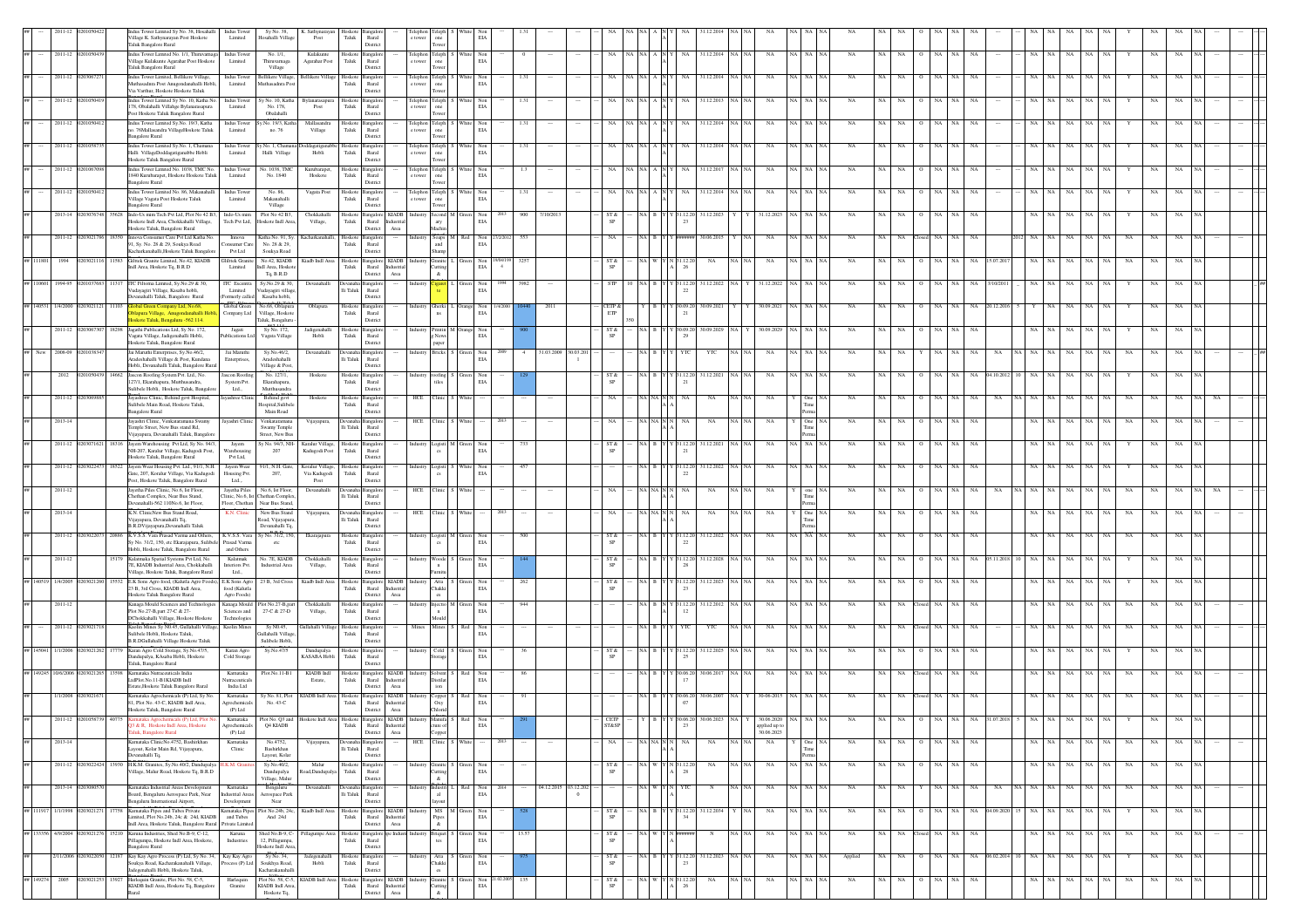|                   |                                 |       | KF. Biotech Pvt. Ltd., Thaniyur Village,<br>Sulibele Hoskote Hoskote Taluk Bangalore                                | KF. Biotech<br>Pvt. Ltd.,                                                       | Thaniyur Village,<br>Sulibele                                | Hoskot                                   | Hoskote<br>Taluk                    | Rural<br>Distric                                                                                                       |                         |                                     |                   | EIA                  |               |                 |                                |                                                       |                                    |                     |         |                                           |                     |                  |                    |             |                 |                        |    |             |                          |           |           |             |          |     |  |
|-------------------|---------------------------------|-------|---------------------------------------------------------------------------------------------------------------------|---------------------------------------------------------------------------------|--------------------------------------------------------------|------------------------------------------|-------------------------------------|------------------------------------------------------------------------------------------------------------------------|-------------------------|-------------------------------------|-------------------|----------------------|---------------|-----------------|--------------------------------|-------------------------------------------------------|------------------------------------|---------------------|---------|-------------------------------------------|---------------------|------------------|--------------------|-------------|-----------------|------------------------|----|-------------|--------------------------|-----------|-----------|-------------|----------|-----|--|
|                   | 2005-06                         | 15161 | <b>ID Fresh Food Pvt Ltd. (Formely Best</b><br>od Enterprises), Shed No. B.62,                                      | ID Fresh Food Shed No. B.62 KSSIDC Indi Area Hoskote Bangalore<br>Pvt Ltd, Best |                                                              |                                          | Taluk                               | Rural                                                                                                                  | <b>Industr Industry</b> | Ready<br>nix id                     | Orange            | Non<br>$_{\rm EIA}$  | 190           |                 | ETP                            |                                                       | Y B Y Y 30.09.20 30.09.2028<br>-28 |                     |         | NA                                        | NA NA               | <b>NA</b><br>NA  | NA                 | losed NA    | NA.<br>NA       |                        |    |             | NA<br>NA                 | <b>NA</b> |           | $_{\rm NA}$ | NA       |     |  |
|                   | 2014-15<br>02021067<br>$\bf{0}$ |       | SSIDC Indi Area, Hoskote Taluk,<br>Komarla Feeds (Hatchery<br>Division)Sy.No.204/2, 205/2/abc, 206, 55,             | Food<br>Komarla Feeds<br>(Hatchery                                              | Sy.No.204/2,<br>205/2/abc, 206, 55.                          | Devanahall                               | li Taluk Rural                      | Distric                                                                                                                |                         | idli &<br>'arm                      |                   | $\rm EIA$            |               |                 | ST &<br>SP                     |                                                       | 28                                 | 31.12.202           |         |                                           |                     |                  |                    |             |                 |                        |    |             |                          |           |           |             |          |     |  |
|                   | 2011-12                         |       | Solur Gate, Vishwanathapura, Devanahalli<br>con Petroleum Corporataion Ltd, Plot No.                                | Division)<br>Icon Petroleum                                                     | Solur Gate,<br>Plot No. 6D-6L                                | KIADB Indl Area,                         | Hoskote                             | Distric<br>Bangalor<br>KIADB                                                                                           |                         |                                     |                   | Non                  |               |                 | ST &                           |                                                       |                                    | 0.06.20             |         |                                           |                     |                  |                    |             |                 |                        |    |             |                          |           |           |             |          |     |  |
|                   |                                 |       | 5D-6L, KIADB Indl Area, Chokkahalli,<br>loskote Taluk, Bangalore Rural                                              | Corporataion<br>Ltd                                                             |                                                              | Chokkahalli                              | Taluk                               | Rural<br>Distric<br>Area                                                                                               |                         |                                     |                   | $\rm EIA$            |               |                 | $\mbox{SP}$                    |                                                       |                                    |                     |         |                                           |                     |                  |                    |             |                 |                        |    |             |                          |           |           |             |          |     |  |
| New               | 2008-09                         |       | Bangalore Airport Hotel, Arasinakunte<br>mahalli Taluk, Bangalore Rural<br>Deitrict                                 | Bangalore<br>Airport Hotel                                                      | Arasinakunte,<br>Devanahalli Taluk<br><b>Bangalore Rural</b> | Devanahalli                              | lli Taluk                           | ngal<br>Rural<br>Distric                                                                                               | spitali<br>y            |                                     |                   | Non<br>EIA           | 2009<br>120   | 4/6/2007        | ETP $\&$<br><b>STP</b>         |                                                       | $^{21}$                            | 30.06.202           |         | 30.06.2021                                |                     | NA               |                    |             |                 |                        |    |             |                          |           |           |             |          |     |  |
| # 148026          | 2005-06                         |       | L & T Ltd (Hot Mix Plant)BIAL, Sy.No.46 L & T Ltd (Hot BIAL, Sy.No.46 &<br>& 56, Arishinakunte Village, Jala Hobli, | Mix Plant)                                                                      | 56, Arishinakunt                                             | Devanahall                               | evanaha Bangalo<br>lli Taluk        | Rural                                                                                                                  |                         | Hot<br>Mix                          |                   | Non<br>EIA           |               |                 |                                |                                                       | 0.06.20<br>12                      | 30.06.2013          |         | NA                                        | NA   NA             |                  |                    |             |                 |                        |    |             |                          |           |           |             |          |     |  |
| # 111934          | 1995                            |       | <b>Bangalore Rural Dsitrict.</b><br>L.M.Glass Fibre Limited (Unit-I)Plot No.<br>61 & 62Kiadb Indl AreaHoskote Taluk | L.M.Glass Fibre Plot No. 61 & 62 Kiadb Indl Area<br>Limited (Unit-I)            | Village, Jala Hobli.                                         |                                          | Hoskote<br>Taluk                    | Distric<br>$\operatorname{KIADB}$<br>Bangalo<br>Rural<br>ndustria                                                      |                         | Fiber                               | Red               | $_{\rm Non}$<br>EIA  | 1091          |                 |                                |                                                       | 30.06.20                           | 30.06.20            |         | 30-06-2013                                | NA NA               | NA<br>NA         | NA                 | NA          | NA.<br>NA       |                        |    |             | NA                       |           | NA        | NA          | NA       |     |  |
| ## 148433 2005-06 |                                 |       | angalore Rural<br>Lafarge Aggregates & Concrete India Pvt                                                           | Lafarge                                                                         | Sv.No.160/1.                                                 | Kasaba Hobli                             | Devanaha Bangalo                    | District<br>Area                                                                                                       | Industry                | RMC M                               | Green             | Non                  | 527<br>- 200  |                 |                                | а в                                                   | 30.09.20                           | 30.09.2014          |         | NA                                        | NA NA               | NA<br>NA.        | <b>NA</b>          | NA          | NA<br>NA.       |                        | NA |             | NA                       |           |           | NA          |          |     |  |
|                   |                                 |       | Ltd, (Larsen & Toubro Ltd., (RMC),<br>šy. No. 160/1, Kasaba Hobli, Devanahalli,                                     | Aggregates &<br>Concrete India                                                  | Kasaba Hobli.<br>Devanahalli,                                |                                          | li Taluk                            | Rural<br>Distric                                                                                                       |                         |                                     |                   | $_{\rm EIA}$         |               |                 |                                |                                                       | $^{14}$                            |                     |         |                                           |                     |                  |                    |             |                 | 7/9/2010 &<br>27-08-11 |    |             |                          |           |           |             |          |     |  |
|                   | 2011-12                         |       | Lanco Infratech Limited No. 54, Medur<br>Village, Nandagudi Hobli, hoskote Tq,<br>B.R.D                             | anco Infratech<br>Limited                                                       | No. 54, Medur<br>Village, Nandagu<br>Hobli, hoskote Tq.      | Nandagudi Hobli,                         | Hoskote<br>Taluk                    | Bangalo<br>Rural<br>Distric                                                                                            | Stone<br>Crusher        | tone                                |                   | Non<br>$_{\rm EIA}$  | 398           |                 |                                |                                                       |                                    | 30.06.201           |         | NA                                        |                     | <b>NA</b>        |                    |             | NA              |                        |    |             |                          |           |           | NA          |          |     |  |
|                   | $2011 - 12$                     |       | Lanco Infratech Limited No. 54, Medur<br>VillageNandagudi Hobli, Hoskote Taluk                                      | Lanco Infratech<br>Limited                                                      | No. 54, Medur<br>Village                                     | Nandagudi Hobli,                         | Hoskote Bangalor<br>Taluk           | Rural                                                                                                                  | Industry                | Hot                                 | Orange Non<br>EIA |                      | 226           |                 | NA                             | AIBI                                                  | 30.06.20                           | 30.06.2017          |         | NA                                        | NA I NA             | NA<br>NA         | NA.                | NA          | NA              |                        |    |             |                          |           |           | NA          |          |     |  |
|                   | $2011 - 12$                     |       | <b>Bangalore Rural</b><br>Lanco Infratech Limited No. 54, Medun<br>VillageNandagudi Hobli, Hoskote Taluk            | anco Infratech<br>Limited                                                       | No. 54, Medu<br>Village                                      | andagudi Hobl                            | loskote<br>Taluk                    | Distric<br><b>Bangalo</b><br>Rural                                                                                     |                         | <b>RMC</b>                          |                   | Non<br>EIA           |               | 30.37 27.04.201 |                                |                                                       |                                    |                     |         | NA                                        |                     |                  |                    |             |                 |                        |    |             |                          |           |           |             |          |     |  |
|                   | 1/11/2004                       |       | <b>Bangalore Rural</b><br>Larsen & Toubro Limited, Sy.No.180,                                                       | Larsen &                                                                        | Sy.No.180,                                                   | Narayanake                               | Hoskot                              | Distric<br><b>Bangalo</b>                                                                                              | Stone                   |                                     |                   |                      |               |                 |                                |                                                       |                                    | 0.06.200            |         |                                           |                     |                  |                    |             |                 |                        |    |             |                          |           |           |             |          |     |  |
|                   |                                 |       | larayanakere Village, Anugondanahalli<br>HobliHoskote Taluk Bangalore Rural                                         | Toubro Limited<br>(Stone Crusher)                                               | Narayanakere<br>Village                                      | Village                                  | Taluk                               | Rural<br>Distric                                                                                                       | Crusher                 | usher                               |                   | Non<br>EIA           |               |                 |                                |                                                       |                                    |                     |         |                                           |                     |                  |                    |             |                 |                        |    |             |                          |           |           |             |          |     |  |
|                   | 1/5/2008 0203022                |       | Larsen & Toubro Ltd, (ECC), Sy No. 131<br>32, 35/P10, 35P14 &<br>35/P15Marasandanahalli VillageHoskot               | Larsen &<br>Toubro Ltd.<br>(ECC)                                                | v No. 131, 132,<br>35/P10, 35P14 &<br>35/P15                 | Marasandanahall<br>Village               | Hoskote<br>Taluk                    | ngalo<br>Rural<br>Distric                                                                                              | Stone<br>Crusher        | Stone<br>usher                      | Orange Non<br>EIA |                      | 237           |                 |                                |                                                       |                                    |                     |         | NA                                        | NA NA               | NA               |                    |             |                 |                        |    |             | NA                       |           | NA        | NA          | NA       |     |  |
|                   | $2011 - 12$                     |       | Larsen & Toubro Ltd, ECC Division, BIAL<br>TL expansion BIAL Project, Bangalore                                     | Larsen &<br>Toubro Ltd.<br>ECC                                                  | <b>BIAL Project</b><br>Bangalore                             | Devanahall                               | Ili Taluk Rural                     |                                                                                                                        |                         | RMC                                 |                   | Non<br>$\rm EIA$     | 362           | 22-07-201       |                                |                                                       | 14                                 | 31.12.20            |         | NA                                        | NA I NA             |                  |                    |             |                 |                        |    |             |                          |           |           |             |          |     |  |
| # 151401          | 2005-06                         |       | ternational Airport Premises,<br>VanishreeConstruction (Larsen & Toubr<br>Ltd)., Sy.No.110, Thaillegere Village,    | anishreeCons                                                                    | International<br>Sy.No.110,<br>Thaillegere                   | Thaillegere<br>Village                   | Jevanaha<br>lli Taluk Rural         | Distric<br>Bangalc                                                                                                     | Stone<br>Crusher        | tone                                |                   | Non<br>$_{\rm EIA}$  |               |                 |                                |                                                       |                                    | 30.06.201           |         | NA                                        |                     |                  |                    |             |                 |                        |    |             |                          |           |           |             |          |     |  |
|                   | 1/1/2007                        |       | Karahalli Panchayath, Kundana Hobli,<br>Lakshmi Components Private Limited, Plot                                    | ruction (Larsen<br>Laxmi                                                        | Village, Karahalli<br>Plot No. 42-D,                         | KIADB Industrial                         | Hoskote Bangalon                    | Distric<br><b>KIADB</b>                                                                                                |                         | wder                                |                   | Non                  |               |                 | ST &                           |                                                       | 30.06.20                           | 30.06.202           |         | 30.06.2017                                |                     | NA<br>NA         |                    |             | NA              | 06.08.20               |    |             |                          |           |           | NA          | NA.      |     |  |
|                   | $2013 - 14$                     |       | No. 42-D, KIADB Industrial Area, Hoskota<br>Taluk, Bangalore Rural<br>Lakshmi Tools & Components, Unit-2,           | Component<br>Private Limited<br>Laxmi Tools &                                   | Plot No. 42 D,                                               | Area,<br>KIADB Indl Area                 | Taluk                               | $\ensuremath{\mathsf{R}\text{ural}}$<br>District<br>Area<br><b>KIADB</b>                                               |                         |                                     |                   | $\rm EIA$            |               |                 | ST &                           |                                                       | 22                                 |                     |         | NA                                        |                     |                  |                    |             |                 |                        |    |             |                          |           |           |             |          |     |  |
|                   |                                 |       | Plot No. 42 D, KIADB Indl Area, Hoskots<br>Taluk, Bangalore Rural                                                   | Components<br>Unit-2                                                            |                                                              |                                          | Hoskote Bangalor<br>Taluk           | Rural<br>Distric<br>Area                                                                                               |                         |                                     |                   | $\rm EIA$            |               |                 | $\mbox{SP}$                    |                                                       | 21                                 |                     |         |                                           |                     |                  |                    |             |                 |                        |    |             |                          |           |           |             |          |     |  |
|                   | 2010-11                         |       | Laxmi Venkateshwara Cement Bricks<br>C.B.Pura Road, Vijayapura,<br>Sy.No.237/2C, Vijayapura, Bangalore              | Laxmi<br>enkateshwara<br>Cement Bricks                                          | Laxmi<br>Venkateshwar<br><b>Cement Bricks</b>                | Vijayapura                               | lli Taluk Rural                     | Bangal<br>Distric                                                                                                      |                         | ement<br>oduc<br>S(RCC)             |                   | $_{\rm Non}$<br>EIA  | 4.45          |                 |                                |                                                       |                                    | YTC                 |         | $_{\rm NA}$                               | NA NA               | NA               |                    |             |                 |                        |    |             |                          |           |           |             |          |     |  |
|                   | 2014-15                         | 6363  | cena Diagnostic & Medical<br>entreShanthinagar, Narasimhaiah Lay                                                    | Leena<br>Diagnostic &                                                           | Shanthinagar,<br>Narasimhaiah                                | Narasimhaia<br>Layout,                   | vanaha Bangalo<br>lli Taluk         | Rural                                                                                                                  | HCE                     | spita M                             | White             |                      | 5.64          | 11/18/2013      | NA                             | NA B                                                  | 0.09.2                             | 30.09.2023          |         | NA                                        | 30.09               | NA<br>NA         | <b>NA</b>          | NA          | NA.<br>NA       |                        |    |             | NA                       | NA        | NA        | NA          | NA       |     |  |
| 145265            | 2007                            |       | udiegre Road, Devanahalli, BRD.<br>Likith Agro foods Pvt Ltd, Plot No.20-D,                                         | Medical Centre Lavout, Budierre<br>Likith Agro                                  | Plot No.20-D.<br>KIADB Indi Area                             | Hoskote.<br>Chokkahalli                  | Hoskote Bangalor                    | Distric<br><b>KIADB</b>                                                                                                |                         | Atta                                |                   | Non<br>EIA           | 272           |                 | ST &                           | A B                                                   | 23<br>31.12.20                     | 31.12.2022          |         | NA                                        | NA NA               | <b>NA</b><br>NA. | NA.                | NA          | NA<br><b>NA</b> |                        |    |             | NA                       |           |           | NA          | NA       |     |  |
| # 111888          | 2002<br>0203021                 | 18334 | KIADB Indl Area, Chokkahalli Village,<br>Hoskote Taluk, Bangalore Rural<br>Inox Air Products Limited, No.44B (P)    | foods Pvt Ltd<br>Inox Air                                                       | No.44b(P)                                                    | Village<br>Kiadb Indl Area               | Taluk                               | $\begin{array}{c} \text{Rural} \\ \text{Distict} \end{array}$<br>ndustrial<br>Area<br>Hoskote Bangalore KIADB Industry |                         | Chakki<br>es<br>Industri M          |                   | Non                  |               | 2013            | <b>SP</b><br>ST &              | a I B I                                               | 22<br>30.09.20                     | 30.09.202           |         | NA                                        | NA NA               | NA<br>NA.        | NA.                | NA          | NA.<br>NA.      |                        |    |             | NA                       |           |           | NA          | NA       |     |  |
|                   |                                 |       | KIADB Inustrial Area, Hoskote Taluk,<br>angalore Rural District                                                     | Products<br>Limited                                                             |                                                              |                                          | Taluk                               | Rural<br>dustria<br>District<br>Area                                                                                   |                         |                                     |                   | $_{\rm EIA}$         |               |                 |                                |                                                       | -21                                |                     |         |                                           |                     |                  |                    |             |                 |                        |    |             |                          |           |           |             |          |     |  |
|                   | 2011-12 02010                   |       | incoln Helios India Pvt Itd Sy no. 83,<br>33/2, 85/1Lakkondanahalli Village<br>loskote Taluk Bangalore Rural        | Lincoln Helios<br>India Pvt Itd                                                 | Sy no. 83, 83/2,<br>85/1                                     | Lakkondanal<br>Village                   | Hoskote<br>Taluk                    | Bangalo<br>Rural<br>Distric                                                                                            |                         | Lubrica<br>ting<br>Spray            |                   | Non<br>$_{\rm EIA}$  | 8630          |                 |                                |                                                       |                                    | YTC                 |         | NA                                        |                     | <b>NA</b>        |                    |             |                 |                        |    |             |                          |           |           |             |          |     |  |
|                   | 2011-12                         |       | incoln Helios India Pvt Itd, Sy No. 24 D,<br>KIADB Indl Area, Chokkahalli Village,                                  | Lincoln Helios<br>India Pvt Itd                                                 | Sy No. 24 I                                                  | KIADB Indl Area,<br>Chokkahalli          | Hoskote<br>${\rm T}$ aluk           | <b>KIADB</b><br>Bangalor<br>Rural                                                                                      |                         | ibrica                              |                   | Non<br>$\rm EIA$     |               |                 | ST &                           |                                                       |                                    | 1.12.202            |         | NA                                        |                     |                  |                    |             |                 |                        |    |             |                          |           |           |             |          |     |  |
| 140931            | 1/10/2004 0203021               |       | Hoskote Taluk Bangalore Rural<br>.m Glass Fiber (I) Pvt Ltd, (Unit - Ii)Plot<br>No.D-24Kiadb Indl AreaHoskote Taluk | Lm Glass Fiber<br>(D Pvt Ltd.)                                                  | Plot No.D-24                                                 | Village,<br>Kiadb Indl Area              | Hoskote<br>Taluk                    | Distric<br>$\operatorname{Area}$<br>$\rm KIADB$<br>Bangalo<br>Rural<br>dustria                                         |                         | Fiber                               |                   | Non<br>EIA           | 193           |                 |                                |                                                       | 0.06.20                            | 30.06.200           |         | $_{\rm NA}$                               |                     | $_{\rm NA}$      |                    |             |                 |                        |    |             | NA                       |           |           |             |          |     |  |
|                   |                                 |       | angalore Rural<br>LM Glass Fibres (India) Private Limited                                                           | $(\mathit{Unit} \cdot \mathit{li})$<br>LM Glass                                 | Plot No. 53-B KIADB Indu                                     |                                          | Hoskote                             | Distric<br>Area<br><b>KIADB</b><br>Bangalo                                                                             |                         |                                     |                   | Non                  |               |                 |                                |                                                       |                                    | 30.06.201           |         |                                           |                     |                  |                    |             |                 |                        |    |             |                          |           |           |             |          |     |  |
|                   | 1/1/2005                        |       | Plot No. 53-BKIADB Industrial<br>Area Hoskote Taluk Bangalore Rural<br>Izzy Foods & Beverages Pvt. Ltd, No.         | Fibres (India)<br>Private Limited<br>Izzy Foods $\&$                            | No. 48/1A,                                                   | Area,<br>KIADB Indl Area Hoskote Bangalo | Taluk                               | Rural<br>ndustrial<br>Distric<br>Area<br><b>KIADB</b>                                                                  |                         | <b>Taxs</b><br>Soda(                |                   | $\rm EIA$            |               |                 | <b>STP</b>                     |                                                       | 12                                 | 30.09.20            |         |                                           | NA NA               | NA               |                    |             |                 |                        |    |             | NA                       |           |           |             |          |     |  |
|                   |                                 |       | 48/1A, KIADB Indl Area, Hoskote Taluk<br>angalore Rural                                                             | Beverages Pvt.<br>Ltd                                                           |                                                              |                                          | Taluk                               | Rural<br>Industria<br>Distric<br>Area                                                                                  |                         | floa<br>lrink)                      |                   | Non<br>EIA           |               |                 |                                |                                                       | -17                                |                     |         | NA                                        |                     |                  |                    |             |                 |                        |    |             |                          |           |           |             |          |     |  |
|                   | 1/10/2007 0203022               |       | umens Aircon Pvt Ltd., Plot No. 5-C<br>IADB Industrial Area, Chokkahalli<br>illage, Hoskote Taluk Bangalore Rura    | Lumens Aircon Plot No. 5-C.<br>Pvt Ltd                                          | KIADB Indl Area                                              | Chokkahalli<br>Village,                  | Taluk                               | Hoskote Bangalore KIADB Industry<br>Rural<br>Industrial<br>Distric<br>Area                                             |                         | Electro M<br><i>dating</i><br>Sheet | Red               | Non<br>$_{\rm EIA}$  |               | 2000            | ETP<br>$ST\,\&$<br>$_{\rm SP}$ |                                                       | 0.06.2<br>21                       | 30.06.2021          |         | 30.06.2018<br>applied up to<br>30.06.2023 | <b>NA</b>           | <b>NA</b>        | <b>NA</b>          |             | NA.             | 18.05.20               |    |             | NA                       |           |           |             |          |     |  |
|                   | 2010-11                         |       | M.H. IndustriesAttibele Avalahalli Post,<br>Devanahalli, Bangalore Rural                                            | M.H. Industries Attibele Avalahali                                              | Post, Devanahalli                                            | Devanahall                               | lli Taluk Rural                     |                                                                                                                        |                         |                                     |                   | Non<br>$_{\rm EIA}$  |               |                 |                                |                                                       | 1.12.20<br>$\alpha$                | 31.12.202           |         | NA                                        |                     |                  |                    |             |                 |                        |    |             |                          |           |           |             |          |     |  |
|                   | 1993-94                         | 28572 | DistDevanahalliDevanahalli Taluk<br>Mabcons, Sy No9/2, Muddanayakanahall                                            | MAB Stone                                                                       | <b>Bangalore Rural</b><br>Sy.No.108/118,                     | Chikkasane                               |                                     | Distric<br>angalc                                                                                                      | Stone                   |                                     |                   | Non                  | $\mathbf{11}$ |                 | NA                             |                                                       | NA                                 | 31.03.2024          |         | NA                                        |                     | NA<br>NA.        | <b>NA</b>          |             |                 |                        |    |             |                          |           | <b>NA</b> | NA          | NA       |     |  |
|                   | 2013                            |       | illage, kasaba hobli, Bangalore<br>Madeena Clinic Kolar Road, Vijayapura,                                           | Crusher,<br>(Mabcons)<br>adeena Clinic                                          | Chikkasane<br>Village,<br>Kolar Road,                        | Village<br>Vijayapura Pos                | li Taluk                            | Rural<br>Distric<br>Bangalo                                                                                            | Crusher<br>HCE          |                                     |                   | $\rm EIA$            |               |                 |                                |                                                       |                                    | NA                  |         | NA                                        | One                 |                  |                    |             |                 |                        |    |             | NA                       |           |           |             |          |     |  |
|                   |                                 |       | bevanahalli Tq, B.R.DVijayapura Post<br>Devanahalli Taluk Bangalore Rural                                           |                                                                                 | Vijayapura,<br>Devanahalli Tq.                               |                                          | $\rm Ili$ Taluk Rural               | Distric                                                                                                                |                         |                                     |                   |                      |               |                 |                                |                                                       |                                    |                     |         |                                           |                     |                  |                    |             |                 |                        |    |             |                          |           |           |             |          |     |  |
|                   |                                 |       | Madhu Granites, Sy No. 31, Khatha No<br>70, Guguttahalli, Hoskote Taluk Bangalore<br>lent!                          | Madhu Granites Sy No. 31, Khatha                                                | No. 70                                                       |                                          | Hoskote Bangalo<br>Taluk            | Rural<br>District                                                                                                      | Crusher                 |                                     |                   | $\rm EIA$            |               |                 |                                |                                                       |                                    |                     |         |                                           |                     |                  |                    |             |                 |                        |    |             |                          |           |           |             |          |     |  |
|                   | 2013-14 076203                  | 20897 | SLN Garments, (Formerly Madhumurthy<br>larments), Khata No.957/804/901, Avathi                                      | Madhumurth<br>Garments                                                          | SLN Building                                                 | Opp To Govt<br>Hospital Avathi           | vanaha Bangalo<br>li Taluk          | Rural                                                                                                                  |                         | leady<br>Made                       |                   | Non 5/29/2013<br>EIA | 65            |                 | ST &                           | NA B Y                                                | 22                                 | 31.12.20 31.12.2022 | NA NA   | $_{\rm NA}$                               | NA NA NA            | $_{\rm NA}$      | $\rm NA$ $ \rm NA$ | $O$ NA NA   | NA              |                        |    | NA NA NA    | NA NA                    |           |           | $_{\rm NA}$ | NA       |     |  |
|                   | $2011 - 12$                     |       | Village, Devanahalli Taluk, Bangalore<br>Mallige Clinic K.S.Road, Near Petrol                                       | Mallige Clinic                                                                  | K.S.Road, Nea                                                | Vijayapura                               |                                     | Distric                                                                                                                | HCE                     | linic 1                             | White             |                      | $27 - 12 - 1$ |                 | NA                             | NA NA N                                               | NA                                 |                     | NA NA   | NA                                        | Y 30.06.            | <b>NA</b>        | NA NA              | losed NA NA | NA              | NA                     |    | NA NA NA NA | NA NA                    |           | <b>NA</b> | NA          | NA       |     |  |
|                   | 2013                            |       | Bunk. Near Bus Stand Vijayapura,<br>Devanahalli Taluk, Bangalore Rural<br>Manasa Clinic No. 4778, Opp IOCL Petrol   |                                                                                 | Petrol Bunk, Near<br><b>Bus Stand</b><br>No. 4778, Opp       | Kolar Road,                              | Ili Taluk Rural<br>Devanaha Bangalo | Distric                                                                                                                | HCE                     |                                     |                   |                      |               |                 | NA                             | VA NA N                                               | NA.                                | NA                  |         | NA                                        | One                 | NA<br>NA         | - NA<br>$^{\circ}$ | NA          | NA<br>NA        | NA                     |    | VA NA NA    | NA<br>NA                 | NA        | NA        | NA          | NA       |     |  |
|                   |                                 |       | Bunk, Kolar Road, VijayapuraDevanahalli<br>TalukBangalore Rural                                                     |                                                                                 | <b>IOCL Petrol Bunk</b> ,                                    | Vijayapura                               | li Taluk Rural                      | Distric                                                                                                                |                         |                                     |                   |                      |               |                 |                                |                                                       |                                    |                     |         |                                           | Tin                 |                  |                    |             |                 |                        |    |             |                          |           |           |             |          |     |  |
|                   | 2010-11                         |       | Manasa Hospital, Near Old Bus Stand,<br>evanahalli, Bangalore Rural District.                                       | Manasa<br>Hospital                                                              | Near Old Bus<br>Stand,<br>Devanahalli,                       | Devanahalli,                             | Devanaha Bangalo<br>li Taluk Rural  | District                                                                                                               | HCE                     |                                     | spita S White     |                      | 16/12/201     | $-$             | NA                             | $\rm NA$ $\rm NA$ $\rm N$ $\rm N$                     | NA                                 | NA                  | NA   NA | NA                                        | One                 | NA               | NA NA              | $O$ NA NA   | NA              | $_{\rm NA}$            |    | NA NA NA NA | NA NA                    |           | NA        | NA          | NA<br>NA | NA. |  |
|                   | 2013                            |       | lanasa Poly Clinic, No. 4778, Opp. IOC<br>etrol Bunk, Kolar Road, Vijayapura,                                       | anasa Pe<br>${\bf C}$                                                           | No. 4778, Opp.<br><b>IOC</b> Petrol Bunk                     | Vijayapura                               | lli Taluk                           | <b>Bangalo</b><br>Rural                                                                                                | HCF                     |                                     |                   |                      |               |                 | NA                             | <b>NAP</b>                                            |                                    | NA                  |         | NA                                        | On<br>Tin           | NA               | NA                 |             |                 |                        |    |             |                          |           |           |             |          |     |  |
|                   | ## 111913 1/1/1989 0203021267   | 11561 | evanahalli Tq, B.R.D<br>KEMS Auto Components, No.32 A,<br>KIADB Indl Area, Hoskote Taluk,                           | <b>KEMS</b> Auto<br>Component                                                   | Kolar Rd,<br>$\rm No.32a$                                    | Kiadb Indl Area                          | Hoskote Bangalon<br>Taluk           | Distric<br>$\mathbf{KIADB}$<br>Rural<br>dustria                                                                        |                         | Engine                              | Orange Non<br>EIA |                      |               |                 | ST &<br>SP                     | VA B Y                                                | 30.09.20<br>21                     | 30.09.2021          |         |                                           | 30.09.2024 NA NA NA | NA               | NA NA              | $O$ NA NA   |                 | NA 03.03.2017          |    | NA NA       | $_{\rm NA}$<br>NA NA     |           |           | $_{\rm NA}$ | NA       |     |  |
|                   | 2011-12 020306721               |       | angalore Rural<br>Manipal Service no. 217/2, gattogina abbe Manipal Service                                         |                                                                                 | no. 217/2,                                                   | Kasaba Hobli                             | Hoskote Bangalor                    | Distric<br>Area                                                                                                        |                         | aunda                               |                   |                      |               |                 | NA                             | $\overline{\text{NA}}$   $\text{NA}$   A   $\text{N}$ | NA                                 | $_{\rm N}$          |         | $_{\rm NA}$                               | NA NA               | $_{\rm NA}$      | $\rm NA$ $ \rm NA$ | losed NA    | NA<br>NA        |                        | NA | NA          | $\rm NA$ $ \rm NA$<br>NA |           | NA        | NA          | NA       |     |  |
|                   |                                 |       | oadKasaba HobliHoskote Taluk Bangalore                                                                              |                                                                                 | gattogina abbe<br>road                                       |                                          | Taluk                               | Rural<br>Distric                                                                                                       |                         | ry                                  | Orange Non<br>EIA |                      |               |                 |                                |                                                       |                                    |                     |         |                                           |                     |                  |                    |             |                 |                        |    |             |                          |           |           |             |          |     |  |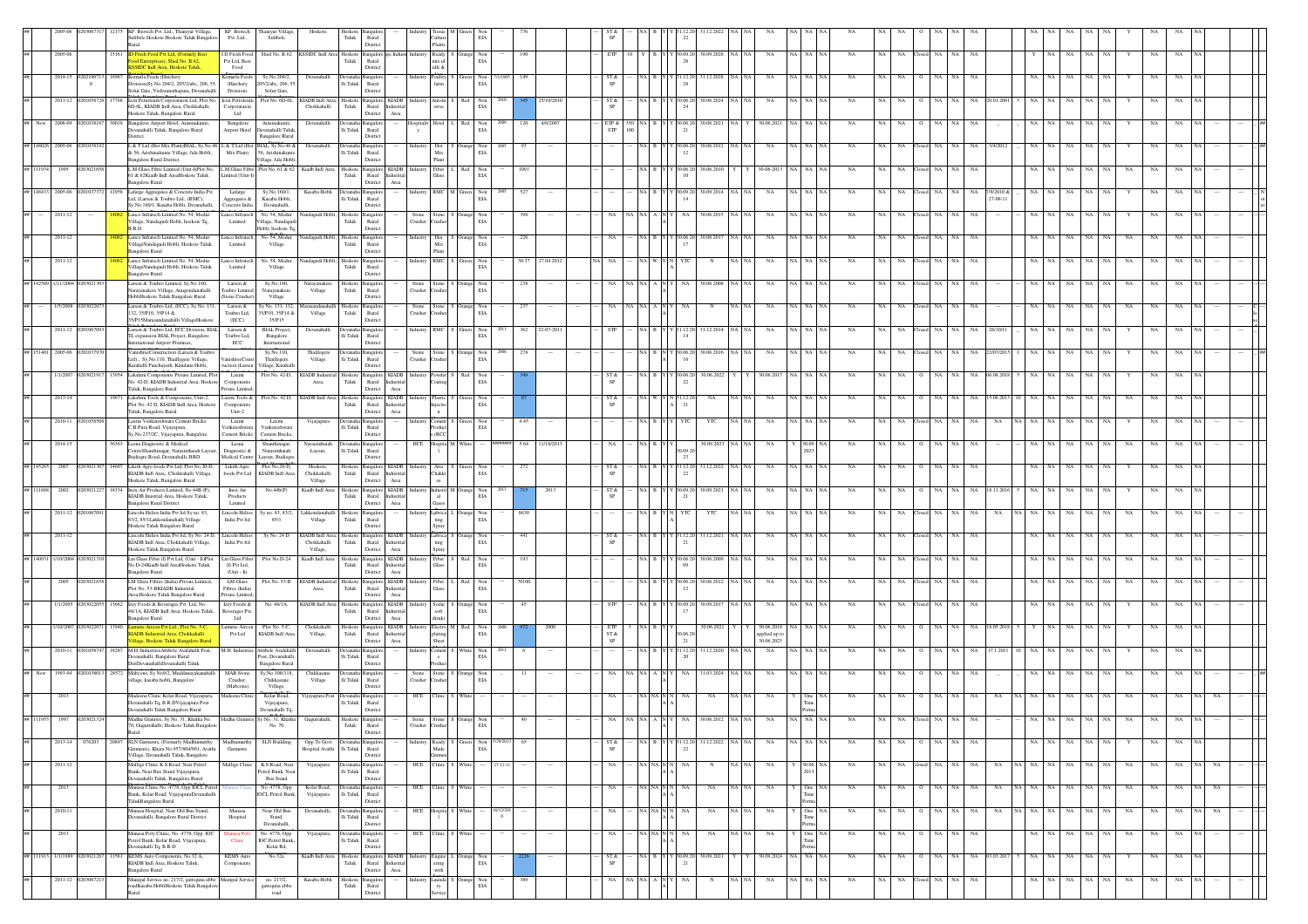|        |                             |            | jay Nirman Company Pvt Ltd                                                                                                            | Manjulankal Construction )Sy No. 29 &<br>herss, Prasannahalli Village, Kasaba                                     | Vijay Nirman<br>Company Pvt<br>Ltd             | Sy No. 29 &<br>otherss,<br>Prasannahalli                           | Kasaba Hobl                                         |                          | Ili Taluk Rural<br>Distric                                    |                                              |                                                  |     | EIA                                                      |         |                  |                        |                                                             |            |                     |                        |                                                                                                                                                                   |             |                |                 |               |                  |      |                         |           |          |                        |    |             |             |  |
|--------|-----------------------------|------------|---------------------------------------------------------------------------------------------------------------------------------------|-------------------------------------------------------------------------------------------------------------------|------------------------------------------------|--------------------------------------------------------------------|-----------------------------------------------------|--------------------------|---------------------------------------------------------------|----------------------------------------------|--------------------------------------------------|-----|----------------------------------------------------------|---------|------------------|------------------------|-------------------------------------------------------------|------------|---------------------|------------------------|-------------------------------------------------------------------------------------------------------------------------------------------------------------------|-------------|----------------|-----------------|---------------|------------------|------|-------------------------|-----------|----------|------------------------|----|-------------|-------------|--|
|        | # 111963 1/10/1998 02030213 |            | Maria Resorts and Hotels Private<br>16819<br>lobliHoskote Taluk Bangalore Rural                                                       | mitedNo. 149, Kolathere VillageKasaba                                                                             | and Hotels<br>Private Limited                  | Maria Resorts No. 149, Kolathere<br>Village                        | Kasaba Hobli                                        | Taluk                    | Hoskote Bangalo<br>Rural<br>Distric                           |                                              | ospitalit<br>y                                   |     | Non<br>$_{\rm EIA}$                                      |         | 430              |                        | ST &                                                        |            | (A B Y Y 30.06.20   | 30.06.2022             |                                                                                                                                                                   | NA          | NA NA          | NA<br>NA        | <b>NA</b>     | NA               | NA   |                         | NA        |          | NA<br>NA.<br><b>NA</b> |    | NA          |             |  |
|        | 2011-12                     |            | Marigold Logistics Pvt Ltd, Sy No. 15/4<br>18/2, Kanekallur Taluk, Jadigenahalli<br>Hobli, Hoskote Taluk, Bangalore Rural             |                                                                                                                   | Marigold<br>Logistics Pvt<br>Ltd               | / No. 15/4, 18/2<br>Kanekallur Taluk                               | Jadigenaha<br>Hobli                                 | loskote<br>Taluk         | Bangalo<br>$\rm{Rural}$<br>Distric                            |                                              |                                                  |     | $\rm EIA$                                                |         |                  |                        | ST &                                                        |            | 22                  |                        |                                                                                                                                                                   |             |                |                 |               |                  |      |                         |           |          |                        |    |             |             |  |
|        | 2011-12                     |            | Maruthi Chikithsalaya, Opp. IOC Petro<br>Bunk, Vijayapura, Devanahalli Taluk,<br>angalore Rural District                              |                                                                                                                   | Maruthi<br>Chikithsalaya<br>K.S.Road,          | Maruthi<br>Chikithsalaya<br>K.S.Road.                              | Vijayapura                                          | lli Taluk                | evanaha Bangalo<br>Rural<br>Distric                           |                                              | HCE                                              |     |                                                          |         |                  |                        |                                                             |            |                     |                        |                                                                                                                                                                   |             |                |                 |               |                  |      |                         |           |          |                        |    |             |             |  |
|        | 1/1/2007                    |            | Maruthi Saw Mill, Katha No. 5093, No<br>3724<br>2443/2, Old Madras Road, Hoskote,                                                     |                                                                                                                   | Maruthi Saw<br>Mill                            | Katha No. 5093<br>No. 2443/2, Old                                  | Old Madras Road                                     | Hoskote<br>Taluk         | ngale<br>Rural                                                | Indust                                       | Saw  <br>Mill                                    |     | Non<br>EIA                                               |         |                  |                        | ST &                                                        |            |                     | NA                     |                                                                                                                                                                   | NA          | NA NA          |                 |               |                  |      |                         |           |          |                        |    |             |             |  |
|        | 2005-06                     |            | angalore Rural                                                                                                                        | MAS Engineering Company, 27A, KIADB<br>ndl Area, Hoskote Taluk, Bangalore Rural                                   | MAS<br><b>Engineering</b>                      | Madras Road.<br>7, A KIADB Indl<br>Area                            | Hoskote                                             | Taluk                    | Distric<br>Hoskote Bangalo<br>Rural                           |                                              | <b>Balsa</b><br>ndusti                           |     | Non<br>EIA                                               |         |                  |                        | ST &<br>SP                                                  |            |                     | 31.12.203<br>1.12.20   |                                                                                                                                                                   | NA          | NA NA          | NA              |               |                  |      |                         |           |          |                        |    |             |             |  |
|        | 2011-12 0201058             |            | Mathashree Diagonostic Laboratory<br>DigitalChekkegowda Building, T.G.                                                                |                                                                                                                   | Company<br>Mathashree<br>Diagonostic           | Chekkegowda<br>Building, T.G.                                      | T.G. Extension                                      | Taluk                    | Distric<br>Hoskote Bangalor<br>Rural                          |                                              | HCE Laborat                                      |     |                                                          |         |                  |                        | NA                                                          | A NAI      |                     | NA<br>NA.              |                                                                                                                                                                   | NA          | One            | <b>NA</b>       | <b>NA</b>     | NA               |      |                         |           |          |                        |    |             |             |  |
|        | $2013 - 14$                 |            | fathrushree Clinic.N.Krishnappa<br>uilding, Near Bus Stand, Budigere,                                                                 | ctension, Hoskote Taluk, Hoskote, BRE                                                                             | Laboratory<br>Mathrushree<br>Clinic.           | Extension,<br>N.Krishnappa<br>Building, Near                       | Near Bus<br>and, Budigere, Ch Ili Taluk             | Devanaha Bangalo         | District<br>Rural                                             |                                              | HCE                                              |     |                                                          |         |                  |                        | NA                                                          |            |                     | NA<br>NA.              |                                                                                                                                                                   | NA          | One<br>Tin     | NA              |               |                  |      |                         |           |          |                        |    |             |             |  |
|        | 2013-14                     |            | mahalli Tq, B.R.DNear Bus                                                                                                             | hrusri Diagnistic Laboratory, Opp to                                                                              | Mathrusri                                      | Bus Stand,<br>Opp to BMS                                           | annarayapattan<br>Near New Bus                      |                          | District<br><b>Bangalo</b>                                    |                                              | HCE                                              |     |                                                          |         |                  |                        |                                                             |            |                     |                        |                                                                                                                                                                   | NA          |                |                 |               |                  |      |                         |           |          |                        |    |             |             |  |
|        | 2013-14                     |            | BMS Choultry, Near New Bus Stand                                                                                                      | jayapura Devanahalli Taluk Bangalor<br>eich Limited, Sy No. 14 & 15,                                              | Diagnistic<br>Laboratory<br>Medreich           | Choultry,<br>Sy No. 14 & 15 at                                     | Stand Vijayapura<br>Sulibele Hobli                  | lli Taluk<br>loskote     | Rural<br>Distric<br>Bangalo                                   |                                              | ${\rm Table}$                                    |     |                                                          |         | 4400             |                        |                                                             |            |                     | 31.12.2023             |                                                                                                                                                                   | 30.09.2024  |                | Applied         | NA            |                  |      |                         |           |          |                        |    |             |             |  |
|        | 2013-14                     |            |                                                                                                                                       | ndrahalli Village, Chintamani Road<br>libele Hobli, Hoskote Taluk, B.R.D.<br>dreich Limited, Sy No. 11 12 13 14.  | Limited<br>Medreich                            | Gundrahalli<br>Village, Sulibel<br>y No. 11 12 13                  |                                                     | Taluk                    | Rural<br>Distric<br>angale                                    |                                              | 'apsul<br>Tablet                                 |     | $_{\rm EIA}^{\rm Non}$                                   |         |                  | 01.06.2013<br>31.05.20 |                                                             |            |                     | 30.09.202              |                                                                                                                                                                   | 30.09.2024  | one<br>Time    | Applied         |               |                  |      |                         |           |          |                        |    |             |             |  |
|        | 2006-0                      |            | Menzies Aviation Bobba Pvt Ltd., New                                                                                                  | , Poojaramanahalli, Hoskote Tq, B.R.I                                                                             | Limited<br>Menzie                              | 14 & 15.<br>oojaramanahall<br>New Bangalore Ai                     | Village.<br>New Banga                               | Hoskote<br>Taluk         | Rural<br>Distric                                              |                                              | Capsul<br>e drv<br>Office                        |     | Non<br>EIA<br>Non                                        |         |                  |                        | $\frac{\text{ETP} \& \text{STP}}{\text{STP}}$<br><b>STP</b> |            | 22                  | 31.12.20               |                                                                                                                                                                   | 30.09.2023  | Tim<br>NA   NA | N/              |               |                  |      |                         |           |          |                        |    |             |             |  |
|        |                             |            | angalore Rural District.                                                                                                              | angalore Air Port, Devanahalli Taluk,                                                                             | Pvt Ltd.,                                      | viation Bobba Port, Devanahalli<br>Taluk, Bangalor                 | Air Port                                            |                          | Ili Taluk Rural<br>Distric                                    |                                              | & ware                                           |     | $_{\rm EIA}$                                             |         |                  |                        |                                                             |            | 21                  |                        |                                                                                                                                                                   |             |                |                 |               |                  |      |                         |           |          |                        |    |             |             |  |
|        | 1/1/2002                    |            | angalore Rural                                                                                                                        | Methods (India) Private Limited, No. 5-A. Methods (India) No. 5-A. KIADB<br>KIADB Industrial Area, Hoskote Taluk, | Private Limited                                | Industrial Area,<br>Hoskote                                        | Hoskote                                             | Taluk                    | Hoskote Bangalon<br>Rural<br>Distric                          | <b>KIADB</b><br>ndustria<br>Area             | Materia                                          |     | Non<br>$_{\rm EIA}$                                      |         |                  |                        | ST &                                                        |            | -21                 | 30.06.202<br>0.06.20   |                                                                                                                                                                   | 30.09.2021  | NA NA          |                 |               |                  |      |                         |           |          |                        |    |             | NA          |  |
|        | 1/2/200                     |            | loskote Taluk Bangalore Rural                                                                                                         | Metro Enviropark Pvt. Ltd. Plot No. 17-C<br>KIADB Indl Area, Chokkahalli Village,                                 | Metro<br>Ltd                                   | Plot No. 17-C,<br>inviropark Pvt. KIADB Indi Area                  | Chokkahall<br>Village,                              | Taluk                    | Hoskote Bangalo<br>Rural<br>Distric                           | <b>KIADB</b><br>Industria<br>Area            | ingine<br>ring                                   |     | $_{\rm EIA}$                                             |         |                  |                        | ST &<br>$_{\rm SP}$                                         |            | 20                  | NA                     |                                                                                                                                                                   | NA          |                |                 |               |                  |      |                         |           |          |                        |    |             |             |  |
|        | 11/2/200                    |            |                                                                                                                                       | Metro Pacific ApparealsNo.29, A2, Kiadh<br>dl AreaHoskote Taluk Bangalore Rural                                   | Metro Pacific<br>Appareals                     | No.29, A2,                                                         | Kiadb Indl Area                                     | Taluk                    | Hoskote Bangalor<br>Rural<br>Distric                          | <b>KIADB</b><br>Area                         | ttchin                                           |     | Non<br>$\rm EIA$                                         |         | 45.05            |                        |                                                             |            | 15                  | 1.12.2                 |                                                                                                                                                                   |             |                |                 |               |                  |      |                         |           |          |                        |    |             |             |  |
|        | $2011 - 12$                 |            | AreaHoskote Taluk Bangalore Rural                                                                                                     | Metro Products Plot No. 12-LKIADB Indl                                                                            | Metro Products                                 | Plot No. 12-L                                                      | KIADB Indl Area                                     | Taluk                    | Hoskote Bangalor<br>Rural<br>Distric                          | $\rm KIADB$<br>ndustria<br>Area              | Copper                                           |     | $_{\rm Non}$<br>EIA                                      |         | 44.32            |                        |                                                             |            | 30.06.20<br>04      | 0.06.20                |                                                                                                                                                                   | NA          |                |                 |               |                  |      |                         |           |          |                        |    |             |             |  |
|        | # 111930 1/12/2006 0        |            | ndl AreaChokkahalli VillageHoskote<br>Taluk Bangalore Rural                                                                           | Microtex India LtdPlot No. 33-A, KIADB                                                                            | Ltd                                            | Microtex India Plot No. 33-A,<br>KIADB Indi Are                    | Chokkahalli<br>Village,                             | Taluk                    | Hoskote Bangalor<br>Rural<br>District                         | hokkah<br>alli Indi<br>Area                  | lyeing                                           |     | Non<br>$\rm EIA$                                         |         | 2028             |                        |                                                             |            | 12                  | 0.06.20<br>30.06.20    |                                                                                                                                                                   |             |                |                 |               |                  |      |                         |           |          |                        |    |             |             |  |
|        | 111984 1/6/1994 020302      |            | Milan Chemicals Private<br>imitedNo.8eKiadb Indl AreaHoskote                                                                          |                                                                                                                   | Milan<br>Chemicals                             | No.8e                                                              | Kiadb Indl Area                                     | Taluk                    | Hoskote Bangalo<br>Rural                                      | Chokkah Indus<br>alli Indi                   | Chemic S                                         | Red | $_{\rm EIA}^{\rm Non}$                                   |         | 27               |                        |                                                             |            | 08                  | 30.06.20<br>30.06.200  |                                                                                                                                                                   | 30-06-2008  | NA NA          | NA              |               | NA<br>NA         | NA   |                         |           |          |                        |    | NA          |             |  |
|        | 2011-12 0201058             |            | Tabik Bangalore Rural<br>KGN Stones. Sv No.61/2. Dandupalva<br>14625                                                                  | fillage, Malur Road, Hoskote Tq, B.R.D                                                                            | Private Limited<br><b>KGN</b> Stone            | Sy No.61/2,<br>Dandupalya                                          | Hoskote                                             | Taluk                    | District<br>Hoskote Bangalon<br>Rural                         | Area                                         | ulpha<br>Granite :<br>Industry<br>utting         |     | Green Non<br>$_{\rm EIA}$                                |         | 67.51            |                        | ST &                                                        | VA I W     | 31.12.20<br>-28     | NA                     |                                                                                                                                                                   | NA          | NA NA          | <b>NA</b><br>NA | <b>NA</b>     | NA<br>NA         | NA   |                         |           |          | NA.<br>NA<br>NA        | NA | NA          | NA          |  |
|        | 1/1/2006                    |            |                                                                                                                                       | MJ Steel Rooling Mill, 8K, 3rd Main, 3rd<br>Cross, KIADB Indl Area, Hoskote Taluk,                                | MJ Steel<br>Rooling Mill,                      | Village, Malur<br>8K, 3rd Main, 3rd<br>Cross,                      | KIADB Indl Area,                                    | Hoskote<br>Taluk         | Distric<br>Bangalo<br>Rural                                   | hokkah<br>alli Indi                          | Steel                                            |     | Non<br>$_{\rm EIA}$                                      |         |                  |                        | ST &<br>SP                                                  |            |                     | 0.06.20<br>30.06.20    |                                                                                                                                                                   | NA          |                |                 |               |                  |      |                         |           |          |                        |    |             |             |  |
|        | 2013-14                     |            | angalore Rural                                                                                                                        | Mohini Corporation Pvt Ltd, Plot No. 19C,<br>loskote Indl Area, Kasaba Hobli, Hoskote                             | Mohini<br>rporation Pv                         | Plot no. 19C,<br>Hoskote Indl Area                                 | Kasaba Hobli                                        | Taluk                    | District<br>Hoskote Bangalor<br>Rural                         | Area                                         | Wheat<br>ndustr                                  |     | Non<br>$\rm EIA$                                         |         |                  |                        | ST &                                                        |            |                     | 1.12.20<br>31.12.202   |                                                                                                                                                                   | NA          |                | <b>NA</b>       |               |                  |      |                         |           |          |                        |    |             |             |  |
|        | 5/19/200                    |            | aluk, Bangalore Rural                                                                                                                 | ookambika Stone Crusher(Old Sy.No.8<br>losed), Sy No. 03, Beerahalli Village,                                     | Ltd,<br>Mookambika                             | (Old Sy.No.85<br>Closed), Sy No                                    | andagudi Hobl                                       | Hoskote<br>Taluk         | Distric<br>angalo                                             |                                              | stone<br>Stone<br>Crusher<br>ushe                |     | Non<br>$\rm EIA$                                         |         |                  |                        |                                                             |            |                     | 0.09.2                 |                                                                                                                                                                   |             |                |                 |               |                  |      |                         |           |          |                        |    |             |             |  |
|        | 2004-05                     |            |                                                                                                                                       | andagudi Hobli, Hoskote Tq, B.R.D<br>fount Palazza (Mount View) Karahally                                         | Stone Crusher                                  | 03. Beerahalli<br>Mount Palazza Karahally Cross                    | Devanahalli                                         |                          | Rural<br>Distric                                              |                                              |                                                  |     | Non                                                      |         |                  |                        |                                                             |            |                     | 31.12.202              |                                                                                                                                                                   |             |                |                 |               |                  |      |                         |           |          |                        |    |             |             |  |
|        | ## 102592 2001-02           |            | ross, Nandi Hill Road, Devanahalli,<br>angalore Rural District<br>Auddamma Kakanna Convention Hall,                                   |                                                                                                                   | Muddam                                         | (Mount View ) Nandi Hill Road,<br>Devanahalli.<br>Balaipura,       | Balaipura,                                          |                          | $\rm Ili$ Taluk Rural<br>Distric                              | y                                            | Others<br>smmu                                   |     | $\rm EIA$<br>$_{\rm EIA}^{\rm Non}$                      |         |                  |                        |                                                             |            | 2 <sup>s</sup>      | YTC                    |                                                                                                                                                                   | NA          | NA NA          | NA<br>NA        | <b>NA</b>     | NA               |      |                         |           |          | NA                     | NA | NA          | NA          |  |
|        | 5/4/200                     |            | Taluk, Bangalore Rural District.                                                                                                      | Balaipura, Reddyhally Post, Devanahalli<br>Multi Sales Corporation. Plot No. 45 PI                                | Kakanna<br>Convention<br>Multi Sales           | Reddyhally Post.<br>Devanahalli Taluk<br>Plot No. 45               | Reddyhally Post<br>PI-KIADB Indi                    | Hoskote                  | li Taluk Rural<br>Distric<br>angale                           |                                              | nity<br>Hall                                     |     | Non                                                      |         |                  |                        |                                                             |            |                     |                        |                                                                                                                                                                   |             |                |                 |               |                  |      |                         |           |          |                        |    |             |             |  |
|        | 2014-15                     |            | KIADB Indl Area, Hoskote Taluk.<br>langalore Rural District                                                                           | Kushi Stones, Sy. No. 52/3, Devaganahalli, Kushi Stones                                                           | Corporation.                                   | Sy. No. 52/3,                                                      | Area.<br>Kundana Hobl                               | Taluk<br>Devanah:        | Rural<br>Distric<br>3anealc                                   |                                              | oduct<br>Granite                                 |     | $_{\rm EIA}$<br>Non                                      |         |                  |                        | ST &                                                        |            |                     | NA                     |                                                                                                                                                                   | NA          |                |                 |               |                  |      |                         |           |          |                        |    |             |             |  |
|        |                             |            | Sadahalli post, Devanahalli Tq, B.R.D                                                                                                 |                                                                                                                   |                                                | Devaganahalli,<br>Sadahalli post,                                  |                                                     |                          | lli Taluk Rural<br>Distric                                    |                                              | &.                                               |     | $_{\rm EIA}$                                             |         |                  |                        | $\mbox{SP}$                                                 |            | -26                 |                        |                                                                                                                                                                   |             |                |                 |               |                  |      |                         |           |          |                        |    |             |             |  |
|        | # 112269 1/10/2004 020302   |            | 0626<br><b>MVJ Medical College &amp; Research</b>                                                                                     | ty), Sy No.98/1A, 98/2, 98/1, 100,                                                                                | MVJ Hospital<br>&Medical<br>College            | Sy No.98/1A,<br>98/2, 98/1, 100, &<br>150,                         | Dandupalya<br>'illage, KASABA<br>Hobli,             | Hoskote<br>${\rm Taluk}$ | Bangalo<br>$\ensuremath{\mathsf{R}\text{ural}}$<br>District   |                                              | HCE                                              |     |                                                          |         |                  |                        | Combin<br>$\operatorname{\sf ed}$ ETP                       | ≀A IB      | 30.06.20<br>$^{21}$ | 30.06.202              |                                                                                                                                                                   | NA          |                | NA              |               |                  |      |                         |           |          |                        |    |             |             |  |
| 149244 | 1/1/2006                    |            | oskote Tq, B.R.D                                                                                                                      | The Local Mill March 1948<br>ADB Indi Area, Chokkanahalli Village                                                 | <b>Mystical Bio</b><br>Tech Pvt.Ltd,           | Plot.No.19-B,<br>KIADB Indl Area<br>Chokkanahalli                  | KIADB Indl Are                                      | Taluk                    | Hoskote Bangalon<br>$\mathop{\rm Rural}\nolimits$<br>District | hokkah<br>alli $\operatorname{Indl}$<br>Area | limai                                            |     | $\rm EIA$                                                |         |                  |                        | ETP<br>ST&SP                                                |            |                     | 0.06.20<br>0.06.20     |                                                                                                                                                                   | NA          |                |                 |               |                  |      |                         |           |          |                        |    |             |             |  |
|        | 2013-14 020                 |            |                                                                                                                                       | N.K. Industries, Plot No. 12-E, KIADB<br>Indl Area, Hoskote Taluk, Bangalore Rura                                 | N.K. Industries                                | Plot No. 12-E,<br>KIADB Indl Area                                  | Hoskote                                             | Taluk                    | Hoskote Bangalor<br>Rural<br>Distric                          |                                              | ement<br>ocks                                    |     | Non<br>EIA                                               |         | 17.02 07.03.2014 | 06.03.201              | ST &                                                        |            |                     |                        |                                                                                                                                                                   |             |                |                 |               |                  |      |                         |           |          |                        |    |             |             |  |
|        | 2014-15 2030856             |            | N.T. Bharat Steels, C-18/B, Pillagumpa,<br>4850<br>KSSIDC Indl Area, Hoskote, Bangalore                                               |                                                                                                                   | N.T. Bharat<br>Steels                          | $C-18/B$ ,<br>Pillagumpa,<br>KSSIDC Indi Area,                     | KSSIDC Indl Area Hoskote Bangalor                   | Taluk                    | Rural<br>Distric                                              |                                              | Scrap                                            |     | Non 23/3<br>EIA                                          |         |                  | 23/3/201               | ST &                                                        |            |                     | 12.20<br>NA            |                                                                                                                                                                   |             |                |                 |               |                  |      |                         |           |          |                        |    |             |             |  |
|        | 2011-12 020                 |            | Hoskote Taluk, Bangalore Rural                                                                                                        | Nagalakshmi Industries Plot No.3. Sv no<br>564, Kambalipura Village, Sulibele Hobli,                              | Industries                                     | Naealakshmi Plot No.3, Sy no. Kambalipura<br>564                   | Village, Sulibele Taluk Rural<br>Hobli              |                          | Hoskote Bangalor<br>District                                  |                                              |                                                  |     | EIA                                                      |         |                  |                        |                                                             |            |                     |                        |                                                                                                                                                                   |             |                |                 |               |                  |      |                         |           |          |                        |    |             |             |  |
|        | 2000                        | 0201058578 | Nagarjuna College of Engineering &<br>102011<br>Vijayapura Hobli, Devanahalli Taluk,                                                  | echnology Sy.No. 35, Hosahalli Village,                                                                           | Nagariuna<br>College of                        | Sy.No. 35,<br>Hosahalli Village<br>engineering & Vijayapura Hobli, | Devanahalli                                         |                          | Devanaha Bangalon<br>li Taluk Rural                           |                                              | Educatio Educati L Red Non 29-11-<br>nal<br>anal |     | $_{\rm EIA}$                                             | 2000    |                  |                        | <b>STP</b>                                                  | NAIB Y     |                     | 30.06.20               | $\begin{tabular}{ c c c c } \hline \text{Applied}{\quad\quad} & \text{Applied up to} & \text{NA} & \text{NA} \\ \hline \text{up to} & 30.06.2025 & \end{tabular}$ | NA          | NA NA NA       | NA              | NA NA         | O NA NA          | NA . | Applied                 |           | NA NA NA | NA NA                  |    | NA          | NA          |  |
|        | ## 110616 1998-99 02010381  |            | Stone, Bangalore Nandhills Road,                                                                                                      | andi Hills Hotels Resorts Ltd., 43rd Km                                                                           | Nandi Hills<br>Hotels Resorts                  | 43rd Km Stone,<br>Bangalore                                        | Devanahall                                          |                          | Distric<br><b>Bangalo</b><br>li Taluk Rural                   |                                              | Institute<br>stitut<br>ospitali<br>Hotel I       |     | Non<br>$\rm EIA$                                         |         | 7500             |                        |                                                             | A B Y      |                     | YTC<br>YTC             |                                                                                                                                                                   | NA          | NA NA          | <b>NA</b><br>NA | NA            | losed NA NA      | NA   |                         |           | NA NA    | NA  <br>NA<br>NA       | NA | NA          | NA          |  |
|        | 2011-12 02030672            |            | vanahalli, Bangalore Rural.<br>Lincoln Helios India Pvt Ltd Sy No. 36 B, Lincoln Helios<br>14273<br>Hoskote Indl Area, Hoskote Taluk, |                                                                                                                   | Ltd.,<br>India Pvt Ltd                         | Nandhills Road<br>Sy No. 36, B                                     | Hoskote Indi Area                                   | Hoskote<br>Taluk         | District<br>Bangalor<br>Rural                                 | KIADB                                        | semb                                             |     | Non<br>$\rm EIA$                                         | 4/9/201 | 432              |                        | ST &<br>SP                                                  |            |                     | 30.09.2017             |                                                                                                                                                                   | $_{\rm NA}$ | NA NA          | NA<br>NA        | NA            | losed NA<br>NA   | NA   |                         |           | NA       | NA<br>NA<br>NA         |    | NA          | NA          |  |
|        | 2013                        |            | angalore Rural<br>23086                                                                                                               | Nandini Industries No. 3457/32, 3458/33.<br>Near Nandshree Chowltry, College Road.                                | Nandini<br>Industries                          | No. 3457/32,<br>3458/33, Near                                      | Hoskote                                             | Hoskote<br>Taluk         | District<br>Bangalo<br>Rural                                  | Area                                         | Packag                                           |     | $\begin{tabular}{ll} Green & Non\\ ELA \\ \end{tabular}$ |         | 330              |                        | NA                                                          | NA B Y     | 14                  | 31.12.20               | 31.12.2014 NA NA                                                                                                                                                  | $_{\rm NA}$ | NA NA          | NA              | NA NA         | Closed NA NA     |      | NA 22-102013 2013 NA NA |           |          | $_{\rm NA}$<br>NA NA   |    | $_{\rm NA}$ | $_{\rm NA}$ |  |
|        | 2005-06                     |            | Hoskote Taluk, Bangalore Rural                                                                                                        | National Standard Tyre Moulde India Pvt.                                                                          | National                                       | Nandshree<br>No. 51, KIADB                                         | Hoskot                                              | loskot                   | Distric<br>Bangalo                                            |                                              | Water                                            |     | Non                                                      |         | 1156             |                        |                                                             |            |                     | 31.12.2021             |                                                                                                                                                                   | 31.12.2025  |                |                 |               |                  |      |                         |           |          |                        |    |             |             |  |
|        | ## New 2007-08 02010382     |            | <b>Bangalore Rural</b><br>LSG Sky Chefs (India) Pvt Ltd, Bangalo<br>78534                                                             | Ltd., No. 51, KIADB Indl Area, Hoskote,                                                                           | Standard Tyre<br>Moulde India<br>LSG Sky Chefs | Indi Area<br>Bangalore                                             | Devanahall                                          | Taluk                    | Rural<br>Distric                                              |                                              | Moulde<br>Food                                   |     | EIA<br>Orange Non<br>EIA                                 | 2007    |                  |                        | SP<br><b>STP</b>                                            | 100 NA B Y | 21                  | 31.12.2021<br>31.12.20 | NA NA                                                                                                                                                             | $_{\rm NA}$ | NA NA          | $_{\rm NA}$     | NA NA         | $\hbox{O}$ NA NA |      | NA 28.02.2012 10 NA NA  |           |          | $\rm NA-NA$<br>NA      |    | $_{\rm NA}$ | NA          |  |
|        | 2014-15                     |            | Village & Taluk, Bangalore Rural                                                                                                      | rnational Airport Ltd, Devanhalli<br>Manikdara Plastic Industries, Shed No. C                                     | (India) Pvt Ltd,<br>Manikdara                  | International<br>Airport Ltd,                                      | Shed No. C-19, Shed No. C-19,                       |                          | Ili Taluk Rural<br>Distric                                    |                                              | ing (<br>Plastic<br>Industr                      |     | Non                                                      |         | 21.18            | 9/3/2015               |                                                             |            | 21                  | \$0.09.20<br>NA        |                                                                                                                                                                   | NA          | NA NA          | NA<br>NA        | NA<br>$\circ$ | NA<br>NA         | NA   |                         | <b>NA</b> | NA       | NA<br>NA NA            | NA | NA          | NA          |  |
|        |                             |            | 9, Pillagumpe Indl Estate, Hoskote,<br>angalore Rural                                                                                 |                                                                                                                   | Plastic                                        | Estate, Hoskote,                                                   | Pillagumpe Indl Pillagumpe Indl<br>Estate, Hoskote, |                          | Hoskote Bangalor<br>Taluk Rural<br>Distric                    |                                              |                                                  |     | $_{\rm EIA}$                                             |         |                  |                        | ST &<br>SP                                                  |            | 19                  |                        |                                                                                                                                                                   |             |                |                 |               |                  |      |                         |           |          |                        |    |             |             |  |

Hoskote Tq, Blore

Hoskote Tq, Blore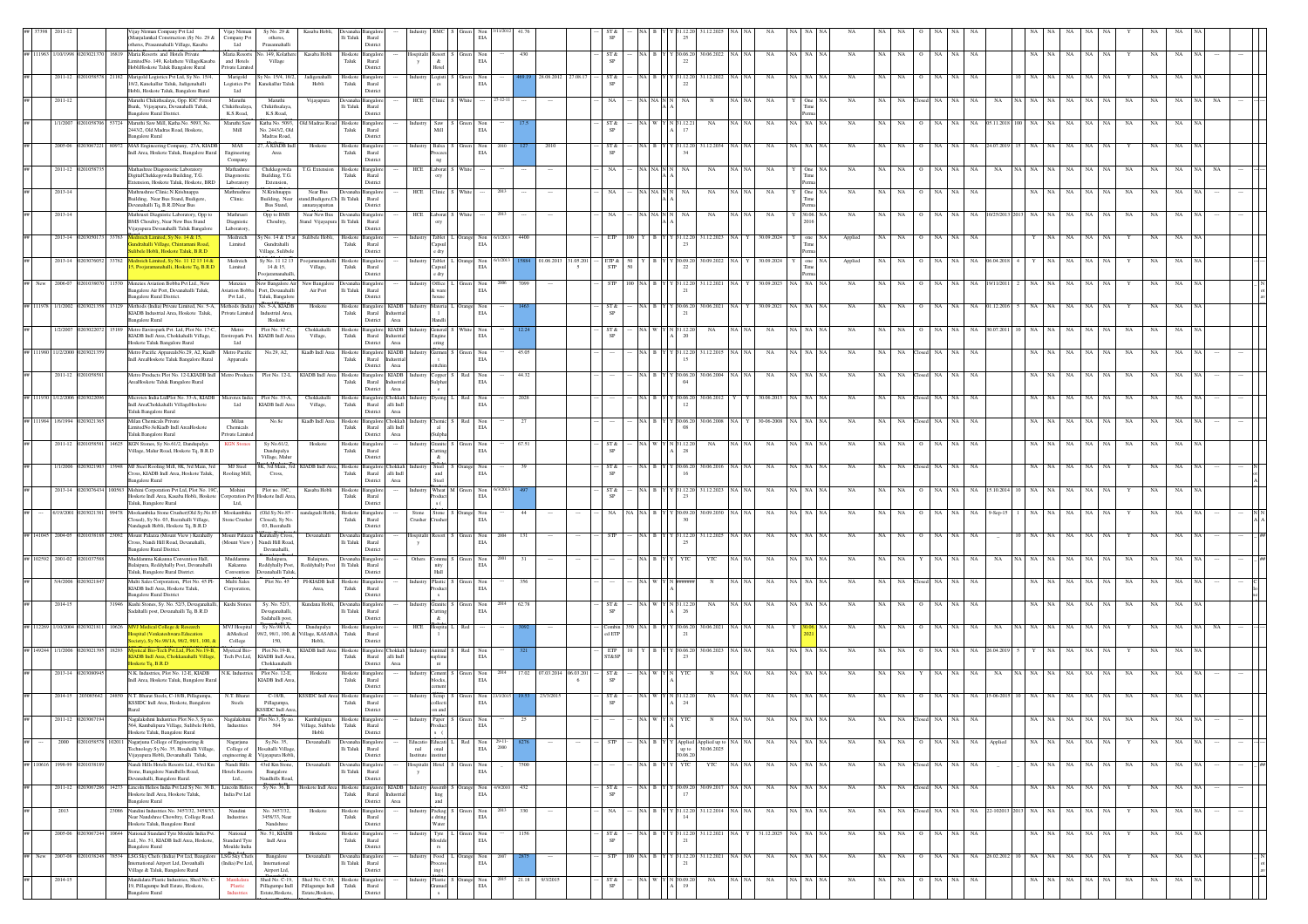|                              |                  |       | udeshwara Decor Limited, Plot No. 49- Murudeshwara<br>A, KIADB Industrial Area, Hoskote Taluk, Decor Limited<br>ingalore Rural                                                 |                                                           | Plot No. 49-A, Kiadb Indl Area                   | Hoskote<br>${\rm Taluk}$   | $\mathop{\rm Rural}\nolimits$<br>alli $\operatorname{Indl}$<br>District<br>Area   |          | glazed                                          |         |                     |       |                                |            |           |                                            |                        |                              |           |             |                   |                 |                 |                             |     |             |             |               |                                          |                 |             |    |       |    |  |
|------------------------------|------------------|-------|--------------------------------------------------------------------------------------------------------------------------------------------------------------------------------|-----------------------------------------------------------|--------------------------------------------------|----------------------------|-----------------------------------------------------------------------------------|----------|-------------------------------------------------|---------|---------------------|-------|--------------------------------|------------|-----------|--------------------------------------------|------------------------|------------------------------|-----------|-------------|-------------------|-----------------|-----------------|-----------------------------|-----|-------------|-------------|---------------|------------------------------------------|-----------------|-------------|----|-------|----|--|
| 2013-14                      |                  |       | avodaya Nursing Home, Devanahalli<br>Navodaya<br>Road, Ashok Nagar, Devanahalli Taluk,<br>sursing Home<br><b>Bangalore Rural</b>                                               | levanahalli Road,                                         | Ashok Nagar,                                     | li Taluk                   | angalor<br>Rural<br>District                                                      |          | HCE Nursin                                      |         |                     |       |                                | NA         |           | NA NA N                                    | NA                     | NA                           | NA N      | NA          |                   | $_{\rm NA}$     | NA              | NA                          | NA  | NA          |             | NA            | NA<br>$_{\rm NA}$                        | NA<br>NA        | NA          |    |       |    |  |
| 1/3/200                      |                  |       | Neelakanth Bright Bars Pvt. Ltd., No. 20- Nilakanta brigh<br>D, KIADB Indl Area, Chokkahalli Village, bars Pvt. Ltd.,<br>Hoskote Taluk, Bangalore Rural<br>(Karnataka Stee)    | P. No. 20-D.<br>KIADB Indl Area,                          | Chokkahall<br>Village,                           | loskot<br>Taluk            | langalor<br>hokkal<br>$\quad$ Rural $\quad$ alli $\quad$ Indi<br>District<br>Area |          | ickilin<br>$_{\rm g}$                           |         | EIA                 |       |                                | SP         |           |                                            | 22                     | 80.06.20                     |           |             | <b>NA</b>         |                 |                 |                             |     |             |             |               |                                          |                 |             |    |       |    |  |
| 2011-12                      |                  |       | Noble Clinic, Ist cross, TG Extension,<br>Noble Clinic<br>Hoskote Tq, B.R.D                                                                                                    | Ist cross.TG<br>Extension.<br>loskote Tq, B.R.D           | Hoskote                                          | Hoskote<br>Taluk           | ngalo<br>Rural<br>District                                                        |          | HCE Clinic                                      |         |                     |       |                                |            | NA NA     |                                            |                        | NA                           |           | NA          | One               |                 |                 |                             |     |             |             |               | NA                                       |                 |             |    |       |    |  |
| 2013-14                      |                  |       | Om Sai Clinic, Taluk office Road, Saibaba   Om Sai Clini<br>omplex, Devanahalli Tq, B.R.D                                                                                      | Taluk office Road.<br>Saibaba complex,<br>Devanahalli Tq. | Devanahalli.                                     | Devanaha<br>li Taluk       | <b>Bangalor</b><br>Rural<br>District                                              |          | HCE Clinic                                      | Whit    |                     |       |                                |            | NA NA     |                                            |                        | NA                           |           | NA          | One               | <b>NA</b>       | NA<br>NA        | NA                          |     | <b>NA</b>   |             |               | NA.                                      |                 |             |    |       |    |  |
| 2014-15                      |                  |       | Om Sai Ram Gowda Clinic, Tavarekere<br>Om Sai Ram<br>Nandagudi Hobli, Hosakote Taluk,<br>Gowda Clinic<br>Bengaluru-562 122                                                     | n n n<br>warekere,Nanda<br>udi<br>Hobli, Hosakote         | avarekere, Nand<br>gudi<br>Hobli, Hosakot        | Hoskote<br>Taluk           | Bangalo<br>Rural<br>District                                                      |          | HCE Clinic                                      |         |                     |       |                                |            |           |                                            |                        | NA                           |           | NA          |                   |                 | NA              |                             |     |             |             |               |                                          |                 |             |    |       |    |  |
| 2013-14                      | 1203080          |       | 42321 Nandi Stona, Sy. No. 218/39/1, Uganavadi<br>Nandi Stona<br>Village, Sadahalli Post, Devanahalli Tq,<br>B.R.D                                                             | Sy. No. 218/39/1,<br>ganavadi Village<br>Sadahalli Post,  | Sadahalli Post,                                  | <b>Jevanal</b><br>li Taluk | Bangalor<br>$\operatorname{Rural}$<br>District                                    |          | ndustry Granite<br><b>Cutting</b><br>$\&$       |         | EIA                 |       | CFE issued<br>on<br>08.04.2014 | ST &       | NA NA     |                                            | N 31.12.20<br>28       | NA                           |           | NA          | NA NA             | NA              | NA<br>NA.       | NA                          |     |             |             |               | NA                                       | NA<br><b>NA</b> | NA          |    |       |    |  |
| 2005-06                      | 2030672          |       | Paragon Poly Films Pvt. Ltd., No. 7-D,<br>Paragon poly<br>KIADB Indl Area, Chintamani Road,<br>films Pvt. Ltd<br>Hoskote, Bangalore Rural                                      | No. 7-D, KIADB<br>Indi Area                               | hintamani Road<br>Hoskote                        | Hoskote<br>Taluk           | Bangalor<br>Rural<br>District                                                     |          | <b>Industry</b> Cutting<br>and<br>poly          |         | EIA                 |       |                                | ST &       |           |                                            | Y 31.12.2<br>28        | 1.12.202                     |           | NA          | <b>NA</b>         |                 |                 |                             |     |             |             |               | $_{\rm NA}$                              |                 |             |    |       |    |  |
| ## 112038 1/1/1994           |                  |       | Parijatha Roller Floor Mill, No.39C.<br>Parijatha Roller<br>KIADB Industrial Area, Chokkahalli<br>Floor Mill,<br>Village, Hoskote Taluk, Bangalore Rural                       | 39c, Kiadb Ind<br>Area                                    | Chokkahall<br>Village,                           | loskot<br>Taluk            | angalore<br>hokkab<br>Rural<br>alli $\operatorname{Indl}$<br>District<br>Area     |          | Atta<br>Chakki<br>es                            |         | EIA                 |       |                                | ST &<br>SP |           |                                            | 22                     | 31.12.2022                   |           | NA          |                   |                 |                 |                             |     |             |             |               |                                          |                 |             |    |       |    |  |
| ## 130650 5/5/2003           |                  |       | Parkfield Regency (unit of Athena Hotels<br>Parkfield<br>& Resorts Pvt Ltd), No. 159-160.<br>Regency (unit<br>Doddanallurhalli, Kembadinahalli Post.<br>of Atheena             | No. 159-160,<br><b>Ooddanallurhall</b>                    | Kembadinahalli<br>Post                           | loskote<br>Taluk           | angalor<br>Rural<br>District                                                      |          | spitalit Resort                                 | L Green | Non 5/5/2003<br>EIA | 1664  |                                | <b>STP</b> | 50 NA B   |                                            | Y 31.12.20<br>22       | 31.12.2022<br><b>NA</b>      |           | NA          | NA NA             | <b>NA</b>       | NA<br>NA        | NA                          | NA. | NA          |             | NA            | NA                                       |                 |             |    |       |    |  |
| ## 110606 1996-97            |                  |       | .<br>Patnam Silk Mills., Baluvanahally,<br>Patnam Silk<br>Mills,,<br>Vijayapura, Devanahalli, Bangalore Rur<br>562110,                                                         | Baluvanahally<br>Vijayapura, ,<br>Devanahalli,            | Baluyanahall                                     | li Taluk                   | nealo<br>Rural<br>District                                                        | Industry | Silk S                                          |         | Non<br>EIA          | 49    |                                |            | NA B      |                                            |                        | YTC                          |           | NA          | NA I NA           | <b>NA</b>       |                 |                             |     |             |             |               |                                          |                 |             |    |       |    |  |
| 1/12/200                     |                  |       | Perfect Polybags Pvt. Ltd, No. 11-D & E,<br>Perfect<br>KIADB Indl Area, Chokkahalli Village,<br>Polybags Pvt.<br>$_{\rm Ltd}$<br>loskote Taluk, Bangalore Rural                | No. 11-D & E,<br>KIADB Indl Area,                         | Chokkahalli<br>Village,                          | Hoskote<br>Taluk           | Bangalore Chokkah Industry Plastic<br>Rural<br>alli Indi<br>District<br>Area      |          | roduct                                          |         | Non<br>$_{\rm EIA}$ | 255   |                                |            | INA B     |                                            | 31.12.20<br>08         | 31.12.2008                   |           | NA          |                   | <b>NA</b>       |                 |                             |     |             |             |               |                                          |                 |             |    |       |    |  |
| 3/2/2006                     | 2030223          | 17117 | Performance Packaging Pvt. Ltd, No. 44-A- Performance<br>3, KIADB Indl Area, Hoskote Taluk,<br>Packaging Pvt<br>angalore Rural<br>Ltd                                          | No. 44-A-3,                                               | KIADB Indl Area,                                 | Hoskote<br>Taluk           | Bangalore Chokkah<br>Rural<br>alli Indi<br>District<br>$\operatorname{Area}$      |          | $\epsilon$ Expand $\,$ S $_{\rm ed}$<br>Polythi |         | Non<br>EIA          | 36    |                                |            |           |                                            | NA.                    | 31.12.2016                   |           | NA          |                   | NA.             |                 |                             |     |             |             |               |                                          |                 | NA          |    |       |    |  |
|                              |                  |       | etronet Mhb Ltd., (Mangalore-Bangal<br>Petronet Mhb<br>Pipeline Project), Tarabahalli, Near<br>Ltd (Mangalore<br>vanagunthi Railway Station, Hoskote<br>Bangalore              | Receipt Terminal<br>Tarabahalli,                          | Devanagunthi<br>Railway Station                  | Hoskote<br>Taluk           | Bangalor<br>Rural<br>Distric                                                      |          | Petrole 1<br>um<br>torage                       |         | EIA                 |       |                                |            |           |                                            | 30.06.2                | 0.06.202                     |           |             |                   |                 |                 |                             |     |             |             |               |                                          |                 |             |    |       |    |  |
| 2014-15                      | 20308503         |       | Phoenix Concretes, Sy. No. 138,<br>Phoenix<br>Bodanahozahalli Village, Anagondanahal<br>Concretes<br>Hobli, Hoskote Tq, Bengaluru Rural                                        | Sy. No. 138,<br>dodanahozahalli<br>Village,               | Sy. No. 138,<br>dodanahozaballi<br>Village,      | Hoskote<br>Taluk           | langalor<br>Rural<br>District                                                     |          | industry RMC                                    |         | Non<br>EIA          | 327   | 31-01-2015                     | ST &       |           |                                            | 24                     | 31.12.2024                   |           |             |                   | NA              |                 |                             |     |             |             |               |                                          |                 |             |    |       |    |  |
| 2014-15                      |                  |       | Pioneer Feeds and Poultry Product,<br>Pioneer Feed<br>SvNno. 45. Samethanahalli. Hoskote Indl<br>and Poultry<br>Area. Hoskote Taluk, Bangalore Rural<br>Product                | Sy no. 45,<br>Samethanahalli                              | Hoskote Indl Area                                | Hoskote<br>Taluk           | Bangalore KIADB<br>Rural Industrial<br>Area<br>District                           |          | Poultry S Orange<br>feed                        |         | Non<br>EIA          | 153   |                                |            | NA B      |                                            | Y 30.09.20<br>09       | 30.09.2009                   |           |             |                   | NA              |                 |                             |     |             |             |               |                                          |                 |             |    |       |    |  |
| 2013                         |                  |       | Pioneer Ready Mix Concrete, Sy No. 55/3, Pioneer Ready<br>55/6. Samethanahalli Village.<br>Mix Concrete<br>Anugondanahalli Hobli, Hoskote Taluk,                               | y No. 55/3, 55/6,                                         | Samethanahalli<br>Village,<br>Anugondanaha       | Hoskote<br>Taluk           | ingalo<br>Rural<br>District                                                       |          | RMC                                             |         | Non<br>$_{\rm EIA}$ | 144   |                                | ST &       | NA B      |                                            | 22                     | 31.12.202                    |           | NA          |                   |                 |                 |                             |     |             |             |               | NA.                                      |                 |             |    |       |    |  |
| 2011-12                      |                  |       | Pooia Health Care Centre, Chennakeshava<br>Pooja Health<br>Care Centre<br>Swamy Complex, Near Pragati College,<br>Chikkabhallapura Rd, Vijayapura,                             | Chennakeshava<br>Swamy Complex<br>Near Pragati            | Vijayapura                                       | li Taluk                   | Devanaha Bangalop<br>Rural<br>District                                            |          | HCE Clinic S White                              |         | 7-12-11             |       |                                |            |           | NA NA N                                    | NA                     | NA<br>NA.                    |           | NA          | One               | <b>NA</b>       | NA<br>NA        |                             |     |             |             |               |                                          |                 |             |    |       |    |  |
|                              | 2014-15 20308199 |       | Power Tech RMC, Sy. No. 32,<br>Power Tech<br>tterahalli Village, Vishwanathapura<br>$\mathbf{RMC}$<br>Post, Devanahalli Taluk, Bangalore Rural                                 | Sy. No. 32,<br>Shetterahalli<br>Village,                  | 'ishwanathapura Devanaha Bangalor<br>Post        | $\rm{Ili}$ Taluk           | $\rm{Rural}$<br>District                                                          |          | Industry RMC S Green                            |         | Non<br>EIA          | 190   | 2/6/2014                       | ST &       |           |                                            |                        | NA B Y Y 31.12.20 31.12.2023 |           | NA          | NA NA NA          | NA              | NA<br>NA        | NA                          | NA  | NA          |             |               | NA                                       |                 | NA          |    |       |    |  |
| 2014-15                      |                  |       | Prabha Clinic, Nandish Complex,<br>rabha Clin<br>Ooddadunnasanda Cross, Devanagonthi<br>Post, Hoskote Tq, B.R.D                                                                | c/o. Nandish<br>Complex,<br>oddadum                       | Devanagont                                       | loskoto<br>${\rm Taluk}$   | langalor<br>$\rm{Rural}$<br>District                                              | HCE      |                                                 |         |                     |       |                                |            |           |                                            |                        |                              |           |             |                   |                 |                 |                             |     |             |             |               |                                          |                 |             |    |       |    |  |
| ## 141043 1992-93            |                  |       | Windflower Prakruthi Resort, Plot.No.12A Windflower<br>& 12B, Sy.No.76A, Hegganahalli Village,<br>Prakruthi Resc<br>Kundana Hobli, Devanahalli, Bangalore                      | Plot.No.12A &<br>2B, Sy.No.76A<br>Hegganahalli            | Devanahalli                                      | lli Taluk                  | evanaha Bangalor<br>Rural<br>District                                             | y        | lospitalit Resort                               | Orange  | EIA                 | 145   |                                | ST &       | NA B      |                                            | Y 30.09.20<br>24       | 30.09.202                    |           | NA          | A NA              |                 |                 |                             |     |             |             |               |                                          |                 |             |    |       |    |  |
| 2011-12                      |                  |       | Prakruthi E TradersNo. 18, SM-21<br>Prakruthi E<br>KSSIDC Chokkahalli Pillugumpe Indl<br>Traders<br>Estate Hoskote Hoskote Taluk Bangalon                                      | No. 18, SM-21<br><b>KSSIDC</b><br>Chokkahalli             | Hoskote                                          | loskot<br>Taluk            | angalor<br>Rural<br>District                                                      |          | Waste<br>$Re-$                                  |         | Non<br>EIA          | 16.6  |                                |            |           |                                            |                        |                              |           | NA          |                   |                 |                 |                             |     |             | y Close     |               |                                          |                 |             |    |       |    |  |
| 2011-12                      |                  |       | .<br>Prathiba Clinic, Ist Floor, Main Road, Near Prathiba Clini<br>Old Bus Stand, Devanahalli Town,<br>Bangalore Rural District.                                               | Ist Floor, Main<br>Road, Near Old<br>Bus Stand,           | Devanahalli                                      | evanal<br>lli Taluk        | <b>Bangalor</b><br>Rural<br>District                                              |          | HCE Clinic                                      |         |                     |       |                                |            |           |                                            | NA                     | NA                           |           | NA          | One               |                 | NA              |                             |     | NA          |             |               |                                          |                 |             |    |       |    |  |
| 1/4/2007                     | 0201067091       |       | 19633 Praxair India Pvt Ltd. Plot No. 217/2.<br>Praxair India<br>Gattiganabe Road, Kasaba Hobli, Hoskot<br>Pvt Ltd<br>Taluk, Bangalore Rural District                          | Plot No. 217/2,                                           | Gattiganabe Road, Hoskote<br>Kasaba Hobli, Taluk |                            | Bangalore<br>Rural<br>District                                                    |          | Industry R and S Red                            |         | Non<br>EIA          | 265   |                                | CETP       |           |                                            | 17                     | NA B Y Y 30.06.20 30.06.2017 |           | NA          | NA NA NA          | <b>NA</b>       | NA<br>NA        | Closed NA NA                |     | NA          |             | NA.           | NA                                       |                 | NA          |    |       |    |  |
| 1/4/2007                     |                  |       | Fraxair laundry, Plot No. 217/2,<br>Praxair laundr<br>Gattiganabe Road, Kasaba Hobli, Hoskote<br>Taluk, Bangalore Rural District.                                              | Plot No. 217/2,                                           | Gattiganabe Road,<br>Kasaba Hobli,               | Hoskote<br>Taluk           | Bangalor<br>Rural<br>district                                                     | ndustry  | Laundr S Orange                                 |         | Non<br>EIA          | 265   |                                |            | NA B      |                                            | 30.09.20<br>09         | 0.09.200                     |           | NA          |                   | NA              |                 |                             |     |             |             |               |                                          |                 |             |    |       |    |  |
| 2013-14                      |                  |       | Precise Polymers, Plot No.17D, Hoskote<br>Precise<br>Indl Area, Hoskote Taluk, Bangalore Rural<br>Polymers<br>District                                                         | Plot No. 17D,                                             | Hoskote Indl Area,<br>Hoskote, Blore             | loskoto<br>Taluk           | <b>Bangalor</b><br>Rural<br>Distric                                               |          | ndustry Plastic<br>Mouldi<br>ng                 |         | Non<br>EIA          | 20.17 |                                |            |           |                                            | N 31/12/<br>$022\,$    |                              |           | NA          |                   |                 |                 |                             |     |             |             |               |                                          |                 |             |    |       |    |  |
| ## 120640 2003-04            |                  |       | mary Health Centre, Kundana Hobli,<br>imary Hea<br>vanahalli Tq, B.R.D<br>Centre                                                                                               | Kundana Hobli,<br>Devanahalli Tq,<br>B.R.D                | Devanahalli,                                     | lli Taluk                  | <b>Bangalor</b><br>Rural<br>Distric                                               |          | HCE PHC                                         |         |                     |       |                                |            | NA N.     |                                            | NA                     | $_{\rm NA}$                  |           | $_{\rm NA}$ |                   | $_{\rm NA}$     |                 |                             |     |             |             |               | $_{\rm NA}$                              |                 |             |    |       |    |  |
| ## 120641 2003-04            |                  |       | mary Health Centre, Avathi, De<br>'rimary H<br>aluk, Bangalore Rural District<br>Centre                                                                                        | Avathi,<br>Devanahalli.                                   | Avathi                                           | lli Taluk                  | ingaloi<br>Rural<br>District                                                      |          | HCE PHC                                         |         |                     |       |                                |            |           |                                            |                        | NA                           |           | NA          |                   |                 |                 |                             |     |             |             |               |                                          |                 |             |    |       |    |  |
| ## 120642 2002-03            |                  |       | rimary Health Centre, Nallur, Devanahalli<br>To, B.R.D<br>Centre                                                                                                               | Nallur<br>Devanahalli To<br>B.R.D                         | Nallur                                           | li Taluk                   | ngalo<br>Rural<br>Distric                                                         |          | HCE PHC                                         |         |                     |       |                                |            | $NA$ $N/$ |                                            |                        | NA                           |           | NA          |                   | NA              | NA<br>NA        |                             |     |             |             |               | NA                                       |                 |             |    |       |    |  |
| ## 120643 2002-03            | 2010670          |       | Primary Health<br>mry Health Centre<br>innarayanapatna, Devanahalli Taluk,<br>Centre<br><b>galore Rural District</b>                                                           | iannarayanapat<br>a, Devanahalli                          | a,                                               | $\rm{Ili}$ Taluk           | Rural<br>District                                                                 |          | HCE PHC                                         |         |                     |       |                                |            |           |                                            |                        | NA                           |           | NA          |                   |                 |                 |                             |     |             |             |               |                                          |                 |             |    |       |    |  |
|                              |                  |       | ary Health Centre, Ara<br>Devanahalli Tq, B.R.D<br>Centre                                                                                                                      | Devanahalli Tq.<br>$_{\rm B.R.D}$                         |                                                  |                            | Ili Taluk Rural<br>District                                                       |          |                                                 |         |                     |       |                                |            |           |                                            |                        |                              |           |             | Time              |                 |                 |                             |     |             |             |               |                                          |                 |             |    |       |    |  |
| ## 120645 2005-06 0203021786 |                  |       | <b>Primary Health Centre, Koyira, Devanah</b><br>Primary Health<br>luk, Bangalore Rural District<br>Centre                                                                     | Koyira,<br>Devanahalli.                                   | Koyira,                                          | li Taluk                   | Devanaha Bangalore<br>Rural<br>District                                           |          | HCE PHC S White                                 |         | 7/3/2009            |       | $\sim$                         | NA         |           |                                            | NA NA N $\,$ N $\,$ NA | NA                           | NA NA     | NA          | Y 30.06. NA       | NA              |                 |                             |     |             |             |               | NA NA O NA NA NA NA NA NA NA NA NA NA NA |                 |             | NA | NA NA | NA |  |
| ## 120646 2003-04            |                  |       | rimary Health Centre, Karahalli, Hoskot<br>Primary Healt<br>luk, Bangalore Rural District.<br>Centre                                                                           | arahalli, Hosko                                           | Karahall                                         | Hoskote<br>${\rm Tauk}$    | Bangalor<br>$\rm{Rural}$<br>District                                              | HCE      | PHC                                             | Whit    |                     |       |                                |            |           | NA NA N $\,$ N                             |                        | NA                           |           | NA          |                   | NA              | NA<br>NA        |                             |     | NA          | NA          |               | NA                                       | NA<br>NA        | NA          | NA |       |    |  |
| ## 120718 2003-04            | 120103843        |       | Primary Health Centre, Sadahalli,<br>imary H<br>levanahalli Tq, Bangalore Rural Distric<br>Centre                                                                              | Sadahalli,<br>Devanahalli Tq,                             | Sadahall                                         | li Taluk                   | evanaha Bangalor<br>Rural<br>District                                             |          | HCE PHC S                                       | White   |                     |       |                                |            |           | $\rm NA$ $\rm NA$ $\rm N$ $\rm N$          | NA                     | NA                           | $NA$ $N/$ | NA          | $One$ $N/$<br>Tir | NA              | NA<br><b>NA</b> | NA                          | NA. | NA          | NA          | NA NA I<br>NA | NA<br>NA                                 | NA<br>NA        | NA          | NA |       |    |  |
| 2002-03                      | 02010587         |       | Primary Health Centre,<br>mary F<br>Gudlumuddenahalli, Devanahalli Tq,<br>Centre<br>B.R.D                                                                                      | dlumuddenah:<br>Devanahalli To<br>B.R.D                   | li,                                              | Ili Taluk                  | angalo<br>Rural<br>District                                                       |          | HCE PHC S White                                 |         | $15-12-10$          |       |                                | NA         |           | $\it NA$ $\it NA$ $\it N$ $\it N$ $\it NA$ |                        | N                            | NA NA     | $_{\rm NA}$ | $31 - 12 - N/$    | NA              | NA              | NA closed NA NA             |     | $_{\rm NA}$ | $_{\rm NA}$ | NA NA NA      | NA<br>$_{\rm NA}$                        | NA  <br>NA      | $_{\rm NA}$ | NA | NA.   | NA |  |
| 2002-03                      | 11038            |       | nary Health Centre, Budigere, Near F<br>imary H<br>etrol Bunk, Budigere Post, Devanahall<br>Centre<br>aluk, Bangalore Rural District<br>Primary Health Centre, Bendiganahalli, | Budigere,<br>Devanahalli To                               | Budiger                                          | Ili Taluk                  | evanaha Bangalor<br>Rural<br>District                                             |          | HCE PHC S White                                 |         |                     |       |                                | NA.        |           | NA NA N $\vert$ N $\vert$ N                | NA.                    | NA                           | NA NA     | NA          |                   | <b>NA</b><br>NA | NA  <br>NA      | NA NA<br>$\circ$<br>Q NA NA |     | NA          | NA          | NA NA NA      | NA<br>NA                                 | NA<br>NA        | NA          | NA |       |    |  |
|                              | 2005-06 02030224 |       | Primary Health<br>Hoskote Taluk, Bangalore Rural District.<br>Centre                                                                                                           | Bendiganahalli,                                           | Hoskote Taluk,                                   | $_{\rm Taluk}$             | Hoskote Bangalore<br>Rural<br>District                                            |          | HCE PHC S White                                 |         |                     |       | $\sim$                         | NA.        |           |                                            | NA NA N N NA           | NA                           | NA NA     | NA          | One NA            | NA              | NA NA           |                             |     | NA          | NA          | NA NA NA NA   |                                          | NA NA<br>NA     | NA          | NA | NA.   | NA |  |
| 2005-06                      | 020302250        |       | Primary Health Centre, Nandagudi,<br>Primary Health<br>loskote Taluk, Bangalore Rural District<br>Centre                                                                       | Nandagudi,                                                | Hoskote Taluk,                                   | ${\rm Taluk}$              | Hoskote Bangalore<br>$_{\rm Rural}$<br>istric                                     |          | HCE PHC S White                                 |         |                     |       |                                | NA         |           | NA NA N                                    | NA                     | NA                           | NA NA     | NA          | One NA            | NA              | NA<br>NA        | NA NA<br>$\circ$            |     | NA          | NA          | NA NA NA      | $_{\rm NA}$<br>NA                        | NA<br>NA        | NA          | NA |       | NA |  |

nent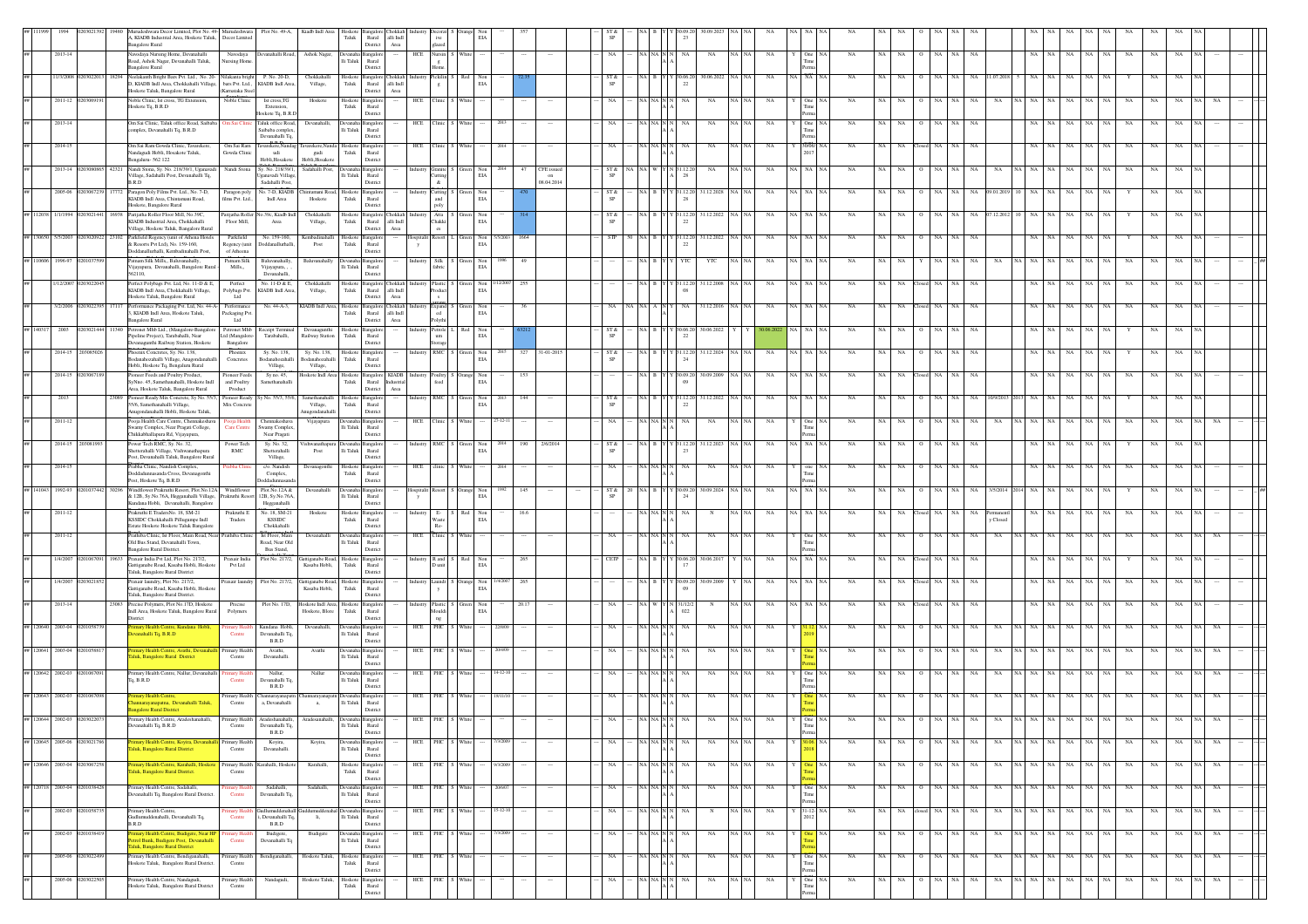|                   |                             | imary Health Centre, Mugabala Village, Primary Health<br>Kolar Road, Hoskote Taluk, Bangalore<br>Rural District.                               | Centre                                    | Mugabala,                                        | Hoskote Taluk,                               | Taluk                    | Rural<br>District                                      |            |                                                                                                                                                                                                 |                                                          |       |           |            |                                                                                           |                                                                              |                  |             |          |                      |    |     |            |                    |             |          |                |     |                   |           |             |                       |  |
|-------------------|-----------------------------|------------------------------------------------------------------------------------------------------------------------------------------------|-------------------------------------------|--------------------------------------------------|----------------------------------------------|--------------------------|--------------------------------------------------------|------------|-------------------------------------------------------------------------------------------------------------------------------------------------------------------------------------------------|----------------------------------------------------------|-------|-----------|------------|-------------------------------------------------------------------------------------------|------------------------------------------------------------------------------|------------------|-------------|----------|----------------------|----|-----|------------|--------------------|-------------|----------|----------------|-----|-------------------|-----------|-------------|-----------------------|--|
|                   | 2005-06                     | eterinary Dispensary, Anugondanahalli<br>oskote Taluk, Bangalore Rural District                                                                | Veterinary<br>Dispensary                  |                                                  | ugondanahalli, Medi Mallasan                 | losko<br>Taluk           | angalor<br>Rural<br>District                           | HCE        |                                                                                                                                                                                                 |                                                          |       |           | NA         | A I NA IN                                                                                 | NA                                                                           | NA               | $_{\rm NA}$ |          | NA                   | NA | NA. | NA         |                    | NA          | NA       | NA NA          | NA  | $_{\rm NA}$<br>NA | NA        | $_{\rm NA}$ | NA                    |  |
|                   | 2005-06                     | Primary Health Centre, Jadigenahalli,<br>Hoskote Taluk, Bangalore Rural District.                                                              | Veterinary<br>Dispensary                  | Jadigenahalli,                                   | Hoskote Taluk,                               | Hosko<br>Taluk           | ingalo<br>Rural<br>District                            | HCE        |                                                                                                                                                                                                 |                                                          |       |           |            |                                                                                           |                                                                              | NA               | NA          |          |                      |    |     |            |                    |             |          |                |     |                   |           |             |                       |  |
|                   | 2005-06                     | mary Health Centre, Sulibele, Hoskote Primary Health<br>aluk, Bangalore Rural District.                                                        | Centre                                    | Sulibele                                         | Hoskote Taluk,                               | Hoskote<br>Taluk         | Bangalor<br>Rural                                      | HCE        | PHC                                                                                                                                                                                             |                                                          |       |           |            |                                                                                           |                                                                              | NA               | NA          |          |                      |    |     |            |                    |             |          |                |     |                   | NA        | NA          | NA                    |  |
|                   | 2005-06 02030672            | Primary Health Centre, K. Mallasandra,<br>davathi Hobli, Hoskote Tq, B.R.D                                                                     | imary Healt<br>Centre                     | K. Mallasandra,<br>Nadavathi Hobli               | Hoskote Taluk                                | Hoskote<br>${\rm Taluk}$ | District<br>angalor<br>$_{\rm Rural}$                  | <b>HCE</b> | PHC                                                                                                                                                                                             |                                                          |       |           | NA         | NA NA N $\,$ N                                                                            | NA                                                                           | NA               | NA          |          | NA                   | NA |     |            |                    | NA          | NA       |                |     | NA<br>NA          | NA        | NA          | NA                    |  |
|                   | 2011-12                     | imary Health Centre, Khajihosahalli<br>Ilage, Kattigenehalli Post, Jadigenahalli                                                               | Primary Health<br>$\operatorname{Centre}$ | skote Tq, B.R.E<br>Khajihosahall<br>Village,     | Hoskote                                      | ${\rm Taluk}$            | District<br>Bangalore<br>$\mathop{\rm Rural}\nolimits$ | HCE        | PHC                                                                                                                                                                                             |                                                          |       |           |            |                                                                                           |                                                                              | NA               | NA          |          |                      |    |     |            |                    |             |          |                |     |                   |           |             | NA                    |  |
|                   | 2005-06                     | Jobli, Hoskote Tq, B.R.D<br>terinary Dispensary, Mugabala, Hoskote<br>B.R.D                                                                    | Veterinary<br>Dispensary                  | Kattigenehalli<br>igabala, Hoskoti<br>Tq, B.R.D  | Mugabala                                     | Taluk                    | District<br>Bangalor<br>Rural                          | HCE        |                                                                                                                                                                                                 |                                                          |       |           |            |                                                                                           | NA NN                                                                        | NA               | NA          |          | NA                   |    |     |            |                    |             |          |                |     |                   |           |             | NA                    |  |
|                   | ## 120762 2003-04           | eterinary Dispensary, Jalige, Devanahalli                                                                                                      | Veterinary                                | Jalige,                                          | Jalige                                       |                          | District<br>Bangalor                                   | HCE        |                                                                                                                                                                                                 |                                                          |       |           | NA         | $\rm NA$ $\rm NA$ $\rm N$ $\rm N$                                                         | NA                                                                           | NA               | $_{\rm NA}$ |          | NA                   | NA |     | NA         |                    | NA          |          |                | NA  | NA                | NA        | $_{\rm NA}$ | NA                    |  |
|                   | ## 120768 2003-04 02010384  | Faluk, Bangalore Rural District.<br>'rimary Veterinary Clinic,                                                                                 | Dispensary<br>Primary                     | Devanahalli.<br>annarayapatna                    | hannarayapatna                               | lli Taluk                | Rural<br>District<br>angalor                           | HCE        |                                                                                                                                                                                                 |                                                          |       |           | NA         | $NA$ $ NA $ $N$ $N$                                                                       | NA                                                                           | NA               | NA          | 30.06 NA | NA                   |    |     |            |                    |             |          |                |     | NA<br>NA          | NA        | NA          | NA                    |  |
|                   | ## 120771 2003-04 020103848 | hannarayapatna, Devanahalli Taluk,<br>angalore Rural District.<br>eterinary Dispensary Thindlu.                                                | Veterinary<br>Clinic<br>Veterinary        | Devanahalli.<br>Thindlu.                         | Thindlu,                                     | Ili Taluk                | Rural<br>District<br>Devanaha Bangalor                 | HCE        |                                                                                                                                                                                                 | White                                                    |       |           | NA         | NA NA N $\,$ N                                                                            | NA                                                                           | NA               | NA          | Y One NA | <b>NA</b>            | NA | NA. | NA         | NA                 | NA          | NA       | VA I NA<br>NA. | NA. | NA<br>NA          | NA        | NA          | NA                    |  |
|                   | ## 120773 2003-04           | evanahalli Tq, B.R.D                                                                                                                           | Dispensary                                | levanahalli Tq<br>$_{\rm B.R.D}$<br>Kundana,     |                                              | li Taluk                 | Rural<br>District                                      |            |                                                                                                                                                                                                 |                                                          |       |           |            |                                                                                           |                                                                              |                  |             |          |                      |    |     |            |                    |             |          |                |     |                   |           |             |                       |  |
|                   |                             | Veterinary Dispensary, Kundana,<br>vanahalli Taluk, Bangalore Rural<br>strict.                                                                 | Primary<br>Veterinary<br>Clinic           | Devanahalli.                                     | Kundana,                                     | Devanah<br>li Taluk      | Bangalor<br>Runal<br>District                          | HCE        |                                                                                                                                                                                                 |                                                          |       |           | NA         |                                                                                           | $\overline{\text{NA}}$ $\overline{\text{NA}}$ N $\overline{\text{N}}$<br>NA. | NA               | NA          | One N    | NA                   |    |     |            |                    |             | NA       |                |     |                   | NA        | NA          | NA                    |  |
| ## 140294         | 2004-05                     | eterinary Dispensary,<br>addanayakanahalli, Behind MPCS,<br>Mandibele Post, Vijayapura Hobli,                                                  | Primary<br>Veterinary<br>Clinic           | lanayakanal<br>, Devanahalli.                    | li,                                          | $\rm{Ili}$ Taluk         | angale<br>$\rm{Rural}$<br>Distric                      |            |                                                                                                                                                                                                 |                                                          |       |           |            |                                                                                           | NA                                                                           | NA               | $_{\rm NA}$ |          | NA                   |    |     |            |                    |             |          |                |     |                   |           |             |                       |  |
|                   | ## 120773 2005-06           | <b>Timary Veterinary Center</b> , Mudugurki,<br>Devanahalli Tq, B.R.D                                                                          | Primary<br>Veterinary<br>Center           | Mudugurki,<br>levanahalli Tq,<br>B.R.D           | Mudugurki,<br>Devanahalli.                   | lli Taluk                | Bangalor<br>Rural<br>District                          | HCE        |                                                                                                                                                                                                 |                                                          |       |           |            |                                                                                           | NANN N                                                                       | NA               | $_{\rm NA}$ |          | NA                   |    |     |            |                    |             |          |                |     |                   |           | NA          | NA                    |  |
| ## 128754 2003-04 |                             | eterinary Dispensary, Avathi,<br>Devanahalli Tq, B.R.D                                                                                         | Primary<br>Veterinary<br>Clinic           | Avathi,<br>evanahalli Tq<br>B.R.D                | Avathi                                       | lli Taluk                | Rural<br>District                                      |            |                                                                                                                                                                                                 |                                                          |       |           |            |                                                                                           |                                                                              |                  | NA          |          |                      |    |     |            |                    |             |          |                |     |                   |           |             |                       |  |
|                   | ## 120970 2003-04           | imary Veterinary Clinic Channahalli<br>Devanahalli Taluk, Bangalore Rural<br>District.                                                         | Primary<br>Veterinary<br>Clinic           | Channahalli.<br>Devanahalli.                     | Channahalli,                                 | lli Taluk                | vigalo<br>Rural<br>District                            | HCE        |                                                                                                                                                                                                 |                                                          |       |           |            |                                                                                           |                                                                              | NA               | NA          |          | <b>NA</b>            |    |     |            |                    |             |          |                |     |                   |           | NA          | NA                    |  |
|                   | 2005-06 020302250           | terinary Dispensery, Hedakanahall<br>ndagudi Hobli, B.R.D                                                                                      | Primary<br>Veterinary                     | Hedakanahalli.<br>andagudi Hobli                 | Nandagudi Hobli,                             | Hoskote<br>Taluk         | angalore<br>Rural                                      | HCE        |                                                                                                                                                                                                 |                                                          |       |           | NA.        | NA NA NN                                                                                  | NA                                                                           | NA               | NA          |          | NA                   | NA |     | NA.        |                    | <b>NA</b>   |          |                |     | NA                | NA        | NA          | NA                    |  |
|                   | 2005-06                     | eterinary Dispensery, Korathi,<br>andagudi, Hoskote Taluk, Bangalore                                                                           | Centre<br>Primary<br>Veterinary           | $_{\rm B.R.D}$<br>Korathi,                       | Nandagudi,                                   | Hoskote<br>Taluk         | District<br>angalor<br>Rural                           | HCE        |                                                                                                                                                                                                 |                                                          |       |           |            |                                                                                           |                                                                              |                  | NA          |          |                      |    |     |            |                    |             |          |                |     |                   |           | NA          | NA                    |  |
|                   | 2005-06 0203022             | Rural District.<br>terinary Dispensary, Shivanapur,<br>indgudi Hobli, Hoskote Taluk, Bangal                                                    | Centre<br>Primary<br>Veterinary           | Shivanapura,                                     | Nandgudi Hobli,                              | Hoskote<br>${\rm Taluk}$ | District<br>angalore<br>$_{\rm Rural}$                 | HCE        |                                                                                                                                                                                                 |                                                          |       |           |            | $\overline{\text{NA}}$ -NA $\overline{\text{N}}$ -N                                       | NA                                                                           | NA               | $_{\rm NA}$ | One N/   | NA                   | NA |     |            |                    | NA          | NA       |                |     | NA<br>NA          | NA        | NA          | NA                    |  |
|                   | 2005-06 20302253            | imary Health Centre, Anugondana Halli<br>oskote Tq, B.R.D                                                                                      | Centre<br>Primary<br>Veterinary           | nugondana Halli,<br>oskote Tq, B.R.D             | Hoskote Taluk,                               | Hoskote<br>Taluk         | District<br>Bangalore<br>Rural                         | HCE PHC    |                                                                                                                                                                                                 |                                                          |       |           | NA         | NA NA N N                                                                                 |                                                                              | NA               | NA          |          | NA                   | NA |     |            |                    | NA          |          |                |     | NA                | NA        | $_{\rm NA}$ | NA                    |  |
|                   | 2005-06 02030714            | terinary Dispensary, Nadavathi Villag                                                                                                          | Centre<br>Veterinary                      | adavathi Village                                 | Hoskote Taluk                                |                          | District<br>angalor                                    | HCF        |                                                                                                                                                                                                 |                                                          |       |           |            | NA NA NN                                                                                  |                                                                              |                  | NA          |          |                      |    |     |            |                    |             |          |                |     |                   |           |             | NA                    |  |
|                   | 2005-06 02030225            | oskote Taluk, Bangalore Rural Distric<br>erinary Dispensary, Tavarekere,                                                                       | Dispensary<br>Veterinary                  | Tavarekere,                                      | Nandagudi Hobli,                             | Taluk<br>Hoskote         | Rural<br>District<br><b>Bangalore</b>                  | HCE        |                                                                                                                                                                                                 |                                                          |       |           | NA         | NA NA N N                                                                                 | NA                                                                           | NA               | NA          |          | N <sub>A</sub><br>NA | NA | NA  | NA         | NA.                | NA          |          |                | NA  | NA                | NA        | NA          | NA                    |  |
|                   | 2005-06<br>02030225         | dagudi Hobli, Hoskote Taluk<br>ngalore Rural District<br>terinary Dispensery, Bagur, Hoskote                                                   | Dispensary,<br>Primary                    | Bagur,                                           | Hoskote Taluk,                               | Taluk<br>Hoskote         | Rural<br>District<br>angalor                           | HCE        |                                                                                                                                                                                                 |                                                          |       |           | NA         | NA NA NN                                                                                  | NA                                                                           | NA               | NA          |          | <b>NA</b>            |    |     |            |                    | NA          |          |                |     | NA                | NA        | NA          | NA                    |  |
|                   | 2005-06                     | duk, Bangalore Rural District.<br>terinary Dispensary, Muthasandra,                                                                            | Veterinary<br>Centre,<br>Primary          | Muthsandra,                                      | Muthsandra,                                  | Taluk<br>Hoskote         | Rural<br>District<br>Bangalore                         | HCE        |                                                                                                                                                                                                 |                                                          |       |           |            |                                                                                           | NA NA NAN<br>NA                                                              | NA               | NA          |          | NA                   | NA |     |            |                    |             |          |                |     |                   |           | NA.         | NA                    |  |
|                   | 2005-06 02030225            | oskote Taluk Bangalore Rural Distric                                                                                                           | Veterinary<br>Dispensary,<br>Primary      | Bendiganahalli,                                  | Hoskote Taluk,                               | Taluk                    | Rural<br>district<br>Hoskote Bangalore                 |            |                                                                                                                                                                                                 |                                                          |       |           | NA         | $\overline{\text{NA}}$ $\overline{\text{NA}}$ $\overline{\text{N}}$ $\overline{\text{N}}$ |                                                                              |                  |             |          | NA                   |    |     |            |                    |             |          |                |     |                   |           |             |                       |  |
|                   |                             | eterinary Dispensary, Bendiganahalli,<br>skote Taluk, Bangalore Rural Di                                                                       | Veterinary<br>Dispensary,                 |                                                  |                                              | Taluk                    | Runal<br>District                                      | HCE        |                                                                                                                                                                                                 |                                                          |       |           |            |                                                                                           | NA                                                                           | NA               | NA          |          |                      |    |     |            |                    |             |          |                |     |                   | <b>NA</b> | NA          | NA                    |  |
|                   | 2005-06                     | terinary Dispensary, Jadigenahalli,<br>skote Taluk, Bangalore Rural Distric                                                                    | Veterinary<br>Hospital                    | Jadigenahalli,                                   | Jadigenahalli,                               | Hoskote<br>${\rm Taluk}$ | <b>Bangalor</b><br>$\rm{Rural}$<br>Distric             | HCE        |                                                                                                                                                                                                 |                                                          |       |           |            |                                                                                           | NA                                                                           | NA               | NA          |          |                      |    |     |            |                    |             |          |                |     |                   |           |             |                       |  |
|                   | 2005-06 02030672            | terinary Dispensary, Doddagattigubb<br>oskote Taluk, Bangalore Rural District                                                                  | Veterinary<br>Dispensary,                 |                                                  | Doddagattigubbi Hoskote Taluk                | Hoskote<br>Taluk         | Bangalor<br>Rural<br>District                          | HCE        |                                                                                                                                                                                                 |                                                          |       |           |            |                                                                                           |                                                                              | NA               | NA          |          | NA                   |    |     |            |                    |             |          |                |     |                   |           | $_{\rm NA}$ | NA                    |  |
|                   | 2005-06 020307145           | 'eterinary Dispensary, Khajihosahalli,<br>loskote Taluk, Bangalore Rural District                                                              | Primary<br>Veterinary<br>Dispensary       | Chikkahallur,<br>Hoskote                         | Hoskote Taluk                                | Hoskote<br>Taluk         | angalore<br>Rural<br>District                          | HCE        |                                                                                                                                                                                                 |                                                          |       |           | NA         |                                                                                           | NA                                                                           | NA               | NA          | One N/   | NA                   |    |     | NA         |                    | NA          |          |                |     | NA                |           | NA          | NA                    |  |
|                   | 2011-12 02030677            | Prithvi Clinic, KR. Road Cross, Opp TAP<br>CM Society, Hoskote Tq, B.R.D                                                                       | Prithvi Clinic                            | KR. Road Cross<br>Opp TAP CM<br>Society, Hoskote | Opp TAP CM<br>Society                        | loskote<br>Taluk         | angalor<br>Rural<br>District                           |            | HCE Clinic                                                                                                                                                                                      |                                                          |       |           |            |                                                                                           |                                                                              | NA               | NA          | One      |                      |    |     |            |                    |             |          |                |     |                   |           |             | NA                    |  |
|                   | 2014-15                     | Pushnak Poly Clinic Main Bazaar Road Pushnak Poly<br>Oppossite Durga stores, Devanahalli Old<br>Fown, Main Bazaar Road, Oppossite              | Clinic                                    | Main Bazaar<br>Road, Oppossite<br>Durga          | Main Bazaar<br>Road, Oppossite<br>Durga      | lli Taluk                | angalop<br>Rural<br>District                           |            | HCE Clinic                                                                                                                                                                                      |                                                          |       |           | NA.        | NA NA N N                                                                                 | NA                                                                           | NA               | NA          | 30-06-N/ | NA                   | NA | NA. | NA         | NA.                | NA          |          | NA.            |     | NA<br><b>NA</b>   | NA        | NA          | NA<br>NA <sub>1</sub> |  |
|                   | 2011-12 02030672            | Quippo Telecom Infrastructure Limited,<br>o. 85/2, Kothur Village, Hoskote Taluk,<br>Bangalore Rural District.                                 | Quippo<br>Telecom<br>Infrastructure       | lo. 85/2, Kothur<br>Village                      | Hoskote                                      | Hoskote<br>${\rm Taluk}$ | angalore<br>Rural<br>$\it District$                    |            | $\begin{tabular}{ll} \multicolumn{1}{l}{\textcolor{black}{\bf Telephone} & \textcolor{black}{\bf Telephone} \\ \multicolumn{1}{l}{\textcolor{black}{\bf c} tower} & one \end{tabular}$<br>Tower | White Not<br>$_{\rm EIA}$                                |       |           |            |                                                                                           |                                                                              | 1.12.20          |             |          |                      |    |     |            |                    |             |          |                |     |                   |           |             | NA                    |  |
|                   |                             | Quippo Telecom Infrastructure Limited, Sy<br>o. 33, katha No. 30, Venkatappa Village,                                                          | Quippo<br>Telecom                         | .30, Venkatappa                                  | v No. 33, katha Tavarekere Post              | Taluk                    | <b>Bangalore</b><br>$\mathop{\rm Rural}\nolimits$      | e tower    | Telephon Teleph S<br>$_{\rm one}$                                                                                                                                                               | $_{\rm EIA}$                                             |       |           |            |                                                                                           |                                                                              |                  |             |          |                      |    |     |            |                    |             |          |                |     |                   |           |             |                       |  |
| $##$              | 2011-12                     | Tavarekere Post, Hoskote Taluk, Bangalore Infrastructure<br>Quippo Telecom Infrastructure Limited,<br>Khata No.108, Devanagonthi post, Hoskote | Quippo<br>Telecom                         | Village<br>Khata No.108,                         | Devanagonthi post                            | Taluk                    | District<br>Hoskote Bangalore<br>Rural                 |            | Tower<br>Telephon Teleph S<br>$_{\rm one}$                                                                                                                                                      | White Non<br>EIA                                         | 1.31  |           | NA         | NA NA                                                                                     | NA                                                                           | 31.12.2014 NA NA | $_{\rm NA}$ | NA NA NA | $_{\rm NA}$          | NA | NA  | NA         | $\rm NA$ $ \rm NA$ |             |          | NA NA          | NA  | $\rm NA-NA$       |           | $_{\rm NA}$ | NA<br>$_{\rm NA}$     |  |
| 44                | 2010-11 020                 | Taluk, Bangalore Rural District.<br>Quippo Telecom Infrastructure Ltd, TMC<br>No.144/550/1430,17th Ward, Dasaraha                              | Infrastructur<br>Quippo<br>Telecom        | <b>TMC</b><br>io.144/550/1430                    | Devanahalli                                  | lli Taluk                | District<br>angalor<br>Rural                           | e Tower    | Tower<br>Felephon Teleph<br>$_{\rm one}$                                                                                                                                                        | White Non<br>EIA                                         |       |           | NA         | NA NA                                                                                     | NA                                                                           | 31.12.2014 NA NA | NA          | NA NA NA | NA                   | NA | NA. | NA         | NA I               | NA          | 11.10.10 | NA NA          | NA  | NA  <br>NA        |           | NA          | NA<br><b>NA</b>       |  |
| H                 | 2010-11                     | Beedi, Behind KEB Office, Devanahalli<br>Quippo Telecom Infrastructure Ltd.<br>No.129/1, Budigere Village,                                     | Infrastructure<br>Quippo<br>Telecom       | 17th Ward<br>Quippo Telecom<br>frastructure Ltd  | Budigere                                     | lli Taluk                | District<br>angalor<br>Rural                           | e Tower    | Tower<br>Telephon Teleph S<br>one                                                                                                                                                               | White Non<br>EIA                                         |       |           | NA         | NA NA                                                                                     | NA                                                                           | 31.12.2014 NA NA | NA          | NA NA NA | <b>NA</b>            | NA | NA. | NA         | NA 1               | NA          | 26/5/10  | NA NA          | NA  | NA<br><b>NA</b>   |           | NA          | NA<br><b>NA</b>       |  |
|                   |                             | hannarayapatna Hobli, Devanahalli<br>## 112071 1/4/2002 0203021485 40256 R R Founders, No. 120, Kambalipura Gate, R R Foundries                | Infrastructure                            | No.129/1,                                        | No. 120 Kambali Sidlaghata Road,             |                          | District<br>Hoskote Bangalore                          | Industry   | Tower<br>Non S                                                                                                                                                                                  | Orange Non                                               | 59.7  |           | ST &       |                                                                                           | NA B Y Y 30.09.20 30.09.2023 NA NA                                           |                  | NA          | NA NA NA | NA                   | NA | NA  | O NA NA NA |                    |             |          | NA NA          | NA  | NA NA             | Y         | NA          | NA<br><b>NA</b>       |  |
|                   | 2013-14 02030767            | Shidlaghata Road, Hoskote Taluk,<br>Bangalore Rural District.<br>R Raghava Reddy Sy No. 41 /3, 42/3,                                           | R Raghava                                 | Pura Gate,<br>Sy No. 41/3, 42/3                  |                                              | Taluk                    | Rural<br>District<br>Hoskote Bangalore                 | Industry   | errou<br>$_{\rm Alu}$<br>are hous                                                                                                                                                               | EIA<br>Green Non                                         | 600   | 6/27/2013 | SP<br>ST & |                                                                                           | 23<br>31.12.20                                                               | 31.12.2022       | NA          | VA NA N  | NA                   | NA | NA  | NA         |                    | NA          |          | NA NA          | NA  | NA<br>NA          |           | NA          | NA                    |  |
| ##                | 2013-14 020307670           | Soukya Road, Kacharanayakanahalli,<br>loskote Taluk, Bangalore Rural District<br>R Raghava Reddy, Sy No 38/2, 39 & 40,                         | Reddy<br>R Raghava                        | Soukya Road,<br>No 38/2, 39 &                    | haranayakanal<br>$\rm{alli}$<br>Soukya Road. | Taluk                    | Rural<br>District<br>Hoskote Bangalore                 |            | Industry Vare hous M Green Non                                                                                                                                                                  | EIA                                                      | 850   | 6/27/2013 | SP<br>STP  |                                                                                           | 22<br>Y 31.12.20                                                             | 31.12.2022       | NA          | NA NA NA | NA                   | NA | NA  | 0 NA NA NA |                    |             |          | NA NA          | NA  | NA NA             | Y         | NA          | NA<br>NA              |  |
|                   | 2014-15                     | oukya Road, Kachranayakanahlli,<br>Hoskote Taluk, Bangalore Rural District<br>R Raghava Reddy, Sy No. 30, Soukya                               | Reddy<br>R Raghava                        | 40<br>y No. 30, Soukya                           | hranayakanal<br>li.<br>Kacharakanahalli      | Taluk                    | Runal<br>District<br>Hoskote Bangalore                 |            | Logisti                                                                                                                                                                                         | EIA                                                      | 15.62 |           | ST &       |                                                                                           | 31.12.20                                                                     | 31.12.2022       | $_{\rm NA}$ | NA NA N  | $_{\rm NA}$          | NA |     | NA         | NA                 | $_{\rm NA}$ |          | NA             | NA  | NA<br>NA          |           | $_{\rm NA}$ | NA                    |  |
|                   |                             | Road, Kacharakanahalli Village,<br>degenahalli Hobli, Hoskote Taluk                                                                            | Reddy                                     | Road                                             | Vllage,<br>Hjadegenahall                     | Taluk                    | Rural<br>Distric                                       |            |                                                                                                                                                                                                 | $\begin{tabular}{ll} Green & Non\\ ELA \\ \end{tabular}$ |       |           | SP         |                                                                                           | 22                                                                           |                  |             |          |                      |    | NA  |            |                    |             |          |                |     |                   |           |             |                       |  |

Bangalore Rural District.

Hobli,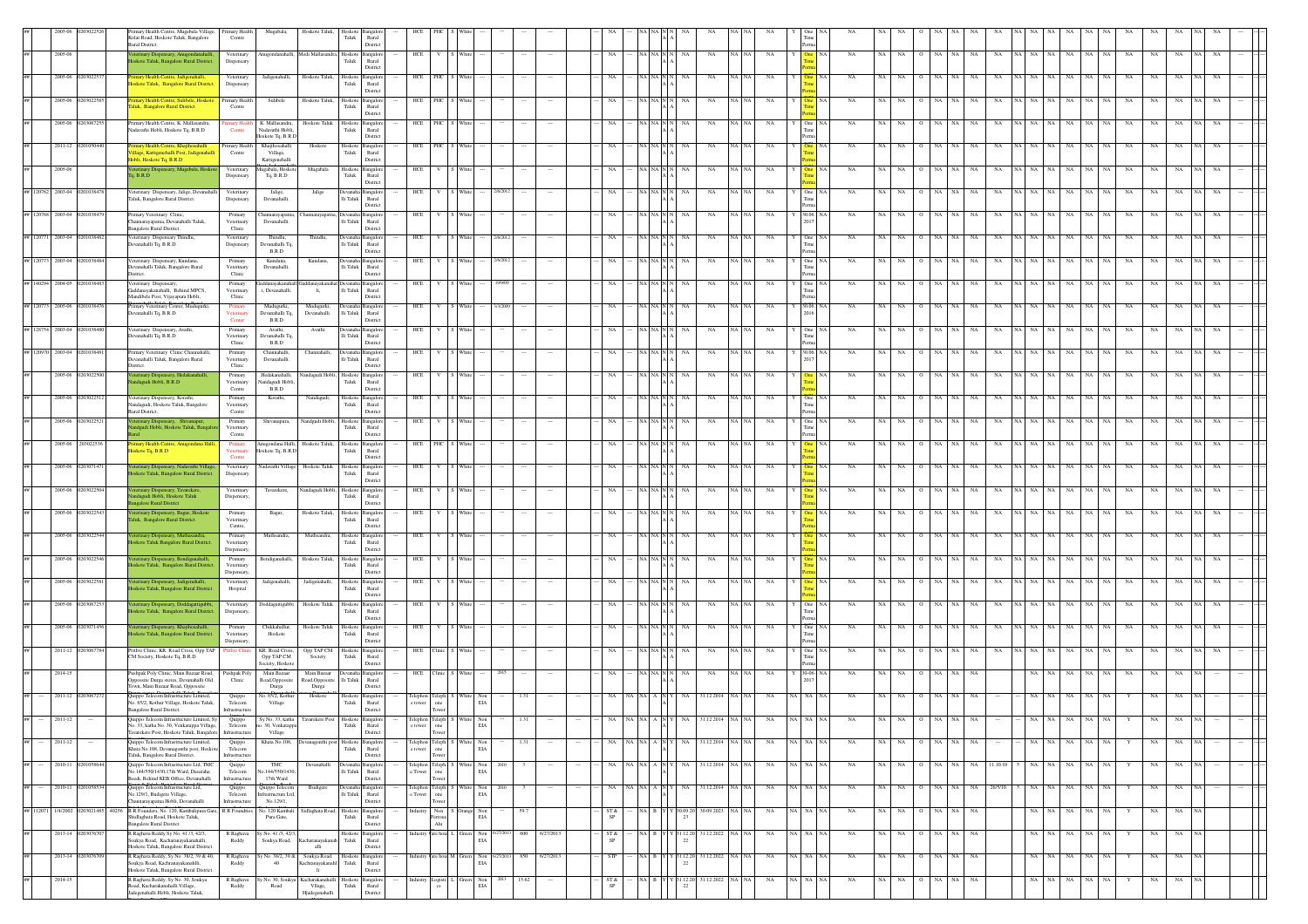|                          |                  |                          | iapuram Village, Sulibele Hobli,<br>skote Taluk, Bangalore Rural Distric                                                             | Naturo Foods<br>Private Limited                 | No.34/1.<br>Ekarajapuram<br>Village                                         | Sulibele Hobli                                                                                                                                                                                                                                                                                                                                                                                                                                                         | Hoskote<br>Taluk                    | Bangalor<br>Rural<br>Distric                                                                          |                             |                                                                  |                    |                                                                          |      |                 |                      |           |                              |       |                                                                    |                    |              |       |                     |         |                         |    |    |                 |    |               |        |          |             |             |                            |             |  |  |
|--------------------------|------------------|--------------------------|--------------------------------------------------------------------------------------------------------------------------------------|-------------------------------------------------|-----------------------------------------------------------------------------|------------------------------------------------------------------------------------------------------------------------------------------------------------------------------------------------------------------------------------------------------------------------------------------------------------------------------------------------------------------------------------------------------------------------------------------------------------------------|-------------------------------------|-------------------------------------------------------------------------------------------------------|-----------------------------|------------------------------------------------------------------|--------------------|--------------------------------------------------------------------------|------|-----------------|----------------------|-----------|------------------------------|-------|--------------------------------------------------------------------|--------------------|--------------|-------|---------------------|---------|-------------------------|----|----|-----------------|----|---------------|--------|----------|-------------|-------------|----------------------------|-------------|--|--|
|                          |                  | 2011-12 020105870        | R.K.Feeds, Plot No. 100/A, Housing Area,<br>KIADB Indl Area Chokkahalli, Hoskote<br>Taluk, Bangalore Rural District.                 | R.K.Feeds                                       | Plot no. 100/a.<br>Housing Area,<br>KIADB Indl Area                         | Chokkahalli<br>Village,                                                                                                                                                                                                                                                                                                                                                                                                                                                | Hoskote Bangalo<br>Taluk            | Rural<br>Distric                                                                                      | Industry                    | Cattel<br>eed                                                    |                    | Non<br>EIA                                                               |      | 75              | 11.07.2011 10.07.201 |           |                              |       | NA B                                                               | YTC                | YTC          | NA NA | <b>NA</b>           |         | A NA NA<br><b>NA</b>    | NA | NA | NA.             |    | NA<br>NA      |        |          | NA<br>NA.   | - NA        | <b>NA</b>                  | NA          |  |  |
|                          | 2014-15          |                          | Vavaratna Granite & Tiles, Sy. No. 52/3,<br>Devaganahalli Village, Kundana Hobli,<br>anahalliTaluk, B.R.D                            | Navarathr<br>Granite An<br>Tiles                | Sy. No. 52/3,<br>Devaganahalli,<br>Devanahalli Tq.                          | Kundana Hob                                                                                                                                                                                                                                                                                                                                                                                                                                                            |                                     | Ili Taluk Rural<br>Distric                                                                            |                             | utting<br>$\&$                                                   |                    | EIA                                                                      |      |                 | $201-$               |           | SP                           |       |                                                                    | 28                 |              |       |                     |         |                         |    |    |                 |    |               |        |          |             |             |                            |             |  |  |
|                          | 2011-12          |                          | laghavendra Clinic, Tavarekere, Hosakote<br>aluk, Bangalore Rural District.                                                          | Raghavend<br>Clinic                             | Tavarekere,                                                                 | Hosakot                                                                                                                                                                                                                                                                                                                                                                                                                                                                | Hoskote<br>Taluk                    | <b>Bangalo</b><br>Rural<br>Distric                                                                    | HCF                         |                                                                  |                    |                                                                          |      |                 |                      |           |                              |       |                                                                    |                    |              |       |                     |         |                         |    |    |                 |    |               |        |          |             |             |                            |             |  |  |
|                          | $2011 - 12$      |                          | Raghavendra Clinic, Main Road<br>jayapura, Devanahalli Tq, B.R.D                                                                     | Raghavend<br>Clinic                             | Main Road<br>Vijayapura,                                                    | Vijayapura                                                                                                                                                                                                                                                                                                                                                                                                                                                             | lli Taluk                           | <b>Bangalo</b><br>Rural                                                                               | HCF                         |                                                                  |                    |                                                                          |      |                 |                      |           |                              |       |                                                                    |                    | NA           |       |                     |         |                         |    |    |                 |    |               |        |          |             |             |                            |             |  |  |
|                          | 2013-14          |                          | Rahudl Dental Clinic, Below Syndicate<br>Bank, Cauvery Complex, College Road,                                                        | <b>RAHUL</b><br>DENTAL                          | Devanahalli Tq<br>Below Syndica<br>Bank,                                    | auvery Complex Hoskote Bangalor<br>College Road,                                                                                                                                                                                                                                                                                                                                                                                                                       | Taluk                               | Distric<br>Rural                                                                                      | HCE                         |                                                                  |                    |                                                                          |      |                 |                      |           |                              |       | NA NA                                                              |                    | NA           |       |                     |         | One.                    |    |    |                 |    |               |        |          |             |             |                            |             |  |  |
|                          | $2011 - 12$      |                          | Hoskote Taluk Bangalore Rural District.<br>Raj Vaibhav Enterprises Pvt Ltd, No.18,<br>14666<br>KIADB Ind area. Chintamani Road.      | <b>CLINIC</b><br>Raj Vaibhav<br>Enterprises Pvt | No.18, KIADB Inc<br>area. Chintamar                                         | Hoskote                                                                                                                                                                                                                                                                                                                                                                                                                                                                | Hoskote<br>Taluk                    | Distric<br>Bangalon<br><b>KIADB</b><br>Rural<br>dustria                                               |                             |                                                                  |                    | Non<br>EIA                                                               |      |                 |                      |           | ST &                         |       | NA W                                                               | N 31.12.2<br>22    | $_{\rm NA}$  | NA N  | NA                  | A NA    | NA                      |    |    |                 |    | NA            |        |          | NA          | NA          | NA                         |             |  |  |
| 140513                   | 2004             |                          | Hoskote Taluk. Bangalore Rural District<br>Raia Wheat Roller Flour Mills, 52 B-1.                                                    | Ltd<br>Raja Wheat                               | Road, Hoskote<br>$52, B-1,$                                                 | Hoskote.                                                                                                                                                                                                                                                                                                                                                                                                                                                               |                                     | District<br>Area<br>Hoskote Bangalore Chokkah Industr                                                 |                             | $\begin{tabular}{ll} \bf Atta & \tt S \\ Chakki & \end{tabular}$ |                    | Non                                                                      |      |                 |                      |           | ST &                         |       | NA B                                                               | Y 31.12.20         | 31.12.2023   |       | NA                  | IA I NA | <b>NA</b>               |    |    |                 |    |               |        |          |             |             |                            |             |  |  |
| 120026                   | 1994-95          |                          | hokkahalli, Hoskote Taluk, Bangalore<br>ural District.<br>Rajani Farms, No.4205, 2nd Floor, High                                     | Roller Flour<br>Mills,<br>Rajani Farms          | Chokkahalli,<br>No.4205, Iind                                               | Devanahall                                                                                                                                                                                                                                                                                                                                                                                                                                                             | Taluk<br>Devanah                    | Rural<br>alli Indi<br>District<br>Area<br>angale                                                      | Other                       | 'arm                                                             |                    | $_{\rm EIA}$<br>Non                                                      |      |                 |                      |           |                              |       |                                                                    | 23                 | YTC          |       |                     |         |                         |    |    |                 |    |               |        |          |             |             |                            |             |  |  |
|                          | $2011 - 12$      |                          | oint-IV, 45th Palace Rd, Devanahalli,<br>angalore Rural District.<br>Raja's Clinic, Bazaar Street, Devanahalli                       | Raja's Clinic,                                  | Floor, High Point<br>v,45th Palace Rd<br>Bazaar Street,                     | Devanahalli                                                                                                                                                                                                                                                                                                                                                                                                                                                            | lli Taluk<br>Devanaha Bangalo       | Rural<br>Distric                                                                                      | HCE                         |                                                                  |                    | EIA                                                                      |      |                 |                      |           |                              |       |                                                                    |                    | NA           |       | NA                  |         |                         |    |    |                 |    |               |        |          |             |             |                            |             |  |  |
|                          |                  |                          | own, Bangalore Rural District                                                                                                        | Bazaar Street<br>Devanahalli<br>Rama INSPAT     | evanahalli Towr<br><b>Bangalore Rural</b>                                   |                                                                                                                                                                                                                                                                                                                                                                                                                                                                        | lli Taluk                           | Rural<br>District                                                                                     |                             |                                                                  |                    |                                                                          |      |                 |                      |           |                              |       |                                                                    |                    |              |       |                     |         |                         |    |    |                 |    |               |        |          |             |             |                            |             |  |  |
| 12278                    | 2004             |                          | Rama INSPAT Udyog8k, Hoskote Indl<br>Area, Pillagumpa, Hoskote Taluk,<br>angalore Rural District.                                    | Udyog                                           | sk, Hoskote Indi<br>Area                                                    | Pillagumba,<br>Hosakote.                                                                                                                                                                                                                                                                                                                                                                                                                                               | Hoskote<br>Taluk                    | angale<br>Rural<br>Distric                                                                            |                             | fetal<br>tracti<br>n by                                          |                    | Non<br>EIA                                                               |      |                 |                      |           |                              |       |                                                                    | 30.06.2<br>05      | 80.06.20     |       |                     |         |                         |    |    |                 |    |               |        |          |             |             |                            |             |  |  |
|                          |                  |                          | No.16, Ekarajapura, Siddlaghatta Ro<br>igala Post, Hoskote Taluk, B.R.D.                                                             | Sun<br>Pharmaceutical<br>industries Ltd         | Sy.No.16,<br>Ekarajapura,<br>iddlachatta Road                               | Sulibele Hobl                                                                                                                                                                                                                                                                                                                                                                                                                                                          | Hoskot<br>Taluk                     | <b>Bangalo</b><br>Rural<br>Distric                                                                    |                             |                                                                  | <b>Tatego</b>      | Non<br>$\rm EIA$                                                         |      |                 |                      |           | d ETP                        |       |                                                                    |                    | 80.06.20     |       |                     |         |                         |    |    |                 |    |               |        |          |             |             |                            |             |  |  |
|                          | New 2006-07      |                          | anganatha Brick Works, Sy.No.26/3, 27<br>Maligenhalli Village, Bidlur Post,<br>evanahalli Taluk, Bangalore Rural                     | Ranganatha<br><b>Brick Works.</b>               | Sy.No.26/3, 27,<br>Maligenhalli<br>Village, Bidlur                          | Maligenhalli<br>Village                                                                                                                                                                                                                                                                                                                                                                                                                                                | Ili Taluk Rural                     | Distric                                                                                               |                             | <b>Bricks</b>                                                    |                    | Non<br>EIA                                                               | 200  | 22              | 13.03.2007           | 12.03.201 |                              |       |                                                                    |                    | YTO          |       |                     |         | <b>NA</b>               |    |    |                 |    |               |        |          |             |             |                            |             |  |  |
|                          | 1/8/200          |                          | Ranghknit Cera Colors, No.11A1, Kiadb<br>Indl.Area, Hoskote Taluk, Bangalore Rural<br>istrict.                                       | Ranghknit Cera<br>Colors                        | No.11A1                                                                     | Kiadb Indl.Area.<br>Hoskote                                                                                                                                                                                                                                                                                                                                                                                                                                            | Hoskote<br>Taluk                    | Rural<br>alli Indi<br>District<br>Area                                                                |                             |                                                                  |                    | Non<br>$_{\rm EIA}$                                                      |      |                 |                      |           |                              |       |                                                                    | 08                 | 31.12.2008   |       |                     |         |                         |    |    |                 |    |               |        |          |             |             |                            |             |  |  |
| 12086                    | 1999             |                          | Ranisha Conductor Company (Formerly<br>M/s. Ranisha Industrial Co.), 4-B, KIADB<br>astrial Area, Chokkahalli, Hoskote                | Ranisha<br>$\mbox{conductor}$                   | 4-B, Kiadb<br>Industrial Area,                                              | Chokkahalli<br>Village,                                                                                                                                                                                                                                                                                                                                                                                                                                                | Hoskote Bangalo<br>${\rm Taluk}$    | <b>hokkah</b><br>alli $\operatorname{Indl}$<br>Rural<br>District                                      |                             |                                                                  |                    | Non<br>$_{\rm EIA}$                                                      |      | 95.76           |                      |           |                              |       |                                                                    | 15                 | 31.12.201    |       |                     |         |                         |    |    |                 |    |               |        |          |             |             |                            |             |  |  |
|                          |                  | 2011-12 020306782        | Ravi Dental Clinic, Near Society,<br>asaveshwara Complex, K R Road,                                                                  | company<br>Ravi Denta<br>$_{\rm{climic}}$       | Near Society,<br>Basaveshwara                                               | KR. Road,<br>$\operatorname*{Hoskote}% \left( \mathcal{M}_{0}\right) ^{\ast}$                                                                                                                                                                                                                                                                                                                                                                                          | Hoskote Bangalo<br>${\rm T}$ aluk   | Area<br>$\ensuremath{\mathsf{R}\text{ural}}$                                                          | HCE                         |                                                                  |                    |                                                                          |      |                 |                      |           |                              |       | NA NA NA N                                                         | NA.                | NA           |       |                     |         | NA<br>One               |    |    |                 |    |               |        |          |             |             |                            |             |  |  |
|                          | /11/2000         |                          | Hoskote Tq, B.R.D<br>ealism Technologies Pvt. Ltd, Plot No.<br>3, KIADB Indl Area, Hoskote Taluk,                                    | Realism<br>Technologies                         | Complex, ${\bf K} \, {\bf R}$<br>Plot No. 35-A3,                            | <b>JADB</b> Indl Area                                                                                                                                                                                                                                                                                                                                                                                                                                                  | ${\rm Taluk}$                       | District<br>Hoskote Bangalor<br>hokkal<br>$\mathop{\rm Rural}\nolimits$<br>alli $\operatorname{Indl}$ |                             |                                                                  |                    | $\rm EIA$                                                                |      |                 |                      |           |                              |       |                                                                    |                    | 1.12.2       |       |                     |         |                         |    |    |                 |    |               |        |          |             |             |                            |             |  |  |
|                          | 2013-14          |                          | angalore Rural District.<br>Reliance Digital Retail, No 85 Karulur<br>Village, Kadugodi Village, Hoskote Taluk                       | Pvt. Ltd<br>Reliance Digital<br>Retail,         | No 85 Karulur<br>Village, Kadugod                                           | Hoskote                                                                                                                                                                                                                                                                                                                                                                                                                                                                | Hoskote<br>Taluk                    | District<br>Area<br>Bangalor<br>Rural                                                                 |                             | Storge M                                                         |                    | $_{\rm Non}$<br>$\rm EIA$                                                |      | 841             |                      |           |                              |       |                                                                    | 21                 | 31.12.2021   |       |                     |         |                         |    |    |                 |    |               |        |          |             |             |                            |             |  |  |
|                          | 34375 12/7/2002  |                          | Bangalore Rural District.<br>Reliance Infocom Limited, No.2470/14,                                                                   | Reliance                                        | Village, Post<br>No.2470/14, New                                            | Ooddagattiga<br>Road,                                                                                                                                                                                                                                                                                                                                                                                                                                                  | bbi Hoskote Bangalor                | Distric                                                                                               |                             | Telephon Teleph 5                                                |                    | Non<br>EIA                                                               |      | 64              |                      |           | NA                           |       | NA NA A                                                            | NA                 | 31.12.2018   |       | NA                  |         | NA NA<br>NA             |    |    |                 |    | NA            |        |          | NA          |             |                            |             |  |  |
|                          | 2011-12          |                          | New No.4859, Site No. 14.<br>Doddarattiranebbi Road, Hoskote Taluk<br>eliance Trenos Limited, W.H. No. 1, 2 & Reliance Trenos        | Infocom<br>Limited.                             | io.4859, Site No<br>14,<br>W.H. No. 1, 2 &                                  | idagatta Village                                                                                                                                                                                                                                                                                                                                                                                                                                                       | Taluk<br>Hoskot                     | Rural<br>Distric<br>angale                                                                            | e towe<br>Telephon          | one<br>eleph                                                     |                    | Non                                                                      |      | 1.31            |                      |           |                              |       |                                                                    |                    | 1.12.201     |       |                     |         |                         |    |    |                 |    |               |        |          |             |             |                            |             |  |  |
|                          | 2014-15          |                          | 3 Kolar 34th Nidagatta Village, Hoskote<br>aluk, Bangalore Rural District.<br>Prism Johoson Limited. (Formerly RMC<br>\$7448         | Limited<br><b>RMC Ready</b>                     | Kolar 34th<br>Sy. No. 105,                                                  | Hoskote Taluk<br>Bidalur                                                                                                                                                                                                                                                                                                                                                                                                                                               | Taluk<br>Devanaha Bangalo           | Rural<br>Distric                                                                                      | e towe                      | one<br>tone                                                      |                    | EIA                                                                      |      | 4.26            | 23/7/201             |           | ST &                         |       | NA B                                                               | (30.09.20)         | 30.09.2029   |       | 30.06.202           |         | <b>NA</b><br>NA         |    |    |                 |    |               |        |          |             |             |                            |             |  |  |
|                          |                  |                          | leady Mix Limited), Sy. No.105,<br>fuddanayakanahalli Village, Devanahalli<br>Rock Sand Minerals Sy.No.36, Dasarahalli               | Mix (India)<br>( A Division of                  | danavakana<br>li Village,                                                   |                                                                                                                                                                                                                                                                                                                                                                                                                                                                        | lli Taluk                           | Rural<br>Distric                                                                                      | Stone<br>Crusher            |                                                                  |                    | $_{\rm EIA}^{\rm Non}$                                                   |      |                 |                      |           |                              |       |                                                                    |                    |              |       |                     |         |                         |    |    |                 |    |               |        |          |             |             |                            |             |  |  |
|                          | 2004-05          |                          | Village, Devanahalli Town, Bangalore<br>ural District.                                                                               | Rock Sand<br>Minerals                           | Sy.No.36,<br>Dasarahalli<br>Village,                                        | Devanahall                                                                                                                                                                                                                                                                                                                                                                                                                                                             | Devanaha<br>$\rm{Ili}$ Taluk        | <b>Bangalo</b><br>Rural<br>District                                                                   | Stone<br>Crusher            | tone                                                             |                    | Non<br>$_{\rm EIA}$                                                      |      | 4.85            |                      |           |                              |       |                                                                    |                    |              |       |                     |         |                         |    |    |                 |    |               |        |          |             |             |                            |             |  |  |
|                          | 2011-12          |                          | codman Technologies Pvt Ltd, Plot .No.8H<br>k 8I, KIADB Industrial Area, Hoskote<br>Taluk, Bangalore Rural District                  | Rodman<br>Technologies<br>Pvt Ltd               | lot .No.8H & 81                                                             | <b>CIADB</b> Indu<br>Area,                                                                                                                                                                                                                                                                                                                                                                                                                                             | Hoskote<br>${\rm Tau}$              | Bangalo<br>Rural<br>alli Indi<br>Distric<br>Area                                                      |                             | eady<br>Made                                                     |                    | Non<br>$\rm EIA$                                                         |      |                 |                      |           |                              |       |                                                                    |                    | 31.12.202    |       |                     |         |                         |    |    |                 |    |               |        |          |             |             |                            |             |  |  |
|                          | 2010-11          |                          | oman Tarmat Ltd, BIAL Project,<br>Bangalore International Airport Premise<br>angalore-560 300.                                       | Roman Tarmat<br>Ltd                             | BIAL Project,<br>Bangalore<br>International                                 | Devanahalli                                                                                                                                                                                                                                                                                                                                                                                                                                                            | Ili Taluk                           | <b>Bangalo</b><br>Rural<br>Distric                                                                    |                             | RMC                                                              |                    | $_{\rm EIA}^{\rm Non}$                                                   |      | 679             |                      |           |                              |       |                                                                    | 31.12.2<br>14      | 1.12.201     |       |                     |         |                         |    |    |                 |    | NA            |        |          |             |             |                            |             |  |  |
|                          | 2007-08          |                          | Rosh Resorts & Hotels Pvt Ltd., 71/2,<br>70/4, 70/5, 72, 70/3, 93, 67, 89/1, 104/3,<br>5/2, 90, 91, 92, 56, 69/8, 65, 69/4, 62/2B    | Rosh Resorts &                                  | 71/2, 70/4, 70/5<br>Hotels Pvt Ltd., 72, 70/3, 93, 67,<br>89/1, 104/3, 95/2 | Devanahalli                                                                                                                                                                                                                                                                                                                                                                                                                                                            | Ili Taluk Rural                     | angalo<br>Distric                                                                                     |                             | $\&$                                                             |                    | Non<br>EIA                                                               |      |                 |                      |           |                              |       |                                                                    |                    |              |       |                     |         |                         |    |    |                 |    |               |        |          |             |             |                            |             |  |  |
|                          | 2003             |                          | oxy Rollers Flour Mills Private Limited<br>27/A1 & A2. KIADB Industrial Area.                                                        | Roxy Roller<br>Flour Mills                      | 27/Al & A2.<br>KIADB Industrial                                             | Chokkahalli<br>Village,                                                                                                                                                                                                                                                                                                                                                                                                                                                | Hoskote Bangalo<br>Taluk            | Rural<br>alli Indi                                                                                    | okkah                       | Atta N<br>Chakki                                                 |                    | Non<br>EIA                                                               |      | 602             |                      |           | ST &                         |       |                                                                    | 22                 | 1.12.202     |       |                     |         |                         |    |    |                 |    |               |        |          |             |             |                            |             |  |  |
|                          | 2014-15          | 84576                    | Thokkahalli Village, Hoskote Taluk,<br>Royal Granite, Sy. No. 25/02, Venkatapura Royal Granite<br>illage, Kundana Hobli, Devanahalli | Private Limited.                                | Area.<br>Sv. No. 25/02.<br>Venkatapura                                      | Sv. No. 25/02.<br>Venkatapura                                                                                                                                                                                                                                                                                                                                                                                                                                          | Devanaha Bangalo<br>Ili Taluk Rural | District<br>Area                                                                                      | Industry                    | es.<br>Granite<br>utting                                         |                    | Non 31.03.2<br>EIA                                                       |      |                 |                      |           | 31.03.2015 30.03.201 NA ST & |       |                                                                    |                    |              |       |                     |         |                         |    |    |                 |    |               |        |          |             |             |                            |             |  |  |
| 12098                    | 1/1/1990         |                          | Taluk, Bangalore Rural District.<br><sup>7</sup> Dyes Private Limited, Plot No.21 to<br>KIADB Industrial Area, Hoskote Taluk         | S.F.Dyes<br>k, Private Limited                  | Village, Kundana<br>Plot No.21 To 31                                        | Village, Kundana<br>Kiadb Indl Area, Hoskote Bangalon                                                                                                                                                                                                                                                                                                                                                                                                                  | Taluk                               | Distric<br>hokkah<br>Rural<br>alli Indi                                                               |                             | $\&$<br>Dyes                                                     |                    | $_{\rm EIA}$                                                             |      |                 |                      |           |                              | ETP I |                                                                    | Y 30.06.2<br>-21   | 30.06.202    |       | 30.06.20            |         |                         |    |    |                 |    |               |        |          |             |             |                            |             |  |  |
| 01320                    | 1991-92          |                          | galore Rural District.<br>S.G.Granites, Sy.No.55, Yarthiganahalli,<br>27660<br>vanahalli Tq, B.R.D                                   | (2 Volumes)<br>S.G.Granite                      | Sy.No.55,<br>Yarthiganahalli,                                               | ferathiganahalli<br>Village                                                                                                                                                                                                                                                                                                                                                                                                                                            | Devana<br>$\rm Ili$ Taluk           | District<br>Area<br>angalc<br>Rural                                                                   | Stone<br>Trushe             |                                                                  |                    | Non<br>EIA                                                               |      | 4.9             |                      |           |                              |       |                                                                    |                    | 30.06.2008   |       |                     |         |                         |    |    |                 |    | NA            |        |          |             |             |                            |             |  |  |
|                          | 2014-1           |                          | S.K. Enterprises, Sy. No. 96/1 & 96/2,                                                                                               | S.K. Enterprises                                | Devanahalli Tq.<br>Sy. No. 96/1 &                                           | sy. No. 96/1 &                                                                                                                                                                                                                                                                                                                                                                                                                                                         | Devana                              | Distric<br>3angalc                                                                                    | Stone                       | tone                                                             |                    | Non                                                                      |      |                 |                      |           |                              |       |                                                                    |                    | 80.09.202    |       |                     |         |                         |    |    |                 |    |               |        |          |             |             |                            |             |  |  |
|                          |                  |                          | fuddanayakanahalli Village, Devanahall<br>Tq, B.R.D<br>53666 Navaratna Granite Slabs and Tiles, Sy. No.                              | Navarathna                                      | 96/2,<br><b>Iuddanayakanah</b><br>Sy. No. 31/4, 31/5.                       | 96/2,<br>luddanayakanaha<br>Kundana Hobli,                                                                                                                                                                                                                                                                                                                                                                                                                             | $\rm{Ili}$ Taluk                    | Rural<br>District                                                                                     | Tushe                       |                                                                  |                    | EIA                                                                      |      |                 |                      |           |                              |       |                                                                    |                    |              |       |                     |         |                         |    |    |                 |    |               |        |          |             |             |                            |             |  |  |
|                          | 1/4/2007         | 02030220                 | 31/4, 31/5, Devaganahalli Village,<br>Kundana Hobli, Sadahalli Post,<br>S.K.R. Engineering, Plot No. 11-C,<br>15171                  | Granites<br>S.K.R.                              | Devaganahalli<br>Village, Kundana<br>Plot No. 11-C,                         | <b>KIADB</b> Indust                                                                                                                                                                                                                                                                                                                                                                                                                                                    | $\rm{Ili}$ Taluk                    | Rural<br>District<br>Hoskote Bangalore                                                                | Chokkah Indus               | <b>Iutting</b><br>$\&$<br>Engine                                 |                    | EIA                                                                      |      | 25              |                      |           | SP<br>ST &                   |       | NA B                                                               | 28<br>$Y$ 30.09.20 | 30.09.2021   | NA NA | $_{\rm NA}$         |         | NA NA NA<br>$_{\rm NA}$ | NA | NA | $_{\rm NA}$     | NA | NA 03.05.201  | NA 1   | NA       | NA          | NA NA       | NA                         | NA          |  |  |
|                          |                  |                          | llagumpe, KIADB Indl Area, Hoskote T<br>angalore Rural District.                                                                     | Engineering                                     | Pillagumpe,<br>KIADB indl Area                                              | Area,                                                                                                                                                                                                                                                                                                                                                                                                                                                                  | Taluk                               | Rural<br>alli Indi<br>District<br>Area                                                                |                             | (Manf                                                            |                    | $_{\rm EIA}^{\rm Non}$                                                   |      |                 |                      |           |                              |       |                                                                    | 21                 |              |       |                     |         |                         |    |    |                 |    |               |        |          |             |             |                            |             |  |  |
|                          | 2010-11 02021067 | -1                       | S.L.N. Stone Crusher, No.162.<br>ettenahalli Village, Devanahalli Tq,<br>B.R.D                                                       | S.L.N. Ston<br>Crusher                          | No.162.<br>Bettenahalli<br>Village,                                         | Bettenahall                                                                                                                                                                                                                                                                                                                                                                                                                                                            | Ili Taluk Rural                     | District                                                                                              | Stone<br>Crusher            | tone  <br>ushe                                                   |                    | Non<br>EIA                                                               |      |                 |                      |           | NA.                          |       | NA NA A                                                            | NA                 | $\mathbb{N}$ | NA NA | NA                  |         | NA NA NA<br>NA          |    |    | NA NA Closed NA | NA | NA.           | NA 1   | NA NA    |             | NA NA       | NA<br>NA.                  | NA          |  |  |
|                          | 145505 2004-05   |                          | S.L.S School of Modern Wisdom,<br>ly.No.134, Hosa Kurabara Kuntte Road,<br>anahalli Town, Vijayapura Cross,                          | Modern<br>Wisdom,                               | S.L.S School of Sy.No.134, Hosa<br>Kurabara Kuntte<br>toad, Devanahalli     | Hosa Kurabara<br>Kuntte Road                                                                                                                                                                                                                                                                                                                                                                                                                                           | Devanaha Bangalo<br>lli Taluk       | Rural<br>District                                                                                     | Educatio<br>nal<br>nstitute | ducati<br>lanc<br>titu                                           |                    | Non<br>$\rm EIA$                                                         |      | 31.01 28.03.200 |                      |           |                              |       | NA W                                                               |                    |              | NA NA | <b>NA</b>           |         | IA NA NA<br>NA          | NA | NA | NA.             |    | NA<br>NA      | √A∣ NA | NA       | NA          | NA NA       | NA<br>NA                   | NA          |  |  |
| ## New 2009-10 020105033 |                  |                          | lansoge Enterprises (Sabari Inn Pvt<br>ad)Sy.No.115, 116 & 117, Kannamang<br>'illage, Kasaba Hobli, Devanahalli Taluk,               | Hansoge<br>Enterprises<br>(Sabari Inn Pvt       | y.No.115, 116 &<br>117,<br>Kannamangala                                     | Devanahalli                                                                                                                                                                                                                                                                                                                                                                                                                                                            | Devanaha Bangalo<br>$\rm Ili$ Taluk | Rural<br>District                                                                                     | lospitalit                  |                                                                  | Hotel L Orange Non | EIA                                                                      | 2009 | 3700            | $\cdots$             |           |                              |       |                                                                    | NA B Y Y YTC       | YTC          | NA NA | NA                  |         | NA NA NA<br>NA          | NA | NA | $_{\rm NA}$     | NA | NA<br>NA      |        | NA NA NA | NA          | NA NA       | NA<br>Y                    | NA          |  |  |
|                          | 2014-15          |                          | s<br>bita Enterprises Koraluru Hoskote Indl<br>Area Hoskote Taluk Bangalore Rural                                                    | Sabita<br>Enterprises                           | Koraluru                                                                    | loskote Indi Area                                                                                                                                                                                                                                                                                                                                                                                                                                                      | Hoskote<br>${\rm Taluk}$            | Bangalon<br><b>KIADB</b><br>Rural<br>District<br>Area                                                 | astria                      | aste<br>skin<br>and                                              |                    | Non<br>$\rm EIA$                                                         |      |                 |                      |           |                              |       |                                                                    |                    |              |       | NA                  |         | NA                      |    | NA | NA              |    | NA            |        | NA       | NA<br>NA    | NA          | NA                         |             |  |  |
|                          |                  | 2011-12 0203067263 14055 | Safa Industries, No.C-17, KSSIDC<br>dustrial area, Pilgumpe Village,                                                                 | Safa Industries                                 | No. 17, KSSIDC<br>Industrial area                                           | Pilguppa Village,<br>hintamani Road                                                                                                                                                                                                                                                                                                                                                                                                                                    | Hoskote<br>Taluk                    | Bangalo<br>Rural                                                                                      |                             | Barel :<br>Washin                                                | Red                | Non<br>EIA                                                               |      | 12              | 2010                 |           | CETP                         |       | NA W                                                               | N 30.06.20<br>19   |              |       | 30.06.2020 NA NA NA |         | $_{\rm NA}$             | NA |    | NA Closed NA NA |    | NA            | NA     | NA       | $_{\rm NA}$ | NA NA       | $_{\rm NA}$<br>$_{\rm NA}$ | $_{\rm NA}$ |  |  |
|                          | 102177 1/3/1997  | 0203020947               | iintamani Road, Hoskote Taluk.<br>33299<br>ient Bell Ltd, (Formerly Bell Ceramics<br>d), Sv No. 80/1. Chokkahalli Village.           | Orient Bell Ltd,<br>Formerly Bell               | Sy No. 80/1,<br>Chokkahalli                                                 | $\begin{tabular}{l c c c c} \multicolumn{1}{c}{\textbf{KIADB}}\multicolumn{1}{c}{\textbf{Ind}}\hspace{1.2cm}\textbf{Area} & \textbf{Hoskote} & \textbf{Bangalore} & \textbf{Chokkah} & \textbf{Industry} \\ \multicolumn{1}{c}{\textbf{Total}} & \textbf{Rural} & \text{alli Indl} \\ \multicolumn{1}{c}{\textbf{Indus}} & \multicolumn{1}{c}{\textbf{Rural}} & \text{alli Indl} \\ \multicolumn{1}{c}{\textbf{Mod}} & \multicolumn{1}{c}{\textbf{Mod}} \end{tabular}$ |                                     | Distric                                                                                               |                             | Cerami<br>e tiles                                                |                    | $\begin{tabular}{ll} \bf{Orange} & \bf{Non} \\ \bf{ELA} & \end{tabular}$ |      |                 |                      |           | $_{\rm STP}^{\rm ETP}$ &     |       | $\begin{array}{cc} 70 & \text{Y} & \text{B} \\ 20 & & \end{array}$ | Y 30.09.20<br>22   | 30.09.2022   |       | 30.09.2022          |         | NA NA NA<br>$_{\rm NA}$ | NA | NA | NA              | NA | NA 08.02.2018 |        | NA       | $_{\rm NA}$ | $\rm NA-NA$ | NA                         | NA          |  |  |
|                          |                  |                          | gumpe Indi Area, Hoskote Tq, B.R.D                                                                                                   | Ceramics Ltd),                                  | Village.                                                                    |                                                                                                                                                                                                                                                                                                                                                                                                                                                                        |                                     | Distric<br>Area                                                                                       |                             |                                                                  |                    |                                                                          |      |                 |                      |           |                              |       |                                                                    |                    |              |       |                     |         |                         |    |    |                 |    |               |        |          |             |             |                            |             |  |  |

Pillagumpe Indl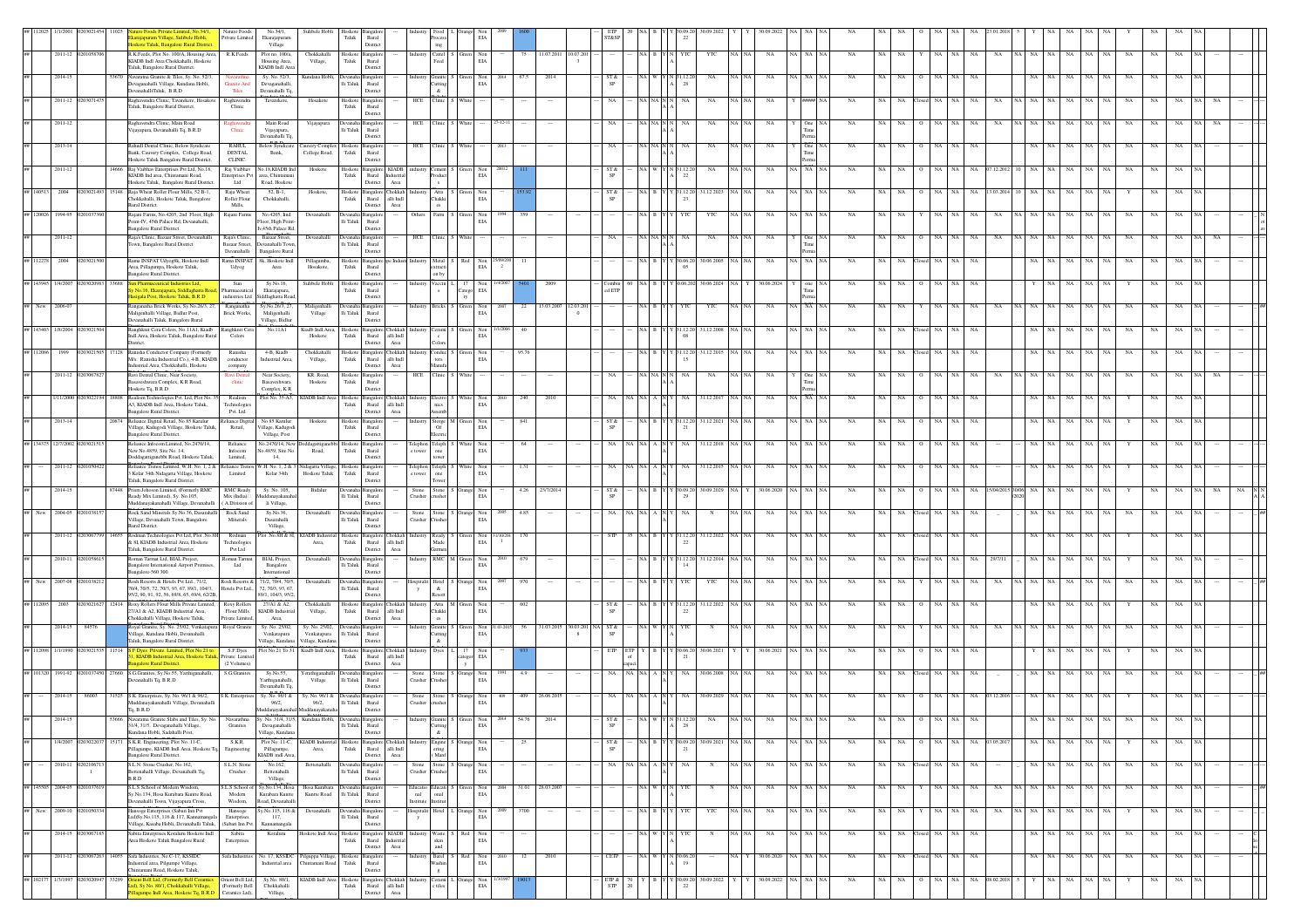|                       |            |       | Safe Express Pvt. Ltd, Sy No 94/1 94/2,<br>Safe Express<br>Kasaba Hobli, Hoskote Taluk, Bangalore<br>Pvt. Ltd.<br>Rural District.                                              | Sy No 94/1 94/2                                      | Kasaba Hobli                                      | ioskote<br>Taluk         | Rural<br>Distric                                                                                          |                  |                                             |        | EL4                            |             |                   |          |                   |           |                          |                           |       |             |                  |             |                  |                 |       |             |               |                      |             |                   |             |                            |    |    |                  |
|-----------------------|------------|-------|--------------------------------------------------------------------------------------------------------------------------------------------------------------------------------|------------------------------------------------------|---------------------------------------------------|--------------------------|-----------------------------------------------------------------------------------------------------------|------------------|---------------------------------------------|--------|--------------------------------|-------------|-------------------|----------|-------------------|-----------|--------------------------|---------------------------|-------|-------------|------------------|-------------|------------------|-----------------|-------|-------------|---------------|----------------------|-------------|-------------------|-------------|----------------------------|----|----|------------------|
| 2013-14               |            |       | 23035 Safe Express Pvt. Ltd, Safe Express<br>Safe Express<br>Logistic Park, Sv. No. 32, Soukva Road,<br>Pvt. Ltd.                                                              | Safe expres<br>logistic park, Sy.                    | Soukya Rd,<br>Kacharakanahalli                    | Hoskote<br>Taluk         | ingaloi<br>Rural                                                                                          | <b>Industry</b>  | Logisti                                     | Whit   | $_{\rm EIA}^{\rm Non}$<br>2014 |             | 129.91 10/31/2013 |          | NA                | NA NA     | NA                       | 31.12.2022                | NA.   | NA          | NA NA            | NA          | NA.<br><b>NA</b> | NA              | NA.   | NA          |               | NA<br>NA             | NA          | $_{\rm NA}$<br>NA |             | $_{\rm NA}$<br>NA          |    |    |                  |
| $2013 - 14$           |            |       | Kacharakanahalli Village, Hoskote Taluk<br>Safe Express Pvt. Ltd, Safe Express<br>Safe Express<br>Logistic Park, Sv. No.33, Soukva Road,<br>Pvt. Ltd,                          | No. 32.<br>Safe Express                              | Village,<br>Soukya Rd,<br>Kacharakanahalli        | Hoskot<br>Taluk          | Distric<br>ngalc<br>Rural                                                                                 |                  | ogisti                                      |        | $_{\rm EIA}$                   | 141.87      | 0/31/20           |          |                   |           |                          | 01.01.202                 |       |             |                  |             |                  |                 |       |             |               |                      |             |                   |             |                            |    |    |                  |
| 2013-14               |            |       | Kacharakanahalli, Hoskote Taluk,<br>3034 Safe Express Pvt. Ltd, Safexpress logistic<br>Safe Express                                                                            | Logistic Park<br>sy. No.33 Soukya<br>fexpress logis  | Village,<br>Soukya Rd,                            | loskote                  | District<br>Bangalo                                                                                       | ndustry          | Logisti                                     |        |                                |             |                   |          |                   |           |                          | 31.12.202                 |       |             |                  |             |                  |                 |       |             |               |                      |             |                   |             |                            |    |    |                  |
|                       |            |       | Park, 79/2, Koralur Village, Nadavathi<br>Pvt. Ltd,<br>Post, Hoskote Tq, Bangalore Rural                                                                                       | $\mathbf{Park} \Box$<br>79/2, Koralur                | Kacharakanahalli<br>Village,                      | Taluk                    | Rural<br>Distric                                                                                          |                  |                                             |        | $_{\rm EIA}$                   |             |                   |          |                   |           | 22                       |                           |       |             |                  |             |                  |                 |       |             |               |                      |             |                   |             |                            |    |    |                  |
| 2013-14               |            |       | 23038 Safe Express Pvt. Ltd, Safexpress Logistic<br>Safe Express<br>Park, Sy. No. 44, Soukya Road,<br>Pvt. Ltd,<br>Kacharakanahalli, Hoskote, Bangalore                        | Safexpress<br>ogistic Park, Sy.<br>No. 44, Soukya    | Soukya Rd,<br><b>Cacharakanahalli</b><br>Village, | Taluk                    | Hoskote Bangalore<br>Rural<br>District                                                                    |                  | Industry Logisti S White                    |        | Non<br>EIA                     | 2014        | 1891.13 2/7/2014  |          |                   | NA B      |                          | Y Y 31.12.20 31.12.2022   |       | NA          | A I NA           | <b>NA</b>   |                  |                 |       | NA          |               |                      |             |                   |             |                            |    |    |                  |
| 2014-15               |            |       | Sagar Tyres, Katha No. 275, Sante Hall<br>Sagar Tyres<br>Hoskote Indl Area, Hoskote Taluk,<br>Bangalore Rural District.                                                        | katha No. 275,<br>Sante Halli                        | skote Indi Are                                    | loskoto<br>${\rm Taluk}$ | Bangalore<br><b>KIADB</b><br>$\rm{Rural}$<br>District<br>Area                                             |                  | etread<br>ing of                            |        | EIA                            |             |                   |          |                   |           |                          | YTO                       |       |             |                  |             |                  |                 |       |             |               |                      |             |                   |             |                            |    |    |                  |
| 2014-15               |            |       | Sainatha Chikithsalaya, Chikballapura<br>Sainatha<br>Road, Vijayapura, Opp. to KEB Office.<br>Chikithsalaya                                                                    | Chikballapura<br>Road,                               | Vijayapura, Opp.<br>to KEB Office.                | Devana<br>li Taluk       | <b>Bangalor</b><br>Rural                                                                                  | HCE              | Clinic                                      |        |                                |             |                   |          |                   |           |                          | NA                        |       | NA          | One              | NA          |                  |                 |       |             |               |                      |             |                   |             |                            |    |    |                  |
| $2011 - 12$           | 203071     |       | Devanahalli Taluk, Bangalore Rural<br>Shamali Piles Clinic, No.C-5/2, T G<br>Shamali Pile<br>Clinic<br>xtension, Hoskote Tq, B.R.D                                             | No.C-5/2, T G<br>Extension.                          | Hoskote                                           | Taluk                    | District<br>Hoskote Bangalore<br>Rural                                                                    |                  | HCE Clinic                                  | Whi    |                                |             |                   |          |                   | NA NA     | NA                       | NA                        |       | NA          | One              | NA          | NA               |                 | NA    | NA          |               |                      |             | NA                |             | NA                         |    |    |                  |
| 2013                  |            |       | Sand Storm<br>13040 Sand Storm Equipments Company, No. 0                                                                                                                       | oskote Tq, B.R.D<br>No. C-51                         | <b>KSSIDC</b>                                     | loskote                  | District<br>langalore KSSIDO                                                                              |                  | eneral                                      |        |                                |             |                   |          | ST &              |           | 4 31.12.2                | NA                        |       | NA          | ia   Na          |             |                  |                 |       |             |               |                      |             | NA.<br>NA         | NA          | NA<br>NA                   |    |    |                  |
| $2011 - 12$           | 0203067    |       | 51. KSSIDC Industrial Estate, Hoskote,<br>ioments C<br>Bangalore Rural District.<br>Sandhya Dental Clinic, Chikke Gowda<br>Sandhya Dental                                      | Chikke Gowda                                         | dustrical Estate<br>Hoskote                       | Taluk                    | Rural<br>ndustria<br>Area<br>District<br>Hoskote Bangalore                                                |                  | ering<br>HCE Clinic S                       | White  | EIA                            |             |                   |          | NA.               |           | 22<br>NA NA N N<br>NA    | NA                        |       | NA          | One              | <b>NA</b>   | NA               | NA              | NA.   | NA          | <b>NA</b>     |                      |             | NA.<br>NA         | NA          | NA                         |    |    |                  |
|                       |            |       | Building, Thamme Gowda Extension,<br>Clinic<br>Hoskote Tq, B.R.D                                                                                                               | Building, Thamn<br>iowda Extension                   |                                                   | $_{\rm Taluk}$           | Rural<br>District                                                                                         |                  |                                             |        |                                |             |                   |          |                   |           |                          |                           |       |             |                  |             |                  |                 |       |             |               |                      |             |                   |             |                            |    |    |                  |
| 2011-12               |            |       | Sanjeevini Health Care, Nandagudi Main<br>Road, Hoskote Taluk, B.R.D<br>lealth Care                                                                                            | kandagudi Main<br>d, Hoskote Tq.<br>$_{\rm B.R.D}$   | Hoskote                                           | Hoskote<br>Taluk         | ingalor<br>Rural<br>Distric                                                                               | HCE              | linic                                       |        |                                |             |                   |          |                   |           |                          | NA                        |       | NA          | One              |             |                  |                 |       |             |               |                      |             |                   | NA          |                            |    |    |                  |
| 2011-12               |            |       | Sapathigiri Clinical Lab, Sulibele Santhe<br>Sapathigri<br>Clinical Lab<br>Maidana, Hoskote Taluk, Bangalore Rural<br>istrict.                                                 | sulibele Santhe<br>Maidana                           | Hoskoto                                           | loskote<br>${\rm Taluk}$ | Bangalor<br>Rural<br>Distric                                                                              | HCE              | aborat                                      |        |                                |             |                   |          |                   |           |                          | NA                        |       |             |                  |             |                  |                 |       |             |               |                      |             |                   |             |                            |    |    |                  |
| 2014-15               |            |       | 15162 R.C.S. Enterprises, Sy. No. 121,122,123,<br>R.C.S.<br>Uganavadi Village, Kasaba Hobli,<br>Enterprises                                                                    | Sy. No.<br>121.122.123.                              | Kasaba Hobli,                                     | lli Taluk                | langalor<br>Rural                                                                                         |                  | <b>Industry</b> Granite<br><b>lutting</b>   |        | $_{\rm Non}$<br>EIA            | 49.94       |                   |          | ST &              |           | 26                       | $_{\rm NA}$               |       | $_{\rm NA}$ | A NA             | NA          |                  |                 |       |             |               |                      |             | NA                | NA          | NA                         | NA |    |                  |
| 1/10/200              |            |       | Devanahalli Tq, Bangalore Rural Distric<br>R.S Granites (Chandra Granite Industries)<br>R.S Granit                                                                             | anavadi Villas<br>ot No. 12-C, 12<br>D. KIADB Indi   | <b>JADB</b> Indl Area                             | Hoskote                  | District<br>angalor<br>hokkal                                                                             |                  | &.<br>Granite                               |        |                                | 140.44      | 23.09.199         |          | ST &<br>SP        |           |                          |                           |       |             |                  |             |                  |                 |       |             |               |                      |             |                   |             |                            |    |    |                  |
| 2014-15               |            |       | Plot No. 12-C, 12-D, KIADB Indl Area,<br>(Chandra<br>Hoskote Tq, Bangalore Rural District.<br>Granite<br>aujanya Clinic, Taluk Office Road, Near<br>janya Clin                 | Irea. Hoskote T<br>Taluk Office                      | Devanahall                                        | Taluk                    | Rural<br>alli Indi<br>District<br>Area                                                                    |                  | Cutting<br>$\alpha$<br>HCE Clinic           |        | EIA                            |             |                   |          |                   | $NA$ $N/$ | 27                       | NA                        |       | NA          |                  |             |                  |                 |       |             |               |                      |             | NA                |             |                            |    |    |                  |
|                       |            |       | New Bus Stand, Devanahalli Taluk,<br>Bangalore Rural District.                                                                                                                 | oad, Near new b<br>stand,taluk                       |                                                   | li Taluk                 | Rural<br>District                                                                                         |                  |                                             |        |                                |             |                   |          |                   |           |                          |                           |       |             |                  |             |                  |                 |       |             |               |                      |             |                   |             |                            |    |    |                  |
| ## 102572 2000-01     |            |       | Savithri Shankar Bricks, Sv.No.117/2 &<br>Savithri<br>117/3, 177/4, Savakkanahally, Devanahalli<br>Shankar Bricks<br>Taluk, Bangalore Rural District.                          | Sv.No.117/2 &<br>117/3, 177/4,<br>Savakkanahally     | Savakkanahally                                    | Devanal<br>li Taluk      | nealor<br>Rural<br>District                                                                               |                  | ndustry Bricks<br>(teble<br>$_{\rm{Mould}}$ |        | Non<br>$_{\rm EIA}$            | 2.5<br>2000 |                   |          |                   | NA B      |                          | YTC                       |       | NA          | NA NA            | <b>NA</b>   | NA<br>NA         |                 |       | NA          |               |                      |             | NA.               |             |                            |    |    |                  |
| 2011-12               |            |       | Shanthi Industries, No. P1, KIADB Indl<br>Shanthi<br>Area, Hoskote Taluk, Bangalore Rural<br>Industries,<br>District.                                                          | No. PI,                                              | KIADB Indl Area,                                  | Hoskote<br>Taluk         | <b>Bangalor</b><br>Rural<br>District                                                                      |                  | industry Metal<br>Conain<br>ers (           |        | $_{\rm EIA}$                   |             |                   |          | ST &<br>SP        |           | $^{21}$                  | 0.09.202                  |       | NA          |                  |             |                  |                 |       |             |               |                      |             |                   |             |                            |    |    |                  |
| 2014-15               | 20308478   |       | Shapoorji Pallonji & Co Pvt Ltd, At Ozone<br>Shapoorji<br>Urbana Pavilion, Sy. No. 74,86/1,87/2 &<br>Pallonji & Co                                                             | At Ozone Urbana<br>Pavilion, Sy. No.                 | At Ozone Urbana<br>Pavilion, Sy. No.              | li Taluk                 | <b>Bangalor</b><br>$\rm{Rural}$                                                                           |                  | industry RMC                                | 1 Gree | Non<br>EIA                     | 40          | 23-01-2015        |          | ST &              | NA B      | Y Y 31.12.20             | 31.12.2024                |       | NA          | NA   NA          | NA          | NA<br>NA.        | NA              |       | NA          |               |                      |             | NA.               |             |                            |    |    |                  |
| 2011-12               |            |       | 87/3, Kannamangala Village, Devanahalli<br>Pvt Ltd<br>Sharada Clinic, BFL Building,<br>Sharada Clinic<br>Venkatagirikote, Devanahalli Taluk,<br><b>BFL Building</b>            | 74,86/1,87/2 and<br>BFL Building.<br>Venkatagirikote | 74,86/1,87/2 and<br>Devanahalli                   | li Taluk                 | District<br>Bangalor<br>Rural                                                                             |                  | HCE Clinic                                  | Whit   | 9/5/201                        |             |                   |          |                   |           | NA NA N N<br>NA          | NA                        |       | NA          | One              | NA          | NA               |                 |       |             |               |                      |             | $_{\rm NA}$       |             |                            |    |    |                  |
| 2010-11               |            |       | Bangalore Rural District.<br>Venkatagirikot<br>Cambridge Institute of Technology North<br>Sharada<br><b>Education Trus</b>                                                     | evanahalli Taluk<br>Sy.No.73.<br>Gollahalli,         | Gollahall                                         |                          | District<br>ngale                                                                                         |                  |                                             |        | EIA                            | 3000        | 1/4/201           |          |                   |           | 21                       |                           |       |             | <b>NA</b>        |             |                  |                 |       |             |               |                      |             |                   |             |                            |    |    |                  |
| $2013 - 14$           |            | 23046 | lampus, (Sharada Education Trust),<br>Sv.No.73.<br>Sv.No.73, Gollahalli, Kundana Hobli,<br>Shariff<br>riff Enterprises, No 80/1, Chokkah                                       | Kundana Hobli<br>No 80/1.                            | rankote Mai                                       | li Taluk<br>Hoskote      | Rural<br>District<br>angalor                                                                              | nal<br>Industry  | onal<br>Institute Institut<br>Barel S       | Red    | Non                            |             | 26.11.2013        | 25.11.25 | CETP &            |           | N 30.06.20               | NA                        |       | 30.06.2022  | ia   Na          | NA          | NA               | NA              |       | NA          |               |                      |             | NA                |             | NA                         |    |    |                  |
| 1/1/2004              |            |       | lage, Jagamankote Main Road, Hosk-<br>Enterprises,<br>aluk. Bangalore Rural District.<br>Bharath                                                                               | Chokkahalli<br>Village<br>Sv No. 31.                 | Road,                                             | Taluk<br>Hoskote         | Rural<br>District                                                                                         |                  | Washin                                      |        | EIA                            |             |                   |          | ST &<br>SP<br>NA. | JA INA    | 22<br>NA.                | 30.06.2012                |       |             |                  |             |                  |                 |       |             |               |                      |             |                   |             |                            |    |    |                  |
|                       |            |       | 34623 Bharath Construction Company (Shashar<br>tone crusher). Sv No. 31. Guguthahalli<br>Construction<br>Village, Jadigenahalli Hobli, Hoskote<br>Company                      | Guguthahalli<br>Village,                             | guguttahalli.<br>jadigenahalli<br>hobli,          | Taluk                    | ingalor<br>Rural<br>District                                                                              | Crusher          | Stone Stone S<br>rusher                     |        | Non<br>EIA                     |             |                   |          |                   |           |                          |                           |       | NA          | NA   NA          | NA.         |                  |                 |       |             |               |                      |             |                   |             |                            |    |    |                  |
| 1/4/2006<br>## 145261 |            |       | Shashi Kaizen Industries Pvt. Ltd,<br>Shashi Kaizen<br>(M/s.Shashi Industry), Plot No.19-C,<br>Industries Pvt.<br>KIADB Indl Area, Hoskote Taluk,<br>Ltd,                      | Plot No.19-C,<br>KIADB Indl Area<br>Hoskote Taluk,   | Kiadb Indl Area,                                  | Hoskote<br>Taluk         | Bangalore Chokkah<br>Rural<br>alli Indi<br>District<br>Area                                               |                  | Industry General<br>Engine<br>ering         |        | Non<br>EIA                     | 215         |                   |          | ST &              |           |                          | 31.12.2015                |       | NA          | A I NA           | <b>NA</b>   |                  |                 |       |             |               |                      |             |                   |             |                            |    |    |                  |
| 2011-12               | 30506729   |       | 14058 Shiny Industries, Plot No.8-C2, KIADB<br>Shiny Industr<br>Indl Area, Hoskote Taluk, Bangalore Rural                                                                      | Plot No.8-C2,<br>KIADB Indl Area                     | Hoskote                                           | Hoskote<br>Taluk         | Bangalore KIADB<br>Rural<br><b>ndustria</b>                                                               |                  | PVC S<br>Pipes                              |        | Non<br>2011<br>EIA             | 45          |                   |          | ST &              | NA INA    | NA                       | 31.12.2023                |       | NA          | A NA             | <b>NA</b>   | NA               | NA              |       | NA          |               |                      |             | NA.               |             | NA<br>NA                   |    |    |                  |
|                       |            |       | District.<br>Shirdi Sai Stone Crushers, Sy.No.110/39<br>hirdi Sai Ston<br>Old No.110/21, Tayalagrama Village,<br>Crushers,                                                     | /.No.110/39, O<br>No.110/21,                         | Fayalagrama<br>Village                            | Jevani<br>li Taluk       | District<br>Area<br>langalo<br>Rural                                                                      | Stone<br>Crusher | Stone<br>usher                              |        | Non<br>EIA                     |             |                   |          |                   |           |                          |                           |       |             |                  |             |                  |                 |       |             |               |                      |             |                   |             |                            |    |    |                  |
| ## 112143 1/1/199     |            |       | Koira Mandal Panchayath, Kundana Hobl<br>Shiva Analyti                                                                                                                         | Tayalagrama<br>24d, 34d,                             | Kiadb Indl Area,                                  | loskote                  | Distric<br>ingalor<br>hokkal                                                                              |                  | Analyti                                     |        |                                |             |                   |          | ETP               |           |                          | 0.06.202                  |       | 0.06.202    |                  |             |                  |                 |       |             |               |                      |             |                   |             |                            |    |    |                  |
| 2005-06               |            |       | <b>GADB</b> Indl Area, Hoskote Taluk.<br>(I) Limited,<br>ngalore Rural District.<br>Shivapriya Maternity Home, C/o.<br>Shivapriya                                              | $C/\alpha$ .                                         | T.G.Extans                                        | Taluk                    | Rural<br>alli Indi<br>District<br>$\operatorname{Area}$<br>ngalor                                         | HCE              | cal<br>aborat<br>ospita                     |        | EIA                            |             |                   |          | ST &<br>SP<br>NA  | NA N      | $^{21}$<br>NA            | NA                        |       | NA          |                  | NA          |                  |                 |       |             |               |                      |             | NA                |             |                            |    |    |                  |
|                       |            |       | Matemity<br>N.Chikkannagowda Building.<br>T.G.Extansion. Hoskote Taluk. Bangalon<br>Home.                                                                                      | Chikkannaec<br>a Building                            |                                                   | Hoskote<br>Taluk         | Rural<br>District                                                                                         |                  |                                             |        |                                |             |                   |          |                   |           |                          |                           |       |             |                  |             |                  |                 |       |             |               |                      |             |                   |             |                            |    |    |                  |
| 2011-12               | '0306      |       | Shobha X ray laboratory and ultra Sound<br>Shobha X ray<br>Scamming Cnetre, Near Ayyappa Swamy<br>laboratory and<br>Temple, Sir M.V. Extension, College<br>ultra Sound         | Near Ayyappa<br>wamy Temple, Si<br>M.V. Extension    | Hoskote                                           | Hoskote<br>Taluk         | ngalor<br>Rural<br>District                                                                               |                  | HCE Laborat<br>orv                          |        |                                |             |                   |          |                   |           |                          | NA                        |       | NA          | One              | NA          |                  |                 |       |             |               |                      |             | NA.               | NA          |                            |    |    |                  |
| ## 146203<br>2006     |            |       | Shree Ambe Food Products (P) Ltd. Plot<br>Shree Ambe<br>No.43-B1, KIADB Indl Area, Chokkahalli<br>Food Products<br>Village, Hoskote Taluk, Bangalore Rural<br>$(P)$ Ltd,       |                                                      | Chokkahalli<br>Village,                           | Taluk                    | Plot No.43-B1. KIADB Indl Area. Hoskote Bangalore Chokkah Industry<br>Rural alli Indi<br>District<br>Area |                  | Atta S<br>Chakki                            |        | EIA                            |             |                   |          | ST &              | NA NA B   | Y Y 31.12.20<br>22       | 31.12.2022                |       | NA          | NA NA            | NA          | NA.<br>NA        |                 |       | NA          | 7.12.20       |                      |             |                   |             |                            |    |    |                  |
| 2014-15               |            |       | Sapthagiri Granites, Sy. No. 123,<br>S.K. Granites<br>Uganavadi Village, Kasaba Hobli,                                                                                         | Sy. No. 121<br>122,123,                              | Kasaba Hobli                                      | li Taluk                 | ıngalo<br>Rural                                                                                           |                  | dustry Granite<br>Cutting                   |        | Non<br>EIA                     | 69.74       | 28.07.201         |          | ST &              |           |                          |                           |       |             |                  |             |                  |                 |       |             |               |                      |             |                   |             |                            |    |    |                  |
|                       |            |       | Devanahalli Tq, B.R.D<br>Village, Kasaba Hobli, Devanahalli Tq,<br>Muthyalammade                                                                                               | ganavadi Village<br>LV.C.Road,Ugana<br>wadi Gate,    |                                                   | $\rm Ili$ Taluk          | District<br>Rural                                                                                         |                  | $\&$                                        |        |                                |             |                   |          |                   |           |                          |                           |       |             | Tim              |             |                  |                 |       |             |               |                      |             |                   |             |                            |    |    |                  |
| 2013-14               |            |       | B.R.D<br>vi Clinic<br>0203075902 28575 Shree Sai Hydrocarbons, Plot No 48B,<br>Shree Sai                                                                                       |                                                      | Western Side of KIADB Indl Area,                  |                          | District<br>Hoskote Bangalore                                                                             | Industry         | Tyre S                                      | Red    | Non<br>EIA                     |             | 10/11/2013        |          | ST &<br>SP        |           | NA B Y Y<br>30.06.2      | 30.06.2021 NA NA          |       | $_{\rm NA}$ | Perr<br>NA NA NA | $_{\rm NA}$ | NA  <br>NA       |                 | NA NA |             | NA 29.11.2017 | NA                   | $_{\rm NA}$ | NA NA             |             | NA<br>NA                   |    |    |                  |
| 2005-06               | 2030225    |       | KIADB Industrial Area, Hoskote Taluk,<br>Hydrocarbons<br>Bangalore Rural District.<br>yas Materinity Home, No.365                                                              | Plot No 48B,<br>KIADB Indl Area,<br>io.365, Sulibel  | Swamp                                             | Taluk<br>loskoto         | Rural<br>District<br>Bangalor                                                                             | HCE              | tecycli<br>ng<br>Hospita                    |        |                                |             |                   |          |                   |           | 21<br>NA NA N N<br>NA    | NA                        | NA.   | NA          |                  | NA          | NA<br>NA.        | NA              |       | NA          | NA            | NA NA<br>NA          |             | NA<br>NA          | NA          |                            | NA |    | <b>NA</b>        |
|                       |            |       | libele Rd, Swamy Vivekananda Naga<br>Materini<br>Ind main Rd, Hoskote Tq, B.R.D<br>Home                                                                                        | Rd, Swamy<br>Vivekananda                             | Vivekananda<br>Nagar,                             | Taluk                    | Rural<br>District                                                                                         |                  |                                             |        |                                |             |                   |          |                   |           |                          |                           |       |             |                  |             |                  |                 |       |             |               |                      |             |                   |             |                            |    |    |                  |
| $2013 - 14$           |            |       | Shri Guru Clinic, Kodagurki Village,<br>Shri Guru<br>Bidlur Post, Devanahalli Tq, B.R.D.<br>Clinic                                                                             | odagurki Village<br>Bidlur Post.<br>Devanahalli Tq.  | Bidalur                                           | evanah<br>lli Taluk      | Bangalor<br>Rural<br>District                                                                             | HCE              | Clinic 1:                                   | Whit   |                                |             |                   |          |                   |           | NA NA NAN<br>NA          | NA                        |       | NA          | One              | NA          | <b>NA</b><br>NA  | NA              | NA.   | NA          | NA            | NA NA NA             | NA          | NA<br>NA.         | NA          | NA<br>NA                   |    |    | <b>NA</b>        |
| ## 112211 1/1/2001    | 1203020887 |       | 19632 Si2 Micro Systems Limited, (Formerly Sun<br>Si2 Micro<br>lectronic Technologies Limited), 52/A, I Systems Limite<br>rosslii Main, KIADB Ind. Area, Hoskote (Formerly Sun | 52/A, I Cross                                        | lii Main, Kiadb<br>Ind. Area                      | Taluk                    | Hoskote Bangalore Chokkah Industry Assemb M White<br>Rural alli Indi<br>District<br>Area                  |                  | Electro                                     |        | Non 2011<br>EIA                | 870         | 2011              |          | NA.               |           |                          | NA NA A N Y NA 31.12.2021 |       | NA          | NA NA NA         | <b>NA</b>   | NA               | NA Closed NA NA |       | NA          |               | NA NA                | NA          | NA  <br>NA        | Y           | NA<br>NA                   |    |    | $\sum_{i=1}^{N}$ |
| 2013-14               | 20307853   |       | ilicon Conmix, Sy. No. 74/1,<br>ilicon Connix<br>odanahosahalli, Anagondanahalli Hobli,                                                                                        | Sy. No. 74/1,                                        | xdhanahosaha                                      | Hoskote<br>Taluk         | Bangalore<br>Rural                                                                                        | ndustrv          | RMC :                                       |        | Non<br>EIA                     | 344         | 10/17/2013        |          | ST &              | NA NA A N | NA.                      | 31.12.2022                |       | <b>NA</b>   | <b>A</b> NA      | NA          | NA<br>NA         | $\circ$<br>NA   |       | NA          |               | NA.                  | NA          | NA<br>NA          |             | NA                         | NA |    |                  |
| ## 112157<br>1/4/1996 | 203021611  |       | Hoskote Taluk, Bangalore Rural District.<br>13422 Silk Tex Limited, Kiadb Indl Area,<br>Silk Tex<br>Hoskote Taluk, Bangalore Rural District.<br>Limited,                       | Kiadb Indl Area,                                     | Hosakote,                                         | Hoskote<br>${\rm Taluk}$ | District<br>Bangalore Chokkah<br>$\ensuremath{\mathsf{R}\text{ural}}$<br>alli $\operatorname{Indl}$       |                  | Industry Weavin L Orange<br>g of            |        | Non<br>1/1/2007<br>EIA         | 5424        | 2006              |          | NA                |           | NA B Y Y 30.06.20<br>14  | 30.06.2014                |       | 30.06.2015  | NA NA            | NA          | NA<br>NA         | losed NA        | NA    | NA          |               | 10/4/2014 2014 NA NA | NA          | $_{\rm NA}$<br>NA | NA          | NA                         | NA |    |                  |
| 2011-12               |            |       | Sindhu Clinic, Above Sagar Medicals,<br>ıdhu Clin                                                                                                                              | Above Sagar                                          | Vijayapura                                        | <b>Jevana</b>            | District<br>$\operatorname{Area}$<br>Bangalor                                                             |                  | Silk<br>HCE Clinic                          | Whit   |                                |             |                   |          | ŃA                |           | $\rm NA\_NA\_N\_N$<br>NA | $_{\rm NA}$               | NA NA | $_{\rm NA}$ | One<br>Time      | $_{\rm NA}$ | NA<br>NA         | $\circ$         | NA NA | $_{\rm NA}$ | $_{\rm NA}$   | NA NA NA             | $_{\rm NA}$ | $\rm NA-NA$       | $_{\rm NA}$ | $_{\rm NA}$<br>$_{\rm NA}$ |    | NA |                  |
|                       |            |       | K.S.Road, Vijayapura, Devanahalli Tq,<br>B.R.D.                                                                                                                                | Medicals,<br>K.S.Road,                               |                                                   | lli Taluk                | Rural<br>Distric                                                                                          |                  |                                             |        |                                |             |                   |          |                   |           |                          |                           |       |             |                  |             |                  |                 |       |             |               |                      |             |                   |             |                            |    |    |                  |

nent

Vijayapura,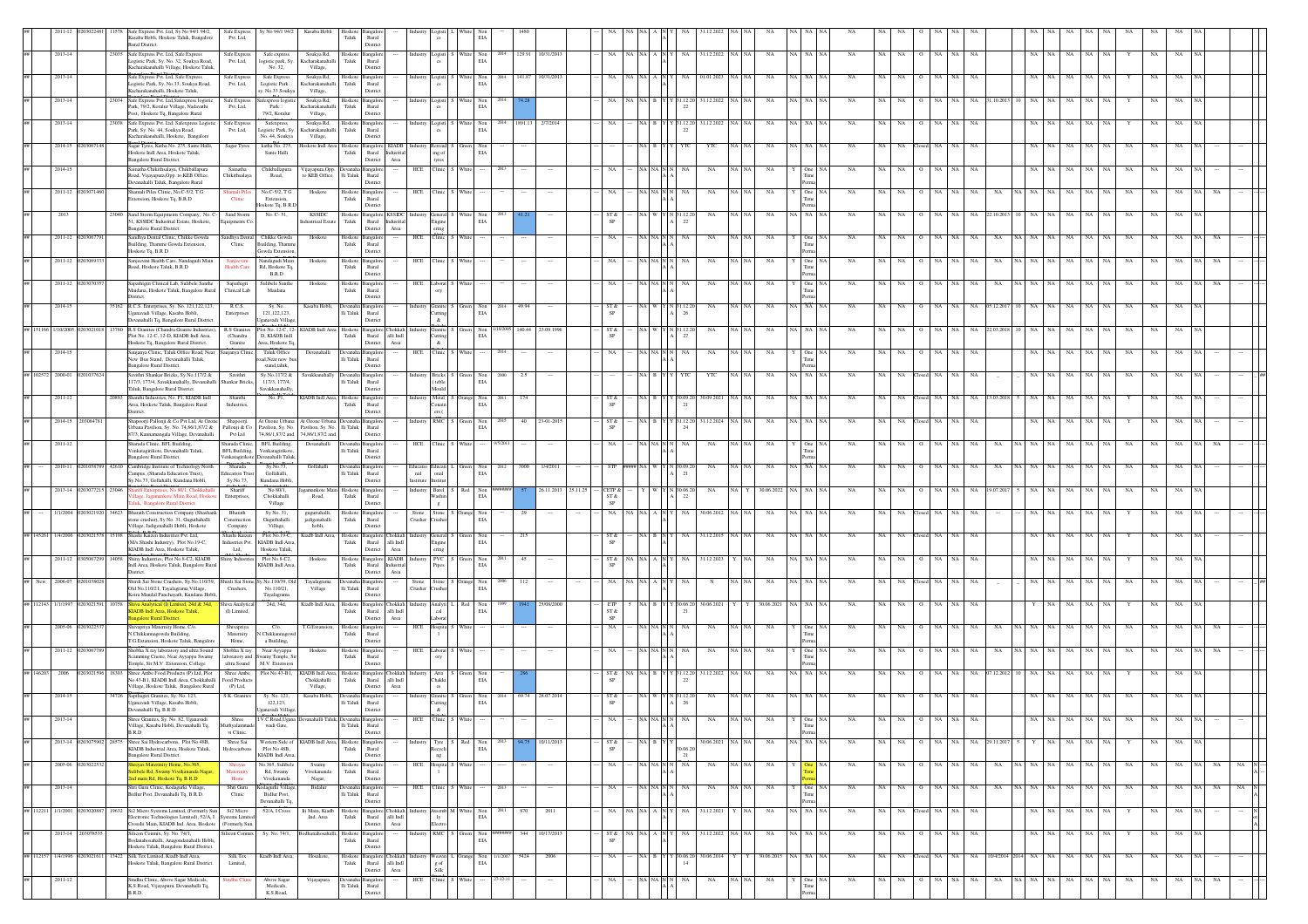|         |                   |                   |            |        | Safari Designs, Plot No. 3B, KIADB Indl Safari Designs<br>Area, Hoskote Taluk, Bangalore Rural<br>District.                                                     | Plot No. 3B,                                                                     | KIADB Indi Area                                                     | Hoskot<br>Taluk                 | $\quad$ Rural $\quad$ alli $\quad$ Indi<br>District | Area                               | strip,                                                                           |                    | EV                              |        |                   |            |                     |                                                          |                                        |                |                  |             |             |             |           |     |               |                   |                   |             |             |                   |             |           |  |  |
|---------|-------------------|-------------------|------------|--------|-----------------------------------------------------------------------------------------------------------------------------------------------------------------|----------------------------------------------------------------------------------|---------------------------------------------------------------------|---------------------------------|-----------------------------------------------------|------------------------------------|----------------------------------------------------------------------------------|--------------------|---------------------------------|--------|-------------------|------------|---------------------|----------------------------------------------------------|----------------------------------------|----------------|------------------|-------------|-------------|-------------|-----------|-----|---------------|-------------------|-------------------|-------------|-------------|-------------------|-------------|-----------|--|--|
|         |                   | 2011-12 020307147 |            |        | Smile Dental Care 1st floor Next to<br>estige smart kitchen, J.C.Circle, K.R.Rd.<br>Care<br>loskote Ta, B.R.DKR. Road Hoskote                                   | 1st floor Next to<br>prestige smart<br>tchen, J.C.Circl                          | KR. Road                                                            | Hoskot<br>Taluk                 | Rural<br>District                                   |                                    | HCE Clinic S Whit                                                                |                    |                                 |        |                   |            | NA                  | NA NA N                                                  | NA<br>NA                               | $_{\rm NA}$    |                  | NA          | NA          | NA.         | osed NA   |     | NA            | NA                | NA                | NA          | NA          | NA                | NA          | NA        |  |  |
|         |                   | 2011-12           |            |        | Smile Health<br>kingamma Gudi<br>toad, MV Extension, Hoskote<br>Centre.<br>loskoteHoskote Taluk Bangalore Rural                                                 | iangamma Gudi<br>Road, MV<br>Extension,                                          | Hoskote                                                             | Hoskot<br>Taluk                 | ngalo<br>Rural<br>District                          |                                    | HCE<br>Clinic                                                                    |                    |                                 |        |                   |            |                     |                                                          | NA                                     | NA             |                  |             |             |             |           |     |               |                   |                   |             |             |                   |             |           |  |  |
|         |                   | 2012-13 020210671 | 8          |        | 7842 Sapna HacteriesSy. No.43, Sulebele Road, Sapna Hacteries<br>Southegowdanahalli, Bommanahalli Road<br>2.5 KM from Devanahalli, Devanahalli                  | No.43, Sulebe<br>Road,                                                           | Devanahall                                                          | Devanaha<br>lli Taluk           | angalo<br>Rural<br>District                         |                                    | lustry Hatcher<br>ies                                                            | Green              | Non<br>EIA                      |        |                   |            | ST &<br>SP          |                                                          | 31.12.2020<br>1.12.2<br>20             | NA             | NA 1             |             |             |             |           |     |               | 20/6/1            |                   |             |             |                   | NA          |           |  |  |
|         |                   | 2007              | 0203021630 |        | 12384 Solid State System Pvt Ltd., No. 38-1A,<br>Solid State<br>KIADB Industrial Area, Hoskote Taluk,<br>stem Pvt. Lt                                           | uthegowdanah<br>No. 38-1A,                                                       | KIADB Industrial Hoskote<br>Area,                                   | Taluk                           | Bangalore Chokkah<br>Rural alli Indi                |                                    | $\operatorname{film}$                                                            | Plastic S Red      | Non<br>$\mathrm{E} \mathcal{U}$ |        |                   | 2011       | STP                 | 20 NA B Y Y 30.06.20                                     | 30.06.2021                             | 30.06.2021     | NA NA NA         | NA          | NA          | NA          | NA        |     | NA 14.03.2018 |                   |                   | NA          | NA          |                   | NA          | <b>NA</b> |  |  |
|         |                   | 1/1/2000          |            |        | <b>Bangalore Rural</b><br>mu Solvents Pvt. Ltd, Plot No. 20 A2<br>Somu Solvents<br>B, KIADB Indl Area, Chokkahalli<br>Pvt. Ltd,                                 | Plot No. 20A,<br>$20B,$                                                          | KIADB Indl Area,<br>Chokkahalli                                     | Hoskote<br>Taluk                | District<br><b>Bangalore</b> Chokkah<br>Rural       | Area<br>alli $\operatorname{Indl}$ | capacit                                                                          |                    | Non<br>$_{\rm EIA}$             |        |                   |            | CETP                |                                                          | 30.06.202                              |                |                  |             |             |             |           |     |               |                   |                   |             |             |                   |             |           |  |  |
|         |                   | 2014-15           |            | 53668  | llage, Hoskote Taluk, Bangalore Rura<br>Sapthagiri Granites, Sy. No. 123,<br>Sapthagiri                                                                         | Sy. No. 123,                                                                     | Village,<br>Kasaba Hobli,                                           |                                 | District<br>Bangalor                                | Area                               | Distilat<br>Granite <sup>1</sup>                                                 | Green              | Non                             | 2014   | 47.94<br>18/11/20 |            | ST &                |                                                          | NA                                     | NA             |                  | NA          |             |             |           |     | NA            |                   |                   |             |             |                   | NA          |           |  |  |
|         | ## 112172         | 2003              | 02030216   |        | ganavadi Village, Kasaba Hobli,<br>Granites<br>evanahalli Tq, B.R.D<br>South India Brewarages Pvt<br>South India                                                | ganavadi Villag<br>Kasaba Hobli,<br>No.36b,                                      | Devanahalli Tq.<br>Blore<br>Kiadb Indl Area,                        | $\rm{Hi}$ Taluk<br>Hoskote      | Rural<br>District<br>Bangalore Chokkah              |                                    | Cutting<br>$\&$<br>Packag <sup>1</sup>                                           |                    | EIA<br>Non                      | 1/2008 | 529               |            | SP                  | $NA$ $B$ $\vdash$                                        | 31.12.2<br>28<br>30.09.20<br>30.09.200 | 30.09.2013     | NA NA NA         | NA          | NA          | NA          | NA        | NA  | NA            |                   |                   | NA          | NA          | $_{\rm NA}$<br>NA | NA          |           |  |  |
|         |                   | 2011-12           |            | 100588 | Itd., No.36b, Kiadb Indl Area, Hoskote Taluk<br>rewarages Pv<br>angalore Rural<br>ltd.,<br>Spiral EHL<br>Spiral EHL Engine<br>ering Pvt Ltd, Block-I-           | Block-I-B, Plot                                                                  | Hoskote                                                             | Taluk<br>Hoskote                | Rural alli Indi<br>District<br>angalore             | Area                               | ed<br>Drinkin<br>ecisio M                                                        |                    | EIA<br>Green Non                |        |                   |            | ST &                | NAI B                                                    | 31.12.2022<br>31.12.20                 | NA.            | NA NA NA         | <b>NA</b>   | NA          |             | NA        | NA. | NA            | 10.07.2013        | NA 1              | NA          | NA          | <b>NA</b>         | NA          | NA        |  |  |
|         |                   |                   |            |        | B. Plot No. 35, A3, KIADB Indl Area,<br>ineering Pvt<br>Ltd<br>Hoskote Taluk, Bangalore Rural                                                                   | No. 35, A3.<br>KIADB Indl Area                                                   |                                                                     | Taluk                           | Rural<br>District                                   |                                    | $\mathbf n$<br>machin                                                            |                    | EIA                             |        |                   |            | SP                  |                                                          |                                        |                |                  |             |             |             |           |     |               |                   |                   |             |             |                   |             |           |  |  |
|         | ## 112189         | 1999              | 02030216   |        | Sree Manjunatha Stone Crusher (Formerly<br>Sree<br>M/s. Sri Lakshmi Venkateshwara Stone<br>Manjunatha<br>rusher), Sy No. 35/6 (2), Bandahalli<br>Stone Crusher  | Sy No. 35/6 (2),<br>landahalli Villag<br>Nandagudi Hobli,                        | Nandagudi Hobli Hoskote Bangalore                                   | Taluk                           | Rural<br>District                                   |                                    | Stone Stone S Orange Non<br>Crusher Crusher EIA                                  |                    |                                 |        | 15                |            | NA                  | NA   NA   A   N   '                                      | NA<br>30.06.2012                       | NA             | NA NA NA         | <b>NA</b>   | NA          | <b>NA</b>   | losed NA  | NA  | NA            |                   | NA.               | NA          | NA.         | NA                | NA          |           |  |  |
|         |                   | 2011-12 02030673  |            | 14048  | Sree Maruthi Chemical No. C 38, KSSIDC<br>Sree Maruthi<br>dl Pillagumpa Indl EstateHoskote Taluk<br>Chemical<br>angalore Rural                                  | o. C 38, KSSIDC<br>Indi                                                          | llagumpa Indi<br>Estate                                             | Hoskot<br>${\rm Taluk}$         | angalore re<br>Rural<br>District                    |                                    | Industry Copper :<br>extracti<br>$_{\rm on}$                                     |                    | Non<br>EI/                      |        | 20.73             |            |                     |                                                          | 0.6.                                   | NA             | √A   NA   N      | NA          |             |             |           |     |               | /9/201            |                   |             |             | NA                |             |           |  |  |
|         |                   |                   |            |        | Sree Pada Indsutries, No.17-D, Kiadb Indl<br>Sree Pada<br>AreaHoskote Taluk Bangalore Rural<br>Indsutries,                                                      | No.17-D,                                                                         | Kiadb Indl Area                                                     | Hoskote<br>Taluk                | Bangalore Chokkah<br>Rural alli Indi<br>District    | Area                               | Cement<br>roduct<br>$\mathbf{x}$                                                 |                    | Non<br>EIA                      |        |                   |            |                     |                                                          |                                        |                |                  |             |             |             |           |     |               |                   |                   |             |             |                   |             |           |  |  |
|         | ## 141688         | 2003              |            |        | Sree Seetha Rama Bhaktanjaneya Food<br>Sree Seetha<br>ocessing Pvt. LtdSy No-<br>Rama<br>80/3, Chokkahalli Village, Kasaba                                      | Sy No-<br>80/3.Chokkahall                                                        | Kasaba Hobli                                                        | Hoskote<br>Taluk                | angalor<br>Rural<br>District                        |                                    | Fruit L                                                                          |                    | Orange Non<br>EIA               | 72006  |                   |            |                     | NA B                                                     | 30.09.200<br>0.09.2                    | NA             |                  | NA          |             |             | NA        | NA  | NA            |                   |                   | ۷A          | NA          | NA                | NA          |           |  |  |
|         | ## 1121           | 2000              |            |        | Bhaktanjaney<br>Sree Seethabyreshwara Rice Mill,<br>Sree<br>hintamani Road, Near Santhe Circle,<br>eethabyreshy                                                 | Village,<br>Thintamani Road                                                      | Near Santhe<br>Circle                                               | Hoskote<br>Taluk                | ingalo<br>Rural                                     |                                    | $\operatorname{ing}$<br>$\begin{array}{c} \text{Rice}\\ \text{Mill} \end{array}$ |                    | Non<br>EIA                      |        |                   |            | NA                  | NA NAI                                                   | 31.12.2014                             | NA             | NA I             |             |             |             |           |     |               |                   |                   |             |             |                   |             |           |  |  |
|         |                   | 2014-15           |            |        | ra Rice Mill<br>Hoskote Taluk, Bangalore Rural<br>Shree Granites, Sy. No. 82, Uganavadi<br>Village, Kasaba Hobli, Devanahalli Tq,                               | Sy. No. 82,<br>Isanavadi Village                                                 | Kasaba Hobli.<br>Devenahalli, Blore Ili Taluk                       |                                 | District<br>Rural                                   |                                    | dustry Granite<br>Cutting                                                        |                    | Non<br>EIA                      | 2014   | 42.14 18/11/201   |            | ST &<br>SP          | NAI WIY                                                  | NA<br>28                               | NA             | NA NA N          | <b>NA</b>   |             |             | NA.       | NA. | NA            |                   |                   | NA          | NA          | NA.               | NA          |           |  |  |
|         |                   | 2011-12           |            |        | B.R.D<br>Sree Dental ClinicNear IOCL Petrol Bunk.<br><b>Sree Dental</b><br>$C$ linic<br>Vijayapura, Devanahalli Tq,                                             | Kasaba Hobli,<br>Near IOCL Petrol<br>Bunk, Vijayapura                            | Devanahalli                                                         | Devanaha Bangalore<br>lli Taluk | District<br>Rural                                   |                                    | $\alpha$<br>HCE Clinic S White                                                   |                    |                                 |        |                   |            | NA                  | NA NA N                                                  | NA<br>NA                               | NA             |                  | <b>NA</b>   |             |             |           |     | NA            | NA                |                   |             | NA          |                   | NA          |           |  |  |
|         |                   | 2012-13 020307283 |            | 14290  | B.R.DDevanahalliDevanahalli Taluk<br>S. M.Pharmaceuticals Pvt Ltd, No. 37-7<br>SM                                                                               | Devanahalli Tq.<br>Plot No. 37-A2,                                               | KIADB Indl area., Hoskote                                           |                                 | District<br>angalor                                 |                                    | dustry Manufa                                                                    | Orange             | Non                             |        |                   |            | CETP                |                                                          | 30.09.2022                             | 30.09.2022     |                  | <b>NA</b>   |             |             |           |     |               |                   |                   |             |             |                   | NA          |           |  |  |
|         |                   | 2011-12 02        |            |        | lagumpe Industrial Area, Hoskote,<br>84515 Soukya Indian Holistic Health Center, NO. Soukya Indian NO. 260, 261, 262                                            | KIADB Indl Area.<br>Hoskote tq, B.R.E                                            | Samethanalli                                                        | Taluk                           | Rural<br>District<br>Hoskote Bangalore              |                                    | ture of<br>industry Ayurve L Green                                               |                    | EIA<br>Non                      |        | 2439              |            | ST &                | NA B Y                                                   | 22<br>31.12.2034                       | NA             | 2015<br>NA NA NA | NA          | NA          |             |           |     | NA.           | 15.02.20          |                   |             |             |                   | NA          |           |  |  |
|         |                   | 2014-15           |            |        | 260, 261, 262 & 263, Soukya Road,<br>Holistic Health<br>Samethanalli Village, Hoskote Taluk,<br>Center<br>Sri GuruRaghavendra Polyclinic,<br>Sri                | & 263 Soukya<br>Road,<br>Oppossite                                               | village,<br>Whitefield,<br>Oppossite                                | ${\rm Tau}$                     | Rural<br>District<br>levanaha Bangalor              |                                    | di<br>${\rm Health}$<br>Poly<br>HCE                                              | White              | EI/                             | 2014   |                   |            | SP<br>$_{\rm NA}$   | NA NA N                                                  | 12.<br>34<br>NA<br>NA                  | NA             |                  | NA          | NA          | NA          | NA        |     |               |                   |                   |             |             |                   |             |           |  |  |
|         |                   |                   |            |        | possite Subbamma Channappa,<br>GuruRaghaven<br>Samvdhaya Bhavana, Mandibele<br>ra Polyclinic                                                                    | Subbamma<br>hannappa,Samv                                                        | Subbamma<br>hannappa,Samvd                                          | lli Taluk                       | Rural<br>District                                   |                                    | clinic                                                                           |                    |                                 |        |                   |            |                     |                                                          |                                        |                |                  |             |             |             |           |     |               |                   |                   |             |             |                   |             |           |  |  |
|         |                   | 2011-12           |            |        | Sri Krishna<br>Sri Krishna Childrens Clinic, 2 <sup>nd</sup> Cross,<br>G Extension, Hoskote Tq, B.R.D<br>Childrens<br>Clinic                                    | II nd cross, TG<br>Extension,<br>loskote Tq, B.R.                                | Hoskote                                                             | Hoskot<br>Taluk                 | angalon<br>Rural<br>District                        |                                    | HCE Clinic                                                                       |                    |                                 |        |                   |            | NA                  | NA NA N                                                  | NA<br>NA                               | NA             | One N            | NA          |             |             |           |     |               |                   |                   |             |             |                   |             |           |  |  |
|         |                   | 2010-11           |            |        | Sree Venugopala Swamy Granites,<br>Sree<br>Sy.No.13/2, Kempathimmanahalli Village<br>Venugopala<br>mnamangala Post. Devenahalli Taluk.<br><b>Swamy Granites</b> | Sy.No.13/2,<br>mpathimmana<br>lli Village,                                       | Devanahalli                                                         | Devanaha Bangalon<br>Ili Taluk  | Rural<br>District                                   |                                    | Industry Granite S Green Non<br>Cutting<br>$\&$                                  |                    | EIA                             |        | 40                |            | ST &<br>SP          | NA WYN                                                   |                                        | NA             | NA NA NA         | NA          | NA          | NA.         | ased NA   | NA  | NA            | NA                |                   | NA          | NA          | NA                | NA          |           |  |  |
|         |                   | 2009-10           |            | 86552  | Sree Lakshmi Enterprises, No.2, Jogahalli<br>Sree Lakshmi<br>'illage, Sadahalli Post, Devanahalli Taluk,<br>Enterprises<br>angalore Rural District.             | No.2, Jogahalli<br>Village, Sadahall<br>Post, Devanahall                         | Devanahalli                                                         | Ili Taluk                       | ingalor<br>Rural<br>District                        |                                    | Granite<br>Cutting<br>&                                                          |                    | Non<br>EIA                      |        |                   |            | ST &<br>SP          |                                                          | 31.12.2034<br>31.12.20                 | NA             | NA NA NA         | NA          | NA          |             | NA        |     | NA            | 16/3/12           |                   | NA          | NA          | NA<br>NA.         | NA          | NA.       |  |  |
|         |                   | 1997-98           |            |        | Sri Rama Bricks Works, Doddasane<br>Village Post, Devanahalli, Bangalore<br>Works,<br>Rural - 562110, Doddasane Village                                         | Sri Rama Bricks Doddasane Village<br>Post, Devanahalli<br><b>Bangalore Rural</b> | Doddasane<br>Village Post                                           | Devanaha Bangalo<br>lli Taluk   | Rural<br>District                                   |                                    | <b>Bricks</b>                                                                    | Green              | Non<br>EI/                      |        |                   |            | ST &<br>SP          |                                                          | 31.12.2022<br>31.12.20                 | NA             | VA   NA   I      | NA          | NA          |             |           |     |               |                   |                   |             |             |                   |             |           |  |  |
|         |                   | 2014-15 303081797 |            |        | 42653 Sri Rama Granites, Sy. No. 129/2,<br>Sri Rama<br>Sadahalli Village & Post, Devanahalli Tq,<br>Granites                                                    | sy. No. 129/2,<br>Sadahalli Village                                              | Sadahalli Village Devanaha Bangalon<br>& Post,                      | $\rm{Ili}$ Taluk                | Rural                                               |                                    | Industry Granite S Green Non<br><b>Cutting</b>                                   |                    | EI/                             | 2014   | 126               | 7/6/2014   | ST &<br>SP          | NA W Y N 31.12.20                                        | NA                                     | NA.            | NA NA NA         | NA          | NA          | <b>NA</b>   | NA.       | NA  | <b>NA</b>     |                   |                   | NA          | NA          | NA<br>NA          | NA          | NA.       |  |  |
|         |                   | 2010-11           |            |        | B.R.D<br>Sri Sai Lakshmi Concrete ProductsNH-7,<br>Sri Sai Lakshi<br>Bullahalli Gate, Avathi, Devanahalli Taluk,<br>Concrete                                    | & Post,<br>NH-7, Bullahall<br>Gate, Avathi,                                      | Avathi                                                              | Devanal<br>$\rm{Ili}$ Taluk     | District<br>angalo<br>Rural                         |                                    | $\&$<br>stry Cement<br>roduct                                                    |                    | Non<br>EI/                      |        |                   |            | ST &<br>$\mbox{SP}$ |                                                          | 31.12.20                               |                |                  |             |             |             |           |     |               |                   |                   |             |             |                   |             |           |  |  |
|         |                   | 2014-15 2030835   |            |        | ngalore-562 110. AvathiDevanahalli<br>Products<br>Sri Sai Therapy CentrePillugumpe<br>ri Sai Therapy<br>adustrial Area,Factory gate,Hosakote<br>Centre          | evanahalli Talul<br>Pillugumpo<br>Industrial                                     | Hosakote<br>taluk, Bangalore                                        | Hoskote<br>Taluk                | District<br>ingalo<br>Rural                         |                                    | s (RCC<br>HCE Clinic                                                             |                    |                                 |        |                   |            | NA                  | NA NA N                                                  | NA                                     | NA             |                  | NA          |             |             |           |     |               |                   |                   |             |             |                   |             |           |  |  |
|         |                   | 2014-15           |            |        | taluk.Bangalore rural district.Hosakote 572<br>Sri Ganesh Prasad Granites, Sy No<br>Sri Ganes                                                                   | rea,Factory gat<br>Sy no                                                         | rural<br>Sy no                                                      |                                 | District<br>ingalo                                  |                                    | Industry Granite S                                                               | Green              | Non<br>EIA                      |        | 24.04.201<br>98   |            | ST &                | NA W                                                     | 0.06.2<br>NA                           | NA             | NA NA N          | NA          |             |             |           |     | NA            |                   |                   |             | NA          |                   |             |           |  |  |
|         |                   | 2014-15           |            |        | 104/1. Arasanahalli. Peddanahalli.<br>sad Grani<br>Kundana Hobli, Devanahalli Taluk.<br>Sri Savithri Shankar Stone Crusher, Sy No<br>Sri Savithri               | 04/1. Arasanahal<br>Sv No                                                        | 04/1. Arasanahalli Ili Taluk<br>Peddanahalli, Kun<br>Kundana Hobli. |                                 | Rural<br>District<br>ıngalo                         |                                    | Cutting<br>$\alpha$                                                              |                    | Non                             |        | 372               | 23/09/2014 | SP<br>NA            | NA R                                                     | 19<br>30.09.203<br>0.09.2              | NA             | NA I             | NA          |             |             |           |     | NA.           | 18.05.2           |                   | NA          | NA          |                   | NA          |           |  |  |
|         |                   | 2014-15           |            |        | 87/2B. Muddanavakanahalli Village.<br>Shankar Stone<br>Kundana Hobli, Devanahalli Taluk,<br>Crusher<br>30736 Shankar Stone Crusher, Sv No 87/2.<br>Sri Shankar  | 37/2B.Muddanay<br>canahalli Village<br>Sv No                                     | Kundana Hobli. Devanaha Bangalor                                    | Ili Taluk                       | Rural<br>District                                   |                                    | Stone Stone<br>Crusher crusher                                                   |                    | EIA                             | 2014   | 125 23/09/2014    |            | NA                  | NA B Y                                                   | 30.09.20 30.09.2030                    | NA             | NA NA N          | NA          | NA          |             | NA        |     | NA            |                   |                   |             |             |                   | NA          |           |  |  |
|         |                   |                   |            |        | fuddanayakanahalli Village, Kundana<br>Stone Crusher<br>Hobli, Devanahalli Taluk Bangalore Rural                                                                | /2,Muddanaya<br>nahalli,                                                         |                                                                     | $\rm{Ili}$ Taluk                | Rural<br>District                                   |                                    | Stone Stone S Orange Non<br>Crusher crusher EIA                                  |                    |                                 |        |                   |            |                     |                                                          |                                        |                |                  |             |             |             |           |     |               |                   |                   |             |             |                   |             |           |  |  |
|         |                   | 2011-12 02030212  |            |        | Sri Shiridi Sai Krupa maternitykatha No.<br>Sri Shiridi Sai<br>30 &6, 1909, 514 Hoskote Taluk<br>Krupa maternit<br><b>Bangalore Rural</b>                       | katha No. 30 & 6,<br>1909, 514                                                   | Hoskote                                                             | Hoskote<br>Taluk                | ingaloi<br>Rural<br>District                        |                                    | HCE Clinic S Whit                                                                |                    |                                 |        |                   |            |                     |                                                          | NA                                     |                |                  |             |             |             |           |     |               |                   |                   |             |             |                   |             |           |  |  |
|         |                   |                   |            |        | College Rd, M V Extension, Hoskote Tq,<br>Clinic<br>B.R.D                                                                                                       | een Complex<br>College Rd, M V<br>Extension,                                     |                                                                     | ${\rm Taluk}$                   | Rural<br>District                                   |                                    |                                                                                  |                    |                                 |        |                   |            |                     |                                                          |                                        |                | Time<br>Perm     |             |             |             |           |     |               |                   |                   |             |             |                   |             |           |  |  |
| $\# \#$ |                   | 2014-15           |            |        | Sri Venkateswara Clinic, BGS Nagara<br>Sri<br>happradakallu, Devanahlli Taluk,<br>Venkateswara<br>Bangalore Rural<br>Clinic BGS                                 | Chappradakallu,<br>Devanahlli                                                    | Devanahall                                                          | $\rm Ili$ Taluk                 | Devanaha Bangalore<br>Rural<br>District             |                                    | HCE Clinic S White                                                               |                    |                                 | 2014   |                   |            | NA                  | $\rm NA$ $\rm NA$ $\rm N$ $\rm N$                        | NA<br>NA                               | $_{\rm NA}$    | Y One NA         | NA          | NA          | NA          | NA        | NA  | NA            |                   | NA NA             | NA          | NA          | NA<br>NA          | NA          | NA        |  |  |
|         | ## 120922 2008-09 |                   |            |        | $\overline{\text{Sri}}$<br>Sri Venugopalaswamy Stone Granite, Sy.<br>No.9, 7 ,10, Devanahalli, Bangalore Rural -<br>ugopalaswa                                  | Sy. No.9, 7, 10,<br>Devanahalli,                                                 | Devanahal                                                           | $\rm{Ili}$ Taluk                | angalor<br>Rural                                    |                                    | Crusher<br>rusher                                                                | Stone S Orange Non | EIA                             | 2008   | 48                |            | NA.                 | NA NA A N                                                |                                        | NA             | NA NA NA         | NA          | NA          | NA          | losed NA  | NA  | NA            |                   | NA.<br>NA.        | NA          | NA          | NA                | NA          | NA        |  |  |
| ##      |                   | 2011-12           |            |        | 562110.<br>Sri Vinayaka Clinical Laboratory, Harsha<br>Complex, Sulibele, Hoskote Taluk                                                                         | my Stone Bangalore Rural<br>yaka Clinical Lal Harsha Complex                     | Sulibele                                                            | Taluk                           | District<br>Hoskote Bangalon<br>Rural               |                                    | HCE Laborat S White<br>$_{\rm{ory}}$                                             |                    |                                 |        |                   |            | NA.                 | NA NA N N                                                | NA<br>NA                               | NA             | One N            | NA          | NA          | NA.         | NA        | NA. | NA            | NA                | NA NA<br>NA.      | NA.         | NA          | <b>NA</b><br>NA.  | NA          | NA        |  |  |
|         | $##$              | 2014-15           |            |        | Bangalore Rural<br>29634 Sri Vinayaka Granites, Sy.<br>No.55, Yentaganahalli, Udayagiri Village,<br>Granites                                                    | Sri Vinavaka SvNo.55. Yentagan<br>ahalli, Udayagiri                              | Devanahalli                                                         | Taluk                           | District<br>Hoskote Bangalore<br>Rural              |                                    | Stone stones S Orange Non<br>Crusher Crusher EIA                                 |                    |                                 | 2014   | 15                | $\sim$     | NA                  | NA NA A N $\begin{bmatrix} N & N \\ N & N \end{bmatrix}$ | NA<br>$_{\rm N}$                       | NA<br>VA   NA  | NA NA NA         | NA          | NA          | NA.         | Closed NA | NA  | NA            |                   | NA NA             |             | NA NA       | NA<br>NA          | NA          | NA        |  |  |
| ##      |                   | 2014-15           | 2030838    | 87029  | Devanahalli Hoskote Taluk Bangalore<br>Anjaneya Swamy Enterprises, Sy. No. 107,<br>Anjaneya                                                                     | Village,<br>Sy. No.                                                              | Kundana Hobli, Devanaha Bangalon                                    |                                 | District                                            |                                    | $\mathbf{s}$<br>Stone                                                            | Stone S Orange Non |                                 |        | 459               | 41863      | NA.                 | NA NA A N                                                | 30.09.2029<br>NA                       | NA             | NA NA NA         | NA          | NA          | NA          | NA        |     | NA            | 05.08.201         | NA.               | NA          | NA          | NA                | NA          | NA        |  |  |
| $\# \#$ |                   | 1/3/2007 02030218 |            |        | uddanayakanahalli Village, Kundana<br>Swamy<br>Hobli, Devanahalli Taluk, B.R.D<br>Enterprises<br>Sri Dharmastala Manjunatheshwara( Sri.<br>Sri.                 | 107, Muddanayak<br>nahalli Village,<br>sy No. 1/7,                               | Devanahalli Tq. Ili Taluk<br>Blore<br>Thimmasandra                  | Hoskote Bangalon                | Rural<br>District                                   |                                    | Crusher crusher<br>Stone Stone S Orange Non                                      |                    | EIA                             |        | 60                | 2010       | NA                  | $NA$ $B$ $N$                                             | 30.06.2016<br>NA                       | NA.<br>NA   NA | NA NA NA         | NA          | NA          | NA          | losed NA  | NA  | NA            |                   | NA<br>NA 1        | NA          | $_{\rm NA}$ | NA<br>Y           | NA          | NA        |  |  |
| ##      |                   | 2011-12 020306732 |            |        | annakeshava Granites) sy No. 1/7,<br>Dharmastal<br>masandra Village, Nandugudi<br><b>fanjunathesh</b><br>Sri Ganesh Clinic Opp. Ayyappa Temple<br>Sri Ganesh    | himmasandra<br>Village,<br>Opp. Ayyappa                                          | Village,<br>andugudi Hobli,<br>Sir M.V. estension Hoskote Bangalore | ${\rm Tau}$                     | Rural<br>District                                   |                                    | rusher<br>Crusher<br>HCE Clinic                                                  | White              | EIA                             |        |                   |            | NA                  |                                                          | $_{\rm NA}$<br>NA                      | $_{\rm NA}$    | One N            | $_{\rm NA}$ | $_{\rm NA}$ | $_{\rm NA}$ | NA        | NA  | NA            | $_{\rm NA}$<br>NA | NA<br>$_{\rm NA}$ | $_{\rm NA}$ | $_{\rm NA}$ | NA<br>$_{\rm NA}$ | $_{\rm NA}$ | NA        |  |  |
|         |                   |                   |            |        | College Road, Sir M V Extension,<br>Clinic<br>loskote Tq, B.R.DSir M.V. estension                                                                               | Temple College<br>Road, Sir M V                                                  |                                                                     | Taluk                           | Rural<br>District                                   |                                    |                                                                                  |                    |                                 |        |                   |            |                     | NA NA N $\overline{N}$                                   |                                        |                |                  |             |             |             |           |     |               |                   |                   |             |             |                   |             |           |  |  |

nent

Hoskote Taluk Bangalore Rural

Extension,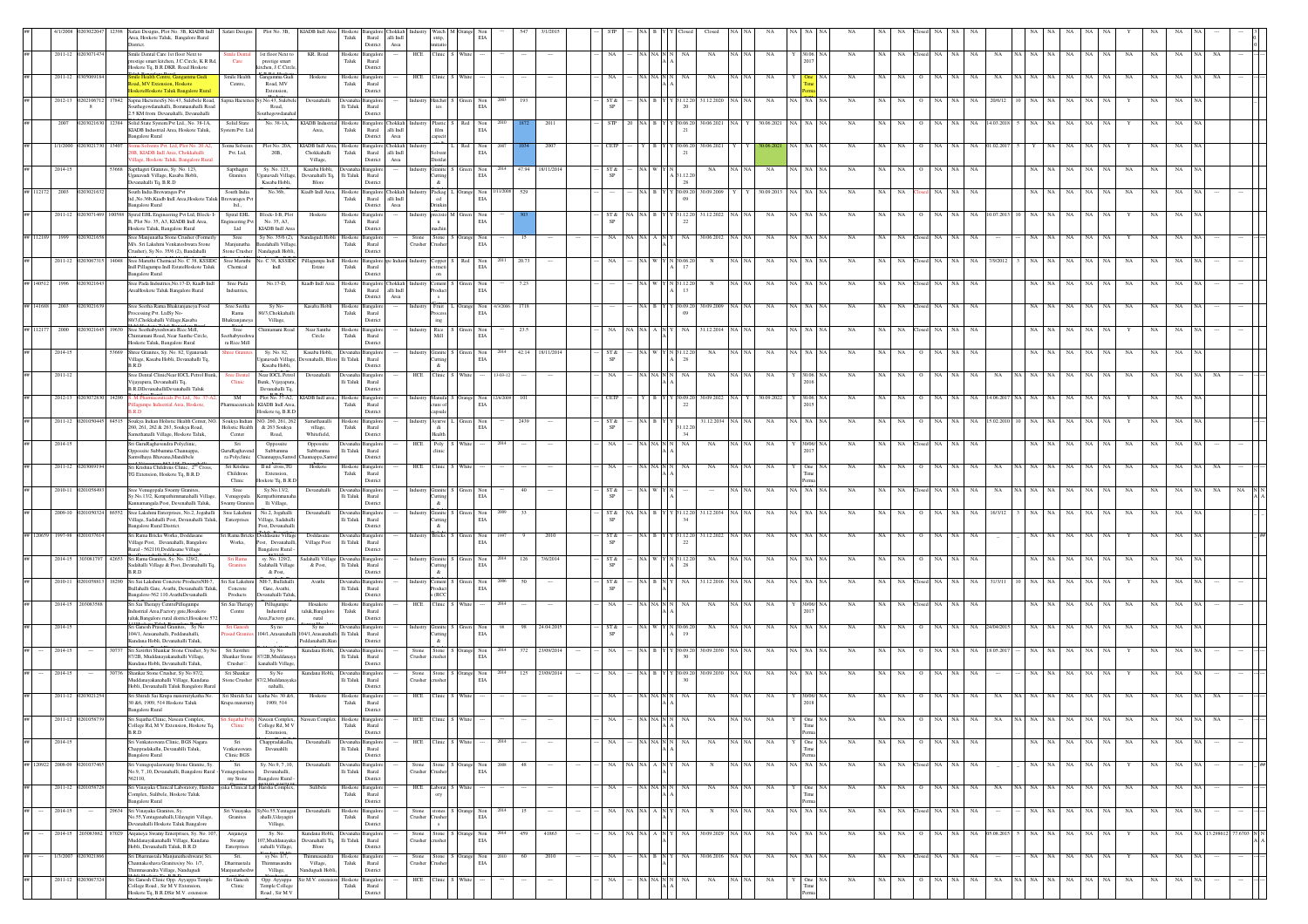|                    |                             |                   | Sri Maalarasi Granites, Sy No.69/1,<br>Sadahalli Village, Kasaba Hobli,<br>Devanahalli To, Bangalore Rural                     | Granites                                           | Sy No.69/1,<br>Sadahalli Village<br>Kasaba Hobli.         | Kasaba Hobli,                                                                        | $\rm Ili$ Taluk                    | Rural<br>Distric                                                         |                  | utting<br>&                           | $_{\rm EIA}$                                                                                                            |               |                 |                                  |      |                                                                                                                         |                  |                  |          |             |                |             |    |             |               |     |     |                |                      |             |                    |           |             |             |  |
|--------------------|-----------------------------|-------------------|--------------------------------------------------------------------------------------------------------------------------------|----------------------------------------------------|-----------------------------------------------------------|--------------------------------------------------------------------------------------|------------------------------------|--------------------------------------------------------------------------|------------------|---------------------------------------|-------------------------------------------------------------------------------------------------------------------------|---------------|-----------------|----------------------------------|------|-------------------------------------------------------------------------------------------------------------------------|------------------|------------------|----------|-------------|----------------|-------------|----|-------------|---------------|-----|-----|----------------|----------------------|-------------|--------------------|-----------|-------------|-------------|--|
|                    | 2014-15                     |                   | Sri Om Shakthi Granites, Sy.No.31/4,<br>35/5. Devaganahalli, Sadahalli Post.<br>Devanahalli Tq, B.R.D.                         | Sri Om Shakthi<br>Granites.                        | Sy.No.31/4,<br>35/5.Devaganahall<br>Sadahalli Post        | Kundana Hobli,                                                                       | Ili Taluk                          | Rural<br>District                                                        |                  | <b>Iranite</b><br>utting<br>$\alpha$  | $\begin{tabular}{ll} Green & Non\\ ELA \\ \end{tabular}$                                                                |               | 2014            |                                  | ST & |                                                                                                                         | N 30.09.         |                  | NA NA    | NA          | NA   NA        | <b>NA</b>   | NA | NA.         | NA.           |     | NA. | 7.06.2014      | NA<br>NA             | NA          | $_{\rm NA}$        | NA        | NA          | NA          |  |
|                    | 2007                        |                   | 108 Sri Laxmi Enterprises, N. 12-N, KIADB<br>Indl Area. Hoskote Taluk, Bangalore Rural                                         | Sri Laxmi<br>Enterprises                           | N. 12-N.                                                  | KIADB Indl Area. Hoskots                                                             | Taluk                              | ingalore Chokkab<br>Rural alli Indi                                      |                  | Plastic<br>njectio                    | Non<br>$_{\rm EIA}$                                                                                                     |               |                 |                                  | ST & |                                                                                                                         |                  | NA               |          |             |                |             |    |             |               |     |     |                |                      |             |                    |           |             |             |  |
|                    | 2014-15                     |                   | 9560 Sri. Maruthi Enterprises, Sy. No. 96/1 &<br>96/2, Muddanayakanahalli Village,                                             | Sri. Maruthi<br>Enterprises                        | Sy. No. 96/1 &<br>96/2,                                   | Sy. No. 96/1 & Devana<br>96/2,                                                       | $\rm{Hi}$ Taluk                    | District<br>Area<br>angalo<br>Rural                                      | Stone<br>Crusher | $\mathbf{a}$<br>Stone<br>crusher      | Orange Non<br>$_{\rm EIA}$                                                                                              | 482           | 24.06.201       |                                  |      |                                                                                                                         |                  | 30.06.2029       |          |             |                |             |    |             |               |     |     |                |                      |             |                    |           |             |             |  |
| ##                 | 1/3/2007 02030218           |                   | Devanahalli Tq, Blore<br>30433 Sri Vinayaka Stone Crusher (Vinayaka<br>Granites is taken over by Sri VSC), sy No.              | Sri. Vinayaka<br>Stone Crusher                     | sy No. 115/116<br>Thimmasandra                            | Thimmasandra<br>Village                                                              | Hoskote Bangalon<br>${\rm T}$ aluk | District<br>Rural                                                        | Stone<br>Crusher |                                       | Stone S Orange Non<br>Crusher EIA                                                                                       |               |                 |                                  |      |                                                                                                                         |                  | 30.09.2029       | NA NA    | NA          | IA I NA        |             |    |             |               |     |     |                |                      |             |                    |           |             |             |  |
| $##$ 1             | 2011-12                     |                   | 1/5/ & 1/6, Thimmasandra Village,<br>Sri Balaji Clinic, Gangamma Gudi Road,                                                    | (Vinayaka<br>Sri.Balaji Clinic                     | Village, Hoskote<br>Gangamma Gud                          | <b>MV</b> Extensio                                                                   | loskote                            | District<br>Bangalor                                                     | HCE              | :linic                                |                                                                                                                         |               |                 |                                  |      |                                                                                                                         |                  | NA               |          |             |                |             |    |             |               |     |     |                |                      |             |                    |           |             |             |  |
|                    | 2010-11                     |                   | MV Extension, Hoskote Taluk Bangalon<br>Rural<br>Sri. Hanuman Bricks, Sy. No.38/2,                                             | Sri.Hanumar                                        | Road, MV<br>Extension,<br>Sri.Hanuman                     | Devanahalli                                                                          | ${\rm T}$ aluk                     | Rural<br>District<br>langalo                                             |                  | <b>Bricks</b>                         | Green<br>Non                                                                                                            | 43            | 12.03.2010      | 1.03.20                          |      |                                                                                                                         |                  | YTC              |          | NA          | N <sub>A</sub> | NA          |    |             |               |     |     |                |                      |             |                    |           |             |             |  |
|                    | 2011-12                     |                   | 135/55/4, Thammenahalli Village, Yeiyi<br>Panchyath, Devanahalli Taluk, Bangalore<br>Sri Krishna Clinic, B.B.Road, Devanahalli | Bricks<br>Sri.Krishna                              | Bricks,<br>Thammenahall<br>B.B.Road,                      | Devanahalli                                                                          | lli Taluk                          | Rural<br>Distric<br>Devanaha Bangalon                                    | HCE              | linic                                 | EIA<br>White                                                                                                            |               |                 |                                  |      |                                                                                                                         |                  | NA               | $NA$ $N$ | NA          | One            | NA          |    |             |               |     | NA  |                |                      |             | NA                 |           | NA          |             |  |
|                    |                             |                   | Town, Bangalore Rural District-562 110.<br>Sri.Mahalakshmi Dental Clinic.                                                      | Clinic.<br>B.B.Road.                               | Devanahalli Tow<br><b>Bangalore Rural</b><br>C.M.Complex, | Devanahall                                                                           | Ili Taluk                          | Rural<br>District<br>nealo                                               | HCE              | linic.                                | White                                                                                                                   |               |                 |                                  |      |                                                                                                                         |                  |                  | NA NA    |             |                |             |    |             |               |     |     |                |                      |             |                    |           |             |             |  |
|                    | 2011-12                     |                   | C.M.Complex. Behind Police Station<br>New Bus Stand, Devanahalli Town, B.R.D                                                   | ental Cli                                          | <b>Behind Police</b><br>Station, New Bu                   |                                                                                      | lli Taluk                          | Rural<br>Distric                                                         |                  |                                       |                                                                                                                         |               |                 |                                  |      |                                                                                                                         |                  | NA               |          | <b>NA</b>   | One            | NA          |    |             |               |     |     |                |                      |             | NA                 | <b>NA</b> | NA          |             |  |
|                    | 2004-05 0201037             |                   | Sri.Rama Crusher, Chikkasanne Village,<br>Kasaba Hobli, Devanahalli, Bangalore                                                 | Sri.Rama<br>Crusher                                | Chikkasanne<br>Village, Kasaba<br>Hobli, Devanahalli,     | Chikkasanne<br>Village                                                               | Devanaha Bangalor<br>lli Taluk     | Rural<br>District                                                        | Stone<br>Crusher |                                       | Stone S Orange Non<br>Crusher EIA                                                                                       |               |                 |                                  |      |                                                                                                                         | NA.              | 30.06.2012 NA NA |          | NA          | A NA NA        | NA          |    | NA.         | NA            | NA. | NA  | 31/3/12        |                      |             | NA                 |           | NA          |             |  |
|                    | 2011-12 02030               |                   | Sri.Shridi Sai Hospital, Surabhi Complex,<br>Opp.Canara Bank, Devanahalli, Bangalore<br>Rural DistrictSurabhi Complex,         | Sri Shridi Sai<br>Hospital,<br>Surabhi             | Surabhi Complex.<br>Opp.Canara Bank<br>Devanahalli,       | Devanahal                                                                            | lli Taluk                          | nealo<br>Rural<br>District                                               | HCE              | iospita                               |                                                                                                                         |               |                 |                                  |      |                                                                                                                         |                  | NA               | NA I NA  | NA          | One            | NA          |    |             |               |     |     |                |                      |             |                    |           |             |             |  |
|                    | 2011-12                     |                   | Sri. Venkateshwara Clinic, Opp to<br>Samudhaya Bhavan, Kolar-Vijayapura<br>Road, Vijayapura Town, Devanahalli                  | Sri. Venkateshw<br>ara Clinic, Opp<br>to Samudhaya | Sri. Venkateshwar<br>Clinic, Opp to<br>Samudhaya          | Vijayapura                                                                           | $\rm Ili$ Taluk                    | angalo<br>Rural<br>Distric                                               | HCE              |                                       |                                                                                                                         |               |                 |                                  |      |                                                                                                                         |                  | NA               |          |             |                |             |    |             |               |     |     |                |                      |             |                    |           |             |             |  |
|                    | 2011-12                     |                   | Sri. Vinayaka Clinic Vokkaligara Beedi,<br>Vijayapura, B.R.DVijayapuraDevanahalli                                              | Sri. Vinayaka<br>Clinic                            | Vokkaligara<br>Beedi, Vijayapur                           | Vijayapura                                                                           | lli Taluk                          | angalo<br>Rural                                                          | HCE              | <b>linic</b>                          |                                                                                                                         |               |                 |                                  |      |                                                                                                                         |                  | $_{\rm NA}$      |          | NA          |                | NA          |    |             |               |     |     |                |                      |             |                    |           | NA          |             |  |
|                    | 2011-12                     |                   | Taluk Bangalore Rural<br>Sridevi Clinic Chikkatirupathi main<br>roadDoddadunnasandra Village Hoskote<br>Taluk Bangalore Rural  | Sridevi Clinic                                     | B.R.D<br>Chikkatirupath<br>main road                      | a Village                                                                            | Hoskot<br>Taluk                    | Distric<br>ngalo<br>Rural                                                |                  |                                       |                                                                                                                         |               |                 |                                  |      |                                                                                                                         |                  |                  |          |             |                |             |    |             |               |     |     |                |                      |             |                    |           |             |             |  |
|                    | 2014-15                     |                   | Srinivas Clinic, Chowdappa Complex,<br>Kolar Main Rd, vijaypura, Devanahalli                                                   | Srinivas Clinic                                    | Chowdappa<br>Complex, Kolar                               | vijaypura                                                                            | Ili Taluk                          | District<br>Rural                                                        | HCE              | <b>Tinic</b>                          |                                                                                                                         |               |                 |                                  |      |                                                                                                                         |                  | NA               |          | NA          | One            |             |    |             |               |     |     |                |                      |             | NA                 |           |             |             |  |
|                    | 2005-06 020302              |                   | Taluk Bangalore Rural<br>Srinivas Nursing Home, T.G.Extension,<br>3rd Cross, Hoskote Taluk, Bangalore Rural                    | Sriniyas<br>Vursing Home,                          | Main Rd,<br>T.G.Extension, 3rd<br>Cross,                  | Hoskote.                                                                             | Hoskote Bangalon<br>Taluk Rural    | District                                                                 | HCE              | Hospita                               | White                                                                                                                   |               |                 |                                  |      |                                                                                                                         |                  | NA               | NA NA    | NA          | One            | <b>NA</b>   | NA | NA.         |               |     | NA  |                |                      |             | NA.                |           |             |             |  |
|                    | 2011-12 02                  |                   | Srinivasa Clinic, Thirumala Shetty Cross,                                                                                      |                                                    | Srinivasa Clinic Thirumala Shett                          | hikkathirupathi                                                                      | Hoskote                            | District<br>langalo                                                      | HCE              | linic                                 |                                                                                                                         |               |                 |                                  |      |                                                                                                                         |                  | NA               |          | NA          | One            |             |    |             |               |     |     |                |                      |             |                    |           |             |             |  |
|                    | 2013                        |                   | Chikkathirupathi Road Chikkathirupathi<br>Road Hoskote Taluk Bangalore Rural<br>Srinivasa Poly Clinic, Near Police Station,    | Srinivasa Poly                                     | Cross,<br>Chikkathirupath<br>Near Police                  | Road<br>Vijayapura                                                                   | ${\rm Taluk}$                      | Rural<br>District<br>nealo                                               | HCE              | "linic                                | White                                                                                                                   |               |                 |                                  |      |                                                                                                                         |                  | NA               | NA NA    | NA          | One            | <b>NA</b>   | NA | NA.         |               |     |     |                |                      |             | NA                 | NA        | NA          |             |  |
| ##                 | 1/5/2007                    | 02030218<br>27588 | Kolar Road, Vijayapura, Devanahalli Taluk<br><b>Bangalore Rural</b><br>oyer Mines & Minerals Pvt Ltd (Form                     | Clinic<br>SSB                                      | Station, Kolar Rd<br>Sy No. 1/5,                          | Nandugudi Hobli                                                                      | $\rm{Ili}$ Taluk<br>Hoskote        | Rural<br>Distric<br>Bangalor                                             |                  | Stone                                 | Orange Non                                                                                                              |               |                 |                                  |      |                                                                                                                         |                  | 30.09.2019       | NA NA    | NA          | I NA           | NA          | NA | $_{\rm NA}$ |               |     |     |                |                      |             | NA                 |           |             |             |  |
|                    |                             |                   | SB Granites), Sy No. 1/5,<br>6.Thimmasandra Village, Hoskote Tq<br>Sri Sankara Silpa Sala, Sy No. 6,                           | mites(Form<br>ly called as<br>ri<br>Sanka          | /6.Thimmasan<br>Village, Hoskote                          |                                                                                      | Taluk                              | Rural<br>District                                                        | Crushe           | rusher<br>and M-                      | EIA                                                                                                                     |               |                 |                                  |      |                                                                                                                         |                  |                  |          |             |                |             |    |             |               |     |     |                |                      |             |                    |           |             |             |  |
|                    | 1/6/2006                    |                   | Mugabala Hosahalli Village, Jadigenahall<br>Hobli, Hoskote Tq, Bangalore Rural                                                 | Silpa Sala                                         | Sy No. 6<br>Mugabala<br>Hosahalli Villas                  | Jadegenaha<br>Hobli                                                                  | Hoskot<br>Taluk                    | angalor<br>Rural<br>District                                             |                  | ranite<br>'utting<br>&                | Non<br>EIA                                                                                                              |               |                 |                                  |      |                                                                                                                         |                  | NA               |          |             |                |             |    |             |               |     |     |                |                      |             |                    |           |             |             |  |
|                    | 2014-15                     |                   | Sri. Gangadevi Granites, Sy. No. 110,<br>.ingadeeragollahalli Village, Kundana<br>Hobli, Devanahalli Taluk, B.R.D.             | Sri. Gangadev<br>Granites                          | Sy. No.<br>10,Lingadeerag<br>ahalli Village,              | Kundana Hobli                                                                        | Ili Taluk                          | ngalo<br>Rural<br>District                                               |                  | Granite<br>utting<br>&.               | $$\rm Non$ EIA                                                                                                          | 63.89<br>2014 |                 |                                  | ST & |                                                                                                                         | N 30.09.2        | NA               |          |             | A NA           | NA          |    |             |               |     |     |                |                      |             | NA                 |           | NA          |             |  |
|                    | 2013-14                     |                   | 20887 Sudarshan Cargo Pvt Ltd, Plot No.10F,<br>KIADB Indl Area, Hoskote Taluk,<br><b>Bangalore Rural</b>                       | Sudarshan<br>Cargo Pvt Ltd.                        | Plot No. 10F                                              | KIADB Indi Area, Hoskote Bangalore KIADB                                             | Taluk                              | Rural<br>Industria<br>Area<br>District                                   |                  | ogisti                                | Non<br>EIA                                                                                                              |               |                 |                                  | ST & |                                                                                                                         | 31.12.20         | 31.12.2022       | NA NA    | NA.         | IA I NA        | <b>NA</b>   |    |             |               |     |     |                |                      |             |                    |           | NA          | NA.         |  |
|                    | 2013-14                     |                   | SUDHAMA HEALTH CENTRE,<br>Baichapura-Avathi, Devanahalli Taluk,<br>ngalore Rural                                               | SUDHAMA<br><b>HEALTH</b><br><b>CENTRE</b>          | Baichapura-                                               | Avathi                                                                               | Devanaha<br>lli Taluk              | Bangalo<br>Rural<br>Distric                                              | HCE              | linic                                 | White                                                                                                                   |               |                 |                                  |      |                                                                                                                         |                  | NA               |          | <b>NA</b>   |                | NA          |    |             |               |     |     |                |                      |             |                    |           |             |             |  |
|                    | 2014-15                     |                   | 82542 Sri Hanuman Granites, Sy. No. 92/2,93/2,<br>Uganavadi Village, Kasaba Hobli,<br>Devanahalli Tq, Bangalore Rural          | ri. Hanumar<br>Granites                            | Jganavadi village,<br>Kasaba Hobli,                       | Sy. No. 92/2,93/2, Sy. No. 92/2,93/2, Devanal<br>Iganavadi village,<br>Kasaba Hobli, | lli Taluk                          | <b>Bangalor</b><br>Rural                                                 | Industry         | $\&$                                  | Granite S Green Non<br>Cutting EIA                                                                                      | 76.6          |                 |                                  | ST & |                                                                                                                         | V 31.12.20       | NA               |          | <b>NA</b>   | A NA NA        | <b>NA</b>   |    |             |               |     |     |                |                      |             |                    | <b>NA</b> | NA          |             |  |
|                    |                             |                   | Suguna Poultry Farm Ltd (Power<br>plant)Sy.No.107, 108, 109, 110 &                                                             | Suguna Poultry<br>Farm Ltd                         | Sy.No.107, 108<br>109, 110 & 113                          | Ekarajapura                                                                          | Hoskote<br>Taluk                   | District<br>Bangalo<br>Rural                                             |                  | Captive<br>Power                      | Non<br>$_{\rm EIA}$                                                                                                     |               |                 |                                  |      |                                                                                                                         |                  | 0.06.20          |          |             |                |             |    |             |               |     |     |                |                      |             |                    |           |             |             |  |
|                    | 2014-15                     |                   | 113Ekarajapura, Sulabele hobliHoskote<br>SSM Granites, Sy. No. 31/4,31/5,<br>Devaganahalli Village, Kundana Hobli,             | (Power plant)                                      | . No. 31/4,31/5,<br>Devaganahalli                         | Kundana Hobli.<br>Devanahall, Blore Ili Taluk                                        |                                    | Distric<br>angalo<br>Rural                                               |                  | plant<br>Granite<br>utting            | een Non<br>EIA                                                                                                          |               | 48.94 18/11/201 |                                  |      |                                                                                                                         |                  |                  |          |             |                |             |    |             |               |     |     |                |                      |             |                    |           |             |             |  |
|                    | ## 111868 1/1/2001 020      |                   | Devanahalli Tq, B.R.D.<br>1325 I.N.A. India Limited, No 45(Pi), KIADB<br>Indiustrial Area, Hoskote Taluk, Bangalon             | I.N.A. India<br>Limited                            | Village, Kundana<br>No 45(Pi)                             | Kiadb Indi Area Hoskote Bangalore KIADB<br>Taluk Rural Industrial                    |                                    | Distric                                                                  |                  | $\mathcal{R}^-$<br>Chemic<br>al (Urea | $\begin{tabular}{ll} Red & Non\\ ELA \end{tabular}$                                                                     |               |                 |                                  | ST & |                                                                                                                         | $Y$ $0.06.202$   | 30.06.2021       |          |             | I NA           | NA          |    |             |               |     |     |                |                      |             |                    |           |             |             |  |
|                    | 2011-12 0203067             |                   | Rural District.<br>Sundara Dental Clinic College Road, MV.                                                                     | idara Den                                          | College Road,                                             | Near Suresh gas                                                                      | Hoskote                            | District<br>Area<br>ngalo                                                | HCE              | armal<br><b>Tinic</b>                 |                                                                                                                         |               |                 |                                  |      |                                                                                                                         |                  | NA               |          | <b>NA</b>   |                | NA          |    |             |               |     |     |                |                      |             |                    |           |             |             |  |
|                    | 2011-12 02030678            |                   | Extension, near Suresh gas agency,<br>Hoskote Tq, B.R.DNear Suresh gas Agen<br>Sundara Dental Clinic Opp. Patel Narayan        | Clinic<br>ndara Den                                | MV. Extension<br>near Suresh gas<br>Opp. Patel            | Agency<br>T.G. Extension Hoskote Bangalore                                           | Taluk                              | Rural<br>District                                                        | HCE              | "linic                                |                                                                                                                         |               |                 |                                  |      |                                                                                                                         |                  | NA               | NA NA    | NA          | 30-06-NA       | NA          |    |             |               |     |     |                |                      |             | NA                 |           |             |             |  |
|                    | ## 112212 1/5/1990 020302   |                   | owda Choutry, T G Extension, Hoskote<br>Tq, B.R.DT.G. Extension Hoskote Taluk<br>Sunil Agro Foods Limited, Plot No.39/A,       | Clinic<br>Sunil Agro                               | Narayan gowda<br>Choutry, T G<br>Plot No.39/A,            |                                                                                      | ${\rm Taluk}$                      | Rural<br>District<br>Kiadb Indl Area Hoskote Bangalore Chokkal           |                  | Atta                                  | Non                                                                                                                     |               |                 |                                  |      |                                                                                                                         |                  | 31.12.2021       |          |             |                |             |    |             |               |     |     |                |                      |             |                    |           |             |             |  |
|                    |                             |                   | KAIDB Indl Area, Hoskote Taluk,<br><b>Bangalore Rural</b><br>Sunil Clinic Colleg                                               | Foods Limited,                                     | Sunil Clinic College Road                                 |                                                                                      | ${\rm Tauk}$                       | Rural<br>alli $\operatorname{Indl}$<br>District<br>$\operatorname{Area}$ |                  | `hakki<br>es                          | $_{\rm EIA}$                                                                                                            |               |                 |                                  |      |                                                                                                                         |                  |                  |          |             |                |             |    |             |               |     |     |                |                      |             |                    |           |             |             |  |
|                    |                             |                   | tension, Hoskote Tq, B.R.D                                                                                                     |                                                    | MV. Extension<br>Hoskote Tq, B.R.D                        |                                                                                      | ${\rm Taluk}$                      | Rural<br>District                                                        |                  |                                       |                                                                                                                         |               |                 |                                  |      |                                                                                                                         |                  |                  |          |             | Perr           |             |    |             |               |     |     |                |                      |             |                    |           |             |             |  |
| $\# \#$            | 2006-07 02010381            |                   | Sunitha Brick Works, Sy.No., 89/1,<br>iyanapura Village, Vijayapura Hobli,<br>Devanahalli Taluk, Bangalore Rural               | Sunitha Brick<br>Works,                            | Sy.No., 89/1,<br>Narayanapura<br>Village,                 | Narayanapura<br>Village                                                              | $\rm{Hi}$ Taluk                    | <b>Devanaha</b> Bangalore<br>Rural<br>District                           | ndustry          |                                       | Bricks S Green Non<br>EIA                                                                                               |               |                 | 22.02.2007 21.02.201<br>$\Omega$ |      | NA B Y Y                                                                                                                | YTC              | YTC              | NA NA    | $_{\rm NA}$ | $\rm NA-NA-NA$ | $_{\rm NA}$ | NA | NA          | NA            | NA  | NA  | NA             | NA NA NA             | $_{\rm NA}$ | $_{\rm NA}$<br>NA  | NA        | NA          | NA          |  |
| ## 112215 9/2/1998 |                             | 1502050           | 17145 Suraj Air (India) Pvt.Ltd., Plot No.10-A2.<br>KIADB Indl Area, Hoskote Taluk,<br>Bangalore Rural                         | šuraj Air (India)<br>Pvt.Ltd.,                     | Plot No. 10-A2                                            | KIADB Indi Area                                                                      | Hoskote<br>Taluk                   | <b>Bangalore</b> Chokkal<br>Rural<br>alli Indi<br>District<br>Area       |                  | Gas  <br>efillin                      | S Red<br>Non<br>EIA                                                                                                     |               | 199             |                                  | ST & |                                                                                                                         | Y 30.06.20<br>24 | 30.06.2024 NA NA |          | NA          | NA NA NA       | NA          | NA | NA.         | NA            |     | NA  | 1.05.201       |                      |             | NA<br>NA           |           | NA          | NA          |  |
| ##                 | 2011-12                     |                   | Suraksha Health Centre Behind Ganga<br>Parameshwari Temple, Devanahalli Tq,<br>B.R.D                                           | raksha Hea<br>Centre                               | <b>Behind Ganga</b><br>Parameshwari<br>Temple,            | Devanahal                                                                            | Ili Taluk                          | Devanaha Bangalore<br>Rural<br>District                                  | HCE              | "linic                                | White                                                                                                                   |               |                 |                                  |      | NA NA N                                                                                                                 | NA               | NA               | NA NA    | NA          | One            | NA          | NA | NA.         | NA            | NA. | NA  | NA             | NA NA NA             | NA          | NA<br><b>NA</b>    | <b>NA</b> | NA          | NA.         |  |
|                    | ## 145706 2004-05 02010376  |                   | Suryanarayanappa (Poultry Farm),<br>Sy.No.38, Thammenahalli,                                                                   | Suryanarayanap<br>pa (Poultry                      | Sy.No.38,<br>Thammenahalli                                | Thammenahalli Devanaha Bangalon                                                      | lli Taluk                          | Rural                                                                    | ndustry          |                                       | $\begin{tabular}{ll} \textbf{Poultry} & S & Green & Non \\ \textbf{Farm} & EIA \end{tabular}$                           | 23<br>2004    | 18-04-2005      | 17.04.200                        |      | NA W YN YTC                                                                                                             |                  | $_{\rm N}$       | NA NA    | NA          | NA NA NA       | <b>NA</b>   | NA | NA          | NA NA         |     | NA  | NA             | NA NA NA             | NA          | NA<br>-NA-L        | NA        | NA          | NA          |  |
|                    | 2011-12 020306              |                   | Channarayanapatna Hobli, , Devanahalli,<br>Sushma Dental Clinic, Naveen Complex,<br>College Road, M V Extension, Hoskote       | Farm),<br>hma Denta<br>Clinic                      | Channarayanapatı<br>Naveen Complex,<br>College Rd,        | MV Extnesion                                                                         | Hoskote Bangalor<br>Taluk          | District<br>Rural                                                        | HCE              | linic                                 | White                                                                                                                   |               |                 |                                  |      | NA NA N                                                                                                                 |                  | NA               | NA NA    | <b>NA</b>   | One            | <b>NA</b>   | NA | NA.         |               |     | NA  | NA             |                      | NA          | NA<br>NA           | NA        | NA          | NA          |  |
| ##                 | 2013-14 02030763            |                   | Town, B.R.D<br>umuka Silicon Concrete (Formerly called   Sumuka Silicon<br>is SV Concrete Products Pvt Ltd), Sy No.            | Concrete                                           | M V Extension<br>Sy No. 413/1,<br>413/2, Rayasand         | Kasaba Hobli.                                                                        | Devanaha<br>$\rm{Ili}$ Taluk       | District<br>Bangalor<br>Rural                                            | ndustry          |                                       | RMC S Green Non<br>$_{\rm EIA}$                                                                                         | 110           | 5/30/2013       |                                  | ST & | $\overline{\text{NA}}$   $\overline{\text{NA}}$   $\overline{\text{A}}$   $\overline{\text{N}}$   $\overline{\text{Y}}$ | NA               | 31.12.2026 NA NA |          | NA          | NA NA NA       | <b>NA</b>   | NA | NA.         | NA<br>$\circ$ | NA  | NA  |                | 10/9/2013 2013 NA NA | NA          | $_{\rm NA}$<br>NA. | Y         | NA          | NA          |  |
|                    | ## 102540 2000-01 020103740 |                   | 413/1, 413/2, Rayasandra Village, Kasaba<br>Swan silk Ltd., (Devanahalli Taluk),                                               | (Formerly called<br>Swan silk Ltd.,                | Village,<br>No.3083,                                      | <b>Oharmapuri Road</b> Devan                                                         |                                    | $\it District$<br>Bangalo                                                |                  |                                       | $\begin{tabular}{ll} \hline \textbf{Si} & \textbf{M} & \textbf{White} & \textbf{Non} \\ & \textbf{EIA} & \end{tabular}$ | 763           |                 |                                  | NA   | $\mathbf{NA}$ $\mathbf{NA}$ $\mathbf{A}$ $\mathbf{N}$ $\mathbf{Y}$                                                      | NA               | 31.12.2022 NA NA |          | $_{\rm NA}$ | NA NA NA       | $_{\rm NA}$ | NA | $_{\rm NA}$ | NA            | NA  | NA  | $13 - 12 - 12$ | NA<br>$_{\rm NA}$    | $_{\rm NA}$ | $_{\rm NA}$<br>NA  |           | $_{\rm NA}$ | $_{\rm NA}$ |  |
|                    |                             |                   | No.3083, Dharmapuri Road, Devanahalli<br>Taluk, Vijayapura, Bangalore Rural                                                    | Taluk),                                            | (Devanahalli Dharmapuri Road,<br>Devanahalli Taluk        |                                                                                      | $\rm{Hi}$ Taluk                    | Rural<br>Distric                                                         |                  |                                       |                                                                                                                         |               |                 |                                  |      |                                                                                                                         |                  |                  |          |             |                |             |    |             |               |     |     |                |                      |             |                    |           |             |             |  |

District.

Vijayapura,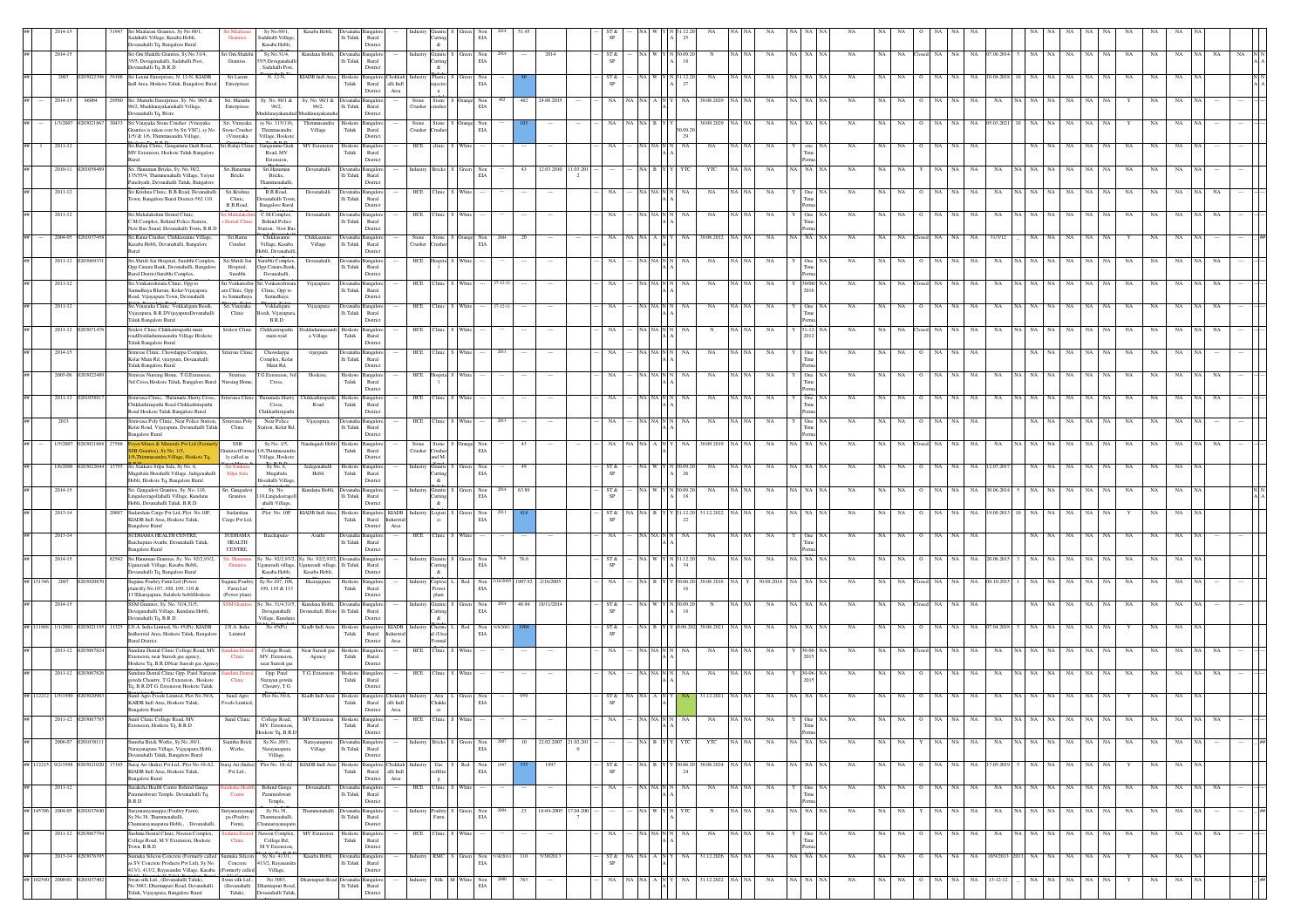|                   |                 |                             | sstics Ultra Sound &EC<br>enterOpp of ING Vyasya Bank,<br>ijayapura, Devanahalli Tq, B.R.D                                 | Ultra Soun                                | Opp of ING<br>Vyasya Bank,<br>Vijayapura,             |                                                        | Ili Taluk Rural<br>Distric                                    |                                               |                                                                                                                                                                                   |                                 |                                                                        |      |                         |             |                  |            |                              |                        |           |             |                     |                    |                     |               |                 |                   |          |                   |             |            |             |            |    |  |
|-------------------|-----------------|-----------------------------|----------------------------------------------------------------------------------------------------------------------------|-------------------------------------------|-------------------------------------------------------|--------------------------------------------------------|---------------------------------------------------------------|-----------------------------------------------|-----------------------------------------------------------------------------------------------------------------------------------------------------------------------------------|---------------------------------|------------------------------------------------------------------------|------|-------------------------|-------------|------------------|------------|------------------------------|------------------------|-----------|-------------|---------------------|--------------------|---------------------|---------------|-----------------|-------------------|----------|-------------------|-------------|------------|-------------|------------|----|--|
|                   |                 |                             | New 2008-09 0201038238 99346 Tajsats Air catering Ltd, BIAL, Devanhalli,<br>angalore Rural                                 | catering Ltd,                             | Tajsats Air BIAL, Devanhalli<br>Bangalore             | Devanahalli                                            | Devanaha Bangalo<br>li Taluk<br>Rural                         |                                               | Industry                                                                                                                                                                          | Air L Orange Non<br>Caterin EIA |                                                                        |      | 28.08.2007<br>27.08.200 |             | $STP$ 250 NA B Y |            |                              | 30.09.20 30.09.2030 NA |           |             | 30.09.2020 NA NA NA | <b>NA</b><br>NA.   | <b>NA</b>           | NA<br>NA.     | NA              | 06.01.2021 10     | NA       | NA.<br>NA.        | NA          | NA         | NA          | NA         |    |  |
|                   | 2003-04         |                             | Taluk Hospital Devanahalli, Devanahalli                                                                                    | BIAL,<br>Taluk Hospital,                  | Devanahalli                                           | Devanahal                                              | Distric<br><b>Jevana</b>                                      |                                               | HCE<br>Govt                                                                                                                                                                       |                                 |                                                                        |      |                         |             |                  |            |                              | NA                     |           | NA          |                     |                    |                     |               |                 |                   |          |                   |             |            |             |            |    |  |
|                   | 2011-12         | 16828                       | angalore Rural<br>Target Multipack India Pvt Ltd, Katha No                                                                 | Devanahalli<br>Target                     | Katha No. 91                                          | .<br>Gacharakan                                        | li Taluk<br>Rural<br>Distric<br>Hoskote                       | angalor                                       | Paper                                                                                                                                                                             |                                 |                                                                        |      |                         |             | ST &             |            |                              | 1.12.202               |           |             | A NA                |                    |                     |               |                 |                   |          |                   |             |            |             |            |    |  |
|                   |                 |                             | I, Souky Road, Kacharakanahalli,<br>loskote Taluk, Bangalore Rural                                                         | Multipack India<br>Pvt ltd                | Souky Road                                            |                                                        | ${\rm Taluk}$<br>Rural<br>Distric                             |                                               |                                                                                                                                                                                   |                                 | $_{\rm EIA}$                                                           |      |                         |             |                  |            |                              |                        |           |             |                     |                    |                     |               |                 |                   |          |                   |             |            |             |            |    |  |
|                   | 1/8/2003        |                             | Tata Teleservices LtdC/O, Sri Kanteshwara<br>Kalyana Mantappa, M.V. Extension Road,                                        | Tata<br>ervices Lt                        | C/O, Sri<br>Kanteshwara                               | M.V. Extensi<br>Road, Near                             | Hoskote<br><b>Bangalor</b><br>Taluk<br>Rural                  |                                               | Felephon Teleph<br>e towe                                                                                                                                                         |                                 | Non<br>EIA                                                             |      | 2.25                    |             |                  |            |                              | 31.12.201              |           | NA          | NA                  |                    |                     |               |                 |                   |          |                   |             |            |             |            |    |  |
|                   | 140789 1/4/2004 |                             | Near Aiyyappa Swamy TempleHoskote<br>ata Teleservices LtdC/O Izzy Food &                                                   | Tata<br>eservices Lt                      | Kalyana Mantapp<br>C/O Izzy Food &                    | kiyyappa Swamy<br>Kiadb Ind Area                       | Distric<br>Hoskote Bangalore                                  | hokkah                                        | Felephon Teleph<br>one                                                                                                                                                            |                                 | Non                                                                    |      | 24.59                   |             |                  |            |                              | 31.12.2014             |           | NA          | A   NA              |                    |                     |               |                 |                   |          |                   |             |            |             |            |    |  |
|                   | 1/1/2008        | 2030223                     | ewagesKiadb Ind AreaHoskote Taluk<br><b>Bangalore Rural</b><br>Tata Teleservices LtdSy No. 72/6,                           | $\operatorname{Tata}$                     | Brewages<br>Sy No. 72/6,                              | anadagudi Hobli Hoskot                                 | Taluk<br>District<br><b>Bangalor</b>                          | Rural<br>alli Indl<br>Area                    | e tower<br>ower<br>Felephon Teleph                                                                                                                                                |                                 | EIA                                                                    |      | 12                      |             | NA               |            | NA                           | 31.12.2017             |           | NA          | NA NA               | NA<br>NA           | <b>NA</b>           | NA<br>NA.     | NA              |                   |          | NA                | NA          |            | NA          | NA         |    |  |
|                   |                 |                             | andagudi Village, Nanadagudi<br>HobliHoskote Taluk Bangalore Rural                                                         | services Lt                               | ındagudi Villag                                       |                                                        | Taluk<br>Rural<br>Distric                                     |                                               | e towe<br>one<br>ower                                                                                                                                                             |                                 | White Non<br>EIA                                                       |      |                         |             |                  |            |                              |                        |           |             |                     |                    |                     |               |                 |                   |          |                   |             |            |             |            |    |  |
| ## 151202 2005-06 |                 | 010376                      | Tata Teleservices Ltd., (Vijayapura),<br>Sy.No.126, Opp Vijayapura Ploice Station<br>Colar Road, Vijayapura, , Bangalore   | Tata<br>Teleservices<br>Ltd.,             | Sy.No.126, Opp<br>'ijayapura Ploice<br>Station, Kolar | Opp Vijayapura Devanaha Bangalon<br>Ploice Station     | lli Taluk<br>Rural<br>Distric                                 |                                               | Telephon Teleph<br>e Tower one                                                                                                                                                    |                                 | White Non<br>$_{\rm EIA}$                                              | 200  | 8.76                    |             | NA               |            | NA                           | 31.12.2014             |           | NA          | NA   NA             | <b>NA</b><br>NA    | NA.                 | NA<br>NA.     | NA              |                   |          | NA                | NA          |            | NA          |            |    |  |
|                   |                 | 2013-14 02030795            | Technoart Constructions Pvt LtdSy. No<br>25, Prasannahalli, Near Chikkasanne                                               | Technoart<br>Construction                 | Sy. No. 125,<br>Prasannahalli,                        | rar Chikkasar<br>Gate,                                 | langalo<br>lli Taluk<br>Rural                                 |                                               | RMC S<br>ndustry                                                                                                                                                                  |                                 | ireen Non<br>$_{\rm EIA}$                                              |      | 1/10/2014<br>41         | A ST&<br>SP |                  |            | -23                          | 31.12.2023             |           | NA          |                     | NA.                |                     |               |                 |                   |          |                   |             |            | NA.         |            |    |  |
|                   | 2014-15         | 20308188                    | ate, Devanahalli Taluk Bangalore Rural<br>Thriveni Earthmovers Private Limited, Sy.                                        | Pvt Ltd<br>Thriveni                       | Sy. No. 68,                                           | Narayanakere                                           | Distric<br>Hoskote Bangalor                                   |                                               | ndustry Manufa S                                                                                                                                                                  |                                 | Green Non                                                              |      | 31/05/2014              | ST &        |                  | NA   A   N | NA                           | 31.12.2023             |           | NA          | ia I na             | NA<br>NA           | NA.                 | NA            | NA              |                   |          | NA                | NA          |            | NA          |            |    |  |
|                   |                 |                             | vo. 68, Mattamalla Sandra- Nerayanakere<br>d, Anugondanahalli Hobli, Hoskote                                               | Earthmovers<br>Private Limited            | attamalla Sandra<br>rayanakere Rd,                    | Village,<br>nugondanahall                              | ${\rm Taluk}$<br>Rural<br>District                            |                                               | re o                                                                                                                                                                              |                                 | $_{\rm EIA}$                                                           |      |                         |             |                  |            |                              |                        |           |             |                     |                    |                     |               |                 |                   |          |                   |             |            |             |            |    |  |
|                   | 2013-14         |                             | hyssenkrupp Aerospace India Pvt Ltd, Sy<br>98 & 99, Aerospace SEZ Park, Devanahal<br>Taluk, Bangalore Rural                | Thyssenkrupp<br>rospace India<br>Pvt Ltd, | Sy 98 & 99<br>Bangalore<br>Aerospace SEZ              | Devanahalli                                            | angalo<br>lli Taluk<br>Rural<br>District                      |                                               | Aerosp                                                                                                                                                                            |                                 | $\begin{tabular}{ll} \bf{reen} & \bf{Non} \\ \bf{EIA} & \end{tabular}$ |      | 13/06/2014              |             | ST &             |            | $\mathcal{D}^{\dagger}$      | 1.12.202               |           | 1.12.2022   |                     |                    |                     |               |                 |                   |          |                   |             |            |             |            |    |  |
|                   | 2013            |                             | irumala Milk Products Pvt LtdSy. No. 38<br>kutlamuddanhalli Narayanapura Post,                                             | Tirumala Milk<br>Products Pvt             | Sy. No. 38,<br>iutlamuddanhall                        | Vijayapura                                             | langalo<br>lli Taluk<br>Rural                                 |                                               | ustry Chillng<br>of milk                                                                                                                                                          |                                 | ange Non<br>EIA                                                        |      |                         |             |                  |            |                              |                        |           |             |                     |                    |                     |               |                 |                   |          |                   |             |            |             |            |    |  |
|                   | 2013            | 21562                       | 'iiavapura Devanahalli Taluk Bangalore<br>shima Pumps India Pvt Ltd, Plot Ne                                               | Ltd<br>Torishima                          | rayanapura Pos<br>Plot No. 27-B, C                    | Hoskote KIADB Hoskote Bangalore KIADB Industry Autom I | Distric                                                       |                                               |                                                                                                                                                                                   |                                 | $\begin{tabular}{ll} Green & Non\\ EIA & \end{tabular}$                | 2013 | 2100<br>9/14/2011       |             | CETP             |            |                              | 31.12.2022             |           | 31.12.2023  | NA NA               | NA<br>NA           | <b>NA</b>           | NA<br>NA.     | NA              |                   |          | NA                | NA          |            | $_{\rm NA}$ | NA         |    |  |
|                   |                 |                             | 7-B Part, 27-C & 27-D, KIADB Indi<br>ea. (Carved out of Sv. No. 81).                                                       | .<br>Pumps India Pvt<br>Ltd               | & D,                                                  | Indl Area, (Carved Taluk<br>ut of Sv. No. 81).         | Rural<br>District                                             | Industria<br>Area                             | obile<br>vnair                                                                                                                                                                    |                                 |                                                                        |      |                         |             |                  |            |                              |                        |           |             |                     |                    |                     |               |                 |                   |          |                   |             |            |             |            |    |  |
|                   | 2010-11         |                             | ower Vision India Pvt LtdNo.2/2,<br>Sadahalli Village, Devanahalli<br>TalukDevanahalliDevanahalli Taluk                    | <b>Tower Vision</b><br>India Pvt Ltd      | Vo.2/2. Sadaha<br>Village.<br>evanahalli Talu         | Devanahall                                             | lli Taluk Rural<br>Distric                                    |                                               | <b>Teleph</b><br>elephon<br>one<br>e Tower                                                                                                                                        |                                 | Non<br>$_{\rm EIA}$                                                    |      |                         |             |                  |            |                              | 31.12.20               |           | NA          |                     |                    |                     |               |                 |                   |          |                   |             |            |             |            |    |  |
| 101391            | 1990-91         |                             | Town Municipal Council, Devanahalli<br>own, Bangalore Rural District                                                       | Town<br>Municipal                         | evanahalli Town<br>Bangalore Rural                    | Devanahall                                             | Devanaha<br>angalo<br>Ili Taluk<br>Rural                      |                                               | $_{LB}$                                                                                                                                                                           | <b>TMC</b> LB                   | Non<br>$_{\rm EIA}$                                                    |      |                         |             |                  |            |                              | NA                     |           | NA          |                     |                    | NA 31.12.20         | 1.12.2<br>013 |                 |                   |          |                   |             |            |             |            |    |  |
| 101397            | 1990-91         | 1010382                     | Town Municipal Council, Vijayapura,                                                                                        | Council,<br>Town                          | District.<br>Fown Municipal                           | Devanahall                                             | Distric<br>Devanaha<br>angalo                                 |                                               | LB                                                                                                                                                                                | TMC LB LB                       | Non                                                                    |      |                         |             |                  |            |                              | NA                     |           | NA          |                     | NA                 | NA 31.12.201        | 1.12.2        | NA              |                   |          |                   |             | NA         |             |            |    |  |
|                   | 2011-12         |                             | angalore Rural District<br>Town Municipal Council, Hoskote Taluk                                                           | Municipal<br>Council,<br>Town             | Council,<br>Vijayapura,<br>Hoskote                    | Hoskote                                                | $\rm{li}$ Taluk<br>Rural<br>District<br>Bangalor<br>Hoskote   |                                               | $_{LB}$                                                                                                                                                                           |                                 | $_{\rm EIA}$                                                           |      |                         |             |                  |            |                              |                        |           |             |                     | NA                 | 30.12.20            | 013           |                 |                   |          |                   |             |            |             |            |    |  |
|                   |                 |                             | angalore Rural                                                                                                             | Municipal<br>Council,                     |                                                       |                                                        | ${\rm Taluk}$<br>$\mathop{\rm Rural}\nolimits$<br>Distric     |                                               |                                                                                                                                                                                   |                                 | $_{\rm EIA}$                                                           |      |                         |             |                  |            |                              |                        |           |             |                     |                    |                     |               |                 |                   |          |                   |             |            |             |            |    |  |
| 12237             | 1/1/1988        | 103021154<br>12963          | Toyama Electric Limited, No.36A, KIADB Toyama Electric<br>dl Area, Hoskote Taluk, Bangalore Rural                          | Limited                                   | No.36A                                                | Kiadb Indl Are                                         | Hoskote<br>Taluk<br>District                                  | Bangalore Chokkah<br>Rural<br>alli Indi       | letical <sup>N</sup>                                                                                                                                                              |                                 | $\mbox{Non}$<br>EIA                                                    |      |                         |             |                  |            |                              | Exempted               |           | $_{\rm NA}$ | NA NA               | $_{\rm NA}$<br>NA  | NA                  |               | NA              |                   |          | ŃА                |             |            | NA          |            |    |  |
|                   | 2013-14         |                             | ransstroy (India) LimitedSy. No. 91/1, 92,<br>fuddanayakanahalli Village, Karahalli                                        | Transstroy<br>(India) Limited             | Sy. No. 91/1, 92,<br>luddanayakanah                   | addanayak:<br>lli Village                              | ha Bangalo<br>lli Taluk<br>Rural                              | Area                                          | Ston<br>Crusher<br>ushe                                                                                                                                                           |                                 | Orange Non<br>EIA                                                      |      | 5000<br>9/7/201         |             | ST &             |            | YTC                          | YTC                    |           | NA          | NA NA               | NA<br>NA           | NA.                 | NA<br>NA.     | NA              | NA                | NA NA    | NA                | NA          |            | NA          |            |    |  |
|                   | 1/1/2003        | 1203021                     | irama Panchayat, Muddanayakanahalli<br>Tiveni Movers (P)                                                                   | Triveni Moyer                             | li Village,<br>No.113,                                | Cheemasandra                                           | Distric<br>Hoskote                                            | ngalo                                         | eneral :                                                                                                                                                                          |                                 | n Non                                                                  |      | 47.61                   |             |                  |            | 11 12 20                     | 31.12.2013             |           | NA          | NA NA               | <b>NA</b><br>NA    | NA.                 | NA            | <b>NA</b><br>NA |                   | NA       | NA                | NA          | NA.<br>NA  | NA.         | NA         |    |  |
|                   |                 |                             | LtdNo.113,Cheemasandra Village, Off Old<br>Madras Road, Hoskote Taluk Bangalore                                            | (P) Ltd                                   |                                                       | Village                                                | Taluk<br>Rural<br>Distric                                     |                                               | xing                                                                                                                                                                              |                                 | $_{\rm EIA}$                                                           |      |                         |             |                  |            | 1 <sup>6</sup>               |                        |           |             |                     |                    |                     |               |                 |                   |          |                   |             |            |             |            |    |  |
|                   | 150054 8/6/2005 | 2030212                     | Fupac Plastics.Shed No.B-10 KSSIDC<br>ndl Estate, Hoskote Taluk Bangalore                                                  | <b>Trupac Plastics.</b>                   | Shed No.B-10                                          | KSSIDC Indi<br>Estate,                                 | Hoskote Bangalore ppe Indus<br>Taluk<br>Rural<br>Distric      |                                               | Platsic<br>Industr<br>xluc                                                                                                                                                        |                                 | Green Non<br>$_{\rm EIA}$                                              |      | 10.32                   |             |                  | A I W      | 31.12.20<br>14               |                        |           | NA          | NA NA               | <b>NA</b><br>NA    | NA.                 | osed NA       | NA<br>NA        |                   | NA 1     | NA<br>NA.         | NA          | NA<br>NA   | NA          | NA         |    |  |
|                   |                 | 2011-12 02030672            | ITK Health Care Ltd, No. 2B, Hoskote<br>ndl Area, Hoskote Taluk, Bangalore Rural                                           | <b>TTK Health</b><br>Care Ltd             | io. 2B, Hosko<br>Indi Area                            | Hoskote                                                | Hoskot<br>langalo<br>Taluk<br>Rural                           |                                               | Fry                                                                                                                                                                               |                                 | en Non<br>$_{\rm EIA}$                                                 |      |                         |             |                  |            | -22                          | 31.12.202              |           | NA          |                     | NA.                |                     |               |                 |                   |          |                   |             |            |             |            |    |  |
|                   | 2011-12         |                             | Uma Clinic, Main Road, Devanahalli,                                                                                        | Uma Clinic,                               | Main Road,                                            | Devanahall                                             | District<br>angalo                                            |                                               | HCE                                                                                                                                                                               |                                 |                                                                        |      |                         |             |                  |            |                              |                        |           | NA          |                     | NA                 |                     |               |                 |                   |          |                   |             |            |             |            |    |  |
|                   |                 |                             | angalore Rural District                                                                                                    | Main Road,<br>Devanahalli,                | Devanahalli,<br><b>Bangalore Rural</b>                |                                                        | li Taluk<br>Rural<br>Distric                                  |                                               |                                                                                                                                                                                   |                                 |                                                                        |      |                         |             |                  |            |                              |                        |           |             |                     |                    |                     |               |                 |                   |          |                   |             |            |             |            |    |  |
|                   | 12253 1/1/1996  | 2030212                     | Uni Patch Limited, Plot No.9,KIADB<br>ndustrial AreaHoskote Taluk Bangalore                                                | Uni Patch<br>Limited,                     | Plot No.9,                                            | KIADB Industrial Hoskote<br>Area                       | <b>Bangalo</b><br>Taluk<br>Rural<br>District                  | Chokkah<br>alli Indi<br>$\operatorname{Area}$ | Adhesi                                                                                                                                                                            |                                 | $\begin{tabular}{ll} Green & Non\\ ELA \end{tabular}$                  |      | 181                     |             |                  |            | 1.12.20                      | 31.12.2010             |           | $_{\rm NA}$ | <b>A</b> NA         | $_{\rm NA}$        |                     | $_{\rm NA}$   | NA              |                   |          | ŃА                |             | NA         | NA          |            |    |  |
|                   | 2012-13         | 02021067<br>22802<br>$\tau$ | Sujay Feeds, Sy.No.13, Sulebele Road,<br>Budhihala Village, Devanahalli Taluk,                                             | Sujay Feeds                               | Sy.No.13, Sulebe<br>Road, Budhihala                   | Devanahalli                                            | <b>Bangalo</b><br>lli Taluk<br>Rural                          |                                               |                                                                                                                                                                                   |                                 | reen Non<br>$_{\rm EIA}$                                               |      |                         | <b>SP</b>   | ST &             |            |                              | 30.09.2023             |           |             |                     |                    |                     |               |                 |                   |          |                   |             |            |             |            |    |  |
|                   | 1/4/2007        | 1030216                     | angalore Rural District.<br>Inited Motors & Heavy Equipment Pvt.<br>Ltd.Plot No. 12A. KIADB Indl Area.                     | <b>United Motors</b><br>& Heavy           | Village.<br>Plot No. 12A,                             | KIADB Indl Area. Hoskote<br>Chokkahalli.               | Distric<br>Bangalor<br>Taluk<br>Rural                         | hokkal<br>alli Indi                           | Shot  <br>lastin                                                                                                                                                                  |                                 | $\begin{tabular}{ll} \bf{2mge} & \bf{Non} \\ \bf{ELA} & \end{tabular}$ |      | 61.28                   | <b>STP</b>  |                  |            | 106.20<br>1 <sup>6</sup>     | 30.06.201              |           | 30.06.2020  |                     | NA                 |                     |               | NA              |                   |          | NA                | NA          | NA         | NA          | NA         |    |  |
| 12251             | 2000            | 1203021                     | Chokkahalli.Hoskote Taluk Bangalore<br>United Polycons Private Limited. No.41.                                             | Squipment Py<br>United Polycon:           | No.41,                                                | Kiadb Indl Area, Hoskote Bangalore Chokkah             | District                                                      | Area                                          |                                                                                                                                                                                   |                                 |                                                                        |      | 390                     |             |                  | NAIBI      |                              | YTC                    |           | NA          | NA I NA             | NA                 | NA.                 |               | <b>NA</b>       |                   | NA.      | NA                | NA          | NA         | NA.         |            |    |  |
|                   |                 |                             | Kiadb Indl Area, Hoskote Taluk Bangalore Private Limited,                                                                  |                                           |                                                       |                                                        | Taluk<br>Rural<br>District                                    | alli $\operatorname{Indl}$<br>Area            | $\begin{tabular}{l c c c c} \textbf{Industry} & \textbf{Plastic} & \textbf{S} & \textbf{Green} & \textbf{Non} & 2303/200 \\ \textbf{Product} & \textbf{EIA} & 0 \\ \end{tabular}$ |                                 |                                                                        |      |                         |             |                  |            |                              |                        |           |             |                     |                    |                     |               |                 |                   |          |                   |             |            |             |            |    |  |
|                   | 2010-11         |                             | URC constructions (P) LtdBIAL Project,<br><b>Bangalore International Airport Premises</b><br>vanahalli, Bangalore-560 300. | URC<br>nstruction<br>(P) Ltd              | <b>BIAL</b> Project,<br>Bangalore<br>International    | Devanahall                                             | Devanaha<br>angalo<br>Ili Taluk Rural<br>District             |                                               | RMC S                                                                                                                                                                             |                                 | Non<br>$_{\rm EIA}$                                                    |      | 42                      |             |                  |            |                              | 30.09.201              |           | NA          |                     | NA.                |                     |               |                 |                   |          |                   |             | NA         |             |            |    |  |
|                   | 2014-15         | 203085945<br>30182          | VDB Projects (P) Ltd Sy No. 38, K.<br>ihettihalli, Nandagudi Hobli, Hoskote To                                             | V D B Projects<br>(P) Ltd                 | Sy No. 38, K.<br>Shettihalli,                         | Sy no 38.K<br>Shettahalli                              | Hoskote<br>langalo<br>${\rm Taluk}$<br>Rural                  |                                               | Stone<br>Crusher                                                                                                                                                                  |                                 | Orange Non<br>$_{\rm EIA}$                                             |      | 306 26.06.2015          |             | NA               |            |                              | 30.09.2030             |           | NA          | NA I NA             | NA<br>NA           | NA.                 |               |                 |                   |          |                   |             |            | NA.         | NA         |    |  |
|                   | 2014-15         |                             | <b>BRD</b><br>-Tech RMC Pvt LTd, (Formerly VDB                                                                             | <b>VDB</b> Projects                       | landagudi Hobli<br>Sy No 162/P 4                      | Nandagudi<br>.<br>Sy No 162/P 4                        | Distric<br>angalo                                             |                                               |                                                                                                                                                                                   |                                 | Non                                                                    |      | 53.1<br>18/3/201        |             | ST &             |            | 30<br>\$1.12.20              | 31.12.202              |           | NA          |                     |                    |                     |               |                 |                   |          | NА                |             |            |             |            |    |  |
|                   |                 |                             | rojects Pvt Ltd), Sy No 162/P 43<br>Bettenhalli village, Kundana                                                           | Pvt Ltd,                                  | Bettenhalli<br>village, Kundana                       | Bettenhalli<br>rillage, Kundana                        | $\rm{Ili}$ Taluk<br>Rural<br>District                         |                                               |                                                                                                                                                                                   |                                 | EIA                                                                    |      |                         |             |                  |            | 24                           |                        |           |             |                     |                    |                     |               |                 |                   |          |                   |             |            |             |            |    |  |
|                   |                 |                             | V.S. Ravishankar & Sri<br>No. 110, Thylagere Village, Devanahalli<br>To, Blore Rural                                       | Sri. V.S<br>Srinivas G.                   | Sy. No. 110,<br>Ravishankar & Thylagere Village       | Blore                                                  | lli Taluk<br>Rural<br>District                                |                                               | Trusher                                                                                                                                                                           |                                 | EIA                                                                    |      |                         |             |                  |            |                              |                        |           |             |                     |                    |                     |               |                 |                   |          |                   |             |            |             |            |    |  |
|                   | 2011-12         | 18301<br>0201058581         | Vaidi Facility Management Pvt Ltd, Plot<br>Vo. 43C, KIADB Industrial Area, Hoskote                                         | Vaidi Facility                            | plot No. 43C,<br>nagement pvt KIADB Industria         | Hoskote                                                | Hoskote Bangalon<br>Taluk<br>Rural                            |                                               | ogisti                                                                                                                                                                            |                                 | White $\,$ Non<br>EIA                                                  |      | 1043                    |             | NA               | NA NA A N  | NA                           | 31.12.2023             | I NA I NA | $_{\rm NA}$ | NA NA NA            | $_{\rm NA}$<br>NA  | NA<br>$\circ$       | NA NA         | NA              |                   | NA NA    | NA                | $_{\rm NA}$ | NA         | NA          | NA         |    |  |
|                   |                 | 2011-12 30307168            | Taluk, Bangalore Rural<br>aishnavi Medical Specialities &                                                                  | ltd<br>Vaishnavi                          | Area<br><b>NCM</b> ComplexBB                          | Devanahall                                             | Distric                                                       |                                               | HCE<br>aborat 5                                                                                                                                                                   |                                 |                                                                        |      |                         |             | NA               | NA NA N    | NA                           | NA                     | NA NA     | NA          | One                 | <b>NA</b>          | NA NA<br>$^{\circ}$ | NA 1<br>NA.   | NA .            | NA.               | NA NA NA | NA                | NA          | NA.<br>NA. | NA          | NA<br>NA I | NA |  |
|                   | 2013            | S045                        | Diagnostic Center, NCM Complex, BB<br>Road (NH-7), Near HDFC Bank,<br>.<br>Varalakshmi Engineemg Enterprises, Plot         | Medical<br>Specialities &<br>Varalakshmi  | Road (NH-7), Nea<br>HDFC Bank,<br>Plot No. 85 Part    | KIADB Indl area, Hoskote Bangalore                     | lli Taluk<br>Rural<br>Distric                                 | KIADB                                         | eneral :                                                                                                                                                                          |                                 | Orange Non                                                             |      | 33.37                   | ST &        |                  | a I W I    | 31.12.20                     | NA                     |           | NA          | A NA                | NA<br>NA           | NA                  | NA            | NA              | 10/7/2013 2013 NA |          | NA.<br>NA         | NA          | NA<br>NA   | NA          | NA         |    |  |
|                   |                 |                             | No. 85, Part 7C, KIADB Indl area, Hoskote<br>aluk, Bangalore Rural                                                         | Engineerng<br>Enterprises,                | 7C, Indl Area,                                        |                                                        | Taluk<br>Rural<br>District                                    | ustria<br>$\operatorname{Area}$               |                                                                                                                                                                                   |                                 | $_{\rm EIA}$                                                           |      |                         | SP          |                  |            | 22                           |                        |           |             |                     |                    |                     |               |                 |                   |          |                   |             |            |             |            |    |  |
|                   | 10/7/2007       |                             | 0203021787 14630 VCM Polyurethanes Pvt. Ltd., Plot No.<br>08, KIADB Industrial Area, Hoskote                               | <b>VCM</b><br>olyurethan                  | Plot No. 10B,                                         | Chokkahalli<br>Village,                                | Hoskote Bangalo<br>Taluk<br>Rural                             |                                               | Formul:<br>adustry<br>ion o                                                                                                                                                       |                                 | Red Non<br>EIA                                                         |      |                         | ST &        |                  | A B Y      | (30.06.20)<br>2 <sup>2</sup> | 30.06.2023             |           | 30.06.2023  | NA NA NA            | NA<br>NA           | NA<br>$\circ$       | NA<br>NA      |                 | NA 06.08.2018     | NA NA    | NA                | $_{\rm NA}$ | NA<br>Y    | NA          | NA         |    |  |
|                   | 2014-15         |                             | Taluk, Bangalore Rural<br>T.R. Industries, Shed No. C-29,<br>aillagumpe Indl Estate, Hoskote, B.R.D                        | Pvt. Ltd.,<br>T.R. Industr                | Shed No. C-29,<br>Pillagumpe Indl                     | shed No. C-29,<br>Pillagumpe Indl                      | Distric<br>Hoskot<br><b>Bangalo</b><br>${\rm Taluk}$<br>Rural |                                               |                                                                                                                                                                                   |                                 | Non<br>$_{\rm EIA}$                                                    |      | 22.61                   | SP          | ST &             |            |                              |                        |           | NA          |                     | NA                 | NA                  |               | NA              |                   |          | NA                |             |            |             |            |    |  |
|                   | 2013            |                             | elnet Non-Conventional Energy System                                                                                       | Velnet Non-                               | Estate, Hoskote,<br>Khata No. 192/45                  | Estate, Hoskote,                                       | Distric<br>angalo                                             |                                               | Solar<br>ndustry                                                                                                                                                                  |                                 | $\begin{tabular}{ll} Green & Non\\ ELA \\ \end{tabular}$               |      | 158                     |             | ST &             |            |                              | 31.12.2022             |           | $_{\rm NA}$ | NA NA               | $_{\rm NA}$<br>NA  | NA                  | NA<br>NA      | NA              | 10/9/2013 2013 NA |          | $_{\rm NA}$<br>NA | $_{\rm NA}$ | NA         | $_{\rm NA}$ | NA         |    |  |
|                   |                 |                             | Pvt Ltd, Khata No. 192/45, Opp Govt<br>School Devanahall Tq, Kempathimanahalli Energy Systems                              | Conventional                              | Opp Govt School<br>Devanahall Tq,                     | i Village,<br>Cannamana                                | Ili Taluk<br>Rural<br>Distric                                 |                                               | interr                                                                                                                                                                            |                                 |                                                                        |      |                         | <b>SP</b>   |                  |            |                              |                        |           |             |                     |                    |                     |               |                 |                   |          |                   |             |            |             |            |    |  |
|                   |                 | 2011-12 203067324           | Venkateshwara Clinic, Nandagudi main<br>Bazar, Hoskote Tq, B.R.D                                                           | enkateshwara<br><b>Clinic</b>             | Nandagudi main<br>Bazar, Hoskote To<br>B.R.D          | Hoskote                                                | Hoskote Bangalor<br>Taluk<br>Rural<br>Distric                 |                                               | $HCE$ $Clinic$                                                                                                                                                                    | White                           |                                                                        |      |                         |             | NA               | NA NA      | NA                           | $_{\rm NA}$            | NA N      | $_{\rm NA}$ | One<br>Tin          | $_{\rm NA}$<br>NA. | NA                  | NA<br>NA      | NA              | $_{\rm NA}$       | NA NA    | NA<br>NA          | $_{\rm NA}$ | NA<br>NA   | $_{\rm NA}$ | NA<br>NA.  |    |  |

nent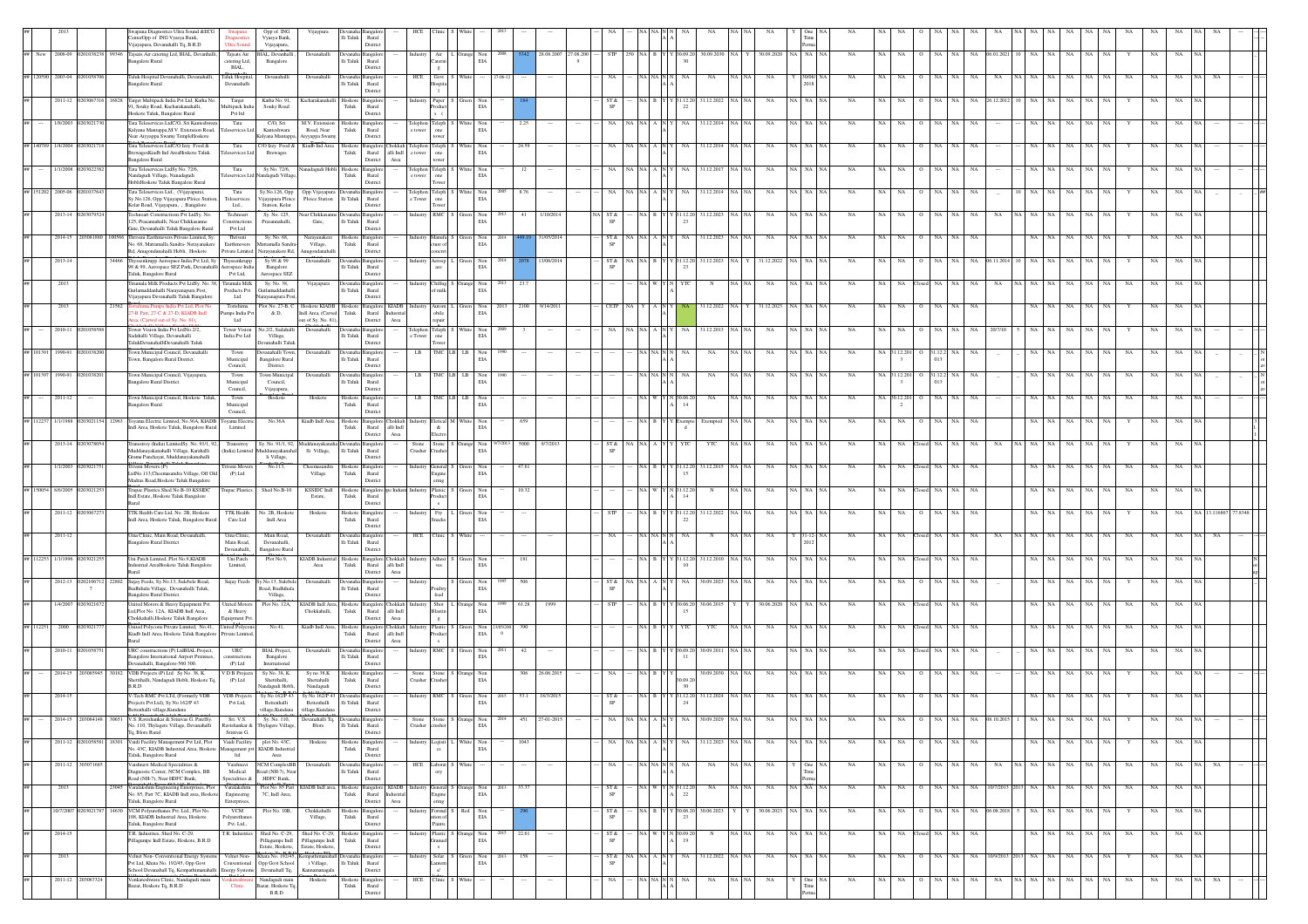|           |                    |                                  |                        | enkateshwara Hollow Blocks, Owned By<br>/.Rathnamma, No.15/P, Berasandra<br>/illage., , Devanahalli, Bangalore Rural      | Venkateshwar<br>Hollow Blocks,<br>Owned By       | No.15/P,<br>Berasandra<br>Village                          | Berasandra<br>Village                        | lli Taluk<br>Rural<br>Distric                                           |                          |                                                                                                                                                                                                                             |                                                                                                                                  | EIA                            |        |        |                                  |                                           |            |                   |               |                                     |         |             |             |             |     |             |               |           |             |                     |             |                   |             |           |             |             |  |                                |
|-----------|--------------------|----------------------------------|------------------------|---------------------------------------------------------------------------------------------------------------------------|--------------------------------------------------|------------------------------------------------------------|----------------------------------------------|-------------------------------------------------------------------------|--------------------------|-----------------------------------------------------------------------------------------------------------------------------------------------------------------------------------------------------------------------------|----------------------------------------------------------------------------------------------------------------------------------|--------------------------------|--------|--------|----------------------------------|-------------------------------------------|------------|-------------------|---------------|-------------------------------------|---------|-------------|-------------|-------------|-----|-------------|---------------|-----------|-------------|---------------------|-------------|-------------------|-------------|-----------|-------------|-------------|--|--------------------------------|
|           | New 2007-08        | 02010382                         |                        | /enkateshwara Vaibhava Bhavan, No 125,<br>Sy NO 45/46, Parvathapura By Pass                                               | enkateshwara<br>Vaibhaya                         | No 125, Sy NO<br>45/46.                                    | Devanahalli                                  | lli Taluk<br>Rural                                                      |                          | Other<br>ommu<br>nity                                                                                                                                                                                                       | Green                                                                                                                            | $_{\rm EIA}^{\rm Non}$<br>2008 |        |        |                                  |                                           | NA R       |                   | 31.12.20      | 31.12.2017                          | NA NA   | NA          | NA NA NA    | NA          | NA  | NA          | NA            | NA        | NA          |                     | NA          | $_{\rm NA}$<br>NA |             | NA        | $_{\rm NA}$ | NA          |  |                                |
|           | 2003-04            |                                  | Bangalore Rural.       | unction. Doddballapura Road.Devanhal<br>'eterinary Hospital, Devanahalli                                                  | Bhavan,<br>Veterinary<br>Hospital                | Parvathapura B<br>Devanahalli.<br>Bangalore Rural.         | Devanahalli.                                 | District<br>Devanal<br>lli Taluk<br>Rural                               |                          | Hall<br>HCE                                                                                                                                                                                                                 |                                                                                                                                  |                                |        |        |                                  |                                           |            |                   |               | NA                                  |         |             |             |             |     |             |               |           |             |                     |             |                   |             |           |             |             |  |                                |
| 136716    | 2005-06            |                                  |                        | erinary Hospital, Godlum                                                                                                  | Veterinary                                       | odlumuddenab                                               |                                              | District                                                                |                          | HCE                                                                                                                                                                                                                         |                                                                                                                                  |                                |        |        |                                  |                                           |            |                   |               | NA                                  |         | NA          |             |             |     |             |               |           |             |                     |             |                   |             |           |             |             |  |                                |
|           | 2003-04            | 2010384                          |                        | anahalli, Bangalore Rural<br>Veterinary Hospital, Vijapura, Devanahalli                                                   | Hospital                                         | i, Devanahalli,<br><b>Bangalore Rural</b><br>Vijapura,     | li,                                          | $\rm{Ili}$ Taluk<br>Rural<br>District                                   |                          |                                                                                                                                                                                                                             |                                                                                                                                  |                                |        |        |                                  | NA                                        |            |                   |               | NA                                  | NA I NA |             |             | <b>NA</b>   |     |             |               |           |             |                     |             |                   |             |           |             |             |  |                                |
|           |                    |                                  |                        | Taluk, Bangalore Rural                                                                                                    | Veterinary<br>Hospital                           | Devanahalli                                                | Vijapura,                                    | Devanaha Bangalor<br>lli Taluk<br>Rural<br>District                     |                          | HCE                                                                                                                                                                                                                         | White                                                                                                                            |                                |        |        |                                  |                                           |            | A NA N            |               |                                     |         | NA          | One N/      |             |     |             |               |           |             |                     |             | NA                |             |           |             |             |  |                                |
|           | 2005-06            |                                  |                        | /eterinary Dispensary, Koyira, Devanal<br><sup>Fq</sup> , Bangalore Rural                                                 | Veterinary<br>Dispensary                         | Koyira,<br>evanahalli Tq.<br>B.R.D                         | Koyira,                                      | evanaha Bangalo<br>lli Taluk<br>Rural<br>District                       |                          | HCE                                                                                                                                                                                                                         |                                                                                                                                  |                                |        |        |                                  |                                           |            |                   |               | NA                                  |         |             |             |             |     |             |               |           |             |                     |             |                   |             |           |             |             |  |                                |
|           | 2003-04            |                                  |                        | erinary Dispensary, Budigere,<br>anahalli Taluk, Bangalore Rural                                                          | Veterinary<br>Dispensary                         | Boodigere,<br>Devanahalli.                                 | Boodigere,                                   | <b>Devanaha</b> Bangalor<br>lli Taluk<br>Rural                          |                          | HCE                                                                                                                                                                                                                         |                                                                                                                                  |                                |        |        |                                  |                                           |            | A NA N            |               | $_{\rm NA}$                         |         | NA          |             | NA          |     |             |               |           |             |                     |             |                   |             |           |             |             |  |                                |
|           | 2003-04            |                                  |                        | Veterinary Clinici, Basapura, Devanahalli<br>Taluk, Bangalore Rural                                                       | Veterinary<br>Clinic                             | I.Basapura,<br>Devanahalli.                                | <b>I.Basapura</b>                            | Distric<br>Devanaha Bangalore<br>lli Taluk<br>Rural                     |                          | HCE                                                                                                                                                                                                                         |                                                                                                                                  |                                |        |        |                                  | NA                                        |            | NA NA N           | NA            | $_{\rm N}$                          | NA NA   | NA          | 31.12 NA    | NA          |     |             | NA            |           | NA          |                     |             | NA                |             | NA        | NA          |             |  |                                |
|           |                    |                                  |                        | munity Health Center, Vijyapura                                                                                           | Community                                        | Vijyapura                                                  | Devanahalli                                  | District<br>angalor<br>wuunah:                                          |                          | HCE<br>Govt                                                                                                                                                                                                                 |                                                                                                                                  |                                |        |        |                                  | NA                                        |            | A NA N            |               | NA                                  | NA I NA | NA          |             | <b>NA</b>   |     |             |               |           | <b>NA</b>   |                     |             | NA                | NA          | NA        | NA          |             |  |                                |
|           | ## 120745 2003-04  | 02010384                         |                        | anahalli Taluk, Bangalore Rural<br>Veterinary Dispensary, Vishwanathapura,                                                | Health Cente<br>Veterinary                       | Vishwanathapura.                                           |                                              | lli Taluk<br>Rural<br>District<br>Vishwanathapura Devanaha Bangalop     |                          | HCE                                                                                                                                                                                                                         | White                                                                                                                            | 6/6/201                        |        |        |                                  | NA                                        |            | <b>IA</b> NAN N   | NA.           | NA                                  | NA I NA | NA          | One NA      | <b>NA</b>   |     | NA.         | NA            |           | <b>NA</b>   | NA<br>NA   NA       |             | NA<br>NA          | NA          | <b>NA</b> | NA          |             |  |                                |
|           |                    |                                  |                        | evanahalli Tq, B.R.D                                                                                                      | Dispensary                                       | Devanahalli Tq.<br>B.R.D                                   |                                              | lli Taluk<br>Rural<br>District                                          |                          |                                                                                                                                                                                                                             |                                                                                                                                  |                                |        |        |                                  |                                           |            |                   |               |                                     |         |             |             |             |     |             |               |           |             |                     |             |                   |             |           |             |             |  |                                |
|           | 2003-04            |                                  |                        | Veterinary Dispensary, Yeliyur,<br>vanahalli Tq, B.R.D                                                                    | Veterinary<br>Dispensary                         | Yeliyur,<br>.<br>Jevanahalli Tq<br>$_{\rm B.R.D}$          | Yeliyur                                      | <b>Jevanah</b><br>angale<br>lli Taluk<br>Rural<br>District              |                          | HCE                                                                                                                                                                                                                         |                                                                                                                                  |                                |        |        |                                  | NA                                        |            |                   |               | NA                                  |         | NA          | One NA      | <b>NA</b>   |     |             |               |           |             |                     |             | NA                |             | NA        |             |             |  |                                |
|           | 2005-06            |                                  | <b>Bangalore Rural</b> | VF. Arvind Brands Pvt. Ltd., No. 47, Korlu<br>/illage, Kasaba Hobli, Hoskote Taluk,                                       | VF. Arvind<br>Brands Pvt.<br>Ltd.,               | No. 47, Korlu<br>/illage, Kasaba<br>Hobli                  | Hoskote Taluk                                | Hoskote<br>angalo<br>${\rm Taluk}$<br>Rural<br>Distric                  |                          | ogisti                                                                                                                                                                                                                      |                                                                                                                                  | Non<br>EIA                     |        |        |                                  | ST &<br>SP                                |            |                   |               | 81.12.2021                          |         |             | NA.         |             |     |             |               |           |             |                     |             |                   |             |           |             |             |  |                                |
|           |                    | 2011-12 02030677                 |                        | Vijaya Clinic, No. 30, Municipal Building<br>sstand, Hoskote Taluk, Bangalore Rural                                       | Vijaya Clinic                                    | x. 30, Municipa<br>Building -                              | Hoskote                                      | Hoskote Bangalor<br>Taluk Rural                                         |                          | HCE<br>Clinic                                                                                                                                                                                                               |                                                                                                                                  |                                |        |        |                                  | NA                                        |            | IA NAN            |               | $_{\rm NA}$                         |         | NA          |             | NA          |     |             |               |           |             |                     |             |                   |             |           | NA          |             |  |                                |
| $l$ -Jan  | 2011-1             |                                  |                        | Vijaya Clinic, J C Extenstion, Devanahalli<br>Road, Vijayapura, Devanahalli Tq, B.R.D                                     | Vijaya Clinic                                    | Busstand<br>J C Extenstion<br>Devanahalli Road,            | Vijayapura                                   | Distric<br>$\rm{Ili}$ Taluk<br>Rural                                    |                          | HCE                                                                                                                                                                                                                         |                                                                                                                                  |                                |        |        |                                  |                                           |            |                   |               | NA                                  |         |             |             |             |     |             |               |           |             |                     |             |                   |             |           |             |             |  |                                |
| 130992    | 1995-96            |                                  | ayapura Milk+          |                                                                                                                           | Vijayapura Milk                                  | Vijayapura,<br>No.48,                                      | Chikkanahalli                                | District<br>ıngalı                                                      |                          | Milk                                                                                                                                                                                                                        |                                                                                                                                  | Non                            | 627    | 1996   |                                  | ETP                                       |            |                   |               | 30.09.202                           |         | NA          | NA NA       |             |     |             |               |           |             |                     |             | NA                |             |           |             |             |  |                                |
|           | 2014-15            |                                  |                        | mul. Devanahalli). No.48.<br>ikkanahalli, Vijayapura Hobli<br>Veterinary Dispensary, Koira Cross,                         | Chilling Centre<br>(Unit Of Bamul,<br>Veterinary | Chikkanahalli.<br>ijayapura Hobli.<br>Koiera               | Village<br>Koira                             | Ili Taluk<br>Rural<br>District<br>Devanaha Bangalo                      |                          | Chillin<br>$\mathbf{z}$<br>HCE                                                                                                                                                                                              | White                                                                                                                            | EIA                            |        |        |                                  | <b>NA</b>                                 | VA NA N    |                   |               | NA                                  |         | NA          | One NA      | NA          | NA  |             | NA.           |           | <b>NA</b>   |                     |             | NA                |             |           | NA          |             |  |                                |
|           |                    |                                  | District               | Devanahalli Taluk, Bengaluru Rural                                                                                        | Dispensary                                       | ross, Devanahalli<br>Taluk, Bengaluru                      | oss, Devanahalli<br>Taluk, Bengaluru         | lli Taluk<br>Rural<br>District                                          |                          |                                                                                                                                                                                                                             |                                                                                                                                  |                                |        |        |                                  |                                           |            |                   |               |                                     |         |             |             |             |     |             |               |           |             |                     |             |                   |             |           |             |             |  |                                |
|           | 2011-12            |                                  |                        | Vijayashree Clinic, Bazar Road,<br>Nandagudi, Hoskote Taluk Bangalore                                                     | Vijayashre<br>Clinic                             | Bazar Road,<br>Nandagudi                                   | Hoskote                                      | Hoskote Bangalor<br>Taluk<br>Rural<br>District                          |                          | HCE<br>Clinic                                                                                                                                                                                                               |                                                                                                                                  |                                |        |        |                                  |                                           |            |                   |               | NA                                  |         | NA          |             |             |     |             |               |           |             |                     |             |                   |             |           |             |             |  |                                |
|           | ## 148418 2005-06  | 1010376                          | B.R.D                  | V D B Projects (P) Ltd Sy.No.162/P-43,<br>Bettanahalli Village, Devanahalli Tq.                                           | V D B Projects<br>(P) Ltd                        | Sy.No.162/P-43,<br>Bettanahalli<br>Village,                | Bettenahalli                                 | angalo<br><b>Jevanaha</b><br>li Taluk<br>Rural<br>District              |                          | Stone<br>Crusher                                                                                                                                                                                                            | Stone S Orange<br>Crusher                                                                                                        | Non<br>EIA                     | 95.84  |        |                                  | NA                                        |            | A N               |               | YTC                                 |         | NA          | NA NA NA    | NA          |     |             |               |           | NA          |                     |             | NA                |             |           | NA          |             |  |                                |
| New       | 1999-2000 02010381 |                                  |                        | /inayaka GranitesSy.No.55 &<br>22, Yarthiganahalli, Udayagiri Village,                                                    | Vinayaka<br>Granites                             | Sy.No.55 &<br>2, Yarthiganahall                            | Devanahalli                                  | evanaha Bangalor<br>lli Taluk<br>Rural                                  |                          | Stone<br>Crusher<br>rusher                                                                                                                                                                                                  | Stone S Orange Non                                                                                                               | EIA                            |        |        |                                  |                                           |            | A N               |               | $_{\rm N}$                          |         | NA          | NA          | NA          |     |             | NA            |           | NA          | 16/20               |             | NA                |             |           |             |             |  |                                |
|           | 1/4/2006           |                                  |                        | Devanahalli Taluk, Bangalore Rural<br>inayaka Rocks Pvt. Ltd, (Bhuvi Grani                                                | t. Ltd (Bhuvi                                    | Udayagiri Village,<br>Vo. 48-C, KIADB<br>Indl Area, Hoskot | KIADB Indi Are                               | District<br>angalore<br>Hoskote                                         | hokkah                   | <b>Iranite</b>                                                                                                                                                                                                              |                                                                                                                                  | Non<br>EIA                     | 60     | CFO is |                                  | ST &<br>SP                                |            |                   | 1.12.2        | 31.12.2034                          |         |             |             | NA          |     |             |               |           |             |                     |             |                   |             |           |             |             |  |                                |
|           | $2011 - 12$        | 0203067                          | Bangalore Rural        | No. 48-C, KIADB Indl Area, Hoskote Tq,<br>Viom Network Ltd 3/1A, Venkatadri                                               | <b>Granites</b> )<br>Viom Network                | Tq, B.R.D<br>3/1A, Venkatadri                              | Hoskote                                      | Taluk<br>Rural<br>District<br>Hoskote <sup>1</sup><br>angalor           | alli Indl<br>Area        | utting<br>&.<br>${\sf Telephone}$<br>Telepho                                                                                                                                                                                | White                                                                                                                            | Non                            | 1.31   |        |                                  | NA                                        |            |                   | NA            | 31.12.2014                          |         | NA          | NA NA NA    | NA          |     |             | NA            |           | NA          |                     |             | NA                |             |           | NA          |             |  |                                |
|           | 2011-12 02         |                                  | Bangalore Rural        | Muttachokkahalli Hoskote Hoskote Taluk<br>Viom Network Ltd Sv. 04.                                                        | Ltd<br>Tiom Network                              | duttachokkahalli                                           |                                              | Taluk<br>Rural<br>District<br>Hoskote                                   |                          | e tower<br>one<br>Tower                                                                                                                                                                                                     |                                                                                                                                  | EIA                            |        |        |                                  |                                           |            |                   |               |                                     |         |             |             |             |     |             |               |           |             |                     |             |                   |             |           |             |             |  |                                |
|           |                    |                                  | <b>Bangalore Rural</b> | amanthhalliHoskote Hoskote Taluk                                                                                          | Ltd                                              | Sy. 04,<br>Samanthhalli                                    | Hoskote                                      | Bangalor<br>Taluk<br>Rural<br>District                                  |                          | Teleph<br>Telephon<br>e tower<br>one<br>Tower                                                                                                                                                                               |                                                                                                                                  | hite Non<br>EIA                | 1.31   |        |                                  | NA.                                       |            |                   |               | 31.12.2014                          |         | NA          | NA   NA   N | <b>NA</b>   |     |             |               |           |             |                     |             |                   |             |           |             |             |  |                                |
|           | 2011-12            |                                  | <b>Bangalore Rural</b> | Viom Network Ltd Chowdeshwari Nagar<br>kangamma Temple Road, Hoskote Taluk                                                | Tiom Network<br>Ltd                              | Chowdeshwar<br>Nagar                                       | Gangamma<br>Temple Road,                     | Hoskote Bangalor<br>Taluk<br>Rural<br>Distric                           |                          | Telephon Teleph<br>one<br>e tower                                                                                                                                                                                           |                                                                                                                                  | Vhite Non<br>$_{\rm EIA}$      | 1.31   |        |                                  |                                           |            |                   |               | 1.12.2014                           |         | NA          | IA I NA IN  | NA          |     |             |               |           |             |                     |             |                   |             |           |             |             |  |                                |
|           |                    | 2011-12 02010652                 |                        | Viom Network Ltd No. Mrs Nirmala W/o<br>Peelappa Shree samedi Complexkatha No                                             | Tiom Network<br>Ltd                              | No. Mrs Nirmala<br>W/o Peelappa                            | katha No.<br>4115/4116                       | Hoskote Bangalore<br>Taluk<br>Rural                                     |                          | $\begin{tabular}{ll} Telephone & Telephone \\ \hline \end{tabular}$                                                                                                                                                         |                                                                                                                                  | White Non<br>EIA               | 1.31   |        |                                  | NA.                                       |            |                   | NA.           | 1.12.2014                           |         | NA          | VA   NA   N | NA          |     |             |               |           |             |                     |             |                   |             |           | NA          |             |  |                                |
|           | 2011-12            |                                  |                        | 4115/4116Hoskote Taluk Bangalore Rural<br>Viom Network Ltd Site No. 79, Katha No.<br>20, Anugondanahalli Hobli            | iom Network<br>Ltd                               | Shree samedi<br>ite No. 79, Kath<br>No. 20,                | a Village                                    | District<br>Hoskote<br>angale<br>${\rm Taluk}$<br>Rural                 |                          | owe<br>Teleph<br>Telephon<br>one<br>e tower                                                                                                                                                                                 |                                                                                                                                  | Non<br>$_{\rm EIA}$            | 1.31   |        |                                  |                                           |            |                   |               | 1.12.201                            |         |             |             |             |     |             |               |           |             |                     |             |                   |             |           |             |             |  |                                |
|           | $2011 - 12$        |                                  |                        | Doddadunnasandra Village Hoskote Taluk<br>Viom Network Ltd Sy No. 56,                                                     | iom Netwo                                        | nugondanahall<br>Sy No. 56,                                | ındagudi Hobli,                              | Distric<br>Hoskote<br>ingalo<br>Taluk<br>Rural                          |                          | Teleph<br>Telephor<br>one                                                                                                                                                                                                   |                                                                                                                                  | Vhite Non<br>EIA               | 1.31   |        |                                  |                                           |            |                   |               | 31.12.2014                          |         |             |             |             |     |             |               |           |             |                     |             |                   |             |           |             |             |  |                                |
|           | 2010-11            |                                  |                        | Bylanarasapura Village and post<br>andagudi Hobli, Hoskote Taluk<br>Viom Network Ltd Sy.No.153/4, No.89,                  | Ltd<br>Viom Networ                               | Bylanarasapura<br>Village and post<br>Sy.No.153/4,         | Devanahalli                                  | Distric                                                                 |                          |                                                                                                                                                                                                                             | White                                                                                                                            | 2011                           |        |        |                                  |                                           |            |                   |               | 31.12.2015                          |         | NA          | NA NA       |             |     |             |               |           |             |                     |             |                   |             |           |             |             |  |                                |
|           |                    |                                  |                        | NH-7. Avathi Hobli, Bellary Road.<br>evanahalliDevanahalliDevanahalli Taluk                                               | Ltd                                              | No.89, NH-7.<br>Avathi Hobli.                              |                                              | Ili Taluk<br>Rural<br>District                                          |                          | $\ensuremath{\mathrm{Teleph}}\xspace_{\mathrm{one}}$<br>Telephon<br>e Tower                                                                                                                                                 |                                                                                                                                  | Non<br>EIA                     |        |        |                                  |                                           |            |                   |               |                                     |         |             |             |             |     |             |               |           |             |                     |             |                   |             |           |             |             |  |                                |
|           | 1/9/1993           |                                  |                        | el Tubes & Strip<br>td., Plot No.47, KIADB Indl Area.<br>oskote Taluk, Bangalore Rural                                    | Vishal<br>Precission Stee<br>Tubes & Strips      | Plot No.47,                                                | Kiadb Indl Area,                             | Hoskote Bangalore Chokkah<br>Taluk<br>Rural<br>District                 | alli Indl<br>Area        | picklin<br>$_{\rm g}$                                                                                                                                                                                                       | Red                                                                                                                              | Non<br>EIA                     |        |        |                                  | ETP &<br>STP                              |            |                   |               | 30.06.2021                          |         | 30.06.2021  |             | NA          |     |             |               | NA.       | <b>NA</b>   |                     |             |                   |             |           |             |             |  |                                |
|           | 1/6/2006           |                                  |                        | Vishnu Flour Mills, Sv No. 24/2.<br>Mallimakanapura Village, Kasaba<br>Hobli, Hoskote Taluk Bangalore Rural               | Vishnu Flour<br>Mills,                           | Sy No. 24/2,<br>Mallimakanapu<br>Village,                  | Kasaba Hobli                                 | Hoskote Bangalore<br>${\rm Taluk}$<br>Rural<br>District                 |                          | Industry<br>es                                                                                                                                                                                                              | Atta $\hfill$ S $\hfill$ Green Chakki                                                                                            | Non<br>$_{\rm EIA}$            | 298    |        |                                  |                                           | NA BY      |                   | Y 31.12.20    | 31.12.2012                          |         | NA          | NA NA       | NA          |     |             |               |           | NA          |                     |             |                   |             |           | NA          |             |  |                                |
|           | 2014-15            |                                  |                        | Vishwa Clinic, Vishwanathapura, Hoskote<br>Taluk, Bangalore Rural                                                         | Vishwa Clinic                                    | Taluk,                                                     | 'ishwanathapura                              | Hoskote Bangalor<br>${\rm Taluk}$<br>Rural<br>District                  |                          | Clinic<br>HCE                                                                                                                                                                                                               |                                                                                                                                  |                                |        |        |                                  |                                           |            |                   |               | NA                                  |         |             |             |             |     |             |               |           |             |                     |             |                   |             |           |             |             |  |                                |
|           |                    |                                  |                        | Vishwavinavaka Build<br>vernment land, Mothakadahalli,                                                                    | /inayaka Build                                   | Sy N<br>39, Government                                     | 39, Government                               | ${\rm Taluk}$<br>Rural                                                  |                          | Crusher<br>rusher                                                                                                                                                                                                           |                                                                                                                                  | $_{\rm EIA}$                   |        |        |                                  |                                           |            |                   |               |                                     |         |             |             |             |     |             |               |           |             | ssued on            |             |                   |             |           |             |             |  |                                |
|           |                    | 2014-15 02021067<br>$\mathbf{g}$ |                        | Nandagudi Hobli, Hoskote Tq, B.R.D<br>/iswanetra Industries (B-Forge Pvt Ltd,)<br>Plot No. 7, Sy No. 564Hoskote Indl Area | Tech<br>Viswanetra<br>Industries (B-             | land,<br>Plot No. 7, Sy No.<br>564                         | land.Mothakadah                              | District<br>Hoskote Indl Area Hoskote Bangalore KIADB Industry<br>Taluk | Rural Industrial         | Paper                                                                                                                                                                                                                       | S Green                                                                                                                          | Non<br>EIA                     | $18\,$ |        |                                  |                                           |            | VA W Y N          |               | $_{\rm N}$                          | NA NA   | $_{\rm NA}$ | NA NA NA    | $_{\rm NA}$ | NA  |             | NA Closed NA  | NA        | NA          | 09.10.2017          | NA NA       | NA                | $\rm NA-NA$ | NA        | NA          | NA          |  | $\frac{1}{2}$ is $\frac{1}{2}$ |
|           | 2011-12            | 0203022418 12300                 |                        | Hoskote Taluk Bangalore Rural<br>Vivek Agro Foods, No. 36, C.D.E, KIADB                                                   | Forge Pvt Ltd, )<br>Vivek Agro                   | No. 36, C.D.E.                                             | Hoskote                                      | District<br>Hoskote                                                     | Area<br>angalore Chokkah | Atta                                                                                                                                                                                                                        |                                                                                                                                  | Non                            |        |        |                                  | ST &                                      |            | NA   A   N   Y    |               | 31.12.2021 NA Y 31.12.2023 NA NA NA |         |             |             | NA          | NA  | NA          | NA            |           | NA          | 12.04.2013 10       | NA NA       | NA<br>NA          | NA.         |           | NA          | NA          |  |                                |
|           | 2011-12            |                                  | 17884                  | ndl Area, Hoskote Taluk, Bangalore Rural<br>Vokian Foods Pvt Ltd V2, KSSIDC                                               | Foods,<br>Vokian Foods                           | KIADB Indl Area<br>V <sub>2</sub> , KSSIDC                 | Hoskote                                      | Taluk<br>Rural<br>District<br>Hoskote Bangalore                         | alli Indl<br>Area        | Chakki<br>es.                                                                                                                                                                                                               | snacks S Green                                                                                                                   | EIA<br>Non                     |        |        |                                  | SP<br>ST &                                |            | NA B Y Y 31.12.20 |               | 31.12.2021 NA NA                    |         | NA          | NA NA NA    | NA          | NA. | NA.         | NA            | NA        | NA          | 01.10.2012 10 NA NA |             | NA<br>NA          | NA.         |           | NA          | NA          |  |                                |
|           |                    |                                  |                        | dustrial Area, Hoskote Taluk, Bangalor                                                                                    | Pvt Ltd                                          | Industrial Area                                            |                                              | Taluk<br>Rural<br>District                                              |                          | ndustr                                                                                                                                                                                                                      |                                                                                                                                  | EIA                            |        |        |                                  | <b>SP</b>                                 |            |                   |               |                                     |         |             |             |             |     |             |               |           |             |                     |             |                   |             |           |             |             |  |                                |
|           | 2014-15            |                                  |                        | Vokian Polymers Plot No 8G KIADR<br>dustrial Area, Chokkahalli<br>/illage, Hoskote TalukBangalore Rural                   | Vokian<br>Polymers.                              | Plot<br>No.8G,KIADB<br>Industrial Area,                    | Chokkahalli<br>Village,                      | Hoskote Bangalore<br>Taluk<br>Rural<br>District                         |                          | $\begin{tabular}{ c c c c c c } \hline \textbf{Industry} & \textbf{Principal} & \textbf{S} & \textbf{Green} & \textbf{Non} & 23/05/201 \\ \hline \textbf{polythi} & \textbf{EIA} & & 4 \\ \hline \end{tabular}$<br>te film( |                                                                                                                                  | $_{\rm EIA}$                   |        |        | 244 23.05.2014 22.05.201 NA ST & | SP                                        |            | NA B Y Y Y YTC    |               | YTC                                 | NA NA   | NA          | NA NA NA    | NA          | NA  | NA.         | NA            | NA NA     |             | NA                  | NA NA NA    | NA<br>NA          | NA 1        | NA        | NA          | NA          |  |                                |
|           | 2008               | 03021                            | 11059                  | Volvo Buses India Private Limited, Sy.<br>No. 57, 60, 61 & 123, Yalachahally<br>llage, Thavarekere Post, Hoskote Taluk,   | Volvo Buses<br>India Private<br>Limited,         | y. No. 57, 60, 61<br>& 123,                                | Yalachahally<br>Village,<br>havarekere Post, | Hoskote Bangalor<br>Taluk<br>Rural<br>District                          |                          | Bus<br>Industry<br>Body                                                                                                                                                                                                     | Red                                                                                                                              | Non<br>EIA                     |        |        |                                  | STP                                       | <b>ABY</b> |                   | 0.06.2        | 30.06.2021                          |         |             |             | NA          | NA  | NA.         | NA            |           | NA          |                     | NA.         | NA<br>NA          | NA          |           | NA          | NA          |  | Is<br>su<br>ed                 |
| ## 112279 | 1998               | 0203021515                       | 11070                  | sivo India Pvt Limited, Yalachahally<br>lage, Tavarekere Post, Hoskote Tq,                                                | Volvo India Pvt<br>Limited,                      | Yalachahally<br>illage, Tavareke                           | Taverekere Post                              | Hoskote Bangalore<br>${\rm Taluk}$<br>Rural                             |                          | Trucks L<br>Industry<br>Body                                                                                                                                                                                                |                                                                                                                                  | Red Non<br>EIA                 |        |        |                                  | ETP &<br>${\tt STP}$                      |            | A B Y Y 30.06.20  |               | 30.06.2021                          |         | 30.06.2021  | one NA      | NA          | NA  | $_{\rm NA}$ | NA<br>$\circ$ | $NA$ $NA$ |             |                     | NA          | $_{\rm NA}$<br>NA | NA          | Y         | NA          | NA          |  |                                |
|           |                    | 2013-14 203078394                | <b>RD</b>              | Warm Gears Pvt Ltd, Plot No.11 D & 11E,<br>KIADB Indl Area, Hoskote Tq, B.R.D                                             | ırm Gears 1<br>Ltd                               | Post, Hoskote Tq.<br>Plot No. 11 D $\&$                    | 11E, KIADB Indl Chinthamani Rd,              | District<br>Hoskote Indl Area, Hoskote Bangalor<br>Taluk<br>Rural       |                          | nildir<br>Industry                                                                                                                                                                                                          | $\begin{tabular}{ll} \textbf{Ger} & \textbf{M} & \textbf{Orange} & \textbf{Non} \\ \textbf{Blanks} & \textbf{EIA} \end{tabular}$ | 2013                           | 970    |        |                                  | $\frac{\text{ST} \, \text{Å}}{\text{SP}}$ |            |                   | 0.09.20<br>14 | 30.09.2014<br>losure order          |         | $_{\rm NA}$ | NA NA NA    | $_{\rm NA}$ | NA  | NA          | losed NA      | NA        | $_{\rm NA}$ |                     | $_{\rm NA}$ | NA<br>$_{\rm NA}$ | NA          |           | $_{\rm NA}$ | $_{\rm NA}$ |  |                                |
|           |                    |                                  |                        |                                                                                                                           |                                                  | Irea, Hoskote Tq.                                          | Chokkahalli,                                 | Distric                                                                 |                          | $\mathcal{R}$                                                                                                                                                                                                               |                                                                                                                                  |                                |        |        |                                  |                                           |            |                   |               | inforce                             |         |             |             |             |     |             |               |           |             |                     |             |                   |             |           |             |             |  |                                |

order

B.R.D

 $-$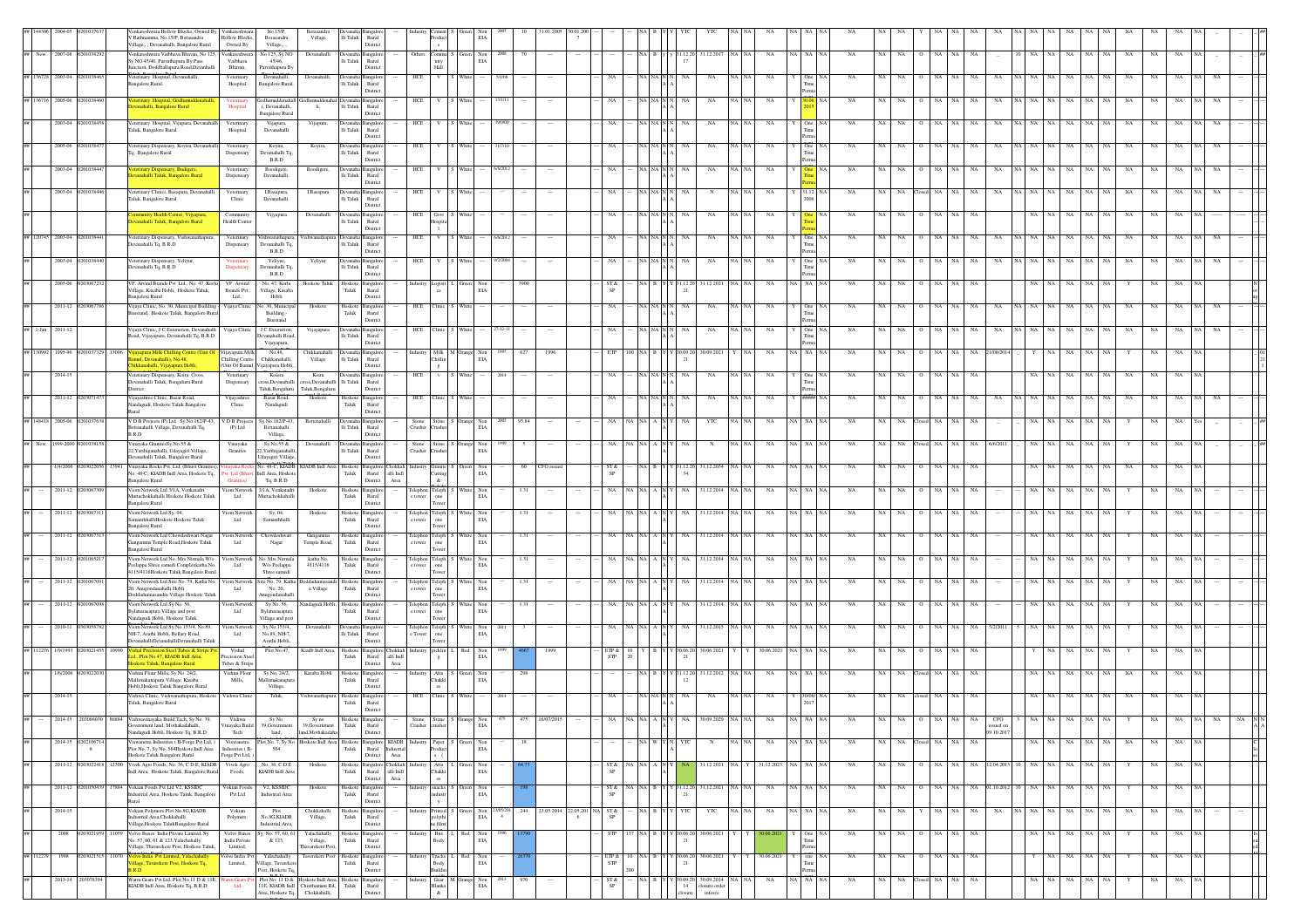|    |                    |                 |      | eta Care Products.Shed No.C<br>40.41.42Ksside Indl.EstateHoskote Taluk<br>angalore Rural                                                  | Weta Care<br>Products.                 | Shed No.C-<br>40.41.42                                                         | Ksside Indl.Estate                                  | Hoskote<br>$\operatorname{\textsf{T}aluk}$ | Rural<br>District                                                                         |                                 |                    | EIA                                                                         |                       |            |                      |                   |         |        | 08                        |                                        |           |                   |             |             |             |           |                  |                   |               |                        |             |             |    |             |                       |                        |
|----|--------------------|-----------------|------|-------------------------------------------------------------------------------------------------------------------------------------------|----------------------------------------|--------------------------------------------------------------------------------|-----------------------------------------------------|--------------------------------------------|-------------------------------------------------------------------------------------------|---------------------------------|--------------------|-----------------------------------------------------------------------------|-----------------------|------------|----------------------|-------------------|---------|--------|---------------------------|----------------------------------------|-----------|-------------------|-------------|-------------|-------------|-----------|------------------|-------------------|---------------|------------------------|-------------|-------------|----|-------------|-----------------------|------------------------|
|    |                    |                 |      | 2011-12 0203067260 18345 Wind turbine Plot No. 7F, KIADB<br>bdustrial AreaChokkahalli Village,<br>loskote Hoskote Taluk Bangalore Rural   | Wind turbine                           | Plot No. 7F.<br><b>KIADB</b> Ibdustrial<br>Area                                | Chokkahalli<br>Village,                             | ${\rm Taluk}$                              | Hoskote Bangalore Chokkah Industry Wind S Green<br>alli Indi<br>Rural<br>Area<br>District |                                 |                    | Non<br>EIA                                                                  |                       |            |                      | ST &              |         |        | $N$ 31.12.20<br>18        | $_{\rm N}$                             | NA NA     | NA                | NA NA NA    | <b>NA</b>   | NA          | <b>NA</b> | losed NA         | NA<br>NA          |               | NA.                    | NA          | NA<br>NA    | NA | $_{\rm NA}$ | NA                    |                        |
|    | 2011               |                 |      | Wipro Infrastructure Ltd, Plot No.21, SEZ<br>KIADB Aerospace Park, Devanahalli<br>Taluk, Bangalore Rural                                  | Wipro<br>Infrastructure<br>Ltd,        | Plot<br>to.21,SEZ,KIADE                                                        | Devanahall                                          | li Taluk                                   | Rural<br>Distric                                                                          |                                 | ce                 | Non<br>$\rm EIA$                                                            |                       | 200        |                      |                   |         |        | 30.09.20<br>21            | 30.09.202                              |           | 30.09.202         |             |             |             |           |                  |                   |               |                        |             |             |    |             |                       |                        |
|    | 2010-11            |                 |      | Vireless TT info Serives Ltd Sy.No 47.<br>anathanagara, 23rd Ward, Nagasandr.                                                             | Wireless TT<br>info Serivces           | Aerospace<br>Sy.No 47,                                                         | Vijayapura                                          | $\rm Ii$ Taluk                             | angalo<br>$\rm{Rural}$                                                                    | elephon<br>e Tower              | Teleph             | Non<br>$_{\rm EIA}$                                                         |                       |            |                      |                   |         |        |                           | 31.12.201                              |           |                   |             |             |             |           |                  |                   |               |                        |             |             |    |             |                       |                        |
|    | 2010-11            |                 |      | Village, Vijayapura Post & Hobli,<br>Wireless TT Info Service LtdWireless TT<br>info Service Ltd, No.2297/1904/1563,                      | Ltd<br>Wireless TT<br>Info Service Ltd | 23rd Ward,<br>Wireless TT Info<br>Service Ltd,                                 | Devanahall                                          | li Taluk                                   | District<br>angalor<br>$\rm{Rural}$                                                       | Telephon Teleph<br>e Towe       |                    | $_{\rm Non}$<br>$_{\rm EIA}$                                                |                       |            |                      |                   |         |        |                           | 1.12.201                               |           | NA                | NA          | NA          | NA          |           |                  |                   | 19/6/1        |                        |             |             |    | NA          |                       |                        |
|    | New 2008-09        |                 |      | Behind Telephone Office, Vijayapura Nea<br>Vireless TT Info Services                                                                      | Wireless <sub>TT</sub>                 | No.2297/1904/156<br>Sy.No.38/1A,                                               | Devanahalli                                         |                                            | District<br>evanaha Bangalor                                                              | Felephon Teleph                 | Tower<br>one       | Non<br>EIA                                                                  |                       |            |                      |                   |         |        |                           | 81.12.2013                             |           | NA                |             |             | NA          | NA        |                  |                   |               |                        |             |             |    | NA          |                       |                        |
| ## | New 2008-09        |                 |      | LtdSy.No.38/1A, Aneshwar Village &<br>Post, Devanahalli Taluk, Bangalore Rural<br>Wireless TT Info Services LtdKhata                      | Ltd<br>Wireless TT                     | Info Services Aneshwar Village<br>& Post.<br>Khata                             | Devanahalli                                         | lli Taluk                                  | $\rm{Rural}$<br>District                                                                  | e Tower<br>Telephon Teleph      | Tower              | Non                                                                         |                       |            |                      |                   | NA INA  |        | NA                        | 31.12.2013                             | NA NA     | $_{\rm NA}$<br>NA | NA          | NA          | NA          | NA        | NA               | NA                |               |                        |             | NA          |    | NA          | NA                    |                        |
|    | ## New 2009-10     |                 |      | No.1154/612, 2807/20, 1155/613 &<br>2808/21, Sri.Marichannappa Layout,<br>Wireless TT Info Services LtdSv.No.36/2.                        | Info Services<br>Ltd<br>Wireless TT    | No.1154/612<br>2807/20, 1155/613<br>Sy.No.36/2,                                | Devanahalli                                         | lli Taluk                                  | Rural<br>District<br>Devanaha Bangalore                                                   | e Tower<br>Telephon Teleph S    | one<br>Tower       | EIA<br>White Non                                                            | 44<br>2009            |            |                      |                   | ∛A ∣N∕  |        | NA                        | 1.12.2018                              |           | NA                | NA N        | <b>NA</b>   | NA          | NA.       | NA               | NA<br>NA          |               |                        |             | NA          |    | NA          | NA                    |                        |
|    |                    |                 |      | huvanahalli Village, Kasaba Hobli,<br>Ooddasonne Post, Devanahalli Taluk,<br>Vireless TT Info Services LtdWireless T                      | Info Services<br>Ltd                   | Bhuvanahalli<br>Village, Kasaba<br>Wireless TT Wireless TT Info                |                                                     | li Taluk                                   | Rural<br>District                                                                         | e Tower                         | one                | $_{\rm EIA}$                                                                |                       |            |                      |                   |         |        |                           |                                        |           |                   |             |             |             |           |                  |                   |               |                        |             |             |    |             |                       |                        |
|    | 2010-11 02         |                 |      | afo Services Ltd, Khata<br>lo.27/1819/1683/1685, Yelahanka Stree                                                                          | Info Services<br>Ltd                   | Services Ltd, Khat<br>No.27/1819/1683                                          | Devanahalli                                         | <b>Jevana</b><br>li Taluk                  | angalo<br>Rural<br>Distric                                                                | Telephon Teleph<br>e Tower      |                    | Vhite Non<br>$_{\rm EIA}$                                                   |                       |            |                      |                   |         |        |                           | 1.12.2014                              |           | NA                |             | <b>NA</b>   |             |           |                  |                   | 14/6/1        |                        |             |             |    | NA          |                       |                        |
|    | 2010-11            |                 |      | Wireless TT Info Services LtdSite<br>io.3371/2938/1955A&B, Gurappan Mut<br>laod, Vijayapura, Devanahali.                                  | Wireless TT<br>Info Services<br>Ltd    | Site<br>lo.3371/2938/19<br>5 A&B, Gurappan                                     | Vijayapura                                          | lli Taluk                                  | Devanaha Bangalore<br>Rural<br>District                                                   | Telephon Teleph<br>c Tower      |                    | Non<br>White<br>$\rm EIA$                                                   |                       |            |                      |                   | ∛A ∣N   |        |                           | 1.12.2014                              |           | NA                | <b>NA</b>   | NA          | NA          | NA.       |                  | NA<br>NA          | 28/7/10       |                        |             |             |    | NA          |                       |                        |
|    | 2010-11            |                 |      | Wireless TT Info Services LtdProperty<br>No.718/2650/2255, NO.1046/6, Khata<br>NO1617:1357, 1st Ward, Vijayapura to                       | Vireless TT<br>Info Services<br>Ltd    | Property<br>No.718/2650/2255<br>. NO.1046/6.Khat                               | Vijayapura                                          | lli Taluk                                  | ngalc<br>Rural<br>Distric                                                                 | Telephon<br>e Tower             | Teleph             | Non<br>$\rm EIA$                                                            |                       |            |                      |                   |         |        |                           | 1.12.201                               |           |                   |             |             |             |           |                  |                   |               |                        |             |             |    |             |                       |                        |
|    | 2011-12            |                 |      | <b>Wireless TT Info Services LtdSite No.</b><br>1468, HDFC Buildings, J.C. CircleHoskot<br>Taluk Bangalore Rural                          | Wireless <sub>TT</sub><br>Ltd          | Site No. 1468,<br>Info Services HDFC Buildings                                 | J.C. Circle                                         | Hoskote<br>Taluk                           | angalor<br>Rural<br>District                                                              | Telephon Teleph<br>e tower      | one                | Non<br>EIA                                                                  |                       |            |                      |                   |         |        |                           |                                        |           |                   |             |             |             |           |                  |                   |               |                        |             |             |    |             |                       |                        |
|    | ## 135811 1999     | 02030217        |      | Wonder Gas India Pvt.Ltd,PlotNo.42-<br>D., KIADB Indl AreaHoskote Taluk                                                                   | Wonder Gas<br>India Pvt.Ltd.           |                                                                                |                                                     | Taluk                                      | PlotNo.42-D, KIADB Indl Area Hoskote Bangalore Chokkah<br>Rural alli Indi                 | Industry                        | Filling<br>of      | $\begin{tabular}{ll} \bf Red & Non \\ \bf EIA \end{tabular}$                | 60                    |            |                      |                   |         |        |                           |                                        |           | NA<br><b>NA</b>   | NA N        | NA          | NA          | <b>NA</b> | NA               | NA<br>NA          |               |                        |             | NA<br>NA    | NA | $_{\rm NA}$ | NA                    |                        |
|    | 988-89             |                 |      | <b>Bangalore Rural</b><br>.<br>Wood Rich Club, Plot No.218, Annghatta<br>Village, Devanahalli Taluk, Bangalore                            | Wood Rich<br>Club,                     | Plot No.218.<br>Annghatta Village                                              | Annghatta Villas                                    | Ili Taluk Rural                            | District<br>Area                                                                          | $\mathbf{y}$                    | C1n1               | Non<br>$_{\rm EIA}$                                                         |                       |            |                      | ST &              |         |        | 0.09.20<br>0 <sup>3</sup> | 30.09.200                              |           | NA                | NA.         |             |             |           |                  |                   |               |                        |             |             |    |             |                       |                        |
|    | New 2007-08        |                 |      | Rural District.<br>Xcel Telecom (P) Ltd., Sy. No. 155, Block<br>No.3, Nagarajuna Engg-College,                                            | $(P)$ Ltd.,                            | Devanahally Taluk<br>Xcel Telecom Sy.No.155, Block<br>No.3, Nagarajuna         | Devanahalli                                         | <b>Devantal</b><br>lli Taluk               | District<br>mealor<br>Rural                                                               | Telephon<br>e Tower             | Teleph<br>one      | Non<br>$_{\rm EIA}$                                                         | 22                    |            |                      |                   |         |        |                           | 1.12.2016                              |           |                   |             |             |             |           |                  |                   |               |                        |             |             |    |             |                       |                        |
|    | 2008-09<br>New     | 2010383         |      | .<br>Vijayapura Hobli, Devanahalli<br>Xcel Telecom Pvt Ltd, Khata                                                                         | Xcel Telecon                           | Engg-College,<br>Khata                                                         | Devanahalli                                         | <b>Devanaha</b>                            | District<br>angalor                                                                       | Telephon Teleph                 |                    | Non<br>White 1                                                              | 42                    |            |                      |                   | NA N.   |        |                           | 31.12.2017                             |           | NA                |             | NA          | NA.         |           |                  |                   |               |                        |             |             |    | NA          |                       |                        |
|    | 1/4/2008           |                 |      | lo.7/1800/1665 & No 1800/1, 1665/1,<br>1439, Yelahnaka Road, Devanahalli<br>Keel Telecom Pvt. Ltd, Sy No.                                 | Pvt Ltd,<br>Xcel Teleco                | p.7/1800/1665<br>No 1800/1,<br>Sy No. 408/1                                    | ulebele Villag                                      | li Taluk<br>loskote                        | $\rm{Rural}$<br>District<br>angalor                                                       | c Tower<br>Telephon             | Teleph             | $\rm EIA$<br>Non                                                            |                       |            |                      |                   |         |        |                           | 31.12.20                               |           |                   |             |             |             |           |                  |                   |               |                        |             |             |    |             |                       |                        |
|    |                    |                 |      | 108/1, Sulebele Village Post, Hoskote<br>Taluk Bangalore Rural                                                                            | Pvt. Ltd,                              |                                                                                | Post,                                               | Taluk                                      | $\rm{Rural}$<br>District                                                                  | e tower                         |                    | $\rm EIA$                                                                   |                       |            |                      |                   |         |        |                           |                                        |           |                   |             |             |             |           |                  |                   |               |                        |             |             |    |             |                       |                        |
|    | 1989-90<br>102578  |                 |      | Gicon International Pvt Ltd Itc Premises<br>Jevanahalli, Bangalore Rural District.,<br>levanahalli, Itc PremisesDevanahalli               | Xicon<br>mational Pvt<br>Ltd           | Itc Premises<br>Devanahalli<br><b>Bangalore Rural</b>                          | Itc Premises                                        | li Taluk                                   | angalor<br>$\rm{Rural}$<br>District                                                       | Telephon Teleph<br>e Tower      |                    | $_{\rm Non}$<br>EIA                                                         | 0.29                  |            |                      |                   |         |        |                           | 1.12.2014                              |           | NA                | $_{\rm NA}$ | NA          | NA          |           |                  |                   |               |                        |             |             |    | NA          |                       |                        |
|    | ## 112287 3/1/2013 |                 |      | Camuna Industries Limited, No.6-C,<br>Sy.No.85, Kasaba Hobli, Hoskote Taluk<br>angalore Rural                                             | Yamuna<br>Industries<br>Limited.       | No.6-C, Sy.No.85,                                                              | Kasaba Hobli                                        | Taluk                                      | Hoskote Bangalore<br>Rural<br>District                                                    | Industr                         | Polyeth 1<br>elene | Non<br>EIA                                                                  | 2298<br>2008          |            |                      | ST &<br><b>SP</b> | NA.     |        | 31.12.20<br>22            | 31.12.2022                             | <b>NA</b> | 31.12.2023<br>NA  | NA N        | <b>NA</b>   | NA          | NA        | NA               | NA<br>NA          |               |                        |             | NA<br>NA    |    | $_{\rm NA}$ | NA                    |                        |
|    |                    | 2014-15 2030857 |      | Ycook India Pvt Ltd, Sv No 134/1.<br>Kolathur Village & Post, Kasaba Hobli<br>loskote Taluk, Bengaluru Rural                              | Ltd                                    | cook India Pvt Sy no 134/1<br>kolathur village<br>and post, Kasaba             | Sy no 134/1<br>kolathur village<br>and post, Kasaba | Hoskote<br>Taluk                           | angalore<br>Rural<br>District                                                             | Industry                        | ing of<br>vesetab  | Non<br><b>EIA</b>                                                           |                       | 12.05.20   |                      | ETP<br>ST&SP      |         |        | 30.09.20<br>20<br>applied | 30.09.2020<br>applied up<br>30.09.2025 |           | NA.               | NA NA NA    | <b>NA</b>   | NA          | NA.       | NA               | NA<br>NA.         |               |                        |             |             |    | NA          | NA                    |                        |
|    | 2014-15            |                 |      | Amudha Clinic, DSG Streets, Vijayapura<br>'own, Devanahalli Taluk, Bangalore Rura                                                         | Amudha Clinic                          | <b>DSG</b> Streets<br>Vijayapura Town                                          | <b>DSG</b> Streets.<br>ijayapura Towne Ili Taluk    | Devanaha Bangalore                         | Rural<br>District                                                                         | HCE                             | Clinic             | White                                                                       | 2014                  |            |                      | NA                |         |        | NA                        | NA                                     |           | NA                | One N.      | <b>NA</b>   | NA          | <b>NA</b> | NA<br>$\circ$    | NA<br>NA          |               |                        | NA          | NA          | NA | NA          | NA                    |                        |
|    |                    | 2015-16 2030863 | 9643 | Coral Waters (Brand of Coral<br>ommunication & Networks) Pvt Ltd),                                                                        | Coral Waters<br>(brand of Coral        | No.8E, KIADB<br>Industrial Area                                                | Hoskote                                             | Hoskote<br>Taluk                           | angalor<br>Rural                                                                          | Industry E-waste                | <b>Collect</b>     | Red Non<br>$_{\rm EIA}$                                                     |                       |            |                      | ST &              |         |        | 30.06.20<br>21            | 30.06.202                              |           | 30.06.2021        |             | NA          |             |           |                  | 30.06.            |               |                        |             |             |    |             |                       |                        |
|    | 2014-15            |                 |      | No.8E & 7C, KIADB Industrial Area,<br>Iohammed Yahya, No 114, Kilaripet, Nea<br>ai baba temple, HoskoteHoskote                            | munication<br>Mohammed<br>Yahya        | Hoskote Taluk<br>No<br>114, Kilaripet, Near                                    | Hoskoto                                             | loskote<br>Taluk                           | Distric<br>angalor<br>Rural                                                               |                                 | . Е-               | Non<br>$\rm EIA$                                                            |                       |            |                      |                   |         |        |                           |                                        |           |                   |             |             |             |           |                  |                   |               |                        |             |             |    |             |                       |                        |
|    | 2015-16            |                 |      | TalukBangalore Rural<br>Jayagopal Exports&Imports Srinatha<br>babu.G s/o Gopalappa Devalapura                                             | Jayagopal<br>ports&Import              | sai baba temple,<br>Srinatha babu.G<br>s/o Gopalappa                           | Hoskote                                             | Hoskote <sup>1</sup><br>Taluk              | Distric<br><b>Bangalor</b><br>Rural                                                       | industry HWM -                  | Reg                | Non<br>EIA<br>Red                                                           | 04.20                 |            |                      |                   |         |        |                           |                                        |           | NA                |             | NA          |             |           |                  | NA                |               |                        |             |             | NA | NA          |                       |                        |
|    | 2014-15            |                 |      | village,Devangunthi post,Kadugudi,<br>Solid State System Pvt Ltd., Shed No.B-9.                                                           | $\mathbf{s}$<br>Solid State            | Devalapura<br>Shed.No.B-                                                       | KSSIDC INDL Hoskote                                 |                                            | Distric<br>Bangalore KSSIDC                                                               |                                 |                    | Non                                                                         | 40.3                  | 14-May-1   |                      | ST &              |         |        |                           |                                        |           |                   |             |             |             |           |                  |                   |               |                        |             |             |    |             |                       |                        |
|    | 2015-16 2030       |                 |      | KSSIDC Industrial Area, Hoskote Taluk,<br><b>Bangalore Rural</b><br>ACC Limited, No.9/1, 9/2, & 9/3,                                      |                                        | ystem Pvt. Ltd. 9,KSSIDC INDL<br>Area, Hoskote<br>ACC Limited P.No.9/1, 9/2, & | Area, Hoskote<br>Hoskote Taluk                      | Taluk<br>Hoskote                           | Rural<br>Industrial<br>District<br>Area<br>nealor                                         |                                 | <b>RMC</b>         | $_{\rm EIA}$                                                                | 668<br>8/05/201       | 28/05/2013 |                      | SP<br>ST &        | NA N.   |        | 19                        | 31.12.202                              |           | NA                | NA.         | N/          |             |           |                  |                   |               |                        |             |             |    | NA          | NA                    |                        |
|    | $2015 - 16$        | 86693           |      | Bedanahosahalli, Mathesandra Grama<br>Panchavath, Hoskote Taluk, Bangalore<br>24839 The Tata Power Company Ltd                            |                                        | 9/3.<br>Bedanahosahall<br>The Tata Power P.No.122, 123,                        | Devanhalli                                          | Taluk<br>Devanaha <sup>1</sup>             | Rural<br>District                                                                         | Industry Electro                |                    | $\begin{tabular}{ll} M & Green & Non\\ \hline ELA & \end{tabular}$<br>Goven |                       |            | 25.06.2015 22.06.201 | <b>STP</b>        | 15 I NA |        | 31.12.20                  |                                        | NA INA    |                   | NA NA NA    | <b>NA</b>   |             |           |                  |                   |               |                        |             |             |    |             |                       |                        |
|    |                    |                 |      | Shed.No.122, 123, 124, 125, Aerospace<br>SEZ, cehanarayapatna, Devanhalli Taluk,                                                          | Company Ltd<br>Sed                     | 124, 125,<br>Aerospace SEZ                                                     |                                                     |                                            | angalop<br>li Taluk Rural<br>District                                                     |                                 | nic and<br>Engg    | Non<br>$_{\rm EIA}$                                                         |                       |            |                      |                   |         |        |                           | 31.12.2027                             |           | NA                |             |             | NA.         |           |                  | <b>NA</b>         | 27.08.201     |                        |             |             |    |             | NA.                   |                        |
|    | 2015-16            |                 |      | Balaji Stones, Sy.No. 31/3, Devaganahall<br>Village, Kundana Hobli, Devanhalli Tq,<br>B.R.D.                                              | alaii Ston                             | Sy.No. 31/3,<br>Devaganahalli<br>village, kundana                              | Devanahalli                                         | <b>Jevanaha</b><br>lli Taluk               | angalor<br>Rural<br>District                                                              | ndustrv                         | Granite<br>$\&$    | Non<br>$_{\rm EIA}$                                                         |                       |            |                      | ST &<br><b>SP</b> |         |        | 1.12.20<br>34             | NA                                     |           | NA.               | NA.         |             |             |           |                  |                   |               |                        |             |             |    | NA          | NA                    |                        |
|    | 2015-16            |                 |      | Vinay Clinic, Rajanna Building,<br>'ishwanathapura Village & Post,<br>evanahalli Tq, B.R.D                                                | Vinay Clini                            | Rajanna Building.<br>Vishwanathapu<br>Village & Post,                          | Devanahalli                                         | levanal<br>li Taluk                        | ingalor<br>$\rm{Rural}$<br>Distric                                                        | HCE                             | Clinic             |                                                                             |                       |            |                      |                   |         |        | NA                        | NA                                     | NA NA     | NA                |             | NA          | NA          | <b>NA</b> | NA               | NA<br>NA          |               |                        |             | NA          | NA | NA          | NA                    |                        |
|    | 2015-16            |                 |      | Ankith Clinic, Venkatagiri Kote, Vijaypur<br>Hobli, Devanahalli Taluk, BRD                                                                | Ankith Clini                           | Venkatagiri Kote<br>Vijaypura Hobli,<br>Devanahalli Taluk                      | Devanahal                                           | evana                                      | angalor<br>lli Taluk Rural<br>District                                                    | HCE                             |                    |                                                                             |                       |            |                      |                   |         |        |                           | NA                                     |           | NA                | 30.06. N    |             |             |           |                  |                   |               |                        |             |             |    |             |                       |                        |
|    |                    |                 |      | HMV Clinic, MellimaKanapura, Kasaba<br>Hobli, Hoskote Tq, Bangalore Rural                                                                 |                                        | MellimaKanapura,<br>Kasaba Hobli,<br>Hoskote Tq, B.R.D                         | Hoskote                                             | Hoskote                                    | $\begin{tabular}{ll} \bf Taluk & \tt Rural \\ \end{tabular}$                              |                                 |                    |                                                                             |                       |            |                      |                   |         |        |                           |                                        |           |                   | 2018        |             |             |           |                  |                   |               |                        |             |             |    |             |                       |                        |
|    | 2015-16            |                 |      | PMR Ready Mix Concrete, 207,<br>K.Mallasandra, Nadavathi Post, Kasaba                                                                     | PMR Ready<br>Mix Concrete              | 207,<br>K.Mallasandra                                                          | Hoskote                                             | Taluk                                      | District<br>Hoskote Bangalore<br>Rural                                                    | Industry                        | <b>RMC</b>         | Non<br>Green<br><b>EIA</b>                                                  | $30-05 - 2015$<br>294 |            |                      | ST &              |         | NA R Y | 31.12.20<br>24            | 31.12.2024                             | NA NA     | $_{\rm NA}$       | NA NA NA    | $_{\rm NA}$ | $_{\rm NA}$ | NA        | NA<br>$\circ$    | NA                |               | NA 08.06.2015 10 NA NA | NA          | NA<br>NA    |    | $_{\rm NA}$ | NA<br><b>NA</b>       | $_{\Lambda}^{\rm N}$ N |
|    |                    |                 |      | Hobli, Hoskote Taluk, Bangalore Rural<br>76332 Rameshwari Wires Pvt Ltd. Plot.No.8C 2.<br>KIADB Indl Area, Hoskote Taluk,                 | Rameshwar<br>Wires Pvt LTD             | Nadavathi post.<br>Plot.No.8C<br>2.KIADB Indi                                  | KIADB Indi Area.                                    | Taluk                                      | District<br>Hoskote Bangalore KIADB<br>Rural Industrial                                   |                                 | Bare               | Non<br><b>EIA</b>                                                           |                       | 2/3/2010   |                      | ST &<br>SP        |         |        | 31.12.20<br>28            | 31.12.2028                             | NA NA     | NA.               | NA NA NA    | <b>NA</b>   | NA.         | NA        | NA NA<br>$\circ$ |                   | NA 17.01.2019 | 10 NA NA               | NA          | NA NA       |    | NA          | NA<br>NA <sub>1</sub> |                        |
|    |                    |                 |      | <b>Bangalore Rural</b><br>Indus Tower Limited Sy No. 85/3,                                                                                | Indus Tower                            | Area,<br>Sy No. 85/3,                                                          | irumalashettyha Hoskote Bangalore                   |                                            | District<br>Area                                                                          | elephon Teleph                  | copper<br>$\alpha$ | Non                                                                         | :4/201<br>30          | 2/4/2013   |                      | NA                | ∛A ∣N∕  |        | NA.                       | One Time                               |           | NA                | NA N        | NA          | NA          | NA        | $\circ$<br>NA    | NA<br>NA          |               | NA 1                   | NA          | NA<br>NA    |    | NA          | NA                    |                        |
|    | $\sim$             | $\cdots$        |      | -<br>Thirumalashettyhalli Village,<br>manthanahalli Post Anugondanahalli<br>HDFC BankNo.2559/2146/1888/1468,KR HDFC Bank No.2559/2146/188 | Limited                                | umalashettyh:<br>li Village,                                                   | lli Village<br>Melinapete                           | ${\rm Taluk}$                              | Rural<br>Distric<br>Hoskote Bangalore                                                     | <b>Tower</b><br>Telephon Teleph |                    | $_{\rm EIA}$<br>White Non                                                   | 12<br>20/1/2011       | 20/1/2011  |                      | NA                | NA NA   | A NI   | NA                        | Consent<br>31.12.2012                  | NA NA     | NA                | NA NA NA    | NA          | NA          | NA        | NA  <br>$\circ$  | $_{\rm NA}$<br>NA |               | NA NA                  | NA          | $\rm NA-NA$ | Y  | $_{\rm NA}$ | NA                    |                        |
|    |                    |                 |      | RoadMelinapeteHoskote Taluk Bangalore<br>Rural<br>Viom Network Ltd Property Bearing Site                                                  | /iom Network                           | 8/1468, KR Road<br>Property Bearing                                            | Kolar Road                                          | Taluk                                      | $\rm{Rural}$<br>Distric                                                                   | e tower                         | Teleph             | $\rm EIA$<br>Non                                                            |                       | 1/10/20    |                      |                   | ∛A ∣N   |        |                           | One Time                               |           | NA                |             | NA          | NA          |           |                  | NA                |               |                        |             |             |    |             | NA                    |                        |
|    |                    |                 |      | io,Tavarekrere VillageKolar RoadHoskot<br>Taluk Bangalore Rural                                                                           | Ltd                                    | Site<br>No,Tavarekrer                                                          |                                                     | loskot<br>Taluk                            | angalor<br>Rural<br>Distric                                                               | Telephon<br><b>Tower</b>        |                    | $_{\rm EIA}$                                                                | $\overline{0}$        |            |                      |                   |         |        |                           | Consent                                |           |                   |             |             |             |           |                  |                   |               |                        |             |             |    |             |                       |                        |
|    |                    |                 |      | Bharati Mobile LtdSy.No.80, Settigere<br>Village Doddajaala Devanahalli Taluk<br>Bangalore Rural                                          | Bharati Mobile<br>Ltd                  | Sy.No.80,<br>Settigere Village                                                 | Doddajaala                                          | levanal                                    | angalor<br>lli Taluk Rural<br>Distric                                                     | Telephon Teleph<br>e tower      |                    | $\begin{tabular}{ll} \hbox{White} & Non \\ & \hbox{EIA} \end{tabular}$      |                       | 25/10/2007 |                      | NA                | NA NA   |        | NA                        | One Time<br>Consent                    | iA NA     | $_{\rm NA}$       | NA NA NA    | $_{\rm NA}$ | NA          | NA        | $\circ$<br>NA NA | $_{\rm NA}$       |               | NA  <br>NA             | $_{\rm NA}$ | NA NA       |    | $_{\rm NA}$ | $_{\rm NA}$           |                        |
|    |                    |                 |      | Euromer Garuda Resorts India(Comn<br>"omplex) Pvt Ltd. 12/2.3.4.5. $&$<br>6.Thatmachanhalli Village, Amani                                | Resorts<br>India(Commerci              | uromer Garuda 12/2,3,4,5 &<br>6. Thatmachanhalli<br>Village, Amani             | Vijayapura Hobli, Devanal                           | Ili Taluk Rural                            | ia Bangalor<br>Distric                                                                    | ospitalit Resort<br>y           |                    | $\begin{tabular}{ll} \bf{Orange} & \bf{Non} \\ \bf{EIA} & \end{tabular}$    | 90                    | 29/10/2001 |                      |                   |         |        | YTC                       | YTC                                    | NA NA     | $_{\rm NA}$       | NA NA NA    | NA          | NA          | NA.       | NA               | NA<br>NA          | NA            | <b>NA</b>              | $_{\rm NA}$ | NA NA       | NA | NA          | NA                    |                        |

KereVijayapura Hobli, Devanahalli

al Complex) Pvt

 $\mathbf{r}$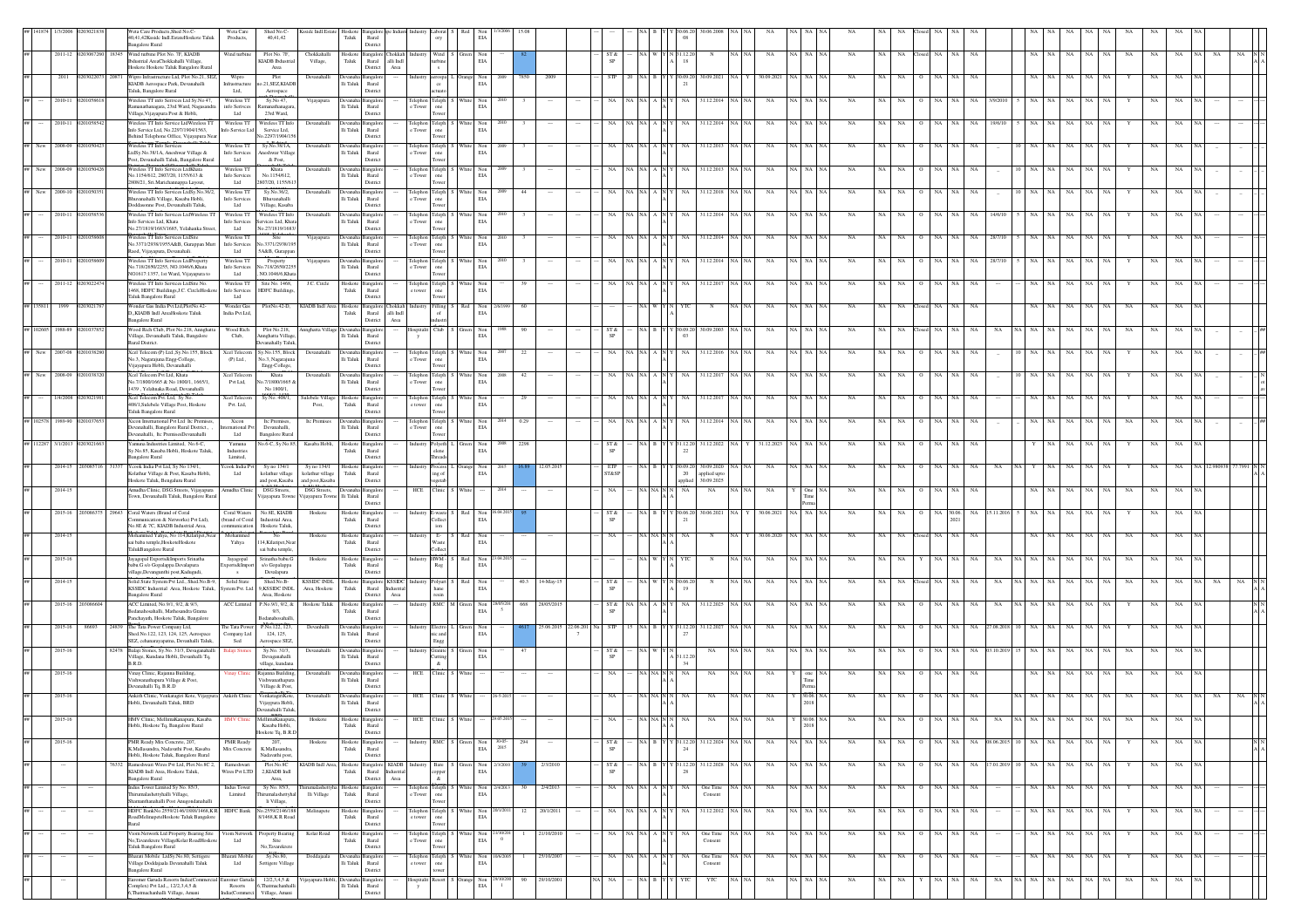|             |                   | ri Raghava Reddy, Sy.No.35 & 36,                                                                      | Sri Raghava                              | Sy.No.35 & 36,                                       | Jadigenahalli                            | Hoskote              | angalo                            |                                      |                              |                                      |                |                                          |                   |                                                          |                         |             |           |             |         |                         |                              |                 |                               |         |           |             |             |             |             |             |    |  |
|-------------|-------------------|-------------------------------------------------------------------------------------------------------|------------------------------------------|------------------------------------------------------|------------------------------------------|----------------------|-----------------------------------|--------------------------------------|------------------------------|--------------------------------------|----------------|------------------------------------------|-------------------|----------------------------------------------------------|-------------------------|-------------|-----------|-------------|---------|-------------------------|------------------------------|-----------------|-------------------------------|---------|-----------|-------------|-------------|-------------|-------------|-------------|----|--|
|             |                   | Cacherakanahalli Village, Jadigenahalli<br>Hobli, Hoskote Taluk, Bangalore Rural                      | Reddy                                    | Kacherakanahalli<br>Village                          | Hobli                                    | ${\rm Taluk}$        | $\rm{Rural}$<br>District          |                                      |                              |                                      |                |                                          | SP                |                                                          |                         |             |           |             |         |                         |                              |                 |                               |         |           |             |             |             |             |             |    |  |
|             |                   | rimary Veterinary Centre Avathi,                                                                      | Primary                                  | Avathi,                                              | Devanahalli.                             |                      | Devanaha Bangalo                  | HCE                                  |                              | Whit                                 |                |                                          | NA                | NA NA N                                                  | ŃA                      | $_{\rm NA}$ | NA NA     | NA          |         | $_{\rm NA}$             | NA<br>NA                     | NA<br>NA        | NA                            |         | NA        | $_{\rm NA}$ | $_{\rm NA}$ | $_{\rm NA}$ | NA          | NA          |    |  |
|             |                   | Devanahalli Taluk Bangalore Rural                                                                     | Veterinary<br>Centre                     | Devanahalli To<br>B.R.D                              |                                          | Ili Taluk            | Rural<br>District                 |                                      |                              |                                      |                |                                          |                   |                                                          |                         |             |           |             |         |                         |                              |                 |                               |         |           |             |             |             |             |             |    |  |
|             |                   | mary Health Centre, Mut                                                                               | imary Hea                                | Muthasandra                                          | Hoskot                                   | Hoskot               | angalo                            | PHC<br>HCE                           |                              |                                      |                |                                          |                   |                                                          |                         | NA          |           |             |         |                         |                              |                 |                               |         |           |             |             |             |             |             |    |  |
|             |                   | loskote Tq, Bangalore Rural                                                                           | Centre                                   | Hoskote Tq, B.R.D                                    |                                          | Taluk                | Rural<br>District                 |                                      |                              |                                      |                |                                          |                   |                                                          |                         |             |           |             |         |                         |                              |                 |                               |         |           |             |             |             |             |             |    |  |
| 2015-16     |                   | Sri Balaji ClinicGangamma Gudi Road,<br>MV Extension, Hoskote Hoskote Hoskote                         | ri Balaji Clinic                         | Gangamma Gudi<br>Road, MV                            | Hoskote                                  | Hoskot<br>Taluk      | angalo<br>Rural                   | HCE clinic                           |                              |                                      |                |                                          | NA                |                                                          |                         | NA          | NA NA     | NA          |         | One<br>NA               |                              |                 |                               |         | NA        | NA.         | NA.         | $_{\rm NA}$ | NA          | NA          |    |  |
|             |                   | Taluk Bangalore Rural                                                                                 |                                          | Extension,                                           |                                          |                      | District                          |                                      |                              |                                      |                |                                          |                   |                                                          |                         |             |           |             |         |                         |                              |                 |                               |         |           |             |             |             |             |             |    |  |
|             |                   | mary Health Centre, Bylanarsapura<br>skote Taluk, Bangalore Rural                                     | Primary Health<br>Centre                 | Bylanarsapura                                        | Hoskote                                  | ${\rm Taluk}$        | Hoskote Bangalon<br>Rural         | HCE PHC S White                      |                              |                                      | 06.200         |                                          | NA                | A I NA INT                                               |                         | NA          | NA NA     | NA          |         | One<br>NA               | NA NA<br>$\Omega$            | NA<br>NA        | <b>NA</b>                     | NA      | NA        | NA          |             | NA          | NA          | NA          |    |  |
|             |                   | Srinivasa Clinic Vagata, Jadigenahalli                                                                | inivasa Clinic                           | Vagata,                                              | Makenahalli                              | Hoskote              | District<br>angalor               | HCE Clinic S White                   |                              |                                      |                |                                          |                   |                                                          |                         | N           | NA   NA   | NA          |         | 31.12.<br>NA            | NA<br>NA.                    |                 |                               |         |           | NA.         | NA.         | NA          | NA          | NA          |    |  |
|             |                   | MakenahalliHoskote Taluk Bangalore<br>Rural                                                           |                                          | Jadigenahalli                                        |                                          | Taluk                | Rural<br>District                 |                                      |                              |                                      |                |                                          |                   |                                                          |                         |             |           |             |         |                         |                              |                 |                               |         |           |             |             |             |             |             |    |  |
|             |                   | Gayathri Clinic, Near New Bus Stop,                                                                   | Gayathri Clinic                          | Near New Bus                                         | Devanahalli                              |                      | Devanaha Bangalor                 | HCE Clinic S Whit                    |                              |                                      |                |                                          | NA                | A NA N                                                   |                         | NA          | NA NA     | NA          |         | NA<br>One               | NA<br>NA.                    | NA              | NA                            |         | NA        | NA.         |             | NA          | NA          | NA          |    |  |
|             |                   | hind Police Station, Devanahalli Tq.<br><b>Bangalore Rural</b>                                        |                                          | Stop, Behind<br>Police Station.                      |                                          | $\rm Ili$ Taluk      | Rural<br>District                 |                                      |                              |                                      |                |                                          |                   |                                                          |                         |             |           |             |         |                         |                              |                 |                               |         |           |             |             |             |             |             |    |  |
| 2003-04     |                   | sterinary Hospital, Devanahalli,<br>ngalore Rural.                                                    | Veterinary<br>Hospital                   | Devanahalli,<br>Devanahalli.                         | Devanahalli                              | lli Taluk            | Devanaha Bangalor<br>Rural        | HCE                                  |                              | White                                |                |                                          |                   | <b>A</b> NA N                                            |                         | $_{\rm NA}$ |           | NA          |         | NA                      | NA<br>NA                     |                 |                               |         | NA        | $_{\rm NA}$ | NA          | $_{\rm NA}$ | $_{\rm NA}$ | $_{\rm NA}$ |    |  |
|             |                   |                                                                                                       |                                          | Bangalore Rural.                                     |                                          |                      | District                          |                                      |                              |                                      |                |                                          |                   |                                                          |                         |             |           |             |         |                         |                              |                 |                               |         |           |             |             |             |             |             |    |  |
|             |                   | imary Health Centre,<br>Sodlumuddenahalli. Narayana Pura Post                                         | Primary Health<br>Centre                 | Godulu<br>Muddenahalli                               | Devanahall                               | lli Taluk            | angalor<br>Rural                  | HCE PHC S Whit                       |                              |                                      |                |                                          |                   |                                                          |                         | NA          | NA NA     | NA          |         | NA                      | NA  <br>NA<br>$\circ$        | NA<br>NA        | NA                            | NA      | NA        | NA          | NA          | NA          | NA          | NA          |    |  |
|             |                   | Vijavapura Hobli, Hoskote To, B.R.D.                                                                  |                                          | Devanahalli To.                                      | B.B Road.                                |                      | District                          |                                      |                              |                                      |                |                                          |                   |                                                          |                         |             |           |             |         |                         |                              |                 |                               |         |           |             |             |             |             |             |    |  |
|             |                   | Sanju Clinic, old bus Stand, B.B Road,<br>Devanahalli, Bangalore Rural                                | Sanju Clinic                             | old bus Stand                                        | Devanahalli                              | Ili Taluk            | Devanaha Bangalon<br>Rural        | HCE Clinic S White                   |                              |                                      |                |                                          | NA                | VA NA N N                                                | NA                      | NA          | NA NA     | NA          |         | 30.06. NA<br>NA         | NA  <br><b>NA</b><br>$\circ$ | NA<br>NA        | NA                            | NA NA   | NA        | NA          | NA          | NA          | NA          | NA          |    |  |
| 2015-16     |                   | Janardhana Health Care Centre.                                                                        | Janardhana                               | K.R.Extensio                                         | old post Office                          | Hoskote              | District<br><b>langalon</b>       | HCE Clinic                           |                              |                                      |                |                                          | NA                |                                                          |                         |             | NA NA     | <b>NA</b>   |         | one<br>NA               | NA<br><b>NA</b>              | NA.<br>NA       | <b>NA</b>                     | NA      | NA        | NA          | NA.         | NA          | NA          | NA          |    |  |
|             |                   | K.R.Extension, old post Office Road,<br>Hoskote Taluk, Bangalore Rural                                | Health Care<br>Centre                    |                                                      | Road                                     | Taluk                | Rural<br>District                 |                                      |                              |                                      |                |                                          |                   |                                                          |                         |             |           |             |         |                         |                              |                 |                               |         |           |             |             |             |             |             |    |  |
|             |                   | nary Health Centre, Vishwan<br>vanahalli Tq, Bangalore Rural                                          | imary Heal<br>Centre                     | Vishwanathapura<br>Devanahalli Tq.                   | Vishwanathapura, Devanah<br>Devanahalli. | lli Taluk            | Bangalo<br>Rural                  | HCE PHC                              |                              |                                      |                |                                          |                   | a NJ                                                     |                         | NA          |           | NA          |         | NA                      | NA                           |                 | -NA                           |         | NA        | NA          |             | NA          | NA          | NA          |    |  |
|             |                   |                                                                                                       |                                          | B.R.D                                                |                                          |                      | District                          |                                      |                              |                                      |                |                                          |                   |                                                          |                         |             |           |             |         |                         |                              |                 |                               |         |           |             |             |             |             |             |    |  |
| 2015-16     |                   | Jayashree Clinic, Budigere, Sulibele<br>Village, Devanahalli Tq, Bangalore Rural                      | ashree Clinic                            | Budigere, Sulibele<br>Village,                       | Sulibele Village Devanaha Bangalore      | lli Taluk            | Rural                             | HCE Clinic S White                   |                              |                                      |                |                                          | NA                | (A   NA   N   I                                          | NA                      | NA          | NA   NA   | NA          |         | NA<br>One NA            | NA<br>- NA                   | NA<br>NA        | NA                            |         | NA        | NA          | NA          | NA          | NA          | NA          |    |  |
|             |                   | ificial Insemination Centre (AIC).                                                                    | Artificial                               | Devanahalli Tq.<br>Kannamangala,                     | Devanahall                               |                      | District<br>angalo                | HCE                                  |                              |                                      |                |                                          |                   |                                                          |                         |             |           | NA          |         | NA                      |                              |                 |                               |         |           |             |             |             |             |             |    |  |
|             |                   | mamangala, Devanahalli Tq, Banga                                                                      | entre (AIC)                              | Devanahalli Tq.<br>B.R.D                             |                                          | $\rm{Ili}$ Taluk     | Rural<br>Distric                  |                                      |                              |                                      |                |                                          |                   |                                                          |                         |             |           |             |         |                         |                              |                 |                               |         |           |             |             |             |             |             |    |  |
| 2006-07     |                   | KNR Constructions Ltd., Sy.No. 24/1,<br>25/1, 24/3, 24/2P1, Nandi Cross,                              | KNR<br>onstructions                      | r.No. 24/1, 25/1<br>24/3, 24/2P1.                    | Suttahalli Village Dev                   | Ili Taluk            | Rural                             | Mix                                  | ustry Hot S Orange           | Non<br>EIA                           |                | 10.01.2007<br>09.01.20<br>$\mathbf{g}$   |                   |                                                          |                         | YTC         |           | NA          | IA I NA | NA                      |                              |                 |                               |         |           |             |             |             |             |             |    |  |
|             |                   | Guttaballi Village Kasaba Hobli                                                                       | Ltd                                      | Nandi Cross.                                         |                                          |                      | District                          | Plant                                |                              |                                      |                |                                          |                   |                                                          |                         |             |           |             |         |                         |                              |                 |                               |         |           |             |             |             |             |             |    |  |
| 2006-07     |                   | KNR Constructions Ltd., Sy.No. 24/1<br>25/1, 24/3, 24/2P1. Nandi Cross,                               | KNR<br><b>Constructions</b>              | Sy.No. 24/1, 25/1<br>24/3, 24/2P1.                   | Guttahalli Village Devanah               | Ili Taluk            | Rural                             | industry RMC S Green                 |                              | Non<br>EIA                           | 2007           | 10.01.2007<br>09.01.200<br>8             |                   |                                                          |                         | YTC         | NA NA     | NA          | IA I NA | $_{\rm NA}$             | NA                           |                 |                               |         |           | NA          |             |             |             |             |    |  |
| 1989-90     |                   | Guttahalli Village, Kasaba Hobli,<br>Sri. Shakthi InduistriesSy. No.3033/2                            | Ltd.,<br>Sri, Shakthi                    | Nandi Cross.<br>Sv. No.3033/2                        | D.S.Road                                 | Devanaba             | District<br>aneal                 | ndustry Geneal S                     |                              | Red<br>Non                           |                |                                          |                   |                                                          |                         | N           | NA NA     | NA          | NA I NA | <b>NA</b>               |                              |                 |                               |         | NA        | NA.         |             | $_{\rm NA}$ | NA          | NA          |    |  |
|             |                   | D.S.Road. Devanahally Devanahalli.<br>Bangalore Rural - , D.S.RoadDevanahalli                         | Induistries                              | D.S.Road.<br>Devanahally,                            |                                          | Ili Taluk            | Rural<br>District                 |                                      | Engine<br>ering              | EIA                                  |                |                                          |                   |                                                          |                         |             |           |             |         |                         |                              |                 |                               |         |           |             |             |             |             |             |    |  |
| 1989-90     |                   | Sri. Shakthi InduistriesSv. No.3033/2.                                                                | Sri, Shakthi                             | Sv. No.3033/2.                                       | D.S.Road                                 |                      | Devanaha Bangalor                 | industry Geneal S Red                |                              | Non                                  |                | 10                                       |                   |                                                          |                         | $_{\rm N}$  | NA NA     | NA          | NA I NA | NA                      | NA<br>NA 1                   | NA.             | NA                            |         |           | NA.         |             | NA          | <b>NA</b>   | NA          |    |  |
|             |                   | D.S.Road, Devanahally,, , Devanahalli,<br>Bangalore Rural - , D.S.RoadDevanahalli                     | Induistries                              | D.S.Road,<br>Devanahally,                            |                                          | lli Taluk            | Rural<br>District                 |                                      | Engine<br>ering              | EIA                                  |                |                                          |                   |                                                          |                         |             |           |             |         |                         |                              |                 |                               |         |           |             |             |             |             |             |    |  |
|             |                   | 2015-16 203086734 26335 Sri Rama Granites, Sy No.21, Chikkasane<br>illage, Devanahalli Tq, B.R.D.     | Sri Rama<br>Granites                     | Sy No.21,<br>Chikkasane                              | Devanahalli                              | $\rm{Ili}$ Taluk     | Devanaha Bangalor<br>Rural        | Industry Granite S Green Non         | Cutting                      | EIA                                  |                | CFEst<br>171                             | ST &              | NA W Y N 31.12.20                                        |                         | NA          | NA NA     | NA          |         | NA NA NA<br><b>NA</b>   | NA NA<br>$\circ$             | NA .<br>NA      | NA 08-12-2013<br>$_{\rm CFO}$ | NA      | NA        | NA          | NA          | NA          | NA          | NA          |    |  |
| 2015-16     |                   | Amrutha Clinic, Tavarekere Grama & Pos                                                                | nrutha Clinic                            | Village,<br>Tavarekere grama                         | Hoskote Talul                            | Hoskote              | District<br>angalo                | HCE<br>Clinic                        | $\&$                         |                                      |                |                                          |                   |                                                          |                         | NA          |           | NA          |         | NA                      |                              |                 | issued<br>NA                  |         |           |             |             |             |             |             |    |  |
|             |                   | andagudi Hobli, Hoskote Taluk,<br><b>Bangalore Rural</b>                                              |                                          | & post Nandague<br>Hobli.                            |                                          | Taluk                | Rural<br>District                 |                                      |                              |                                      |                |                                          |                   |                                                          |                         |             |           |             |         |                         |                              |                 |                               |         |           |             |             |             |             |             |    |  |
|             |                   |                                                                                                       |                                          |                                                      |                                          |                      |                                   |                                      |                              |                                      |                |                                          |                   |                                                          |                         |             |           |             |         |                         |                              |                 |                               |         |           |             |             |             |             |             |    |  |
| 2015-16     |                   | Sri Balaji Granites, Sy No.73/1A, 74                                                                  | Sri Balaji                               | Sy No.73/1A, 74                                      | Devanahal                                |                      | Devanaha Bangalor                 | Industry Granite S Green             |                              | Non                                  | 06.201         | 48                                       | $ST &$            |                                                          |                         |             |           | NA          | NA NA   |                         |                              |                 | NA<br>22.06.20                |         | NA        | NA          | NA          | $_{\rm NA}$ | $_{\rm NA}$ | NA          |    |  |
|             |                   | Jganavadi Village, Kasaba Hobli,<br>Devanahalli Taluk, B.R.D                                          | Granites                                 | Jganavadi village<br>kasaba hobli,                   |                                          | $\rm Ili$ Taluk      | Rural<br>District                 |                                      | Cutting<br>$\&$              | EIA                                  |                |                                          | SP                |                                                          |                         |             |           |             |         |                         |                              |                 |                               |         |           |             |             |             |             |             |    |  |
| 2015-16     |                   | 82549 Padmashri Granites, Sy No.13,                                                                   | Granites                                 | 13.Chox                                              |                                          |                      | angalor<br>Rural                  |                                      | Granite                      |                                      |                |                                          | ST &<br>SP        |                                                          | 1122                    | NA          | NA NA     | NA          | iA∣NA   | NA                      | NA                           |                 | 7.09.20                       |         | NA        | NA          |             | $_{\rm NA}$ | NA          | NA          |    |  |
|             |                   | Chowdanahalli Village, Hegganahalli Pos<br>Kundana Hobli, Devanahalli To, B.R.D.                      |                                          | alli                                                 |                                          |                      | District                          |                                      | Cutting<br>$\&$              |                                      |                |                                          |                   |                                                          | 34                      |             |           |             |         |                         |                              |                 |                               |         |           |             |             |             |             |             |    |  |
| 2015-16     |                   | 82490 Sri Maruthi Granites, Sv<br>No.120/2,91/2,91/3, Uganavadi Village.                              | iri Maruthi<br>Granites                  | Sv<br>No.120/2.91/2.9                                | Devanahalli                              | Devanak<br>Ili Taluk | Rural                             |                                      | Cutting                      | Granite S Green Non 6.07.2015<br>EIA |                | 6/7/201<br>96                            | ST &<br><b>SP</b> | va I w I                                                 | Y N 31.12.20            | <b>NA</b>   | NA NA     | <b>NA</b>   | iA∣NA   | <b>NA</b>               | NA 1<br>NA.<br>$\Omega$      | NA<br>NA        | NA.                           | NA.     | NA        | NA          | NA.         | NA.         | NA.         | NA.         |    |  |
| 2015-16     |                   | Kasaba Hobli, Devanahalli Tq, B.R.D.<br>82489 Santosh Mata Enterprises, Sv No.81/1.82.                | Santoshy mata                            | 3, Uganavadi<br>Sv No.81/1.82.                       | Devanahalli                              |                      | District<br>Devanaha Bangalore    | $\&$<br>Industry Granite S Green Non |                              |                                      |                | 5.07.2015 49.5 21-07-2015                | ST &              |                                                          | A W Y N 31.12.2         | NA          | NA NA     | NA          | NA I NA | <b>NA</b>               | NA<br>NA<br>$\circ$          | <b>NA</b><br>NA | NA 21.06.2015 ###             | NA NA   | NA        | NA          | NA.         | NA          | NA          | NA          |    |  |
|             |                   | Uganawadi Village, Kasaba Hobli,<br>Devanahalli Taluk, Bangalore Rural                                | enterprises                              | Iganawadi village<br>kasaba hobli,                   |                                          | lli Taluk            | Rural<br>District                 |                                      | Cutting<br>$\&$              | EI/                                  |                |                                          |                   |                                                          |                         |             |           |             |         |                         |                              |                 |                               |         |           |             |             |             |             |             |    |  |
| 2015-16     |                   | 25082 Air India Sats Airport Service Pvt Ltd, Plot                                                    | Air India Sats<br><b>Lirport Service</b> | Plot                                                 | Devanahalli                              | Devanah              | <b>Bangalo</b><br>Rural           | dustry logistic 1<br>$\mathbf{s}$    |                              | Green Non                            |                | 7.07.2015<br>13.07.202<br>$\overline{0}$ | STP               |                                                          | 1.12.21                 | NA          |           | 31.12.202   | A I NA  | NA                      | NA  <br>NA.                  | NA.             | -NA                           |         | NA        | NA          |             | NA          | NA          |             |    |  |
|             |                   | No.C/05A, KIAL Sy No.89/90/91,<br>rsinkunte, Devanahalli Taluk, Bangalore                             | pvt Ltd                                  | io.C/05A,KIAL<br>Sy                                  |                                          | lli Taluk            | District                          |                                      |                              | EIA                                  |                |                                          |                   |                                                          |                         |             |           |             |         |                         |                              |                 |                               |         |           |             |             |             |             |             |    |  |
| 2015-16     |                   | Sri Ganesh Prasad Granites, Sy No.129,<br>Sadahalli Village & Post, Devanahalli                       | Sri Ganesh                               | Sy<br>o.129, Sadahall                                | Devanahalli                              | $\rm{Ili}$ Taluk     | angalo<br>Rural                   | istry Granite S                      | utting                       | EIA                                  | Non 06.07.2015 | 96.5<br>30.08.201                        | ST &<br>SP        |                                                          |                         | NA          |           | NA          |         | NA                      |                              |                 | NA                            |         | NA        | NA          | NA          | NA          | NA          | NA          |    |  |
| 2015-16     |                   | Taluk, B.R.D.<br>Kirti Clinic, Opposite Govt. Hospital,                                               | Kirti Clinic                             | village, post<br>Opposite Govt.                      | Hoskote                                  | Hoskote              | District<br>Bangalor              | $\&$<br>HCE                          | ${\bf C}$ linic              | Whit                                 |                |                                          | NA                |                                                          |                         | $_{\rm NA}$ | NA NA     | NA          |         | $_{\rm NA}$             | NA<br>NA                     |                 | NA<br>NA                      |         | NA        | NA          | NA          | NA          | NA          |             |    |  |
|             |                   | Krishna Medical Building, Sulebeli,<br>Hoskote Taluk, Bangalore Rural                                 |                                          | Hospital, Krishna<br>medical building                |                                          | Taluk                | Rural<br>District                 |                                      |                              |                                      |                |                                          |                   |                                                          |                         |             |           |             |         |                         |                              |                 |                               |         |           |             |             |             |             |             |    |  |
| 2015-16     |                   | Sanjeevini Clinic, Bank Building, main                                                                |                                          | <b>Bank Building</b><br>main Road.                   | Hoskote                                  | Hoskote<br>Taluk     | angalo                            | HCE Clinic                           |                              |                                      |                |                                          |                   |                                                          |                         | NA          |           | NA          |         | NA                      |                              |                 |                               |         |           | NA          |             | NA          |             | NA          |    |  |
|             |                   | Road, Sulebeli, Hoskote Taluk, Bangalore<br>Rural                                                     | Clinic                                   | Sulebeli.Hoskot                                      |                                          |                      | Rural<br>District                 |                                      |                              |                                      |                |                                          |                   |                                                          |                         |             |           |             |         |                         |                              |                 |                               |         |           |             |             |             |             |             |    |  |
| $2015 - 16$ |                   | Mallige Kids Clinic and Diagnosti<br>CenterOpp to BMS Choultry, KS                                    | fallige Kids<br>Clinic and               | Opp to BMS<br>Choultry, KS                           | Devanahalli                              | <b>Manaha</b>        | Rural                             | HCE Clinic                           |                              |                                      |                |                                          | NA                |                                                          |                         | NA          | NA NA     | NA          |         | $_{\rm NA}$             | NA<br>NA                     | NA              | NA<br>NA                      |         | NA        | $_{\rm NA}$ |             | NA          | NA          |             |    |  |
| 2015-16     |                   | Road, Vijaypuram, Devanahalli Tq,<br>ngalore Copper Corp.Plot                                         | Diagnostic<br>Bangalore                  | Road. Vijavpura<br>Plot No.52.KIADB                  | Hoskote                                  | lli Taluk<br>Hoskote | District<br>anealo                |                                      |                              | Red<br>Non                           |                |                                          | NA                |                                                          |                         | 30.09.2019  | I NA I NA | NA          | NA I NA |                         |                              |                 | 19-Aug-1                      |         | NA        | NA.         | NA.         | NA          | NA          | NA          | NA |  |
|             |                   | No.52, KIADB Industrial Area, Hoskote,                                                                | Copper Corp                              | Industrial Area,<br>Hoskote,                         |                                          | Taluk                | Rural<br>District                 | dustry Copper S                      | extracti<br>on               | EIA                                  |                |                                          |                   |                                                          |                         |             |           |             |         |                         |                              |                 |                               |         |           |             |             |             |             |             |    |  |
|             |                   | Bangalore Rural DistHoskoteHoskote                                                                    |                                          |                                                      |                                          |                      |                                   |                                      |                              |                                      |                |                                          |                   |                                                          |                         |             |           |             |         |                         |                              |                 |                               |         |           |             |             |             |             |             |    |  |
|             |                   | A2, Hoskote Industrial Area. Kasaba<br>hobli, Hoskote, BangaloreHoskoteHoskote                        | Clothing<br>Company                      | A2, Hoskote<br>Industrial                            |                                          | Taluk                | Rural<br>District                 |                                      |                              | EIA                                  |                |                                          |                   |                                                          |                         |             |           |             |         |                         |                              |                 |                               |         |           |             |             |             |             |             |    |  |
|             | 2015-16 203087913 | IFB Automotive Pvt Ltd, Sy No.49,<br>raluru Village, Kasaba Hobli, Hoskote                            | Pvt Ltd                                  | IFB Automotive Sy No.49, Koraluru<br>village, kasaba | Hoskote                                  | ${\rm T}$ aluk       | Hoskote Bangalore<br>Rural        | ndustry General L Green Non          | Engg                         | EIA                                  |                | 41.19 10-Sep-15                          | <b>STP</b>        | 75 NA B Y Y 31.12.20 31.12.2026 NA Y 31.12.2021 NA NA NA |                         |             |           |             |         | NA                      | NA NA O NA NA NA             |                 |                               |         | NA NA     | NA NA       | $_{\rm NA}$ | Y           | NA          | NA          | NA |  |
| 2015-16     |                   | Taluk, Bangalore<br>Shree Balaji Clinic, Main Road Sulibeli                                           | Shree Balaji                             | hobli, Hoskote<br>Main Road                          | Hoskot                                   |                      | District<br>Hoskote Bangalore     | HCE                                  | Clinic <sup>1</sup>          |                                      |                |                                          |                   | NA NA N                                                  |                         | NA          | NA NA     | NA          |         | NA<br>one               | NA<br>NA                     |                 | NA<br>NA                      |         | ŃА        | NA          |             | NA          | NA          | NA          |    |  |
|             |                   | loskote Taluk, Bangalore Rural Dist                                                                   | Clinic                                   | Sulibeli, Hoskote<br>Taluk, Bangalore                |                                          | Taluk                | Rural<br>District                 |                                      |                              |                                      |                |                                          |                   |                                                          |                         |             |           |             |         |                         |                              |                 |                               |         |           |             |             |             |             |             |    |  |
| 2015-16     |                   | S.S.Granites, Sy No.122, Bidlur Village,                                                              | S.Gra                                    | Sy No.122, Bidlur                                    | Devanaha                                 |                      | angalo                            |                                      | Granite                      | Non<br>Green                         | 308.201        | 8893<br>24.09.201                        | ST &              | va I w                                                   | $(N$ 31.12.2            | NA          | NA NA     | NA          | NA NA   | NA                      | NA<br><b>NA</b>              | NA              | 24.09.20<br>NA                |         | NA        | NA          | NA          | NA          | NA          | NA          |    |  |
|             |                   | Devanahalli Taluk and Hobli, Bangalore<br>Rural                                                       |                                          | village, Devanahalli<br>Taluk and hobli,             |                                          | $\rm Ili$ Taluk      | Rural<br>District                 | $\alpha$                             | <b>Cutting</b>               | EIA                                  |                |                                          | SP                |                                                          |                         |             |           |             |         |                         |                              |                 |                               |         |           |             |             |             |             |             |    |  |
| 2015-16     |                   | 82488 Jai Ambe Granites, Sy No.132,133,134,<br>Uganawadi Village, Kasaba Hobli,                       | Jai Amb<br><b>Granites</b>               | Sy<br>No.132.133.134.1                               | Devanahall                               | lli Taluk            | Rural                             |                                      | Granite<br>Cutting           | Non<br>EIA                           |                | 1.08.2015 47.3 24.09.201                 | $ST &$<br>SP      | A W Y N                                                  | 1.12.2                  | NA          | NA NA     | $_{\rm NA}$ | NA NA   | NA                      | NA  <br>NA<br>$\circ$        | NA<br>NA        | NA 24.09.201                  | NA NA   | NA        | $_{\rm NA}$ | NA          | $_{\rm NA}$ | $_{\rm NA}$ | NA          |    |  |
| 2015-16     | 99447             | Devanahalli Taluk, Bangalore Rural<br>Matheshwari Granites, Sv                                        |                                          | ganawadi<br>Sv                                       | Devanahalli                              | Devanak              | District<br>anealo                |                                      | $\&$                         | Green Non                            | .08.2015       | 49.5<br>24.09.2013                       | ST &              |                                                          | 34<br>NA W Y N 31.12.20 | NA          | NA NA     | NA          |         | NA NA NA<br><b>NA</b>   | NA NA<br>$\circ$             | NA<br>NA        | NA 24.09.201                  | NA   NA | NA        | NA          | NA          | NA.         | NA          | NA          |    |  |
|             |                   | No.82, Uganawadi Village, Kasaba Hobli,<br>Devanahalli Taluk, Bangalore Rural Dist                    | Granites                                 | No.82, Uganawad<br>village, Kasaba                   |                                          | lli Taluk            | Rural<br>District                 |                                      | Granite S<br>Cutting<br>$\&$ | EIA                                  |                |                                          | <b>SP</b>         |                                                          |                         |             |           |             |         |                         |                              |                 |                               |         |           |             |             |             |             |             |    |  |
| 2015-16     |                   | 82486 Global Implex, Sv No. 118 117 91                                                                |                                          |                                                      |                                          |                      | angalore                          |                                      | Granite S                    |                                      |                | 47                                       | ST &              |                                                          | VA W Y N 31.12.2        | NA          | NA NA     | NA          |         | NA NA NA<br><b>NA</b>   | NA NA                        | O NA NA         | NA 10.10.2019 15 NA NA        |         |           | NA NA       | NA          | NA          | NA          | NA          |    |  |
|             |                   | Uganawadi Village, Kasaba Hobli,<br>Devanahalli Tq, B.R.D.                                            |                                          | Uganawadi<br>llage,kasaba                            |                                          |                      | Rural<br>District                 |                                      | Cutting<br>$\&$              |                                      |                |                                          | SP                |                                                          |                         |             |           |             |         |                         |                              |                 |                               |         |           |             |             |             |             |             |    |  |
| 2015-16     | 82487             | Dhanalakshmi Granites, Sy<br>No.116,117,119,120, Uganawadi Village,<br>saba Hobli, Devanahalli Taluk, | Granites                                 | Sy<br>116,117,119,                                   |                                          |                      | <b>Bangalor</b><br>$_{\rm Rural}$ |                                      | Granite<br>Cutting           |                                      |                | 60                                       | ST &<br>SP        |                                                          | VA W Y N 31.12.20       | NA          | NA NA     | NA          |         | NA NA NA<br>$_{\rm NA}$ | NA<br>$\circ$<br>NA          | NA<br>NA        | NA 03.10.2019                 | NA      | NA<br>NA. | $_{\rm NA}$ | NA          | NA          | NA          | NA          |    |  |

Bangalore Rural

village, kasaba

Polishi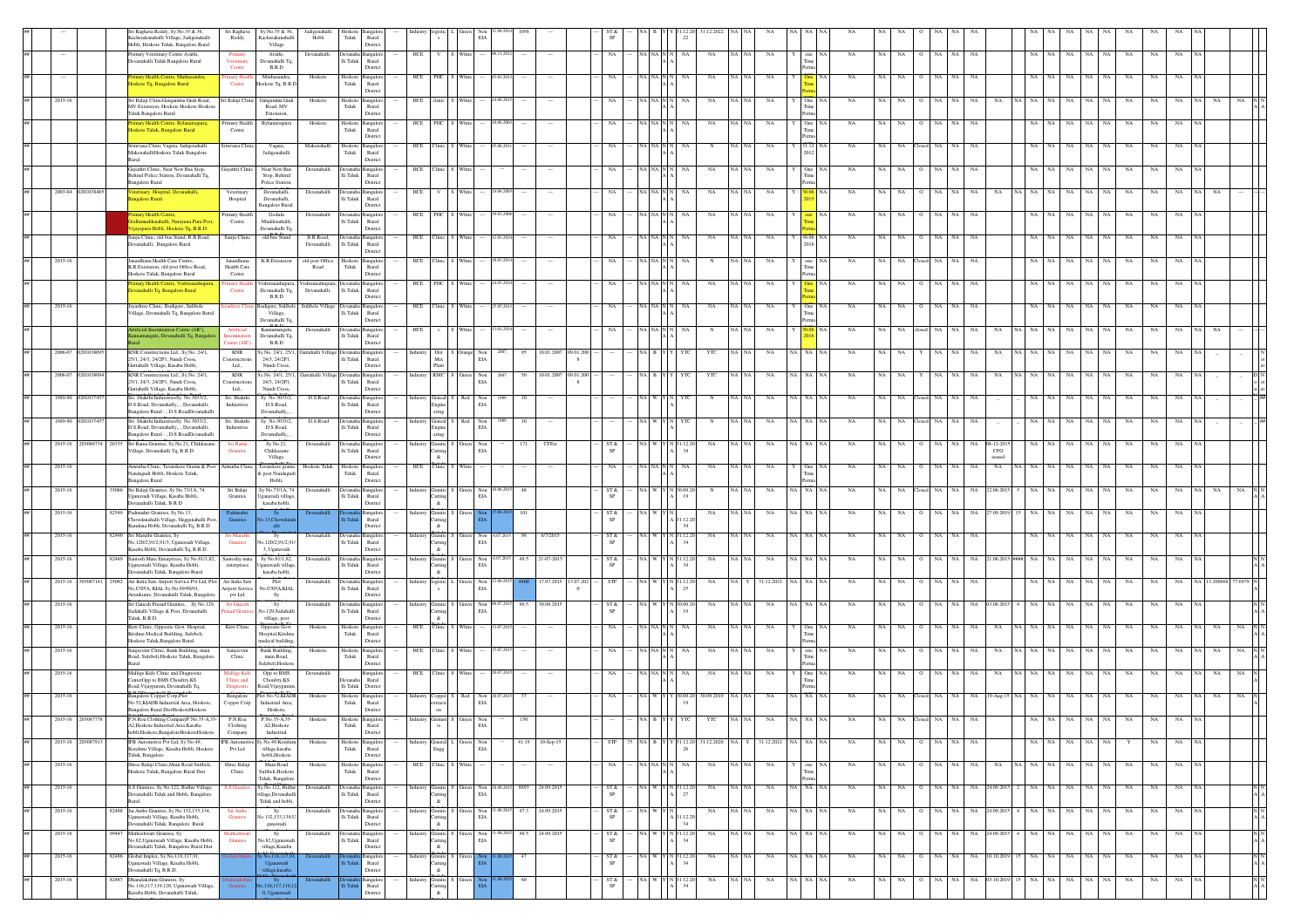|  |             |              | fash Granites, Sy No.73/1,74, Uganawadi                                                                                              |                                                                                                                                                      |                                                                        |                                                    |                         |                         |                              |           |                                                      |                  |                                                     |                                  |                        |          |           |             |                    |             |                 |     |                |         |                   |       |    |             |             |             |             |  |
|--|-------------|--------------|--------------------------------------------------------------------------------------------------------------------------------------|------------------------------------------------------------------------------------------------------------------------------------------------------|------------------------------------------------------------------------|----------------------------------------------------|-------------------------|-------------------------|------------------------------|-----------|------------------------------------------------------|------------------|-----------------------------------------------------|----------------------------------|------------------------|----------|-----------|-------------|--------------------|-------------|-----------------|-----|----------------|---------|-------------------|-------|----|-------------|-------------|-------------|-------------|--|
|  |             |              | Village, Kasaba Hobli, Devanahalli Taluk,<br><b>Bangalore Rural</b>                                                                  |                                                                                                                                                      | Rural<br>Distric                                                       | utting<br>&                                        |                         |                         |                              |           | SP                                                   |                  |                                                     |                                  |                        |          |           |             |                    |             |                 |     |                |         |                   |       |    |             |             |             |             |  |
|  | 2015-16     |              | 87513 Sri Manithi Enterprises Sv No 86<br>Muddanayakanahalli, Kundana Hobli,                                                         | Sri Maruthi<br>Sv<br>Devanahalli<br>lo.86,Muddana<br>interprises                                                                                     | Devanaha Bangalor<br>li Taluk<br>Rural                                 | Industry Granite S Green Non 03.09.2015<br>Cutting |                         | EIA                     | 48.5                         |           | ST &                                                 |                  |                                                     | NA W Y N 31.12.20<br>NA          | NA                     | NA NA NA |           | <b>NA</b>   | NA                 | <b>NA</b>   | NA.<br>$\Omega$ | NA  | NA 14.10.201   | NA      | NA<br>NA          | NA    | NA | <b>NA</b>   | NA          | NA          |             |  |
|  | 2015-10     |              | Devanahalli Taluk, Bangalore Rural Dist<br>Bharath Granites, Sy No.67, Arasanahalli,<br>Peddanahalli Village, Kundana Hobli,         | anahalli,Kunda<br>$S_3$<br>Devanahall<br>o.67, Arasanahal<br>Granites                                                                                | District<br>Ili Taluk<br>Rural                                         | $\&$<br>Granite<br>Cutting                         |                         | Non<br>EIA              | 24.09.201                    |           | ST &<br>$\mbox{SP}$                                  |                  |                                                     | 19                               |                        |          |           |             |                    |             |                 |     | 24.09.2        |         |                   |       |    |             |             |             |             |  |
|  | 2015-16     | 8839         | Devanahalli Taluk, Bangalore Rural<br>Aerospace Common Finishing Facility                                                            | , peddanahalli<br>Plot No-5,<br>vanahalli Taluk<br>Aerospace                                                                                         | District<br>angale                                                     | $\alpha$<br>Special :                              |                         | Non<br>109.201          | 9050<br>03.12.2015           | 02.12.202 |                                                      | NA WY            |                                                     |                                  |                        |          |           |             |                    |             |                 |     |                |         |                   |       |    |             |             |             |             |  |
|  |             |              | Presently owned by KIADB ) Plot No-5,<br>Bangalore Aerospace park, Devanahalli                                                       | Bangalore<br>Common<br>Finishing<br>Aerospace park                                                                                                   | li Taluk<br>Rural<br>District                                          | ing of                                             |                         | $_{\rm EIA}$            |                              |           |                                                      |                  |                                                     |                                  |                        |          |           |             |                    |             |                 |     |                |         |                   |       |    |             |             |             |             |  |
|  | 2015.-16    | 203088441    | 32836 RSA Turbotech Pvt Ltd, Plot No-36/2,<br>36/3, Ekarajapura Village, Sullibele Hobli<br>Hoskote Taluk, Bangalore Rural           | RSA Turbotech<br>Plot No-36/2,<br>Hoskote Taluk<br>Pvt Ltd<br>36/3, Ekarajapu<br>rilaage, Sullibele                                                  | Hoskote<br>langalor<br>Taluk<br>Rural<br>District                      | Fabrica 1<br>tion<br>ssembl                        |                         | Non<br>EIA              | 19.10.201                    | 18.10.20  | $ST\,\&$<br>SP                                       | NA BY            |                                                     | 30.09.20<br>30.09.202            | 30.09.2021             |          |           |             | NA                 |             |                 |     | NA<br>17.05.20 |         | NA                | NA    |    |             |             |             |             |  |
|  | 2015-16     | 8847         | Ozone Urbana Infra Developers Pvt Ltd, Sy<br>80007<br>No.151.152/1,158 of Kannamangala                                               | $\frac{1}{s_y}$<br>cinaballi Taluk<br>Ozone Urban<br><b>Infra Developers</b><br>No.151,152/1,15                                                      | angalo<br>$\rm{Ili}$ Taluk<br>Rural                                    | Educati<br>nal<br>$_{\rm{onal}}$                   |                         | Non<br>EIA              | 1000<br>24.11.201            |           | <b>STP</b>                                           | NAIR             |                                                     | 30.09.2028<br>0.09.20            | NA                     |          |           | NA          | NA                 |             | NA              | NA  | NA             |         | NA                | NA    | NA |             |             |             |             |  |
|  | 2015-16     | 88496        | Village, Kasaba Hobli, Devanahalli Taluk,<br>Seethi Byraveshwara Granites, Sy No.44/3,                                               | Pyt Ltd<br>Kannamangala<br>Seeth<br>Sy<br>anahalli Taluk                                                                                             | District                                                               | Institute Institut<br>Granite S                    |                         | Non<br>06.10.2015       | 119<br>04.11.201             |           | ST &                                                 |                  |                                                     | NA W Y N 31.12.20<br>NA          | NA                     | NA NA NA |           | NA          | NA                 | <b>NA</b>   | $_{\rm NA}$     | NA  | NA             | NA      | NA<br>NA          | NA    | NA | NA          | NA          | NA          |             |  |
|  |             |              | oojanahalli, Sadahalli Post, Devanahalli<br>Taluk, Bangalore Rural                                                                   | io.44/3.Poojana<br>raveshwa<br>Ili, Sadahalli Post<br>Granites                                                                                       | lli Taluk<br>Rural<br>District                                         | Cutting<br>$\alpha$                                |                         | EIA                     |                              |           | SP                                                   |                  |                                                     |                                  |                        |          |           |             |                    |             |                 |     |                |         |                   |       |    |             |             |             |             |  |
|  | 2015-16     | 99946        | MTC Bus Depot, Sy No.304 & 305<br>anahalli, Bangalore, Rural Dist                                                                    | <b>BMTC</b> Depot<br>Sv No.304 &305<br>Devanahalli,<br>Bangalore, Rural                                                                              | Jevanahalli Taluk Devanaha Bangalore<br>lli Taluk<br>Rural<br>District | Industry Bus S Orange Non 29.09.2015<br>Depot      |                         | EIA                     | 3600                         |           | ETP                                                  |                  | YBIY                                                | (30.09.20)<br>30.09.2020         | NA                     |          | VA NA NA  | NA          | NA                 | NA.         | NA              | NA  | NA.<br>7-Nov-1 |         | <b>NA</b><br>NA   | NA    | NA |             | NA          | NA          |             |  |
|  | 2015-16     | 101349       | 26245<br>yrus Life Sciences Pvt Ltd., No.54A &<br>KIADB Indl Area, Hoskote Taluk,                                                    | y No.54A &54 B,<br>Lyrus Life<br>Hoskote Taluk<br>KIADB Indl Area<br>Science                                                                         | Hoskote<br>Bangalor<br>Taluk<br>Rural                                  | ndustry Formul<br>ation of                         |                         | Non<br>EIA              |                              |           | CETP &<br>$ST\,\&$                                   |                  |                                                     | 30.09.2021<br>80.09.20           | 30.09.2021             | VА.      |           | NA          |                    |             | NA              | NA  | NA 30.01.20    |         | NA<br>NA          | NA    | NA |             | NA.         | NA.         |             |  |
|  | 2015-16     | 101901       | galore Rural Dist<br>Anutex Laminates, Sy No.224/3,<br>26273<br>hokkahalli Village, Hoskote Taluk,                                   | Hoskote Taluk,<br>Hoskote Taluk<br>Anutex<br>Sy<br>0.224/3,Chokkab                                                                                   | District<br>Hoskote Bangalor<br>Taluk<br>Rural                         | Capsul<br>Industry<br>work                         | Job S Green             | Non<br>18.11.201<br>EIA | 200                          |           | $\mbox{SP}$<br>ST &                                  |                  |                                                     | 31.12.2024<br>NA B Y Y 31.12.20  | NA                     |          | VA NA NA  | NA          | NA                 | NA          | NA              | NA  | NA             |         | <b>NA</b><br>NA   | NA    | NA |             | NA          | NA          |             |  |
|  | 2015-16     | 162320       | ngalore Rural<br>Ayurvedic Treatment Service Center, Sy                                                                              | Laminates<br>alli village,<br>y No.260&261<br>anahalli Taluk<br>Ayurvedic                                                                            | <b>Distric</b><br>ıngal                                                | industry Ayurve M                                  |                         | Non                     | 01.01.201<br>990<br>27.12.20 |           |                                                      |                  |                                                     |                                  | NA                     |          |           | NA          |                    |             |                 |     |                |         | NA                |       |    | NA          |             |             |             |  |
|  |             |              | No.260 & 261, Avathi Village, Kasaba<br>Hobli, Devanahalli Taluk, Bangalore Rur                                                      | Treatment<br>Avathi village<br>rvice center<br>.Kasaba hobli                                                                                         | lli Taluk<br>Rural<br>Distric                                          | dic<br>Treatm                                      |                         | EIA                     |                              |           |                                                      |                  |                                                     |                                  |                        |          |           |             |                    |             |                 |     |                |         |                   |       |    |             |             |             |             |  |
|  | 2015-16     | 10243        | Amin Properties LLP, Sy No.19(P),<br>82284<br>20/1(P),20/2, Poojanahalli Village, Kasaba<br>Hobli, Devanahalli Taluk, Bangalore      | Sy No.19(P)<br>min Prope<br>$_{\rm LLP}$<br>.20/1(P).20/2.<br>village,<br>Poojanahalli                                                               | lli Taluk<br>Rural<br>District                                         | `omme<br>ial<br>reial<br>Complex Comple            |                         | Non<br>EIA              |                              |           |                                                      |                  |                                                     | 30.06.20<br>22                   |                        |          |           |             |                    |             |                 |     |                |         |                   |       |    |             |             |             |             |  |
|  | 2015-16     | 102619       | Chaithanya Clinic, Sulibele (V & P),<br>Hoskote Tq, B.R.D                                                                            | Sulibele (V & P),<br>Hoskote Taluk<br>Clinic<br>Hoskote Tq, B.R.I                                                                                    | Hoskote<br>ingale<br>Taluk<br>Rural                                    | HCE Clinic S White                                 |                         | 1220                    |                              |           | NA                                                   | NA NA N          |                                                     | NA<br>NA                         | NA                     |          |           | NA          | NA                 |             | NA              | NA  | NA             |         | NA                | NA    | NA | $_{\rm NA}$ | NA          | NA          |             |  |
|  | 2015-16     | 102625       | Eshwar Clinic, Sulebeli Main Road,                                                                                                   | Eshwar Clinic<br>Sulebeli Main<br>Hoskote Taluk                                                                                                      | District<br>Hoskot<br>ngalc                                            | HCE<br>Clinic                                      |                         |                         |                              |           |                                                      |                  |                                                     | NA                               | NA                     |          |           | NA          |                    |             |                 |     | NA.            |         |                   |       |    |             |             |             |             |  |
|  | 2015-16     | 102621       | Hoskote Taluk, Bangalore Rural<br>Sai Ranga Poly clinicSulebeli Main Road. Sai Ranga Poly                                            | Road, Hoskote<br>Sulebeli Main<br>Hoskote Taluk                                                                                                      | Taluk<br>Rural<br>District<br>Hoskote<br>angalo                        | HCE Clinic                                         |                         |                         |                              |           | NA.                                                  |                  |                                                     | NA                               | <b>NA</b>              |          |           | <b>NA</b>   | NA                 |             |                 |     | NA             |         |                   |       |    | NA          |             |             |             |  |
|  |             |              | Sulebeli "Hoskote Tq, B.R.DHoskote<br>TalukHoskote TalukBangalore Rural                                                              | Road, Sulebeli<br>clinic<br>,Hoskote Tq,                                                                                                             | Taluk<br>Rural<br>District                                             |                                                    |                         |                         |                              |           |                                                      |                  |                                                     |                                  |                        |          |           |             |                    |             |                 |     |                |         |                   |       |    |             |             |             |             |  |
|  | 2015-16     | 102624       | S.R LabSulebeli Main Road, Sulebeli<br>Hoskote Tq, B.R.DHoskote TalukHoskote<br>TalukBangalore Rural                                 | Sulebeli Main<br>S.R Lab<br>Hoskote Taluk<br>Road, Sulebeli<br>loskote Tq, B.R.I                                                                     | Hoskote Bangalore<br>Taluk<br>Rural<br>District                        | HCE Clinic S White                                 |                         |                         |                              |           | NA.                                                  |                  | NA NA NN                                            | NA<br>NA                         | NA                     |          |           | NA          | NA                 | NA          | NA              | NA  | NA             | NA      | NA                | NA    |    | NA          |             | NA          |             |  |
|  | 2015-16     | 10284        | / Prasad, No.12,13,17 & 18, Ekarajapura<br>illage, Sulebele Hobli, Hoskote Taluk,                                                    | ∛o.12,13,17 &18<br>V.Prasad<br>oskote Talul<br>Ekarajapura                                                                                           | Bangalor<br>Hoskote<br>Taluk<br>Rural                                  | Industry Storage<br>of                             |                         | Non<br>EIA              | 12.01.201                    |           |                                                      |                  |                                                     |                                  |                        |          |           |             |                    |             |                 |     |                |         |                   |       |    |             |             |             |             |  |
|  | 2015-16     | 102746       | <b>Bangalore Rural</b><br>K.L GranitesSy No 67, Arasanahalli,<br>26339                                                               | village, sulebele<br>Sy No 67,<br>K.L. Granit<br>evanahalli Taluk Devanah                                                                            | District<br>Bangalo                                                    | ${\sf Goods}$<br>Granite S                         | Green                   | Non                     | 29.12.2015<br>$48\,$         |           | ST &                                                 |                  |                                                     | NA                               | NA                     |          |           | NA          | NA                 |             |                 |     | NA             |         | NА                |       |    | NA          |             | NA          |             |  |
|  | 2015-16     | 103540       | <sup>b</sup> eddanahalli Village, Kundana Hobli,<br>Devanahalli Taluk, Bangalore Rural<br>Sree Thirumala Rocks, Sy No.81/3,<br>26884 | Arasanahalli.<br>Peddanahalli<br>Sy<br>Devanahalli<br>ee Thii                                                                                        | lli Taluk<br>Rural<br>District<br>Devanaha Bangalore                   | Cutting<br>$\&$<br>Industr                         | Granite S Green         | EIA<br>Non              |                              |           | SP<br>ST &                                           |                  |                                                     | 20<br>NA W Y N 30.09.20<br>NA    | NA                     | NA NA NA |           | NA          | NA                 | <b>NA</b>   | NA              | NA  | NA             | NA      | NA.<br>NA         | NA    | NA | NA          | NA          | NA          |             |  |
|  |             |              | leanavadi Village, Kasaba Hobli,<br>Jevanahalli, B.R.D                                                                               | Rocks<br>io.81/3, Uganava<br>village, Kasaba                                                                                                         | Ili Taluk<br>Rural<br>District                                         | Cutting<br>$\alpha$                                |                         | EIA                     |                              |           | SP                                                   |                  |                                                     | 20                               |                        |          |           |             |                    |             |                 |     |                |         |                   |       |    |             |             |             |             |  |
|  | 2015-16     | 103701       | agaraj Construction CompanySy<br>No.93/3, Chokkasandra, Nandagudi Hobl<br>Hoskote Taluk, B.R.D                                       | Sv No.93/3<br>Nagaraj<br>Chokkasandra<br>Construction<br>Chokkasandra<br>Nandagudi Hobli<br>Company                                                  | Hoskote<br>angalor<br>Taluk<br>Rural<br>District                       | Stone S<br>Stone<br>rusher<br>Crusher              |                         | Non<br>EIA              | 218<br>21.03.201             |           | NA                                                   | NA   A   N       |                                                     | 30.09.202<br>NA                  | NA                     |          |           | NA          | NA                 |             | NA              | NA  | NA 22.03.20    |         | NA.               |       |    |             |             |             |             |  |
|  | 2015-16     | 104286       | Sri. Venkateshwara Clinic.<br>Mallimakanapura, Begur post, Hoskote                                                                   | Mallimakanapura<br>Sri.<br>enkateshwara<br>Hoskote, Begur                                                                                            | Mallimakanapura, Hoskote Bangalore<br>Taluk<br>Rural                   | HCE Clinic S White                                 |                         |                         |                              |           | NA                                                   |                  | NA NA N N                                           | NA<br>NA                         | NA                     |          | 30.06. NA | NA          | NA                 | NA.         | NA              | NA  | NA             | VA I NA | NA<br>NA          | NA    | NA | NA          | NA.         | NA          |             |  |
|  | 2015-16     | 104975       | aluk, Bangalore Rural<br>SLV Granites, No 53/3, Devaganahalli<br>27200                                                               | Clinic<br>post, Bangalore<br><b>SLV</b> Granite<br>No<br>Devanahalli                                                                                 | District<br><b>Jevanah</b><br>angalor                                  | Industry Granite S                                 | Green                   | Non                     | 48.72                        |           | ST &                                                 |                  |                                                     | NA W Y N 31.12.2<br>NA           | NA                     |          |           | <b>NA</b>   |                    |             |                 |     | NA 26.02.20    |         | NA<br>NA          | NA    | NA | NA          |             |             |             |  |
|  | 2015-16     |              | /illage, Uganawadi Post, Kundana Hobli<br>vanahalli Tq, Bangalore Rural<br>sited Nanotech Innovations Pvt Ltd,                       | /3,Devaganaha<br>village,<br>o.12A,KIADB<br>United<br>Chokkahalli                                                                                    | lli Taluk<br>Rural<br>District<br>loskote<br>ingale                    | Cutting<br>$\&$<br>Manufa                          |                         | EIA<br>Non              |                              |           | SP<br>ETP                                            |                  |                                                     | 30.06.20<br>0.6.2                | NA                     |          |           |             |                    |             |                 |     |                |         |                   |       |    |             |             |             |             |  |
|  |             |              | No.12A, KIADB Industrial Area, Sy No-<br>85, Chokkahalli Village, Kasaba Hobli,                                                      | strial Area, Sy<br>Village,<br>Nanotech<br>ovations Pv<br>No-85,                                                                                     | Taluk<br>Rural<br>Distric                                              | ture of<br>Graphe                                  |                         | EIA                     |                              |           |                                                      |                  |                                                     |                                  |                        |          |           |             |                    |             |                 |     |                |         |                   |       |    |             |             |             |             |  |
|  | 2015-16     | 106188       | 27478 Sri Lakshmi Venkateshwara<br>iranitesNo.128/2, B.Uganawadi village<br>Kasabahobli, Devanahalli Taluk, Bangal                   | Sri Lakshmi<br>No.128/2,<br>Devanahalli<br>Venkateshwara<br>B.Uganawadi<br>Granites<br>village,                                                      | angale<br>lli Taluk<br>Rural<br>Distric                                | Industry Granite<br>Cutting<br>$\&$                | Green                   | Non<br>EIA              | 79.5                         |           | ST &<br>SP                                           |                  |                                                     | NA W Y N 31.12.20<br>$_{\rm NA}$ | $_{\rm NA}$            | NA NA N  |           | NA          |                    |             | NA              | NA  | NA 17.02.20    |         | NA<br>ŃА          |       | NA | $_{\rm NA}$ | NA          | NA          |             |  |
|  | 2015-16     | 10604        | lagadish Clinic, 4B, Venkatagiri kote,<br>Devanahalli Taluk, Bamngalore Rural                                                        | 4B, Venkatagir<br>radish Clini<br>Devanahalli<br>kote, Devanahall                                                                                    | lli Taluk<br>Rural                                                     | Clinic<br>HCE                                      |                         |                         |                              |           | NA                                                   |                  |                                                     |                                  |                        |          |           |             |                    |             |                 |     |                |         |                   |       |    |             |             |             |             |  |
|  | 2015-16     | 107091       | 27632 JMC Projects (India )Ltd, No-115 to 117,                                                                                       | aluk, Bamnealo<br>No-115 to 117<br><b>JMC</b> Projects<br>Kannamangala                                                                               | District<br>Hoskote<br>vagalo-                                         | Industry RMC S Green                               |                         | Non<br>EIA              | 82                           |           | ST &                                                 | NA R IY          |                                                     | 31.12.2025<br>81.12.2            | NA                     |          |           |             |                    |             | NA              | NA  | <b>NA</b>      |         | NA                |       |    |             |             | NA          |             |  |
|  | 2015-16     |              | Kannamangala, Kasaba Hobli, Bangalore<br>Rural<br>106883 77657 Padmavathi Stones Sv No 29/3                                          | (India )Ltd<br>Kannamangala<br>kasaba hobli.<br>Sy No.29/3,<br>Padmayath<br>Devanahalli                                                              | Taluk<br>Rural<br>District<br>Devanaha<br>anealor                      | Industry Granite S                                 | Green                   | Non                     | 79.46                        |           | <b>SP</b><br>ST &                                    |                  |                                                     | NA W Y N 31.12.20<br>NA          | NA                     | NA I     |           | NA          | NA                 | <b>NA</b>   | NA              | NA  | NA             |         | NA                |       |    | NA.         |             | NA          |             |  |
|  |             |              | Devaganahalli Village, Kundana Hobli,<br>evanahalli Taluk, B.R.D.                                                                    | <b>Stones</b><br>Devaganahalli<br>village, Kundana                                                                                                   | Ili Taluk<br>Rural<br>District                                         | Cutting<br>$\&$                                    |                         | EIA                     |                              |           | SP                                                   |                  |                                                     |                                  |                        |          |           |             |                    |             |                 |     |                |         |                   |       |    |             |             |             |             |  |
|  | 2015-16     | 106878       | 27635<br>Surya Granites, Sy<br>No.131,132,133,134/1,134/, Uganawadi<br>Village, Kasaba Hobli, Devanahalli Taluk,                     | Sy<br>Devanahalli<br>0.131,132,133,13<br>4/1,134/2,                                                                                                  | <b>Jevanaha</b><br>Ili Taluk<br>Rural<br>District                      | Granite<br>Cutting<br>$\&$                         |                         | Non<br>EIA              | 52.07                        |           | ST &<br>SP                                           |                  |                                                     | 1.12.2<br>NA<br>35               | NA                     |          |           |             | NA.                |             | NA              | NA  | NA.            |         | NA.               | NA    |    | <b>NA</b>   |             | NA          |             |  |
|  | 2015-16     | 106881       | Blue horse industries, Sy No.31/3,<br>27642<br>Devaganhalli Village, Kundana Hobli,                                                  | Sy No.31/3,<br><b>Blue</b> horse<br>Devanahalli<br>Devaganhalli                                                                                      | ıngalc<br>li Taluk<br>Rural                                            | Granite<br>Cutting                                 |                         | Non<br>EIA              | 81.23                        |           | ST &<br>SP                                           |                  |                                                     | NA W Y N 31.12.20<br>NA          | NA                     | NA 1     |           | NA          | NA                 | <b>NA</b>   | NA              | NA  | NA             | NA      | NA.<br>NA         | NA    | NA | NA          | NA          | NA          |             |  |
|  | 2015-16     | 106884       | anahalli Taluk, Bangalore Rural<br>S.G Granites, Sy No.76,131,132,127/1<br>27660                                                     | village, Kundar<br>'Sy<br>S.G Grani<br>Devanahall                                                                                                    | District<br>Bangalo<br>Jevanah                                         | $\&$<br>Granite :                                  |                         | Non                     | 43.41                        |           | ST &                                                 |                  |                                                     | N 31.12.2                        |                        |          |           |             | NA                 |             |                 |     |                |         | NA                |       |    | NA          |             |             |             |  |
|  | 2015-16     | 107466 27551 | ganawadi Village, Kundana Hobli,<br>Devanahalli, B.R.D.<br>Indian Institute of Avur<br>rvedic Medicino                               | io.76,131,132,12<br>/1, Uganawadi                                                                                                                    | $\rm Ili$ Taluk<br>Rural<br>District                                   | Cutting<br>$\&$<br>Ayurvd                          |                         | EIA                     |                              |           | SP                                                   |                  |                                                     | 35                               |                        |          |           |             |                    |             |                 |     |                |         |                   |       |    |             |             |             |             |  |
|  |             |              | &Research, Sy. NO.12,<br>.ingadeeragollahalli, Kundana Hobli. Near                                                                   | of Ayurvedic<br>li, Kundana hobli,<br>Medicine<br>near KIAL                                                                                          | $\rm{Hi\;Taluk}$<br>Rural<br>District                                  | $_{\rm{circ}}$<br>researc                          |                         | EIA                     |                              |           |                                                      |                  |                                                     |                                  |                        |          |           |             |                    |             |                 |     |                |         |                   |       |    |             |             |             |             |  |
|  | 2015-16     | 108062       | owparnika Projects &Infrastructure pvt<br>1dSv No.186/1.186/2.185. Nandavathi<br>village, Kasaba hobli,                              | Sowparnika<br>Sv<br>lavathi village<br>vo.180/1.186/2.1<br>Projects<br>5. Nandavathi<br>&Infrastructure                                              | Hoskote<br>Bangalore<br>Taluk<br>Rural<br>District                     | $_{\rm{cnt}}$                                      | Apartm L Orange         | Non<br>EIA              | 2112<br>30.05.2016           | 216       | STP                                                  | 140 NA W Y N YTC |                                                     | N                                | $_{\rm NA}$<br>NA   NA | NA NA NA |           | $_{\rm NA}$ | $\rm NA$ $ \rm NA$ |             | $_{\rm NA}$     | NA  | NA<br>NA       |         | NA NA NA<br>NA    | NA NA |    | NA          | NA          | NA          | $_{\rm NA}$ |  |
|  | 2015-16     | 108530       | Sand Rock, Sy No-94,<br>Muddanayakanahalli village, Devanahalli                                                                      | Sy No-<br>Sand Rock<br>Devanahalli<br>4.Muddanayaka                                                                                                  | <b>Manaha</b> F<br>anealor<br>lli Taluk<br>Rural                       | Stone<br>Crusher<br>Tusher                         | Stone S Orange Non      | EIA                     | 4.18 10.05.2016              |           | NA                                                   | NA NA A Y        |                                                     | NA<br>25.02.2023                 | NA<br>NA   NA          | NA NA NA |           | NA          | NA NA              |             | O NA NA         |     | NA 27.12.201   |         | 2 NA NA NA        | NA NA |    |             | NA.         | NA          | <b>NA</b>   |  |
|  | 2015-16     |              | Taluk, Bangalore Rural<br>Janardhana Health Care Center, Old Post                                                                    | ahalli village,<br>Old Post office<br>Janardhana<br>Hoskote                                                                                          | District<br>Hoskote Bangalor                                           | HCE Clinic S White                                 |                         |                         |                              |           | NA                                                   |                  | $\overline{\text{NA}}$ -NA $\overline{\text{N}}$ -N | NA<br>NA                         | NA                     |          |           | NA          | NA                 | NA.         | losed NA        | NA. | NA             | NA      | NA<br>NA          | NA    | NA | NA.         | NA          | NA          |             |  |
|  | 2015-16     |              | office Road, KR Badavane, Hoskote Taluk,<br><b>Bangalore Rural</b><br>Devanahalli Piles Clinic1stfloor, old Bus                      | Health Care<br>Road, KR<br>Badavane,<br>Center<br>1stfloor, old Bus<br>Devanahalli<br>Devanahalli                                                    | Taluk<br>Rural<br>District<br>Jevanaha Bangalore                       | HCE Clinic S White                                 |                         |                         | $\cdots$                     |           | NA                                                   |                  | $\it NA$ $\it NA$ $\it N$ $\it N$                   | NA<br>NA                         | NA                     |          | 30.06. NA | NA          | NA                 | NA          | 0 NA NA         |     | NA             | NA I    | $_{\rm NA}$<br>NA | NA    | NA | NA          | $_{\rm NA}$ | NA          | <b>NA</b>   |  |
|  |             |              | Stand, puttappana Godi Bedi, Near SBM<br>Bank Goakre Road, Devanhalli Tq,                                                            | Piles Clinic<br>Stand, puttappana<br>Godi Bedi, near                                                                                                 | li Taluk<br>Rural<br>District                                          |                                                    |                         |                         |                              |           |                                                      |                  |                                                     |                                  |                        |          |           |             |                    |             |                 |     |                |         |                   |       |    |             |             |             |             |  |
|  | $2016 - 1$  |              | Salarpuria Real Estate Pvt LtdSy<br>No.341/1,342/1,342/2 Devanahalli<br>Village, Kasaba hobli, Bangalore Rural                       | Salarpuria Real<br>Sy<br>Devanahall<br>Estate Pvt Ltd No.341/1,342/1,34<br>2/2 Devanahalli                                                           | Bangal<br>Jevana<br>$\rm{Ili}$ Taluk<br>Rural<br>District              | Apartmen Apartm<br>$_{\rm{cnt}}$<br>$\mathbf{t}$   | Orange                  | Non<br>EIA              |                              |           | STP                                                  |                  |                                                     |                                  | $_{\rm NA}$            |          |           | NA          | NA                 | NA          | NA              |     | NA<br>NA       |         | NA<br>NA          |       |    | NA.         |             |             |             |  |
|  | $2016 - 17$ |              | 28886 Gleason Works (India) Pvt Ltd, No-70-A, Gleason Works<br>KIADB Aerospace Park,                                                 | No-70-A, KIADB<br>Devanahalli Taluk Devanaha<br>(India) Pvt Ltd<br>Aerospace Park,                                                                   | Bangalor<br>lli Taluk<br>Rural                                         | industry General 1<br>Engine                       | Orange Non              | EIA                     | 30.04.2016 28.04.202         |           | STP                                                  | 10 NA B Y        |                                                     | 30.09.2021<br>(30.09.20)         | 30.09.2022             | NA NA NA |           | $_{\rm NA}$ | NA                 | $_{\rm NA}$ | NA              | NA  | NA 31.05.201   | NA      | NA<br>$_{\rm NA}$ | NA    | NA |             | $_{\rm NA}$ | $_{\rm NA}$ |             |  |
|  | $2016 - 17$ |              | Bhattaramarenahalli, Budigere Post.<br>Aravind Ecoincinero, Plot No-12, IJ & K,<br>28900<br>KIADB Industrial Area, Hoskote Taluk,    | Devanahalli Talul<br>$\mathrm{No}\text{-}\mathrm{12},\mathrm{I}\mathrm{J}$ and $\mathrm{K}$<br>Hoskote,<br>Arvind<br>.KIADB Industria<br>Ecoincinero | Distric<br>Hoskote<br>Taluk<br>ingaloi<br>Rural                        | ring                                               | Fabrica M White<br>tion | Non<br>EIA              |                              |           | $\frac{\text{ST} \, \&\text{S} \text{P}}{\text{SP}}$ |                  |                                                     | NA W Y N 31.12.20<br>NA          | $_{\rm NA}$            | NA NA NA |           | $_{\rm NA}$ | $_{\rm NA}$        | NA          | $_{\rm NA}$     | NA  | NA             | NA      | $_{\rm NA}$<br>NA | NA    | NA | $_{\rm NA}$ | NA          | NA          |             |  |
|  |             |              | nealore Rural District                                                                                                               | Area, Hoskote                                                                                                                                        | Distric                                                                |                                                    |                         |                         |                              |           |                                                      |                  |                                                     |                                  |                        |          |           |             |                    |             |                 |     |                |         |                   |       |    |             |             |             |             |  |

Taluk,Bangalore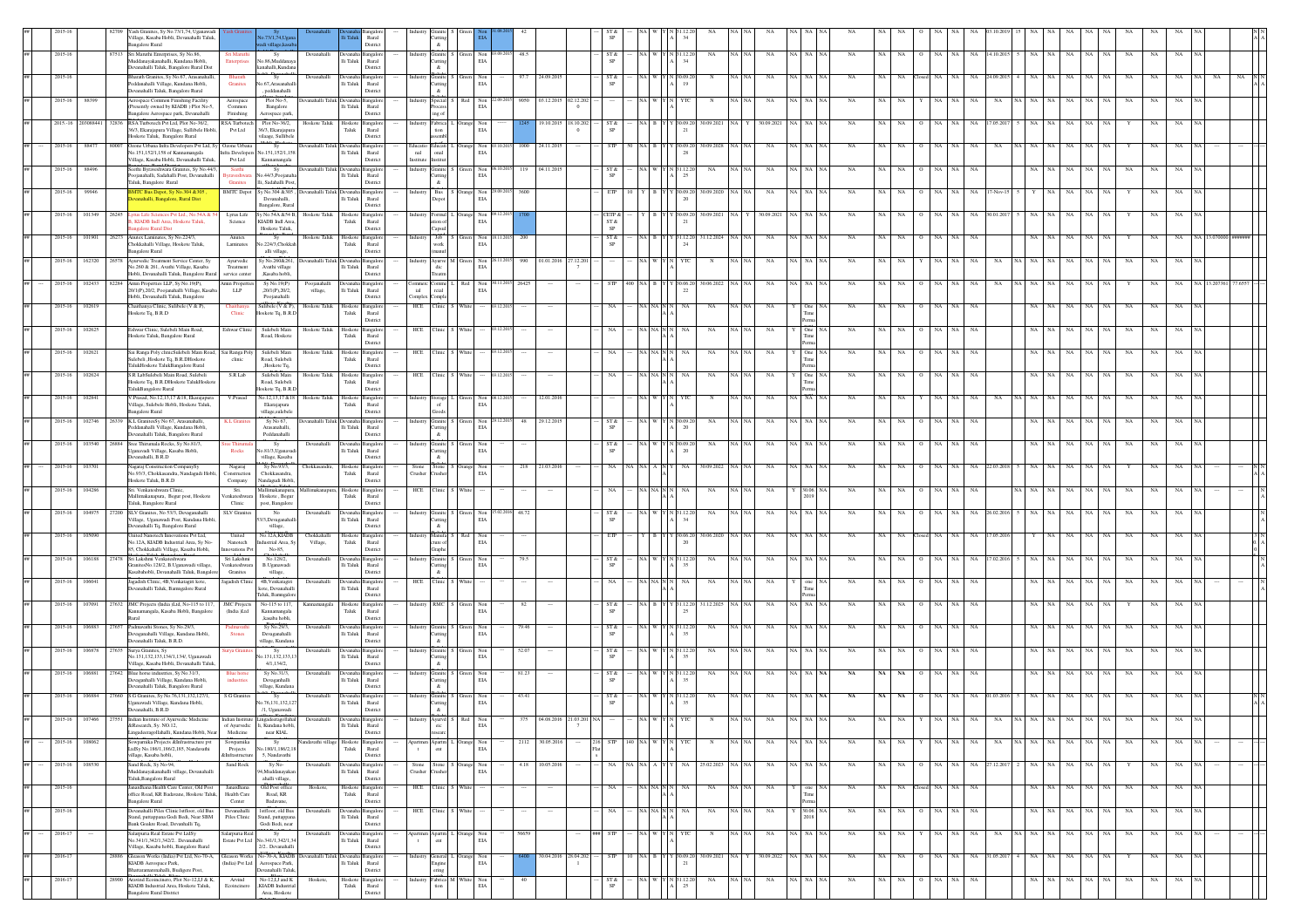|         |                  |         | nealore Fresh Fruits Pvt Ltd<br>No.51/1.51/3. Naganayakanahalli Village.<br>hannaraypatna Hobli, Devanahalli Taluk                             | <b>Bangalore Fresh</b>                   | No.51/1.51/3.<br>Fruits Pvt Ltd Naganayakanahalli<br>village,                     | Devanahalli Taluk Devanaha                  | Ili Taluk                          | Rural<br>District                    |            |                                           | EIA                                   |       |                                       |               |                |                                   |                |                  |         |             |                 |             |     |             |                        |           |            |                  |                      |                   |      |             |     |           |               |
|---------|------------------|---------|------------------------------------------------------------------------------------------------------------------------------------------------|------------------------------------------|-----------------------------------------------------------------------------------|---------------------------------------------|------------------------------------|--------------------------------------|------------|-------------------------------------------|---------------------------------------|-------|---------------------------------------|---------------|----------------|-----------------------------------|----------------|------------------|---------|-------------|-----------------|-------------|-----|-------------|------------------------|-----------|------------|------------------|----------------------|-------------------|------|-------------|-----|-----------|---------------|
|         | 2016-17          |         | 29082 M.B BinduraniNo.45/3, Kacharakanahalli, M.B Bindurani<br>Jadigenahalli village, hobli, Hoskote Taluk,<br><b>Bangalore Rural District</b> |                                          | No.45/3.<br>Kacharakanahall<br>Jadigenahalli                                      | Kacharakanahalli Hoskote Bangalor           | Taluk                              | Rural<br>District                    | Industry   |                                           | Logisti S Green Non<br>$_{\rm EIA}$   |       | 98 20.07.2016 19.07.201               |               |                |                                   |                | $_{\rm N}$       | NA NA   | NA          | NA NA NA        | <b>NA</b>   | NA  | <b>NA</b>   | NA                     | NA.<br>NA | NA         |                  | NA NA NA             | NA.<br>NA         | NA.  | <b>NA</b>   | NA  | <b>NA</b> |               |
|         | 2016-17          |         | asmed Health Sciences Pvt Ltd, Plot.16<br>§ 161, KIADB Obedanahalli Industrial<br>trea, Doddaballapura 3rd Phase,                              | Vasemed Health<br>Science Pvt Ltd        | No.1A, 36/1.<br>Hennur Main<br>Road, Kalyan                                       | anahalli "                                  | lli Taluk                          | Rural<br>District                    |            | Manufa <sup>1</sup><br>ture of<br>peciali | $_{\rm EIA}$                          | 650   | 09.06.201                             | 38.06.20<br>8 | $ST\,\&$<br>SP |                                   |                | 80.09.2029       |         |             |                 |             |     |             |                        |           |            |                  |                      |                   |      |             |     |           |               |
|         | 2016-17          |         | Star Concrete Products, Sy No.139,<br>Bodhanahosahalli, Anugondanahalli Hobli<br>Hoskote Tq, B.R.D                                             | tar Conc<br>Products                     | Sy No.138,<br>odhanahosaha<br>Anugondanahalli                                     |                                             | loskot<br>${\rm T}$ aluk           | ngalo<br>Rural<br>Distric            |            | RMC                                       | Non<br>$_{\rm EIA}$                   | 341   |                                       |               | ST&            |                                   | 31.12.2        | 31.12.2024       |         |             |                 |             |     |             |                        |           |            |                  |                      |                   |      |             |     |           |               |
|         | 2016-17          |         | Hanuman Poly Clinic, near siddaganga<br>school, Thimmasandra road, Budigere<br>Devanahalli Town, Bangalore Rural                               | tuman Pe<br>Clinic                       | near siddaganga<br>school,<br>Thimmassadra                                        | vanahalli Taluk Dev                         | lli Taluk                          | Rural<br>District                    | HCE        | <b>linic</b>                              | White                                 |       |                                       |               |                |                                   |                | $_{\rm NA}$      | NA NA   | NA          |                 | NA          | NA  |             |                        | NA        |            |                  |                      | $_{\rm NA}$       |      | NA          | NA  |           |               |
|         | 2016-17          |         | Leelavathi Health CareL1G 33 MM KHB<br>colony, Behind Police station, Hoskote,<br><b>Bangalore Rural District</b>                              | Leelayathi<br>Health Care                | LIG 33 MM KHB<br>colony, Behind<br>Police station.                                | Hoskote                                     | Hoskote<br>Taluk                   | langalor<br>Rural<br>District        | HCE        | <b>Tinic</b>                              |                                       |       |                                       |               |                |                                   |                | NA               | NA NA   | NA          |                 | NA          | NA  |             |                        |           |            |                  |                      |                   |      |             |     |           |               |
|         | $2016 - 17$      |         | S.R Lab & X-Ray CenterBudigere main<br>Road, Opposite Sidaganga school, Budigen<br>, Devanahalli Taluk, Bangalore Rural                        | $S.R$ Lab & X-<br>Ray Center             | Budigere main<br>Road, Opposite<br>Sidaganga school,                              | vanahalli Taluk                             | Ili Taluk                          | Rural<br>District                    | HCE        | aborat<br>v and<br>fealthc                | <b>White</b>                          |       |                                       |               |                |                                   | NA             | $_{\rm NA}$      | NA NA   | NA          | $Q_{\text{in}}$ | NA          | NA  | NA          | NA                     | NA.<br>NA |            |                  | NA NA                | $_{\rm NA}$<br>NA | NA   | NA          | NA  | NA        |               |
|         | 2016-17          |         | 28935 Velca Racking Systems Pvt Ltd., Plot No<br>I, Sy No.19,20 & 21, Bangalore<br>ospace park, Devanahalli, Bangalor                          | Systems Pvt Ltd                          | Velca Racking Plot No-91, Sy<br>No.19,20 & 21<br>Bangalore                        | Xevanahalli Taluk Devanaha Bangalon         | $\rm Ili$ Taluk                    | Rural<br>Distric                     |            | ture of<br>Racks,                         | Industry Manufa M Red Non<br>EIA      |       | 31.08.2016                            | 08.06.202     | <b>ETP</b>     |                                   | $Y$ 30.06.20   | 30.06.2021       | NA NA   | NA          | NA NA NA        | <b>NA</b>   | NA  | NA.         | NA                     | NA<br>NA. | .09.20     |                  |                      | NA<br>NA          | NA   |             | NA  | NA.       |               |
|         | 2016-17          | 2030914 | 29858 Om Srinivas Granite, Sy No. 63/1,<br>Jogahalli Village, Sadahalli Post,<br>Bangalore Rural District.                                     | Om Srinivas<br>Granite                   | Sy No. 63/1,<br>Jogahalli Villag<br>Sadahalli Post                                | levanahalli Taluk Devar                     | $\rm{Hi}$ Taluk                    | Rural<br>Distric                     |            | Granite<br><b>Cutting</b><br>$\&$         | en Non<br>$_{\rm EIA}$                | 47    | 02.07.2016                            | 01.07.20      | ST &           |                                   | 31.12.20<br>28 | NA               | NA I NA | NA          | IA I NA         | <b>NA</b>   |     |             |                        | NA.       | NA         |                  |                      | NA.               | NA   | NA          | NA  | NA.       |               |
|         | 2016-17          |         | Sri Radhakrishna Granite, Sy No. 13/2,<br>Kempathimmanahalli Village, Kasaba<br>Hobli, Devanahalli Tq, Bangalore Rural                         | Sri Radha<br>ishna Granit                | Sy No. 13/2,<br>lli Village, Kasaba                                               | levanahalli Taluk Devanah                   | $\rm Ili$ Taluk                    | angalo<br>Rural<br>Distric           |            | Granite <sup>3</sup><br>utting            | Green Non<br>$_{\rm EIA}$             | 47    | 24.06.2016                            |               | ST &           |                                   | Y N 31.12.20   | NA               | NA NA   | NA          | A NA NA         | NA          | NA  | NA.         | NA                     | NA<br>NA. |            |                  | NA NA                | NA<br>NA          | NA   | NA          | NA  | NA        |               |
|         | $2016 - 1$       |         | Vishwa Piles ClinicOld bus stand, BB<br>Road, Devanahali, Bangalore                                                                            | ishwa Piles<br>Clinic                    | Old bus stand, BB<br>Road, Devanahali                                             | ınahalli Taluk Dev                          | lli Taluk                          | Rural<br>Distric                     | HCE        | 'linic                                    |                                       |       |                                       |               |                |                                   |                | NA               |         | NA          |                 | NA          |     |             |                        |           |            |                  |                      |                   |      |             |     |           |               |
|         | $2016 - 1$       |         | Prasanna ClinicNear Bazar Road, Budiger<br>Village, Devanahalli Tq, B.R.D                                                                      |                                          | Bangalore<br>Near Bazar Road<br><b>Budigere Village</b>                           | anahalli Taluk De                           | lli Taluk                          | Rural                                |            |                                           |                                       |       |                                       |               |                |                                   |                | NA               |         |             |                 |             |     |             |                        |           |            |                  |                      |                   |      |             |     |           |               |
|         | $2016 - 17$      |         | Sri Sai Ram Clinic Kannurahalli Road,<br>Near Siddeshwara Medical, M.V                                                                         | Sri Sai Ram<br>Clinic                    | Devanahalli To<br>Kannurahalli<br>Road, Near                                      | Hoskote.                                    | Hoskote<br>Taluk                   | District<br>ngalo<br>Rural           | <b>HCE</b> | Clinic                                    |                                       |       |                                       |               |                |                                   |                | NA               | NA NA   | NA          |                 | NA          | NA  |             | NA                     | NA.<br>NA |            |                  | NA                   | NA                |      | $_{\rm NA}$ | NA  | NA        |               |
|         | 2016-17          |         | Extension. HoskoteHoskote.Hoskote<br>Abhava Clinic, Budigere main Road<br>Devanahalli Taluk, Bangalore Rural                                   | Abhaya Clinic                            | Siddeshwara<br>Budigere main<br>Road, Devanahalli                                 | ligere main Road Deva                       | Ili Taluk                          | District<br>Rural                    | HCE        |                                           |                                       |       |                                       |               |                |                                   |                | NA               |         | NA          |                 | NA          |     |             |                        |           |            |                  |                      |                   |      |             |     |           |               |
|         | 2016-17          |         | District<br>Vinayaka Hospital, Sy No.18, kolar main<br>Road, Vijaypura, Devanahalli Tq, B.R.D                                                  | Vinavaka<br>Hospital                     | Taluk, Bangalore<br>Sy No.18, kolar<br>main Road,                                 | evanahalli Taluk Devan                      | lli Taluk                          | District<br>Rural                    | HCE        | Iospita                                   |                                       |       |                                       |               |                |                                   |                | NA               |         | <b>NA</b>   |                 |             |     |             |                        |           |            |                  |                      |                   |      |             |     |           |               |
|         | 2016-17          |         | Srinivasa Hospital, Hosahudaya Main<br>oad, Venkatagirikote, Devanahalli Taluk,                                                                | Srinivasa<br>Hospital                    | Vijaypura,<br>Hosahudaya Main<br>Road,                                            | levanahalli Taluk Devanah                   | $\rm Ili$ Taluk                    | District<br>angalo<br>Rural          | HCE        | Hospita !                                 | <b>White</b>                          |       |                                       |               |                |                                   |                | NA               | NA NA   | NA          | one             | NA          | NA  | NA.         | NA                     | NA        |            |                  | NA I                 | NA<br>NA          |      | <b>NA</b>   | NA  |           |               |
|         | 2016-17          |         | Bangalore Rural District,<br>Can Concrete, Sy No.41/2,42/4,                                                                                    | Can Concrete                             | Venkatagiriko<br>Sy No.41/2,42/4                                                  | Dandupalya                                  | Hoskote                            | District<br><b>Bangalo</b>           |            | RMC                                       | Non                                   | 296   | 16.09.201                             |               |                |                                   | .12.2          | 31.12.202        |         |             |                 |             |     |             |                        |           |            |                  |                      |                   |      |             |     |           |               |
| ##      | 2016-17 2030919  |         | Dandupalya Village, Kolathur Post,<br><b>Bangalore Rural</b><br>S J DevelopersSy No. 50/1, (New No.                                            | S J Developers                           | Dandupalya<br>village, Kolathur<br>y No. 50/1, (New                               | village<br>Ekarajapura                      | ${\rm T}$ aluk<br>Hoskote Bangalon | Rural<br>District                    | Layout     | ayout                                     | $_{\rm EIA}$<br>Green Non             |       | 1830 10.05.2017                       | 09.05.202     |                |                                   |                | YTC              |         | NA          |                 | NA          |     |             |                        |           |            |                  |                      |                   |      |             |     |           |               |
|         | 2016-17          |         | 50/6), 50/2,50/3, Of Ekarajapura Village<br>Sulibele Hobli, Hoskote<br>78256 Sri Kiran Kumar & Others, Sy. NO.128/1P,                          | Sri Kiran                                | No. 50/6).<br>50/2,50/3, Of<br>Kanekal Village,                                   | Kanekal Village                             | Taluk<br>Hoskote Bangalore         | Rural<br>District                    |            | Logisti                                   | EIA<br>Green Non                      |       | 1500 CFE issued                       |               | ST &           |                                   | Y 31.12.20     | 31.12.2028 NA NA |         | NA          | NA NA NA        | <b>NA</b>   | NA  | <b>NA</b>   | NA                     | NA.<br>NA | .08.20     |                  | NA                   | NA<br>NA          | NA   | NA          | NA  | NA        |               |
|         | 2016-17          |         | 128/1 to 22, Kanekal Village, Jadigenahalli Kumar &Others<br>Hobli, Bangalore Rural<br>vaastha Avurvedic Panchakarma                           | Syaastha                                 | Jadisenahalli<br>Hobli, Bangalore<br>M. Ramaiah                                   | vanahalli Taluk                             | Taluk                              | Rural<br>District<br>nealo           | HCE        | linic.                                    | EIA                                   |       | 12.08.2016                            |               |                |                                   |                | NA               |         | <b>NA</b>   | One             | <b>NA</b>   |     |             |                        |           |            |                  |                      | NA.               |      | NA          |     |           |               |
|         | 2016-17          |         | KendraM. Ramaiah Complex.<br>hanthinagar, Ward No. 22, Sulibele Rd.<br>29634 Sri Vinavaka Granites, Sv No. 14/6.                               | Ayurvedic<br>Panchakarma<br>Sri Vinavaka | Complex,<br>Shanthinagar,<br>Sv No. 14/6.                                         | Devanahallui                                | lli Taluk<br>Devanaha Bangalore    | Rural<br>Distric                     | Industry   |                                           | Granite S Green Non                   |       | 15015 CFE issued                      |               | ST &           |                                   | Y N 31.12.20   | NA               | NA NA   | NA          | <b>A</b> NA NA  | <b>NA</b>   |     | NA.         | NA.                    | NA        | 1.09.201   |                  |                      | NA<br>NA          | NA   | NA          | NA  | NA.       |               |
|         | 2016-17          |         | Chowadanahalli Village, Heganahalli<br>Hobli, Devanahallui Taluk, Bangalore<br>Kempanna Nursig Home K R. Road,                                 | Granites<br>Kempanna                     | Chowadanahall<br>Village,<br>K R. Road,                                           | Taluk<br>Hoskote,                           | $\rm Ili$ Taluk                    | Rural<br>District                    | HCE        | utting<br>&.<br>linic                     | EIA                                   |       | on<br>25.08.2016                      |               |                |                                   |                |                  | NA I NA |             |                 | <b>NA</b>   |     |             |                        |           |            |                  |                      |                   |      |             |     |           |               |
|         |                  |         | Hoskote, Taluk, Bangalore Rural                                                                                                                | Nursig Home                              | Hoskote,<br>Bangalore                                                             |                                             | Hoskote<br>Taluk                   | langalo<br>Rural<br>District         |            |                                           |                                       |       |                                       |               |                |                                   |                | NA               |         | NA          |                 |             |     |             |                        |           |            |                  |                      |                   |      | NA          |     |           |               |
|         | $2016 - 1$       |         | M 1 PropertiesSy No. 26/5,<br>26/6,26/7,26/8, Of Shankinipura Village<br>Kasaba Hobli, Hoskote Taluk, Bangalon                                 | M 1 Properties                           | Sy No. 26/5,<br>26/6,26./7,26/8, O<br>Shankinipura                                | unkinipura Villag Hoskote                   | Taluk                              | langalo<br>Rural<br>Distric          |            | Apartm<br>ent                             | Non<br>EIA                            | 3300  | 16.09.2016                            |               |                |                                   |                |                  |         |             | - NA            |             |     |             |                        |           |            |                  |                      |                   |      |             |     |           |               |
|         | 2017-18 30309    |         | Ajagondanahalli Homes LLPSy No.50/3,<br>Ajagondanahalli Village, Anugondanahalli<br>Hobli, Hoskote Tq, B.R.D                                   | Ajagondanahall<br>Homes LLP              | Sy No.50/3,<br>jagondanahall<br>Village,                                          | <b>Vjagondanahalli</b><br>Village           | Hoskote<br>Taluk                   | <b>Bangalo</b><br>Rural<br>Distric   |            | Apartm<br>ent                             | Orange Non<br>EIA                     | 2455  |                                       |               |                |                                   |                | $_{\rm N}$       |         | NA          | NA NA NA        | NA          |     |             |                        | NA        | NA         |                  |                      | $_{\rm NA}$<br>NA |      | NA          | NA  |           |               |
|         | $2016 - 1$       |         | Aster Clinic (A Unit of Aster DM<br>Healthcare Ltd), Bangalore International<br>Airport Ltd, Devanhalli Village, Bangalore                     | Init of Aster<br>M Healthca              | Bangalore<br>$\operatorname{International}$<br>Airport Ltd.                       | Devanahallu<br>Taluk                        | $\rm Ili$ Taluk                    | Rural<br>District                    | HCE        | <b>Tinic</b>                              |                                       |       |                                       |               |                |                                   |                |                  |         |             |                 |             |     |             |                        |           |            |                  |                      |                   |      |             |     |           |               |
|         | 2016-17 2030922  |         | G. K. Krishna MurthySy No. 78/1,<br>DoddaAmanikere Village, Kasaba Hobli,<br>Hoskote Taluk, Bangalore Rural                                    | 3. K. Krishna<br>Murthy                  | Sy No. 78/1,<br>DoddaAmmiker<br>Village, Kasaba                                   | JaAmanikere Villa Hoskot                    | Taluk                              | ngale<br>Rural<br>District           |            | <b>Apartm</b><br>$_{\rm{cnt}}$            | Non<br>EIA                            |       | 850 22.09.201                         |               |                |                                   |                |                  |         | NA          | ia∣ na          |             |     |             |                        |           |            |                  |                      | NA.               |      |             |     |           |               |
|         | 2016-17 20309238 |         | 80192 Ferrum Extreme Engineering Pvt Ltd, Sy<br>No. 24A, KIADB Indl Area, Hoskote<br>Taluk, Bangalore Rural Dist                               | Ferrum Extreme<br>Ltd                    | Sv No. 24A.<br>agineering Pvt KIADB Indl Area,<br>Hoskote Taluk,                  | Hoskote                                     | Hoskote Bangalor<br>${\rm Taluk}$  | Rural<br>District                    | ndustry    | ion Of<br>eneral                          | Fabrica M Orange Non<br>$_{\rm EIA}$  |       | 03.10.2016                            |               | ST &           |                                   | Y Y 30.09.20   | 30.09.2021 NA    |         | 30.09.2021  | NA NA NA        | <b>NA</b>   | NA. | NA.         |                        | NA        | 23.05.201  |                  |                      | NA.               |      |             | NA. |           |               |
|         | 2017-18          |         | Aditya Birla Fashion & Retail Ltd, Sy No.<br>32 & 33, Soukya Road, Kacharakanahalli<br>Village, Hoskote Tq, B.R.D                              | Aditya Birla<br>Fashion &<br>Retail Ltd  | Road,<br>Kacharakanahai                                                           | No. 33, Soukya Kacharakanahalli<br>Village, | Hoskote<br>Taluk                   | ngalo<br>Rural<br>District           |            | ogisti<br>cs                              | Non<br>$_{\rm EIA}$                   |       |                                       |               |                |                                   | Y 31.12.20     | 31.12.2022       |         | 31.12.2021  | IA I NA         |             |     |             |                        |           | .10.20     |                  |                      |                   |      |             |     |           |               |
|         | 2016-17 2030924  |         | Bennett Property Holidings Company Ltd,<br>Sy No. 124/4 & 124/5, Kolathur Village,<br>Kasaba Hobli, Hoskote Taluk, Bangalore                   | Bennett<br>Property<br>Holidings         | Sy No<br>124/4&124/5,<br>Kolathur Village                                         | Kolathur Village                            | Hoskote<br>${\rm T}$ aluk          | ngalo<br>Rural<br>Distric            |            | .<br>ent                                  | Apartm M Green<br>Non<br>$_{\rm EIA}$ | 950   | <b>CFE</b> Issued<br>on<br>28.12.2016 |               |                |                                   |                |                  | NA N.   | NA          | IA I NA         | NA          | NA  |             |                        |           | NA         |                  |                      | NA                | NA   | NA          | NA  | NA.       |               |
|         | 2016-17          | 9246    | Span ConcreteSy No. 39/5, Uganavadi<br>Village, Kasaba Hobli, Devanahalli Tq.<br>B.R.D                                                         |                                          | Sy No. 39/5,<br>Iganavadi Village<br>Kasaba aHobli.                               | mahalli Taluk Devar                         | $\rm{Hi}$ Taluk                    | angalo<br>Rural<br>District          |            | RMC                                       | Green Non<br>EIA                      | 336.5 |                                       |               | ST &           |                                   | 31.12.20       | 31.12.2026       |         |             |                 |             |     |             |                        |           |            |                  |                      | NA                |      |             |     |           |               |
| $\# \#$ | 2016-17 20309260 |         | 1118 Shreesha Granites, Sy No. 96, Sadahalli<br>Village, Kasaba Hobli, Devanahalli,                                                            |                                          | Kasaba Hobli.                                                                     |                                             |                                    | Rural<br>District                    |            | 'utting<br>&                              |                                       |       |                                       |               |                |                                   |                |                  |         |             |                 |             |     |             |                        |           |            |                  |                      |                   |      |             |     |           |               |
| ##      | $2016 - 17$      |         | 31119 Shiva Shankari Granites, Sy No. 52/3,<br>eyaganahalli, Kundana Hobli,<br>levanahalli Tq, Bangalore Rural District.                       | Granite                                  | Sy No. 52/3,<br><b>Devaganahalli</b><br>Kundana Hobli.                            |                                             |                                    | <b>Bangalon</b><br>Rural<br>District |            | <b>Granite</b><br>utting<br>$\alpha$      | greet                                 |       |                                       |               | ST &           | NA W Y N 31.12.2                  |                | NA               | NA NA   | $_{\rm NA}$ | NA NA NA        | NA          | NA  | NA          | NA                     | NA<br>NA  |            |                  | 04.10.2016 10 NA NA  | $_{\rm NA}$<br>NA | NA   | NA          | NA  | NA        |               |
| ##      | 2017-18          |         | 33237 SLN Enterprises, Sy No. 185,<br>Chikkahulluru Village, Chintamani Road,                                                                  | <b>SLN</b> Enterprises                   | Sv No. 185.<br>Chikkahulluru                                                      | Chikkahulluru<br>Village                    | Hoskote<br>Taluk                   | langalon<br>Rural                    |            | Water                                     | DM S Green<br>Non<br>EIA              |       |                                       |               | ST &           |                                   | N 31.12.20     | NA               | NA NA   | NA          | NA NA NA        | <b>NA</b>   |     | NA NA       | NA  <br>$\Omega$       | NA 1      |            |                  | NA 22052017 10 NA NA | NA<br>NA 1        | NA I | <b>NA</b>   | NA. | NA        | $\frac{N}{2}$ |
|         | 2016-17          | 9264    | Hoskote Tq, B.R.D<br>Sri Y.R Janardhan RoaSy No.<br>24/1,26/2,34/2, Joganahalli Village,                                                       | Sri Y.R<br>Janardhan Roa                 | Village,<br>Sy No.<br>24/1,26/2,34/2,                                             | oganahalli Village Hoskote Bangalor         | Taluk                              | District<br>Rural                    | Layout     | Plant<br>ayout                            | Green Non<br>$_{\rm EIA}$             | 940   | <b>CFE</b> Issued<br>on               |               | <b>STP</b>     |                                   |                | N                | NA   NA | <b>NA</b>   | IA NA NA        | NA          | NA  | NA          | NA                     | NA.       |            |                  | NA   NA              | NA<br>NA          | NA   | NA          | NA  | NA        |               |
| ##      | 2017-18          |         | Kasaba Hobli, Bangalore Rural<br>Aster Medical Centre, East Stop Terminal<br>Building, KIAL, Devanahalli, Bangalore                            |                                          | Joganahalli<br>Aster Clinic (A East Stop Terminal<br>Unit of Aster Building, KIAL | Devanahalli                                 | Devanah<br>$\rm{Ili}$ Taluk        | District<br>langalo<br>Rural         | HCE        | linic                                     | White                                 |       | 12.12.2016<br>$\cdots$                |               | NA             | $\rm NA$ $\rm NA$ $\rm N$ $\rm N$ | NA             | NA               | NA NA   | NA          | One NA          | NA          | NA  | NA          | $\rm NA-NA$<br>$\circ$ | NA        |            |                  | NA NA                | $_{\rm NA}$<br>NA | NA   | NA          | NA  | NA        |               |
|         | $2016 - 1$       |         | 31121 Navaratna Stones, Sy No. 103/1, Sadahalli<br>village, Sadahalli Post, Devanahalli Taluk,                                                 | DM Healthcare<br><b>Stones</b>           | Devanahalli,<br>Sy No. 103/1,<br>Sadahalli village.                               | rvanahalli Taluk Dev                        | $\rm Ili$ Taluk                    | Distric<br>Rural                     |            | utting                                    | Non<br>$_{\rm EIA}$                   |       |                                       |               | ST &           |                                   |                | NA               |         | NA          |                 | NA          |     | NA          |                        | NA        | 10.20      |                  |                      | NA                |      |             |     |           |               |
| ##      | $2016 - 17$      |         | <b>Bangalore Rural</b><br>30961 Allied Wire Industries, Sy No.P-7, KIADB<br>Industrial Area, Chintamani Road, Hoskote                          | Allied Wire<br>Industries                | Sadahalli Post<br>Sy No.P-7,KIADB<br>Industrial Area                              | Hoskote Taluk                               | Hoskote<br>Taluk                   | Distric<br>Bangalo<br>Rural          |            | $\&$<br>$Copper$ and                      | Non<br>EIA                            |       |                                       |               | ST &           |                                   | Y 31.12.2      | 31.12.2025       | NA NA   | $_{\rm NA}$ | NA NA NA        | $_{\rm NA}$ | NA  | $_{\rm NA}$ | NA                     | NA<br>NA  | 04.10.2016 |                  |                      | $_{\rm NA}$<br>NA | NA   |             | NA  | NA        |               |
| ##      |                  |         | Taluk, Bangalore Rural<br>32663 SLN EnterprisesSy No.217/B-1, Kasaba<br>Hobli, Bidlur Post, Bidlur Village,                                    | <b>SLN</b> Enterp                        | Chintamani Road<br>Sy No.217/B-1,<br>Kasaba Hobli,                                | Bidalur                                     | lli Taluk                          | Distric<br>Rural                     |            | PVC<br>Seggrat<br>ion of                  | Non<br>EIA                            |       |                                       |               | ST &<br>SP     |                                   | N 31.05.2      | NA               | NA NA   | NA          | NA NA NA        | NA          | NA  | NA          | NA                     | NA<br>NA  |            | 19.05.2017 NA NA | NA                   | $_{\rm NA}$<br>NA | NA   | NA          | NA  | NA        |               |
|         |                  |         | levanahalli, Bangalore-562 110                                                                                                                 |                                          | Bidlur Post, Bidlu                                                                |                                             |                                    | Distric                              |            |                                           |                                       |       |                                       |               |                |                                   |                |                  |         |             |                 |             |     |             |                        |           |            |                  |                      |                   |      |             |     |           |               |

Village,

Waste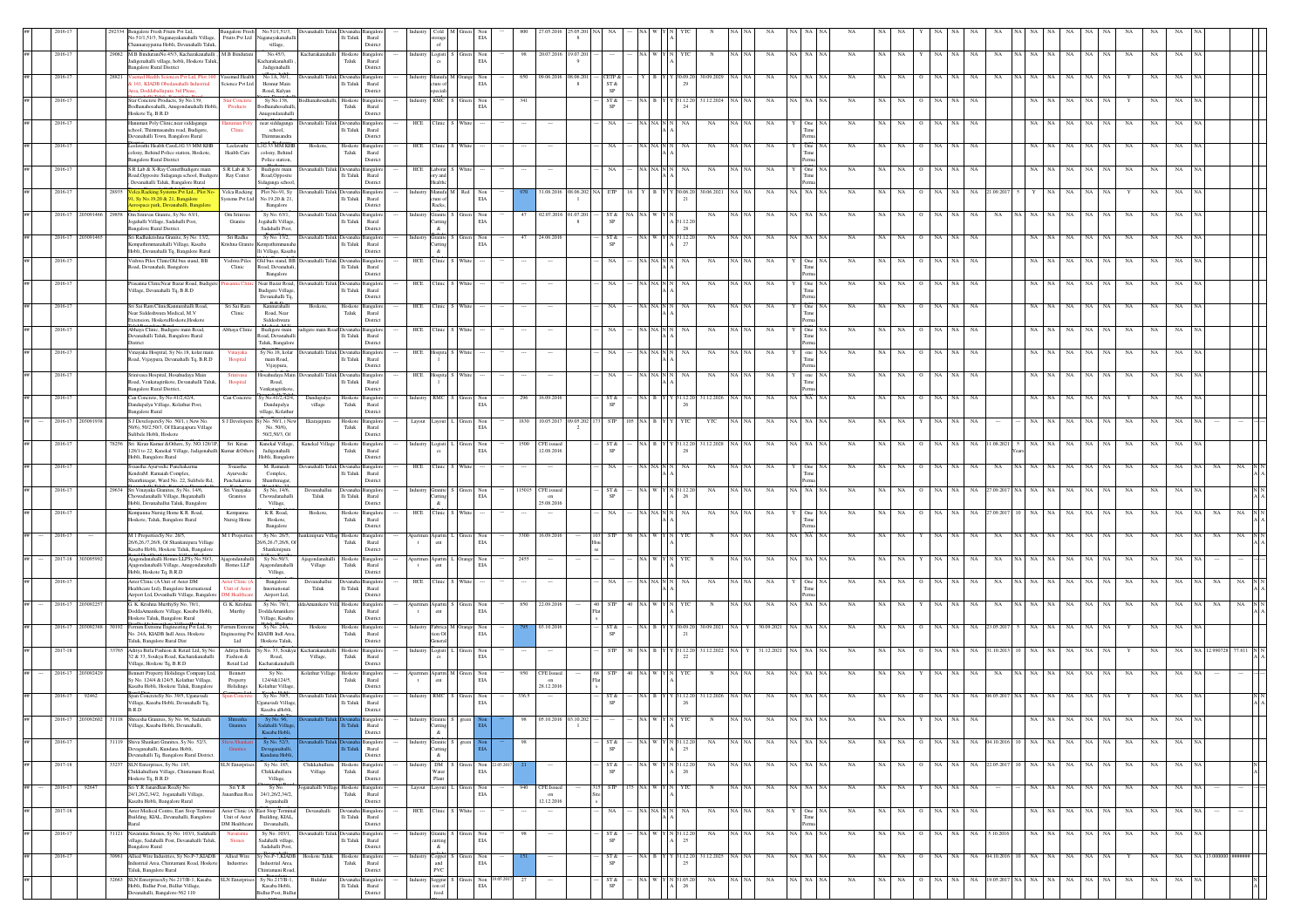|         |             |                   |       |                                                                                                                                                    | Survashankara Sv No.157(P) and |                                                             |                                            |                       |                               |                                                                                                          |                     |                   |         |        |                                |              |                                       |                       |             |                                 |                      |              |             |           |             |                |                      |                           |          |       |                     |       |           |             |    |  |
|---------|-------------|-------------------|-------|----------------------------------------------------------------------------------------------------------------------------------------------------|--------------------------------|-------------------------------------------------------------|--------------------------------------------|-----------------------|-------------------------------|----------------------------------------------------------------------------------------------------------|---------------------|-------------------|---------|--------|--------------------------------|--------------|---------------------------------------|-----------------------|-------------|---------------------------------|----------------------|--------------|-------------|-----------|-------------|----------------|----------------------|---------------------------|----------|-------|---------------------|-------|-----------|-------------|----|--|
|         |             |                   |       | yashankara Real Estate Development<br>AdSv No.157(P) and Sv No.173(P) of<br>Real Estate<br>cambalipura village, Sulibele hobli,<br>Development     |                                | Sv No.173(P) of<br>kambalipura                              |                                            | Taluk                 | Rural<br>District             | ent                                                                                                      |                     | EV                |         |        |                                |              |                                       |                       |             |                                 |                      |              |             |           |             |                |                      |                           |          |       |                     |       |           |             |    |  |
|         |             | 2016-17 20309307  |       | Rohini EnterprisesSy No. 77/2,<br>Rohini<br>Ooddagattiganabbe Village, Kasaba Hobli<br>Enterprises                                                 |                                | Sv No. 77/2.<br>oddagattigana                               | sattiganabbe Vil Hoskote Bangalon          | Taluk                 | Rural                         | $\begin{array}{ccc} \rm{upartmen} & \rm{Apartm} & \rm{M} & \rm{Green} \\ \rm t & \rm{ent} & \end{array}$ |                     | Non<br>E1         |         | 7565   | CFE Issued<br>10.01.201        | 42           | <b>STP</b>                            |                       | NA WYN      | YTC<br>- N                      | NA                   | NA NA NA     | <b>NA</b>   | NA        | <b>NA</b>   | NA             | NA<br>NA             |                           | NA       |       | NA<br>NA            | NA    | <b>NA</b> | NA          | NA |  |
|         |             |                   |       | angalore, Hoskote<br>Balaji Poly CinicDCN Complex,                                                                                                 |                                | Village, Kasaba<br>DCN Complex,                             |                                            |                       | District                      |                                                                                                          |                     |                   |         |        |                                |              |                                       |                       |             |                                 |                      |              |             |           |             |                |                      |                           |          |       |                     |       |           |             |    |  |
|         | $2016 - 1$  |                   |       | Balaji Poly<br>oddadunasandra Cross, Devanagonthi<br>Cinic<br>ost, Hoskote Taluk,                                                                  |                                | Doddadunasandr<br>Cross,                                    | nasandra Cro Hoskote                       | Taluk                 | angalor<br>Rural<br>District  | HCE Clinic                                                                                               |                     |                   |         |        |                                |              |                                       |                       | VA I NA INT | -NA                             | NA                   |              | NA          |           |             |                |                      |                           |          |       |                     |       |           | NA          |    |  |
|         | $2016 - 1$  |                   |       | Mahadeva Clinic, Mahadeva Medical<br>Mahadeva<br>Building, Hoskote Taluk, Bangalore Rural<br>Clinic                                                |                                | lahadeva Medic<br><b>Building</b> , Hoskot                  | Hoskote                                    | Hoskote<br>Taluk      | ingalor<br>Rural              | HCE Clinic                                                                                               |                     |                   |         |        |                                |              |                                       |                       | VA NA N     | NA                              | NA                   |              |             |           |             |                |                      |                           |          |       |                     |       |           |             |    |  |
|         |             |                   |       |                                                                                                                                                    |                                | Taluk, Bangalore                                            |                                            |                       | District                      |                                                                                                          |                     |                   |         |        |                                |              |                                       |                       |             |                                 |                      |              |             |           |             |                |                      |                           |          |       |                     |       |           |             |    |  |
|         | 2016-17     |                   | 31192 | Saddhguru<br>addhguru Chemicals, Plot No.C-36, Par<br>KSSIDC Indi Area, Hoskote Taluk,<br>Chemicals<br>galore Rural Dist                           |                                | Sy No. 36, Part C.<br><b>KSSIDC</b> Indi Are<br>Pillagumpe, | Pillagumpe                                 | Hoskote<br>Taluk      | ingalo<br>Rural<br>District   | adustry Recove<br>ry Of                                                                                  | Red                 | Non<br>EL         |         |        | 04.04.2017<br>30.06.20         |              | $\ensuremath{\mathsf{CETP}}$<br>ST&SF |                       |             | 30.06.2022<br>0.06.20           | 30.06.2022           | NA NA N      | NA          | NA        |             | NA             | NA<br>30.06.20<br>22 | NA                        |          |       | NA<br>NA            |       |           |             |    |  |
|         | 2016-17     | 2030933           |       | 100330 Bangalore Water Supply And Sewage                                                                                                           |                                | Kadugodi, Near                                              | Kadugodi                                   | Hoskot                | ingalo                        | Sewage                                                                                                   |                     |                   |         |        | 10.03.201<br>09.03.20          |              | <b>STP</b>                            |                       |             | Applied up to                   | NA                   | NA 1         | NA          |           |             |                | NA                   |                           |          |       |                     |       |           |             |    |  |
|         |             |                   |       | Board (BWSSB), 6 MLD STP, Kadugodi,<br>Water Supply<br>Near Whitefield, Railway Station, Hoskote,<br>And Sewage                                    |                                | Whitefield.<br><b>Railway Station</b>                       |                                            | Taluk                 | Rural<br>District             | Treatm<br>ent                                                                                            |                     | EIA               |         |        | $\overline{2}$                 |              |                                       |                       |             | 30.06.2022<br>up to<br>30.06.20 |                      |              |             |           |             |                |                      |                           |          |       |                     |       |           |             |    |  |
|         | 2016-17     |                   |       | hanvantri Skin Care Centre, Near GEF<br>Hospital, AIR Extension, Hoskote Taluk,<br>Care Centre<br>Hoskote, Bangalore Rural Dist.                   | antri Skin                     | Near GEF<br>Hospital, AIR                                   | Hoskote                                    | Hosko<br>Taluk        | Rural                         | $\rm{HCE}$ $\,$ $\rm{Clinic}$                                                                            | S Whit              |                   |         |        |                                |              | NA                                    | NA NA N               |             | NA<br>NA                        | NA                   |              | NA          |           |             | NA             | NA                   |                           |          |       | NA                  |       |           |             |    |  |
|         | 2016-17     |                   |       | 31926 Byraveshwara Granites, Sy No. 108/1,<br>vraveshwar                                                                                           |                                | Extension.<br>Sy No. 108/1,                                 | Xeyanahalli Taluk Devanaha Bangalor        |                       | District                      | Industry Granite L Green                                                                                 |                     | Non               | 12.2016 | 22     | 17.12.2016                     |              | ST &                                  |                       |             | NA W Y N 31 12 20<br>NA         | NA                   | NA NA NA     | <b>NA</b>   | NA        |             | NA.            | NA.                  | 17.12.20                  |          |       | NA<br>NA.           | NA    | NA        | NA          | NA |  |
|         |             |                   |       | oluru Village, Kundana Hobli,<br>Granites<br>Devanahalli Taluk, Bangalore Rural Dist                                                               |                                | Soluru Village,<br>Kundana Hobli                            |                                            | $\rm Ili$ Taluk       | Rural<br>District             | Cutting<br>$\&$                                                                                          |                     | EIA               |         |        |                                |              |                                       |                       |             |                                 |                      |              |             |           |             |                |                      |                           |          |       |                     |       |           |             |    |  |
|         | 2016-17     |                   |       | Bharath Cement Products, (Unit-4), Sy<br><b>Bharath Cemen</b><br>No.12/5, Devalapura Village,<br>Products(Unit-                                    |                                | Sy No.12/5,<br>Devalapura                                   | Devalapura<br>Village                      | Hoskote<br>Taluk      | ıngalo<br>Rural               | ustry RMC S Green                                                                                        |                     | Non<br>EIA        |         | 174.46 | 20.01.201<br>$(5 \text{ Yrs})$ |              | NA ST&<br>SP                          |                       |             | 31.12.2028<br>\$1.12.20<br>28   | <b>NA</b>            | NA 1         |             |           |             |                |                      |                           |          |       |                     |       |           |             |    |  |
| ##      | 2016-17     |                   |       | unugondanahalli Hobli, Hoskote<br>4)<br>Spoorthy Childems Clinic, Opposite<br>Spoorthy                                                             |                                | Village,<br>Opposite manas                                  | Devanahalli,                               |                       | District<br>Jevanaha Bangalor | HCE Clinic S White                                                                                       |                     |                   |         |        |                                |              | NA                                    | NA NA N               |             | NA<br>NA                        | NA                   |              | NA          | NA        |             | NA             |                      |                           |          |       |                     |       |           | NA          |    |  |
|         |             |                   |       | Childerns<br>anasa Hospital, Old Bus Stand,<br>vanahalli, Bangalore Rural<br>${\bf C}$                                                             |                                | ospital, Old Bus<br>Stand,                                  |                                            | li Taluk              | Rural<br>District             |                                                                                                          |                     |                   |         |        |                                |              |                                       |                       |             |                                 |                      |              |             |           |             |                |                      |                           |          |       |                     |       |           |             |    |  |
|         | 2016-1      |                   |       | Chetan Shravik Sharmik<br>Chetan Shravik<br>TrustVanachanahalli Village, Vagata post,<br>Sharmik Trust                                             |                                | Vanachanahalli<br>Village, Vagata                           | anachanaha<br>Village                      | Taluk                 | ingalo<br>Rural               | Rehabil<br>itati                                                                                         |                     |                   |         |        |                                |              |                                       |                       |             |                                 | NA                   |              |             |           |             |                |                      |                           |          |       |                     |       |           |             |    |  |
|         | 2016-1      |                   |       | Jadigenahalli Hobli, Hoskote Taluk,<br>IBM India Pvt Ltd, C/O Jayem<br>IBM India Pvt                                                               |                                | post, Jadigenahall<br>C/O Jayem                             | Hoskote                                    | Hoskot                | District<br>langalor          | $\mbox{center}$<br>S-waste S                                                                             |                     |                   |         |        |                                |              |                                       |                       |             |                                 |                      |              |             |           |             |                |                      |                           |          |       |                     |       |           |             |    |  |
|         |             |                   |       | arehousing Pvt Ltd, Plot No.43C, KIADB<br>Ltd<br>Indl Area, Hoskote Taluk, Bangalore Rural                                                         |                                | warehousing Pv<br>Ltd. Plot No.43C                          |                                            | Taluk                 | Rural<br>District             | (Soft<br>Ware &                                                                                          |                     | EIA               |         |        |                                |              |                                       |                       |             |                                 |                      |              |             |           |             |                |                      |                           |          |       |                     |       |           |             |    |  |
|         | 2016-17     |                   |       | M Sand Industries, Sy No. 82/A,<br>M Sand<br>Muddanayakanahalli Village, Devanahalli<br>Industries                                                 |                                | Sy No. 82/A,<br>fuddanayakanah                              | lli Village                                | Ili Taluk             | Rural                         | Stone S<br>Crusher<br>Tusher                                                                             |                     | Non<br>EIA        |         | 468    | 04.04.201                      |              | NA                                    | $NA$ $NA$ $A$ $N$ $3$ |             | 04.04.2022<br>NA                | NA                   | NA NA NA     | NA          | NA        | NA          | NA             | NA<br>NA             |                           |          |       | $_{\rm NA}$<br>NA   |       |           | NA          | NA |  |
|         | 2016-17     |                   | 32609 | To, B.R.D<br>Sri Durga Granites, Plot No. 29/1.<br>Sri Durg                                                                                        |                                | li Village.<br>Plot No. 29/1.                               | Devaganahalli                              | <b>Devanak</b>        | District<br>ıneal             | Industry Granite S                                                                                       |                     | Green Non         |         | 25     | 21.02.2017<br>20.02.202        |              | ST &                                  |                       |             | NA W Y N 31.12.20<br><b>NA</b>  | <b>NA</b>            | NA NA NA     | <b>NA</b>   | NA        | NA          | NA.            | NA.                  |                           | NA.      |       | NA<br>NA.           |       |           | NA          |    |  |
|         |             |                   |       | levaganahalli, Devanahalli Taluk,<br>Granite<br>angalore Rural Dist.                                                                               |                                | Devaganahalli<br><b>Devanahalli Taluk</b>                   |                                            | Ili Taluk             | Rural<br>District             | Cutting<br>$\&$                                                                                          |                     | EIA               |         |        |                                |              | SP                                    |                       |             |                                 |                      |              |             |           |             |                |                      |                           |          |       |                     |       |           |             |    |  |
|         | 2016-1      |                   |       | Sri Balaji Stones, Plot No. 29/1,<br>Devaganahalli Village, Devanahalli Taluk,<br><b>Stones</b>                                                    |                                | <b>Devaganahal</b>                                          |                                            |                       | ingalor<br>Rural              | ustry Granite<br>Cutting                                                                                 |                     |                   |         | 14     | 21.02.2017<br>20.02.02         |              | ST &                                  |                       |             | NA W Y N 31.12.<br>NA           | NA                   | NA I NA      | <b>NA</b>   |           |             |                | NA                   |                           |          |       | NA<br>NA            |       | NA.       | NA          |    |  |
|         | $2016 - 17$ |                   |       | angalore Rural Dist.<br>31384 Welcome Granites&Marbles, Sy No. 62/2,<br>Welcome                                                                    |                                | ahalli Tal<br>Sy No. 62/2,                                  | lanahalli Post Devanal                     |                       | District<br>Bangalo           | $\&$                                                                                                     |                     | Non               |         | 49     | 21.02.201<br>17.02.202         |              | ST &                                  |                       | NA WY       | YTC                             | NA                   | NA   NA   N  | NA          |           |             |                |                      | NA                        |          |       |                     |       | NA        | NA          |    |  |
|         |             |                   |       | eddanahalli Post, Uganavadi post,<br>vanahalli Taluk, Bangalore Rural Dist<br>es                                                                   |                                | eddanahalli Pos<br>Uganavadi post,                          |                                            | lli Taluk             | Rural<br>District             | ndustry Granite<br>Cutting<br>$\&$                                                                       |                     | EI/               |         |        |                                |              |                                       |                       |             |                                 |                      |              |             |           |             |                |                      |                           |          |       |                     |       |           |             |    |  |
|         | $2016 - 17$ |                   |       | ESP Residecy Sy No. 218,219,&220, Of<br><b>ESP</b> Residecy<br>Koraluru Village, Kasaba Hobli, & Sy No.                                            |                                | Sy No.<br>218,219,&220, O                                   | Coraluru Village                           | Hoskot<br>Taluk       | ıngalo<br>Rural               | partmen Apartm<br>$_{\rm{cnt}}$                                                                          |                     | Non<br>EIA        |         | 14100  | 25.05.20<br>$(5 \text{ yrs})$  |              | STP                                   |                       |             |                                 | NA                   |              | NA          |           |             |                |                      |                           |          |       |                     |       |           |             |    |  |
|         | $2016 - 17$ |                   |       | 91,94&95 Of Thirumalashettyhalli Village<br>SLV Builders & DevelopersSy No.129/2, SLV Builders &                                                   |                                | Koraluru Villag<br>Sy No.129/2,                             | Dandupalya                                 | Hoskote               | District<br>langalor          | partmen Apartm                                                                                           | Red                 | No                |         | 2400   | 23.06.201                      |              |                                       |                       |             |                                 | NA                   |              | NA          |           |             |                |                      | NA                        |          |       |                     |       |           |             |    |  |
|         |             |                   |       | Jandupalya Village, Kasaba Hobli,<br>Developers<br>Hoskote Taluk, Bangalore Rural                                                                  |                                | Dandupalya<br>Village, Kasab                                | Village                                    | Taluk                 | Rural<br>District             | $_{\rm{cnt}}$                                                                                            |                     | EV                |         |        | $(5 \text{ yrs})$              |              |                                       |                       |             |                                 |                      |              |             |           |             |                |                      |                           |          |       |                     |       |           |             |    |  |
|         | 2016-17     |                   |       | .<br>I. Therasa ClinicBullahalli gate, Harahalli<br>St. Theras<br>Post, Devanahalli Taluk, Bangalore Rural<br>Clinic                               |                                | Bullahalli gate,<br>Harahalli Post.                         | Bullahalli gate                            | Ili Taluk             | Rural                         | HCE Clinic S White                                                                                       |                     |                   |         |        |                                |              | NA                                    | NA NA N               |             | NA                              | NA                   |              | NA          | NA        |             | NA.            | NA                   |                           |          |       | NA                  |       | NA        | NA          | NA |  |
|         | 2016-17     |                   |       | DistrictBullahalli gateDevanahalli<br>eevini Clinic Naduvathi road, k.<br>Sanic                                                                    |                                | Devanahalli Taluk<br>Vaduvathi road, k                      | Mallasandra.                               | Hoskot                | District                      | HCE Clinic                                                                                               |                     |                   |         |        |                                |              | NA                                    |                       |             | NA                              | NA                   |              | NA          |           |             |                |                      |                           |          |       |                     |       |           |             |    |  |
|         |             |                   |       | Clinic<br>Mallasandra, Hoskote Taluk, Bangalore-<br>560067                                                                                         |                                | Mallasandra.<br>Hoskote Taluk                               |                                            | Taluk                 | Rural<br>District             |                                                                                                          |                     |                   |         |        |                                |              |                                       |                       |             |                                 |                      | Tim          |             |           |             |                |                      |                           |          |       |                     |       |           |             |    |  |
|         | 2016-17     | 9559              | 33077 | Anjeneya Swamy Granites, Sy No. 14/5,<br>Anjeneya<br>howdanahalli Village, Hegganahalli Post,<br>Swamy Granite                                     |                                | Sy No. 14/5,<br>Chowdanahalli                               | Chowdanahalli Devanaha Bangalon<br>Village | lli Taluk             | Rural                         | Industry Granite S Green<br>Cutting                                                                      |                     | Non<br>EIA        | 04.2017 | 97     | 11.04.2017<br>$(3 \text{Yrs})$ |              | ST &                                  |                       |             | NA W Y N 31.12.2<br>NA          | NA                   | NA NA NA     | <b>NA</b>   | <b>NA</b> |             |                | NA                   |                           |          |       | NA                  |       | <b>NA</b> | NA          |    |  |
|         | 2017-18     |                   |       | Devanahalli Taluk, Bangalore Rural<br>Deepa Clinic, Opp. to SBI Bank, Puttachar                                                                    | Deepa Clinic Opp. to SBI Bank  | Village,                                                    |                                            | Hoskote               | District<br>angalo            | $\&$<br>HCE Clinic                                                                                       |                     |                   |         |        |                                |              |                                       |                       |             | NA                              |                      |              |             |           |             |                |                      |                           |          |       |                     |       |           |             |    |  |
|         |             |                   |       | Building, Chikktirupathi main road,<br>oddadunnasandra Cross, Hoskote Tq.                                                                          |                                | Puttachar<br>Building,                                      | a Cross,                                   | Taluk                 | Rural<br>District             |                                                                                                          |                     |                   |         |        |                                |              |                                       |                       |             |                                 |                      |              |             |           |             |                |                      |                           |          |       |                     |       |           |             |    |  |
|         | 2017-18     |                   |       | rinivasa ClinicMakanahalli, Hoskote Tq.<br>Shrinivas;<br>agat Post, Jadigenahalli Hobli,<br>Clinic                                                 |                                | Makanahalli,<br>Hoskote Tq, Vaga                            | Makanahal                                  | Hoskot<br>${\rm Tau}$ | ingalor<br>Rural              | HCE Clinic                                                                                               |                     |                   |         |        |                                |              |                                       |                       |             |                                 |                      |              |             |           |             |                |                      |                           |          |       |                     |       |           |             |    |  |
|         | 2017-18     |                   |       | ngaloreMakanahalli,Hoskote<br>. Narasimha HebbarSy No. 560, Hoskote<br>S. Narasimh                                                                 |                                | Post, Jadigenahall<br>Sy No. 560,                           | Hoskote                                    | Hoskot                | District<br>langalor          |                                                                                                          |                     |                   |         | 378    | 21.06.201                      |              |                                       |                       |             |                                 | NA                   |              |             |           |             |                |                      |                           |          |       |                     |       |           |             |    |  |
|         |             |                   |       | Village, Kasaba Hobli, Hoskote Tq,<br>Hebbar<br>B.R.DHoskoteHoskote TalukBangalore                                                                 |                                | Hoskote Village<br>Kasaba Hobli,                            |                                            | Taluk                 | Rural<br>District             | artmen Apartm S Green<br>$_{\rm{cnt}}$                                                                   |                     | EL/               |         |        | $(5 \text{ yrs})$              |              |                                       |                       |             |                                 |                      |              |             |           |             |                |                      |                           |          |       |                     |       |           |             |    |  |
|         | 2017-18     |                   |       | Sri Anjanadri Poly ClinicGopalappa<br>Sri Anjanadr<br>uilding, Sadahalli, Devanahalli Tq,<br>Poly Clinic                                           |                                | Gopalappa<br>Building,                                      | Sadahalli                                  | lli Taluk             | Devanaha Bangalor<br>Rural    | HCE Poly S<br>Clinic                                                                                     | White               |                   |         |        |                                |              |                                       | NA NA N               |             | NA                              | NA                   |              | NA          |           |             |                |                      |                           |          |       |                     |       |           |             |    |  |
|         | 2017-18     |                   | 7465  | B.R.DSadahalliDevanahalli<br>Mahalasa Stone Crusher, SY. NO.23,<br>Mahalasa Stone                                                                  |                                | Sadahalli.<br>SY. NO.23,                                    | skkasandra Villag Hoskot                   |                       | District<br>angalor           |                                                                                                          |                     |                   |         | 300    | 30.06.2018                     | 29.06.202 NA | NA                                    | NA NA AN              |             | 31.03.2024<br>NA                | NA.                  | NA NA NA     | <b>NA</b>   |           |             |                | NA.                  |                           | NA NA    |       | NA<br>NA            |       |           | NA.         | NA |  |
|         |             |                   |       | Chokkasandra Village, Hoskote Taluk,<br>Crusher<br>B.R.D                                                                                           |                                | Chokkasandra<br>Village, Hoskote                            |                                            | Taluk                 | Rural<br>District             | Stone Stone S Orange Non<br>Crusher<br>Tusher                                                            |                     | EIA               |         |        |                                |              |                                       |                       |             |                                 |                      |              |             |           |             |                |                      |                           |          |       |                     |       |           |             |    |  |
|         | 2017-18     |                   |       | Silicon city Hopital, Site No.12 & 21 & 11<br>Silicon city<br>& 22, Air layout, near BMTC Bus stop,<br>Hopital                                     |                                | Site No.12 & 21 &<br>11 & 22, Air                           | Hoskote                                    | Taluk                 | Hoskote Bangalore<br>Rural    | HCE Hospita S Orange                                                                                     |                     |                   |         |        |                                |              | ST &<br>SP                            | NA B Y                |             | Y 30.09.20<br>30.09.2021        | NA                   | 30.09. NA    | <b>NA</b>   | NA        | NA          | NA.            | NA                   | 22.07.201                 |          |       | NA<br>NA            | NA    |           | NA          |    |  |
|         | 2017-18     |                   |       | Old Madras road, Hoskote Town,<br>YCook India Pvt Ltd, (Unit-II), Sy<br>YCook India                                                                |                                | yout, near BMT<br>Sy No.190/1,                              | Dandupalya                                 | Hoskote               | District<br>langalor          |                                                                                                          |                     | Orange Non        |         | 920    |                                |              | ST &                                  |                       |             | NA<br>0.09.2                    | NA                   | NA I NA I    | NA          |           |             |                |                      | 14.06.2                   |          |       |                     |       | NA        | NA          |    |  |
|         |             |                   |       | No.190/1, Dandupalya Village, Kasaba<br>Pvt Ltd<br>Hobli, Hoskote Tq, B.R.D<br>(Unit-II)                                                           |                                | Dandupalya<br>Village, Kasaba                               | Village                                    | Taluk                 | Rural<br>District             | lustry Vegeta S<br>$b\bar{b}c$                                                                           |                     | EI/               |         |        |                                |              | SP                                    |                       |             | 22                              |                      |              |             |           |             |                |                      |                           |          |       |                     |       |           |             |    |  |
|         | 2017-18     |                   |       | Sri. M Venkatachalapathi, (Hot Mix Plant<br>Sri. M<br>wned), Plot No. 46, Vadahalli Village,<br>nkatachalap                                        |                                | Plot No. 46,<br>adahalli Village.                           | Vadahalli Village Hoskote Bangalon         | Taluk                 | Rural                         | ndustry<br>$_{\rm Mix}$                                                                                  | Hot S Orange Non    | EI/               |         |        |                                |              | ST &                                  | NA B Y                |             | 30.09.2021<br>Y 30.09.20        | NA                   | NA   NA   NA | NA          | NA        |             | NA             | NA                   | 23.06.201                 |          |       | NA<br>NA            | NA    | Y         | NA          | NA |  |
|         |             |                   |       | ndagudi Hobli, Hoskote Tq, B.R.D<br>hi(Hot Mix                                                                                                     |                                | Nandagudi Hobli                                             |                                            |                       | District                      | Plant                                                                                                    |                     |                   |         |        |                                |              |                                       |                       |             |                                 |                      |              |             |           |             |                |                      |                           |          |       |                     |       |           |             |    |  |
|         | 2017-18     |                   |       | Surya Malleswara Granite, Sy No.12,<br>Surya<br>Hattaki Village, B N Pura, Hoskote Tq,<br>Malleswara<br>B.R.D<br>Granite                           |                                | y No.12, Hattaki<br>Village, B N Pura<br>Hoskote Tq, B.R.I  | Hattaki Village                            | Hoskot<br>Taluk       | ingalo<br>Rural<br>District   | Granite<br>$\&$                                                                                          |                     | EV                |         |        |                                |              | ST &                                  |                       |             |                                 |                      |              |             |           |             |                |                      |                           |          |       |                     |       |           |             |    |  |
|         |             |                   |       |                                                                                                                                                    |                                |                                                             |                                            |                       |                               |                                                                                                          |                     |                   |         |        |                                |              |                                       |                       |             | 21                              |                      |              |             |           |             |                |                      |                           |          |       |                     |       |           |             |    |  |
|         |             |                   |       | 108, NH-4, Hoskote Town, Kolar Rd,<br>kgency India<br>Pvt Ltd<br>Hoskote Tq, B.R.D                                                                 |                                | 4, Hoskote Tow<br>Kolar Rd, Hosko                           |                                            |                       | Rural<br>District             | $\rm ng$                                                                                                 |                     |                   |         |        |                                |              | SP                                    |                       |             |                                 |                      |              |             |           |             |                |                      |                           |          |       |                     |       |           |             |    |  |
| $\#$    |             | 2017-18 203096505 | 33116 | avam Aerospace Pvt Ltd, Sy No. 110<br>Pranavam<br>& 111. Aerospace SEZ, Devanahalli Tq,<br>Aerospace Pvt<br>Devanahalli, B.R.D<br>Ltd              |                                | Sy No. 110 & 111,<br>Aerospace SEZ,<br>Devanahalli To       | Devanahalli                                | lli Taluk             | Bangalo<br>Rural<br>District  | Aircraft L<br>parts &<br><b>Assemb</b>                                                                   | Green               | Non<br>EIA        |         |        | 15.07.2017 30.07.202 NA        |              |                                       | NA B Y                |             | Y 31.12.20<br>31.12.2028 NA NA  | NA                   | NA NA NA     | NA          | NA        | NA          | NA<br>$\Omega$ |                      | NA NA 11.03.2019 10 NA NA |          |       | NA                  | NA NA |           | NA          | NA |  |
| ##      | 2017-18     |                   | 08455 | Citizen Industries Limited, Sv No.85, Plot<br>Citizen                                                                                              |                                | Sv No.85, Plot No.                                          | Chokkahalli                                | Hoskot                | ıngalo                        | Manufa <sup>1</sup>                                                                                      |                     | Non               |         | 1900   |                                |              | ST &                                  |                       |             | 31.12.2026<br>81.12.2           | 31.12.2024           | NA I         | <b>NA</b>   | NA        |             | NA             | NA.                  | 07.07.20                  |          |       | NA<br>NA.           |       |           | NA.         |    |  |
|         |             |                   |       | No. 33/B, 33/A part, KIADB Indl Area,<br>Industries<br>Chokkahalli Village, Kasaba Hobli,<br>Limited<br><br>Titizen Industries, Sy No.85, Plot No. |                                | 33/B, 33/A part.<br>KIADB Indl Area                         | Village,                                   | Taluk                 | Rural<br>District             | $\tt{cturing}$ of $\tt{Air}$                                                                             |                     | EIA               |         |        |                                |              | SP                                    |                       |             |                                 |                      |              |             |           |             |                |                      |                           |          |       |                     |       |           |             |    |  |
| $\# \#$ | 2017-18     |                   |       | Citizen<br>33/A part & 34-C, KIADB Indl Area,<br>Industries<br>Chokkahalli Village, Kasaba Hobli,                                                  |                                | Sy No.85, Plot No.<br>33/A part & 34-C,<br>KIADB Indl Area  | Chokkahalli<br>Village,                    | Taluk                 | Hoskote Bangalo<br>Rural      | Manufa <sup>1</sup><br>cturing<br>of Lab                                                                 |                     | Non<br>EIA        |         | 860    |                                |              | ST &<br>SP                            |                       |             | 31.12.2026<br>1.12.20           | NA                   | NA   NA   NA | <b>NA</b>   | NA        |             |                |                      | NA 10.07.201              |          |       | NA<br>NA.           |       |           | NA          | NA |  |
| H       | 2017-18     |                   |       | 34203 Wurfel Kuche Pvt Ltd, Plot No. 35 A-1 & Wurfel Kuche Plot No. 35 A-1 &                                                                       |                                |                                                             | Hoskote                                    |                       | District<br>Hoskote Bangalore | Modula S                                                                                                 | Green               | Non               |         |        |                                |              | ST &                                  |                       |             | 31.12.2026<br>NA B Y Y 31.12.20 | NA                   | NA NA NA     | NA          | NA        | NA          | NA             | NA                   | NA 10.07.2017 10          |          | NA NA | $_{\rm NA}$<br>NA 1 | NA    | Y         | NA          | NA |  |
|         |             |                   |       | 35 A-2, Sy No. 85, 96 & 97, KIADB Indl<br>Pvt Ltd<br>Area, Hoskote Tq, B.R.D                                                                       |                                | 35 A-2, Sy No. 85<br>96 & 97, KIADB                         |                                            | Taluk                 | Rural<br>District             | $\Gamma$<br>Kitchen                                                                                      |                     | $_{\rm EIA}$      |         |        |                                |              | SP                                    |                       |             |                                 |                      |              |             |           |             |                |                      |                           |          |       |                     |       |           |             |    |  |
| $\# \#$ | 2017-18     |                   |       | Sampat Vinayak AssociatesSy No.3/4, 3/5, Sampat Vinayak<br>perty No.451/3/4 & 3/5, Bychapura<br>Associates                                         |                                | Sy No.3/4, 3/5,<br>Property<br>Vo. 451/3/4 & 3/5            | Bychapura<br>Village                       | $\rm Ili$ Taluk       | evanaha Bangalor<br>Rural     | Apartm M<br>$_{\rm{cnt}}$                                                                                |                     | Orange Non<br>EIA |         | 500    |                                |              |                                       |                       |             |                                 | NA                   | NA           | NA          | NA        |             |                | NA                   | NA                        |          |       | NA<br>NA            |       |           | NA          |    |  |
| ##      | 2017-18     |                   |       | Village, Kasaba Hobli, Devanahalli Tq,<br>V K N Earth Movers (owned by T Shantha<br>V K N Earth                                                    |                                | Plot No.32/4 &                                              | kommanahalli                               |                       | District<br>Bangalon          | Hot S                                                                                                    |                     |                   |         | 90     |                                |              | $ST\,\&$                              | VA B                  |             | 30.09.2022                      | NA                   | NA NA NA     | NA          | NA        | $_{\rm NA}$ | $_{\rm NA}$    |                      | NA 22.07.201              | NA       |       | NA<br>$_{\rm NA}$   | NA    |           | $_{\rm NA}$ | NA |  |
|         |             |                   |       | Kumar)Plot No.32/4 & 32/5.<br>fovers (owne<br>mmanahalli Village, Channarayapatna<br>by T Shantha                                                  |                                | 32/5,<br>Bommanahall                                        | Village,                                   | $\rm Ili$ Taluk       | Rural<br>District             | $_{\rm Mix}$<br>Plant                                                                                    |                     | EIA               |         |        |                                |              | SP                                    |                       |             | 22                              |                      |              |             |           |             |                |                      |                           |          |       |                     |       |           |             |    |  |
| ##      |             | 2017-18 20309780  |       | Chejarla Subba Reddy & Lakshmipati NSy<br>Chejarla Subba<br>No.77/1-A, Amanidoddakere Village,<br>Reddy &                                          |                                | Sy No.77/1-A,<br>Amanidoddakero                             | manidoddakere<br>Village                   | Hoskote<br>Taluk      | Bangalore<br>Rural            | $\rm{cnt}$                                                                                               | Apartm S Orange Non | EIA               | 04.2018 | 450    | 10.04.2018                     | 38           | STP                                   | 30 NA W Y N YTC       |             | $_{\rm N}$                      | $_{\rm NA}$<br>NA NA | NA NA NA     | $_{\rm NA}$ | NA        | $_{\rm NA}$ | $_{\rm NA}$    | NA<br>NA             | NA                        | NA NA NA |       | NA<br>$_{\rm NA}$   | NA    | NA        | $_{\rm NA}$ | NA |  |
|         |             |                   |       | casaba Hobli Hoskote To<br>Lakshmipati N                                                                                                           |                                | Village, kasaba                                             |                                            |                       | District                      |                                                                                                          |                     |                   |         |        |                                |              |                                       |                       |             |                                 |                      |              |             |           |             |                |                      |                           |          |       |                     |       |           |             |    |  |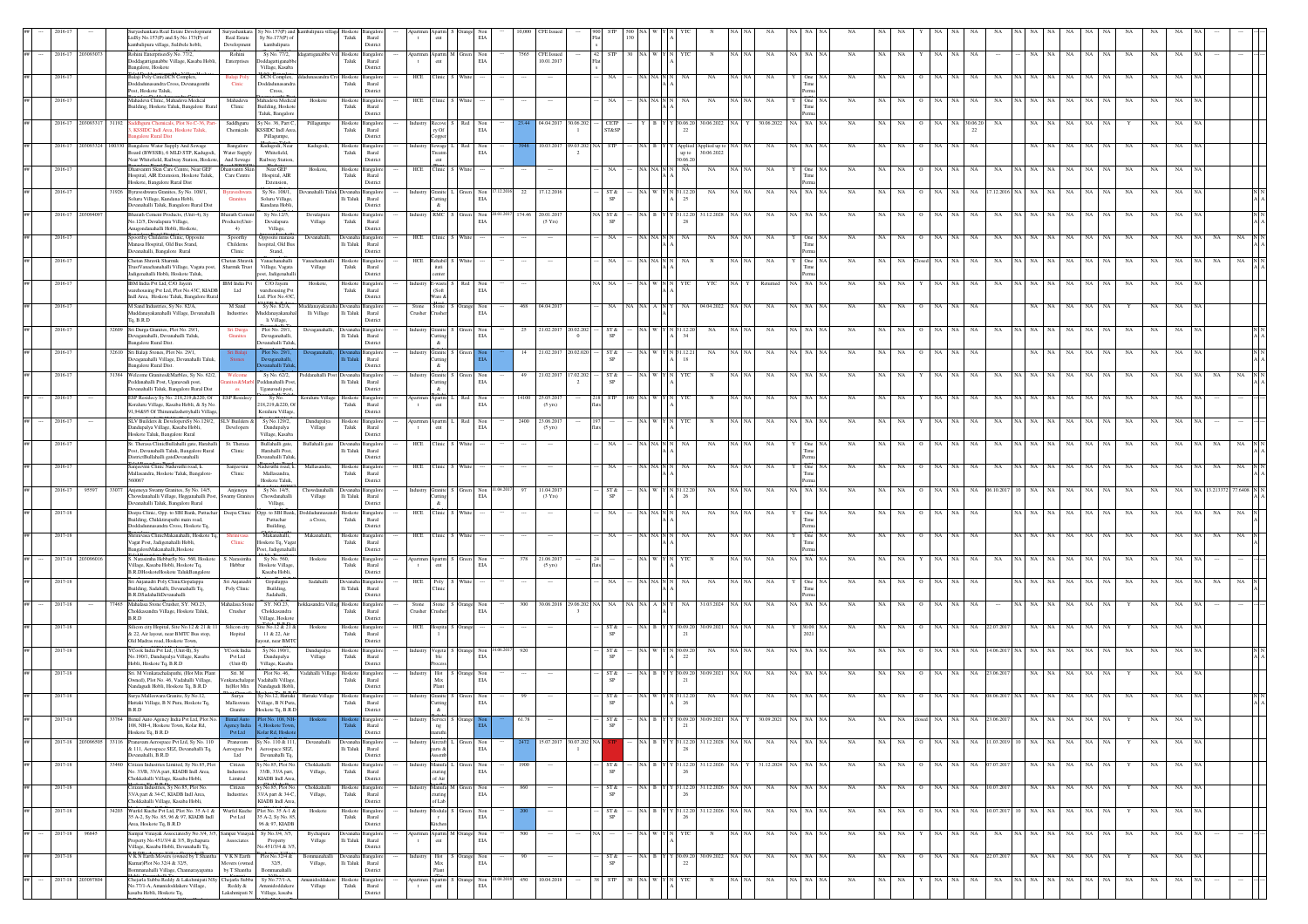|         |       | inaya Granites, Sy No.76/1, 2, 3,<br>Sdaahalli Village, Devanahalli Tq,<br>angalore Rural                                                    | Savinaya<br>Granites                                                              | Sy No.76/1, 2, 3,<br>daahalli Village<br>Devanahalli Tq               | Sdaahalli Village                                              | $\rm Ili$ Taluk            | Rural<br>District                                                                                  |                     | $\&$                                     | $_{\rm EIA}$                        |       | on<br>21.07.2017 |                                    |                   |                |                   |               |             |               |             |              |            |             |           |                  |           |                   |             |                   |             |           |             |             |             |  |
|---------|-------|----------------------------------------------------------------------------------------------------------------------------------------------|-----------------------------------------------------------------------------------|-----------------------------------------------------------------------|----------------------------------------------------------------|----------------------------|----------------------------------------------------------------------------------------------------|---------------------|------------------------------------------|-------------------------------------|-------|------------------|------------------------------------|-------------------|----------------|-------------------|---------------|-------------|---------------|-------------|--------------|------------|-------------|-----------|------------------|-----------|-------------------|-------------|-------------------|-------------|-----------|-------------|-------------|-------------|--|
| 2017-18 |       | First Empire BuildersSy No.175/2, 174,<br>176, Devanahalli Village, Kasaba Hobli,<br>Devanahalli Tq, B.R.DDevanahalli                        | <b>First Empire</b><br>Builder                                                    | y No.175/2, 174<br>176, Devanahalli<br>Village, Kasaba                | Devanahalli<br>Village,                                        | Ili Taluk                  | Rural<br>District                                                                                  |                     | Apartm<br>ent                            | Drange Non<br>EIA                   | 2500  |                  |                                    |                   |                |                   |               | YTC         | NA            |             | NA NA NA     | NA         | $_{\rm NA}$ |           | $_{\rm NA}$      | NA        | $_{\rm NA}$<br>NA | NA NA       | NA<br>$_{\rm NA}$ | $_{\rm NA}$ | NA        | $_{\rm NA}$ | $_{\rm NA}$ | $_{\rm NA}$ |  |
| 2017-18 |       | Total Green Homes LLPPlot No. 72, 84,<br>87, 88/1, 89, 90, 94 & 95, Bychapura<br>Village, Kasaba Hobli, Devanahalli Taluk                    | <b>Total Green</b><br>Homes LLP                                                   | Plot No. 72, 84,<br>87, 88/1, 89, 90,<br>94 & 95.                     | Bychapur<br>Village                                            | lli Taluk                  | Rural<br>District                                                                                  |                     | Reside<br>ntial<br>avout                 | Not<br>$_{\rm EIA}$                 |       |                  |                                    |                   |                |                   |               |             |               |             |              |            |             |           |                  |           |                   |             |                   |             |           |             |             |             |  |
| 2017-18 |       | BLK Life Style Limited, Plot No.92/6,<br>Koraluru Village, Kadugodi Post, Hoskote<br>Taluk, B.R.D                                            | <b>BLK</b> Life Style<br>Limited                                                  | Plot No.92/6<br>Koraluru Village<br>Kadugodi Post                     | Koraluru Village                                               | Hoskot<br>Taluk            | Rural<br>District                                                                                  |                     | UPVC<br>Windo<br>WS                      | Non<br>$_{\rm EIA}$                 |       |                  |                                    | ST &<br><b>SP</b> |                |                   | 31.12.20      | 31.12.2026  | NA            | NA I        |              | <b>NA</b>  | NA          |           | NA               | NA        | NA 22.08.201      | NA.         | NA<br>NA.         |             | NA NA     |             |             |             |  |
| 2017-18 |       | Dattakrupa Padmavathi Millers, Plot No.44 Dattakrupa<br>and 49 P, KIADB Industrial area,<br>HoskoteHoskoteHoskote TalukBangalor              | Padmavathi<br>Millers                                                             | Plot No.44 C and<br>$49\ \mathrm{P}$ , KIADB<br>Industrial area       | Hoskote                                                        | Hoskote<br>${\rm T}$ aluk  | nealor<br>Rural                                                                                    |                     | Atta<br>Chakki<br>s/flour                | Green Non<br>$_{\rm EIA}$           | 120   |                  |                                    | ST &              | NA B Y         |                   | $Y$ 31.12.20  | 31.12.2026  | NA            | NA I        |              | NA         | NA.         | NA.       | NA               | NA        | NA.               | NA          | NA<br>NA          | NA.         | - NA      |             |             |             |  |
| 2017-18 |       | Commercial Waste Management Services,<br>Sy No.126, Samethanahalli Village,<br>Kadugodi post, Hoskote Taluk, Bangalore                       | Commercia<br>Waste<br>Management                                                  | Sy No.126,<br>Samethanahalli<br>illage, Kadugodi                      | Samethanahalli<br>village                                      | Hoskote<br>${\rm T}$ aluk  | District<br>Bangalo<br>Rural<br>District                                                           |                     | Yiggery<br>waste<br>segrega              | Non<br>$_{\rm EIA}$                 | 39    |                  |                                    | ST &<br>SP        |                |                   | 1.12.2        | NA          | <b>NA</b>     |             |              | <b>NA</b>  | NA          |           |                  | NA.       |                   | NA.         | NA<br>NA          | NA          | - NA      |             |             |             |  |
| 2017-18 |       | 35086 Sri Balaji Granites, Sy. No.73/4, 73/5,<br>Sadahalli Village, Devanahalli Taluk,<br>Devanahalli, BRD.                                  | franites,                                                                         | dahalli Villag<br>nahalli Talu                                        |                                                                |                            | angalore<br>Rural<br>District                                                                      | ıdustrv             | Granite S Gree<br><b>Iutting</b><br>$\&$ |                                     |       |                  | 92 25.09.2017 25.09.202            | ST &              |                | VA W Y N 1.12.20  |               | NA          |               | NA          | NA   NA   N  | NA         | NA          | NA.       | NA.              | NA        | NA<br>NA.         | NA NA       | NA<br>NA          |             | NA NA     | <b>NA</b>   |             |             |  |
| 2017-18 |       | Magellan Aerospace India Pvt Ltd., Sy.<br>NO.69 -81, Hi-tech Defence & Aerospace<br>Park, Aerospace SEZ sectionJala                          | space India<br>Pyt Ltd.,                                                          | tech Devence &<br>Aerospace Park,                                     |                                                                | $\rm{Ili}$ Taluk           | Magellan Sy. NO.69 -81, Hi- rrayapatna Industria Devanaha Bangalore patna Ind<br>Rural<br>District |                     | luts &                                   | Non<br>EIA                          | 11976 |                  |                                    | STI               |                |                   | .12.20        | 31.12.202   |               | 31.12.2022  |              |            | NA          |           |                  | NA        | NA                | NA          | NA<br>NA          | NA          | NA        |             |             |             |  |
| 2017-18 |       | T Jayaprakash, Sy. No.94, 95, 96, 98, 101 T Jayaprakash,<br>& 102, Lingadeeragolahalli, Devanahalli<br>Taluk, Bengaluru                      | Sy. No.94, 95,<br>96, 98, 101 &                                                   | v No.94 95 96<br>98, 101 & 102,<br>ingadevagalahall                   |                                                                | lli Taluk                  | angalor<br>Rural<br>District                                                                       |                     | ayout                                    | Red Non<br>EIA                      |       | 8200 30.11.2017  |                                    | <b>STP</b>        |                |                   |               | YTC         |               | NA<br>NA I  |              | NA         |             |           |                  |           |                   |             | NA<br>NA          | NA          | NA        | NA          |             |             |  |
| 2017-18 |       | Sri Venkatesh K.K, Sy. No.29/2, 30/2,<br>38/2, 39, 41/1, 40/2. Venkatapura Villag<br>Kundana Hobli, Devanahalli Taluk,                       | Sri Venkatesh<br>K.K. Sy.                                                         | 38/2, 39, 41/1.<br>No.29/2, 30/2, 40/2, Venkatapura                   | Sy. No.29/2, 30/2, <sup>r</sup> enkatapura Village Devanaha Ba | Ili Taluk                  | angalor<br>Rural<br>District                                                                       | Layout              |                                          | ayout S Red Non<br>EIA              |       | 480 28.12.2017   |                                    | <b>STP</b>        |                |                   | YTC           | YTC         | NA            |             | NA NA NA     | NA         | NA          | NA        | NA               | NA        | NA<br>NA          | VA NA       | NA<br>NA          | NA          | <b>NA</b> | NA          | NA          | NA          |  |
| 2017-18 |       | CMRS Estates, Sy. No.6/1, 6/2, 6/3, 6/6,<br>6/7 & 6/10, Samethanahalli Village,                                                              | <b>CMRS</b> Estat<br>Sy. No.6/1, 6/2,                                             | Sy. No.6/1, 6/2,<br>6/3, 6/6, 6/7 &                                   | anahalli Villa: Hoskot                                         | Taluk                      | nealo<br>Rural                                                                                     |                     | <b>Apartm</b><br>ent                     | Orange Non<br>EIA                   |       | 1800 05.12.201   |                                    | <b>STP</b>        |                |                   |               | YTC         | NA            |             | NA   NA   NA | NA         | NA          |           | NA               | <b>NA</b> | NA<br>NA          | NA          | NA.<br>NA.        | NA          | - NA      | NA          |             |             |  |
| 2017-18 |       | Anugondanahalli Hobli, Hoskote Taluk,<br>TD Cemindiaju, Sy. NO.25/26, Kanekal<br>Cross, Soukaya Road, Samethanahalli                         | 6/3, 6/6, 6/7 &<br>$\overline{m}$<br>Temindiaju, S                                | 6/10,<br>Sy. NO.25/26,<br>Kanekal Cross                               | Samethanahalli<br>$_{\rm Village}$                             | Taluk                      | District<br>Hoskote Bangalor<br>Rural                                                              | ıdustrv             | RMC                                      | Green Non<br>$_{\rm EIA}$           | 167   |                  |                                    | ST &<br><b>SP</b> |                |                   | 12.20         | 31.12.2026  |               | NA          | a I          | NA         |             |           |                  |           | 5.09.20           | NA.         | NA<br>NA          | NA          | -NA       |             |             |             |  |
| 2017-18 |       | illage, Hoskote Taluk, BRD.<br>14782 Barbarik Rocks, Sy. No.67, Aarasanahalli,<br><sup>b</sup> eddanahalli Village, Kundana Hobli,           | NO.25/26,<br>Barbarik Rocks,<br>Sy. No.67.                                        | Soukaya Road,<br>Sy. No.67.<br>Aarasanahalli.                         | Peddanahalli<br>Village,                                       | $\rm{Ili}$ Taluk           | District<br>langalon<br>Rural                                                                      | ndustrv             | Granite S                                | Green Non<br>EIA                    | 42    |                  |                                    | ST &              |                |                   | 12.20         | NA          |               | NA<br>va i  |              | NA         |             |           |                  | NA        | NA.<br>0.10.20    |             | NA                | NA          |           |             |             |             |  |
| 2017-18 |       | Devanahalli Taluk, BRD - 562 110.<br>S V Foundation, Opp to Yeroppanahalli<br>Quary, Dodda Gubi Post, Terapanahalli                          | <b>Aarasanahall</b><br>$\overline{\text{s}}$ $\overline{\text{v}}$<br>Foundation, | Peddanahalli<br>Opp to<br>Yeroppanahalli                              | anahalli Villagı Devar                                         | $\rm Ili$ Taluk            | District<br>Rural                                                                                  | HCE                 | $\&$<br>linic                            |                                     |       |                  |                                    |                   |                |                   |               | NA          |               | NA          |              |            |             |           |                  |           |                   |             | NA<br>NA          | NA          |           |             |             |             |  |
| 2017-18 |       | Village, Via Hennru Road, Kothnur<br>14584 N.P Granites, Sy. No.100, Chodanahalli<br>Village, Kasaba Hobli, Devanahalli Taluk,               | Opp to<br>$v$ No.100                                                              | Quary, Dodda<br>fillage, Kasab                                        |                                                                |                            | District<br>angalor<br>Rural                                                                       |                     | Granite<br>uttins                        |                                     |       | 92.65 03.11.2017 | 27.10.202                          |                   |                |                   |               |             | NA            |             |              | NA         | NA          |           |                  | NA        |                   | NA NA       | NA<br>NA          | NA          | <b>NA</b> |             |             |             |  |
| 2017-18 |       | BRD.<br>Lakshmi Clinic, Katha No.56/54, 55, Shop Lakshmi Clinic, Katha No.56/54,<br>No.283, Vioshwanathapura (V & P),                        |                                                                                   | bli. Devanaha<br>Katha No.56/54, 55, Shop No.283,                     |                                                                | Ili Taluk                  | District<br>Rural                                                                                  | HCE                 | $\alpha$<br>Clinic                       |                                     |       |                  |                                    |                   | NA NA NN       |                   |               | NA          | NA            |             |              | NA         | NA          | NA        | NA               | NA        | NA                | <b>NA</b>   | NA<br>NA          | NA          | NA        | NA          |             |             |  |
| 2017-18 |       | Devanahalli Taluk, BRD - 562 110<br>R. Arunachalam Property Consultant &<br>Properties Pvt Ltd. Sv. No.63, 89, 90, 91.                       | 55. Shop<br>R. Arunachalar<br>Property                                            | ioshwanathapu<br>y. No.63, 89, 90,<br>91.92//1.92/2 &                 |                                                                | Ili Taluk                  | District<br>Rural                                                                                  | Layout              | Layout                                   | Red Non<br>EIA                      |       | 2800 06.01.2018  |                                    | <b>STP</b>        |                |                   |               | YTC         |               | NA          |              | NA         | NA          |           | NA.              | NA        | NA.<br>NA         | NA   NA     | NA.<br>NA.        | NA          |           |             |             |             |  |
| 2017-18 |       | 92/1, 92/2 & 93, Hegganahalli Village &<br>Sri. Rnaganatha Chari Table Trust, ELAJ Sri. Rnaganatha<br>Smart Clinic, Kalkunte, Agarahara (V & | Consultant &<br>Chari Table                                                       | 93, Hegganahall<br>Kalkunte.<br>Agarahara (V & P)                     | Kalkunte.                                                      | Hoskote<br>${\rm Taluk}$   | District<br>angalore<br>Rural                                                                      |                     | HCE Clinic                               | White                               |       |                  |                                    | NA                | NA NA NN       |                   |               | NA          | NA            |             |              | NA         | NA          | <b>NA</b> | NA               | NA        | NA.               | NA.         | NA<br>NA          | NA          | <b>NA</b> | NA          |             |             |  |
| 2017-18 |       | P). Hoskote Taluk, BRD - 560 117.<br>30297 Venugopala Swamy Granites, SY. No.84,                                                             | Trust, ELAJ<br>Sree                                                               | Hoskote Talu,<br>SY. No.84,                                           | empathimmanah Devanal                                          |                            | District<br>Bangalo                                                                                | Stone               | usher                                    | Stone S Orange Non                  | 414   |                  |                                    | <b>NA</b>         | NA NA B Y      |                   |               | 30.09.2030  | NA            |             | NA NA NA     | NA         | NA          | NA.       | NA               | NA        |                   | NA          | NA<br>NA          | NA          | - NA      |             |             | NA.         |  |
| 2017-18 | \$540 | lempathimmanahalli village, Devanahalli<br>Talu, BRD<br>Santhosh Enterprises, Sy. No.31 B,                                                   | enugopala<br>Swamy<br>Santhosh                                                    | mpathimman<br>lli village,<br>Sy. No.31 B,                            | alli village,<br><b>CIADB</b> Indu                             | $\rm Ili$ Taluk<br>Hoskote | Rural<br>District<br>Bangalore KIADI                                                               | Crusher             | <b>Heachi</b>                            | $_{\rm EIA}$<br>Non                 | 250   |                  |                                    |                   |                |                   |               | 1.12.202    |               |             |              |            |             |           |                  |           |                   |             |                   |             |           |             |             |             |  |
| 2017-18 |       | KIADB Industrial Area, Hoskote Taluk,<br><b>BRD</b><br>SLV Granites, Sy. No.73/3 & 73/6,                                                     | interprises, Sy<br>No.31 B.<br>SLV Granites,                                      | KIADB Industria<br>Area, Hoskote<br>Sy. No.73/3 &                     | Area,<br>Sadahalli Village Devanaha                            | ${\rm Tau}$                | Rural<br>Industria<br>District<br>Area<br>Bangalor                                                 | ndustry             | ng<br>powder<br>Granite !                | $_{\rm EIA}$<br>Green Non           | 100   |                  |                                    | $ST \&$           | iA ∣ W         |                   | 12.20         | NA          |               | NA          |              | NA         | NA          |           | NA               | NA        |                   | $_{\rm NA}$ | NA<br>NA          | NA          | NA        |             |             |             |  |
| 2017-18 |       | Sadahalli Village & Post, Devanahalli<br>Taluk, BRD - 562 110<br>Chauson Cements & Chemicals                                                 | Sv. No.73/3 &<br>73/6, Sadahalli<br>Chauso                                        | 73/6, Sadahalli<br>Village & Post,<br>Sv. No.157                      | Devanahall                                                     | $\rm{Ili}$ Taluk           | Rural<br>District<br>ngalo                                                                         |                     | utting<br>&.<br>cment                    | EIA<br>Non                          |       | 50 09.11.201     |                                    | SP<br>ST & SP     |                |                   | \$1.12.2      | 31.12.2026  |               | NA<br>NA I  |              | NA         |             |           |                  |           |                   | <b>NA</b>   | NA<br>NA          | NA          | NA        | NA          |             |             |  |
| 2017-18 |       | rporation,<br>3450 Fover Mines & Minerals Pvt Lt. Sv No                                                                                      | Cements &<br>Chemicals<br>Foyer Mines &                                           | Parawalgutta<br>Tukaram Nagar)<br>Sy. No.157,                         | Village<br>Thimmasandra                                        | lli Taluk<br>Hoskote       | Rural<br>District<br>Bangalor                                                                      | Stone               | Bricks                                   | EIA<br>Stone M Orange Non           | 940   |                  |                                    | <b>NA</b>         |                |                   | NA.           | 1.02.2023   | <b>NA</b>     |             | va I na Ing  | NA         | NA.         | NA.       | NA.              | NA        | NA.<br>NA         | iA∣ NA      | NA.<br>NA.        | NA          | <b>NA</b> |             |             |             |  |
| 2017-18 |       | 1/1, 1/2 & 1/4.Thimmasandra Village<br>Vandagudi Hobli, Hoskote Tq, B.R.D<br>V R Javappa Granites, 93/5. Bettahalasuru.                      | Minerals Pvt Lt<br>Sy No. 1/1, 1/2<br>V R Javappa                                 | Parawalgutta<br>(Tukaram Nagar)<br>13/5.                              | Village<br>Bettahalasuru.                                      | Taluk                      | Rural<br>District<br>Devanaha Bangalore                                                            | Crusher<br>Industry | usher                                    | EIA                                 | 19.2  |                  |                                    | ST &              |                | (A W Y NA1.12.20) |               | NA          | NA            |             | NA NA NA     | NA         | NA.         | NA        | NA               | NA        | NA.<br>NA         | VA NA I     | NA<br>NA          |             | NA NA     | NA          | NA.         | <b>NA</b>   |  |
| 2017-18 |       | Jala Hobli, Devanahalli, BRD<br>iree Laxmi Clinic, Pillagumpe Industrial                                                                     | Granites, 93/5<br>Bettahalasuru<br>Sree Laxmi                                     | ettahalasuru, Ja<br>lobli, Devanahalli,<br>Pillagumpe                 |                                                                | lli Taluk<br>Hoskote       | Rural<br>District                                                                                  | HCE                 | utting<br>$\&$<br><b>Timic</b>           | Granite S Green Non<br>EIA          |       |                  |                                    | <b>NA</b>         |                |                   |               |             |               |             |              |            |             |           |                  | <b>NA</b> |                   |             |                   |             |           |             |             |             |  |
|         |       | Area, Chinthamani Road, Hoskote,<br>engaluru Rural District.                                                                                 | Clinic,<br>Pillagumpe                                                             | Industrial Area<br>iinthamani Road                                    | Hoskote                                                        | Taluk                      | Bangalore ape Indust<br>Rural<br>District                                                          |                     |                                          |                                     |       |                  |                                    |                   |                |                   |               | NA          |               | NA          |              | NA         |             |           |                  |           | NA                | NA          | NA<br>NA          | NA          | - NA      |             |             |             |  |
| 2017-18 |       | ring Pvt Ltd, Plot NO.10<br><sup>2</sup> 10 F, Chikkahalli Village, Hoskote<br>astrial Area, Hoskote, Bengaluru                              | Ficam<br>gineering P<br>LTd, Plot                                                 | ot NO.10 E & 1<br>F, Chikkahalli<br>Village, Hoskote                  | Chikkahall<br>Village,                                         | Hoskote<br>Taluk           | angalor<br>Rural<br>District                                                                       |                     | <b>bro</b>                               | Fibre M Orange Non<br>EIA           |       | 23.12.20         |                                    | ia ETP<br>ST&SP   |                |                   | 09.2<br>22    | 30.09.2022  |               | NA          |              |            |             |           |                  |           |                   |             |                   | NA          |           |             |             |             |  |
| 2017-18 |       | Jnigeine Labs & Research Centre, Sy.<br>No.90, 5th Cross, TG Extenstion, Hoskot<br>engalore                                                  | <b>Unigeine Labs</b><br>& Research<br>Centre, Sy                                  | Sy. No.90, 5th<br>Cross, TG<br><b>Extenstion</b>                      | Hoskote                                                        | Hoskote<br>Taluk           | Bangalor<br>Rural<br>District                                                                      |                     | $\text{HCE} = \text{Lab} \ \&$<br>sear   | White                               |       |                  |                                    | NA                | <b>NA NAN</b>  |                   | NA            | $_{\rm NA}$ |               | $_{\rm NA}$ |              | NA         |             |           |                  |           | NA                | NA          | NA<br>NA          | NA          | NA        |             |             |             |  |
| 2017-18 |       | Tann Utility Services Pvt Ltd, Sy. No.1<br>Chennasanra Village, Hoskote Taluk,<br>Bengaluru Rural District                                   | Tann Utility<br>Services Pvt<br>Ltd. Sv.                                          | Sy. No.110,<br>Chennasanra<br>Village, Hoskote                        | Chennasanra<br>Village                                         | loskot<br>Taluk            | ngale<br>Rural<br>District                                                                         |                     | Flap<br>disc<br>mini                     | $_{\rm EIA}$                        | 125   |                  |                                    | VA ST & SI        |                |                   | 1.12.2        | 31.12.2027  | NA            |             |              | NA         |             |           |                  |           |                   |             |                   | NA          |           |             |             |             |  |
| 2017-18 | 6672  | P.K. Traders, Sy. No.111, Santhegate<br>Behind Government Hospital, Hoskote<br>Taluk, Bengaluru                                              | P.K. Traders<br>Sy. No.111,<br>Santhegate.                                        | Sy. No.111,<br>inthegate, Behir<br>Government                         | Hoskote                                                        | Hoskot<br>Taluk            | Rural<br>District                                                                                  |                     | $\operatorname{\mathsf{Solid}}$<br>waste | Non<br>EIA                          |       |                  |                                    | VA ST & SF        |                |                   |               | NA          | NA            |             | NA NA NA     | NA         | NA          | NA        | NA               | NA        | NA<br>29.11.20    |             | $_{\rm NA}$       | NA          | NA        |             |             |             |  |
| 2017-18 |       | Om Shri Arunachalam Scanning Centre, T<br>G Extenstion, Hoskote, Bengaluru - 562<br>114.                                                     | Om Shri<br>Arunachalam<br>Scanning                                                | T G Extenstic<br>Hoskote,<br>Bengaluru - 562                          | Hoskote                                                        | Hoskote<br>${\rm T}$ aluk  | Rural<br>District                                                                                  | HCE                 | Scanni<br>ng                             |                                     |       |                  |                                    |                   |                |                   |               | NA          |               | NA          |              | NA         |             |           |                  |           | NA.               | NA I NA     | NA<br>NA          |             | NA NA     |             |             |             |  |
|         |       | Hoskote Taluk, B.R.D                                                                                                                         | Projects, Plot<br>No. 56/3, Solur,                                                | Solur, Hoskote<br>Taluk, B.R.D                                        |                                                                | Taluk                      | Rural<br>District                                                                                  |                     | $_{\rm Mix}$<br>Plant                    | EIA                                 |       |                  |                                    |                   |                |                   |               |             |               |             |              |            |             |           |                  |           |                   |             |                   |             |           |             |             |             |  |
| 2017-18 |       | 34727 Venkateshwara Granites, Plot No. 74, 75/2,<br>128, Uganavadi Village, Kasaba Hobli,<br>Devanahalli Taluk, B.R.D                        | Sri<br>Venkateshwara<br>Granites, Plot                                            | 128, Uganavadi<br>Village, Kasaba                                     | Plot No. 74, 75/2, Uganavadi Village, Devanaha Bangalore       | $\rm Ili$ Taluk            | Rural<br>District                                                                                  | Industry            | utting<br>$\&$                           | Granite S Green Non<br>$_{\rm EIA}$ |       |                  | 88 31.08.2017 31.12.202 NA ST & SP |                   | - NA W YNA YTC |                   |               | N           | NA NA<br>NA   |             | NA NA NA     | NA         |             | NA NA     | $Y$ NA NA        |           | NA                |             | NA NA NA NA NA    |             |           | NA NA NA    | NA 1        | NA          |  |
| 2017-18 | 34908 | Bhanu Buttons MFG . CO., Plot No. 10A<br>1, KIADB Indl Area, Hoskote Taluk,<br><b>Bangalore Rural Dist</b>                                   | <b>Bhanu Buttons</b><br>MFG.CO.,                                                  | Plot No. 10A-1,<br>Kiadb Indl Area,<br>Plot No. 10A-1. Hoskote Taluk. | Hoskot                                                         | Hoskote<br>${\rm T}$ aluk  | Bangalore KIADB<br>Rural<br>Industria<br>District<br>Area                                          |                     |                                          | Non<br>$_{\rm EIA}$                 |       |                  |                                    | ST & SI           |                |                   |               | 31.12.2026  |               | NA<br>NA.   |              | NA         | NA          | NA        | NA               | NA        | 06.09.20          | NA          | NA<br>NA          | NA          | NA        |             |             | NA          |  |
| 2017-18 | 36506 | Gangadevi Granites & Enterprises, Plot<br>No.63/1, Sadahalli Village & Post, Kasaba<br>Hobli, Devanahalli Taluk, Bengaluru                   |                                                                                   | dahalli Villa<br>& Post, Kasaba                                       |                                                                |                            | langalore<br>Rural<br>District                                                                     |                     | ranite<br>uttins<br>$\alpha$             |                                     | 123   |                  |                                    | ST & SF           | val w I        | v NAJ             |               | NA          | NA   NA       | NA          | NA NA NA     | NA         | NA          | NA        | NA               | NA        | NA 06.12.201      | NA.         | NA<br>NA          | NA          | <b>NA</b> | NA          | NA          | NA          |  |
| 2017-18 |       | 76950 Yumna Traders, Sy. No.100, Malur Road,<br>Kottigenahalli Village & Post.<br>Jadigenahalli, Hoskote Taluk, Bengaluru                    | Yamuna<br>Traders, Sv.<br>No.100, Malur                                           | Sy. No.100, Malur<br>Road.<br>Kottigenahalli                          | Kottigenahalli<br>Village                                      | Hoskote<br>Taluk           | <b>Bangalore</b><br>Rural<br>District                                                              |                     | vaste<br>ereati                          | Solid S Orange Non 22.12.201<br>EIA | 3000  |                  |                                    | ST & SP           |                | NA W YNA30.09.2   |               | NA          | NA NA         | $_{\rm NA}$ | NA NA Y      | 30.08.2021 |             | NA NA     | $O$ NA NA        |           | NA 22.12.201      |             | 10 NA NA NA       |             | NA NA     | NA          | NA          | NA          |  |
| 2017-18 |       | 57138 Sri Lakshmi Venkateshwara Industries, Sy.<br>NO.32/2. Vaddahalli Village, Nandagudi<br>Hobli, Hoskote Taluk, Bengaluru Rual            | Sri Lakshmi<br>Venkateshwara<br>Industries, Sy.                                   | Sv. NO.32/2.<br>Vaddahalli<br>illage, Nandagud                        | addahalli Village                                              | Hoskote<br>Taluk           | Bangalor<br>Rural<br>District                                                                      |                     | <b>Grindin</b><br>e dust<br>$k$ Shot     | Non<br>EIA                          | 24    |                  |                                    | ST & SP           | NA BI          |                   | 1.12.2        | 31.12.2026  | NA<br>NA   NA |             | NA   NA   NA | NA         | NA          | NA        | NA<br>$\Omega$   | <b>NA</b> | NA 22.12.201      | 10 NA       | NA.<br>NA         |             | NA NA     | NA          |             | NA.         |  |
| 2017-18 |       | 37187 Wonder Granites, Sv. NO 128/2A1<br>128/2A2, Uganavadi Village, Kasaba<br>Hobli, Devanahalli Taluk, Bengaluru                           | 0.128/2A1                                                                         | 128/2A2,<br>avadi Villa                                               |                                                                |                            | angalore<br>Rural<br>District                                                                      | ndustry             | Granite S Gre<br>utting<br>$\&$          |                                     | 150   | $\sim$           |                                    | ST &<br>SP        |                | VA W YNA          | 1.12.20<br>26 | NA.         | NA NA         | NA          | NA NA NA     | NA         |             | NA NA     | O NA NA          |           | NA<br>NA          |             | NA NA NA          |             | NA NA     | NA          | NA          | NA          |  |
| 2017-18 |       | 37186 Sri Radhika Granites, Sy. No.50/4,<br>aganahalli Village, Kundana Hobli,<br>ahalli Taluk, Bengaluru                                    | ri Radhika                                                                        | Sy. No.50/4,<br>vaganahali                                            |                                                                |                            | <b>Bangalon</b><br>Runal                                                                           |                     | <b>Granite</b><br>utting                 | - Gre                               | 175   |                  |                                    | ST &<br>SP        |                |                   | 1.12.20       | NA          | A I NA        | NA          | NA NA NA     | NA         | NA          | NA        | NA NA<br>$\circ$ |           | NA 28.12.201      | $10$ NA     | NA 1<br>NA        |             | NA NA     | NA          | NA          | NA          |  |

Devaganahalli

Hobli, Bengaluru

Polishi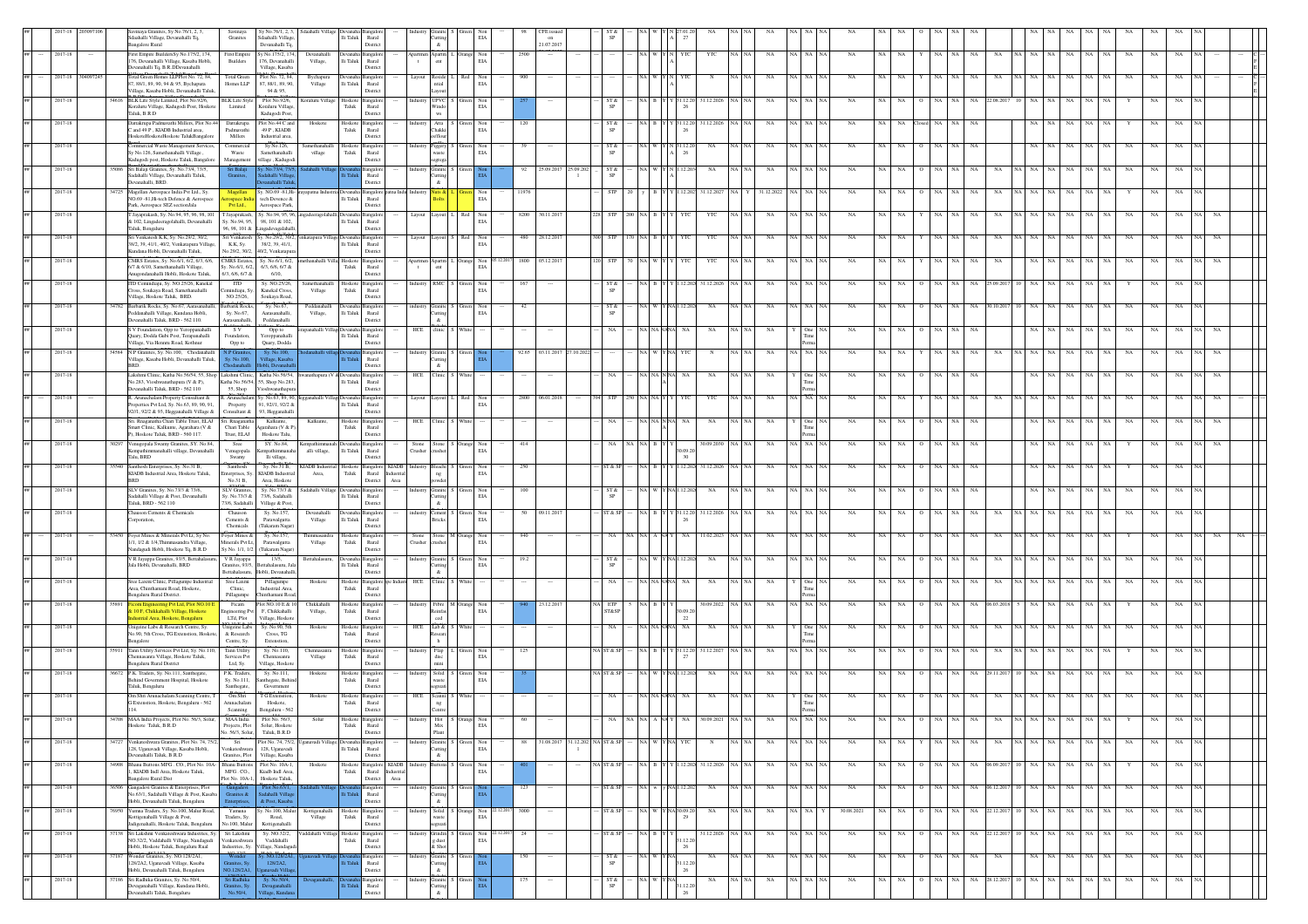|         | R G Granite, Sy. No.41, Devaganahall<br>R G Granite, Sy<br>Sy. No.41,<br>Village, Kundana Hobli, Devanahalli<br>NO.14.<br>Devaganahalli<br>Taluk Rengaluru Rural District<br>Devaganahall<br>/illage, Kundan                        | Devaganaha<br>lli Taluk                                   | Rural<br>Distric                                                         | s.                                                         | EIA                 |                       |                      |                                  |                 |                             |                               |             |                 |                         |       |               |                   |               |           |          |                 |                 |     |                 |  |
|---------|-------------------------------------------------------------------------------------------------------------------------------------------------------------------------------------------------------------------------------------|-----------------------------------------------------------|--------------------------------------------------------------------------|------------------------------------------------------------|---------------------|-----------------------|----------------------|----------------------------------|-----------------|-----------------------------|-------------------------------|-------------|-----------------|-------------------------|-------|---------------|-------------------|---------------|-----------|----------|-----------------|-----------------|-----|-----------------|--|
| 2017-18 | Sri Salasar Granite, St. No.67, Aasanaha<br>Sri Salasa<br>No.67<br>Peddanahalli Village, Kundana Hobli.<br>Granite, St.<br>Aasanahalli.                                                                                             | Aasanahalli,<br>li Taluk                                  | Rural                                                                    | Industry<br>Granite<br>utting                              | Non<br>EIA          | 100                   |                      | ST &                             | INA W           | 31.12.20                    | NA<br>$NA$ $N$                | NA          | NA NA           | NA<br>NA                | NA    | NA            | NA<br>NA          | 28.12.201     |           | NA       | NA<br>NA        | NA              | NA  | NA              |  |
| 2017-18 | Devanahalli Taluk, Bengaluru Rural<br>No.67.<br>Peddanahalli<br>Sri Sai Packers, Sy. No.7/1, New<br>Sri Sai Packers.<br>Sv. No.7/1, New                                                                                             | Hoskot                                                    | Distric                                                                  | $\mathcal{R}^{\prime}$                                     | Non                 |                       | 1250 28.12.20        | 19.01.202                        |                 | 26                          | YT                            |             |                 |                         |       |               |                   |               |           |          |                 |                 |     |                 |  |
|         | Sy.No.7/3, Anugondanahalli Hobli,<br>Sv. No.7/1.<br>Sv.No.7/3.<br>himmachnahalli Village, Hoskote Taluk,<br>New Sy.No.7/3<br><b>Anugondanahal</b>                                                                                   | Taluk                                                     | Rural<br>Distric                                                         | Spray<br>aintin<br>g, Pain                                 | EIA                 |                       |                      | $\overline{2}$                   |                 |                             |                               |             |                 |                         |       |               |                   |               |           |          |                 |                 |     |                 |  |
| 2017-18 | Muniswamy, Sy. NO.113/13, Kannurahall<br>Sy. NO.113/13,<br>Muniswamy,<br>Village, Kasaba Hobli, Hoskote Taluk,<br>Sy. NO.113/13,<br>Kannurahalli<br>engaluru Rural District.<br>Village, Kasaba<br>Kannurahalli                     | turahalli Village Hoskote<br>Taluk                        | angalo<br>Rural<br>Distric                                               | Apartmen Reside<br>$_{\rm ntid}$<br>$\mathbf{t}$<br>Villas | Non<br>$_{\rm EIA}$ |                       | 17500 01.09.2018     | 30.08.202                        |                 |                             | YTC                           |             |                 |                         |       |               |                   |               |           |          |                 | NA              |     |                 |  |
| 2017-18 | Kushi Dental Care, Sy. NO.84, Krupa<br>Kushi Dental Sv. NO.84, Krupa<br>uilding, Thirumala shettyhalli cross,<br>Care, Sy.<br>Building,                                                                                             | Hoskote<br>Taluk                                          | Hoskote Bangalor<br>Rural                                                | HCE<br>Tinic L                                             | White               |                       |                      |                                  |                 | NA NA NANA                  | NA<br>NA.                     | NA          | <b>One</b>      | NA                      |       |               | NA                |               |           |          |                 | NA              |     |                 |  |
| 2017-18 | Chikkathirupathi Main Road, Bengaluru<br>Thirumala<br>NO.84, Krupa<br>Sonora<br>Dvum Nicu Hospital, A unit of Neanatal<br>Sy. No.4, New<br>Oum Nicu                                                                                 | Hoskote<br>loskoto                                        | Distric<br><b>Bangalo</b>                                                | HCF                                                        |                     |                       |                      |                                  |                 |                             |                               |             |                 |                         |       |               |                   |               |           |          |                 |                 |     |                 |  |
|         | Care & Research institute Pvt Ltd), Sy.<br><b>KHB</b> Extension<br>Hospital, A unit<br>No.4, New KHB Extension Hoskote Town.<br>of Neanatal<br>Hoskote Town                                                                         | ${\rm Taluk}$                                             | Rural<br>Distric                                                         |                                                            |                     |                       |                      |                                  |                 |                             |                               |             |                 |                         |       |               |                   |               |           |          |                 |                 |     |                 |  |
| 2017-18 | Associated Commerical Enterprises, Unit<br>Plot No.37 B,<br>37211<br>Associated<br>2, Plot No.37 B, Kasaba Hobli, Hoskote<br>Cammericl<br>Kasaba Hobli<br>ndustrial Area, Chokkahalli Village,<br>Enterprises,<br>Hoskote Industria | skote Ind<br>loskot<br>Area,<br>Taluk                     | Bangalor<br>Hoskote<br>Rural<br>dustrial<br>District<br>Estate           | Sheet  <br>Metal<br>Fabrica                                | Non<br>EIA          | 2.01.201/ 1110.8      |                      |                                  |                 | 1.12.20<br>27               | 31.12.2027                    | NA          | NA NA           | NA                      |       |               | NA                | 2.01.2        |           | ŃA       |                 | $_{\rm NA}$     | NA  | NA              |  |
| 2017-18 | Unique Conmix, No.24, Bhaktarahalli,<br>No.24,<br>37164<br>Unique Conmix,<br>Hoskote Taluk B R D<br>No.24.<br>Bhaktarahalli                                                                                                         | Bhaktarahalli,<br>Taluk                                   | Hoskote Bangalore<br>Rural                                               | RMC S<br>Industry                                          | Non<br>EIA          |                       | 18.01.2018           | 10.01.202<br>$\overline{2}$      | ST & SP NA NA B | $Y = 1.12.203$              | 31.12.2034<br>NA N            | NA          | NA NA           | NA                      |       | NA.           | NA.<br>NA         | NA            |           | NA       | NA<br>NA        | NA              | NA  | NA              |  |
| 2017-18 | Hoskote Talu.<br>Bhaktarahalli.<br>DB Dazzle<br>Plot NO.10,<br><b>B Dazzle Modular System, Plot NO.</b>                                                                                                                             | Chokkahall<br>loskote                                     | District<br>Bangalor<br>KIADB Industr                                    | Metal                                                      | Non                 |                       |                      | SIP &                            |                 | (30.06.2)                   | 30.06.2023<br>NA.             | NA          | NA I NA         |                         |       |               | NA                | .09.20        |           | NA       | NA              | NA<br>NA        | NA. | <b>NA</b>       |  |
|         | v.No.85, Chokkahalli, Kasaba Hobli,<br>Modular<br>Sv.No.85.<br><b>IADB</b> Indl Area, Hoskote Taluk, B.R.D.<br>Chokkahalli,<br>System, Plot                                                                                         | Village,<br>Taluk                                         | Rural<br>Industrial<br>Area<br>District                                  | 'abrica<br>tion                                            | EIA                 |                       |                      | ST &<br>SP                       |                 | 23                          |                               |             |                 |                         |       |               |                   |               |           |          |                 |                 |     |                 |  |
| 2017-18 | Soujanya<br>Clinic, Near<br>Near Bustand.<br>Soujanya Clinic, Near Bustand.<br>levanahalli, B.R.D - 562 110.<br>Devanahalli,<br>Bustand,<br>B.R.D - 562 110.                                                                        | Devanahalli<br>li taluk                                   | levanaha Bangalor<br>Rural<br>Distric                                    | HCE<br>∷linic∣5                                            | White               |                       |                      | NA                               |                 | NA NA NANA<br>NA            | NA                            | NA<br>NA NA | One             | NA<br><b>NA</b>         | NA.   | NA            | NA<br>NA          | NA            | NA.       | NA<br>NA | NA<br><b>NA</b> | NA              | NA  | NA.             |  |
| 2017-18 | <b>SLV</b><br>Sy. NO.29/5,<br>4876 SLV Enterprises, (Nandi Upachar), Sy.<br>NO.29/5, Hoysala Carpus, Rani Circle, NH<br>Hoysala Carpus<br>nterprises, 5                                                                             | Guttahalli Village<br>Devana<br>li Taluk                  | angale<br>Rural                                                          | lotel I M                                                  | Non<br>EIA          |                       |                      |                                  | INAI B          | 6 31.12.20                  | 31.12.2025                    | NA          | A NA            | NA                      |       |               | NA.               | 08.02.2       |           |          |                 |                 |     |                 |  |
| 2017-18 | , Devanahalli, Guttahalli Village, B.R.D-<br>NO.29/5,<br>Rani Circle, NH-7<br>ovely Rocks.<br>Lovely Rocks, Sy. NO.67, Arasenahalli,<br>Sy. NO.67,                                                                                  | Peddanahal                                                | Distric<br>angale                                                        |                                                            | Non                 | 146                   |                      |                                  |                 | A31.01.2                    | NA                            | NA          |                 | NA                      |       |               |                   |               |           |          |                 |                 |     |                 |  |
|         | Peddanahalli Village, Kundana Hobli,<br>Sy. NO.67,<br>Arasenahalli,<br>Devanahalli Taluk, B.R.D.<br>Arasenahalli<br>Peddanahalli                                                                                                    | Village,<br>li Taluk                                      | Rural<br>Distric                                                         | utting                                                     | $\rm EIA$           |                       |                      |                                  |                 | 27                          |                               |             |                 |                         |       |               |                   |               |           |          |                 |                 |     |                 |  |
| 2017-18 | Shiv Granite, Sy. No.41, Devaganahalli<br>Shivu Granite.<br>Sy. No.41,<br>Village, Kundana Hobli, Devanahalli<br>Sy. No.41,<br>Devaganahalli<br>Taluk, B.R.D -562110<br>Yevaganahalli<br>/illage, Kundan                            | Devaganahalli<br>li Taluk                                 | angale<br>Rural<br>Distric                                               | Granite<br>utting                                          | $_{\rm Non}$<br>EIA | 134.3                 |                      | T & S                            |                 | NA 08.01.2<br>$\mathcal{D}$ | NA                            | NA          |                 |                         |       |               |                   |               |           |          |                 | NA              |     |                 |  |
| 2017-18 | Gobardhan Granites, Sy. No.96,<br>Sadanahalli Village, Kasaba Hobli,<br>Sadanahalli                                                                                                                                                 | Village,                                                  | ingal<br>Rural                                                           | utting                                                     |                     |                       |                      |                                  |                 | 27                          | NA                            |             |                 |                         |       |               |                   |               |           |          |                 |                 |     |                 |  |
| 2017-18 | ranites, S <sub>1</sub><br>NO.96,<br>Devanahalli Taluk, B.R.D.<br>Village, Kasab<br>DKR Diagnostic Centre, Shri Laxmi<br>DKR<br>Shri Laxmi                                                                                          | Devanahalli                                               | Distric                                                                  | HCE Clinic                                                 |                     |                       |                      |                                  | NA NA           |                             | NA                            | NA          |                 | NA                      |       |               | NA<br>NA          |               |           | NA       |                 | NA              |     | NA              |  |
|         | Complex, Opp. Dena Bank, Ward No.22.<br>Diagnostic<br>Complex, Opp.<br>Budigere Road, Devanahalli, Bangalore-<br>Centre, Shri<br>Dena Bank, Ward<br>Sv. No.398/1A2.                                                                 | lli Taluk                                                 | Rural<br>Distric                                                         |                                                            |                     |                       |                      |                                  |                 |                             |                               |             |                 |                         |       |               |                   |               |           |          |                 |                 |     |                 |  |
| 2017-18 | <b>BCV Developers</b> , Brigade Residential<br><b>BCV</b><br>Development, Sy. No.398/1A2,<br>Developers,<br>Devanahalli<br>.<br>Devanahalli Village, Kasaba Hobli,<br>Village, Kasaba<br>Brigade                                    | Devanahalli<br>i Taluk                                    | Xeyanaha Bangalo<br>Rural<br>Distric                                     | partmen Apartm I<br>$\mathbf{t}$<br>ent                    | Red<br>$\rm EIA$    | Non 27.03.201<br>6400 |                      |                                  |                 |                             |                               | NA          | NA NA           | <b>NA</b>               |       |               | NA                |               |           |          |                 | NA              |     |                 |  |
| 2017-18 | VTSTF Air Systems Pvt Ltd, Sy. No., 13/<br>VTSTF Air<br>Sy. No., 13/1,<br>Kanekal Village, Devanagunti Post,<br>Kanekal Village,<br>Systems Pvt                                                                                     | Kanekal Village,<br>Hoskote<br>Taluk                      | Bangalo<br>Rural                                                         | Industry<br>Air  <br>Handli                                | $_{\rm EIA}$        | 1910                  |                      |                                  |                 |                             | 1.12.202                      |             |                 |                         |       |               |                   |               |           |          |                 |                 |     |                 |  |
| 2017-18 | Hoskote Taluk, Bengalore - 560117.<br>Ltd, Sy.<br>Devanagunti Post,<br>8069 Balajee Infratech and Constructions Pvt<br>Balaji Infratech KIAL, Hyundai                                                                               | Devanahalli                                               | Distric<br>Devanaha Bangalor                                             | ng<br>Industry RMC                                         | Non                 | 56                    |                      |                                  |                 | NA.                         | 30.09.2027                    | NA          |                 |                         |       |               |                   |               |           |          |                 | NA              |     |                 |  |
| 2017-18 | Ltd, KIAL, Hyundai Circle, Devanahalli<br>$\;$ and $\;$<br>Circle, Devanahal<br>Taluk, Bengaluru<br>Constructio<br>Taluk, Bengalun<br>Saumya Granites Pvt Ltd, Sy. NO.62/2,<br>Sy. NO.62/2,<br>Saumya                               | li Taluk<br>Peddanahal                                    | Rural<br>Distric<br>evanaha Bangalor                                     | Industry<br>Granite                                        | EIA<br>Non          | 125                   |                      |                                  |                 | NA 16.01.2                  | NA                            | NA          |                 |                         |       |               | NA                |               |           |          |                 | NA              |     |                 |  |
|         | Peddanahalli Village, Kasaba Hobli,<br>Granites Pvt<br>Peddanahalli<br>Devanahalli, Devanahalli Taluk, B.R.D<br>Ltd, Sy.<br>Village, Kasaba                                                                                         | Village,<br>lli Taluk                                     | Rural<br>Distric                                                         | &                                                          | EIA                 |                       |                      |                                  |                 | 27                          |                               |             |                 |                         |       |               |                   |               |           |          |                 |                 |     |                 |  |
| 2017-18 | Smco Trade, Sy. NO.51/2, Avalahalli<br>Smoo Trade, Sy<br>Sy. NO.51/2.<br>7685<br>Village, Vijayanagar Post, Hoskote Taluk<br>NO.51/2<br>Avalahalli Villag<br>Avalahalli                                                             | walahalli V<br>lli Taluk                                  | ingale<br>Rural<br>Distric                                               | All<br>metals                                              | Non<br>EIA          |                       |                      | T A S                            | NA W            | NA 31.12.2<br>27            | NA                            |             |                 |                         |       |               |                   | (02.2)        |           |          |                 |                 |     |                 |  |
| 2017-18 | <b>Bengaluru</b><br>Vijayanagar Post<br>Padmavathi Industries, Sy. No.29/1,<br>Padmavathi<br>Sy. NO.29/1.<br>8040<br>Jevaganahalli Village, Kundana Hobli.<br>Industries, Sv.<br>Devaganahalli                                      | Devaganahalli<br>lli Taluk                                | evanaha Bangalor<br>Rural                                                | Granite S<br>Industr<br>uttine                             | $_{\rm Non}$<br>EIA | 60                    |                      | ST & ST                          | NA W            | NA 29.01.2<br>27            | NA                            | NA          | NA   NA         | NA                      |       | NA.           | NA<br>NA          | NA            |           | NA       | NA<br>NA        | NA              | NA  | NA              |  |
| 2017-18 | Devanahalli Taluk, Bengaluru<br>NO.29/1.<br>Village,<br>Shri Shyam Stones, Sy. NO.31/2,<br>Shri Shyam<br>NO.31/2,                                                                                                                   | Devaganahall                                              | Distric                                                                  | &<br>Granite<br>Industry                                   | Non                 | 36                    |                      | T & S                            | <b>NA</b>       | NA 29.01.2                  | <b>NA</b><br>$NA$ $N/$        | NA          | NA   NA         | NA                      |       |               | NA<br>NA          | NA            |           | NA       | NA.             | <b>NA</b><br>NA | NA. | <b>NA</b>       |  |
|         | Devagnahalli Village, Kundanahalli Hob<br>Stones, Sv.<br>Devagnahalli<br>Devanahalli Taluk, Bengaluru<br>NO.31/2,<br>Village,                                                                                                       | li Taluk                                                  | Rural<br>District                                                        | utting<br>&                                                | EIA                 |                       |                      |                                  |                 | 27                          |                               |             |                 |                         |       |               |                   |               |           |          |                 |                 |     |                 |  |
| 2017-18 | Sarathi Stones, Sy. No.41, Devaganahalli<br>Sarathi Stones,<br>Sy. No.41,<br>Village, Kundana Hobli, Devanahalli<br>Sy. No.41,<br>Devaganahalli<br>Faluk, BRD<br>Devaganahalli<br>/illage, Kundana                                  | Devaganahalli<br>levanah:<br>li Taluk                     | Bangalo<br>Rural<br>Distric                                              | Granite<br>ndustr<br>utting                                | Non<br>EIA          | 85                    |                      | T & S                            |                 | A 29.01.2<br>-27            | NA                            | NA          | A I NA          | NA                      |       |               | NA                | NA            |           | NA       |                 | NA              |     |                 |  |
| 2017-18 | 8198 Sana Enterprises, Part-2, C-19, KSSIDC<br>Sana<br>Part-2, C-19,<br>ustrial Area, Hoskote Taluk, Bengaluri<br>KSSIDC Industri<br>erprises, P.                                                                                   | <b>KSSIDC</b><br>${\rm Taluk}$<br>dustrial Area           | Hoskote Bangalore KSSIDC Industry<br>Rural<br>dustria                    | Solid                                                      | Non<br>EIA          | 24.5                  |                      | ST & SI                          |                 | NA 23.01.2                  |                               | NA          | A NA            | NA                      |       | NA            | <b>NA</b>         | NA            |           | NA       |                 | NA              | NA. | <b>NA</b>       |  |
| 2017-18 | Rural District<br>2, C-19,<br>Area, Koskote<br>sy. No.17 & 18,<br>liance Retail Limited, Sy. No.17 & 18,<br>Reliance Retail                                                                                                         | loskot<br>Ekarajapura                                     | District<br>Area<br>Bangalo                                              | entral                                                     | Non                 |                       |                      |                                  |                 |                             | 0.09.202                      |             |                 | NA                      |       |               |                   |               |           |          |                 |                 |     |                 |  |
|         | Ihata No.19, Ekarajapura Village, Suilbe<br>Khata No.19,<br>Limited, Sy.<br>ilobli, Hoskote, Bengaluru<br>No.17 & 18.<br>Ekarajapura                                                                                                | Taluk                                                     | Rural<br>Distric                                                         |                                                            | EIA                 |                       |                      | ST&SP                            |                 | 22                          |                               |             |                 |                         |       |               |                   |               |           |          |                 |                 |     |                 |  |
| 2017-18 | Syam Syam<br>38201 Syama Syama Stones, Sy. No.47/1 & 47/2<br>Sy. No.47/1 &<br>Deoganahalli Village, Devanahalli Taluk,<br>Stones, Sy.<br>47/2.<br><b>Bengaluru</b><br>lo.47/1 & 47/2<br>Devaganahalli                               | Devaganaha<br>lli Taluk                                   | Rural<br>Distric                                                         | Granite<br>utting                                          | Non<br>$\rm EIA$    |                       |                      | T & SI                           |                 | 27                          | NA                            |             |                 |                         |       |               |                   |               |           |          |                 |                 |     |                 |  |
| 2017-18 | Grass Holdings, Plot No.67/1 & 65/2,<br>Grass Holdings,<br>Plot No.67/1 &<br>37621<br>Bimmakkanahalli Village, Sulibele Hobli, Plot No.67/1 &<br>65/2.                                                                              | makkanaha<br>loskot<br>Taluk<br>Village,                  | angalo<br>Rural                                                          | /are hous M                                                | Non<br>EIA          | 800                   | 08.02.2018 24.01.202 |                                  | NA B            | YTC                         | YTC                           | NA          | 1 NA            | NA                      |       |               | NA                |               |           | NA       |                 | NA              |     |                 |  |
| 2017-18 | 2-35, 3rd Main Industrial Estate, Hoskote<br>65/2.<br>immakkanahal<br>Flowon irrigaiton, Plot No.166/2,<br>Plot No.166/2<br>Flownon<br>Knnaurahalli Village Near Almeen                                                             | Knnaurahal<br>li Taluk                                    | Distric                                                                  | <b>PVC</b><br>Industry                                     | Non<br>EIA          |                       |                      | T & SI                           | NA W            |                             | NA                            | NA          | NA   NA         | NA                      |       |               | NA                |               |           | NA       |                 | NA              | NA. | <b>NA</b>       |  |
| 2017-18 | migaiton, Plot<br>Knnaurahalli<br>Residential School and College, Malur<br>No.166/2,<br>Village, Near<br>38286 Shree Baba Ramdey Granite, Sv. No.55/2<br>ree Bab.                                                                   | Village                                                   | Rural<br>Distric<br>angalo                                               | Pies<br>Industry Granite                                   |                     | 102                   |                      | ST & SI                          | NA W            | 28<br>Y NA31.12.20          | NA                            | NA          | A I NA          | NA                      |       |               | NA                | 20.02.201     |           |          |                 | NA              | NA  | <b>NA</b>       |  |
|         | Devaganahalli<br>Devaganahalli Village, Kundana Hobli,<br>Ramdev<br>Devanahalli Taluk, BRD<br>ranite, Sy.<br>Hage, Kund                                                                                                             |                                                           | Runal<br>Distric                                                         | utting<br>$\&$                                             |                     |                       |                      |                                  |                 | 27                          |                               |             |                 |                         |       |               |                   |               |           |          |                 |                 |     |                 |  |
| 2017-18 | Sathayu Ayurveda Yoga Retreat, Sy.<br>Sy. NO.261,<br>Sathayu<br>NO.261, Avathi Village, Devanhalli<br>Ayurveda Yoga Avathi Village,<br>Village, BRD<br>Retreat, Sy. Devanhalli Village,                                             | Avathi<br>li Taluk                                        | Devanaha Bangalo<br>$\ensuremath{\mathsf{R}\text{ural}}$                 | HCE                                                        |                     |                       |                      |                                  |                 |                             | NA                            |             |                 |                         |       |               |                   |               |           |          |                 |                 |     |                 |  |
|         | Asian Dental 4th Cross, Opp. to<br>Asian Dental Clin<br>ross, Opp. to<br>More Super Market, College Road, MV<br>More Super<br>Clinic, 4th                                                                                           | Hoskote<br>Hoskote                                        | District<br>$\begin{tabular}{ll} \bf Taluk & \tt Rural \\ \end{tabular}$ |                                                            | EIA                 |                       |                      |                                  |                 |                             |                               |             |                 |                         |       |               |                   |               |           |          |                 |                 |     |                 |  |
| 2017-18 | Extenstion, Hoskote, BRD<br>Cross, Opp. to<br>Market, College<br>33437 Enerzea Power Solutions Pvt Ltd, Plot<br><b>Energy Power</b><br>Plot NO.90,                                                                                  | K halli,                                                  | Distric<br>levanaha Bangalor                                             | Industry<br>ssemb                                          |                     | Non 09.04.2018<br>400 | 09.04.2018           | ST &                             | NA B            |                             | Y Y 1.12.203 31.12.2034 NA NA | NA          | Per<br>NA NA NA | $_{\rm NA}$             | NA NA | NA<br>$\circ$ | NA NA             | NA            | NA NA     | NA       | NA              | NA              | NA  | NA<br>NA        |  |
|         | NO.90, Aerospace Park, Sy. No.A of 8419, Solutions Pvt<br>Aerospace Park,<br>Kasaba Hobli, K halli, Channarayapatna,<br>Ltd. Plot Sv. No.A of 8419.                                                                                 | li Taluk                                                  | Rural<br>Distric                                                         | ackir                                                      | EIA                 |                       |                      |                                  |                 |                             |                               |             |                 |                         |       |               |                   |               |           |          |                 |                 |     |                 |  |
| 2017-18 | Sy. No.62/1&<br>etha Srinivas, Sy. No.62/1& Municipal<br>Retha Sriniyas<br>Katha No.1015-1 to 1015-3, Akkupete<br>Sy. No.62/1&<br>Municipal Katha<br>No.1015-1 to 1015<br>Village, Kasaba Hobli, Devanahalli Taluk,<br>Municipal    | Akkupete <sup>®</sup><br>lli Taluk                        | Bangalo<br>Rural<br>District                                             |                                                            | EIA                 | Non 06.04.2018<br>209 | 06.04.2018           | <b>STP</b>                       | NA W            |                             | NA NA                         | NA          | NA NA NA        | NA<br>NA                | NA    | NA.           | NA<br>NA          | NA            | NA.       | NA       | NA<br>NA        | NA              | NA  | NA<br><b>NA</b> |  |
| 2017-18 | Sharief Enterprises, Sy. NO.20/2, Suilebele<br>Sy. NO.20/2,<br>Sharief<br>7422<br>Hobli, Chikkabegur grama, Jangamanakote<br>Enterprises,<br>Suilebele Hobli                                                                        | Chikkabegu<br>grama,<br>Taluk                             | loskote Bangalor<br>Rural                                                | tic Grant S<br>Industry                                    | Non<br>EIA          | 15                    |                      | ST & SI                          | NA W            | NAJ0.09.202                 | NA                            | NA NA<br>NA | NA NA           | 03.02.2021<br><b>NA</b> | NA    | NA            | NA.<br>NA         | 15.02.2018 10 | NA.<br>NA | NA       | NA<br><b>NA</b> | NA              | NA  | <b>NA</b>       |  |
| 2017-18 | Chikkabegur<br>Road, Hoskote Taluk, Bengaluru Rural<br>Sv. NO.4/3.<br>Sri Vijainder Reddy, Sv. NO.4/3.<br>Sri Vijainder                                                                                                             | nethanahalli Villas Hoskote Bangalop                      | District                                                                 | AnartmentAnartmen L. Red                                   | Non                 | 4500                  |                      |                                  |                 | NA WYNA YTC                 | N<br>NA NA                    | NA          | NA NA NA        | NA<br>NA.               | NA    | NA            | NA NA             | NA            | NA NA NA  | NA       | NA              | <b>NA</b><br>NA | NA  | NA<br><b>NA</b> |  |
|         | Samethanahalli Village, Anugandanaha<br>Reddy, Sy.<br>Samethanahalli<br>Hobli, Hoskote Taluk, BRD<br>NO.4/3,<br>Village,                                                                                                            | Taluk                                                     | Rural<br>Distric                                                         |                                                            | EIA                 |                       |                      |                                  |                 |                             |                               |             |                 |                         |       |               |                   |               |           |          |                 |                 |     |                 |  |
| 2017-18 | Sy. No.29/2,<br>Sri. Manjunatha Stone Crusher, Sy.<br>.<br>Sri. Manjunal<br>No.29/2, Beerahalli Village, Hoskote<br>Stone Crusher, Beerahalli Village,<br>Sy. No.29/2,<br>Hoskote Taluk,<br>Taluk, BRD                              | erahalli Village<br>Taluk                                 | Hoskote Bangalor<br>Rural<br>Distric                                     | tone Crush Stone 1                                         | M OrangeNon EIA     | 740                   |                      | NA.                              | NA NA A NAY     | NA                          | YTC                           | NA          | A NA            | NA<br>NA                | NA.   |               | NA<br>NA.         | NA            | NA .      | NA<br>NA | NA              | NA              | NA  | NA              |  |
| 2017-18 | Chandru<br>Chandru Laboratory (A Unit of YDC), 1st<br>loor, DCN Complex, Dadda Dunnasan<br>Complex, Dadda<br>aboratory (A                                                                                                           | 1st Floor, DCN da Dunnasandra<br>Hoskote<br>${\rm Taluk}$ | Bangalor<br>Rural                                                        | HCE Laborat S White                                        |                     | $\sim$                | $\cdots$             | NA                               |                 | NA NA NANA<br>NA.           | NA                            | NA NA<br>NA | One NA          | NA<br>NA                | NA    | NA<br>$\circ$ | NA NA             | NA            | NA NA NA  | NA       | NA              | NA<br>NA        | NA  | NA<br>NA        |  |
| 2017-18 | ss, Chikka Tirupathi Road, Hoskote,<br>Unit of YDC),<br>Dunnasandra<br>L & T Construction, Sy. No.50/1, BIAL<br>Sy. No.50/1, BIAL Bettakate Village,<br>L & T<br>8786                                                               | Jevana                                                    | Distric<br>Bangalo                                                       | RMC                                                        | Non EIA             | 353                   |                      | 15.03.2018 31.12.2027<br>ST & SP | $\rm NA-NA-B-Y$ | 1.12.20<br>28               | 31.12.2028<br>NA NA           | $_{\rm NA}$ | NA NA<br>NA     | $_{\rm NA}$<br>NA       | NA    | $_{\rm NA}$   | NA<br>$_{\rm NA}$ | $_{\rm NA}$   | NA        | NA<br>NA | $_{\rm NA}$     | NA              | NA  | $_{\rm NA}$     |  |
|         | lomplex, Near Bettakate Village,<br>Complex, Near<br>onstruction<br>anahalli Taluk, Bengaluru Rural<br>Sy. No.50/1, Bettakate Village,                                                                                              | li Taluk                                                  | Rural<br>Distric                                                         |                                                            |                     |                       |                      |                                  |                 |                             |                               |             |                 |                         |       |               |                   |               |           |          |                 |                 |     |                 |  |

District

BIAL Complex,

Devanahalli Taluk,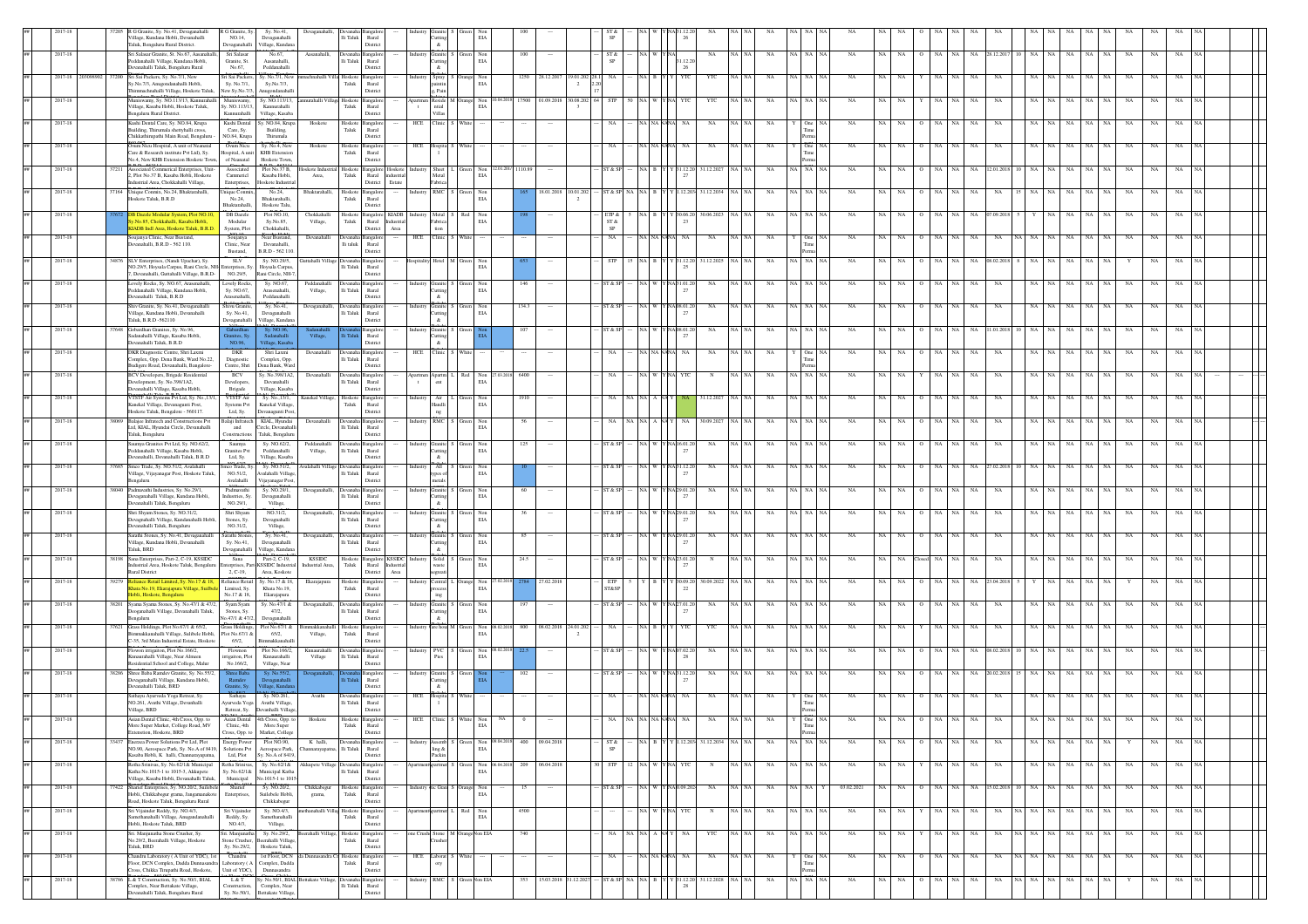|         |  | L&T<br>L & T Construction, Sv. No.50/1, BIAI<br>Complex, Near Bettakate Village.<br>Construction<br>Sy. No.50/1,<br>Devanahalli Taluk, Bengaluru Rural                        | Sy. No.50/1, BIAL Bettakate Village,<br>Complex, Near<br><b>Settakate Village</b> |                                                                      | Ili Taluk Rural                    | Distric                             |                | Mix<br>Plant                       |                |                                          |      |                 |        |                            |                |                              |                      |                     |        |             |                   |              |                   |                              |           |                      |             |             |             |             |             |    |  |
|---------|--|-------------------------------------------------------------------------------------------------------------------------------------------------------------------------------|-----------------------------------------------------------------------------------|----------------------------------------------------------------------|------------------------------------|-------------------------------------|----------------|------------------------------------|----------------|------------------------------------------|------|-----------------|--------|----------------------------|----------------|------------------------------|----------------------|---------------------|--------|-------------|-------------------|--------------|-------------------|------------------------------|-----------|----------------------|-------------|-------------|-------------|-------------|-------------|----|--|
| 2017-18 |  | Souparnika Projects & Infrastructure Pvt<br>Soupamika<br>Ltd, Sy. No.210, Kanekarl Village,<br>Projects &                                                                     | Sv. No.210.<br>Kanekarl Village                                                   | Kanekarl Village, Hoskote Bangalo                                    | Taluk                              | Rural                               |                |                                    |                | partment partmen L Red Non EIA06.03.2013 |      | 3130 06.03.2018 |        | 280 STP                    |                | YTC<br>N                     | NA NA<br>NA          | <b>NA</b>           | NA NA  | NA          | NA<br>NA          |              | NA NA             | NA<br>NA                     |           | NA NA<br>NA          | NA          | NA          | NA          | NA          | NA          | NA |  |
| 2017-18 |  | Jodigenahalli, Hoskote Hobli, Bengaluru<br>Infrastructure<br>Navarathan Infrastructure, Sy. NO.25/2,<br>Navarathan<br>Venkatapura Village, Kundana Hobli,<br>Infrastructure   | Jodigenahalli<br>Sy. NO.25/2,<br>Venkatapura                                      | Venkatapus<br>Village,                                               | li Taluk                           | Distric<br>Rural                    |                | iranite l                          |                | Von EIA                                  |      |                 |        | T & S                      |                |                              |                      |                     |        |             |                   |              |                   |                              |           |                      |             |             | NA          | NA          |             |    |  |
| 2017-18 |  | Devanahalli Taluk, B.R.D<br>Sy. NO.25/2,<br>Sri. Ashish Agarwal, Sy. No.63/1, 64/1<br>Sri. Ashish                                                                             | Village, Kundana<br>y. No.63/1, 64/1,                                             |                                                                      |                                    | Distric<br>angale                   | Layout         | utting<br>Layout                   |                | Non EIA                                  | 1500 |                 |        |                            |                |                              |                      |                     |        |             |                   |              |                   |                              |           |                      | NA          | NA          | NA          | NA          | NA          |    |  |
|         |  | 64/3, 65/1, 66/1, 67 & 66/2, Bandahalli<br>Agarwal, Sy.<br>Village, Kasaa Hobli, Devanahalli Taluk,<br>No.63/1, 64/1.                                                         | 64/3, 65/1, 66/1,<br>67 & 66/2,                                                   |                                                                      | li Taluk                           | Rural<br>Distric                    |                |                                    |                |                                          |      |                 |        |                            |                |                              |                      |                     |        |             |                   |              |                   |                              |           |                      |             |             |             |             |             |    |  |
| 2017-18 |  | Shree Balaji Clinic, K. Mallasandra,<br>Shree Balaji<br>Nadvathi Road, Hoskote Taluk, B.R.D<br>Clinic & Lab,<br>K. Mallasandra.                                               | K. Mallasandra,<br>Nadvathi Road,<br>Hoskote Taluk.                               | K. Mallasano                                                         | loskot<br>Taluk                    | <b>Bangalor</b><br>Rural<br>Distric | HCE            | Clinic :                           | White Non EIA  |                                          |      |                 |        |                            |                | NA                           | NA                   | One                 |        | NA          |                   |              |                   |                              |           |                      | NA          | $_{\rm NA}$ | NA          | NA          | NA          |    |  |
| 2017-18 |  | Chandra shekar<br>Chandra shekar, Sy. No.125, 126, 147/1<br>148 & 149/2, Sadahalli Village, Kasaba<br>Sy. No.125,                                                             | Sy. No.125, 126,<br>147/1, 148 &                                                  | adahalli Villa                                                       | lli Taluk                          | angale<br>Rural                     | Layout         | Lavout                             | ned            | Non EIA                                  | 1525 | 09.05.2018      |        |                            |                | YTC                          |                      | NA                  |        |             |                   |              | NA.               |                              |           |                      | NA          | NA          | NA          | NA          | NA          |    |  |
| 2017-18 |  | Hobli, Devanahalli Talu, B.R.D<br>Chaitanya Clinic, Tavarekere, Hoskote<br>Chaitany<br>Taluk, Hoskote, B.R.D<br>Clinic,                                                       | 126, 147/1, 148 149/2, Sadahalli<br>Tavarekere<br>Hoskote Taluk                   | Tavarekere                                                           | loskoto<br>Taluk                   | Distric<br>ingale<br>Rural          | HCE            | Clinic S                           | White Non EIA  |                                          |      |                 |        | <b>NA</b>                  | NA NAP         | $_{\rm NA}$<br>NA            | NA NA<br>NA          | One                 |        | NA          | NA                |              | NA<br>NA          | NA<br>NA                     | <b>NA</b> | NA<br>NA             | NA          | $_{\rm NA}$ | $_{\rm NA}$ | $_{\rm NA}$ | NA          |    |  |
| 2017-18 |  | Tavarekere.<br>Vinavaka<br>Vinavaka Clinic, No.28/25, Rammandir                                                                                                               | Hoskote, B.R.D.<br>Rammandir old                                                  | Hoskote.                                                             | Hoskote Bangalor                   | Distric                             |                | HCE Clinic S                       | White Non EIA  |                                          |      |                 |        | NA.                        |                | NA NAP<br>NA<br>NA.          | NA                   |                     | One N/ | NA          | NA                | $\Omega$     | NA<br>NA          | NA<br>NA                     | <b>NA</b> | NA<br><b>NA</b>      | NA          | NA          | NA          | NA          | NA          |    |  |
|         |  | toad, Opp. Ganesh Bhavan Hotel, old Bus<br>Clinic,<br>Itand, Hoskote, B.R.D<br>Rammandir old                                                                                  | Bus Stand,<br>Hoskote, B.R.D                                                      |                                                                      | Taluk                              | Rural<br>Distric                    |                |                                    |                |                                          |      |                 |        |                            |                |                              |                      |                     |        |             |                   |              |                   |                              |           |                      |             |             |             |             |             |    |  |
| 2017-18 |  | Rathna<br>Rathna Logistics Pvt LTd, Plot NO.86, IT<br>Sector, Jalahalli, Devanahalli Tlauk,<br>Logistics Pvt<br>ngaluru Rural District<br>LTd, Plot                           | Plot NO.86, IT<br>Sector, Jalahalli<br>engaluru Rural                             | Jalahalli,                                                           | evanah<br>li Taluk                 | <b>Bangalo</b><br>Rural<br>Distric  |                | Industry Basical S                 | Green Non EIA  |                                          | 398  |                 |        | NA.                        |                | 31.12.202                    | NA                   |                     | NA NA  | NA          |                   |              | NA                |                              |           | NA                   | NA          | NA          | NA          | NA          | NA          |    |  |
| 2017-18 |  | 9146 Gopalan Tech Fabs India Pvt Ltd, Sy No.6<br>Goplan Tech<br>Sy. NO.85, KIADB Industrial Area,<br>Fabs India Pvt                                                           | Sy No.6 B, Sy.<br>NO.85, KIADB                                                    | <b>KIADB</b> Indust<br>Area,                                         | Hoskote Bangalore<br>${\rm Taluk}$ | Rural<br>astria                     | KIADB Industry | <b>CNC</b>                         |                | green Non EIA                            | 3000 |                 |        | ST & SP<br>40              | B <sub>1</sub> | 31.12.2027<br>1.12.20        | NA                   | NA                  |        | NA          | <b>NA</b>         | $\circ$      | NA<br>NA          | NA<br>NA                     | NA        | NA<br>- NA           | $_{\rm NA}$ | $_{\rm NA}$ | Y           | NA          | NA          |    |  |
| 2017-18 |  | Pillagumpe Industrial Area, Chokkahalli<br>LTd, Sy No.6 B,<br>Sharon Laboratory, Sri M V Visheshwar<br>Sharon<br>Building, College Road, Opposite BSNL<br>Laboratory, Sr      | Industrial Area,<br>Sin MV<br>Visheshwariah                                       | Hoskote,                                                             | loskot<br>Taluk                    | Distric<br>Area<br>Bangalo<br>Rural | HCE            | Laborat                            |                | Non EIA                                  |      |                 |        | NA                         |                | NA                           | NA                   | One                 |        | NA          |                   |              |                   |                              |           |                      |             |             | NA          | NA          |             |    |  |
| 2017-18 |  | Exchange, V.V Extenstion, Hoskote,<br>M V<br>Grass Holdings, Sy. NO.126/1, Katha<br>Grass Holding                                                                             | Building, College<br>Sy. NO.126/1.                                                | Kambalipur                                                           | loskot                             | Distric<br>angale                   |                |                                    |                |                                          |      |                 |        |                            |                |                              |                      |                     |        |             |                   |              |                   |                              |           |                      |             |             |             |             |             |    |  |
| 2017-18 |  | No.640, Kambalipura Village, Sulibele<br>Sv. NO.126/1.<br>Hobli, Hoskote Taluk, B.R.D.<br>Katha No.640                                                                        | Katha No.640,                                                                     | Village, Sulibele<br>Hobli.                                          | Taluk                              | Rural<br>Distric                    | Industry       | al Ware<br>MSW <sup>1</sup>        |                | Red Non EIA                              |      | 17.06.2018      |        |                            |                |                              | NA                   | NA                  |        | NA          | NA                |              | NA NA             | NA                           | NA        |                      | NA          | NA          |             |             | NA          |    |  |
|         |  | 9274 Ekolog India Pvt Ltd, KIAL, No.42/2, 8th<br>Eklog India Pvt<br>Ltd. KIAL.<br>Main Road, RMV Extension, Aerospace<br>Park, Devanahalli Taluk, B.R.D.                      | Bangalore<br>Administrative<br>Block, Alpha-2                                     | SIDC, Bangalor<br>Aerospace Park,                                    | li Taluk                           | Rural<br>Distric                    |                | <b>DOM:</b>                        |                |                                          |      |                 |        |                            |                | YTC                          |                      |                     |        |             |                   |              |                   |                              |           |                      |             |             | NA          | NA          |             |    |  |
| 2018-19 |  | 7754 Mr. D.K. Mohan, Sv. NO.96/1, 96/2.<br>Mr. D.K.<br>102/2C2 & 104. Bheemakanahalli Village<br>Mohan, Sv.<br>Suliebele Hobli, Hoskote Taluk, B.R.D.                         | NO.96/1, 96/2.<br>102/2C2 & 104.                                                  | Village                                                              | loskote<br>Taluk                   | Rural<br>Distric                    |                | <b>Chillin</b><br>e plant.<br>blo: |                | Non EIA                                  |      | 25.04.20        |        |                            |                | YTC                          |                      |                     |        |             |                   |              |                   |                              |           |                      | NA.         |             |             |             |             |    |  |
| 2018-19 |  | Mr. D.K. Mohan, Sy. NO. 102/2A2 &<br>Mr. D.K.<br>102/2B, Bheemakanahalli Village,<br>Mohan, Sy.                                                                               | VO. 102/2A2 &<br>$102/2B$ ,                                                       | <b>Bheemakana</b><br>Village                                         | loskote<br>Taluk                   | Bangalo<br>Rural                    | ndustry        | <b>Tools</b><br>mpos               |                | Non EIA                                  | 2364 | 25.04.2018      | 12.202 | IA IST & S                 |                | YTC                          | NA                   |                     |        |             |                   |              |                   |                              |           |                      | NA.         |             | NA          | NA          | NA          |    |  |
| 2018-19 |  | Suliebele Hobli, Hoskote Taluk, B.R.D.<br>Asian Paints Litd, Sy. No.49/1, 49/5 &<br>Asian Paints<br>49/6, Soukya Road, Karalur Village,<br>Litd, Sy.                          | No.49/1, 49/5 & Soukva Road.<br>49/6,                                             | Karalur Village,                                                     | Hoskote Bangalo<br>${\rm Tauk}$    | Distric<br>Rural                    | Industry       | Paints<br>orage                    |                | Non EIA <sub>2</sub>                     | 1700 |                 |        | <b>IA ST &amp; SF</b>      |                | 31.12.2026<br>12.202         | NA                   | NA.                 |        | NA          | NA                |              | NA<br>NA          | NA<br>!5.04.201              |           | NA.                  | NA          | NA.         | NA          | NA          | NA          |    |  |
| 2018-19 |  | Hoskote Taluk, B.R.D<br>Jai Durga Trading Company, Plot No.12<br>Jai Durga                                                                                                    | ot No.12 Part.                                                                    | KIADB Indu                                                           | loskoto                            | Distric<br>Bangalor                 |                | Cabolt/                            |                | Non EIA                                  | 100  |                 |        |                            |                | YTC                          |                      |                     |        |             |                   |              |                   |                              |           |                      | NA          |             | NA          | NA          | NA          |    |  |
| 2018-19 |  | Part A & B, KIADB Industrial Area,<br>Trading<br>Hoskote Taluk, B.R.D<br>Company,<br>Sanatana Homes Pvt Ltd, Sy. No.457/1,<br>Sanatana Home                                   | $\&$ B,<br>Sy. No.457/1                                                           | Area<br>Hoskote Village                                              | ${\rm Taluk}$<br>loskote           | Rural<br>Distric<br>Bangalor        |                | partment Apartm                    | Orange Non EIA |                                          | 2100 |                 |        |                            |                |                              | NA                   |                     |        | NA          |                   |              |                   |                              | NA        |                      | NA          |             | NA          | NA          | $_{\rm NA}$ |    |  |
|         |  | 548/1, 548/7, 459/2, 7, 4, Hoskote Villag<br>Pvt Ltd,<br>& Taluk, Kasaba Hobli, BRD                                                                                           | 548/1.548/7.<br>459/2, 7, 4,                                                      |                                                                      | Taluk                              | Rural<br>Distric                    |                |                                    |                |                                          |      |                 |        |                            |                |                              |                      |                     |        |             |                   |              |                   |                              |           |                      |             |             |             |             |             |    |  |
| 2018-19 |  | 9963 Sri Balaji Granites, Sy.No.18/1, Sadahalli<br>Village & Post, Kasaba Hobli, Devanahalli<br>Granites.<br>v.No.18/1.<br>Taluk, Bangalore Rural District                    | dahalli Villas<br>nd Kasaba Hobli.                                                | d Kasaba Hob<br>evanahalli Taluk.                                    |                                    | angalo<br>Rural<br>Distric          |                | Industry Granite                   |                |                                          |      |                 |        | ST & SI                    |                | NA                           | NA                   |                     | NA NA  | NA          | NA                |              | NA<br>NA.         | NA<br>05.05.20               | NA.       | NA<br>NA             | NA          | NA          | NA          | NA          | NA          |    |  |
| 2018-19 |  | 40170 Shine Enterprises, Sv.No.171/243.<br>Shine<br>Karaluru Village, Samethanahalli<br>Enterprises.<br>Sy.No.171/243,<br>Panchayat, Kadugodi Post, Hoskote Talul             | Karaluru Village, Karaluru Village<br>Samethanahalli<br>Panchayat,                |                                                                      | loskote<br>Taluk                   | angalo<br>Rural<br>Distric          | ndustry        | Packag<br>Water                    |                | een Non EIA                              |      |                 |        | A ST & S                   |                | <b>NA</b>                    | NA                   | NA                  |        | -NA         |                   |              |                   | 4.05.20                      |           | NA                   | NA          | NA.         | NA          | NA          | NA          |    |  |
| 2018-19 |  | 9486   OM Granites, Sv.No.62/1, Kundana Hobli.   OM Granites<br>Arasanahalli, Peddanahalli Village,<br>Sy.No.62/1,                                                            | Arasanahalli.<br>Peddanahalli                                                     | Peddanahalli<br>Village,                                             | Devanaha Bangalor<br>li Taluk      | Rural                               |                | Industry Granite<br>uttin:         | Green Non EIA  |                                          | 57   |                 |        | <b>AST &amp; SE</b>        |                | NA<br>12.202                 | NA                   |                     | NA NA  | NA          | NA                |              | NA<br>NA          | 28.05.201<br>NA              | <b>NA</b> | NA                   | NA          | NA          | NA          | NA          | NA          |    |  |
| 2018-19 |  | Devanahalli Taluk, Bangalore Rural<br>Kundana Hobli,<br>Lakshmi Poly Clinic, Sy. NO.25, 82,<br>Lakshmi Poly<br>Sadahalli Village & Post, Devnahalli<br>Clinic, Sy             | Village,<br>Sy. NO.25, 82,<br>Sadahalli Village                                   | Sadahalli Villa;                                                     | evana<br>li Taluk                  | Distric<br>angalo<br>Rural          | HCE            | linic 1                            |                | White Non EIA                            |      |                 |        |                            |                | NA                           | NA                   | One                 |        | NA          |                   |              |                   |                              |           | NA                   | NA          | NA.         | NA          | NA          | NA          |    |  |
| 2018-19 |  | Taluk, B.R.D<br>NO.25, 82,<br>Nippon Paint (India) Pvt Ltd, Sy. NO.91/<br>Nippon Paint                                                                                        | Post, Devnahal<br>Sy. NO.91/4                                                     | Hoskote                                                              | loskote                            | Distric<br>Bangalo                  |                |                                    |                | angeNon EIA                              | 162  | 21.06.201       |        |                            |                | 30.09.202                    | NA                   | NA                  |        |             |                   |              |                   |                              |           |                      |             |             |             |             |             |    |  |
| 2018-19 |  | .<br>Hoskote Industrial Area, Challapanahalli<br>(India) Pvt LTd<br>Village, Hoskote Taluk, B.R.D<br>Sv. NO.91/4.<br>Adarsha Clinic, SBI Bank Road, Budiger<br>Adarsha Clinic | SBI Bank Road                                                                     | ndustrial Area,<br>Budigere                                          | ${\rm Taluk}$                      | Rural<br>Distric<br>a Bangalo       |                | HCE Clinic                         | White Non EIA  |                                          |      |                 | NA     | $_{\rm NA}$                | NA NAN         | $_{\rm NA}$                  | NA                   |                     | One N/ | NA          | NA                |              | NA<br>$_{\rm NA}$ | NA<br>NA                     |           | NA                   | NA          | $_{\rm NA}$ | $_{\rm NA}$ | $_{\rm NA}$ | $_{\rm NA}$ |    |  |
|         |  | Devanahlli Taluk, B.R.D                                                                                                                                                       |                                                                                   |                                                                      | li Taluk                           | Rural<br>Distric                    |                |                                    |                |                                          |      |                 |        |                            |                |                              |                      |                     |        |             |                   |              |                   |                              |           |                      |             |             |             |             |             |    |  |
| 2018-19 |  | Vijaya Clinic, No.30, IDSMT Complex<br>Vijaya Clinic<br>Bus stand, Hoskote Town, B.R.D<br>B.R.D                                                                               | No.30.                                                                            | <b>IDSMT</b> Comple<br>Bus stand,<br>Hoskote Town                    | loskote<br>Taluk                   | Bangalo<br>Rural<br>Distric         | HCE            |                                    |                | Vhite Non EIA                            |      |                 |        |                            |                |                              |                      | Tim                 |        |             |                   |              |                   |                              |           |                      |             |             |             |             |             |    |  |
| 2018-19 |  | Hanuman Polyclinic, Behind Siddagan<br>Hanumar<br>School. Thimmasandra Road, Budigere<br>Polyclinic<br>Taluk, Devanahalli Taluk, B.R.D                                        | und Sidda<br>School.                                                              | Thimmasandra<br>Road, Budigere<br>Taluk.                             | li Taluk                           | Rural<br>Distric                    |                | HCE Clinic                         | White Non EIA  |                                          |      |                 |        |                            |                | NA NAI<br>NA                 | NA                   | One<br>Tim          |        |             |                   |              | NA                |                              |           |                      | NA.         | NA.         | NA          | NA          | NA          |    |  |
| 2018-19 |  | Bharghava Foundation, Sv. NO.68/1 &<br>Bharghava<br>68/2, Hoskote Malur Road, Jadigenahalli<br>Foundation                                                                     | Sv. NO.68/1 &<br>68/2,                                                            | Hoskote Malur<br>Road,                                               | Hoskote Bangalo<br>Taluk           | Rural                               |                | HCE Clinic                         | White Non EIA  |                                          |      |                 | NA     | NA.                        | NA NAP         | NA                           | NA<br>NA NA          | One<br>Tim          |        | NA          | NA                |              | NA<br>NA.         | NA<br>NA                     |           | NA NA<br>NA          | NA          | NA.         | NA          | NA          | NA.         |    |  |
| 2018-19 |  | Village, Hoskote Taluk, BRD<br>Eshwar Clinical Laboratory, Opp. Ayappa<br>Eshwar Clinica<br>Temple, College Road, Sri M.V.<br>Laboratory,                                     | Opp. Ayappa<br>Temple, College                                                    | Jadigenahalli<br>Sri M.V.<br>Extenstion,                             | Hoskote Bangalo<br>Taluk           | Distric<br>Rural                    | HCE            | linic.                             | White Non EIA  |                                          |      |                 | NA.    |                            |                | NA NAP<br>NA                 | NA                   | One<br>Tim          |        |             |                   |              | NA                |                              | NA        |                      | NA.         | NA.         | NA          | NA          | NA          |    |  |
| 2018-19 |  | Extenstion, Hoskote Taluk, B.R.D<br>Sri Venkatehwara Clinic, B.G.S Nagar<br>Sri                                                                                               | Road,<br><b>B.G.S Nagar</b>                                                       | Devanahalli                                                          |                                    | Distric<br>ıngalc                   | HCE            |                                    | White Non EIA  |                                          |      |                 | NA     | <b>NA</b>                  |                | NA NAI<br>NA                 | NA<br>NA             | One                 |        | NA          | NA                |              | NA<br>NA          | NA<br>NA                     |           | NA NA<br>NA          | NA          | NA.         | NA          | NA          | NA          |    |  |
| 2018-19 |  | Tapparadallu), Devanahalli Taluk, B.R.D<br>Venkatehwar<br>Clinic,<br>Dhanwantari Clinic, Rahamathnagar Main<br>Dhanwantari                                                    | Chapparadallu)<br>Rahamathnaga                                                    | Vijayapura,                                                          | $\mathop{\mathsf{li}}$ Taluk       | Rural<br>Distric<br>Bangalo         | HCE            | linic                              | White Non EIA  |                                          |      |                 | NA     | NA                         |                | NA                           | NA                   | Tim<br>One          |        |             |                   |              | NA                |                              | NA        | NA                   | NA          | NA          | NA          | NA          | NA          |    |  |
|         |  | Road, Vijayapura, Devanahalli Taluk, BRD<br>Clinic,                                                                                                                           | Main Road,                                                                        |                                                                      | lli Taluk                          | Rural<br>Distric                    |                |                                    |                |                                          |      |                 |        |                            |                |                              |                      |                     |        |             |                   |              |                   |                              |           |                      |             |             |             |             |             |    |  |
| 2018-19 |  | Dr Bhats Clinic, Kurubarapeta, Market<br>Dr Bhats Clinic,<br>Road, Hoskote, B.R.D<br>Market Road,                                                                             | Kurubarapeta,                                                                     | Hoskote,                                                             | Hoskote Bangalor<br>Taluk          | Rural<br>District                   |                | HCE Clinic                         |                |                                          |      |                 |        |                            |                |                              |                      | Time<br>Perma       |        |             |                   |              |                   |                              |           |                      |             |             |             |             |             |    |  |
| 2018-19 |  | 41950 Ganesh Granites, Sy. No.82/P3,<br>Ganesh<br>Aruvanahalli Village, Nanjundapna<br>Granites.<br>Kundana Hobli, Devanahalli Taluk, B.R.D                                   | Sy. NO.82/P3,                                                                     | Aruvanahalli<br>/illage, Kundana<br>Hobli.                           | li Taluk                           | vanaha Bangalo<br>Rural<br>Distric  | ndustr         |                                    |                | Green Non EIA                            |      |                 | NA     | NA ST&SP NA NA W YN        |                | NA<br>A 107202               | NA NA<br>$_{\rm NA}$ | NA                  | NA NA  | $_{\rm NA}$ | $_{\rm NA}$<br>NA | $\circ$      |                   | NA NA NA 17.07.2018 10 NA NA |           | NA                   | NA          | NA          | NA          | NA          | NA          |    |  |
| 2018-19 |  | Sun Excel Enternrises Pvt LTd. Sv.<br>Sun Excel<br>No.223, Duddnahalli Village, Kundana<br>nterprises Pv<br>Hobli, Devanahalli Taluk, BRD<br>LTd,                             | Sv. No.223.                                                                       | Duddnahalli<br>/illage, Kundana<br>Hobli,                            | lli Taluk Rural                    | District                            | Industry       | RMC                                |                | Green Non EIA 19.                        | 261  | 19.07.2018      |        | 31.12.2023 NA NA NA NA WYN |                | J YTC<br>$_{\rm N}$          | NA NA<br>NA          | NA NA NA            |        | NA          | NA  <br>NA        | Y            | NA NA             | NA 19.07.2018                |           | NA NA<br>NA .        |             | NA NA NA    |             | NA          | NA.         |    |  |
| 2018-19 |  | 11890 Ascon Infrastructure India Limited,<br>Ascon<br>No.14/3, Chowdahalli Village, Kundana<br>Infrastructure                                                                 | No.14/3,                                                                          | Chowdahalli<br>Village, Kundana                                      | li Taluk Rural                     | Bangalo                             | ndustry        | <i>iranite</i>                     |                | een Non EIA                              | 99.2 |                 |        | IA ST & SP<br>NA 1         |                | 12.202<br>NA                 | NA<br>NA I NA        |                     | NA NA  | <b>NA</b>   | NA.<br>NA.        | $\circ$      | NA NA             | 19.07.2018<br>NA             | - 10      | NA<br>NA NA          | NA          | NA          | NA          | NA          | NA          |    |  |
| 2018-19 |  | Hobli, Devanahalli Taluk, BRD<br>India Limited<br>40739 Ferrum Extreme Engineering Pvt Ltd, Sy<br>Ferrum Extrem<br>No. 36B, KIADB Indl Area, Hoskote                          | Sy No. 36B,                                                                       | Hobli,<br>KIADB Indl Area,                                           | Hoskote Bangalor<br>${\rm Taluk}$  | Distric<br>Rural                    |                | Industry Fabrica                   | Green Non EIA  |                                          | 417  |                 |        | A ST & SP                  |                | NA B Y Y 1.12.202 31.12.2028 | NA Y                 | 31.12.2028 NA NA NA |        | NA          | NA<br>NA          |              | $\rm NA-NA$       | 07.07.2018 10 NA NA<br>NA    |           | NA                   | NA          | NA          | NA          | NA          | NA          |    |  |
| 2018-19 |  | agineering P<br>Taluk, Bangalore Rural Dist<br>Ltd,<br>Bharghava Foundation, Sy. NO.68/1 &<br>Bharghava                                                                       | VO.68/1 & 68/2                                                                    | Hoskote Mal                                                          | loskote                            | Distric<br>Bangalo                  | HCE            |                                    |                | Vhite Non EIA                            |      |                 |        | NA                         | NA NAP         | NA                           | NA                   | One                 |        | NA          | NA<br>NA          |              | NA<br>NA          | NA<br>NA                     |           | ٧A                   | NA          | NA          | NA          | NA          | NA          |    |  |
| 2018-19 |  | 68/2, Hoskote Malur Road, Jadigenahalli<br>Foundation,<br>Village, Hoskote Taluk, BRD<br>Dhanwantari Clinic, Rahamathnagar Main<br>Dhanwantari                                | Rahamathnagar                                                                     | Road,<br>Jadigenahalli<br>Vijayapura,                                | ${\rm Tauk}$<br>evana              | Rural<br>Distric<br>Bangalo         | <b>HCE</b>     | Clinic <sup>1</sup>                | White Non EIA  |                                          |      |                 |        | NA                         | A NA NAN       | NA<br>$_{\rm NA}$            | NA NA<br>$_{\rm NA}$ |                     | One NA | $_{\rm NA}$ | NA<br>NA          | $\mathbf{o}$ | NA NA             | $_{\rm NA}$<br>$_{\rm NA}$   |           | NA NA<br>$_{\rm NA}$ | NA          | $_{\rm NA}$ | $_{\rm NA}$ | $_{\rm NA}$ | $_{\rm NA}$ |    |  |
|         |  | Road, Vijayapura, Devanahalli Taluk, BRD<br>Clinic,                                                                                                                           | Main Road,                                                                        |                                                                      | Ili Taluk Rural                    | Distric                             |                |                                    |                |                                          |      |                 |        |                            |                |                              |                      |                     |        |             |                   |              |                   |                              |           |                      |             |             |             |             |             |    |  |
| 2018-19 |  | 41376 Chairman Jade Club Resort, Sy. NO.145,<br>Chairman Jade<br>Sodahalli Village, Near International<br>Club Resort.<br>port, Devanahalli, BRD                              | Sy. NO.145,                                                                       | Sodahalli Village.<br>Near International Ili Taluk Rural<br>Airport. |                                    | Bangalo<br>Distric                  |                |                                    |                | Green Non EIA                            | 260  |                 |        | <b>NA ST &amp; SP</b>      |                | 12.202 31.12.2028            | $_{\rm NA}$<br>NA NA | NA                  | NA NA  | NA          | $_{\rm NA}$<br>NA | $\circ$      | $\rm NA-NA$       | NA<br>16.07.2018             | 10        | NA NA<br>NA          | $_{\rm NA}$ | $_{\rm NA}$ | NA          | NA          | NA          |    |  |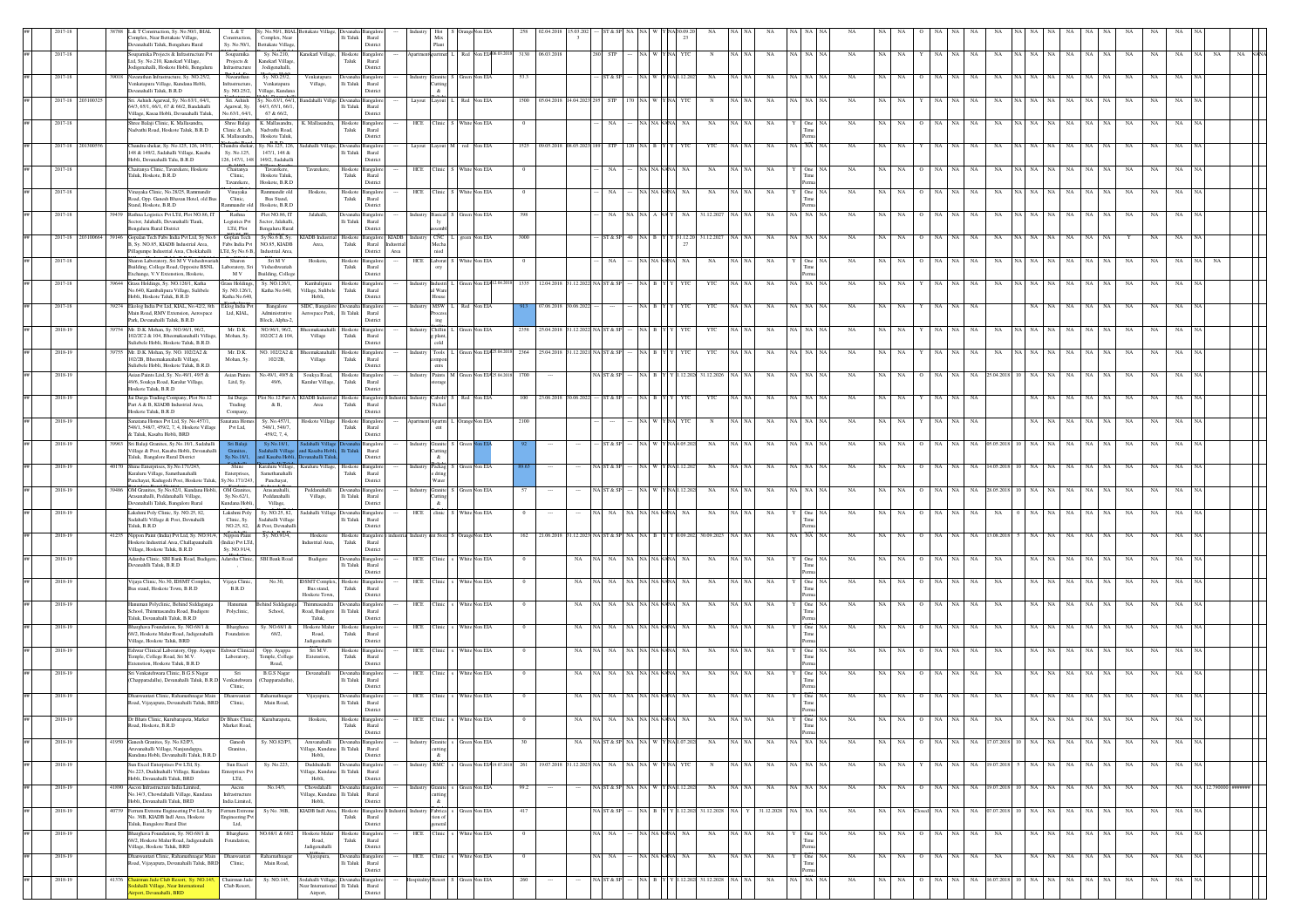|    |                   |        |       | Gokalads Ware<br>Gokalads Ware Housing corporation, Sy.<br>No.68/2, 127, 127/2, 127/1, 123, 122, 117<br>Housing<br>& 119, Bhemmakkanahalli Village,<br>corporation.               | Sy. No.68/2, 127.<br>127/2, 127/1, 123,<br>122, 117 & 119, | Village                                                           | Taluk                     | Rural<br>District                                                          |                 |                                        |                                   |            |                           |                         |            |               |                          |                                           |       |             |          |             |                            |                  |             |            |         |       |                                        |             |             |                      |  |
|----|-------------------|--------|-------|-----------------------------------------------------------------------------------------------------------------------------------------------------------------------------------|------------------------------------------------------------|-------------------------------------------------------------------|---------------------------|----------------------------------------------------------------------------|-----------------|----------------------------------------|-----------------------------------|------------|---------------------------|-------------------------|------------|---------------|--------------------------|-------------------------------------------|-------|-------------|----------|-------------|----------------------------|------------------|-------------|------------|---------|-------|----------------------------------------|-------------|-------------|----------------------|--|
|    | 2018-19           |        |       | Sri Krishna Developers and Prooters, Sy.<br>Sri Krishna<br>No.11/3, 14/2, 15/2, 19/2,<br>Developers and<br>Doddachimmanahalli Village, Sy. No.207<br>Prooters,                    | 15/2, 19/2                                                 | v No 11/3 14/2 Kundana Village Devanaha Bangalon                  | li Taluk                  | Rural<br>District                                                          |                 |                                        | Layout Layout L Red Non EIA       | 1350       |                           |                         |            |               | INAI B Y Y<br><b>YTC</b> | YTC                                       | NA NA | NA          | NA NA    | NA          | NA.<br>NA                  | NA NA            | NA          |            | NA NA   |       | NA<br>NA  <br>NA<br>NA                 | NA          | <b>NA</b>   |                      |  |
|    | 2018-19           |        |       | Rossell Techsys, Plot NO.58C (Aerospace<br>Rossell<br>sector), Hitech, Defence * Aerospace Park,<br>Techsys,<br>Devanahalli, B.R.D                                                | Plot NO.580                                                | litech, Defence<br>Aerospace Park,                                | li Taluk                  | Rural<br>District                                                          |                 | Engine<br>$_{\rm{mminfa}}$             | lon EIA                           |            | 19.07.2018                |                         |            |               | 29                       | 0.09.20                                   |       |             |          |             |                            |                  |             |            |         |       |                                        |             |             |                      |  |
|    | 2018-19           |        |       | 42471 Meena Granites, Sy. No.48 & 48/1<br>Devagnahalli Village, Kundana Hobli,                                                                                                    |                                                            | $_{\rm Village}$                                                  |                           | angaloi<br>Rural                                                           |                 | Granite<br>utting                      |                                   |            | 06.08.201                 |                         |            |               |                          | NA                                        |       |             |          |             |                            |                  |             |            |         |       |                                        |             |             |                      |  |
|    | 2018-19           |        |       | Devanahalli Taluk, BRD<br>G S Global Ventures Pvt Ltd, No.28 & 29, G S Global<br>Soukay Road, Kacharakanahalli Village,<br>Ventures Pv<br>Hoskote Talnk RRD                       | No.28 & 29,                                                | Soukay Road,<br>Cacharakanahalli                                  | Hoskote<br>Taluk          | Distric<br>Bangalore<br>Rural                                              | <i>Indust</i>   | $\&$<br>Paper                          | Creen Non EIA                     | 1300       |                           |                         |            | NA E          | 31.12.2<br>27            | 31.12.2027                                |       | NA          | iA NA    | NA          | $_{\rm NA}$<br>$_{\rm NA}$ | NA               | NA          |            |         |       | $_{\rm NA}$<br>NA<br>NA                | NA          | NA          |                      |  |
|    | 2018-19           |        |       | LTd,<br>Adwitya Shaswat Pvt Ltd, Sy. NO.47,<br>Adwitya<br>Kasturaba Road, 78/1, 78/2, 79/2 & 79/3<br>Shaswat Pvt                                                                  | Sy. NO.47.<br>Kasturaba Road                               | Village,<br>Ikkandahalli<br>Village,                              | loskoto<br>Taluk          | District<br>langalor<br>Rural                                              |                 | apparel<br>orage                       | von EIA                           | 9000       | 13.08.2018 31.12.2023     |                         |            | NA R          |                          | YTC                                       |       | NA          | iA∣NA    | NA          | NA<br>NA                   |                  | NA          |            |         |       | NA<br>NA                               | NA          |             |                      |  |
|    | 2018-19           |        |       | Ikkandahalli Village, Kasaba Hobli,<br>Ltd,<br>Sri Rama Granites, Sy. No.129/2, Sadahalli<br>Sri Rama<br>Village & Post, Devanahalli Taluk, BRD<br>Granites,                      | 78/1.78/2.79/2 &<br>Sy. No.129/2,                          | Sadahalli Villag                                                  | lli Taluk                 | District<br>Rural                                                          |                 | $\alpha$<br>Granite<br>utting          | lon EIA                           | 163        |                           |                         | ST & SP    | NA W          | NA 31.12.2<br>-28        | NA                                        |       | NA          | NA NA    | NA          | NA<br>NA                   | NA               | NA<br>NA    |            | NA NA   |       | NA<br>$_{\rm NA}$<br>NA<br>NA          | NA          | NA          |                      |  |
|    | 2018-19           |        |       | 42085 Sri Mookambika Rifening facility, Sy.<br>Sri<br>NO.88/4 & 88/6, Challapanahalli Village,<br>Mookambika                                                                      | Sv. NO.88/4 &<br>88/6,                                     | Challapanahalli<br>Village,                                       | $_{\rm Taluk}$            | District<br>Hoskote Bangalore<br>Runal                                     |                 | $\alpha$<br>Industry Cold S<br>Storage | Green Non EIA                     | 292        | 25.08.2018 31.12.2023     |                         |            | NA W          | YNA YTC                  | N                                         |       | NA          | NA NA    | NA          | <b>NA</b><br>NA            | NA               | NA<br>NA    |            | NA NA   |       | NA<br>NA<br>NA<br>NA.                  | NA          | <b>NA</b>   |                      |  |
|    | 2018-19           |        |       | loskote Taluk, BRD<br>Rifening<br>SA Puttaraju &<br>42676 SA Puttaraju & DHL Supply chain India<br>Pvt Ltd, No.131, Old Sy. No.78 & 78/P3,<br>DHL Supply                          | Vo.131, Old Sy.<br>No.78 & 78/P3,                          | Doddahullu<br>Village,                                            | loskote<br>Taluk          | District<br>langalor<br>Rural                                              | ndustry         | facility<br>Logisti !                  | Von EIA                           |            |                           |                         | T & SI     | <b>NA</b>     | NA 31.12.2<br>28         | NA                                        |       | - NA        | (A   NA  | NA          |                            |                  | NA          | 4.08.201   |         |       | NA<br>NA<br>NA.<br>NA.                 | NA          | NA          |                      |  |
|    | 2018-19           |        |       | Doddahullur Village, Kasaba Hobli,<br>chain India Py<br>42298 Paragon Tapes, No. 7-E, KIADB Indl Area, Paragon Tapes,<br>Hoskote Taluk, Bangalore Rural                           | No. 7-E.                                                   | KIADB Indl Area,                                                  | Hoskote<br>Taluk          | <b>Jistric</b><br>Bangalore B Industria Industry Slitting S Green<br>Rural |                 |                                        | Non EIA                           |            |                           |                         | ST & SP    | NA W          | NA31.12.20               | NA                                        |       | NA          | ia∣ na   | NA          | NA<br>NA                   | NA<br>$\circ$    | NA.<br>NA   | 18.08.2018 | 10   NA | NA    | NA<br><b>NA</b><br>NA.<br>NA           | NA          | NA.         |                      |  |
|    | 2018-19           |        |       | K2K Infrastructure India Pvt Ltd, Sy.<br>K2K<br>No.215/2, 215/6, Kolathur Village, Kasa<br>Infrastructure                                                                         | Sy. No.215/2,<br>215/6,                                    | Kolathur Village,                                                 | Hoskote<br>Taluk          | <b>Jistric</b><br>Bangalor<br>Rural                                        |                 | RMC                                    | von EIA                           | 340        |                           |                         |            |               |                          | NA                                        |       | NA          |          | NA          |                            |                  |             |            |         |       |                                        |             |             |                      |  |
|    | 2018-19           |        |       | Hobli, Hoskote Taluk, BRD<br>India Pvt Ltd<br>Sobha Digital X-Ray, ECG & Diagnosti<br>Sobha Digital X<br>Laboratory, Mahalasadevi Complex, Near<br>Ray, ECG &                     | Mahalasadey<br>Complex, Near                               | Opp More, Sir<br>MV Extension,                                    | Hoskot<br>Taluk           | District<br>angaloi<br>Rural                                               | <b>HCE</b>      |                                        | on EL/                            |            |                           |                         |            |               |                          |                                           |       |             |          |             |                            |                  |             |            |         |       |                                        |             |             |                      |  |
|    | 2018-19           |        |       | Ayyappa Swamy Temple, Opp More, Sir<br>Diagnostic<br>42931 Prism Johoson Limited, Plot No.105,<br>Prism Johoso                                                                    | Ayyappa Swamy<br>Plot No.105,                              | College Road,<br>ludanayakanahal                                  |                           | District<br>ingaloi<br>Rural                                               |                 |                                        | Industry RMC S Green Non EIA      | 100        |                           |                         | ST & SI    | NA B          | Y 31.12.20               | 31.12.2028                                |       | NA          | NA NA    | NA          |                            |                  |             |            |         |       | NA                                     | NA          | NA          |                      |  |
|    | 2018-19           |        |       | Mudanayakanahalli Village, Kundana<br>Limited.<br>Hobli, Bidlur Post, Devanahalli Taluk.<br>85354 Sai Shruthi Quebub Projects LLP Sv<br>Sai Shruthi                               | Sv. No.22/1, 22/2.                                         | i Village,<br>Lakshmipur                                          | Ili Taluk                 | District                                                                   | Layout          | Lavout                                 |                                   | 6500       | 31.08.2018                | 30.08.207               |            |               | -28                      | NA                                        |       |             |          | NA          |                            |                  |             |            |         |       |                                        |             |             |                      |  |
|    | 2018-19           |        |       | No.22/1, 22/2, 22/3, 22/4, 22/5.<br>Onchub<br>Lakshmipura Village, Kasaba Hobli,<br>Projects LLP<br>Sai Shruthi Onehub Projects LLP, Sy.<br>Sai Shruthi                           | 22/3, 22/4, 22/5,<br>Sy. No.11, 12,                        | Village,<br>Lakshmipura                                           | lli Taluk                 | Rural<br>District<br>Bangalo                                               |                 | Layout Layout L Red                    |                                   |            | 8000 31.08.2018 30.08.202 |                         |            |               |                          | NA                                        |       | NA          |          |             |                            |                  |             | .08.2      |         |       |                                        |             |             |                      |  |
|    | 2018-19           |        | 41077 | No.11, 12, 13/1, 13/2, 13/3, 13/4, 13/5,<br>$\it Onehub$<br>13/6, 13/7, 13/8, Lakshmipura Village,<br>Projects LLP.<br>Delightful Gourment Pvt Ltd, Plot No.3B, atful Gourment P- | 13/1, 13/2, 13/3,<br>13/4, 13/5, 13/6,<br>Plot NO.3B, Sy.  | Village,<br>Chokkahalli                                           | li Taluk                  | Rural<br>Distric<br>Hoskote Bangalor                                       |                 | Industry Product M Ora                 | ion EL⁄                           |            |                           |                         |            |               |                          | Y 0.09.202 30.09.2023                     |       | 30.09.2023  | 'A I NA  | NA          | NA<br>NA                   |                  | NA          | 01.03.20   |         |       | NA                                     | NA          |             |                      |  |
|    | 2018-19           |        |       | No.1,2 & 86, Chokkahalli Village,<br>loskote Taluk, BRD<br>Amazon Seller Services Pvt Ltd., Sy.<br>azon Seller Ser                                                                | No.1,2 & 86,<br>No.38/2, 39.                               | Village,<br>Soukya Road,                                          | ${\rm Tauk}$<br>loskoto   | $\rm{Rural}$<br>District<br>Bangalor                                       |                 | ion of<br>meat<br>Logisti              | Orange Non EIA                    |            |                           |                         |            |               |                          | 3.09.20                                   |       | 1.12.202    |          |             |                            |                  |             |            |         |       |                                        |             |             |                      |  |
|    |                   |        |       | No.38/2, 39, Soukya Road,<br>Kacherakanahalli Village, Hoskote Taluk,                                                                                                             |                                                            | Cacherakanahall<br>Village,                                       | ${\rm Tauk}$              | Rural<br>District                                                          |                 |                                        |                                   |            |                           |                         |            |               |                          |                                           |       |             |          |             |                            |                  |             |            |         |       |                                        |             |             |                      |  |
|    | 2018-19           |        |       | SUDHAMA HEALTH CENTRE,<br>MA HEALTH CI<br>Baichapura-Avathi, Devanahalli Taluk,<br><b>Bangalore Rural</b>                                                                         | Baichapura<br>Avathi,                                      | Devanahalli                                                       | evana<br>li Taluk         | Bangalor<br>Rural<br>Distric                                               |                 | HCE Clinic                             | White Non EIA                     |            |                           |                         |            |               |                          | NA                                        |       | NA          |          | $_{\rm NA}$ | NA<br>NA                   |                  | NA          |            |         |       | NA                                     | NA          |             |                      |  |
|    | 2018-19           |        |       | Venkatadri Clinic, Pillagumpe Industrial<br>Venkatadri Clini<br>Area, Hoskote Taluk, BRD                                                                                          | Pillagumpe<br><b>Industrial Area</b>                       | Hoskote                                                           | Taluk                     | Hoskote Bangalore ape Industr HCE Clinic<br>Rural<br>District              |                 |                                        | White Non EIA                     | $\Omega$   |                           |                         | NA.        | NA NA NANANA  | <b>NA</b>                | NA                                        | NA N/ | NA          | One      | NA          | NA<br>NA                   | $\circ$<br>NA    | NA.<br>NA   |            | NA NA   |       | NA<br>NA<br>NA<br>NA                   | NA          | NA          |                      |  |
|    | 2018-19           |        |       | eterinary Dispensery, Kolathur, Hoskot<br>ary Veterinary<br>aluk, BRD                                                                                                             | Karati Village.                                            | Nandagudi,                                                        | Hoskote<br>Taluk          | ingalor<br>Rural<br>District                                               | HCE             |                                        | White Non EIA                     | $\theta$   |                           |                         |            | NA NA NA NANA | NA.                      | NA                                        |       | NA          | One      | NA          | NA.                        | NA.              | NA.<br>NA   |            |         |       | NA<br>NA                               | NA          | NA.         |                      |  |
|    | 2018-19           |        |       | Aahana Health Care Centre, Kane<br>a Health Care Co<br>398/12B, Khata No.364/A, BT Complex,<br>No.2, 1st Floor, Budigere Post,                                                    | Kane 398/12B.<br>Khata No.364/A,                           | BT Complex.<br>No.2, 1st Floor,<br>Budigere Post,                 | li Taluk                  | Devanaha Bangalore<br>Rural<br>District                                    |                 |                                        | HCE Clinic S White Non EIA        | $^{\circ}$ |                           |                         | NA         | NA NA NANA    | NA                       | NA                                        |       | NA          | One      | NA          | NA<br>NA.                  | NA<br>$\circ$    | NA.<br>NA   |            | NA 1    | NA.   | NA<br>NA<br><b>NA</b><br>NA            | NA          | NA.         |                      |  |
|    | 2018-19           |        |       | Sam Concrete, No.89/P3, Guttanahalli<br>Sam Concrete,<br>Village, Kundana Hobli, Devanahalli<br>Taluk, BRD                                                                        | No.89/P3,                                                  | Guttanahall<br>Village,                                           | li Taluk                  | <b>Bangalor</b><br>Rural<br>District                                       |                 |                                        | Industry RMC S Green Non EIA      | 98         | 22.09.2018                | 1.12.202                |            |               |                          | YTC                                       |       | NA          | A NA     | NA          |                            |                  | NA          |            |         |       | NA<br>NA.<br>NA                        | NA          | NA.         |                      |  |
|    | 2018-19           |        |       | Basaweshwara Industry, Sy. No.2, Janjas<br>eshwara Indi<br>No.164, Property No.91 & 91/1,<br>Chikkahallur Village, Hoskote Taluk, BRD                                             | Sy. No.2, Janjas<br>No.164, Property<br>No.91 & 91/1.      | Chikkahallur<br>Village,                                          | loskote<br>Taluk          | Bangalor<br>Rural<br>Distric                                               |                 | Dipeni<br>ng of                        | Non EIA                           | 500        | 19.09.2018                |                         |            |               |                          | YT                                        |       |             |          |             |                            |                  |             |            |         |       |                                        |             |             |                      |  |
|    | 2018-19           |        |       | 53235 Century Refineries Pvt. Ltd, No. 17-1 & J, ry Refineries Pvt<br>KIADB Indl Area, Hoskote Taluk,<br>Bangalore Rural                                                          |                                                            | No. 17-1 & J, KIADB Indl Area,                                    | Hoskote<br>Taluk          | Bangalore KIADB<br>Rural<br>Industria<br>District<br>Area                  |                 | adustry Shreddi S                      | Non EIA                           |            |                           | 19.09.2018 12.20ST & SP |            |               | Y NA 1.12.202            | NA                                        |       | $_{\rm NA}$ | NA NA    | NA          | NA                         | NA               | NA<br>NA    | 20.11.201  |         |       | NA<br>NA<br>NA<br>NA                   | NA          | NA          |                      |  |
|    | 2018-19           |        |       | 12172 PJB Engineers Pvt Ltd, Sy. No.243/11/1 & 8 Engineers Pvt L Sy. No.243/11/1 &<br>243/11/2, Yerthaganahalli Village, Kasaba<br>Hobli, Devanahalli Taluk, BRD                  | 243/11/2,                                                  | ferathiga<br>Village                                              | $\rm{Ili}$ Taluk          | angaloi<br>Rural<br>District                                               |                 | <b>RMC</b>                             | lon EL/                           |            |                           |                         |            |               |                          | 31.12.202                                 |       |             |          |             |                            |                  |             |            |         |       |                                        |             |             |                      |  |
|    | 2018-19           |        |       | Deva Nursing Home, SCM complex, Near eva Nursing Hom SCM complex,<br>Basaveshwara Bus stop, Devanahalli Road,<br>Vijayapura, BRD                                                  | <b>Near Basaveshwa</b><br>Bus stop.                        | Vijayapura                                                        | lli Taluk                 | ngalo<br>Rural<br>District                                                 |                 |                                        | HCE Clinic S White Non EIA        |            |                           |                         |            |               |                          | NA                                        |       | NA          | One      | NA          |                            |                  | <b>NA</b>   |            |         |       | NA<br>NA.<br>NA<br>NA                  | NA          | <b>NA</b>   |                      |  |
|    | 2018-19           |        |       | Instakart Services Pvt Ltd, Sy. No.231, 232 kart Services Pvt Sy. No.231, 232 &<br>& 233, Soukya Road, Samethanahalli<br>Village, Anugonhanahalli Hobli, Hoskote                  | .<br>33, Soukya Road,                                      | Samethanahalli<br>Village,                                        | Hoskote<br>$_{\rm Taluk}$ | Bangalop<br>Rural<br>District                                              |                 |                                        | Industry Logisti L Green Non EIA  | 5998       |                           |                         | <b>STP</b> |               |                          | 40   NA   B   Y   Y   31.12.20 31.12.2027 |       | 31.12.2023  | One      | NA          | NA.<br>- NA                | NA               | NA          | 27.10.2018 |         |       | NA                                     | NA.         | NA.         |                      |  |
|    | 2018-19           |        |       | MMK Kamakshmiamma Granite, Sy.<br>amakshmiamma<br>No.31/4 & 35/5, Devaganahalli Village,<br>Sadahalli Post, Devanahalli Taluk, BRD                                                | Sy. No.31/4 &<br>35/5,                                     | Devaganaha                                                        | li Taluk                  | ıngalo<br>Rural<br>District                                                |                 | Industry Granite<br>cutting<br>$\&$    | √on EIA                           | 18.94      |                           |                         | ST &<br>SP |               | NA 31.12.2<br>28         | NA                                        |       | NA          | ∛A∣NA    |             | NA.<br>NA                  |                  | NA          | 13.10.201  |         |       | NA.                                    | NA          | NA.         |                      |  |
|    | 2018-19           |        |       | 53676 J M Granites, Sy. No. 31/4 & 31/5,<br>J M Granites,<br>Devaganahalli Village, Kundana Hobli,<br>DevanahalliTaluk, B.R.D                                                     | Sy. No. 31/4 &<br>31/5,                                    | Devaganahal                                                       | evana<br>li Taluk         | ngalo<br>Rural<br>Distric                                                  |                 | Industry Granite<br>cutting<br>$\&$    | √on EIA                           | 49.94      |                           |                         | ST &       | NA W          | Y NA 31.12.2<br>28       | NA                                        |       | NA          | ëA   NA  | NA          | NA.<br>NA                  |                  | NA.         | 03.10.201  |         |       | NA<br>NA.<br>-NA                       | NA          | NA          |                      |  |
|    | 2018-19           |        |       | Sri Narayana Super Speciality Eye care<br>per Speciality Ey Sy. No.11, HIC<br>Hospital, Sy. No.11, HIG KHB Colony<br>Near Hoskote Police Station, Old Madras                      | KHB Colony, Ne.<br>Hoskote Police                          | Hoskote                                                           | Hoskote<br>Taluk          | Bangalor<br>Rural<br>District                                              |                 | HCE Clinic                             | White Non EIA                     |            |                           |                         |            |               | NA NANANA<br>NA          | NA                                        |       | NA          |          |             | NA                         |                  |             |            |         |       | NA<br>NA<br>NA                         | NA          |             |                      |  |
|    | 2018-19           |        |       | B L Kashyap & Sons Ltd, Navarthana<br>Agrahara, Devanahalli Taluk, BRD                                                                                                            | Navarthana<br>Agrahara,                                    | Agrahara,                                                         | $\rm Ili$ Taluk           | Rural<br>District                                                          |                 | Industry RMC S Green                   |                                   |            |                           |                         | SP         |               |                          |                                           |       |             |          |             |                            |                  |             |            |         |       |                                        |             |             |                      |  |
|    | 2018-19           |        |       | Care Women & Childern Clinic, Block C, omen & Childer<br>Green Hub, Hoskote Whitefield Road,                                                                                      | Block C, Green<br>Hub, Hoskote                             | Seegehalli                                                        | loskote<br>Taluk          | Bangalore<br>Rural                                                         |                 |                                        | HCE Clinic S White Non EIA        |            |                           |                         | <b>NA</b>  |               | NA NANANA<br>NA          | NA                                        | NA NA | NA          | One      | NA          | NA<br>NA                   | NA NA<br>$\circ$ | NA          |            |         | NA NA | NA<br>NA  <br>NA  <br>NA               | NA          | NA          |                      |  |
| ## | 2018-19           |        |       | Seerehalli, BRD.<br>OED Preclinical Services Pyt Ltd. Plot No. eclinical Ser-<br>75.KIADB, Hitech defence and Aerospace                                                           | Whitefield Road.<br>Plot No<br>5.KIADB.Hitech              | Devanahall                                                        | lli Taluk                 | District<br>mealor<br>Rural                                                |                 | HCE Researc S                          | White Non EIA                     | $\theta$   |                           |                         | NA         |               | NA NANANA<br><b>NA</b>   | NA                                        | NA NA | NA          | One NA   | NA          | NA NA                      | O NA NA          | NA          |            |         | NA NA | NA .<br>NA NA<br>NA                    | NA          | NA.         |                      |  |
|    | 2018-19           |        |       | park(IT Sector), Devanahalli, Bengaluru<br>Deepa Clinic, Kanekal Cross, Soukya<br>Deepa Clinic<br>Road, Doddadunnasandra Village, Hoskote                                         | defence and<br>Kanekal Cross,<br>Soukya Road,              | oddadunnasand<br>a Village,                                       | Taluk                     | District<br>Hoskote Bangalore<br>Rural                                     |                 | Centre<br>HCE Clinic S                 | White Non EIA                     | $^{\circ}$ |                           |                         |            |               | NA NANANA<br>NA.         | <b>NA</b>                                 |       | - NA        | One      | NA          | NA<br>NA                   | $\circ$<br>NA    | NA<br>NA.   |            |         | NA NA | NA<br>NA<br>NA<br>NA                   | NA          | NA          |                      |  |
|    | 2018-19<br>$\sim$ | $\sim$ |       | Taluk, BRD<br>Muniswamy, Sy. No.113/1B,<br>L Muniswamy<br>Kannurahali Village, Kasaba Hobli,                                                                                      | Sy. No.113/1B,                                             | Kannurahali<br>Village                                            | Hoskote<br>${\rm Taluk}$  | District<br>Bangalor<br>Rural                                              |                 |                                        | Apartment Apartm S Orange Non EL/ | 750        | $\sim$                    |                         |            |               | NA W YNA YTC             | $\mathbb{N}$                              | NA NA | NA          | NA NA NA | NA          | <b>NA</b><br>NA.           | NA NA<br>Y       | NA          |            |         | NA NA | NA<br>NA<br>NA<br>NA                   | NA          | NA          |                      |  |
|    | 2018-19           |        |       | Hoskote Taluk, BRD<br>Educational Institution, Sy. NO.168/2,<br>cational Inst<br>Kannur Village, Kasaba Hobli, Hoskote                                                            | Sy. NO.168/2,                                              | Kannur Village                                                    | loskot<br>Taluk           | Distric<br>Bangalo<br>Rural                                                | Educatio<br>nal | Educati<br>onal                        |                                   | 200        | 09.10.2018                | 08.10.20                |            |               |                          | YTC                                       |       | NA          |          | NA          | NA                         |                  | NA          |            |         |       | NA                                     | NA          |             |                      |  |
|    | 2018-19           |        |       | Taluk, BRD<br>Amazone Transportation Services Pvt Ltd, insportation Servi<br>Sy. No.37, 38, 39/1 & 39/2, Obalapura                                                                | Sy. No.37, 38,<br>39/1 & 39/2,                             | balapura Village                                                  | Hoskote<br>Taluk          | District<br>Bangalor<br>Rural                                              |                 | Institute Institut                     | Industry Logisti L Green Non EIA  | 7368       |                           |                         | STF        |               |                          | 1.12.202 31.12.2027                       |       | 31.12.2023  | NA NA    | $_{\rm NA}$ | $_{\rm NA}$<br>$_{\rm NA}$ | NA NA<br>$\circ$ | $_{\rm NA}$ |            |         | NA    | NA<br>$_{\rm NA}$<br>NA                | NA          | $_{\rm NA}$ | NA 12.991097 77.7899 |  |
|    | 2018-19           |        |       | /illage, Medi, Mallesandra, Hoskote<br>Abhi Developers, Sy. NO.9, Bychapura<br>Abhi Develop                                                                                       | Sy. NO.9,                                                  | $\begin{array}{c} \text{Bychapura} \\ \text{Village} \end{array}$ |                           | Distric<br>ngalor                                                          |                 | Apartm                                 | Red<br>lon EL                     | 2000       |                           |                         |            |               |                          | N                                         | NA N/ | NA          | NA NA    | NA          | $_{\rm NA}$<br>NA          | NA               | NA<br>NA    |            | NA.     | NA    | $_{\rm NA}$<br>$_{\rm NA}$<br>NA<br>NA | $_{\rm NA}$ | NA          |                      |  |
|    |                   |        |       | Village, Kundana Hobli, Devanahalli<br>Taluk, BRD                                                                                                                                 |                                                            |                                                                   | lli Taluk                 | Rural                                                                      |                 | ent                                    |                                   |            |                           |                         |            |               |                          |                                           |       |             |          |             |                            |                  |             |            |         |       |                                        |             |             |                      |  |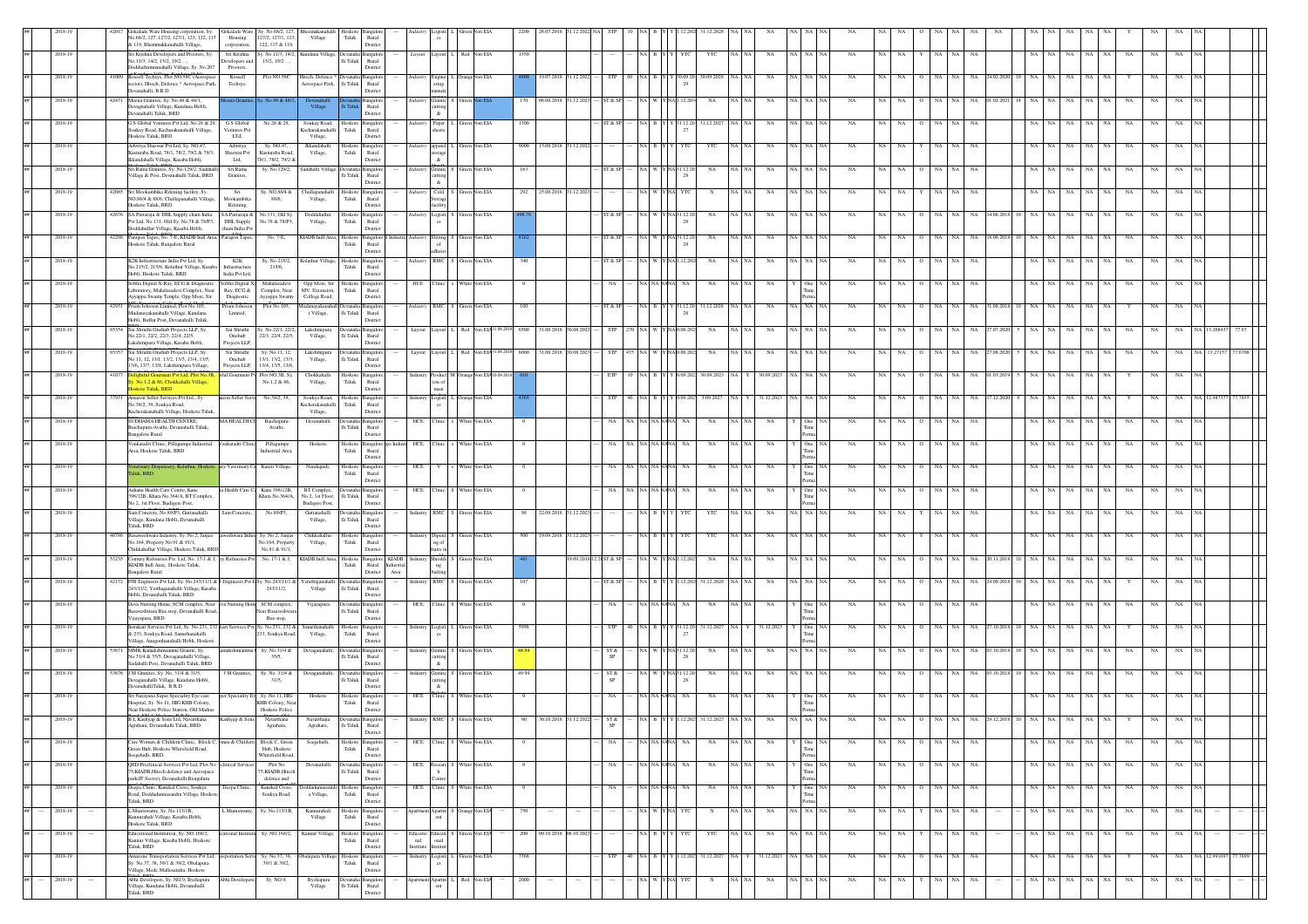|         |         |       | akshmi Venkateshwara Automobile LLP, nkateshwara Auto<br>Sy. No.352/20,<br>Sy. No.352/20, Shiva Garden, Off NH-4,<br>Shiva Garden, Off<br>Hoskote Town, BRD<br>NH-4.                                                | Hosko                                        | Taluk                          | Rural<br>District                       |          | obile<br>repair                                                                                                 |               |                                              |                |                                           |             |       |                   |              |                  |         |             |              |                   |               |             |                 |            |                 |             |           |    |             |                               |  |
|---------|---------|-------|---------------------------------------------------------------------------------------------------------------------------------------------------------------------------------------------------------------------|----------------------------------------------|--------------------------------|-----------------------------------------|----------|-----------------------------------------------------------------------------------------------------------------|---------------|----------------------------------------------|----------------|-------------------------------------------|-------------|-------|-------------------|--------------|------------------|---------|-------------|--------------|-------------------|---------------|-------------|-----------------|------------|-----------------|-------------|-----------|----|-------------|-------------------------------|--|
|         | 2018-19 |       | Mahaveer Clinic, Near Moumim Masjid, A Mahaveer Clinic,<br>Near Moumin<br>R Extension, Hoskote Taluk, B.R.D<br>Masjid, AR<br>Extension.                                                                             | Hoskote                                      | Hoskote<br>Taluk               | ingalo<br>Rural<br>District             |          | HCE Clinic S White Non EIA                                                                                      |               |                                              |                |                                           |             |       | NA NAN            | NA           | $_{\rm NA}$      | NA NA   | NA          |              | NA<br><b>NA</b>   | NA            | NA          | NA<br><b>NA</b> |            | <b>NA</b><br>NA | NA<br>NA    | NA        | NA | $_{\rm NA}$ | NA<br>N <sub>A</sub>          |  |
|         | 2018-19 |       | Near Moumin<br>Dhanvantari Clinic, Near Moumim Masjid, 0<br>antari Clini<br>A R Extension, B.R.D<br>Masjid, AR                                                                                                      | Hoskote                                      | Hoskot<br>Taluk                | ingalo<br>Rural                         |          | HCE Clinic                                                                                                      |               | Vhite Non EIA                                |                |                                           |             |       |                   |              | NA               |         | NA          |              | NA                |               |             |                 |            |                 |             |           |    |             | NA.                           |  |
|         | 2018-19 |       | Extension,<br>by Smt. Bharathi Sy. No.97/6, 97/8.<br>Ware Housre by Smt. Bharathi<br>Jayachandra, Sy. No.97/6, 97/8, 98/2, 98/3,<br>98/2, 98/3, 98/4,                                                               | Ekarajapura                                  | Hoskote<br>Taluk               | District<br>langalor<br>Rural           |          | Industry Logisti L Green Non EIA                                                                                |               |                                              |                | 1300 21.11.2018<br>31.12.20               |             |       |                   |              | YTC              | NA   NA | NA          | NA NA        | NA<br>NA.         |               |             |                 |            |                 | NA          | NA        | NA | NA          | NA                            |  |
| ##      | 2018-19 |       | 98/4, 99/2 & 99/3, Ekarajapura Village,<br>99/2 & 99/3,<br>Near Vinayaka<br>SLV Diognostics, Near Vinayaka Clinic, SLV Diognostics<br>Behind Nagar English School, Vijayapura,<br>Clinic, Behind                    | Vijayapura,                                  | $\rm{Ili}$ Taluk               | District<br>Devanaha Bangalore<br>Rural |          | HCE Clinic S White Non EIA                                                                                      |               |                                              | $\overline{0}$ |                                           |             |       | NA NANA           |              | NA               | NA NA   | NA          | 1 One        | NA<br>NA.         | NA<br>$\circ$ | NA          | NA<br>NA.       |            | <b>NA</b>       | NA  <br>NA. | - NA      | NA | NA          | NA<br><b>NA</b>               |  |
| $\# \#$ | 2018-19 |       | <b>BRD</b><br>Nagar English<br>Sapthagiri Clinical Lab, Santhe Anadhana, thagiri Clinical L Santhe Anadhar<br>New Bus stand Grampanchayat Building,<br>New Bus stand                                                | Suilebele                                    | Hoskote<br>Taluk               | District<br>Bangalor<br>Rural           |          | HCE Clinic S White Non EIA                                                                                      |               |                                              |                |                                           |             |       |                   |              | NA               |         | NA          |              | NA<br>NA          | NA            |             |                 |            |                 | NA          |           |    | NA          | NA                            |  |
|         | 2018-19 |       | Suilebele, Hoskote Tq, B.R.D<br>Grampanchayat<br>Ganesh Clinic, No.111/5, Tavarekere<br>No.111/5,<br>Ganesh Clinic                                                                                                  | Hoskote                                      | Hoskote                        | District<br>Bangalore                   |          | HCE Clinic S White Non EIA                                                                                      |               |                                              |                |                                           |             |       | <b>NANAN</b>      |              | $_{\rm NA}$      |         | NA          |              | NA<br>NA          | $_{\rm NA}$   |             | NA              |            |                 | NA          |           | NA | NA          | NA                            |  |
|         | 2018-19 |       | rama, Nandudi Hobli, Hoskote, BRD<br>Favarekere Gram<br>Nandudi Hobli.<br>53078 Boeing India Pvt LTd, Plot NO.55B, 56, 57 eing India Pvt LT Plot NO.55B, 56,                                                        | Devaganahalli                                | Taluk                          | Rural<br>District<br>a Bangalor         |          | Industry Aerosp L                                                                                               | Red Non EIA   |                                              |                | 14.11.2018<br>0.06.202                    |             | VAIRI |                   | YΤ           | YTC              | NA NA   | NA          | NA NA NA     | NA<br>NA          | NA            | NA          | NA<br>NA        |            | <b>NA</b>       | NA<br>NA    | NA        | NA | $_{\rm NA}$ | $_{\rm NA}$<br>NA             |  |
|         | 2018-19 |       | & 59, Hi-tech Defence Aerospace Park,<br>57 & 59. Hi-tech<br>Jala Hobli, Devanahalli Village & Taluk,<br>Defence Aerospac<br>Sy. No.1582,<br>M. Munirajappa, Sy. No.158,<br>M. Munirajappa,                         |                                              | Ili Taluk                      | Rural<br>District<br>nealo              |          | ace<br>Engine<br>nt Apartm S O                                                                                  |               | angeNon EIA                                  |                | 112.5 18.12.201<br>17.12.202              |             |       |                   |              | $_{\rm N}$       | NA   NA | NA          | NA   NA   NA | NA<br>NA.         | NA            | NA          | NA.<br>NA.      |            | NA.             | NA.<br>NA.  | NA        | NA | NA          | NA                            |  |
|         |         |       | anneammanikere Village, Devanahalli<br>Taluk, BRD                                                                                                                                                                   | Village,                                     | Ili Taluk                      | Rural<br>District                       |          | ent                                                                                                             |               |                                              |                |                                           |             |       |                   |              |                  |         |             |              |                   |               |             |                 |            |                 |             |           |    |             |                               |  |
|         | 2018-19 |       | 40969 Autolive India Pvt LTd, No.31, 32P & 33P, tolive India Pvt L 31, 32P & 33P,<br>Hitech Defence &<br>Hitech Defence & Aerospace Park,<br>evanahalli, BRD<br>Aerospace Park,                                     | Devanahalli                                  | li Taluk                       | Devanaha Bangalore<br>Rural<br>District |          | Industry Manufa L OrangeNon EIA<br>cture of<br>Air                                                              |               |                                              |                | 23100 28.11.2018 30.09.202                |             |       | AIR Y             | YTC          | YTC              | NA NA   | NA          | NA NA NA     | NA<br>NA.         | NA            | NA.         | NA.<br>NA       |            | NA NA I         | NA<br>NA    | NA.       | NA | NA          | NA                            |  |
|         | 2018-19 | 53397 | Chiral Agro Pvt Ltd, No.128/95/1924, 193, hiral Agro Pvt Lt No.128/95/1924,<br>attatmangala Village, Vijayapura Post,<br>193,<br>vanahalli Taluk, BRD                                                               | Dattatmangala<br>Village,                    | <b>Jevanal</b><br>lli Taluk    | <b>Bangalo</b><br>Rural<br>District     |          | Industry Starch S                                                                                               | Green Non EIA |                                              | 13             |                                           | ST & SI     |       |                   | .12.20       | 31.12.2027       | NA   NA | NA          | VA NA NA     | NA                | NA.           |             | NA              |            |                 | NA          |           |    | NA          | NA                            |  |
|         | 2018-19 |       | Eaton Industrial Products Pvt LTd, Plot<br>No.91, 92, 53, 54<br>No.91, 92, 53, 54 & 55 (Aero space<br>& 55 (Aero space<br>Sector), Ho-tech Defence, Aerospace Park<br>Sector), Ho-tech                              | Devanahall                                   | lli Taluk                      | ıngal<br>Rural<br>Distric               |          | ndustry Fuel<br>conveg<br>ance                                                                                  |               | Non EIA                                      |                | 12.201                                    |             |       |                   |              | 31.12.2021       |         |             |              | NA                |               |             |                 |            |                 |             |           |    |             |                               |  |
|         | 2018-19 |       | Mitra Home clinic, 6th A Cross, Govt<br>fitra Home clinic 6th A Cross, Govt<br>college Road, Near Masjid V V<br>college Road, Nea<br>tenstion, Hoskote, BRD<br>Masjid V V                                           | Hoskote                                      | Taluk                          | Hoskote Bangalor<br>Rural<br>Distric    |          | HCE Clinic S White Non EIA                                                                                      |               |                                              |                |                                           |             |       |                   |              | $_{\rm NA}$      | NA NA   | NA          |              | $_{\rm NA}$       |               |             |                 |            |                 | NA          | NA        | NA | NA          | $_{\rm NA}$                   |  |
|         | 2018-19 |       | 75507 Larsen & Turbo Limited, Plot NO.Sy<br>Plot NO.Sy.<br>en & Turbo Limi<br>No.27, 30 & 31, BIAL 12 Project,<br>No.27, 30 & 31.<br>Arisanakunte Village, BRD - 30<br>BIAL 12 Project                              | Arisanakunte<br>Village,                     | Ili Taluk                      | ingal<br>Rural<br>District              |          | Industry RMC S Green Non EIA                                                                                    |               |                                              | 309            | 22.12.2018 31.12.202                      | ST & SF     |       |                   |              | 31.12.2027       |         | NA          | NA NA NA     | NA                |               |             |                 |            |                 |             |           |    |             |                               |  |
|         | 2018-19 | 5454  | <b>Rathnesh Enternrises Sv. No R1/4</b><br>thnesh Enterprise<br>Sy. No.B1/4,<br>kangaya, Chawdapanahalli Village,                                                                                                   | Gangaya,<br>hawdapanahalli                   | Ili Taluk                      | Rural                                   |          | Industry Bannan<br>a Fruit                                                                                      | Green Non EIA |                                              | 44             |                                           | ST &<br>SP  |       |                   | (1.12.20     | 31.12.2027       | NA NA   | NA          | NA   NA      | NA<br>NA          | NA            | NA          | NA.<br>NA.      |            |                 | NA.<br>NA.  |           |    | NA          | NA                            |  |
|         | 2018-19 |       | vanahalli Taluk, BRD<br>75415 Drinon Polymers, Shed NO.5, Sv.<br>Oripon Polymers,<br>Shed NO.5, Sv.<br>No.127/2, Ekarajapura Village, Sulibele<br>No.127/2,                                                         | Village,<br>Ekarajapura                      | Hoskote<br>Taluk               | District<br><b>Bangalore</b><br>Rural   |          | Ripeni<br>$\begin{tabular}{ll} \bf Industry & \bf Agricul & S & \bf Green Non EIA \\ \tt tural & \end{tabular}$ |               |                                              |                |                                           | ST & SP     |       |                   | 12.20        | NA               | NA NA   | NA          | NA I NA      | NA<br>NA.         | NA            | NA.         | NA.             | 20.12.201  |                 | NA          |           | NA | NA          | NA<br>N <sub>A</sub>          |  |
|         | 2018-19 |       | Hobli, BRD<br>5405 Crown Agro Plasts, Shed NO.6, Sy.<br>Shed NO.6, Sy.<br>rown Agro Plasts<br>No.127/2, Ekarajapura Village, Sulibele<br>No.127/2,                                                                  | Ekarajapura                                  | Hoskote<br>Taluk               | District<br>angalor<br>Rural            |          | Drip<br>Industry Crates S<br>$\,$ useful                                                                        | Green Non EIA |                                              |                |                                           | ST & SF     |       |                   |              | NA               |         | NA          | VA I NA      | NA<br>NA.         |               |             |                 |            |                 | NA          |           | NA | NA          | NA                            |  |
| ##      | 2018-19 |       | Hobli, BRD<br>75402 Future Agro Tech, Sy. No.127/2,<br>Future Agro Tech<br>Sy. No.127/2,<br>Ekarajapura Village, Sulibele Hobli, BRD                                                                                | Ekarajapura                                  | Taluk                          | District<br>Hoskote Bangalore<br>Rural  |          | for<br>Industry Drip S Green Non EIA<br>Irrigati                                                                |               |                                              |                |                                           | ST & SP     |       | A WYNAH           | .12.20       | NA               | NA   NA | NA          | VA NA NA     | NA<br>NA.         | NA.           |             | NA              | 21.12.2018 |                 | NA          | NA        | NA | NA          | NA<br><b>NA</b>               |  |
| $\#$    | 2018-19 |       | Sri Sai Clinic, Kumbeshwara Complex,<br>Sri Sai Clinic,<br>Kumbeshwara                                                                                                                                              | Shanthi Nagar                                |                                | District<br><b>Devanaha</b> Bangalor    |          | on Pipe<br>HCE Clinic S White Non EIA                                                                           |               |                                              |                |                                           |             |       |                   |              | NA               |         | NA          |              | NA<br>$_{\rm NA}$ | $_{\rm NA}$   | NA          | NA              |            |                 | NA          | NA        | NA | NA          | NA                            |  |
|         | 2018-19 |       | Ward No.20, Shanthi Nagar, North,<br>Complex, Ward<br>Devanahalli Taluk, BRD<br>No.20,<br>Jai Shri Satguru Granites, Sy. NO.31,<br>i Satguru Granite<br>Sy. NO.31,                                                  | North,<br>Devaganahal                        | $\rm Ili$ Taluk                | Rural<br>District<br>angalore           |          | dustry Granite S                                                                                                | Green Non EIA |                                              |                | 49 31.12.2018 16.12.202                   | ST & SF     |       |                   |              | NA               |         | NA          | VA NA NA     | NA                |               |             |                 |            |                 |             |           | NA | NA          | NA<br>N <sub>A</sub>          |  |
| ##      | 2018-19 |       | Devagenahalli Village & Taluk, Kundana<br>Hobli, Devanahalli, BRD<br>41820 L & T Construction, BIAL Campus, New & T Constructio BIAL Campus,                                                                        | Near Bettakote                               | lli Taluk                      | Rural<br>District<br>Devanaha Bangalore | Industry | utting<br>$\alpha$<br>RMC S Green Non EIA                                                                       |               |                                              | 192            |                                           | ST & SP     | VAIR  |                   | Y 1.12.202   | 31.12.2028 NA NA |         | NA          | NA NA NA     | NA<br>NA          | NA            | Closed NA   | <b>NA</b><br>NA | .05.201    |                 | NA<br>NA    | NA        | NA | NA          | $_{\rm NA}$<br>N <sub>A</sub> |  |
|         | 2018-19 |       | South Parallel Runway Project BIAL, Near<br>New South Paralle<br>ettakote Village, Devanahalli Taluk, BRD<br><b>Runway Project</b><br>63922 BL Kashyap & Sons Limited, Navarathana<br>shyap & Sons L<br>Navarathana | Village,<br>Navarathana                      | Ili Taluk                      | Rural<br>District<br>angalor            |          | Industry RMC S Green Non EIA                                                                                    |               |                                              | 90             |                                           | ST & SF     |       |                   | $Y$ 1.12.20. | 31.12.2027       | NA NA   | NA          | NA NA NA     | NA<br>NA.         | NA.           | NA          | NA.<br>NA       |            | NA              | NA.<br>NA   | NA        | NA | NA          | NA                            |  |
|         |         |       | Aerahara, Devanahalli, Taluk, BRD.<br>Agrahara,                                                                                                                                                                     | Agrahara,                                    | Ili Taluk                      | Rural<br>District                       |          |                                                                                                                 |               |                                              |                |                                           |             |       |                   |              |                  |         |             |              |                   |               |             |                 |            |                 |             |           |    |             |                               |  |
|         | 2018-19 |       | Sharada Child Care, 2nd Cross, T G<br>2nd Cross, T G<br>ada Child Can<br>xtenstion, Mission Hospital Road,<br>Extenstion,<br>Hoskote, BRD<br><b>Mission Hospita</b>                                                 | Hoskote                                      | Taluk                          | Hoskote Bangalor<br>Rural<br>District   |          | HCE Clinic                                                                                                      | White Non EIA |                                              | $\mathbf{0}$   |                                           |             |       |                   |              | NA               | 4A I NA | NA          | One.         | NA                |               |             |                 |            |                 |             |           | NA | NA          | NA                            |  |
|         | 2018-19 |       | Goutham Medicare, A J Arcade, Shanthi<br>outham Medican<br>A J Arcade,<br>Nagar, Devanahalli, BRD                                                                                                                   | Shanthi Nagar,                               | Devanaha Bangalore<br>li Taluk | Rural<br>District                       |          | HCE Clinic S White Non EIA                                                                                      |               |                                              | $\overline{0}$ |                                           | NA          |       | NA NANA           | NA           | NA               | NA NA   | NA          | One NA       | NA<br>NA.         | NA            | NA          | NA<br>NA        |            |                 | NA<br>NA    | NA        | NA | NA          | NA                            |  |
|         | 2018-19 |       | Sri Sai Ram Clinic, Kannurahalli Road,<br>ri Sai Ram Clinic<br>Kannurahalli<br>Kaveri Nagar, 1st Cross, Hoskote Taluk,<br>Road, Kaveri<br><b>BRD</b><br>Nagar, 1st Cross                                            | Hoskote                                      | Hoskote<br>Taluk               | angaloi<br>Rural<br>Distric             | HCE      | Clinic                                                                                                          |               | Non EIA                                      |                |                                           |             |       |                   |              | NA               |         |             |              | NA                |               |             |                 |            |                 |             |           |    |             |                               |  |
|         | 2018-19 |       | Sri Narayana Childern Clinic,<br>rayana Childern Beestharasama,<br>estharasarna, Old Market Road,<br>Old Market Road<br>Hoskote, B.R.D                                                                              | Hoskote                                      | Hoskote<br>Table               | angaloi<br>Rural<br>Distric             |          | HCE Clinic S White Non EIA                                                                                      |               |                                              |                |                                           | NA          |       |                   |              | NA               |         | NA          |              | NA                |               |             |                 |            |                 | NA          |           | NA | NA          | NA                            |  |
|         | 2018-19 |       | Sushrutho Ortho Clinic, KEB Circle,<br>hrutho Ortho Clis<br>KEB Circle,<br>Behind Nalapaka Hotel, Hoskote, BRD<br><b>Behind Nalapaka</b><br>Hotel.                                                                  | Hoskote                                      | Hoskote<br>Taluk               | ingalor<br>Rural<br>District            |          | HCE Clinic S White Non EIA                                                                                      |               |                                              |                |                                           | NA          |       |                   |              | $_{\rm NA}$      | NA NA   | NA          |              | NA                |               |             | NA              |            |                 | NA          |           |    |             | NA                            |  |
|         | 2018-19 |       | Sri Shivakumar, Plot No. 4 & 5. At down<br>Sri Shiyakumar, Plot No. 4 & 5. A<br>own Park, Sadahalli Gate, Devanahalli<br>down town Park.                                                                            | Devanahallii                                 | Devanaba<br>Ili Taluk          | ıngalo<br>Rural                         |          | lospitality Hotel L OrangeNon EIA                                                                               |               |                                              | 1500           |                                           | <b>STP</b>  |       |                   |              | 30.09.2023       | NA NA   | NA          | NA NA        | NA<br>NA.         | NA.           | NA.         | NA.             | 0.01.20    |                 | NA.         | NA        | NA | NA          | NA                            |  |
|         | 2018-19 |       | Sadahalli Gate,<br>Taluk, BRD<br>L & T Construction, BIAL Campus, New & T Construction BIAL Campus.<br>South Parallel Runway project, BIAL,<br>New South Paralle                                                    | Devanahallii Devanaha Bangalor               | Ili Taluk                      | District<br>Rural                       |          | Industry Hot S OrangeNon EIA<br>mix                                                                             |               |                                              |                | 68 28.01.2019 31.12.202<br>$\overline{4}$ |             |       |                   | YTC          | YTC              | NA NA   | NA          | NA NA NA     | NA<br>NA.         | NA            | NA          | NA<br>NA        |            | <b>NA</b>       | NA          |           | NA | NA          | NA<br><b>NA</b>               |  |
| $\#$    | 2018-19 |       | Devanahalli, BRD<br>Runway project,<br>L & T Construction, BIAL Campus, New<br>& T Construction BIAL Campus,<br>South Parallel Runway project, BIAL,<br>New South Paralle                                           | Devanahallii                                 | Devanaha<br>$\rm{Ili}$ Taluk   | District<br>ıngalo<br>Rural             |          | plant<br>Wet S<br>$_{\rm mix}$                                                                                  | Green Non EIA |                                              | 68             | 29.01.2019<br>31.12.202                   | $-$ ST & SF |       | NA B Y Y 1.12.202 |              | 31.12.2028       |         | NA          |              |                   |               |             |                 |            |                 | NA          | NA        |    | NA          | NA                            |  |
| $\# \#$ | 2018-19 |       | Devanahalli, BRD<br>Runway project,<br>6379 The Green School,<br>ool Sy. No.30/2 &<br>Kottur Village, Muttusandra Post,<br>34/5,                                                                                    | Kottur Vil                                   | Hoskot<br>Taluk                | District<br>$\rm{Rural}$                | nal      | plant<br>Infrastr S<br>ucture                                                                                   |               |                                              |                |                                           |             |       |                   |              |                  |         |             |              |                   |               |             |                 |            |                 |             |           |    |             |                               |  |
| $\# \#$ | 2018-19 |       | Anugondanahalli Hobli, Hoskote Taluk,<br>MAZ-RD Builders & Developers Pvt Ltd, uilders & Develop Plot No.280/2A1,<br>Plot No. 280/2A1 280/2A2 Hoskote                                                               | Hoskote Village                              |                                | District<br>Hoskote Bangalore           |          | Institute develop                                                                                               |               | Apartment Apartm M Orange Non EIA 19.09.2018 | 1500           | 19.09.2018 18.09.202                      |             |       | NA W YNA          |              | $_{\rm N}$       | NA NA   | $_{\rm NA}$ | NA NA NA     | $_{\rm NA}$       | NA NA         | Y NA NA     | NA              |            | NA NA NA        |             | NA NA     | NA | NA          | NA<br>NA                      |  |
| $\# \#$ | 2018-19 |       | 280/2A2,<br>Village, Kasaba Hobli, Hoskote Taluk,<br>34812 Lakshmi Hyundai (A unit of Sri<br>Katha<br>Lakshmi Hv                                                                                                    | Devanahalli                                  | Taluk                          | Rural<br>District<br>Bangalore          |          | ent<br>Autom S OrangeNon EIA                                                                                    |               |                                              | 208            |                                           | ST & SP     |       | NA B Y Y 0.09.201 |              | 30.09.2022 NA NA |         | NA          | NA NA NA     | NA<br>NA.         | NA.           | NA          | NA.<br>NA       |            | NA 1<br>NA 1    | NA<br>NA    | NA        |    | NA          | NA<br>NA                      |  |
| ##      | 2018-19 |       | iavalakshmi Automaticals Pvt LTd). Katha<br>0.105/96/3720<br>NO.105/96/3720/1.2.3. Devanahalli Taluk.<br>.2.3.<br>formation of Residential Layout. No.106<br>No.106, 107, 109<br>on of Reside                       |                                              | lli Taluk                      | Rural<br>District<br>evanaha Bangalore  | Layout   | $_{\rm obile}$<br>repair<br>Lavout L                                                                            | Red Non EIA19 |                                              | 1595           | 19.09.2018<br>18.09.202                   |             |       | NA B Y            |              | YTC              | NA NA   | NA          | NA NA NA     | NA<br>NA.         | NA            | NA          | <b>NA</b><br>NA |            | NA NA           | NA<br>NA    | <b>NA</b> | NA | NA          | NA<br>NA                      |  |
| ##      | 2018-19 |       | 107, 109, 110, 114, 115, 134 & 135 of<br>10, 114, 115, 13<br>Manganadanahalli Village, Devanahalli<br>& 135<br>75318 Vijainder Reddy, Sv. No.11/3.<br>No.11/3.<br>Vijainder Reddy.                                  | Village,<br>Samethanahalli Hoskote Bangalore | Ili Taluk                      | Rural<br>District                       |          |                                                                                                                 |               |                                              |                | 4500 15.12.2018 05.12.2023                |             |       | NA W YNA YTC      |              | $\mathbb N$      | NA NA   | NA          | NA NA NA     | NA<br>NA.         | NA            | Y NA NA     | NA              |            | NA NA NA        |             | NA NA     |    | NA          | NA<br><b>NA</b>               |  |
|         |         |       | Samethanahalli Village, Anugondanahalli<br>Hobli, Hoskote Taluk, BRD                                                                                                                                                | Village,                                     | Taluk                          | Rural<br>District                       |          | ent                                                                                                             |               | Apartment Apartm L Orange Non EIA 15.12.2018 |                |                                           |             |       |                   |              |                  |         |             |              |                   |               |             |                 |            |                 |             |           | NA |             |                               |  |
| ##      | 2018-19 |       | JP Housing Corporation, Sy. NO.388/2C<br>Sy. NO.388/2C<br>using Corporat<br>(Part), Hoskote Village, Kasaba Hobli,<br>(Part),<br>Hoskote Taluk, BRD                                                                 | Hoskote                                      | Taluk                          | Hoskote Bangalore<br>Rural<br>District  |          | partment Apartm L Orange Non EIA<br>ent                                                                         |               |                                              | 150            | 03.01.2019<br>30.09.202                   |             |       |                   |              | N                | NA   NA | NA          | VA NA NA     | NA<br>NA          | NA            |             | NA              |            | NA 1            | NA<br>NA    | NA        | NA | NA          | NA                            |  |
| $\# \#$ | 2018-19 |       | S.F. Irrigations, Sy. No.127/2, Shed NO.3, S.F. Irrigations<br>Sy. No.127/2,<br>Ekarajapura Village, Hoskote, BRD<br>Shed NO.3,                                                                                     | Ekarajapura                                  | Taluk                          | Hoskote Bangalore<br>Rural<br>District  |          | Industry Polyme S OrangeNon EIA                                                                                 |               |                                              | 47             |                                           | ST & SP     |       | VA W Y NA 0.09.20 |              | NA               | NA NA   | NA          | NA NA NA     | $_{\rm NA}$<br>NA | NA<br>$\circ$ | $\rm NA-NA$ | NA              |            | NA NA           | NA          | NA NA     | NA | NA          | NA<br>NA                      |  |
| $\# \#$ | 2018-19 |       | 40671 New Manasa Hospital, Plot No.                                                                                                                                                                                 | Devanahallii                                 |                                |                                         |          |                                                                                                                 |               | Hospita S OrangeNon EIA                      |                |                                           |             |       |                   |              | 30.09.2023 NA NA |         |             |              |                   |               |             |                 |            |                 |             |           |    |             |                               |  |

Devanahalli Town & Taluk, B.R.D

Maralubagillu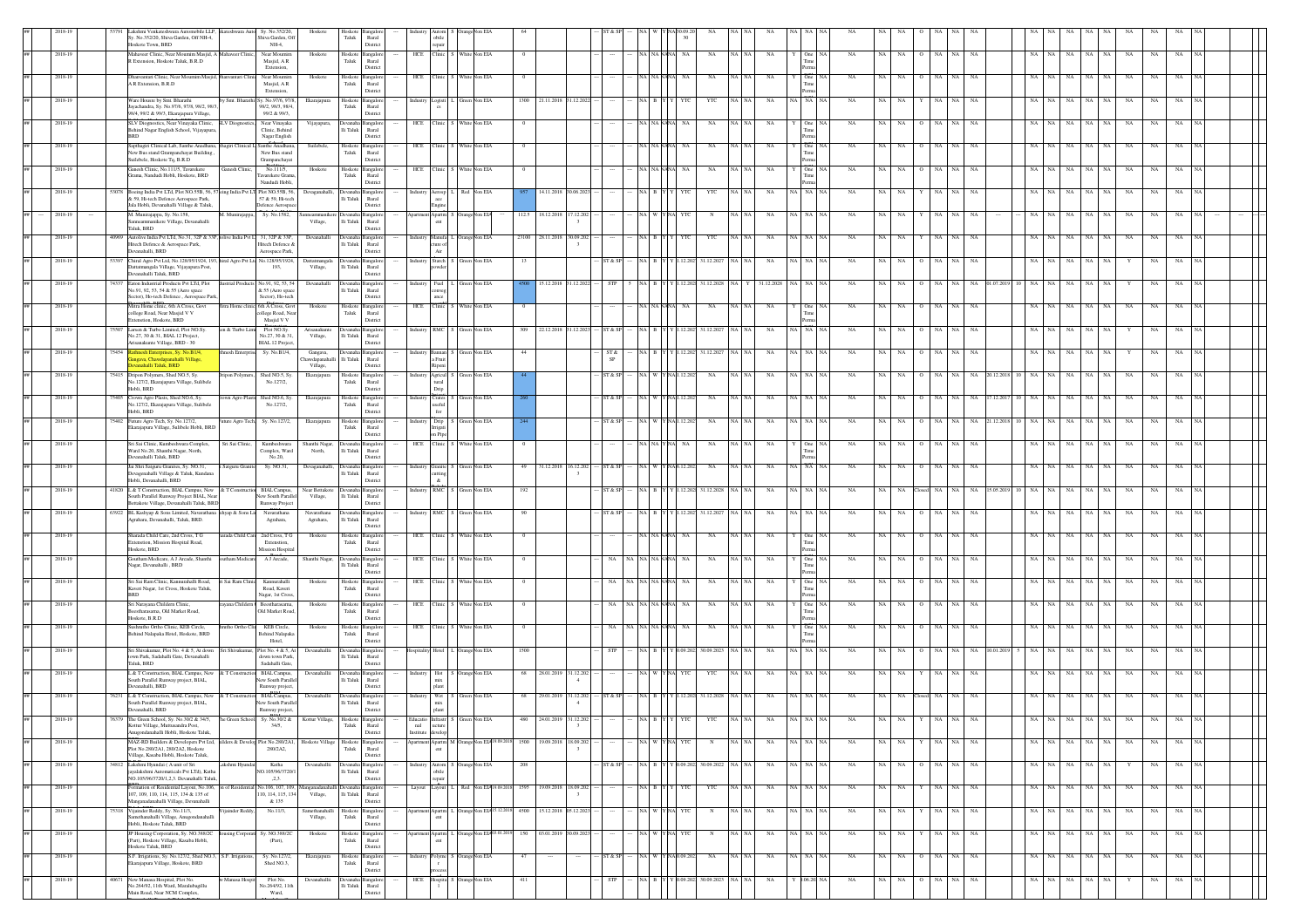|    |         | Sri Lakshmi Day Care & Diagnostic<br>Centre, Bus Stand Circle, Budigere,<br>Devanahalli Taluk, BRD                                                      |                            | Jay Care & Diagr Bus Stand Circle,                                    | Budigere                                           | Devanaha Bangalo<br>lli Taluk<br>Rural<br>Distric                      |                                                                                            |                                  |                   |                                     |                  |                   |            |               |                         |                       |          |             |                         |             |             |                        |      |            |     |           |             |             |                 |  |
|----|---------|---------------------------------------------------------------------------------------------------------------------------------------------------------|----------------------------|-----------------------------------------------------------------------|----------------------------------------------------|------------------------------------------------------------------------|--------------------------------------------------------------------------------------------|----------------------------------|-------------------|-------------------------------------|------------------|-------------------|------------|---------------|-------------------------|-----------------------|----------|-------------|-------------------------|-------------|-------------|------------------------|------|------------|-----|-----------|-------------|-------------|-----------------|--|
|    | 2018-19 | R.K.M Sand & Aggregates, Sy. No.178/2,<br>178/3 & 178/4, Kandrahalli Village,                                                                           | M Sand & Aggrej            | Sy. No.178/2,<br>178/3 & 178/4.                                       | Kandrahall<br>Village.                             | Hoskote<br>Bangalo<br>Taluk<br>Rural                                   | one Crush Stone<br>Jelly &                                                                 | Orange Non EIA 12.02.20          |                   | 480 12.02.2019 30.09.2024           |                  | NA B Y            | YTC        | YTC           | NA                      | NA NA NA              |          | NA          | NA                      | $_{\rm NA}$ | $_{\rm NA}$ | NA                     | NA   | NA<br>NA   | NA  |           | $_{\rm NA}$ | $_{\rm NA}$ | NA              |  |
|    | 2018-19 | Hoskote Taluk, BRD<br>6836 Larsen & Turbo Construction, Sy. No.38,                                                                                      | & Turbo Consti             | Sy. No.38,                                                            | Arisanakur                                         | District                                                               | Sand<br><b>STP</b>                                                                         | Non EL                           | 16.02.201         |                                     |                  |                   |            | 30.09.202     |                         |                       |          |             |                         |             |             |                        |      |            |     |           |             |             |                 |  |
|    |         | Arasinakunte Village, Devanahalli Taluk,<br><b>BRD</b>                                                                                                  |                            |                                                                       | Village,                                           | Ili Taluk<br>Rural<br>Distric                                          |                                                                                            |                                  |                   |                                     |                  |                   |            |               |                         |                       |          |             |                         |             |             |                        |      |            |     |           |             |             |                 |  |
|    | 2018-19 | Sri Vinavaka Clinic, Near MVM School,<br>Kannamangala, Devanahalli Taluk, BRD                                                                           | /inayaka Clini             | Near MVM<br>School.                                                   | Kannamangala                                       | Ili Taluk Rural<br>District                                            | HCE Clinic                                                                                 | White Non EIA                    |                   |                                     |                  | <b>NA NA NAP</b>  |            | NA            | NA   NA<br>NA           |                       | One      | NA          | <b>NA</b>               | NA          | <b>NA</b>   | NA                     |      | NA         | NA  | <b>NA</b> | NA          | NA          | <b>NA</b>       |  |
|    | 2018-19 | Super Market Grocery Supplies Pvt Ltd,<br>Plot NO.9, KIADB Industrial Area,                                                                             |                            | t Grocery Suppli Plot NO.9. KIADB<br>Industrial Area,                 | Hoskote                                            | Hoskote<br>angalc<br>Taluk<br>Rural                                    | $\operatorname*{Storage}\operatorname*{of}$<br>ndustry                                     | Green Non EIA19                  | 19.02.2019<br>315 | 1.12.202                            | ST & SP          | NA B Y Y 31.12.20 |            | 31.12.2024 NA |                         | Y 31.12.2023 NA NA NA |          | NA          | <b>NA</b>               | NA.         | NA          | NA                     |      | NA.        | NA  |           | NA.         |             | NA.             |  |
|    | 2018-19 | Hoskote Taluk, BRD<br>Yamna Traders, Sy. No.100, Malur Road,                                                                                            |                            | Yamuna Traders, Sy. No.100, Malu                                      | Kottigenahalli                                     | District<br>Hoskote Bangalo                                            | egeta<br>Plastic                                                                           | Orange Non EIA                   | 15                |                                     | ST & SI          |                   | .09.202    | 30.09.2024    | NA NA<br>NA             | NA NA                 |          | NA          | NA                      | NA.         |             | <b>NA</b>              |      | NA.        | NA  |           | NA          |             |                 |  |
|    |         | Kottigenahalli Village & Post,<br>Jadigenahalli, Hoskote Taluk, Bengaluru                                                                               |                            | Road,                                                                 | Village                                            | Taluk<br>Rural<br>District                                             | ranue                                                                                      |                                  |                   |                                     |                  |                   |            |               |                         |                       |          |             |                         |             |             |                        |      |            |     |           |             |             |                 |  |
|    | 2018-19 | Health Care Clinic, Kannurahalli Main<br>Road, Near Ambedkar Colony, Hoskote<br>Taluk, BRD                                                              |                            | lealth Care Clinic Kannurahalli Mair<br>Road, Near<br>unbedkar Colony | Hoskote                                            | Hoskote Bangalor<br>${\rm Taluk}$<br>Rural<br>District                 | HCE Clinic                                                                                 | White Non EIA                    | $\theta$          |                                     | NA               | NA NANA           | NA         | NA            | NA<br>NA I NA           |                       | $One$ N  | NA          | NA<br>NA                | NA          | <b>NA</b>   | NA                     |      | NA         | NA  |           | NA          | NA          | <b>NA</b>       |  |
| ## | 2018-19 | Sri Krishna Clinic, Kurtu Munishmappa<br>Building, Kannamangala Garem, BRD                                                                              | Krishna Clini              | Kurtu<br>Munishmappa                                                  | Kannamangala<br>Garem,                             | Bangalo<br>lli Taluk<br>Rural                                          | HCE<br>Clinic                                                                              | White Non EIA                    |                   |                                     |                  | <b>JA NANA</b>    |            | NA            | NA                      |                       |          | NA          | NA<br>NA                | NA          | NA          | NA                     |      | NA         | NA  |           | $_{\rm NA}$ | NA          | NA              |  |
|    | 2018-19 | Sri Ranga Hospitals, No.101, Main Road,                                                                                                                 | i Ranga Hospital           | Building,<br>No.101, Main                                             | Hoskot                                             | District<br>Hoskote<br>angalon                                         | <b>HCE</b><br>Clinic                                                                       | White Non EIA                    |                   |                                     |                  | A NA NAN          |            | NA            | NA                      |                       | One      | NA          |                         |             |             | NA                     |      |            |     |           | NA          |             |                 |  |
|    |         | Hoskote Taluk, BRD                                                                                                                                      |                            | Road,                                                                 |                                                    | Taluk<br>Rural<br>District                                             |                                                                                            |                                  |                   |                                     |                  |                   |            |               |                         |                       |          |             |                         |             |             |                        |      |            |     |           |             |             |                 |  |
|    | 2018-19 | Sanjana Diagnostic Multispeciality Clinic,<br>1st Main, Citizen School, Road<br>Vivekanandanagar, Hoskote Taluk, BRD                                    |                            | ostic Multispec 1st Main, Citize<br>School Road.<br>Vivekanandanaga   | Hoskote                                            | Hoskote Bangalon<br>Taluk<br>Rural<br>District                         | HCE Clinic                                                                                 | White Non EIA                    |                   |                                     | <b>NA</b>        | NA NANANA         | <b>NA</b>  | NA            | NA NA<br>NA             |                       | One NA   | NA          | NA<br>NA                | NA          | <b>NA</b>   | NA                     | NA   | NA<br>NA   | NA  | NA        | NA          | NA          | NA              |  |
|    | 2018-19 | Alpha Design Technologies Pvt LTd, Plot<br>NO.20, Aerospace, SEZ Sector, Hitech,                                                                        | cien Technologi            | Plot NO.20.<br>Aerospace, SEZ                                         |                                                    | lli Taluk<br>Rural                                                     | Airfram<br>es &                                                                            | een Non EIA3                     | 4950 30.10.201    | 1.12.202                            |                  |                   |            | YTC           | NA                      | NA NA NA              |          | NA          | NA                      | NA.         | NA.         | NA.                    |      | NA.        |     |           |             | NA.         | <b>NA</b>       |  |
|    | 2018-19 | Aerospace & Defence Park,<br>SJ Steel Rooling Mill, Plot No.8-K, 3rd                                                                                    |                            | Sector, Hitech,<br>Steel Rooling M Plot No.8-K, 3rd                   | Pillugumpe                                         | District<br>Hoskote Bangalore KIADB                                    | Radom<br>MS                                                                                | Red Non EIA                      |                   |                                     | ST & S           |                   | 0.06.2     | 30.06.2023    | NA                      | VA I NA IP            |          | NA          |                         |             |             |                        |      |            |     |           |             |             |                 |  |
|    |         | Cross, KIADB Industrial Area, Pillugumpe<br>Hoskote Taluk, BRD                                                                                          |                            | Cross, KIADB<br>Industrial Area,                                      |                                                    | Taluk<br>District                                                      | Rural Industria<br>Bars<br>Area<br>Flats                                                   |                                  |                   |                                     |                  |                   |            |               |                         |                       |          |             |                         |             |             |                        |      |            |     |           |             |             |                 |  |
|    | 2018-19 | Sree Renu Diagnostic Centre, Prathap<br>Complex, Chapparadahallli Cross,<br>Devanahalli Taluk, BRD                                                      |                            | enu Diagnostic C Prathap Complex,<br>Chapparadahall<br>Cross,         | Devanahalli                                        | Devanaha Bangalo<br>lli Taluk<br>Rural<br>District                     | Clinic<br>HCE                                                                              | White Non EIA                    |                   |                                     |                  | (A NANA)          | NA         | NA            | NA                      |                       | One N    | NA          | <b>NA</b><br>NA         | NA.         | <b>NA</b>   | NA.                    |      | NA.        | NA. |           | NA          | NA.         | NA              |  |
|    | 2018-19 | Valmark Estates LLP, Sy. No.40/2, 42, 43,<br>78 & 79/1, Royasandra Village, Kasaba                                                                      |                            | mark Estates LL Sy. No.40/2, 42,<br>43, 78 & 79/1,                    | Royasandra<br>Village,                             | ngalo<br>lli Taluk<br>Rural                                            | Apartm                                                                                     | Red Non EIA                      | 6000              |                                     |                  |                   |            |               | NA                      |                       |          |             |                         |             |             |                        |      |            |     |           |             |             |                 |  |
|    | 2018-19 | Hobli, Devanahalli Taluk, BRD<br>Provident Housing, Samethanahalli,                                                                                     |                            | ident Housing Samethanahalli                                          | Samethanahalli                                     | Distric<br>Hoskot<br>angale                                            | Apartm                                                                                     | Red Non EIA                      | 17500 21.03.2019  |                                     |                  |                   |            |               | NA                      | NA 1                  |          | NA          |                         |             |             |                        |      |            |     |           |             |             |                 |  |
|    |         | Anugodanahalli Hobli, Hoskote Talu, BRD                                                                                                                 |                            | Anugodanahalli<br>Hobli, Hoskote                                      |                                                    | Taluk<br>Rural<br>District                                             |                                                                                            |                                  |                   |                                     |                  |                   |            |               |                         |                       |          |             |                         |             |             |                        |      |            |     |           |             |             |                 |  |
|    | 2018-19 | 76185 Prism Johoson Limited, Plot No.55 B, 56,<br>57 & 59, Defence Aerospace Park,<br>Devanahalli Taluk, BRD                                            |                            | m Johoson Limit Plot No.55 B, 56,<br>57 & 59.                         | Defence                                            | Aerospace Park, Ili Taluk Rural<br>District                            | RMC<br>Industry                                                                            | Green Non EIA                    | $120\,$           |                                     | ST & SP          |                   | 31.12.2    | 31.12.2028    | NA                      | NA NA N               |          | NA          |                         |             |             | NA                     |      |            |     |           |             |             |                 |  |
|    | 2018-19 | 6226 L & T Construction, BIAL Campus, New<br>South Oarallel Runway Project BIAL,                                                                        |                            | & T Construction BIAL Campus<br>New South                             | Devanahalli                                        | Ili Taluk Rural                                                        | Hot<br>mix                                                                                 | OrangeNon EIA                    | 58<br>11.02.2019  | 09.202                              | ST & SI          |                   |            | 30.09.2024    | NA                      |                       |          | NA          |                         |             |             |                        |      |            |     |           |             |             | <b>NA</b>       |  |
|    | 2018-19 | Devanahalli, BRD<br>76231 L & T Construction RIAL Campus New                                                                                            |                            | Oarallel Runwa<br>& T Construction BIAL Campus,                       | Devanahalli                                        | District<br>Devanaha Bangalo                                           | plant<br>Industry                                                                          | Wet S Green Non EIA              | 68                |                                     | ST & SP          | NA B Y Y 31.12.20 |            | 31.12.2028    | NA NA<br>NA             | NA NA NA              |          | NA          | <b>NA</b>               |             |             | NA.                    |      |            |     |           |             |             |                 |  |
|    |         | South Oarallel Runway Project BIAL,<br>Devanahalli, BRD                                                                                                 |                            | New South<br>Oarallel Runway                                          |                                                    | lli Taluk<br>Rural<br>District                                         | mix<br>plant                                                                               |                                  |                   |                                     |                  |                   |            |               |                         |                       |          |             |                         |             |             |                        |      |            |     |           |             |             |                 |  |
|    | 2018-19 | Wings Honda, (A unit of Accelerate<br>horities Pvt Ltd), Plot No.2, Near<br>Police Station, Shiva Garden, Hoskote                                       |                            | Wings Honda Plot NO.2, Shiva<br>Garden,                               | Hoskote                                            | Hoskote Bangalore<br>Taluk<br>Rural<br>$\it District$                  | obile<br>repair                                                                            | Industry Autom S OrangeNon EIA   | 80.9              |                                     | ETP              | Y B Y Y 30.09.20  |            | 30.09.2024    | NA<br>NA   NA           | NA NA NA              |          | NA          | <b>NA</b><br>NA         | NA          | NA.         | NA 30.09.202           |      | NA         | NA. |           |             |             | NA.             |  |
|    | 2018-19 | Vippra Digonastic, NSP Aarcode, K.R.<br>pad, Hosokte Taluk, BRD                                                                                         | ippra Digonast             | NSP Aarcode.<br>K.R. Road,                                            | Hoskote                                            | Hoskote<br>angale<br>Taluk<br>Rural                                    | Clinic<br>HCE                                                                              | Vhite Non EIA                    |                   |                                     |                  | A NANA!           |            | NA            | NA                      |                       |          |             |                         |             |             |                        |      |            |     |           |             |             |                 |  |
| ## | 2018-19 | 42190 L & T Construciton, Plot NO.50/1, BIAL & T Construction                                                                                           |                            | Plot NO.50/1,                                                         | Devanahalli                                        | Distric<br>evanaha Bangalor                                            | Tone Crush Semi                                                                            | Orange Non EIA                   | 404               |                                     |                  |                   |            | 01.03.2021    | NA                      | NA NA N               |          |             |                         | $_{\rm NA}$ |             | $_{\rm NA}$            |      |            |     |           |             | NA          |                 |  |
|    | 2018-19 | Campus, New South Parallel Runway<br>rojects, Devnahalli Taluk, BRD<br>Gowtam Clinic, Kattigenahalli Boundary,                                          | Gowtam Clinic              | BIAL<br>Campus, New<br>Kattigenahall                                  | Hoskote Mal                                        | Ili Taluk Rural<br>District<br>angalo<br>loskote                       | Mobile<br>$C$ linic<br>HCE.                                                                | White Non EIA                    |                   |                                     |                  | <b>JA NANAN</b>   |            | NA            | NA                      |                       |          | NA          | $_{\rm NA}$             |             |             | NA                     |      |            |     |           |             |             |                 |  |
|    |         | Hoskote Malur Road, Jodigenahalli Hobli.<br>Hoskote Taluk, BRD                                                                                          |                            | Boundary,                                                             | Road,<br>Jodisenahalli                             | Taluk<br>Rural<br>District                                             |                                                                                            |                                  |                   |                                     |                  |                   |            |               |                         |                       |          |             |                         |             |             |                        |      |            |     |           |             |             |                 |  |
|    | 2019-20 | 8662 Larsen & Tourbro Limited Construction,                                                                                                             |                            |                                                                       |                                                    | nealo                                                                  | one Crush Stone                                                                            | OrangeNon EIA                    | 250               |                                     | <b>ST&amp;SE</b> | JA   A   NA '     |            | 30.09.2023    | NA                      |                       | NA NA NA | NA          | <b>NA</b>               | NA          |             | NA                     |      | NA.        |     |           |             |             |                 |  |
|    | 2019-20 | Sv. No.35. Bettakote Village.                                                                                                                           | Larsen &<br>ourbro Limit   | Sv. No.35.                                                            | Bettakote Village<br>Thannarayapatna Ili Taluk     | Rural                                                                  |                                                                                            |                                  |                   |                                     |                  |                   |            |               |                         |                       |          |             |                         |             |             |                        |      |            |     |           |             |             |                 |  |
|    |         | Channarayapatna Hobli, Devanahalli<br>78771 Venkatesh, Sy. No.29/5, Begur Village,                                                                      | onstruction,<br>Venkatesh. | Sy. No.29/5,                                                          | Hobli,<br>Begur Village,                           | District<br>Hoskote Bangalore                                          |                                                                                            | Industry Modula S Green Non EIA  | 400 29.04.2019    | 31.12.202                           |                  | <b>A WYNA</b>     | <b>YTC</b> | N             | NA<br>NA   NA           |                       | NA NA NA | NA          | <b>NA</b><br>NA         | NA          | <b>NA</b>   | NA                     | NA   | NA<br>NA.  | NA  | <b>NA</b> | NA          | NA          | <b>NA</b>       |  |
|    |         | Sulible Hobli, Hoskote Taluk, Bengaluru<br>Rural District                                                                                               |                            |                                                                       |                                                    | Taluk<br>Rural<br>District                                             |                                                                                            |                                  |                   |                                     |                  |                   |            |               |                         |                       |          |             |                         |             |             |                        |      |            |     |           |             |             |                 |  |
|    | 2019-20 | She Womens Clinic, No.30, Ground Floor, he Womens Clini No.30, Ground<br>Shop No.2, 1st Main Road, KHB Colony,<br>skote, BRD                            |                            | Floor, Shop No.2.<br>1st Main Road,                                   | Hoskote                                            | Hoskote Bangalor<br>Taluk<br>Rural<br>District                         | linic <sup>1</sup><br>HCE                                                                  | White Non EIA                    |                   |                                     |                  |                   |            | NA            | NA                      |                       | One 1    | NA          | NA                      |             |             | NA                     |      | NA.        |     |           | NA          |             |                 |  |
|    | 2019-20 | 78768 Teknik, Plot No.336/2, Shiva Garden,<br>loskote Taluk, Bangalore Rural District                                                                   | Teknik,                    | Plot No.336/2,<br>Shiva Garden,                                       | Hoskote                                            | Hoskote<br>angale<br>Taluk<br>Rural                                    | Autom<br>obile                                                                             | ORang Non EIA                    |                   |                                     | ETP              |                   |            | 30.09.2023    | NA                      |                       |          |             |                         |             |             |                        |      |            |     |           |             |             |                 |  |
|    | 2019-20 | 79167 Altima Conmix, Sy. NO.53/2 & 53/3,                                                                                                                | Altima Conmix.             | Sy. NO.53/2 &                                                         | Samethanahalli                                     | District<br>Hoskote Bangalo                                            | $\mathbf{RMC}$                                                                             | Green Non EIA                    | 482 25.04.2019    | 31.12.202                           | ST & SF          | NA B Y Y 1.12.202 |            | 31.12.2023    | $_{\rm NA}$             | NA NA N               |          | NA          | NA<br>NA                | NA          | NA          | $_{\rm NA}$            |      | NA         |     |           |             | NA          |                 |  |
|    |         | Samethanahalli Village, Kasaba Hobli,<br>Hoskote Taluk, BRD                                                                                             |                            | 53/3,                                                                 | Village,                                           | Taluk<br>Rural<br>Distric                                              |                                                                                            |                                  |                   |                                     |                  |                   |            |               |                         |                       |          |             |                         |             |             |                        |      |            |     |           |             |             |                 |  |
|    | 2019-20 | Hasan Ashok Trading Pvt Ltd, Sy. No.122, Ashok Trading P Sy. No.122, RK<br>RK Layout, Kottigenahalli Village,<br>Jadigenahalli Hobli Hoskote Taluk, BRE |                            | Layout,                                                               | Kottigenahall<br>Village,                          | loskot<br>ngale<br>Taluk<br>Rural<br>District                          | ndustry Slaught<br>ering &                                                                 | FangeNon EIA04.05.2              | 39                | 04.05.2019 30.06.20<br>$\mathbf{A}$ |                  |                   |            | YTC           | NA                      |                       |          | NA          |                         |             | <b>NA</b>   | NA                     |      |            |     |           |             |             |                 |  |
|    | 2019-20 | Hindustan Poly Product, Sy. NO.43/1,<br>43/2, 43/3, 46/1, 46/2, Doddakoliga                                                                             |                            | tan Poly Prod Sy. NO.43/1, 43/2,<br>43/3, 46/1, 46/2.                 | Doddakoliga<br>Village,                            | Hoskote<br>Taluk<br>Rural                                              | Manufa<br>turing                                                                           | mgeNon ELA <sub>2</sub>          | $412\,$           |                                     | ST & SI          |                   |            | 30.09.2023    | NA                      | NA NA NA              |          | NA          |                         | NA          | NA          | NA                     |      |            |     |           |             | NA          | NA              |  |
|    | 2019-20 | Village, Sulibele Hobli, Hoskote Taluk<br>78207 Sann Industries, Plot No.8 F Part. KIADB                                                                |                            | Sann Industries, Plot No.8 F Part, KIADB Industrial Hoskote           |                                                    | Distric                                                                |                                                                                            | Red Non EIA2                     | 20.05.2019        | 30.06.202                           | ETP              |                   |            | 30.06.2023    | NA                      | NA NA                 |          | NA          |                         |             |             | NA                     |      |            |     |           |             |             | <b>NA</b>       |  |
|    |         | lustrial Area, Hoskote Taluk, BRD<br>Cicon Engineering Pvt Ltd. Plot No.31                                                                              |                            |                                                                       | Area,                                              | Taluk<br>Rural<br>District                                             | Zincpla<br>ting                                                                            |                                  |                   | $\sim$                              | ST&SP            |                   |            |               |                         |                       |          |             |                         |             |             |                        |      |            |     |           |             |             |                 |  |
|    |         | 32P, 33P, IT Park Area, Hi-Tech Defence<br>& Aerospace, Devanahalli Taluk, BRD                                                                          |                            |                                                                       |                                                    | 33P, IT Park Area, & Aerospace, Ili Taluk Rural<br>District            |                                                                                            |                                  |                   |                                     | SP               |                   |            |               |                         |                       |          |             |                         |             |             |                        |      |            |     |           |             |             |                 |  |
| ## | 2019-20 | 78693 Dwaraka Polytech Pvt Ltd, Plot No.8G,<br>Chokkahalli Village, KIADB Industrial                                                                    | aka Polytech Pvt           | Plot No.8G,                                                           | Chokkahalli<br>Village, KIADB                      | Hoskote Bangalon<br>Taluk<br>Rural                                     | ranufa<br>ure o                                                                            | S Green Non ELA03.05.20          |                   |                                     | ST &             | NA W YNA31.12.20  |            | $_{\rm NA}$   | $\rm NA$ $\rm NA$<br>NA | NA NA NA              |          | NA          | $\rm NA$<br>$_{\rm NA}$ | $0$ NA      | NA          | NA 03.05.2019 10 NA NA |      | NA         |     | NA NA     | $_{\rm NA}$ | NA          | NA NA           |  |
| ## | 2019-20 | Area, Hoskote Taluk, BRD<br>Sapthamatha Industries, Plot NO.SM-24<br>1050                                                                               | natha Indus                | Plot NO.SM-2                                                          | Industrial Area,<br>Chokkahalli                    | District<br>Hoskote Bangalor                                           | itlun<br>hysica                                                                            | ireen Non EIA                    |                   |                                     | ST &             |                   |            | 31.12.211     | NA                      |                       |          | NA          | NA                      |             |             | NA 15.05.20            |      |            |     |           |             |             | NA              |  |
| ## | 2019-20 | KSSIDC Industrial Area, Chokkahalli<br>Village, Hoskote Taluk, BRD.<br>79461 Prakash Enterprises, Plot NO.69-B,                                         | rakash Enterprise          | Plot NO.69-B                                                          | Village, KIADB<br>Industrial Area,<br>Devanahalli, | Taluk<br>Rural<br>District<br>Bangalore                                | Blendi                                                                                     | Manufa M Green Non EIA 17.05.201 | 17.05.2019        | 31.12.202                           | SP               | NAI BI            |            | YTC           | NA                      | NA NA NA              |          | NA          | NA                      |             |             | NA                     |      | NA<br>NA   | NA  |           |             | NA          | NA              |  |
|    |         | Aerospace Park, Devanahalli, BRD                                                                                                                        |                            | Aerospace Park                                                        |                                                    | $\rm Ili$ Taluk Rural<br>District                                      | uring<br>of                                                                                |                                  |                   | $\mathcal{R}$                       |                  |                   |            |               |                         |                       |          |             |                         |             |             |                        |      |            |     |           |             |             |                 |  |
| ## | 2019-20 | 79187 Aviohelitronics Infosystems Pvt Ltd, Plot<br>No. 82 & 83. Aerospace SEZ Sector at                                                                 |                            | nics Infosystem Plot No. 82 & 83.                                     | Aerospace SEZ                                      | Sector at Hitech, Ili Taluk Rural                                      | <b>Embed</b><br>ded                                                                        | Green Non EIA 22.05.20           | 22.05.2019        | 31.12.202                           | <b>STP</b>       | NA B Y Y 1.12.203 |            | 31.12.2034    | $_{\rm NA}$<br>NA NA    | NA NA NA              |          | NA          | NA<br>NA                | NA          | NA          | NA 09.03.2020          | NA 1 | NA<br>NA   | NA  | NA        |             | NA          | NA<br><b>NA</b> |  |
| ## | 2019-20 | Hitech, Aerospace Park, Devanahalli. BRD<br>78631 Yash motors, Sy. No.455/435/a/13/a, SGM                                                               | Yash motors,               | Sy.<br>Vo.455/435/a/13/a                                              | Aerospace Park,<br>Vijayapura                      | District<br>angalor<br>Ili Taluk Rural                                 | stem<br>Autom<br>obile                                                                     | S Orange Non EIA 25.05.20        | 40.41             |                                     | ST & SF          | NA I W I          | Y NAK      | NA            | NA<br>VA I NA           | NA NA NA              |          | NA          | NA<br>NA.               | NA.         | NA          | NA<br>30.09.20         |      | NA.<br>NA  | NA  | <b>NA</b> | NA.         | NA.         | NA.             |  |
| ## | 2019-20 | .<br>Building, Near Vijaya Bank, Vijayapura,<br>Devanahalli Town & Tq, BRD<br>79190 Shirdi Sai Electricals Limited, Plot NO.38, Sai Electricals Li      |                            | SGM Building.<br>Plot NO.38.                                          | Devanahalli                                        | Distric<br>Devanaha Bangalon                                           | epair<br>Industry                                                                          | Green Non EIA1                   |                   | 22.05.2019 31.12.202                | ST&              | <b>ABYY</b>       | <b>YTC</b> | YTC           | NA NA<br>NA             | NA NA NA              |          | NA          | NA.<br>NA               | NA          | NA.         | NA                     | NA   | NA .<br>NA | NA  | NA        | Y           | NA          | NA<br>I NA      |  |
| ## | 2019-20 | Aerospace Sector, Devanahalli Taluk, BRD<br>31201 Simple Tech Aerospace PVt LTd, Plot                                                                   | Fech Aerospace P           | erospace Sector<br>Plot No.49,                                        |                                                    | $\rm Ili$ Taluk<br>Rural<br>District<br>Dummanahally Devanaha Bangalor | $\begin{array}{c} \text{Transfo}\\ \text{rmer} \end{array}$<br>sembi<br>ed Com<br>Industry | Green Non EIA 17.12.20           | 390<br>17.12.2016 | 31.12.201                           |                  | NA B Y            | YTC        | YTC           | NA<br>VA NA             | NA NA NA              |          | $_{\rm NA}$ | NA<br>NA                | NA          | NA          | NA                     | NA   | NA  <br>NA | NA  | NA        | Y           | NA          | NA              |  |

order -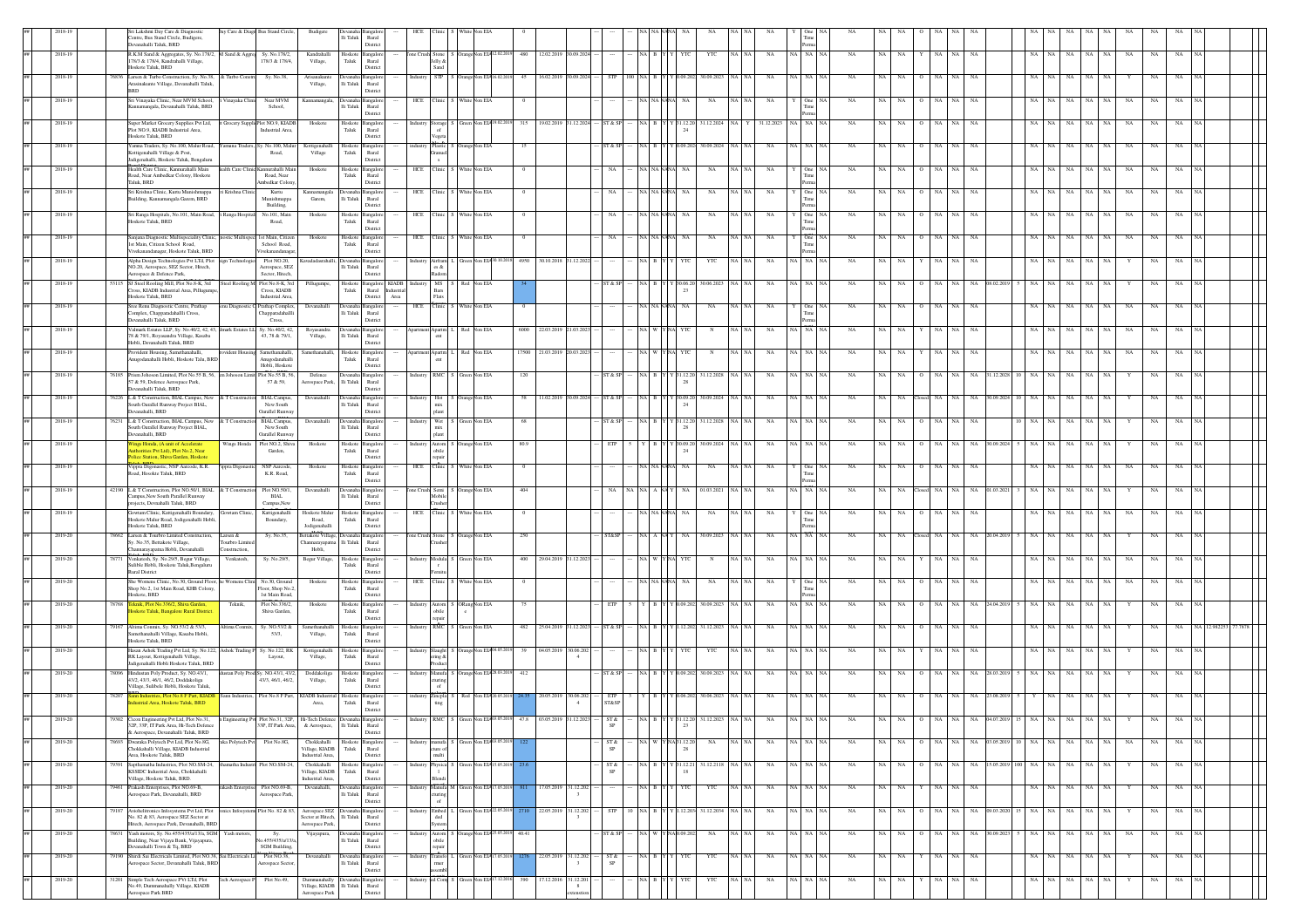|         |         |       | palan Aerospace India Pvt LTd, Plot<br>Aerospace India   Plot No.6 B, Sy.<br>No.6 B, Sy. No.85, Hoskote Industrial<br>No.85,<br>Area, Chokkahalli Village, Kasaba Hobli,                                             | skote Indu<br>krea, Chokkahalli Taluk<br>Village.      | Hoskote<br>Rural<br>District                                                      |                                               |                                      |                |                      |           |         |                   |            |                                    |          |                             |                |             |                                   |                     |                |          |       |                  |             |             |             |    |             |  |
|---------|---------|-------|----------------------------------------------------------------------------------------------------------------------------------------------------------------------------------------------------------------------|--------------------------------------------------------|-----------------------------------------------------------------------------------|-----------------------------------------------|--------------------------------------|----------------|----------------------|-----------|---------|-------------------|------------|------------------------------------|----------|-----------------------------|----------------|-------------|-----------------------------------|---------------------|----------------|----------|-------|------------------|-------------|-------------|-------------|----|-------------|--|
| ##      | 2019-20 |       | Jagadesh Clinic, No.4B, Venkatagiri Kite,<br>Jagadesh Clinis<br>No.4B.<br><sup>2</sup> illapa Building, Devanahalli, BRD<br>Venkatagiri Kite                                                                         | Pillapa Building,<br>Devanahalli.                      | Bangalor<br>lli Taluk<br>Rural                                                    | HCE<br>Clinic                                 | White Non EIA                        |                |                      |           |         | NA NANANA         | <b>NA</b>  | NA                                 | NA NA    | NA                          | One            | NA          | $_{\rm NA}$<br>NA                 | NA<br>NA.           | NA             |          | NA.   | NA<br>NA.        | NA          | NA          | NA          | NA | <b>NA</b>   |  |
|         | 2019-20 |       | Mallakikariuna Clinic, Main Road,<br>Ilakikarjuna Clin<br>Main Road.<br>Budigere, Devanahalli Taluk, BRD                                                                                                             | Budigere,                                              | District<br>mealo<br>Ili Taluk<br>Rural                                           | HCE Clinic                                    | S White Non EIA                      |                |                      |           |         |                   | NA         | <b>NA</b>                          | NA N     | NA                          | One            | NA          | NA  <br>NA<br>$\circ$             | NA<br>NA.           | NA             |          | NA NA | NA               | NA          | NA.         | NA          | NA | NA.         |  |
| ##      | 2019-20 |       | Sri Venkateshwara Bricks Industries, Sy. teshwara Bricks<br>Sy. No.39/4,                                                                                                                                             | Sollahalli Village,                                    | District<br>Devanaha Bangalo                                                      | Industry Manufa                               | Green Non EIA                        | 20             | 01.06.2019           | 1.12.202  |         |                   |            | YTC                                |          | NA                          | A NA           | NA          | NA<br>NA                          |                     | - NA           |          |       | NA               | NA          |             |             | NA | NA.         |  |
|         | 2019-20 |       | No.39/4, Gollahalli Village, Vijapura<br>Hobli, Devanahalli Taluk, BRD<br>80284 Sri Dhanalakshmi Oil Mill, Sy. NO.65/2 & hanalakshmi Oil<br>Sy. NO.65/2 &                                                            | Vijapura Hobli,                                        | lli Taluk<br>Rural<br>District                                                    | ture o<br><b>Bricks</b><br>Oil<br>Industry    | Green Non EIA                        | 13             |                      |           | ST & SI |                   |            | 31.12.2118                         |          | NA                          | NA NA          | NA          | NA<br>NA.                         | NA<br>NA            | NA             |          |       |                  | NA          | <b>NA</b>   |             |    |             |  |
|         |         |       | 65/3, Doddaballapur Road, Near Railway<br>65/3.<br>Gate, Devanahalli Town, BRD<br>Doddaballapu                                                                                                                       |                                                        | vanahalli Town, Devanaha Bangalo<br>li Taluk<br>Rura<br>Distric                   | Mill                                          |                                      |                |                      |           |         |                   | (31.12.2)  |                                    |          |                             |                |             |                                   |                     |                |          |       | NA               |             |             |             | NA | NA          |  |
|         | 2019-20 |       | No.152,<br>80715 DSR Infrastructure Pvt LTd, Sy. No.152,<br>DSR<br>Murthukur Village, Anugondanahalli<br>Infrastructur<br>Hobli, Hoskote Taluk, BRD<br>Pvt LTd.                                                      | Murthukur<br>Village,<br>ugondanahall                  | Hoskote<br><b>Bangalo</b><br>Taluk<br>Rural<br>Distric                            | RMC                                           | ireen Non EIA                        |                |                      |           | ST & S  |                   |            | 31.12.203                          |          | NA                          |                | NA          | NA                                |                     |                |          |       | NA               | NA          |             |             |    |             |  |
|         | 2019-20 |       | 80838 Eberspaecher Suetrak Bus Climate Control<br>Eberspaecher<br>No. 25/1,<br>Systems (I) Pvt Ltd, No. 25/1, Devalapura<br>Suetrak Bus                                                                              | Devalapura<br>Village,                                 | Hoskote Bangalo<br>Taluk<br>Rural                                                 | Bus<br>Industry                               | Green Non EIA                        |                | 1899 24.07.2019      | 1.12.202  | ST & SI |                   | [31.12.20] | 31.12.2023                         |          | NA                          | NA NA          | NA          | $_{\rm NA}$<br>NA                 | NA<br>$_{\rm NA}$   | NA             |          |       | NA               | $_{\rm NA}$ | $_{\rm NA}$ |             | NA | $_{\rm NA}$ |  |
|         | 2019-20 |       | Village, Hoskote Taluk, Bangalore Rural Climate Contr<br>Future Supply Chain Solutions Ltd, Sy.<br>Future Supply<br>Sv. No.37 & 38.<br>No.37 & 38, Katha No.143/106, Soukva<br>Chain Solution<br>1s Katha No.143/106 | Soukya Road,<br>Jadeigenahalli,                        | District<br>Hoskot<br>Taluk<br>Rural                                              | are hous                                      | ireen Non EIA                        | 4806           |                      |           |         |                   | Y 112.207  | 31.12.2024                         |          | NA                          | NA   NA        | NA          | NA<br>NA                          | NA<br>NA.           | NA             | 15.07.20 |       | NA               | NA          |             |             | NA | NA          |  |
|         | 2019-20 | 78277 | Road, Jadeigenahalli, Kacharakanahalli,<br>Ltd.<br>Setner, B 10 & C11, KSSIDC Estate,<br>Setner,<br><b>B</b> 10 & C11.                                                                                               | Kacharakanahalli<br><b>KSSIDC</b> Estate.              | District<br>Hoskote<br>angalor                                                    | Industry                                      | Bean Bas S OrangeNon EIA             | 147            |                      |           | 2.3T    |                   |            | 30.09.2023                         |          | NA                          | NA NA          | NA          | NA.<br>NA.<br>$\Omega$            | NA.<br>NA           | NA 06.07.20    |          |       | NA               | NA          | NA          |             | NA | NA          |  |
| $\# \#$ | 2019-20 |       | Hoskote Industrial Area, Hoskote, BRD<br>80358 Sri Krishna Hospitalities, Plot No. 163/2.<br>Sri Krishna<br>Plot No. 163/2.                                                                                          | loskote Industrial<br>Area,<br>Lakshmi                 | Taluk<br>Rural<br>District<br>Devanaha Bangalor                                   |                                               | Hospitality Hotel S Green Non EIA    | 143            |                      |           |         |                   |            | NA B Y Y 1.12.202 31.12.2026 NA NA |          | NA                          | NA NA          | NA          | <b>NA</b><br><b>NA</b><br>$\circ$ | NA<br>NA.           | NA             |          | NA    | NA               | NA          | NA          |             | NA | <b>NA</b>   |  |
|         |         |       | Near Bangalore<br>Near Bangalore Hyderbad Highway, Opp.<br>Hospitalities,<br>akshmi Venkateshwara Choultary,<br>Hyderbad<br>Opp.                                                                                     | Venkateshwara<br>Choultary,                            | lli Taluk<br>Rural<br>District                                                    |                                               |                                      |                |                      |           |         |                   |            |                                    |          |                             |                |             |                                   |                     |                |          |       |                  |             |             |             |    |             |  |
| $\# \#$ | 2019-20 |       | Aryavaridi Projects Pvt LTd, Sy.<br>y. NO.212/2(P)<br>Aryavaridi<br>NO.212/2(P), Hoskote Village, Kasaba<br>Projects Pvt<br>Hobli, Hoskote Taluk, BRD<br>LTd,                                                        | loskote Village,<br>Kasaba Hobli,                      | Hoskote Bangalo<br>${\rm Taluk}$<br>$\rm{Rural}$<br>District                      | ApartmentApartmen                             | OrangeNon EIA                        |                | 960 20.07.2019       | 1.09.202  |         |                   |            |                                    |          | NA                          | ëA   NA        | NA          | NA<br>NA.                         |                     | NA             |          |       | NA               | NA.         |             | NA          | NA | NA          |  |
|         | 2019-20 |       | Primary Veterinary Centre, Shivanapura,<br>Primary<br>Shivanapura,<br>Hoskote Tq, B.R.D<br>Veterinary<br>Centre                                                                                                      | Hoskote                                                | angalo<br>loskote<br>Taluk<br>Rural<br>District                                   | HCE                                           | Vhite Non EIA                        |                |                      |           |         |                   |            | NA                                 |          | NA                          |                | NA          | NA                                |                     |                |          |       |                  | NA          |             |             |    |             |  |
| $\#$    | 2019-20 |       | Sri Balaji<br>Sri Balaji Clinic, Main Road, Hoskote<br>Main Road,<br>Taluk, Bangalore Rural<br>Clinic,                                                                                                               | Hoskote,                                               | Hoskote Bangalor<br>Taluk<br>Rural                                                | HCE<br>Clinic                                 | S White Non EIA                      |                |                      |           |         |                   |            | NA                                 |          | NA                          | One            | NA          | $_{\rm NA}$<br>NA                 | NA                  |                |          |       | NA               | $_{\rm NA}$ | $_{\rm NA}$ | NA          | NA | NA          |  |
|         | 2019-20 |       | 80238 Inter Globe Aviation Ltd. Sv. No.55 & 7<br>Inter Globe<br>y. No.55 & 7<br>Yarthiganahalli, Mailanahalli Village,<br>Aviation Ltd,                                                                              | Varthiganahalli,<br>Mailanahalli                       | District<br>Bangalor<br>$\rm Ili$ Taluk<br>Rural                                  | Industry for MRO                              | <b>OrangeNon EIA</b>                 |                | 19980 17.07.201      |           |         |                   |            | YTC                                |          | NA                          | A NA           | NA          |                                   |                     |                |          |       |                  |             |             |             |    |             |  |
| ##      | 2019-20 |       | Devanahalli, BRD<br>Sri Maniunatha Clinic & Lab. Opp. Sai<br>Sri Maniunatha<br>Opp. Sai                                                                                                                              | Village,<br>Madur Post &                               | District<br>Hoskote Bangalor                                                      | HCE Clinic                                    | White Non EIA                        |                |                      |           |         |                   |            | <b>NA</b>                          | NA N/    | NA                          | One            | NA          | <b>NA</b><br><b>NA</b>            | NA<br>NA.           | NA             |          | NA NA | NA               | NA          | NA.         | NA.         | NA | NA.         |  |
|         | 2019-20 |       | Ambabayani Temple, Madur Post &<br>Clinic & Lab,<br>Ambabayani<br>Village, Bidarahalli Hobli, Hoskote, BRD<br>Temple,<br>Sri Maruthi Clinic, Sante Mydana<br>Sante Mydana<br>Sri Maruthi                             | Village,<br>idarahalli Hobli,<br>Sulibele.             | Taluk<br>Rural<br>District<br>Hoskote Bangalore                                   |                                               | HCE Clinic S White Non EIA           | $\mathbf{0}$   |                      |           |         | NA NANANA         | NA.        | NA                                 | NA NA    | NA                          | One            | NA          | <b>NA</b><br>NA<br>$\circ$        | NA 1<br>NA.         | NA             |          | NA NA | NA NA            |             | NA          | NA          | NA | NA.         |  |
|         |         |       | Sulibele, Hoskote Taluk, BRD<br>Clinic,                                                                                                                                                                              |                                                        | Taluk<br>Rural<br>District                                                        |                                               |                                      |                |                      |           |         |                   |            |                                    |          |                             |                |             |                                   |                     |                |          |       |                  |             |             |             |    |             |  |
|         | 2019-20 |       | 81558 K.S. Jamuna, Sy. No.76/2,<br>K.S. Jamana<br>No.76/2,<br>eemanakanahalli Village, Hoskote<br>Sy.<br>Taluk, BRD                                                                                                  | i Village,                                             | manakanahall Hoskote Bangalor<br>Taluk<br>Rural<br>District                       | Industry Vare hous                            | Green Non EIA                        |                | 1644 26.08.2019      | 31.12.202 |         |                   |            | YTC                                |          | NA                          | A NA           | NA          | NA.                               | NA                  | - NA           |          |       | NA               | NA.         |             |             | NA | NA          |  |
|         | 2019-20 |       | 82035 Sri Venkateshwara Fine Arts, Sy. NO.79/1,<br>Sy. NO.79/1,<br>Sri<br>emakkanahalli Village, Sulibele Hobli,<br>enkateshwar<br>Hoskote Taluk, BRD<br>Fine Arts,                                                  | illage, Sulibele<br>Hobli,                             | teemakkanahalli Hoskote Bangalore<br>Taluk<br>Rural<br>District                   | Industry<br>carpent                           | Green Non EIA                        |                | 242 28.08.2019       | 1.12.202  |         |                   | YTC        | YTC                                |          | NA                          | (A   NA        | NA          | NA<br><b>NA</b>                   | NA<br>NA            | NA             |          |       | NA               | NA          | NA          | Y           | NA | NA          |  |
|         | 2019-20 |       | 81456 Madina Enterprises, Unit-1, Plot No.63,<br>Plot No.63,<br>Madina<br>Bylanarasapura, Nandagudi Hobli,<br>Enterprise                                                                                             | Bylanarasapura,<br>landagudi Hobli,                    | Hoskote Bangalor<br>Taluk<br>Rural                                                | ium F<br>Industry                             | OrangeNon EIA                        | -23            |                      |           | ST & SI |                   |            | NA                                 |          | 30.09.2028                  | A NA           | 13.07.2021  | NA<br>NA                          |                     | NA             |          |       | NA               | $_{\rm NA}$ | NA          | NA          | NA |             |  |
|         | 2019-20 |       | Hoskote, BRD<br>Unit-1,<br>81263 Suheel Ahmend Sharif, Plot NO.160/3,<br>Suheel Ahmend<br>Plot NO.160/3,<br>Kundana Hobli, Devanahalli Taluk, BRD<br>Sharif,                                                         | Kundana Hobli,                                         | Distric<br>angal<br>lli Taluk<br>Rural                                            |                                               | nercial Conercial Cc M OrangeNon EIA |                | 950 16.08.2019       | 0.9.20    |         |                   |            | YTC                                |          | NA                          |                | NA          |                                   | NA.                 |                |          |       |                  | NA          |             |             |    | NA          |  |
|         | 2019-20 |       | 80540 Sasmos Het Technologies, Plot NO.1 & 2<br>Plot NO.1 & 2<br>Sasmos Het                                                                                                                                          | Aerospace Sez                                          | District                                                                          | Marine                                        | angeNon EIA                          |                | 62000 29.07.2019     | .09.202   |         |                   | Y 30.09.2  | 30.09.2029                         |          | Applied up to<br>30.09.2025 |                | NA          | NA                                | NA                  | NA             | 19.03.20 |       |                  | NA          |             |             |    |             |  |
|         | 2019-20 |       | of Aerospace Sez sector at Hitech Defence Technologie<br>& Aerospace Park, Devanahalli, BRD<br>80040 Sai Sriniyasa Construction, Sv. NO.27/2.<br>Sai Sriniyasa<br>Sy. NO.27/2                                        | sector at Hitech IIi Taluk<br>Defence &<br>Mallasandra | Rural<br>District<br>Hoskote<br>ingalo                                            |                                               | Apartment ownouse M OrangeNon EIA    |                | 1000 30.07.2019      |           |         |                   |            | N                                  |          | NA                          | NA NA          | NA          | NA.                               | NA<br>NA.           | NA             |          |       | NA               | NA          | NA          | NA          | NA | NA          |  |
|         |         |       | 28/3B Mallasandra Village, Kasaba Hobli, Construction,<br>28/3B<br>Hoskote Taluk, BRD                                                                                                                                | Village, Kasaba<br>Hobli,                              | Taluk<br>Rural<br>District                                                        |                                               |                                      |                |                      |           |         |                   |            |                                    |          |                             |                |             |                                   |                     |                |          |       |                  |             |             |             |    |             |  |
|         | 2019-20 |       | Sri Venugopalaswamy Granites, Sy.<br>Sy. NO.34/1,<br><b>NDR</b><br>NO.34/1, Uganawadi Village, Kasaba<br>Plantations<br>Hobli, Devanahalli Taluk, BRD<br>Private Limito                                              | Uganawad<br>Village,                                   | Ili Taluk<br>Rural                                                                | tting &                                       | Green Non EIA                        | 146            |                      |           |         |                   |            | NA                                 |          | -NA                         |                |             |                                   |                     |                | 11.07.20 |       |                  |             |             |             |    |             |  |
| $\# \#$ | 2019-20 |       | 11945 Shree Foods, Plot NO.C-34, KIADB<br>Shree Foods,<br>Plot NO.C-34,<br>KIADB Industrial<br>astrial Area, Hoskote Industrial Estate,<br>Hoskote, BRD<br>Area,                                                     | Estate,                                                | loskote Industrial Hoskote Bangalore<br>${\rm Taluk}$<br>$\rm{Rural}$<br>District |                                               | Industry szen Sna S Green Non EIA    |                |                      |           | ST & SI |                   |            | NA B Y Y 1.12.202 31.12.2028 NA NA |          | NA                          | NA NA NA       | NA          | NA  <br>NA.<br>$\circ$            | NA<br>NA 1          | NA 03.04.2019  |          | NA NA | NA               | NA          | NA          |             | NA | NA          |  |
|         | 2019-20 |       | Saptagin Granites, Sy. No.67,<br>ddanahalli, Kasaba Hobli, Devanahalli<br>Taluk, BRD                                                                                                                                 |                                                        | ingale<br>$\mathop{\rm Rural}\nolimits$<br>District                               | ing &                                         |                                      |                | 26.06.20             |           |         |                   |            |                                    |          |                             |                | NA          |                                   |                     |                |          |       |                  |             |             |             |    |             |  |
|         | 2019-20 | 74907 | Kushi Pig Farns, Kannamangala Village & Kushi Pig Farns,<br>Post, Devanahalli Taluk, Bengaluru Rural                                                                                                                 | Kannamangala<br>Village                                | Bangalore<br>$\rm Ili$ Taluk<br>Rural                                             | orting o                                      | Green Non EIA                        | 21             |                      |           |         |                   |            | NA                                 |          |                             | (A∣NA          |             |                                   |                     |                |          |       | NA               | NA          |             | NΑ          | NA |             |  |
|         | 2019-20 |       | District<br>78599 NDR Plantations Private Limited, Plot<br><b>NDR</b><br>Plot No.169,<br>No.169, 126/2, 126/1, 125 & 170/1, 170/2,<br>Plantations<br>126/2, 126/1, 125                                               | vidagatta Village,                                     | Distric<br>Hoskote<br>angalore<br>Taluk<br>Rural                                  | Industry                                      | <sup>/are hour</sup> S Green Non EIA | 485            |                      |           |         |                   |            | Y 1.12.202 31.12.2028              |          | NA                          | NA   NA        | NA          | NA<br>NA                          | NA<br>NA.           | NA<br>03.04.20 |          | NA    | NA               | NA          |             |             | NA | NA          |  |
|         |         |       | Nidagatta Village, Hoskote Taluk, BRD<br>& 170/1, 170/2.<br>Private Limited.                                                                                                                                         |                                                        | District                                                                          |                                               |                                      |                |                      |           |         |                   |            |                                    |          |                             |                |             |                                   |                     |                |          |       |                  |             |             |             |    |             |  |
|         | 2019-20 |       | 78091 Divine Thermal Wrap Pvt Ltd., Plot<br>Plot NO.11A2.<br>Divine Thermal<br>NO.11A2, Chokkahalli, KIADB Industrial<br>Wrap Pvt Ltd.,<br>Area, Hoskote, BRD                                                        | Chokkahalli.<br>KIADB Industrial<br>Area,              | Hoskote Bangalore<br>Taluk<br>Rural<br>District                                   | Industry                                      | insulat S Green Non EIA              |                |                      |           | ST & SP |                   |            | NA B Y Y 11.12.202 31.12.2028      | NA NA    | NA                          | NA NA NA       | NA          | <b>NA</b><br>NA<br>$\circ$        | NA<br>NA.           | NA 02.04.2019  |          | NA NA | NA               | NA          | NA          |             | NA | NA          |  |
|         | 2019-20 |       | Appolo Bioscience, No.15/P4, Govindappa<br>No.15/P4,<br>Appolo<br>Complex, NH-207, Near Police Station,<br>Govindappa<br>Bioscience,                                                                                 | Aalur,<br>Duddanahalli                                 | evanaha Bangalo<br>lli Taluk<br>Rural                                             | HCE Clinic                                    | S White Non EIA                      | $\mathbf{0}$   |                      |           |         | <b>JA NANA</b>    | NA         | NA.                                |          | NA                          | One            | NA          | NA 1<br>NA.<br>$\circ$            | NA -<br>NA 1        | NA             |          |       | NA 1             | NA          | NA          | NA          | NA | NA          |  |
|         | 2019-20 |       | alur, Duddanahalli Post, Devanahalli<br>mplex, NH-20<br>81882 V.R. Ventures, Sy. NO.350/1, 350/5,<br>Sy. NO.350/1,<br>Dharani<br>350/6, 351/1 (Part), 351/2 & 352/25,<br>350/5, 350/6,<br>Granite, Sy.               | Post,<br>Hoskote                                       | District<br>Hoskote Bangalore<br>Taluk<br>Rural                                   |                                               | Apartment Apartm L Orange Non EIA    | 3800           | 11.09.2019           | 12.09.202 |         |                   |            | YTC                                |          | NA                          | <b>A</b> NA    | NA          | NA                                | NA.                 |                |          |       | NA               | NA.         |             |             |    |             |  |
|         | 2019-20 | 81972 | Hoskote Village, Kasaba Hobli, Hoskote<br>No.29/1,<br>351/1 (Part), 351/2<br>We Are Interiors, Shed No.106/SPL-P,<br>We Are Inter<br>hed No.106/SP                                                                   | Chokkanahall                                           | District<br>Hoskote Bangalore KSSIDC                                              | carpent                                       | Green Non EIA                        |                |                      |           |         |                   |            | NA                                 |          | NA                          | NA   NA        | $_{\rm NA}$ | NA<br>NA<br>$\circ$               | NA<br>NA            | NA 13.09.2019  |          |       | NA               | NA          | NA          | NA          | NA | NA.         |  |
| $\# \#$ | 2019-20 | 82074 | KSSIDC Industrial Area, Chokkahalli,<br>P, KSSIDC<br>Hoskote, BRD<br><b>Industrial Area</b><br>Wipro Enterprises Pvt Ltd., Pot No.126 to p Enterprises Pvt Pot No.126 to 13                                          |                                                        | Taluk<br>District<br>Bangalo                                                      | Rural Industria<br>ary $\&$<br>Area<br>Aerosp | Green Non EIA                        |                | 13.09.2019 31.12.202 |           |         |                   |            | YTC                                |          | NA                          | NA   NA        | NA          | NA                                | NA.                 |                |          |       | NA               | NA          |             |             |    |             |  |
|         |         |       | 131 & 169 to 176, Kavadadasanahalli<br>& 169 to 176,<br>Village, Channarayapattana Hobli,                                                                                                                            | Village                                                | lli Taluk<br>Rural<br>District                                                    | ceactu<br>ators                               |                                      |                |                      |           |         |                   |            |                                    |          |                             |                |             |                                   |                     |                |          |       |                  |             |             |             |    |             |  |
| $\#$    | 2019-20 |       | 81960 Dharani Granite, Sy. No.29/1,<br>Sy. No.29/1,<br>Dharani<br>Devanganahalli Village, Kundana Hobli,<br>Granite.<br>Devanahalli Taluk, BRD                                                                       | Devanganahalli<br>Hobli.                               | 'illage, Kundana Ili Taluk Rural<br>District                                      | atting<br>$\alpha$                            | Granite S Green Non EIA              |                |                      |           | ST & SP | NA W YNA 1.12.20  |            | $_{\rm NA}$                        | NA NA    | $_{\rm NA}$                 | NA NA NA       | NA          | NA NA                             | $\hbox{O}$ NA NA NA |                |          | NA NA |                  | $NA$ $NA$   | NA          | $_{\rm NA}$ | NA | NA<br>NA    |  |
| ##      | 2019-20 |       | RKB Sanjeevini Hospital, NO.16,<br><b>RKB</b> Sanicevin<br>NO.16.<br>Davalapura Village, Doddadunasandra to Hospital, halli<br>Devanagundi Main Road, Anugondanahalli<br>Hobli,                                      | Davalapura<br>Village,                                 | Hoskote Bangalore<br>Taluk<br>Rural                                               | HCE Hospital                                  | White Non EIA                        |                |                      |           |         |                   |            | NA                                 | $NA$ $N$ | NA                          | Tin            | NA          | NA 1<br>NA.<br>$\circ$            | NA NA               | NA.            |          | NA NA | <b>NA</b>        | NA          | NA          | NA          | NA | NA.         |  |
| ##      | 2019-20 |       | Sri Vinayaka Diagnostic Centre, Near Bus Sri Vinayaka<br>Near Bus stop,<br>stop, Beside Old Manasa Hospital,<br><b>Beside Old</b><br>Diagnostic                                                                      | <b>voddadunasandı</b><br>Devanahalli.                  | District<br>Jevanaha Bangalor<br>Ili Taluk Rural                                  |                                               | HCE Lab S White Non EIA              | $\overline{0}$ |                      |           |         | NA NA NANA        | NA.        | NA                                 | NA NA    | NA                          | One<br>Tin     | NA          | NA NA                             | 0 NA NA             | NA             |          |       | NA NA<br>NA NA I |             | NA          | NA          | NA | NA          |  |
| $\# \#$ | 2019-20 |       | Devanahalli, BRD<br>Centre, Near<br>Manasa Hospital<br>82352 URC Construciton (P) Ltd., BIAL, Admin Construciton (P)<br>BIAL, Admin                                                                                  | Kempegowda                                             | District<br>Devanaha Bangalor                                                     | Industry                                      | RMC S Green Non EIA                  | 199            |                      |           | ST & SP | NA W Y NA1.12.202 |            | NA                                 | NA NA    | NA                          | $\rm NA-NA-NA$ | $_{\rm NA}$ | $\rm NA$ $ \rm NA$                | O NA<br>NA          | NA             |          |       | NA NA<br>NA NA   |             | NA          | NA          | NA | NA<br>NA    |  |
| ##      | 2019-20 |       | Block, Alpha-2, Kempegowda Airport,<br>Block, Alpha-2,<br>Bengaluru - 300<br>82208 Wisebin, Plot No.93/3 & 93/4, Koralur<br>Wisebin,<br>Plot No.93/3 &                                                               | Airport,<br>Coralur Village                            | $\rm Ili$ Taluk<br>Rural<br>District<br>Hoskote Bangalor                          |                                               | Industry Reproc S OrangeNon EIA      | 50             |                      |           | ST & SI |                   | Y NAC      | NA                                 | NA NA    | NA                          | NA NA          | 27.05.2021  | NA  <br>NA<br>$\circ$             | NA<br>NA            | NA             |          |       | NA               | NA          | NA          | NA          | NA | NA<br>NA    |  |
|         |         |       | Village, Kasaba Hobli, Hoskote Taluk,<br>93/4<br><b>BRD</b>                                                                                                                                                          |                                                        | ${\rm Taluk}$<br>Rural<br>District                                                | ssing<br>of                                   |                                      |                |                      |           |         |                   |            |                                    |          |                             |                |             |                                   |                     |                |          |       |                  |             |             |             |    |             |  |

waste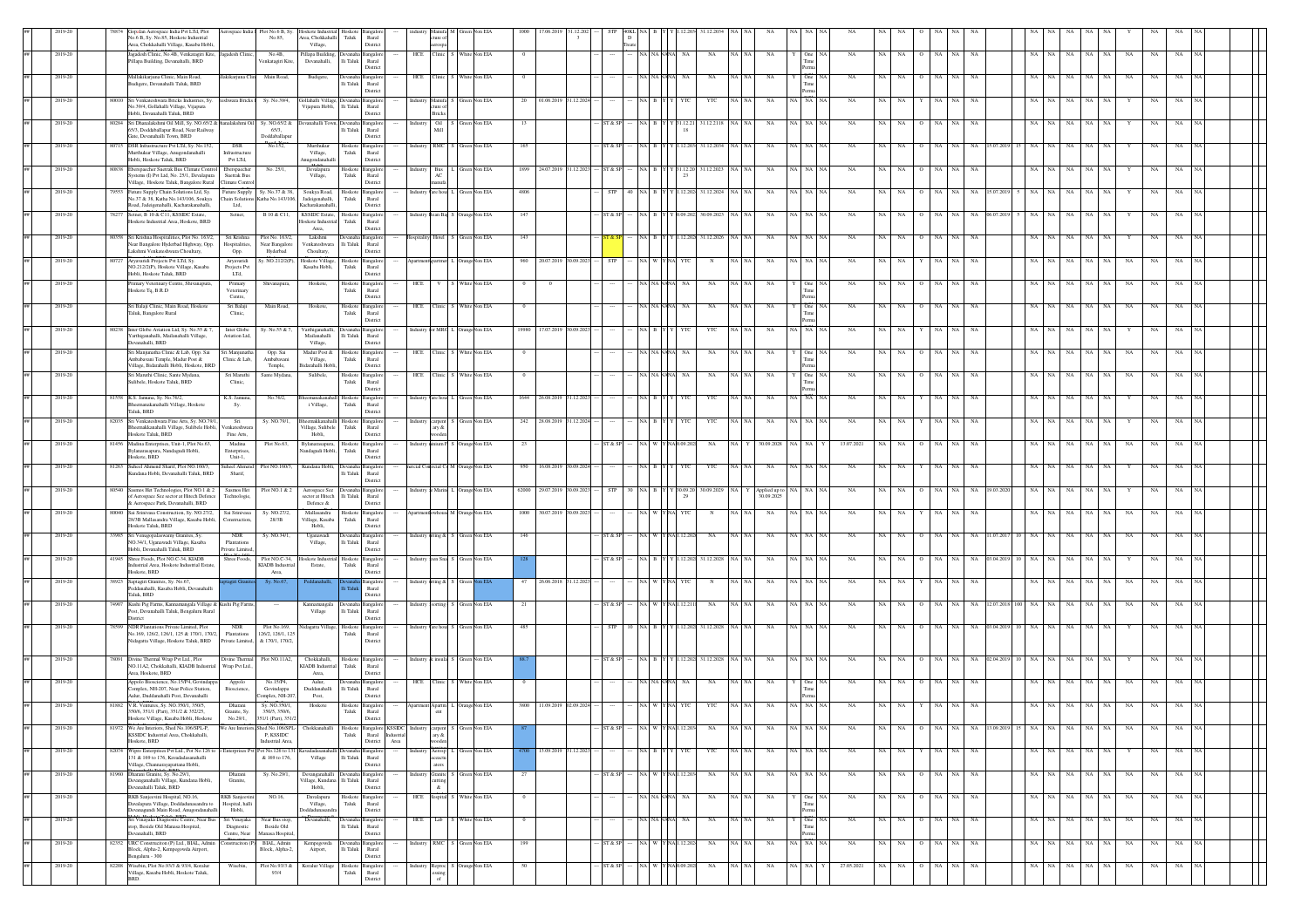|         |       | apathgiri Diagnostic Centre, Opp. BMS ngiri Diagnosti<br>Samudaya Bhavan, Near Bus Stand,<br>K.S.Road, Devanahalli Taluk, BRD                                                                        | Opp. BMS<br>Samudaya Bhavan<br>Near Bus Stand, | Devanahall                                           | Devanaha<br>$\rm{Hi\;Taluk}$          | Rural<br>District                                               |                   |                                                                                  |                                    |                            |                       |            |                      |             |                          |               |              |        |    |           |     |                   |                  |                        |             |             |     |           |     |    |             |              |  |
|---------|-------|------------------------------------------------------------------------------------------------------------------------------------------------------------------------------------------------------|------------------------------------------------|------------------------------------------------------|---------------------------------------|-----------------------------------------------------------------|-------------------|----------------------------------------------------------------------------------|------------------------------------|----------------------------|-----------------------|------------|----------------------|-------------|--------------------------|---------------|--------------|--------|----|-----------|-----|-------------------|------------------|------------------------|-------------|-------------|-----|-----------|-----|----|-------------|--------------|--|
| 2019-20 |       | 75225 Aditya Birla Fashion & Retail Ltd, Sy No.<br>Aditya Birla<br>1, Krupa Godown, Soukya Road,<br>Fashion &                                                                                        | iy No. 2/1, Krupa<br>Godown,                   | Soukya Road,                                         | ${\rm T}$ aluk                        | Hoskote Bangalon<br>Rural                                       |                   | Storing                                                                          | L Green Non EIA                    | 2863 23.03.2019 31.12.2023 |                       | <b>STP</b> | 30 NA B Y Y 1.12.203 |             | 31.12.2033               | NA            | NA NA NA     |        | NA | NA        | NA. | NA                | NA               | NA 10.10.201           | 15 NA       | NA.<br>NA   | NA  | NA        |     |    |             | VA 12.987458 |  |
| 2019-21 |       | Thirumalashetty Halli, Anugondanahalli<br>Retail Ltd,<br>Apex Realty Vetures (Prestige Finsbury<br>Apex Realty                                                                                       | Plot No.R-6 (P1                                | Halli,<br><b>IADB</b> Inds                           |                                       | District<br>langalor                                            |                   | eady<br>Apartm                                                                   | Non EI/<br>20330                   |                            |                       |            |                      |             |                          |               |              |        |    |           |     |                   |                  |                        |             |             |     |           |     |    |             |              |  |
|         |       | Park-Regent), Plot No.R-6 (P1) of Hitech<br>Vetures<br>Defence & Aerospace Park, (Hard ware<br>(Prestige                                                                                             | f Hitech Defence<br>k Aerospace Park           | Area,                                                | $\rm Ili$ Taluk                       | Rural<br>Defence<br>District<br>$\&$                            |                   | ent                                                                              |                                    |                            |                       |            |                      |             |                          |               |              |        |    |           |     |                   |                  |                        |             |             |     |           |     |    |             |              |  |
| 2019-20 |       | \$1318 Apex Realty Vetures (Prestige Finsbury<br>Apex Realty<br>Park-Hyde), Plot No.R-6 Part of Hitech<br>Vetures                                                                                    | Plot No.R-6 Part<br>f Hitech Defenc            | KIADB Indsutria<br>Area,                             | $\rm Ili$ Taluk                       | Devanaha Bangalore<br>Hitech<br>Rural<br>Defence                |                   | Apartm<br>ent                                                                    | Red Non EIA                        | 28757 22.10.2019           |                       |            |                      |             |                          | NA            |              |        |    |           |     |                   | NA               |                        | <b>NA</b>   | NA<br>NA    |     |           |     |    |             |              |  |
| 2019-20 |       | Defence & Aerospace Park, (Hard ware<br>(Prestige<br>82510 Pooja Granite, Sy. NO.113/2, Uganavadi<br>Pooja Granite<br>Village, Kasaba Hobli, Devanahalli Taluk.                                      | & Aerospace Park<br>Sy. NO.113/2,              | Uganavad<br>Village,                                 | lli Taluk                             | District<br>$\alpha$<br>ngalor<br>Rural                         |                   | utting                                                                           | Granite S Green Non EIA<br>44      |                            |                       | ST & SF    |                      |             | NA                       | NA            |              |        | NA | NA        | NA  | NA                | <b>NA</b><br>NA  |                        | NA.         | NA<br>NA    | NA  | NA        | NA  |    |             |              |  |
| 2019-20 |       | <b>BRD</b><br>82539 Tectonic Aesthetic India Pvt Ltd. Plot<br>Tectonic                                                                                                                               | Plot No.8, Part-1.                             | <b>KSSID</b> Industrial                              |                                       | District<br>Hoskote Bangalore KSSIDC                            |                   | $\&$<br>Blendi                                                                   | OrangeNon EIA<br>49                |                            |                       | ST & SI    | A I W                | Y NAJ0.09.2 | NA                       | NA            | NA   NA   NA |        | NA | NA        | NA. | NA                | NA               |                        | NA.         | NA.<br>NA   | NA  | NA        | NA  |    |             |              |  |
|         |       | No.8, Part-1, KSSID Industrial Area.<br>Aesthetic India<br>Chokkahalli, Pillagumpe Village, Hoskote Pvt Ltd,                                                                                         |                                                | rea, Chokkahalli,<br>Pillagumpe                      | Taluk                                 | Rural Industria<br>District<br>Area                             |                   | ng of                                                                            |                                    |                            |                       |            |                      |             |                          |               |              |        |    |           |     |                   |                  |                        |             |             |     |           |     |    |             |              |  |
| 2019-20 |       | 81966 Prism Polymers, Shed No. C-13, KSSIDC Prism Polymers,<br>Industrial Area, Chokkahalli, Hoskote                                                                                                 | Shed No. C-13                                  | <b>KSSIDC</b><br>Industrial Area,                    | Taluk                                 | Hoskote Bangalore KSSIDC<br>Rural Industria                     |                   | ture of                                                                          | ndustry Manufa S Green Non EIA     |                            |                       | ST & SP    | (A W Y NAIL12.2)     |             | NA                       | NA            | NA NA NA     |        | NA | NA.       | NA  | NA.               | NA               | NA.<br>16.10.2019      | $100$ NA    | NA.<br>NA   |     | NA NA     | NA  |    |             |              |  |
| 2019-20 |       | Taluk, BRD<br>82984 R. Raghava Reddy, R.Ashok & R.<br>R. Raghava<br>Sandeep, Sy. No.18/1, 18/2, 18/3, 19/1,<br>Reddy, R.Ashok                                                                        | Sy. No.18/1, 18/2,<br>18/3, 19/1, 19/2,        | Chokkahalli,<br>Thavareere<br>Ventakapura            | ${\rm Taluk}$                         | District<br>Area<br>Hoskote Bangalore<br>Rural                  |                   | lastic                                                                           | Industry Vare hous L OrangeNon EIA | 1800 26.10.2019            | 09.202                |            |                      |             | YTC                      | NA            | va i         |        | NA | NA        | NA  | NA                | <b>NA</b><br>NA  |                        | NA.         | NA<br>NA    | NA  | -NA       |     |    |             |              |  |
| 2019-20 |       | 19/2, 19/3, 20/1, 20/2 & 20/3. Thavareere & R. Sandeep,<br>82887 S.S. Enterprises, Plot NO.58 C, Road I-A, S.S.                                                                                      | 19/3, 20/1, 20/2 &<br>Plot NO.58 C             | Village,<br>Chokkahali,                              | Hoskote                               | District<br>Bangalore KIADB                                     |                   | lustry Manufa                                                                    | en Non EIA                         |                            |                       |            |                      |             | NA                       |               |              |        |    |           |     |                   |                  |                        |             |             |     |           |     |    |             |              |  |
|         |       | Chokkahali, KIADB Industrial Area,<br>Enterprises<br>Pillagumpe, Hoskote Taluk, BRD                                                                                                                  | Road 1-A,                                      | KIADB Industrial<br>rea, Pillagumpe                  | ${\rm T}$ aluk                        | Rural<br>Industria<br>District<br>Area                          |                   | dain &                                                                           |                                    |                            |                       |            |                      |             |                          |               |              |        |    |           |     |                   |                  |                        |             |             |     |           |     |    |             |              |  |
| 2019-20 |       | 86989 Kems forgings, Unit-5, Plot, No. 48/A-1,<br>Kems forgings,<br>KSSIDC Indl Area, Hoskote Taluk, B.R.D Unit-5,                                                                                   | Plot, No. 48/A-1                               | <b>KSSIDC</b> Indi<br>Area,                          | Taluk                                 | Hoskote Bangalore KSSIDC<br>Rural Industria<br>District<br>Area |                   | Forged                                                                           | OrangeNon EIA<br>250               | 28.10.219                  | 0.09.202              |            |                      |             | YTC                      | $_{\rm NA}$   |              |        | NA | NA        | NA  | NA                | NA<br>NA         |                        | NA          | NA<br>NA    | NA  | NA        |     |    |             |              |  |
| 2019-20 |       | 82918 Shilpa Akshay, Sy. No.206, 208, 209, 210, Shilpa Akshay,<br>Begur Village, Sulibele Hobli, Hoskote                                                                                             | Sy. No.206, 208,<br>209.210.                   | Begur Village,<br>Sulibele Hobli.                    | Hoskote<br>Taluk                      | angalor<br>Rural                                                |                   | are hous                                                                         | <b>Green Non EIA</b>               | 3649 25.10.2019            | 31.12.20              |            |                      |             | YTC                      | NA            |              |        | NA |           |     |                   | <b>NA</b>        |                        |             | NA<br>NA    | NA  |           |     |    |             |              |  |
| 2019-20 |       | Taluk, BRD<br>86915 Indo Mim Pvt Ltd, Aerospace Unit-2, Plot Indo Mim Pvt                                                                                                                            | Plot No.326.                                   | Obedenahalli                                         |                                       | District                                                        |                   | Manufa                                                                           | een Non EIA                        | 4000 17.10.201             | .12.20                |            |                      |             | YTC                      | NA            |              |        |    |           |     | NA                | NA               |                        | NA.         | NA.<br>NA   | NA  |           |     |    |             |              |  |
|         |       | No.326. Obedenahalli Industrial Area.<br>Ltd, Aerospace<br>Doddaballapura, 3rd Phase, Devanahalli<br>Unit-2,                                                                                         |                                                | Industrial Area. Ili Taluk<br>Doddaballapura,        |                                       | Rural<br>halli<br>District Industria                            |                   | ctured<br>of                                                                     |                                    |                            |                       |            |                      |             |                          |               |              |        |    |           |     |                   |                  |                        |             |             |     |           |     |    |             |              |  |
| 2019-20 |       | 83083 Bhagath Motors, Plot No.352, Sriram<br>Bhagath<br>Towers, Shiva Garden, Old Madras Road, Motors,<br>Hoskote, BRD                                                                               | Plot No.352.<br>Sriram Towers,                 | hiva Garden, Old Hoskote<br>Madras Road,<br>Hoskote, | ${\rm Taluk}$                         | angalor<br>Rural<br>District                                    | ndustr            | rvicin<br>g of                                                                   | Sales & S OrangeNon EIA<br>137     |                            |                       | ST & SP    |                      |             | 30.09.2029               | NA            | NA NA INA    |        | NA | NA.       |     | NA                | <b>NA</b>        |                        | NA.         | NA.<br>NA.  | NA  | - NA      |     |    |             |              |  |
| 2019-20 |       | Sanjeevini Health Care, Nandagudi,<br>Sanjeevini<br>Hoskote Taluk, BRD<br>Health Care,                                                                                                               |                                                | Nandagudi                                            | Hoskote<br>${\rm T}$ aluk             | Bangalor<br>Rural                                               | HCE Clinic        |                                                                                  | White Non EIA                      |                            |                       |            |                      |             | NA                       |               |              |        |    |           |     |                   |                  |                        |             | NA.         | NA. |           |     |    |             |              |  |
| 2019-20 | 82892 | Mr M Udayashankar, Sy. NO.39 & 40,<br>Mr M                                                                                                                                                           | y. NO.39 & 40                                  | Chokkahall                                           | Hoskote                               | District<br>Bangalor                                            |                   |                                                                                  | ndustry Vare hous M Green Non EIA  | 97.82 28.10.201            |                       |            |                      |             | YTO                      |               |              |        |    | NA        |     |                   |                  |                        |             |             | NA  |           |     |    |             |              |  |
|         |       | Chokkahalli Village, Kasaba Hobli,<br>Udayashanka<br>Hoskote Taluk, BRD                                                                                                                              |                                                | Village, Kasaba<br>Hobli,                            | ${\rm T}$ aluk                        | Rural<br>District                                               |                   |                                                                                  |                                    |                            |                       |            |                      |             |                          |               |              |        |    |           |     |                   |                  |                        |             |             |     |           |     |    |             |              |  |
| 2019-20 | 3265  | Balajee Infratech and Construction Pvt<br>Balajee<br>Ltd., Inside Kempegowda International<br>Infratech and<br>Airport, Hyundai Circle, Devanahalli,<br>Construction                                 | Inside<br>Kempegowda<br>International          | Hyundai Circle,<br>Devanahalli,                      | lli Taluk                             | Bangalo<br>Rural<br>District                                    |                   |                                                                                  | mix pls S OrangeNon EIA<br>270     |                            |                       | ST & S     |                      |             | 30.09.202                | NΑ            |              |        | NA | NA        |     |                   |                  |                        |             |             |     |           |     |    |             |              |  |
| 2019-20 |       | 79540 Sowparnika Samethana, Plot No.57/1, 57/2 Sowparnika<br>& 277. Samethanahalli Village.<br>methana,                                                                                              | lot No.57/1, 57/.<br>& 277,                    | Samethanahalli<br>Village,                           | Taluk                                 | Hoskote Bangalore<br>Rural                                      |                   | Apartm                                                                           | Red Non EIA                        | 6064 22.11.2019            |                       |            |                      |             |                          | NA            |              |        | NA |           |     |                   | NA               |                        | <b>NA</b>   | NA<br>NA    |     |           |     |    |             |              |  |
| 2019-20 |       | Anugondanahalli Hobli, Hoskote Taluk,<br>81233 BCV Developers Pvt. Ltd., Juniper-1 @<br>BCV                                                                                                          | Sy.No. 41,                                     | hugondanahalli<br>aneshwara Post,                    |                                       | District<br>Devanaha Bangalon                                   |                   |                                                                                  | Apartm L Red Non EIA               | 2390 12.11.2019            | 106.207               | <b>STP</b> |                      |             | 30.06.2024<br>30.06.20   | NA            | NA NA NA     |        | NA | NA        | NA  | NA                | NA<br>NA         |                        | NA 1        | NA<br>NA    | NA  | NA        |     |    |             |              |  |
|         |       | Brigade Orchards, Sy.No. 41, Baichapura Developers Pv<br>Road, Anneshwara Post, Rayasandra<br>Ltd., Juniper-1                                                                                        | aichapura Road                                 | Rayasandra<br>Village.                               | Ili Taluk                             | Rural<br>District                                               |                   |                                                                                  |                                    |                            |                       |            |                      |             |                          |               |              |        |    |           |     |                   |                  |                        |             |             |     |           |     |    |             |              |  |
| 2019-20 |       | 83180 Divyasree Infrastructure Projects Pvt LTd, Divyasree<br>Sy. NO.1, 39 & 40, Alkenahalli<br>nfrastructure<br>.<br>nallenahalli Village, Kasaba Hobli,<br>Projects Pvt                            | Sy. NO.1, 39 &<br>40,                          | Alkenahalli<br>mallenahalli<br>Village, Kasaba       | lli Taluk                             | Devanaha Bangalore<br>Rural<br>District                         | lospitality Hotel |                                                                                  | L Red Non EIA                      | 2400 29.11.2019 28.11.2024 |                       |            | NA BIY               |             | <b>YTC</b><br>$_{\rm N}$ | NA<br>NA   NA | NA NA NA     |        | NA | NA NA     |     | NA.               | NA<br>NA.        |                        |             | NA NA<br>NA |     | NA NA     |     | NA |             |              |  |
| 2019-20 | 8015  | SLV Enterprises, Shed No. SPL R3,<br><b>SLV</b><br>KSSIDC Industrial Area, Hoskote, BRD<br><b>Enterprises</b>                                                                                        | hed No. SPL R3                                 | KSSIDC<br>Industrial Area,                           | ${\rm Taluk}$                         | Hoskote Bangalore KSSIDO<br>Rural                               |                   | Paper<br>& zqu:                                                                  | Green Non EIA                      |                            |                       | ST & SI    |                      |             | NA                       | NA            |              |        | NA | NΑ        | NA  |                   |                  | NA<br>3.10.20          | 15 NA       | NA.<br>NA   | NA  | NA        | NA  |    |             |              |  |
| 2019-20 |       | 83447 Amigo Connix India Pvt Ltd, Plot No.13/5 Amigo Connix<br>(old No.13/1), Kavadadasanahalli Village, India Pvt Ltd,                                                                              | No.13/5 (oli<br>No.13/1).                      | Village,                                             | Ili Taluk                             | Rural                                                           |                   | <b>RMC</b>                                                                       | Green Non EIA<br>243               | 19.11.2019                 | 1.12.202              | ST & SI    |                      | 31.12.2     | 31.12.2034               | NA            | NA NA NA     |        | NA | NA        | NA  | NA<br>$\Omega$    | NA<br>NA         |                        | NA.         | NA<br>NA    | NA  | NA        |     |    | NA          |              |  |
| 2019-20 |       | Devanhalli Taluk, BRD<br>86764 Nandi Bikes Pvt LTd, Plot NO.140/3, BB Nandi Bikes P                                                                                                                  | Plot NO.140/3.                                 | BB Main Road.                                        |                                       | District                                                        |                   | Autom                                                                            | ngeNon EIA                         | 22.84 21.11.20             |                       | ST & S     |                      |             | NA                       |               |              |        | NA |           |     |                   |                  |                        | NA.         | NA.<br>NA   | NA  |           |     |    |             |              |  |
| 2019-20 |       | Main Road, Opp. Bimal Show Room.<br>LTd.<br>78272 Shree Kamakshi Motors, Sharab<br>Shree Kamaksh                                                                                                     | Motors, Sharab<br>Munishamaial                 | Opp. Bimal Show Ili Taluk<br>Old Madras Road,        | Hoskote                               | Rural<br>Bangalon                                               |                   | obile<br>Autom<br>obile                                                          | <b>S</b> OrangeNon EIA<br>93       |                            |                       | ST & SI    | A W Y NA0.09.2       |             | NA                       | NA            |              |        | NA | NA        |     |                   |                  | 1.09.20                | NA          | NA<br>NA    | NA  | NA        |     |    |             |              |  |
| 2019-20 |       | Munishamaiah Layout, Old Madras Road<br>Hoskote RRD<br>82022 PJB Engineers (P) Ltd, Sy. NO.239/12,<br>PJB Engin                                                                                      | Layout,<br>Sy. NO.239/12,                      | Yerthaganahalli                                      | Taluk                                 | Rural<br>District<br>levanaha Bangalon                          | ndustry           | roair                                                                            | ot mix ta S OrangeNon EIA<br>251   |                            |                       | ST & SF    | VA B Y Y 0.09.20     |             | 30.09.2028               | NA            | NA NA NA     |        | NA | NA        | NA  | NA                | NA<br>NA         | 0.09.20                | NA.         | NA<br>NA    | NA  | NA        |     |    |             |              |  |
|         |       | Certhaganahalli Village, Kasaba Hobli,<br>(P) Ltd,<br>Jevanahalli Taluk, BRD                                                                                                                         |                                                | Village, Kasaba<br>Hobli.                            | Ili Taluk                             | Rural<br>District                                               |                   |                                                                                  |                                    |                            |                       |            |                      |             |                          |               |              |        |    |           |     |                   |                  |                        |             |             |     |           |     |    |             |              |  |
| 2019-20 |       | 83576 Valts Enterprises, Sy. No.9/6,<br>Valts<br>Doddgatigannabbe Village, Kasaba Hobli, Enterprises,<br>Hoskote Taluk, BRD                                                                          | Sy. No.9/6,                                    | ddgatigann<br>Village,                               | Hoskot<br>Taluk                       | nealo<br>Rural                                                  |                   | <b>Reside</b><br>ntial<br>Flats                                                  | <b>OrangeNon EIA</b>               | 475 31.12.2019             | 0.9.202               |            | {A   W   Y   NA      |             |                          | NA            | NA   NA   NA |        | NA | NA        | NA  | NA                | <b>NA</b>        |                        | NA.         | NA.<br>NA   | NA  | NA        | NA  |    |             |              |  |
| 2019-20 |       | Veterinary Dispensary, Nelayagilu<br>terinary Dispe<br>Hoskote Taluk Bangalore Rural                                                                                                                 |                                                | Nelavagilu                                           | ${\rm Taluk}$                         | District<br>Hoskote Bangalon<br>Rural                           | HCE               | $\mathbf{v}$                                                                     | White Non EIA                      |                            | NA                    |            | <b>JA NANA</b>       |             | NA<br>NA.                | NA            |              | One NA | NA | NA        | NA  | NA                | <b>NA</b><br>NA. |                        | NA 1        | NA.<br>NA   | NA  | <b>NA</b> | NA  |    |             |              |  |
| 2019-20 |       | Veterinary Dispensary, D.Hosahalli,<br>terinary Disper                                                                                                                                               | $\sim$                                         | D.Hosahalli                                          | Hoskote                               | District<br><b>Bangalor</b>                                     | HCE               |                                                                                  | White Non EIA                      |                            | NA                    |            | A NA NAN             |             | NA                       | NA            |              | One I  | NA |           | NA. | NA.               | NA<br>NA         |                        | NA.         | NA.<br>NA   | NA  | - NA      | NA. |    |             |              |  |
|         |       | Hoskote Taluk, Bangalore Rural                                                                                                                                                                       |                                                |                                                      | ${\rm Taluk}$                         | Rural<br>District                                               |                   |                                                                                  |                                    |                            |                       |            |                      |             |                          |               |              |        |    |           |     |                   |                  |                        |             |             |     |           |     |    |             |              |  |
| 2019-21 |       | 'eterinary Dispensary, Kurubarahalli,<br>terinary Disper<br>Hoskote Taluk, Bangalore Rural                                                                                                           | $\cdots$                                       | Kurubarahalli,                                       | hoskote<br>Taluk                      | Bangalo<br>Rural<br>District                                    | HCE               | ${\bf v}$                                                                        | tite Non EIA                       |                            | NA                    |            |                      |             | NA                       | $_{\rm NA}$   |              |        | NA |           |     |                   |                  |                        |             | NA          | NA  |           |     |    |             |              |  |
| 2019-20 |       | 64027 Globeground Indian Pvt Ltd, Sy.<br>NO.130(P), 189(P) & 190 (P).                                                                                                                                | ground Indian PvNO.130(P), 189(P<br>& 190 (P), | Arisanakunte<br>Village,                             | li Taluk                              | <b>Bangalor</b><br>Rural                                        |                   | Handli                                                                           | Green Non EIA<br>1200              | 06.12.201                  | 1.12.20               |            |                      |             | YTC                      | NA            |              |        | NA |           |     | NA                | NA               |                        | NA          | NA          | NA  | NA        |     |    |             |              |  |
| 2019-20 |       | Arisinakunte Village, Devanahalli Taluk,<br>64264 Prime Can Concrete, 61/1, Doddahullur<br>time Can Concr                                                                                            | 61/1                                           | Doddahul <sup>In</sup>                               | Hoskote                               | District<br>langalo                                             |                   | cargo<br>RMC                                                                     | green Non EIA                      |                            | .12.202               |            |                      |             | 31.12.2024               |               |              |        |    |           |     |                   |                  |                        |             | NA<br>NA    |     |           |     |    |             |              |  |
|         |       | Village, Kasaba Hobli, Hoskote Taluk,<br><b>RRD</b>                                                                                                                                                  |                                                | Village,                                             | Taluk                                 | Rural<br>District                                               |                   |                                                                                  |                                    |                            |                       |            |                      |             |                          |               |              |        |    |           |     |                   |                  |                        |             |             |     |           |     |    |             |              |  |
| 2019-20 |       | 84297 Lauak Cim Aerospace Pvt Ltd, Plot No.105 Lauak Cim<br>& 106. Aerospace Industrial Area (SEZ). Aerospace Pvt<br>vanaballi RRD<br><b>ERRD</b>                                                    | Plot No.105 &<br>106.                          | Aerospace<br>Industrial Area<br>(SFZ)                | li Taluk                              | Rural<br>$-e$<br>listria                                        |                   | Assemb<br>ling of                                                                | Green Non EIA                      | 27.12.2019                 | 31.12.202             |            |                      |             | 31.12.2034               | NA            | NA I         |        |    |           |     |                   |                  |                        | NA.         | NA.<br>NA.  |     |           |     |    |             |              |  |
| 2019-20 |       | BCV Developers Pvt. Ltd., Signature Club BCV<br>Developers Pvt.<br>& Brigade Orchards, Building No.15,                                                                                               | Building No.15,<br>Khata No.266/1,             | Devanahalli & Devanaha Bangalor<br>Rayasandra        | $\rm{Hi}$ Taluk                       | Rural                                                           |                   | Hotel                                                                            | OrangeNon EIA                      |                            | NA                    | <b>STP</b> | 60 NA R Y Y 112202   |             | 31.12.2025               | NA            | NA NA NA     |        | NA | NA.       | NA  | NA<br>$\Omega$    | <b>NA</b>        | <b>NA</b><br>7.11.2016 | NA.<br>IO I | NA.<br>NA   | NA  | NA        |     | NA | NA          |              |  |
| 2019-20 |       | Khata No.266/1, Sy.No. 39, Devanahalli Ltd., Signature<br>Janani Scans, Shiva Ganesha Circle, Opp. Janani Scans,                                                                                     | Sy.No. 39,<br>Shiva Ganesha                    | Village,<br>Vijayapura,                              |                                       | District<br><b>Bangalo</b>                                      | HCE               |                                                                                  | Clinic S White Non EIA             |                            | NA                    |            | NA NA NAN            |             | NA                       | NA<br>iA∣NA ∶ |              |        | NA | <b>NA</b> | NA. | NA<br>$\circ$     | NA<br>NA         |                        | NA.         | NA<br>NA    |     | NA NA     | NA  | NA | $_{\rm NA}$ |              |  |
|         |       | Shanti Sagar Hotel, Vijayapura,<br>Chikkaballapura Road, Devanahalli Taluk                                                                                                                           | lircle, Opp. Shant<br>Sagar Hotel,             |                                                      | lli Taluk                             | Rural<br>District                                               |                   |                                                                                  |                                    |                            |                       |            |                      |             |                          |               |              |        |    |           |     |                   |                  |                        |             |             |     |           |     |    |             |              |  |
| 2019-20 |       | 83001 Trishul Biotech & Infrastructure Pvt Ltd, Trishul Biotech Plot No. 6/2, 43,<br>Plot No. 6/2, 43, 44, 45, Palya Village,<br>& Infrastructur<br>Kasaba Hobli, Devanahalli Taluk, BRD<br>Pvt Ltd, | 44, 45,                                        | Palya Village,                                       | Devanaha Bangalor<br>$\rm{Ili}$ Taluk | Rural<br>District                                               | Layout            |                                                                                  | Layout L Red Non EIA<br>2950       |                            | $_{\rm NA}$           |            | NABYY                |             | YTC<br>YΤ                | $_{\rm NA}$   | NA NA NA     |        | NA | NA        | NA  | NA NA<br>Y I      | NA               |                        | NA 1        | NA<br>NA    |     | NA NA     |     | NA | $_{\rm NA}$ |              |  |
| 2019-20 |       | 83756 Taapasi Projects, Sy. NO. 144/14, 144/15, Taapasi Projects<br>145/1A, Hullur Amanikere &                                                                                                       | Sy. NO. 144/14,<br>144/15, 145/1A,             | Hullur Amanike<br>& Halasanahalli.                   | Hoskote<br>Taluk                      | Bangalor<br>Rural                                               | Layout            | ownsh                                                                            | 2750<br>L Red Non EIA              |                            | 04.01.2020 03.01.2024 |            | NA B Y               |             | YTC                      | NA<br>NA NA   | NA NA NA     |        | NA | NA        | NA  | NA 1              | NA<br>NA         |                        | NA          | NA<br>NA    | NA  | NA        |     | NA | NA          |              |  |
| 2019-20 | 83366 | Halasanahalli, Doddahauler Village,<br>ova Consumer Care Private Limited, Sy.<br>sumer Care Priva                                                                                                    | Sy. No.45                                      | Doddahauler<br>Soukya-                               | Hoskote                               | District<br>Bangalore                                           |                   |                                                                                  | Floor M OrangeNon EIA              |                            | NA                    | CETP &     | R                    |             | 30.09.2029<br>30.09.2    | NA<br>NA NA   | NA NA NA     |        | NA | NA NA     |     | NA NA<br>$\Omega$ |                  | NA 04.03.202           | 10 NA NA    | - NA        |     | NA NA     |     | NA | NA          |              |  |
|         |       | io.45, Soukya-Samethanahalli Village,<br>nueondanahalli Hobli, Hoskote Taluk.                                                                                                                        |                                                | Samethanahalli<br>Village,                           | Taluk                                 | Rural<br>District                                               |                   | dish                                                                             |                                    |                            |                       | <b>STP</b> |                      |             |                          |               |              |        |    |           |     |                   |                  |                        |             |             |     |           |     |    |             |              |  |
| 2019-20 |       | 83669 CRS Developers, SY. No.13/2, 13/4, 13/5,<br><b>CRS</b><br>15/5, 42, 43, 46, 47, 48 & 49/1.<br>Developers<br><b>Zennkatanura Village Kundana Hobli</b>                                          | SY. No.13/2, 13/4<br>13/5, 15/5, 42, 43        | Vennkatapura<br>Village,                             | lli Taluk                             | evanaha Bangalore<br>Rural                                      | Layou             | ayout                                                                            | L Red Non EIA<br>1200              |                            | $_{\rm NA}$           |            | NA BIY               |             | YTC<br>YTC               | NA<br>NA   NA | NA NA NA     |        | NA | $NA$ $NA$ |     | NA NA             | NA               |                        |             | NA NA<br>NA |     | NA NA     |     | NA | $_{\rm NA}$ |              |  |
|         |       |                                                                                                                                                                                                      | 46, 47, 48 & 49/1                              |                                                      |                                       | District                                                        |                   |                                                                                  |                                    |                            |                       |            |                      |             |                          |               |              |        |    |           |     |                   |                  |                        |             |             |     |           |     |    |             |              |  |
| 2019-20 | 84970 | Coco De Bicarbon Pvt Ltd, Shed No. P-1, De Bicarbon<br>P-2 & P-3. KSSIDC Industrial Estate.<br>loskote Taluk, BRD                                                                                    | hed No. P-1, P-2<br>& P-3,                     | <b>KSSIDC</b><br>ndustrial Estate,                   | Hoskote<br>Taluk                      | angalore KSSIDC<br>Rural Industrial<br>Area<br>District         |                   | $\begin{array}{l} \text{Cocomu} \\ \text{t shell} \\ \text{charcoa} \end{array}$ | Green Non EIA                      | 230 28.01.2020             | 31.12.202             |            | a Bl                 |             | YTC                      | NA            | NA NA NA     |        | NA | NA.       | NA. | NA                | <b>NA</b><br>NA  |                        | NA.         | NA<br>NA    | NA  | <b>NA</b> |     | NA | NA.         |              |  |

l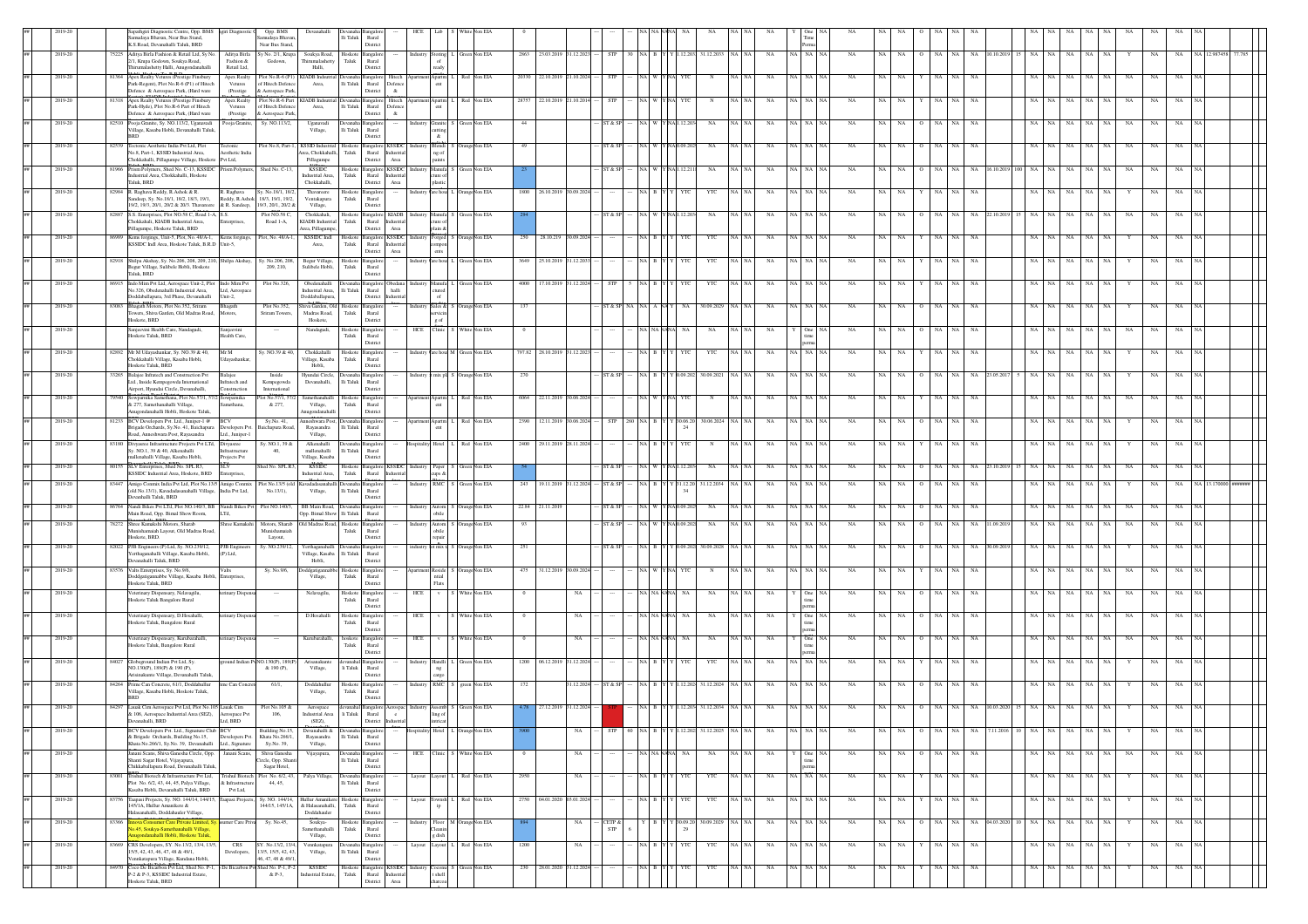|    |            |      | Silcon Steels Pvt Ltd. Sv. No.47.<br>Icon Steels Pvt L<br>Bhemakkanahalli Village, 2nd Mile,<br>Hoskote Taluk, BRD                                                               | Sy. No.47,                                                 | beemakanahall<br>Village                          | Hoskote<br>Taluk                   | Rural<br>District                                                 |          |                                                    |                                   |                  |            |                           |                     |                   |              |                  |         |             |              |                |           |       |                      |             |                                    |     |                   |             |           |    |             |             |                            |  |
|----|------------|------|----------------------------------------------------------------------------------------------------------------------------------------------------------------------------------|------------------------------------------------------------|---------------------------------------------------|------------------------------------|-------------------------------------------------------------------|----------|----------------------------------------------------|-----------------------------------|------------------|------------|---------------------------|---------------------|-------------------|--------------|------------------|---------|-------------|--------------|----------------|-----------|-------|----------------------|-------------|------------------------------------|-----|-------------------|-------------|-----------|----|-------------|-------------|----------------------------|--|
|    | 2019-20    |      | Veena Clinic, No.8/95, Savithri Nilaya,<br>Veena Clinic,<br>Opp, Anushree Bakery, Ramakrishna<br>Hoskote Taluk,<br>Road, Sir M.V.Extenstion, Hoskote Taluk, BRD                  | No.8/95, Savithri<br>Nilaya, Opp,<br>nushree Bakery.       | Ramakrishna<br>Road, Sir<br>M.V.Extenstion        | ${\rm Taluk}$                      | Hoskote Bangalon<br>Rural<br>District                             |          |                                                    | HCE Clinic S White Non EIA        |                  |            | $_{\rm NA}$               |                     | NA NANANA         |              | NA               | NA NA   | NA          |              | NA             | NA        | NA    | NA                   | <b>NA</b>   | NA                                 |     | NA                | NA          |           | NA |             |             |                            |  |
|    | 2019-21    |      | Amogh Developers By R.M. Ravi Kumar,<br>Amogh<br>Sy. No.60/1, 603, 60/7, 61/1, 61/4, 61/5,<br>Developers By<br>62/3, 62/4, 63/2, Aradeshanahalli Village, R.M. Ravi              | y. No.60/1, 60.<br>60/7, 61/1, 61/4,<br>61/5, 62/3, 62/4,  | Aradeshanahal<br>'illage, Kundana<br>Hobli,       | lli Taluk                          | <b>Bangalo</b><br>Rural<br>District                               |          |                                                    |                                   | 1520             | 07.11.201  |                           |                     |                   |              | YTO              |         |             |              |                |           |       |                      |             |                                    |     |                   |             |           |    |             |             |                            |  |
|    | 2019-20    |      | 84438 M.C. Anand Kumar, Sy. No.121 of<br>M.C.Anand<br>Dandupalva Village & 113 of Hoskote.<br>Kumar,<br>Kasaba Hobli, Hosakote Taluk, BRD                                        | Sy. No.121                                                 | Dandupalya<br>Village & 113 of<br>Hoskote, Kasaba | Taluk                              | Hoskote Bangalore<br>Rural<br>District                            |          | cial Cos IT<br>mildir<br>$\mathbf g$               | OrangeNon EIA                     | 1240 03.02.2020  |            |                           |                     |                   |              | YTO              |         |             |              |                |           |       |                      |             |                                    |     |                   |             |           |    |             |             |                            |  |
|    | 2019-20    |      | 81042 Bliss Aerospace Components Pvt Ltd, Plot Bliss Aerospace<br>No.184, Aerospace Park, Devanahalli,<br>Components P<br><b>BRD</b>                                             | Plot No.184,                                               | Aerospace Park                                    | Ili Taluk                          | angalore Ac<br>Rural e Park.<br>District                          |          | Manufa I<br>ture of<br>Fastner                     | Green Non EIA                     |                  | 15.02.2020 |                           |                     |                   |              | YTC              | NA NA   | NA          | NA   NA   N. | NA             |           |       |                      | NA.         | NA                                 |     |                   |             |           |    |             |             |                            |  |
|    | 2019-20    |      | 85263 Goodrich Aerospace ServicesPvt Ltd, Plot Goodrich<br>No.132 to 167, Aerospace SEZ Sector,<br>Aerospace<br>Hitech Defence & Aerospace Park, KIADB Services Pvt              | Plot No.132 to 16                                          | Aerospace SEZ<br>Sector, Hitech<br>Defence $\&$   | Ili Taluk                          | Devanaha Bangalore KIADB<br>Rural Industria<br>Area<br>District   |          | Airport 1<br>light                                 | L OrangeNon EIA                   | 4400 20.02.2020  |            | 0.02.202                  |                     |                   |              | YTC              | NA   NA | NA          | VA   NA   NA | NA             | NA.       |       |                      |             | <b>NA</b>                          |     | NA.               | NA.         |           |    |             |             |                            |  |
|    | 2019-20    |      | Shree Laboratory, No.193, Sri Sai Baba<br>Shree<br>Temple Road, Near Madhu Medicals,<br>Laboratory,<br>Nandagudi Village & Post, Hoskote Taluk,                                  | No.193, Sri Sai<br>Baba Temple<br>Road,                    | Near Madhu<br>Medicals,<br>andagudi Village       | Taluk                              | Hoskote Bangalore<br>Rural<br>District                            |          |                                                    | HCE Laborat S White Non EIA       | $\Omega$         |            | NA                        |                     | VA NANANA         | NA.          | NA               | NA NA   | NA          |              | NA<br>One NA   | NA        | NA    | NA                   | <b>NA</b>   | NA                                 |     | NA                | NA.         | <b>NA</b> | NA | NA.         | <b>NA</b>   |                            |  |
|    | 2019-20    |      | 85890 AIC Infrastructures Pvt Ltd, BIAL<br>AIC<br>remises, Devanahalli Taluk, BRD<br>Pvt Ltd,                                                                                    | <b>BIAL Premises</b> ,                                     | Devanahalli                                       | li Taluk                           | Devanaha Bangalore<br>Rural<br>District                           | Industry | Mix<br>lant &                                      | Hot S OrangeNon EIA               | 484              |            | NA                        |                     |                   | (31.12.20    | 31.12.2022       | NA   NA | NA          | A NA NA      | NA             |           |       | NA.                  | <b>NA</b>   | NA                                 |     |                   |             |           |    | NA          |             |                            |  |
|    | 2019-20    |      | 84884 Sharavathy Conductors Private Limited,<br>Sharavathy<br>Unit-2, Plot NO.4A, KIADB Industrial<br>conductors<br>Area, Chokkahalli Village, Hoskote Taluk, Private Limited    | Plot NO.4A,                                                | KIADB Industrial<br>rea, Chokkahalli<br>Village,  | Hoskote<br>Taluk                   | Bangalore KIADB<br>Rural<br>District<br>Area                      |          | All <sup>-1</sup><br>Alumir<br>$_{\text{um}}$      | Non EIA                           |                  |            |                           |                     |                   |              | 31.12.203        |         |             |              |                |           |       |                      |             |                                    |     |                   |             |           |    |             |             |                            |  |
|    | 2019-20    |      | 5808 Sri Savithri Shankar Granites & Building Sri Savithri<br>Materials, Sv. NO.125/1, Savakanahalli<br>Shankar<br>Village, Kasaba Hobli, Devanahalli Taluk,<br>Granites &       | Sy. NO.125/1,                                              | Savakanahalli<br>Village, Kasaba<br>Hobli,        | Ili Taluk                          | Bangalor<br>Rural<br>District                                     |          | idustry granite<br>atting<br>$\boldsymbol{\kappa}$ | Green Non EIA                     |                  |            | 25.02.2020 19.02.2025     | ST & SI             |                   | NA 31.12.2   | $_{\rm NA}$      | NA NA   | NA          |              | NA NA<br>NA    |           |       | NA                   | $_{\rm NA}$ | NA                                 |     | ŃА                |             |           | NA |             |             |                            |  |
|    | 2019-21    |      | Vinaya Clinic, Mylapura Gate, Mugubala Vinaya Clinic,<br>Post, Jadeganahalli Hobli, Hoskote Taluk<br><b>BRD</b>                                                                  | Mylapura Gate,                                             | Mugubala Post,<br>Jadeganahalli<br>Hobli.         | Hoskote<br>Taluk                   | langalor<br>Rural<br>District                                     |          | HCE Clinic                                         | White Non EIA                     |                  |            | NA                        |                     |                   |              | NA               |         | NA          |              | NA             |           |       |                      | <b>NA</b>   | NA                                 |     |                   |             |           |    |             |             |                            |  |
|    | 2019-20    |      | Dr. Prathiba Nayaks Woman & Child<br>Dr. Prathiba<br>Navaks Woman<br>Clinic. Next to ovum Hospital. Above<br>Kanthi Sweets, Old Madra Road, Hoskote & Child Clinic,              | Next to ovun<br>Hospital,                                  | Above Kanthi<br>Sweets, Old<br>Madra Road,        | Hoskote<br>Taluk                   | ngalo<br>Rural<br>District                                        |          | HCE Clinic                                         | White Non EIA                     |                  |            |                           |                     |                   |              | NA               |         | NA          |              |                |           |       |                      |             | NA                                 |     |                   |             |           |    |             |             |                            |  |
|    | 2019-20    |      | 40407 Spacenex Aero Pvt LTd, Plot NO.13.<br>Spacenex Aero<br>litech Aerospace & Defence Park, KIADB Pvt LTd, Hitech<br>Istrial Area, Bhartrammarenahalli<br>Aerospace &          | Plot NO.13.                                                | Defence Park.<br>KIADB Indstrial<br>Area,         | lli Taluk                          | evanaha Bangalore KIADB<br>Rural Industria<br>District<br>Area    |          | on<br>machin                                       | ndustry Precisi S Red Non EIA     |                  |            | 05.07.2018 30.06.2023     | ETP &<br>ST &<br>SP |                   | 06.20        | 30.06.2024       |         | NA          | NA NA        | NA             |           |       |                      |             |                                    |     |                   |             |           |    | NA.         | <b>NA</b>   |                            |  |
|    | 2019-20    |      | 83435 Tejus Enterprises, No.2, Prasanahalli<br>l'ejus Enterprise<br>Road, Near Horticulture Department,<br>Akkupete, Devanahalli, BRD                                            | lo.2, Prasanahal<br>Road, Near<br>Horticulture             | Akkupete                                          | Devanah<br>lli Taluk               | Bangalo<br>Rural<br>District                                      |          | Analyti<br>$_{\rm cal}$<br>aborat                  | Non EIA                           |                  |            |                           | ST & S              |                   |              | 30.06.2024       |         |             |              |                |           |       |                      |             |                                    |     |                   |             |           |    |             |             |                            |  |
|    | 2019-20    |      | Kautilya Warehousing Pvt Ltd, Sy.<br>a Warehousing<br>No.160/3, 161/2, 3, 162/2, 3,4, 5, 6, 163/1,<br>2, 3, 164/1, 165/5, Nidagatta Village,                                     | No.160/3, 161/2<br>, 162/2, 3, 4, 5, 6<br>163/1.2.3.164/1. | dagatta Village,                                  | Hoskote<br>Taluk                   | Bangalor<br>Rural<br>District                                     |          | are hous                                           | Orange Non EIA                    | 485              |            |                           |                     |                   |              | 30.09.202        |         |             |              |                |           |       |                      |             |                                    |     |                   |             |           |    |             |             |                            |  |
|    | 2019-20    |      | 85761 Arav Properties, Sy. No.1,<br>Arav Propertie<br>Abhachikkanahalli, Sy No.190/2, Avathi<br>Village, Kasaba Hobli, Devanahalli Taluk.                                        | Sy. No.1,                                                  | hachikkanal<br>$\rightarrow$                      | <b>Devan</b><br>$\rm{Ili}$ Taluk   | Bangalo<br>Rural<br>District                                      |          |                                                    | d Apartm M OrangeNon EIA          | 850              | 09.03.2020 |                           |                     |                   |              |                  |         |             |              |                |           |       |                      |             |                                    |     |                   |             |           |    |             |             |                            |  |
|    | 2019-20    |      | 86067 Shashank Srisrimal, Sv. No.19/3.<br>hashank Srisrin<br>Ekarajapura Village, Sulibele Hoblie<br>Hoskote Taluk, BRD                                                          | Sy. No.19/3,                                               | Ekarajapura<br>Village,                           | Taluk                              | Hoskote Bangalore<br>Rural<br>District                            |          |                                                    | ndustry Vare hous S Green Non EIA | 150              | 06.03.2020 |                           |                     |                   |              | YTO              |         |             |              | NA             |           |       |                      |             | NA                                 |     |                   |             |           |    |             |             |                            |  |
|    | 2019-20    |      | 86031 Prerana Granites, Sy No. 62/2,<br>Prerana Granite<br>Peddanahalli Post, Uganavadi post.<br>Devanahalli Taluk, Bangalore Rural Dist                                         | Sy No. 62/2,<br>Peddanahalli Pos<br>Uganavadi post         | Devanahalli                                       | lli Taluk                          | nealor<br>Rural<br>District                                       |          | tting<br>&.                                        | Industry granite S Green Non EIA  | 28               |            |                           |                     |                   |              | NA               | NA NA   | NA          | NA NA NA     | NA             |           |       | NA                   | NA          | NA<br>13.03.20                     |     | NA                | NA          |           | NA | NA          | NA          |                            |  |
|    | 2019-20    |      | Spandana Clinic, Chipparadakallu, Koira Spandana Clinic,<br>Road, Devanahalli Taluk, BRD                                                                                         | Koira Road.                                                | Chipparadakallu, Devanaha Bangalore               | li Taluk                           | Rural<br>District                                                 |          |                                                    | HCE Clinic S White Non EIA        | $\Omega$         |            |                           |                     | <b>A NANANA</b>   | NA.          | NA               | NA NA   | NA          |              | NA<br>One   NA | NA.       | NA.   | NA                   | NA.         | NA                                 | NA  | NA<br>NA.         | NA.         | <b>NA</b> | NA | NA.         |             |                            |  |
|    | 2019-20    |      | Vijayashree Clinic, Koira Cross,<br>enu Diagnostic O<br>evanahalli, Bangalore                                                                                                    | rathap Comple.<br>Thapparadahall<br>Cross,                 | Devanahalli                                       | Devana<br>lli Taluk                | langalor<br>Rural<br>District                                     |          |                                                    | HCE Clinic S White Non EIA        |                  |            |                           |                     |                   |              | NA               |         | NA          |              | One NA<br>NA   |           |       |                      |             |                                    |     |                   |             |           |    |             |             |                            |  |
|    | 2019-20    |      | 86100 Smt. Lalithamma, Sy. No.60/3,<br>Smt. Lalithamn<br>ingadhirahalli Village, Kundana Hobli,<br>anahalli Taluk, BRD                                                           | Sy. No.60/3,                                               | Lingadhirahalli<br>Village,                       | Devanaha Bangalor<br>lli Taluk     | Rural<br><b>Jistric</b>                                           |          |                                                    | Industry Tissue S Green Non EIA   | 323              |            |                           |                     |                   |              | 31.12.2034       |         | NA          | A NA NA      | <b>NA</b>      |           |       |                      |             | NA                                 |     |                   |             |           |    |             |             |                            |  |
|    | 2020-21    |      | 86523 Sri. D.S. Raju Rao, No.446/2, 447, 448,<br>Sri. D.S. Raju<br>Sy. No.120/3, Hireamanikere, Kasaba<br>Rao,<br>Hobli, Devanahalli Taluk, BRD                                  | No.446/2, 447<br>448, Sy. No.120/3,                        | Hireamanikere<br>Kasaba Hobli,                    | lli Taluk                          | angalor<br>Rural<br>District                                      |          | rcial CorComme<br>'omple                           | <b>Non EIA</b>                    | 485              | 24.04.202  |                           |                     |                   |              |                  |         |             |              |                |           |       |                      | NA          |                                    |     |                   |             |           |    |             |             |                            |  |
|    | 2020-2     |      | 55760 Triaxis Infra Projects, Sy. NO.119/1 (old<br>Triaxis Infra<br>No.119), Dandupalya Village, Kasaba<br>Projects, Sy.<br>Hobli, Hoskote Taluk, BRD                            | NO.119/1 (old<br>No.119).                                  | Dandupalya<br>Village, Kasaba<br>Hobli.           | Hoskote<br>Taluk                   | angalor<br>Rural<br>District                                      |          | artmen                                             | Orange Non EIA                    | 25000 03.03.2020 |            | 2.03.202                  |                     |                   |              |                  |         |             |              |                |           |       |                      |             |                                    |     |                   |             |           |    |             |             |                            |  |
|    | 2020-21    |      | 85919 Hindustan Paints & Chemcals Industry<br>Hindustar<br>Plot NO.11-A1. KIADB Industrial Area<br>Paints &<br>Hoskote Taluk, BRD<br>Chemcals                                    | Plot NO.11-A1,                                             | KIADB Industrial<br>Area.                         | Hoskote<br>Taluk                   | Bangalore KIADB<br>Rural Industria<br>District<br>Area            |          |                                                    | dustry mer Prod S OrangeNon EIA   | 215 05.05.2020   |            | 04.03.202                 |                     |                   |              | YTC              | NA NA   | NA          | NA NA NA     | NA             | NA        |       | NA.                  | NA          | NA                                 |     | NA                | NA          |           |    | NA          | NA          |                            |  |
|    | $2020 - 2$ |      | CJN Sai<br>CJN Sai Fortune, Sv. No.357, Hoskote<br>Kasaba Hobli, Hoskote Taluk, BRD<br>Fortune.                                                                                  | Sy. No.357                                                 | Hoskote, Kasaba<br>Hobli.                         | Hoskote<br>Taluk                   | ngalor<br>Rural<br>District                                       |          |                                                    | Non EIA                           | 4500 16.04.201   |            |                           |                     |                   |              |                  |         |             |              |                |           |       |                      | NA          | NA                                 |     |                   |             |           |    |             |             |                            |  |
|    | 2020-21    |      | Vinay Clinic, Vishwanthapura Village, & Vinay Clinic,<br>Post, Devanahalli Taluk, BRD                                                                                            | Vishwanthapur<br>Village,                                  | ishwanthapu<br>Village,                           | $\rm{Ili}$ Taluk                   | ingaloi<br>Rural<br>District                                      |          | HCE Clinic                                         | White Non EIA                     |                  |            |                           |                     |                   |              | NA               |         |             |              |                |           |       |                      |             |                                    |     |                   |             |           |    |             |             |                            |  |
|    | 2020-21    |      | Hanuman Clinic, Kannamangala Gate, New<br>Hanuman<br>sirport Road, Devanahalli Taluk, BRD<br>Clinic,                                                                             | Kannamangala<br>Gate,                                      | New Airpor<br>Road,                               | <b>Jevanal</b><br>$\rm{Ili}$ Taluk | Bangalor<br>Rural<br>District                                     |          |                                                    | HCE Clinic S White Non EIA        |                  |            |                           |                     |                   |              | NA               | NA NA   | NA          |              | NA             | <b>NA</b> |       |                      |             | NA                                 |     |                   |             |           | NA |             |             |                            |  |
|    | 2020-21    |      | Devanahalli & Hoskote Talukas SMLP, 1st Devanahalli &<br>Ward, Prasanahalli Village, Near Akash<br>Hoskote<br>International School, Devanahalli Taluk,<br>Talukas SMLP,          | 1st Ward,                                                  | Prasanahal<br>Village, Near<br>Akash              | li Taluk                           | Bangalo<br>Rural<br>District                                      |          | ndustry Supplm<br>entary<br>of food                | Green Non EIA                     | 73               |            |                           |                     |                   |              | 31.12.203        |         |             |              |                |           |       |                      |             |                                    |     |                   |             |           |    |             |             |                            |  |
|    | 2020-21    |      | 85923 Mvn Infrastructure Pvt Ltd, Sy. No.28/1,<br>Mvn<br>28/4, 29/2, 29/3 & 29/4, Rayasandra<br>Infrastructur<br>Village, Kasaba Hobli, Devanahalli Taluk,<br>Pvt Ltd,           | y. No.28/1, 28/4,<br>19/2, 29/3 & 29/4,                    | Rayasandra<br>Village, Kasaba<br>Hobli,           | li Taluk                           | Bangalor<br>Rural<br>District                                     |          |                                                    | Non EIA                           | 9500 18.06.2020  |            |                           |                     |                   |              |                  |         |             |              |                |           |       |                      |             |                                    |     |                   |             |           |    |             |             |                            |  |
|    | 2020-21    |      | 84701 APG Industrial Conglomerate Pvt Ltd, Plot strial Conglomes<br>No.12-P2, Hitech Defence & Aerospace<br>Park, Devanahalli Taluk, BRD                                         | Plot No.12-P2<br>Hitech Defence &<br>Aerospace Park,       | Devanahalli                                       | Ili Taluk                          | evanaha Bangalore Hitech<br>Rural Defence<br>District<br>$\alpha$ |          | reial<br>Comple                                    | rcial Cor Comme L Red Non EIA     |                  | 18.06.2020 |                           |                     |                   | 30.06.20     | 30.06.2024       |         |             |              |                |           |       |                      |             |                                    |     |                   |             |           |    |             |             |                            |  |
| ## | 2020-21    |      | 86851 Sri. Chikkapiah, Commerical Ware house, Sri. Chikkapiah, Sy. No.7/1, 8/1,<br>Sy. No.7/1, 8/1, 8/3, 8/4, 8/5 & 8/6,<br>Kanekal Village, Jadigenahalli Hobli,<br>Ware house, | Commerical 8/3, 8/4, 8/5 & 8/6, Jadigenahalli Taluk Rural  | Kanekal Village, Hoskote Bangalore<br>Hobli,      |                                    | District                                                          |          | reial<br>ware                                      | nercial con Comme M Green Non EIA | 850              |            | $\sim$                    |                     |                   |              | YTC              |         | NΑ          |              |                |           |       |                      |             |                                    |     |                   |             |           |    | NA          | <b>NA</b>   |                            |  |
|    | 2020-21    |      | Hoskote Taluk, BRD<br>86899 ARS Trading Corpotation, Sy. NO.69/2,<br><b>Trading Corpota</b><br>Chikkahalli Village, Kasaba Hobli,                                                | Sy. NO.69/2,<br>Chikkahalli                                | Hoskote                                           | Taluk                              | Hoskote Bangalore<br>Rural                                        |          | house<br>on of                                     | Segrrati S Green Non EIA          |                  |            | 16.06.2020 31.12.202      | ST & SP             | NA W Y NA1.12.211 |              | NA               | NA NA   | NA          | NA NA NA     | NA             |           | NA NA |                      |             | 0 NA NA NA 07.07.2020 100 NA NA NA |     |                   |             | NA NA     | NA |             |             | NA NA NA 13.110000 ####### |  |
|    | 2020-21    |      | Hoskote Taluk RRD<br>Poly Veterinary Clinic, Devanahalli,<br>Veterinary<br>Jevanahalli Town, BRD                                                                                 | Village, Kasaba<br>Devanahalli                             | vanahalli Tow                                     | <b>Jevanah</b><br>lli Taluk        | District<br>Bangalon<br>Rural                                     | HCE      | Solid                                              | White Non EIA                     |                  |            |                           |                     | NA NANANA         | <b>NA</b>    | <b>NA</b>        | NA NA   | NA          |              | NA<br>One NA   | <b>NA</b> | NA    | NA                   | <b>NA</b>   | NA                                 | NA  | NA<br>NA          | NA          | NA        | NA | NA          | <b>NA</b>   |                            |  |
|    | 2020-21    |      | 172457 Veterinary Dispensary, Ibsapura,<br>erinary Dispens<br>evanahalli Tq, B.R.D                                                                                               | $\sim$                                                     | Ibsapura,                                         | <b>Jevanal</b><br>lli Taluk        | District<br><b>Bangalon</b><br>Rural                              | HCE      | V                                                  | White Non EIA                     |                  |            |                           |                     | NA NA NANA        | <b>NA</b>    | NA               | NA NA   | NA          |              | NA<br>One NA   | NA        | NA    | NA                   | NA          | NA                                 | NA  | NA<br>NA          | NA          | <b>NA</b> | NA | NA          | NA          |                            |  |
|    | 2020-21    |      | 83421 Indian Oil Corporation Ltd, (Ring<br>Oil Corporatio<br>PipelineProject), Barnanbande to                                                                                    | Bamanbande to<br>Devanagonthi,                             | Hoskote Town,                                     | Taluk                              | District<br>Hoskote Bangalore<br>Rural                            | Industry |                                                    | Luquife L Green Non EIA           |                  |            | 2400 22.06.2020 31.12.202 |                     |                   |              | YTC              | NA NA   | NA          | VA NA NA     | $_{\rm NA}$    | NA        | NA    | NA                   | <b>NA</b>   | NA                                 | NA. | $_{\rm NA}$<br>NA | $_{\rm NA}$ | <b>NA</b> | Y  | NA          | NA          |                            |  |
|    | 2020-21    |      | evanagonthi, Hoskote, BRD<br>njeevani Healthcare, Unit of BRIGID<br>evani Health<br>Healthcare & Pharma Pvt Ltd, Tower, Opp.                                                     | Opp. To Tranqu<br>Club House,                              | Devanahalli                                       | $\rm{Ili}$ Taluk                   | District<br>Bangalore<br>Rural                                    |          | stural<br>HCE Clinic                               | White Non EIA                     |                  |            |                           |                     | NA NA NANA        | NA           | NA               | NA NA   | NA          | One          | NA             | NA        | NA    | NA<br>$\overline{0}$ | NA          | NA                                 | NA. | $_{\rm NA}$<br>NA | NA          | - NA      | NA | NA          | NA          |                            |  |
|    | 2020-21    | 6033 | To Tranquil Club House, Prestige<br>Integrated System Technologies Pvt Ltd,<br>Plot NO.6D-6L, Block B, KIADB                                                                     | Prestige<br>Plot NO.6D-6L,<br><b>Block B, KIADB</b>        | Hoskote                                           | Taluk                              | District<br>Hoskote Bangalore KIADB<br>Rural Industrial           |          | turing                                             | ndustry Manufa M Green Non EIA    | 900              |            | 10.06.2020 31.12.2024     | ST & SP             |                   | $Y$ 1.12.20. | 31.12.2034 NA NA |         | $_{\rm NA}$ | NA NA NA     | $_{\rm NA}$    | NA        | NA    | $_{\rm NA}$          | $_{\rm NA}$ | NA 26.06.2020 15 NA                |     | NA<br>NA          | $_{\rm NA}$ | NA        | Y  | $_{\rm NA}$ | $_{\rm NA}$ |                            |  |
|    |            |      | dustrial Area, Hoskote Taluk, BRD                                                                                                                                                | Industrial Area                                            |                                                   |                                    | District Area                                                     |          | of                                                 |                                   |                  |            |                           |                     |                   |              |                  |         |             |              |                |           |       |                      |             |                                    |     |                   |             |           |    |             |             |                            |  |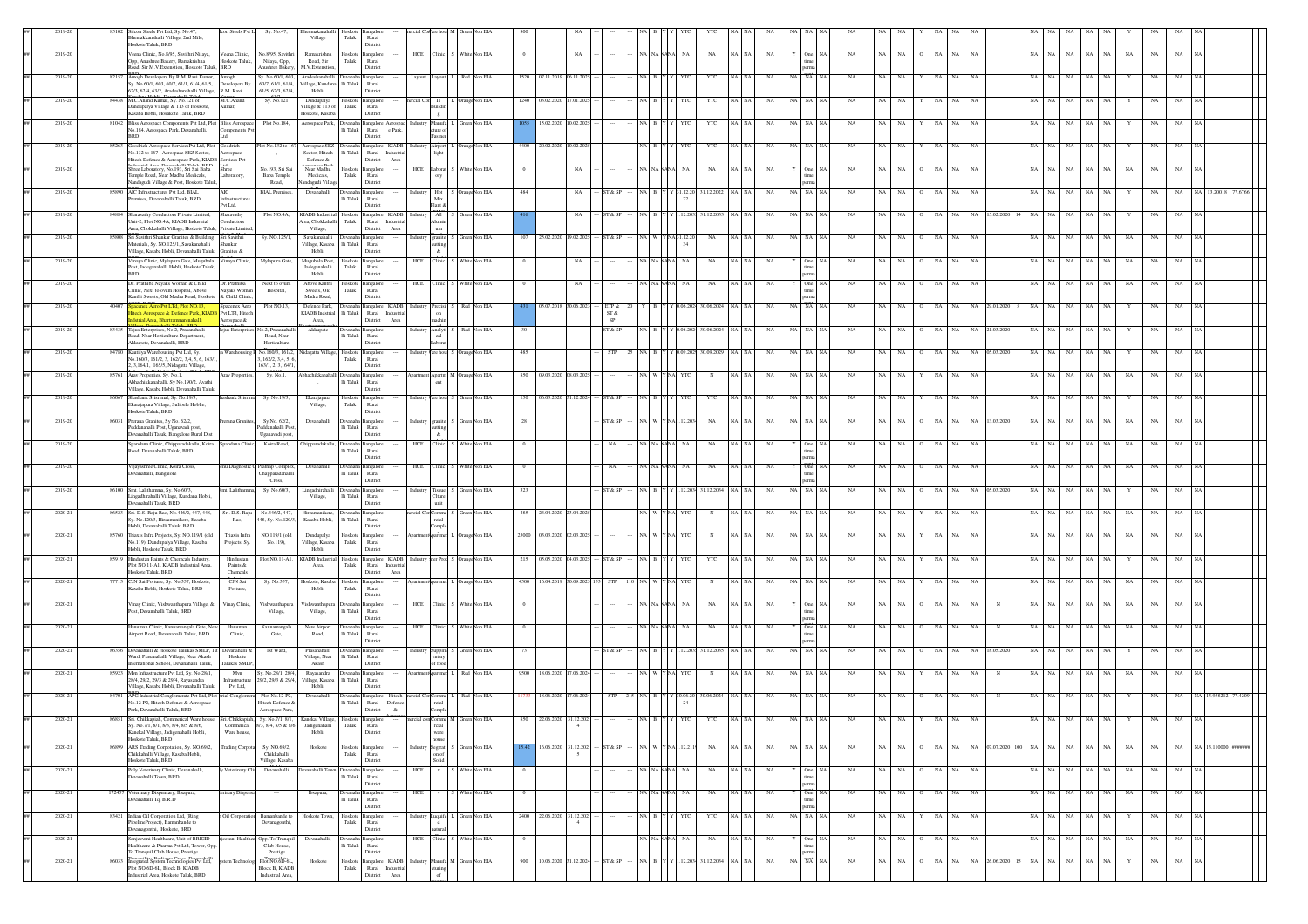|                    | ri Sai Ratna Dental Clinic, Near Suraksha i Ratna Dental C<br>linic, Majjige Beedi, Devanahalli, BRD                                                          |                                              | Near Suraksha<br>Clinic, Majjige<br>Beedi.                |                                                                | $\rm{Ili}$ Taluk             | Rural<br>District                                                        |         |                                                                             |                |                                     |           |              |                 |             |                              |         |             |      |                     |                              |                            |         |                                |                  |      |           |                   |           |           |             |             |           |  |
|--------------------|---------------------------------------------------------------------------------------------------------------------------------------------------------------|----------------------------------------------|-----------------------------------------------------------|----------------------------------------------------------------|------------------------------|--------------------------------------------------------------------------|---------|-----------------------------------------------------------------------------|----------------|-------------------------------------|-----------|--------------|-----------------|-------------|------------------------------|---------|-------------|------|---------------------|------------------------------|----------------------------|---------|--------------------------------|------------------|------|-----------|-------------------|-----------|-----------|-------------|-------------|-----------|--|
| 2020-21            | 83055 Smt. Bharathi Jayachandra, Sy. NO.19/2,<br>ikarajapura Village, Hoskote Taluk, BRD                                                                      | Smt. Bharathi                                | Sy. NO.19/2,                                              | Jayachandra<br>Ekarajapura                                     | Hoskote<br>Taluk             | <b>Bangalor</b><br>Rural                                                 |         | ercial cor Comm<br>reial                                                    | Green Non EIA  | 22.06.2020 31.12.2024<br>250        |           |              |                 | <b>YTC</b>  | YTC                          |         | $_{\rm NA}$ |      | NA NA NA            | NA                           | NA<br>NA                   |         | NA<br><b>NA</b>                | NA               |      | NA.       | NA.<br>NA         | NA        | NA        |             | NA          | <b>NA</b> |  |
| 2020-21            | 87591 Co3 Enterprises, Sy. No.48/1, Oroohallli                                                                                                                | Co3                                          | Sv. No.48/1.                                              | Village,<br>koohallli Villase<br>Jadigenahalli                 | Hoskote                      | District<br>langalor<br>Rural                                            |         | ware<br>Concret                                                             | een Non EIA    | 200 26.06.2020<br>31.12.202         |           |              |                 |             | YTC                          |         | NA          |      | NA NA NA            | NA                           | <b>NA</b><br>NA            |         | <b>NA</b><br>NA.               | <b>NA</b>        |      | NA.       | NA<br>NA.         | NA.       |           |             | NA.         | NA.       |  |
| $2020 - 21$        | Village, Jadigenahalli Hobli, Hoskote<br>Taluk, BRD<br>Ruchi Logistics Park, Sy. Nos.13/4, 13/5,<br>8298                                                      | Enterprises<br>tuchi Logistics               | y. Nos.13/4, 13/.                                         | Hobli,<br>Yalachanayakanna                                     | Taluk<br>Hoskote             | District<br>Bangalor                                                     |         | <b>Blocks</b><br>nercial cor Comme                                          | reen Non EIA   | 26.06.2020<br>450<br>1.12.202       |           |              |                 |             | YTC                          |         | NA          | ÝА   |                     | <b>NA</b>                    | N/<br>NA                   |         |                                |                  |      | NA.       | NA<br>NA          | NA.       |           |             | NA          | NA        |  |
|                    | 13/6 & 13/7, Yalachanayakannapura<br>.<br>Village, Kasaba Hobli, Hoskote Taluk,                                                                               | Park,                                        | 13/6 & 13/7,                                              | pura Village,<br>Kasaba Hobli.                                 | Taluk                        | Rural<br>District                                                        |         | rcial                                                                       |                |                                     |           |              |                 |             |                              |         |             |      |                     |                              |                            |         |                                |                  |      |           |                   |           |           |             |             |           |  |
| $2020 - 21$        | 86014 Safran Hal Aircraft Engines Pvt Ltd, Plot<br>vo.93, 94, 95, 96, 47, 48, 49, 50, 51 & 52,<br>Hitech Defence & Aerospace Park,                            | Safran Hal<br>Aircraft Engine<br>Pvt Ltd,    | Plot No.93, 94, 95<br>96, 47, 48, 49, 50<br>51 & 52,      | Hitech Defence &<br>Aerospace Park,<br>Channarayapattan        | lli Taluk                    | anaha Bangalore Hitech<br>Rural Defence<br>District<br>$\&$              |         | idustry craft eng L                                                         | Orange Non EIA | 16.06.2020<br>435<br>1.05.20        |           |              |                 | YTC         | YTC                          |         | NA          | NA I | NA IN               | NA                           | NA<br>NA                   |         | NA<br>NA                       | NA               |      | NA.       | NA<br>NA.         |           |           | NA.         | NA          | <b>NA</b> |  |
| 2020-21            | Bimal Auto Agency India Pvt Ltd, Sy.No<br>76/3, Amanidoddakere, Kasaba Hobli,<br>Hoskote Tq, B.R.D                                                            |                                              |                                                           | Village                                                        |                              | angalor<br>Rural<br>District                                             |         | Four<br>ales /                                                              |                |                                     |           |              |                 |             | 30.09.203                    |         | 30.06.2030  |      |                     | NA                           | N/<br>NA                   |         |                                |                  |      |           | NA<br>NA          | NA        |           |             | NA          |           |  |
| 2020-21            | Nakshatra Hospital, G Chandrana Building<br>Near Old Bus Stand, Devanahalli Taluk,                                                                            |                                              | kshatra Hospita G Chandrana<br><b>Building Near Old</b>   | Devanahalli                                                    | Ili Taluk                    | langalon<br>Rural                                                        | HCE     | Hospita S                                                                   | White Non EIA  |                                     | NA        |              | A NANA          | $_{\rm NA}$ | $_{\rm NA}$                  |         | $_{\rm NA}$ |      | One                 | $_{\rm NA}$                  | NA<br>$_{\rm NA}$          |         | NA<br>NA                       |                  |      | NA        | NA<br>NA          | NA        | NA        | $_{\rm NA}$ | $_{\rm NA}$ | NA        |  |
| 2020-21            | <b>BRD</b><br>87247 Royal Sand & Metal Industries, Sy<br>No.91/1 & 92. Muddanahakanahalli                                                                     | Metal                                        | Bus Stand.<br>Royal Sand & Sv. No.91/1 & 92.              | Muddanahakanaha I<br>lli Village,                              | Ili Taluk                    | District<br>Rural                                                        |         | tone Crush Stone<br>crusher                                                 | Orange Non EIA | 490                                 | NA        |              |                 | 09.202      | 30.09.2029                   |         | NA          | NA 1 | NA                  | NA                           | NA<br>NA                   |         |                                |                  |      | NA        | NA                |           |           |             | NA          | NA        |  |
| 2020-21            | Village, Devanahalli Taluk, BRD<br>87669 Innova Polypak Pvt Ltd, Sy. No.28 & 29,                                                                              | Industries.<br>va Polypak Pvt I              | Sv. No.28 & 29                                            | Hoskote                                                        | Hoskote                      | District<br>angalo                                                       |         | Hot<br>Industry FIBC                                                        | Green Non EIA  | 2045 01.07.202                      | 2.3T      |              |                 | (1.12.203)  | 31.12.203                    |         | NA          |      | NA NA NA            | NA                           | <b>NA</b><br>NA            |         | NA<br><b>NA</b>                |                  |      | <b>NA</b> | NA<br>NA.         | NA        | <b>NA</b> |             | NA          | <b>NA</b> |  |
| 2020-21            | Soukya Road, Hoskote Taluk, BRD<br>87707 Sri Panishayana K N, Sv                                                                                              | Sri Panishayana                              | Soukya Road,<br>Sy No.126/2,                              | Kambalipura                                                    | Taluk                        | Rural<br>District<br>Hoskote Bangalop                                    |         | $\mathcal{R}$<br>Contai<br>industry Ware S Green Non EIA                    |                | 475                                 |           |              |                 | YTC         | YTC                          | VA   NA | NA          |      | NA NA NA            | NA                           | <b>NA</b><br>NA            |         | NA.<br>NA.                     | NA               |      | NA.       | NA.               | NA        |           |             | NA          | <b>NA</b> |  |
|                    | No.126/2, Kambalipura Village, Hasigala<br>ost, Sulibele Hobli, Hoskote Taluk, BRD                                                                            |                                              |                                                           | Village, Hasigala<br>Post, Sulibele                            | Taluk                        | Runal<br>District                                                        |         | house                                                                       |                |                                     |           |              |                 |             |                              |         |             |      |                     |                              |                            |         |                                |                  |      |           |                   |           |           |             |             |           |  |
| 2020-21            | Nabta Import & Export Pvt Ltd, Sy. No.13, Nabta Import &<br>ankarpura Village, Main Road,<br>Hoskote Taluk, BRD                                               | xport Pvt Ltd                                | Sy. No.13.                                                | Shankarpura<br>Village, Main<br>Road,                          | Hoskote<br>Taluk             | <b>Bangalor</b><br>Rural<br>District                                     | ndustry | Fish S Orange Non EIA<br>feed,<br>Poultar                                   |                | 23 27.07.2020                       |           |              |                 |             |                              |         | NA          |      | NA NA NA            | <b>NA</b>                    | NA<br>NA                   |         | NA.<br>NA.                     |                  |      | NA.       | NA<br>NA.         | NA        |           | NA          | NA          |           |  |
| 2020-21            | 82364 Kimbertlite chemicals India Pvt Ltd, Plo<br>No.334, 335 & 336, 3rd Phase,<br>Obedanahalli Industrial Area, Devanahalli                                  | Kimbertlit<br>temicals India<br>Pvt Ltd,     | lot No.334, 335<br>& 336, 3rd Phase                       | Obedanahalli<br>Industrial Area,                               | $\rm{Ili}$ Taluk             | angalor<br>Rural<br>District                                             |         | Manufa M<br>cture o<br>Synthet                                              | ageNon EIA     | 14.01.2020                          |           |              |                 |             |                              |         |             |      |                     |                              |                            |         |                                |                  |      |           |                   |           |           |             |             |           |  |
| 2020-21            | Maruthi Chikithsalaya, 8th ward, Market<br>Road, Vijayapura, Devanahalli Taluk,                                                                               | uthi Chikithsala                             | 8th ward, Market<br>Road,                                 | Vijayapura                                                     | lli Taluk                    | levanaha Bangalor<br>Rural                                               |         | HCE Clinic                                                                  | White Non EIA  |                                     | NA        |              |                 | NA          | $_{\rm NA}$                  |         | $_{\rm NA}$ |      | One                 | NA                           | NA<br>NA                   |         | $_{\rm NA}$<br>NA              | NA               |      | NA        | NA<br>$_{\rm NA}$ | NA        |           | $_{\rm NA}$ | $_{\rm NA}$ | NA        |  |
| 2020-21            | Bangalore Rural District.<br>88159 Suvara Pure Grains Pvt Ltd, Sy. NO.24/2, a Pure Grains P<br>Mallikanapura, Kasaba Hobli, Hoskote                           |                                              | Sy. NO.24/2,                                              | Mallikanapu                                                    | Hoskote<br>Taluk             | District<br>langalor<br>Rural                                            |         | Process<br>ing o                                                            | reen Non EIA   | 214                                 | ST & S1   |              |                 | (1.12.203)  | 31.12.203                    |         | NA          |      | NA NA               | NA                           | <b>NA</b>                  |         | NA                             | 0821             |      |           | NA                |           |           |             |             |           |  |
| 2020-21            | Taluk, BRD<br>Family Clinic, Ramakrishna Road,<br><b>M V Extenstion Hoskote RRD</b>                                                                           | Family Clinic.                               | Ramakrishn<br>Road.                                       | Hoskote                                                        | Hoskote<br>Taluk             | District<br>Bangalor<br>Rural                                            |         | wheat<br>HCE Clinic                                                         | White Non EIA  |                                     | NA.       |              | <b>NA NANA</b>  | <b>NA</b>   | <b>NA</b>                    |         | NA.         |      | One IN              | NA                           | <b>NA</b><br>NA            |         | NA.<br>NA.                     | NA               |      | NA.       | NA.<br>NA.        | NA        | <b>NA</b> | NA          |             |           |  |
| 2020-21            | Guru Sai Specialist Dental Clinic, Opp. To                                                                                                                    | Guru Sai                                     | M.V.Extenstion<br>Opp. To Leela                           | Devanahalli Town, Devanaha Bangalore                           |                              | District                                                                 |         | HCE Clinic S White Non EIA                                                  |                | $\overline{0}$                      | NA.       |              | NA NA NANANA NA |             | NA                           | ∛A∣NA   | <b>NA</b>   |      | $Y$ One $N$         | NA                           | <b>NA</b><br>NA            |         | NA.<br>NA.                     | NA<br>NA.        |      | NA 1      | NA.<br>NA         | NA.       | <b>NA</b> | NA          | NA          | NA        |  |
| 2020-21            | Leela Hospital, Prashanth Nagar,<br>evanahalli Town, B.R.D<br>86624 TUV Sud South Asia Pvt LTd, Plot No.3-                                                    | Specialist<br>Dental Clinic,<br>UV Sud South | Hospital,<br>rashanth Nagar<br>Plot No.3-P1-B             | High Tech                                                      | lli Taluk                    | Rural<br>District<br>Devanaha Bangalore Hitech                           |         | Industry Testing                                                            | Red Non EIA    | 8650<br>07.09.2020<br>4.05.202      |           |              |                 |             | YTC                          |         | NA          | ŃА   | NA IN               | NA                           | N/<br>NA                   |         |                                |                  |      | NA.       | NA<br>NA          |           |           |             | NA.         |           |  |
|                    | P1-B of High Tech Defence & Aerospace<br>art, Devanahalli Taluk, BRD                                                                                          | Asia Pvt LTd,                                |                                                           | Defence &<br>terospace Part                                    | Ili Taluk                    | Rural Defence<br>District<br>æ                                           |         | abora<br>ory                                                                |                |                                     |           |              |                 |             |                              |         |             |      |                     |                              |                            |         |                                |                  |      |           |                   |           |           |             |             |           |  |
| 2020-21            | 83446 Godrej Projects North Star LLP, Sy.<br>ko.60(P), 61(P), 63(P), 64/1 & 65/1,<br>Chikkasanne Village, Kasaba Hobli,                                       | Godrej Projects<br>North Star LLP,           | Sy. No.60(P),<br>i1(P), 63(P), 64/<br>& 65/1,             | Chikkasanne<br>Village, Kasaba<br>Hobli,                       | lli Taluk                    | Devanaha Bangalor<br>Rural<br>District                                   |         | rtment Apartm L Red Non EIA                                                 |                | 15000<br>27.08.2020                 |           |              |                 | YTC         | YTC                          |         | NA          | NA 1 | NA IN               | NA                           | NA                         |         | <b>NA</b><br>NA.               | -NA              |      | NA.       | NA.<br>NA         | NA        |           | NA          | NA          | <b>NA</b> |  |
| 2020-21            | 87995 Residential Layout by Shresta Infra<br>Projects Pvt Ltd, Bettenhalli, Hegganahalli Layout by<br>/illage, Kundana Hobli, Devnahalli Taluk, Shresta Infra | esidentia                                    | Bettenhalli,                                              | Hegganahalli<br>Village, Kundana Ili Taluk<br>Hobli,           |                              | Devanaha Bangalor<br>Rural<br>District                                   | Layout  | Layout                                                                      | Red Non EIA    | 16253<br>07.09.2020<br>.09.202      |           |              |                 | YТC         | YTC                          |         | $_{\rm NA}$ | ÝА   | NA 1                | NA                           | NA                         |         |                                |                  |      |           | NA                |           |           |             |             |           |  |
| 2020-21            | 87999 Shresta Infra Projects Pvt Ltd, Bettenhalli,<br>Hegganahalli Village, Kundana Hobli,<br>Devanahalli Taluk, B.R.D.                                       | Shresta Infra<br>rojects Pvt                 | Bettenhalli,                                              | Hegganahalli<br>Village, Kundana<br>Hobli.                     | Ili Taluk                    | langalor<br>Rural<br>District                                            |         | Layout Layout L Red Non EIA                                                 |                | 6922 07.09.2020 06.09.20            |           |              |                 |             | YTC                          |         | $_{\rm NA}$ |      | NA NA               | NA                           | NA<br>NA                   |         | NA<br>NA.                      |                  |      | NA 1      | NA<br>NA          |           |           |             | NA          | NA        |  |
| 2020-21            | 98364 Svast Enterprises, Sy. NO.8/1, Sompura<br>Village, Kasaba Hobli, Hoskote Taluk,                                                                         | Svast<br>interprises.                        | Sy. NO.8/1,                                               | Sompura Village, Hoskote Bangalon<br>Kasaba Hobli, Taluk Rural |                              |                                                                          |         | utment Apartm L OrangeNon EIA                                               |                | 1800 09.09.2020<br>7.08.20          |           |              |                 |             | YTC                          |         | $_{\rm NA}$ | NA I |                     | NA                           | NA                         |         |                                |                  |      | NA        |                   |           |           |             | NA          |           |  |
| 2020-2             | BRD.<br>88254 EFIL Developers, Sv. No. 74/1, 74/2.<br>75/1.2.3.4 & 7, 76, 77, Chollappanahalli                                                                | ाना .                                        | Sv. No.74/1, 74/2<br>75/1,2,3,4 & 7, 76, Village, Samthu, | Chollappanahal                                                 | Hoskot                       | District<br>langalo<br>Rural                                             |         | Layout Layout M Red Non EIA                                                 |                | 04.09.2020<br>940<br>3.09.20        |           |              |                 |             | YTC                          |         | NA          |      | NA NA               | NA                           | NA<br>NA                   |         | NA.<br>NA.                     |                  |      | NA.       | NA.<br>NA         | NA        |           |             | NA          |           |  |
| 2020-21            | Village, Samthu, Kasaba Hobli, Hoskote<br>8516 CNR Ready Mix Concrete, Sy. NO.89/P3,                                                                          | Developers,<br><b>CNR</b> Ready              | 77,<br>Sy. NO.89/P3.                                      | Kasaba Hobli,<br>Jultanahalli                                  | Taluk                        | District                                                                 |         | ndustry RMC                                                                 | Green Non EIA  | 205<br>1.12.20                      |           |              |                 | .12.203     | 31.12.203                    |         |             |      |                     |                              |                            |         |                                |                  |      |           |                   |           |           |             |             |           |  |
| ##<br>2020-21      | Jultanahalli Village, Kundana Hobli,<br>Jevanahalli Taluk,. BRD<br>Sagar Clinic, Opp. To Mubarak Masjid,                                                      | Mix Concrete                                 | Sagar Clinic, Opp. To Mubarak                             | Village,<br>Sulibele,                                          | lli Taluk                    | Rural<br>Distric<br>Hoskote Bangalore                                    |         | HCE Clinic S White Non EIA                                                  |                |                                     | <b>NA</b> |              | NA NA NANANA    | NA          | NA                           |         | NA          |      | Y One NA            | NA                           | NA<br>NA                   | $\circ$ | NA NA                          | NA               |      | NA NA     | NA                | NA        | <b>NA</b> | NA          | NA.         |           |  |
|                    | anatha Colony, Sulibele, Hoskote Talul<br><b>BRD</b>                                                                                                          |                                              | Masjid, Janatha                                           |                                                                | Taluk                        | Rural<br>District                                                        |         |                                                                             |                |                                     |           |              |                 |             |                              |         |             |      |                     |                              |                            |         |                                |                  |      |           |                   |           |           |             |             |           |  |
| 2020-21<br>2020-21 | 8518 Roman Developers, Sy. No.129, 130<br>141, 14, Bagur Village,<br>lavodaya Nursing Home, Old Vyshya                                                        | Roman<br>Developers,<br>Navodaya             | iy. No.129, 130<br>$141, 14,$<br>Old Vyshya Bank          | lagur Village<br>Vijayapura,                                   | Hoskote<br>Taluk<br>Devanaha | langalo<br>Rural<br>angalor                                              |         | Layout Layou<br>HCE Nursin S White Non EIA                                  | Non EIA        | 2068<br>19.10.202<br>$\overline{0}$ |           |              | IA NANA         | NA          | NA                           | NA I NA | NA          |      | Y One N             | NA                           | NA<br>NA                   | $\circ$ | NA<br>NA                       | NA               |      | NA .      | NA<br>NA          | NA        | NA        | NA          | NA          | NA        |  |
| 2020-21            | Jank Building, Ward No.10, Vijayapura,<br>anjeevini Clinic, Nallur, Reddihalli Post,                                                                          | sursing Home,<br>Sanjeevini                  | Building, Ward<br>Reddihalli Post                         | Nallur                                                         | Devanaha                     | lli Taluk Rural<br>langalor                                              |         | g Home<br>HCE Clinic S White Non EIA                                        |                |                                     |           |              |                 |             | NA                           |         | NA          |      | Time<br>One         | NA                           | <b>NA</b><br>NA.           |         | NA.<br>NA.                     |                  |      | <b>NA</b> | NA.               |           |           |             |             |           |  |
| 2020-21            | evanahalli Taluk, BRD<br>99446 Sri Sai Build Pro, Sy. No. 85/3, Bettakote                                                                                     | Clinic,<br>Sri Sai Build                     |                                                           | nnaravarvarrana Bettakote Village. Devanaha                    |                              | lli Taluk Rural<br>District<br>langalo                                   |         | Industry Manufa S Green Non EIA                                             |                | 30 24.10.2020<br>6.10.202           |           |              |                 | YTC         |                              |         | $_{\rm NA}$ |      | Time<br>NA NA NA    | $_{\rm NA}$                  | $_{\rm NA}$<br>$_{\rm NA}$ |         | $_{\rm NA}$<br>NA              |                  |      | NA 1      | NA<br>NA          | NA        | <b>NA</b> | NA          | NA          | <b>NA</b> |  |
|                    | 'illage, Channarayaparrana Hobli,<br>anahalli Taluk, BRD                                                                                                      | Pro, Sy. No.<br>85/3,                        | Hobli,                                                    |                                                                | $\rm{Ili}$ Taluk             | $\ensuremath{\mathsf{R}\text{ural}}$<br>District                         |         | ctire c                                                                     |                |                                     |           |              |                 |             |                              |         |             |      |                     |                              |                            |         |                                |                  |      |           |                   |           |           |             |             |           |  |
| 2020-21            | 98278 MAA Brahmani Stone, Sy. No.73/A & 74<br>Uganavadi Village & Post, Kasaba Hobli,<br>Devanahalli Taluk, BRD                                               | Stone,                                       |                                                           | & Post, Kasaba<br>Hobli.                                       |                              | $\mathop{\rm Rural}\nolimits$<br>District                                |         | Graniti<br>cutting<br>$\alpha$                                              |                |                                     |           |              |                 |             |                              |         |             |      |                     |                              |                            |         |                                |                  |      |           |                   |           |           |             |             |           |  |
| $2020 - 21$        | Akshay Health Care, No.53, Venkatadri<br>adavane, Pillagumpa Industrial Area,<br>Hoskote Tlauk, BRD.                                                          | Akshay Health<br>Care,                       | No.53,                                                    | Venkatadri<br>Badavane,<br>Pillagumpa                          | Taluk                        | Hoskote Bangalore pp<br>Rural<br>District                                |         | HCE Clinic                                                                  | White Non EIA  |                                     |           |              |                 | NA          | $_{\rm NA}$                  |         | $_{\rm NA}$ |      | One                 | $_{\rm NA}$                  | NA<br>$_{\rm NA}$          |         | NA<br>NA                       |                  |      | NA        | NA<br>NA          | NA        | NA        | $_{\rm NA}$ | $_{\rm NA}$ | NA        |  |
| 2020-21            | 87626 Coral Communications & Networks Pvt<br>Ltd. Unit-2, Sv. No. 31-B/1, KIADB<br>Industrial Area. Hoskote Taluk, BRD                                        | Coral<br>emunicatio<br>s & Networks          | Sy. No. 31-B/1,                                           | KIADB Industrial<br>Area,                                      | Hoskote<br>Taluk             | Bangalore B<br>Rural                                                     |         | $\operatorname{Segrega}$ $\,$ S $\,$ Red $\,$ Non EIA<br>ration<br>$\alpha$ |                |                                     | ST & SP   |              |                 |             | NA B Y Y 30.06.20 30.06.2025 | VA NA   | NA          |      | NA NA NA            | NA                           | NA<br>NA                   | $\circ$ | NA 30.06.                      | NA 07.01.202     | 5 NA |           | NA 1<br>NA        | NA        | NA        |             | NA          | NA        |  |
| 2020-21            | 84241 Lemcy Global Project Pvt Ltd. Sv.<br>No.39/1,39/2, 40/2, 40/3, 42, 43/1 & 43/2, Project Pvt Ltd,                                                        |                                              | Legacy Global Sy. No.39/1,39/2,<br>40/2, 40/3, 42,        | Lakshmipura<br>Village, Kasaba Ili Taluk Rural                 |                              | District                                                                 |         |                                                                             | Red Non EIA    |                                     |           |              |                 | YTC         | YTC                          | NA I NA | NA.         | NA 1 |                     | NA                           | <b>NA</b><br>NA.           |         | NA.                            | NA               |      | NA I      | NA I<br>NA        | <b>NA</b> | <b>NA</b> | NA.         | NA.         | NA.       |  |
| 2020-21            | Lakshmipura Village, Kasaba Hobli,<br>98425 Ace Recylers, Plot NO.C 29, KSSIDC.                                                                               | Ace Recylers.                                | 43/1 & 43/2,<br>Plot NO.C 29.                             | Hobli,<br>Pillagumpa                                           |                              | District<br>Hoskote Bangalore ppe Industr Industry E-waste S Red Non EIA |         |                                                                             |                |                                     |           | $ST & SP$ -- |                 |             | NA B Y Y 30.06.20 30.06.2025 | NA Y    |             |      | 30.06.2025 NA NA NA | NA                           | NA<br>NA                   | $\circ$ | NA 30.06, 80.06.202104.01.2021 |                  |      |           | 5 NA NA NA        | NA NA     |           | NA.         | NA 1        | NA        |  |
| 2020-21            | illagumpa industrial Area, Hoskote, BRD<br>Sri Shirdi Sai Hospital, Opp to Canara                                                                             | KSSIDC,<br>Sri Shirdi Sai                    | Opp to Canara                                             | industrial Area,<br>B.B.Road,                                  | Taluk                        | Rural<br>District<br>Devanaha Bangalor                                   | HCE     | ling<br>Hospita                                                             | White Non EIA  | $\mathbf{0}$                        |           |              | NA NANA         | 25<br>NA.   | NA                           |         | NA          |      | Y One N             | NA                           | NA<br>NA                   |         | NA<br>NA                       | NA               |      | NA.       | NA<br>NA          | NA        | NA        | NA          | NA          | NA        |  |
| H<br>2020-21       | Bank, B.B.Road, Devanahalli, BRD<br>86196 R K Cyclinders, No.48, Dandupalya                                                                                   | Hospital,                                    | Bank,<br>No.48,                                           |                                                                | lli Taluk                    | Rural<br>District<br>langalor                                            |         |                                                                             | IrangeNon EIA  | 106                                 |           |              |                 | YTC         | YTC                          |         | NA          |      | NA NA NA            | NA                           | NA<br>NA                   |         | NA NA NA                       |                  |      | NA        | NA 1<br>NA        | NA        | - NA      | NA          | NA          | NA        |  |
|                    | Village, Hoskote - Malur Road, Hoskote<br>Taluk, BRD                                                                                                          | R K Cyclinder                                |                                                           | Dandupalya<br>illage, Hoskote<br>Malur Road,                   | Hoskote<br>Taluk             | Rural<br>District                                                        |         | Reparin<br>$g$ &                                                            |                |                                     |           |              |                 |             |                              |         |             |      |                     |                              |                            |         |                                |                  |      |           |                   |           |           |             |             |           |  |
| ##<br>2020-21      | 99359 MS Polymers, Plot NO.B-2, KSSIDC<br>Industrial Area, Pillagumpa, Chintamani<br>Road, Hoskote Taluk, BRD                                                 | MS Polymers                                  | Plot NO.B-2,                                              | KSSIDC<br>Industrial Area,<br>Pillagumpa,                      | Taluk                        | Hoskote Bangalore KSSIDC<br>Rural Industria<br>District<br>Area          |         | Reproc<br>essing<br>of                                                      | mgeNon EIA     | 45                                  | ST & SP   |              |                 | NA0.09.203  | $_{\rm NA}$                  |         | $_{\rm NA}$ |      | NA NA N             | Applied up to $30.09.2030\,$ | $_{\rm NA}$<br>N/          |         | NA NA                          | NA 18.11.202     |      | NA        | NA<br>$_{\rm NA}$ | NA        | NA        | $_{\rm NA}$ | NA          | NA        |  |
| ##<br>2020-21      | 99953 Sri Vigneshwara Enterprises, NO.101,<br>amanathapura Village, Koria Post,<br>Kundana Hobli, Devanahalli Taluk, BRD                                      | Vigneshwa<br>Enterprises,                    | NO.101                                                    | Ramanathapura<br>Village, Koria Ili Taluk<br>Post, Kundana     |                              | Rural<br>District                                                        |         | Granite<br>Cuttin<br>$\alpha$                                               | en Non EIA     |                                     |           |              |                 |             |                              | NA NA   | NA          | NA   | NA                  | NA                           | NA<br>NA                   |         | NA NA                          | NA               |      | <b>NA</b> | NA<br>NA          | NA        | NA        | $_{\rm NA}$ | NA          | NA        |  |
| 2020-2             | 99648 Rajlakshmi Granites, Sy. No.126/1, 126/5<br>& 126/6, Unganavadi Village, Kasaba                                                                         | Rajlakshmi<br>Granites.                      | Sv. No.126/1<br>126/5 & 126/6.                            | Unganavadi<br>Village, Kasaba Ili Taluk Rural                  |                              |                                                                          |         | Granite<br>cutting                                                          | ireen Non EIA  |                                     | ST & SP   |              |                 | NAI.12.20   | NA                           |         | NA          | NA   | NA.                 | NA                           | <b>NA</b><br>NA            |         | NA.<br>NA.                     | 18.11.202<br>NA. | 15 I | NA.       | NA<br>NA.         | NA.       | <b>NA</b> | NA          | NA          | NA        |  |
|                    | Hobli, Devanahalli Taluk, BRD                                                                                                                                 |                                              |                                                           | Hobli.                                                         |                              | District                                                                 |         | $\alpha$                                                                    |                |                                     |           |              |                 |             |                              |         |             |      |                     |                              |                            |         |                                |                  |      |           |                   |           |           |             |             |           |  |